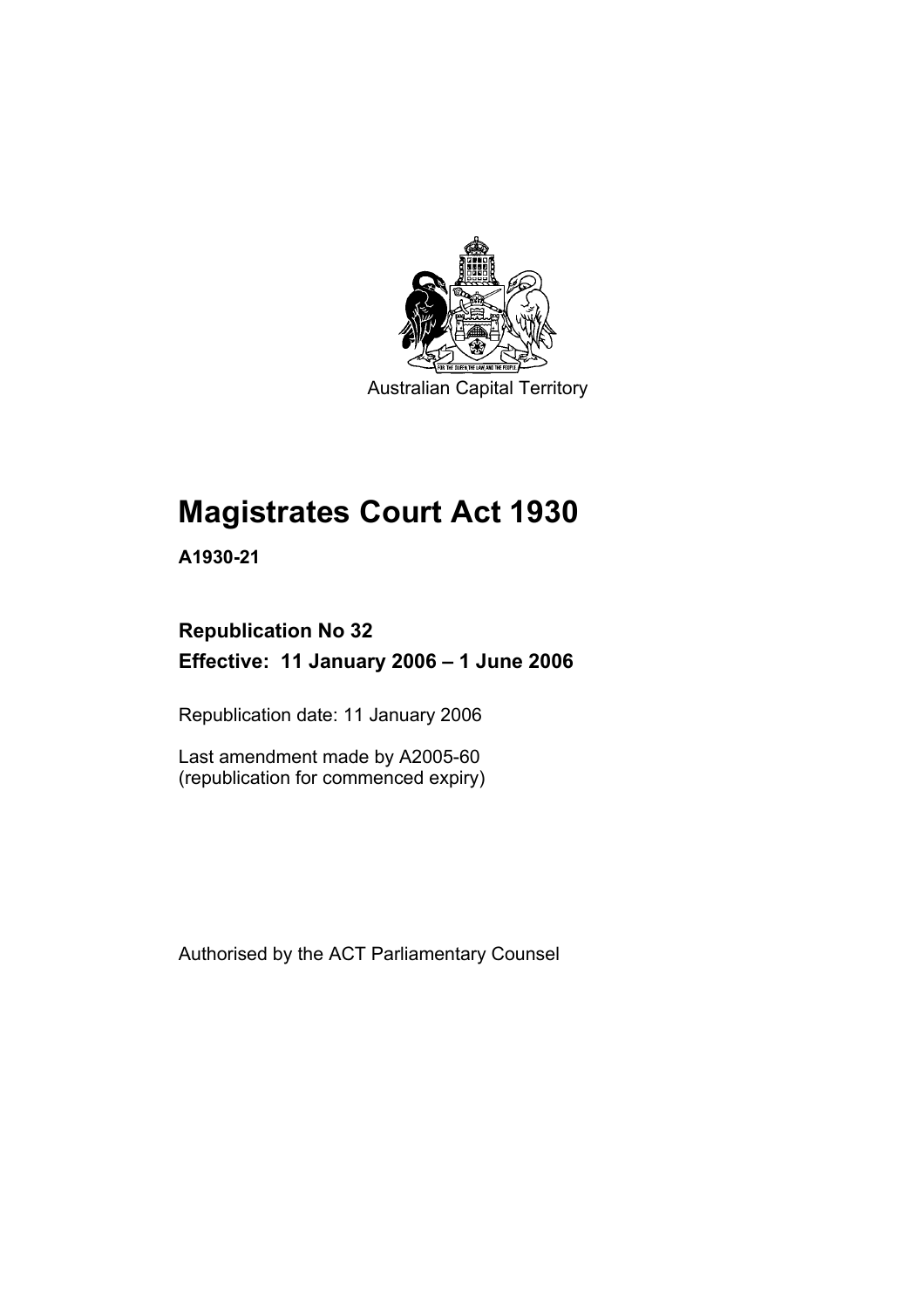#### **About this republication**

#### **The republished law**

This is a republication of the *Magistrates Court Act 1930* (including any amendment made under the *Legislation Act 2001*, part 11.3 (Editorial changes)) as in force on 11 January 2006*.* It also includes any amendment, repeal or expiry affecting the republished law to 11 January 2006.

The legislation history and amendment history of the republished law are set out in endnotes 3 and 4.

#### **Kinds of republications**

The Parliamentary Counsel's Office prepares 2 kinds of republications of ACT laws (see the ACT legislation register at www.legislation.act.gov.au):

- authorised republications to which the *Legislation Act 2001* applies
- unauthorised republications.

The status of this republication appears on the bottom of each page.

#### **Editorial changes**

The *Legislation Act 2001*, part 11.3 authorises the Parliamentary Counsel to make editorial amendments and other changes of a formal nature when preparing a law for republication. Editorial changes do not change the effect of the law, but have effect as if they had been made by an Act commencing on the republication date (see *Legislation Act 2001*, s 115 and s 117). The changes are made if the Parliamentary Counsel considers they are desirable to bring the law into line, or more closely into line, with current legislative drafting practice.

This republication includes amendments made under part 11.3 (see endnote 1).

#### **Uncommenced provisions and amendments**

If a provision of the republished law has not commenced or is affected by an uncommenced amendment, the symbol  $\mathbf{U}$  appears immediately before the provision heading. The text of the uncommenced provision or amendment appears only in the last endnote.

#### **Modifications**

If a provision of the republished law is affected by a current modification, the symbol  $\mathbf{M}$ appears immediately before the provision heading. The text of the modifying provision appears in the endnotes. For the legal status of modifications, see *Legislation Act 2001*, section 95.

#### **Penalties**

The value of a penalty unit for an offence against this republished law at the republication date is—

- (a) if the person charged is an individual—\$100; or
- (b) if the person charged is a corporation—\$500.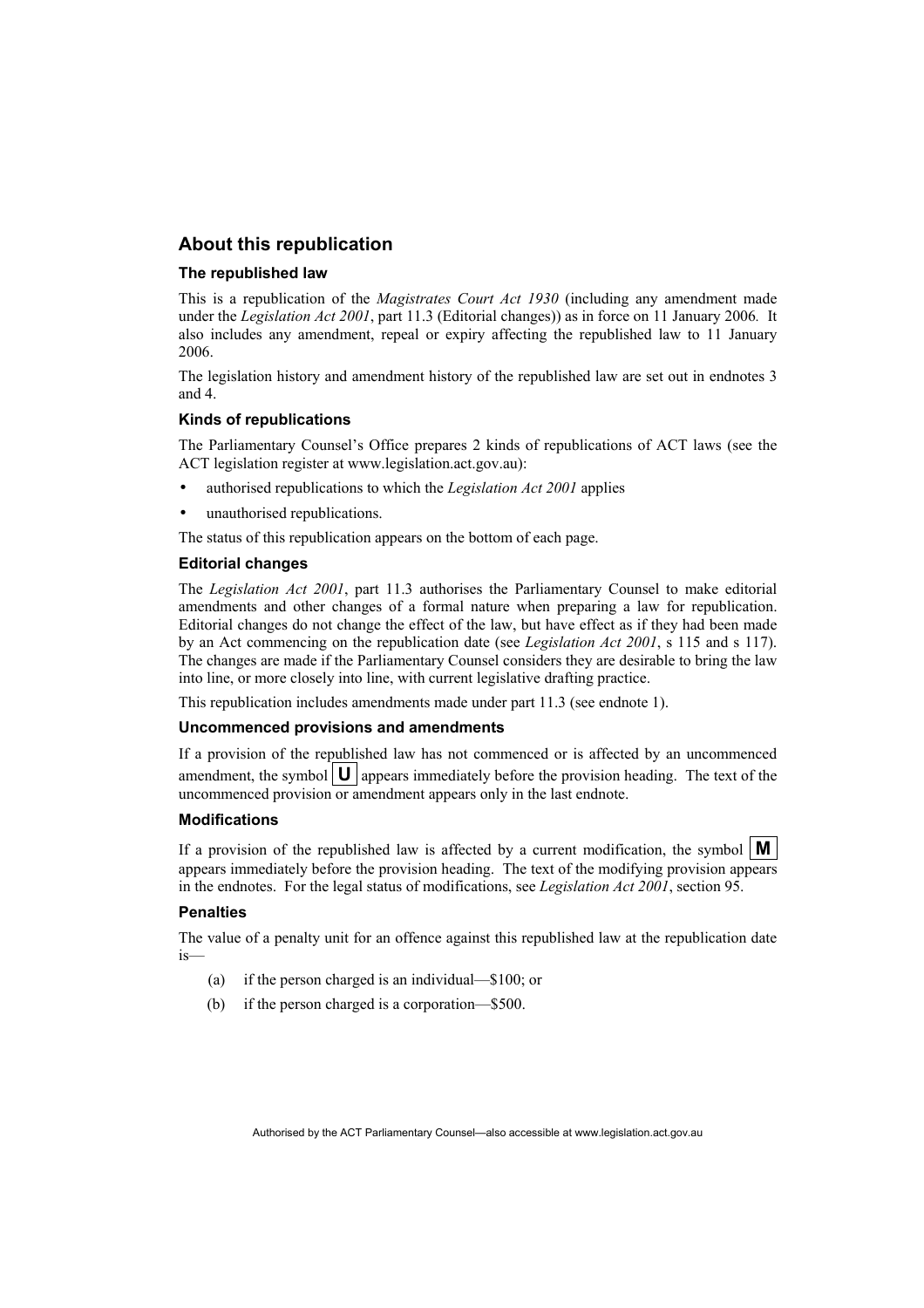

# **Magistrates Court Act 1930**

# **Contents**

|                  |                                                       | Page |
|------------------|-------------------------------------------------------|------|
| <b>Chapter 1</b> | <b>Preliminary</b>                                    |      |
| 1                | Name of Act                                           | 2    |
| 2                | Dictionary                                            | 2    |
| 3                | <b>Notes</b>                                          | 2    |
| 3A               | Offences against Act—application of Criminal Code etc | 3    |
| <b>Chapter 2</b> | <b>Magistrates Court and magistrates</b>              |      |
| <b>Part 2.1</b>  | The court                                             |      |
| 4                | Constitution of court                                 | 4    |
| 5                | Arrangement of court business                         | 4    |
|                  |                                                       |      |

| R32      |  |
|----------|--|
| 11/01/06 |  |

Magistrates Court Act 1930 Effective: 11/01/06-01/06/06 contents 1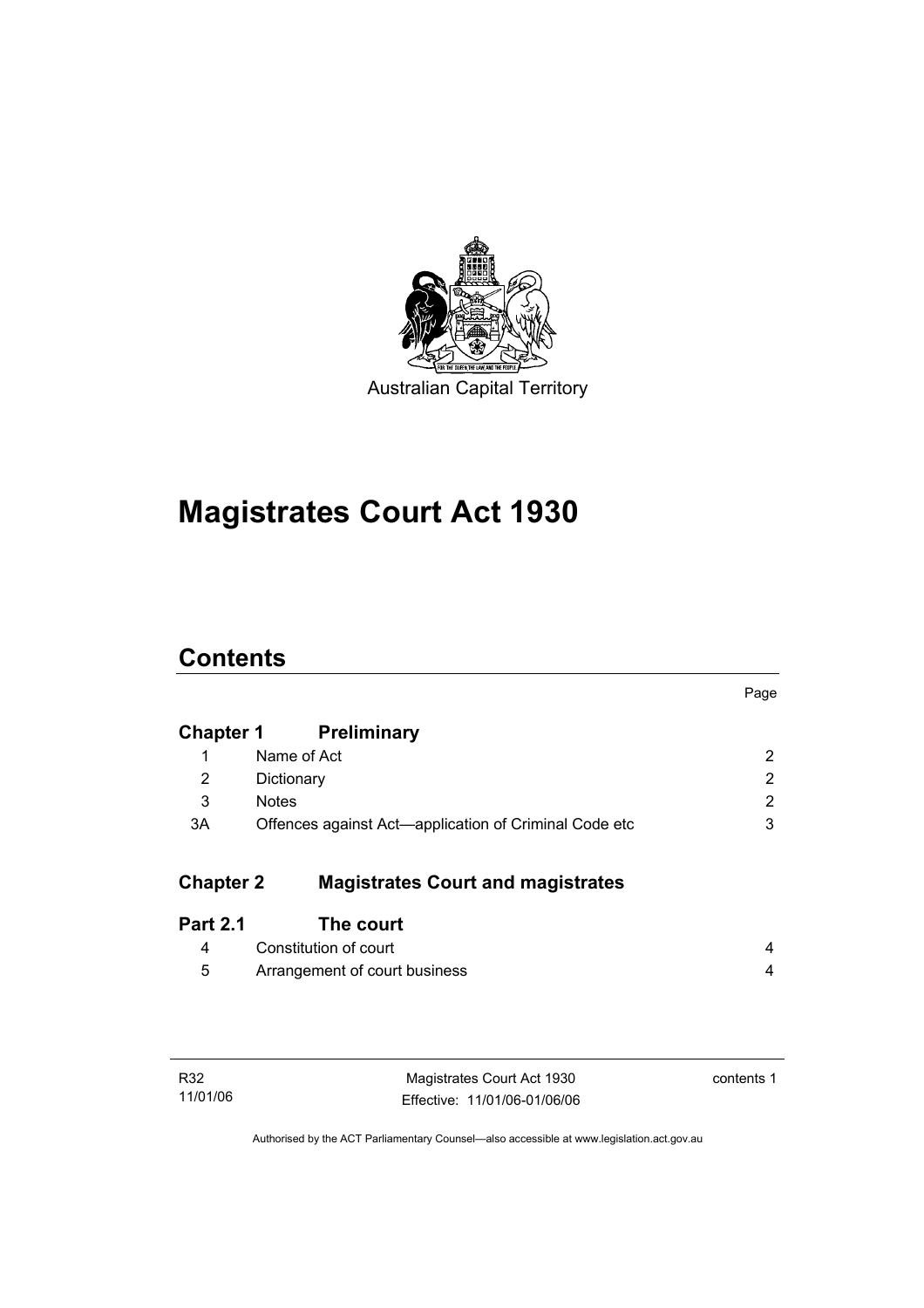#### **Contents**

|                 |                                                             | Page           |
|-----------------|-------------------------------------------------------------|----------------|
| <b>Part 2.2</b> | Appointment and jurisdiction of magistrates                 |                |
| Division 2.2.1  | Magistrates other than special magistrates                  |                |
| 6               | Meaning of <i>magistrate</i> in div 2.2.1                   | 5              |
| $\overline{7}$  | Appointment of Chief Magistrate and other magistrates       | 5              |
| 7A              | Eligibility for appointment as magistrate                   | 5              |
| 7B              | Seniority of magistrates                                    | 5              |
| 7C              | Conditions of appointment of magistrates                    | 6              |
| 7D              | Term of appointment of magistrates                          | 6              |
| 7E              | <b>Acting Chief Magistrate</b>                              | 6              |
| 7F              | Retirement                                                  | 6              |
| 7G              | Magistrates not to do other work                            | $\overline{7}$ |
| 7H              | Rights of public servants                                   | $\overline{7}$ |
| Division 2.2.2  | <b>Special magistrates</b>                                  |                |
| 8               | Appointment of special magistrates                          | 8              |
| 8A              | Term of appointment of special magistrates                  | 8              |
| 8B              | Conditions of appointment of special magistrates            | 8              |
| Division 2.2.3  | <b>Registrar and other court officers</b>                   |                |
| 9               | Appointment of registrar etc                                | 9              |
| <b>9A</b>       | Staff assisting registrar                                   | 9              |
| 9B              | Registrar's functions                                       | 9              |
| Division 2.2.4  | <b>Jurisdiction of magistrates</b>                          |                |
| 10P             | Oath etc of office                                          | 9              |
| 11              | Acts done beyond ACT                                        | 10             |
| 12              | Acts by magistrate out of court etc                         | 10             |
| 13              | Issue of warrant of commitment etc after case decided       | 11             |
| 15              | Process not invalid only because of death of magistrate etc | 11             |
| 16              | Order instead of mandamus                                   | 11             |
| 17              | Magistrates may exercise functions of justices of peace     | 11             |
| <b>Part 2.3</b> | Protection of magistrates in execution of their<br>office   |                |
| 17A             | Magistrate sued for act not within jurisdiction             | 12             |

| contents 2 | Magistrates Court Act 1930   | R32      |
|------------|------------------------------|----------|
|            | Effective: 11/01/06-01/06/06 | 11/01/06 |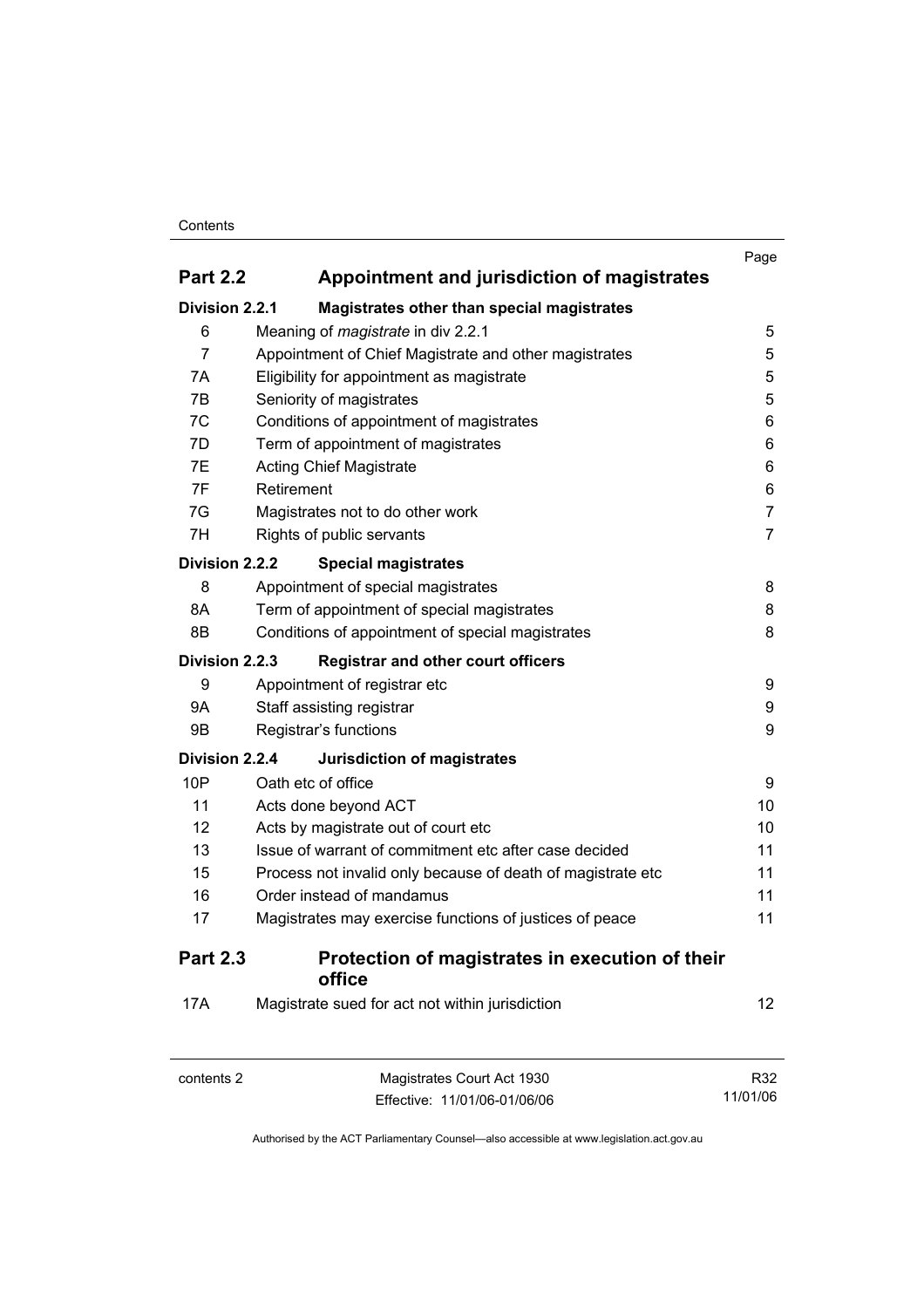|     |                                                                                       | Page |
|-----|---------------------------------------------------------------------------------------|------|
| 17B | No action against magistrate after order nisi to quash conviction has<br>been granted | 13   |
| 17C | Warrant or writ by magistrate on order of court                                       | 13   |
| 17D | No action for acts done under Supreme Court order                                     | 13   |
| 17F | No action if proceeding confirmed on appeal                                           | 13   |
| 17F | Actions in cases prohibited                                                           | 13   |
| 17G | Payment into court                                                                    | 14   |
| 17H | No action against magistrate for judicial acts in Magistrates Court                   | 14   |
| 17I | Magistrate sued for acts within magistrate's jurisdiction only liable in              |      |
|     | case of malice and absence of reasonable and probable cause                           | 14   |
| 17J | Verdict for defendant                                                                 | 15   |
| 17K | Damages                                                                               | 15   |

# **Chapter 3 Criminal proceedings**

| <b>Part 3.1</b> | <b>Preliminary</b>                                                                |            |
|-----------------|-----------------------------------------------------------------------------------|------------|
| 18A             | Definitions for ch 3                                                              | 16         |
| <b>Part 3.2</b> | <b>Criminal jurisdiction</b>                                                      |            |
| 19              | Jurisdiction of court                                                             | 17         |
| 21              | Jurisdiction of court if defendant absent from ACT                                | 17         |
| 22              | Proceeding of court if it considers offence should be dealt with on<br>indictment | 17         |
| 23B             | Rectification of certain orders etc.                                              | 17         |
| <b>Part 3.3</b> | <b>Beginning criminal proceedings</b>                                             |            |
| Division 3.3.1  | <b>Beginning criminal proceedings-general</b>                                     |            |
| 25              | Informations                                                                      | 21         |
| Division 3.3.2  | <b>Informations</b>                                                               |            |
| 26              | Laying of informations                                                            | 21         |
| 27              | Description of people and property and of offences                                | 21         |
| 28              | Power of court to amend information                                               | 21         |
| 29              | Court may adjourn hearing if amendment made                                       | 22         |
| 30              | Form of information                                                               | 22         |
| R32             | Magistrates Court Act 1930                                                        | contents 3 |
| 11/01/06        | Effective: 11/01/06-01/06/06                                                      |            |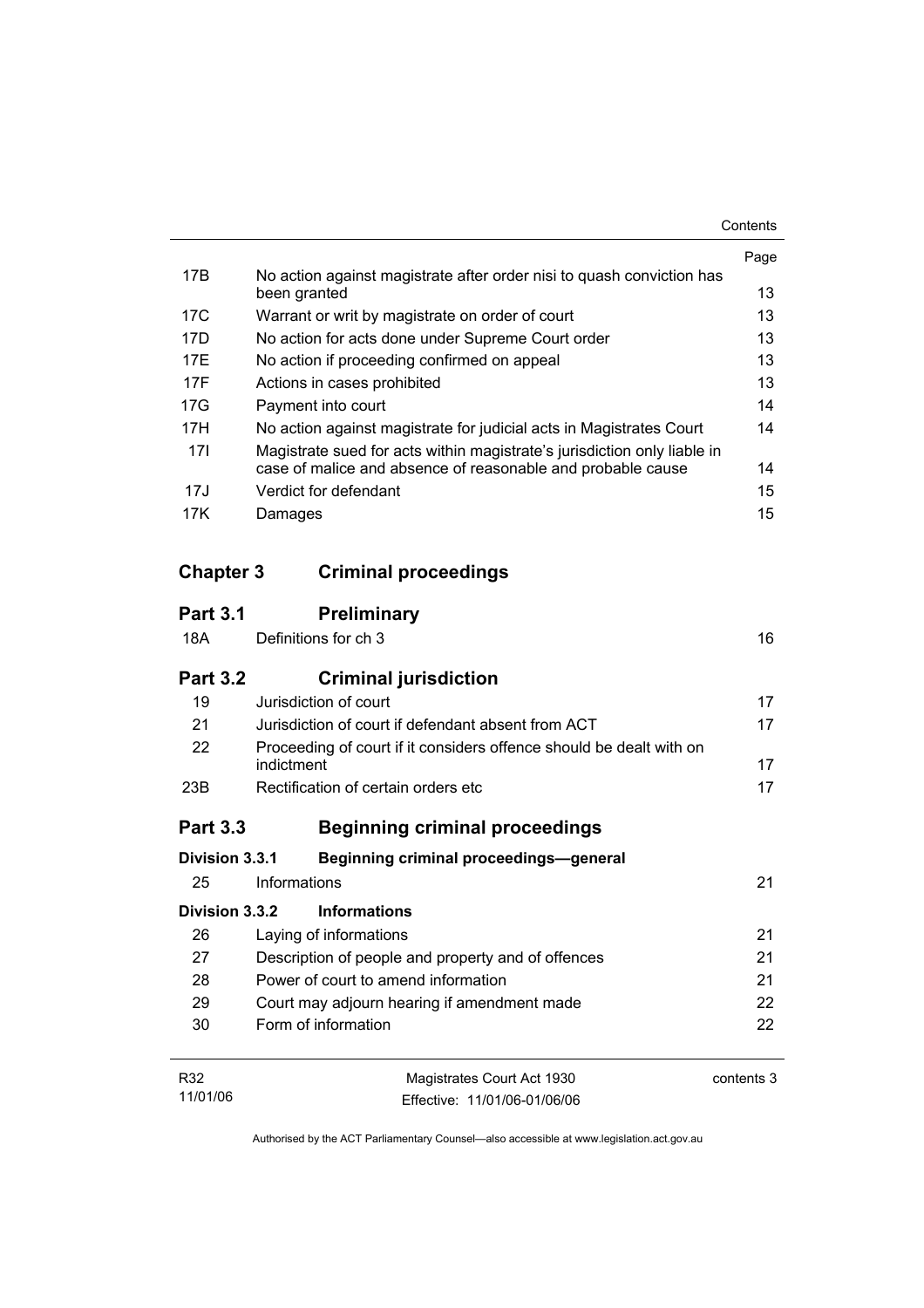#### **Contents**

|                 |                                                                 | Page     |
|-----------------|-----------------------------------------------------------------|----------|
| Division 3.3.3  | <b>Summonses</b>                                                |          |
| 37              | When magistrate may issue summons                               | 22       |
| 38              | Form of summons                                                 | 23       |
| 41              | Service of summons                                              | 23       |
| Division 3.3.4  | Warrants                                                        |          |
| 42              | Issue of warrant and summons                                    | 23       |
| 43              | Procedure on filing indictment                                  | 24       |
| 44              | Direction of warrant                                            | 25       |
| 45              | Any police officer may execute warrant                          | 25       |
| 47              | Form of arrest warrant                                          | 26       |
| 48              | Warrant to be in force till executed                            | 26       |
| 49              | Sunday warrants                                                 | 26       |
| <b>Part 3.4</b> | <b>Hearing of criminal proceedings</b>                          |          |
| Division 3.4.1  | Hearing of criminal proceedings-general                         |          |
| 53              | Conduct of case generally                                       | 27       |
| 54              | If both parties present in court to hear case                   | 27       |
| Division 3.4.2  | <b>Warrants for witnesses</b>                                   |          |
| 63              | Warrant to bring witness to court                               | 27       |
| 64              | Warrant in the first instance                                   | 28       |
|                 |                                                                 |          |
| Division 3.4.3  | <b>Remand</b>                                                   |          |
| 70              | Remand of defendant                                             | 28       |
| 72              | Bringing up during remand                                       | 30       |
| 72A             | Hearing of bail applications                                    | 30       |
| 72B             | Defendant's appearance in proceeding other than bail proceeding | 30       |
| 73              | Bail of defendant during examination                            | 31       |
| Division 3.4.4  | <b>Committal and recognisance</b>                               |          |
| 73A             | Extended application of div 3.4.4                               | 31       |
| 74              | Committal or detention before decision                          | 31       |
| 75              | Committal of witness or of defendant after decision             | 31       |
| 76              | Witnesses may be discharged on recognisance                     | 31       |
| 77              | Recognisances                                                   | 32       |
| 78              | Issue of warrant for non-appearance                             | 32       |
| contents 4      | Magistrates Court Act 1930                                      | R32      |
|                 | Effective: 11/01/06-01/06/06                                    | 11/01/06 |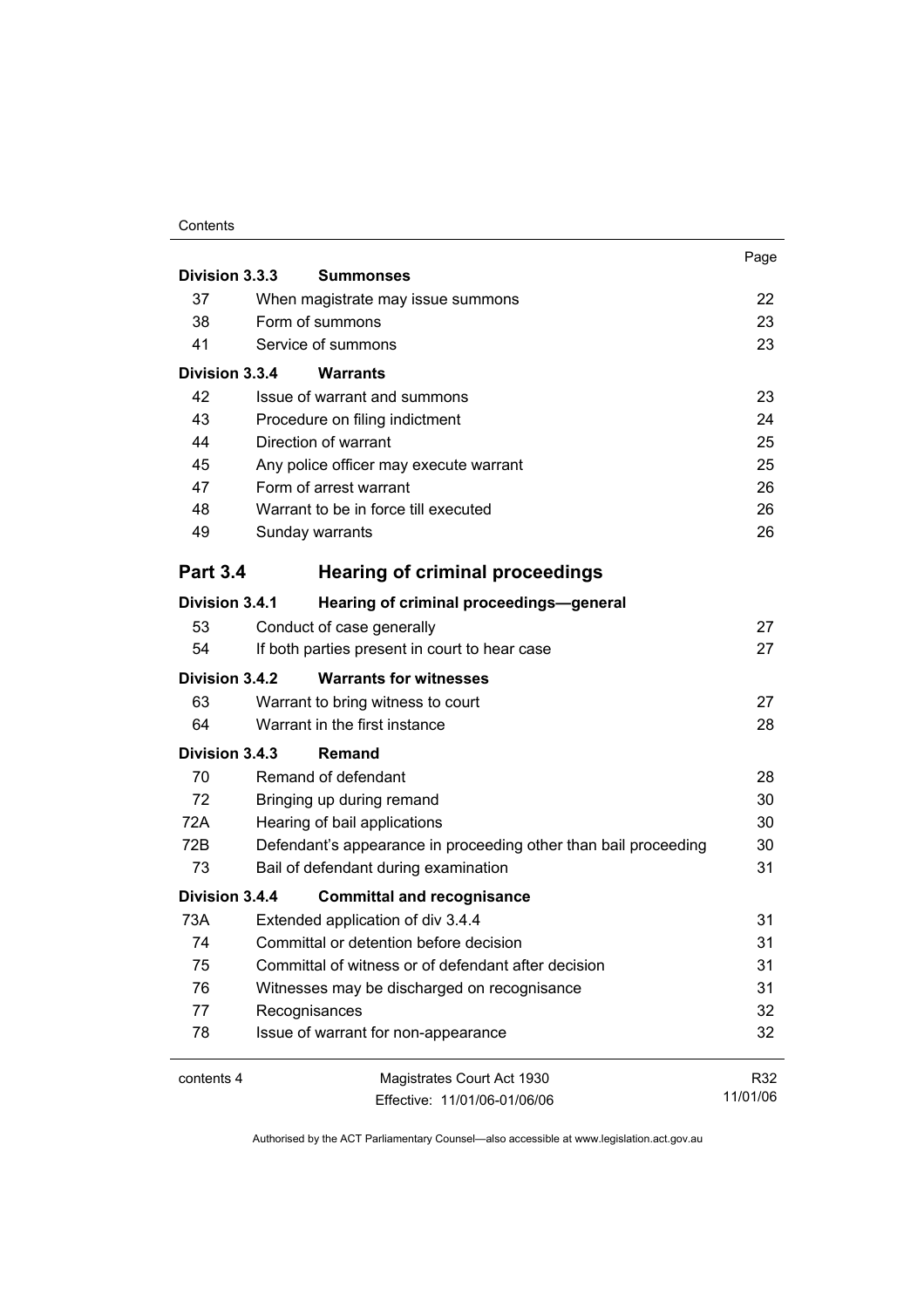|                                                                       | Contents |
|-----------------------------------------------------------------------|----------|
|                                                                       | Page     |
| Recognisances taken out of court                                      | 32       |
| Forfeited recognisances-how enforced                                  | 32       |
| Conveying people to custody                                           | 33       |
| <b>Adjournment of criminal proceedings</b>                            |          |
| Magistrate may adjourn court generally                                | 33       |
| Particular cases may be adjourned                                     | 33       |
| Proceeding if either party not present at adjourned hearing           | 34       |
| Proceeding if both parties present at adjourned hearing               | 34       |
| Witness to attend adjourned etc hearing                               | 34       |
| Postponement of hearing                                               | 35       |
| <b>Proceedings for indictable offences</b>                            |          |
| Preliminary                                                           |          |
| Meaning of jury in pt 3.5                                             | 36       |
| Indictable offences-beginning of proceedings                          |          |
| Disobedience of summons                                               | 36       |
| Accused person may be excused from attendance before court            | 37       |
| Procedure if informant proposes to tender written statements to court | 38       |
| Written statements may be admitted in evidence                        | 40       |
| Preliminary examination if written statements not tendered            | 42       |
| Attendance not required under s 90AA or s 90AB if order made under    | 42       |
| Plea of guilty in committal proceeding                                | 43       |
| Court may discharge accused                                           | 46       |
| Proceeding if evidence sufficient to put accused on trial             | 47       |
| Committal for sentence for indictable offence tried summarily         | 48       |
| Depositions as evidence                                               | 48       |
| Admissions and confessions                                            | 48       |
| Indictable offences-proceedings after hearing of<br>evidence          |          |
| Discharge or committal for trial                                      | 49       |
| Depositions of dead or absent people                                  | 49       |
| Evidence for defence                                                  | 50       |
|                                                                       |          |

| R32      | Magistrates Court Act 1930   | contents 5 |
|----------|------------------------------|------------|
| 11/01/06 | Effective: 11/01/06-01/06/06 |            |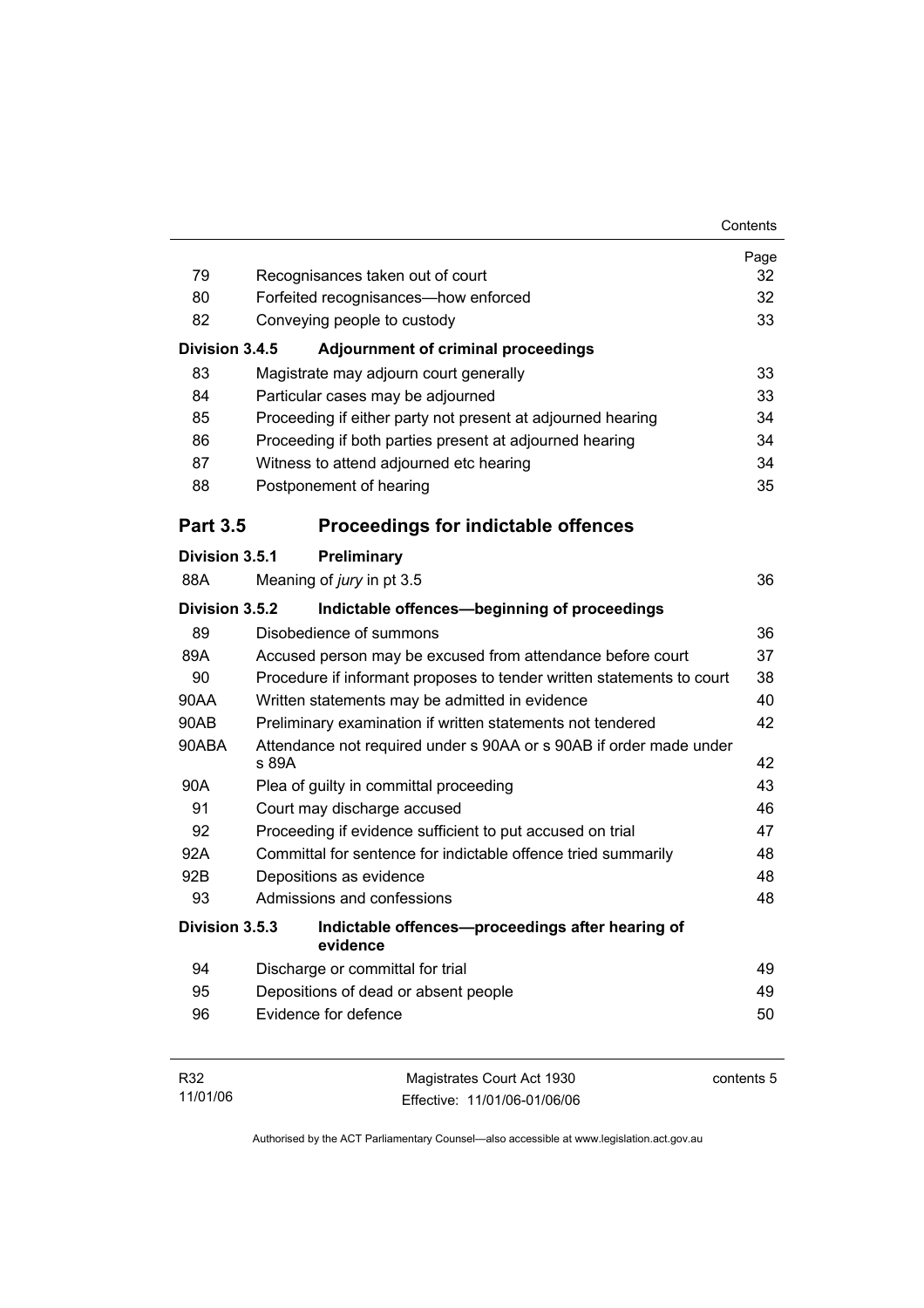#### **Contents**

| Division 3.5.4  | Indictable offences-costs                                                               | Page     |
|-----------------|-----------------------------------------------------------------------------------------|----------|
| 97              | Discontinued proceeding                                                                 | 50       |
| Division 3.5.5  | Indictable offences-witness recognisances                                               |          |
| 103             | Recognisance of witnesses etc                                                           | 51       |
| 104             | Signature of magistrate-notice to witnesses                                             | 51       |
| 105             | Court may commit noncompliant witness                                                   | 51       |
| Division 3.5.6  | Indictable offences-other provisions                                                    |          |
| 105A            | Meaning of certified copy of depositions in div 3.5.6                                   | 52       |
| 106             | Giving depositions etc to director of public prosecutions                               | 52       |
| 107             | Giving documents to proper officer of court                                             | 53       |
| 108             | Accused person may obtain copies of depositions etc                                     | 53       |
| <b>Part 3.6</b> | Proceedings for offences punishable summarily                                           |          |
| 108A            | Indictable offences dealt with summarily                                                | 55       |
| 109             | Dismissal or adjournment in absence of informant                                        | 55       |
| 110             | Hearing in absence of defendant                                                         | 56       |
| 111             | Adjournment if defendant does not appear                                                | 57       |
| 113             | Proceeding at hearing on defendant's confession                                         | 57       |
| 114             | If defendant does not admit the case                                                    | 58       |
| 115             | Conduct of summary proceeding                                                           | 58       |
| <b>Part 3.7</b> | Service and pleading by post for certain                                                |          |
|                 | offences                                                                                |          |
| 116A            | Definitions for pt 3.7                                                                  | 59       |
| 116AA           | Meaning of prescribed offence for pt 3.7                                                | 59       |
| 116B            | Service of summons for prescribed offence                                               | 60       |
| 116BA<br>116C   | Giving of notice by registrar<br>Proof of service                                       | 61<br>61 |
| 116D            | Pleas to prescribed offence                                                             | 62       |
| 116E            |                                                                                         | 62       |
| 116F            | Procedure if plea of guilty entered<br>Procedure if notice of intention to defend given | 63       |
| 116FA           | Procedure if defendant pleads not guilty                                                | 63       |
| 116G            | Procedure if defendant does not plead                                                   | 64       |
| 116H            | Restricted penalties under pt 3.7                                                       | 64       |
| contents 6      | Magistrates Court Act 1930                                                              | R32      |
|                 | Fffective: 11/01/06-01/06/06                                                            | 11/01/06 |

Effective: 11/01/06-01/06/06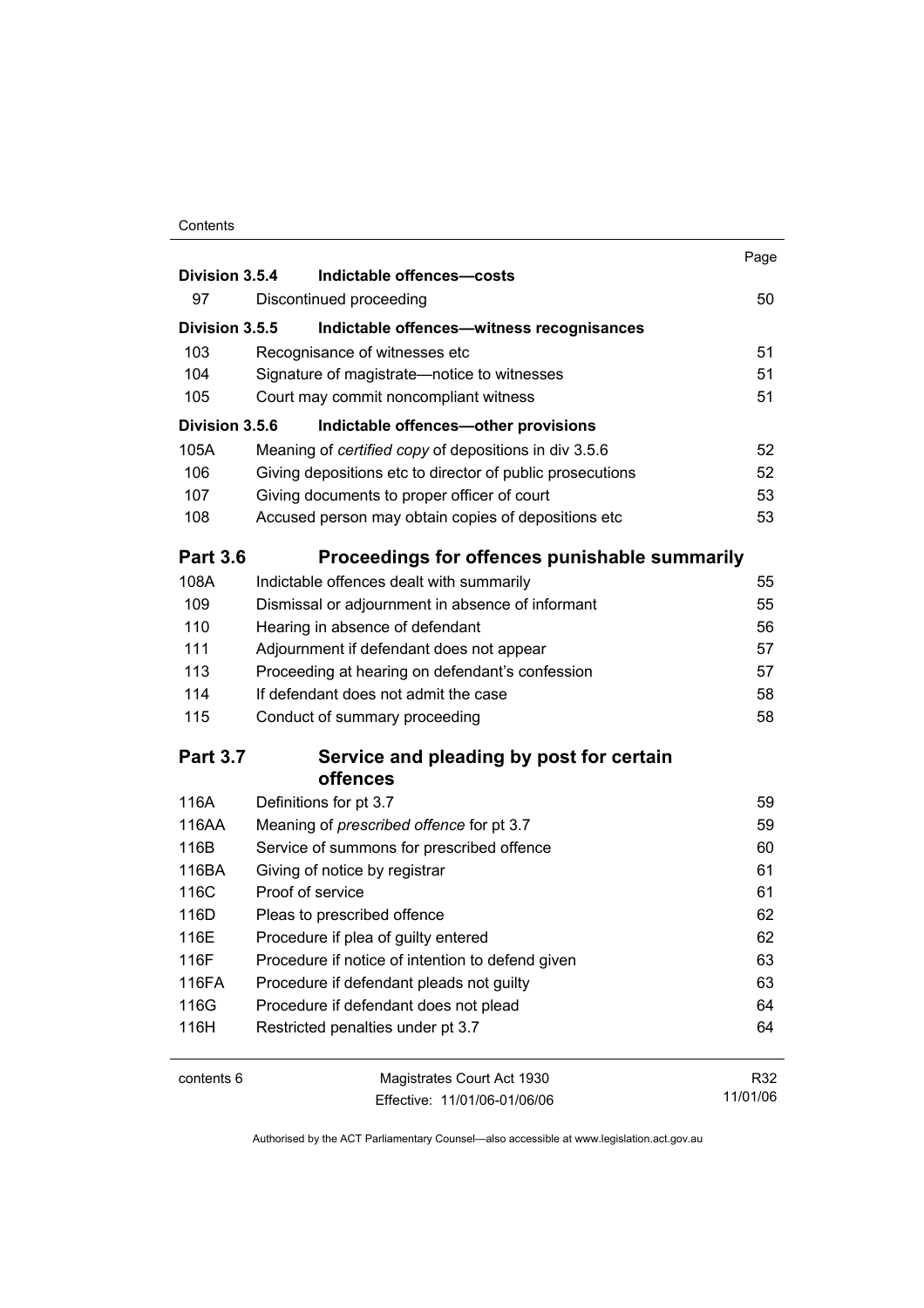### **Contents** Page 116I Consequences of conviction in absence of defendant 65 **Part 3.8 Infringement notices for certain offences Division 3.8.1 Preliminary** 117 Definitions for pt 3.8 67 118 Purpose and effect of pt 3.8 68 119 Regulations about infringement notice offences 69 **Division 3.8.2 Infringement and reminder notices** 120 Service of infringement notices 70 121 Contents of infringement notices 70 122 Additional information in infringement notices 72 123 Time for payment of infringement notice penalty 73 124 Extension of time to pay penalty 124 Extension of time to pay penalty 125 Effect of payment of infringement notice penalty 74 126 Application for withdrawal of infringement notice 75 127 Withdrawal of infringement notice 75 128 Guidelines about withdrawal of infringement notices 76 129 Reminder notices 77 130 Contents of reminder notices 77 131 Additional information in reminder notices 78 **Division 3.8.3 Additional provisions for vehicle-related offences** 131A Meaning of *infringement notice* 80 131B Service of infringement notice on responsible person for vehicles 80 131C Liability for vehicle-related offences 82 131D Illegal user declarations 83 131E Known offender declarations 84 131F Sold vehicle declarations 86 131G Unknown offender declarations 87 **Division 3.8.4 Disputing liability for infringement notices** 132 Disputing liability for infringement notice offence 88 133 Extension of time to dispute liability **133** Extension of time to dispute liability 134 Procedure if liability disputed 89

| R32      | Magistrates Court Act 1930   | contents 7 |
|----------|------------------------------|------------|
| 11/01/06 | Effective: 11/01/06-01/06/06 |            |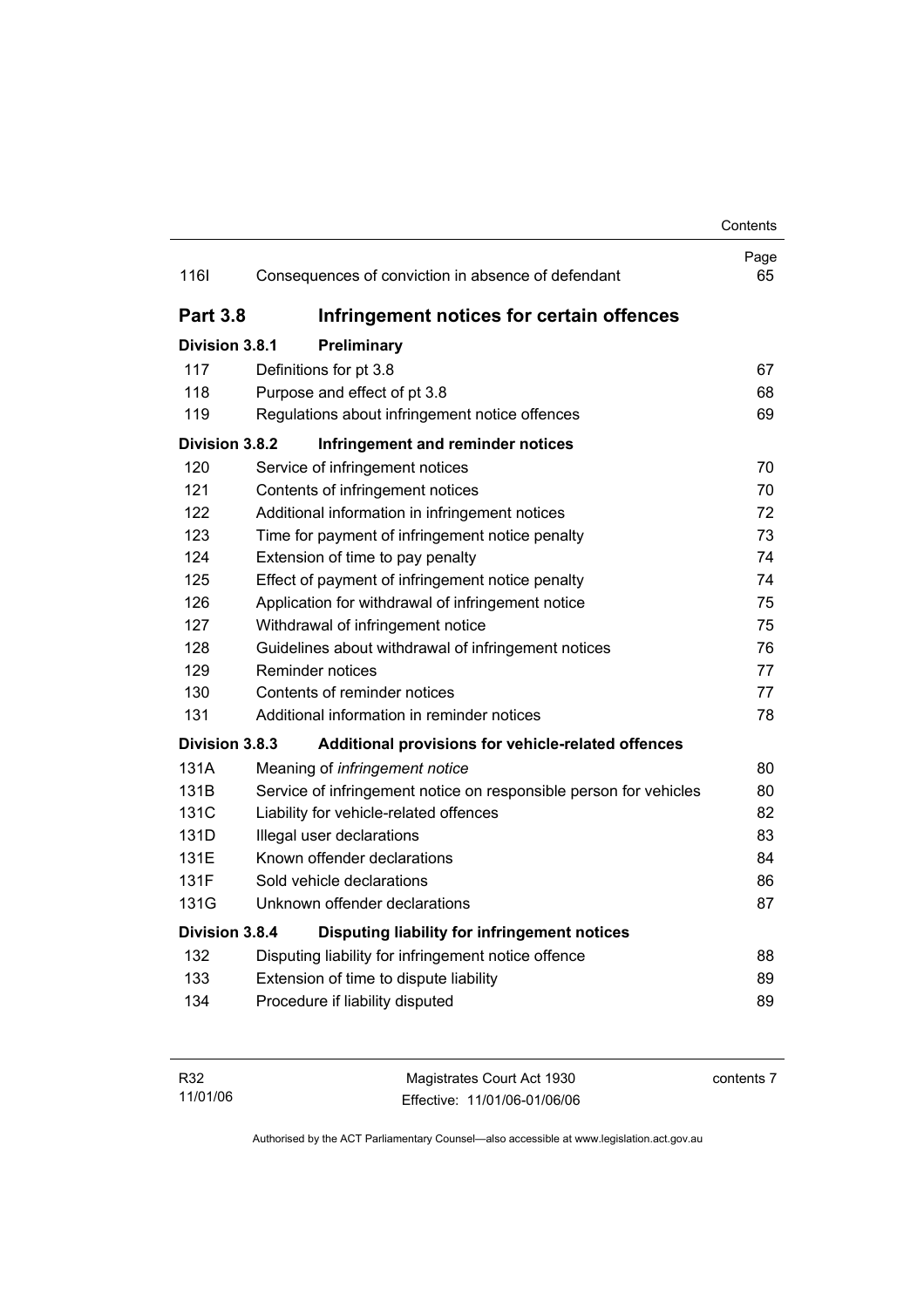| Division 3.8.5  | Infringement notices-other provisions              | Page |
|-----------------|----------------------------------------------------|------|
| 134A            | Authorised people for infringement notice offences | 91   |
| 135             | Delegation of administering authority's functions  | 92   |
| 136             | Evidentiary certificates                           | 92   |
|                 |                                                    |      |
| <b>Part 3.9</b> | <b>Enforcement of criminal decisions</b>           |      |
| Division 3.9.1  | Enforcement of criminal decisions-general          |      |
| 141             | Minute of decision and notice to defendant         | 94   |
| 142             | Formal convictions and orders                      | 94   |
| 143             | Consequences if information dismissed              | 95   |
| 144             | Copies of informations and other documents         | 95   |
| 145             | Imprisonment in first instance                     | 96   |
| Division 3.9.2  | <b>Enforcement of fines</b>                        |      |
| 146             | Definitions for div 3.9.2                          | 96   |
| 147             | Payment of fine                                    | 97   |
| 147A            | Notice of address etc.                             | 98   |
| 147B            | Access to particulars of address                   | 98   |
| 147C            | Doubtful service                                   | 99   |
| 148             | Court may allow time to pay                        | 99   |
| 149             | Penalty notice                                     | 100  |
| 150             | Default                                            | 101  |
| 151             | Default notice                                     | 101  |
| 152             | Special arrangements                               | 102  |
| 153             | Notice for suspension of driver licence etc        | 103  |
| 154             | Access to personal information                     | 104  |
| 154D            | Committal to prison-fine defaulters                | 104  |
| 155             | Fine amounts to be paid to registrar               | 105  |
| 156             | Execution to stop on payment                       | 105  |
| 157             | Payment of amount to keeper or superintendent      | 105  |
| 158             | Fine satisfied by imprisonment                     | 106  |
| 159             | Remission                                          | 106  |
| 160             | Conviction or order quashed or set aside           | 106  |
| 161             | Other enforcement provisions not affected          | 107  |
|                 |                                                    |      |

| contents 8 | Magistrates Court Act 1930   | R32      |
|------------|------------------------------|----------|
|            | Effective: 11/01/06-01/06/06 | 11/01/06 |

Authorised by the ACT Parliamentary Counsel—also accessible at www.legislation.act.gov.au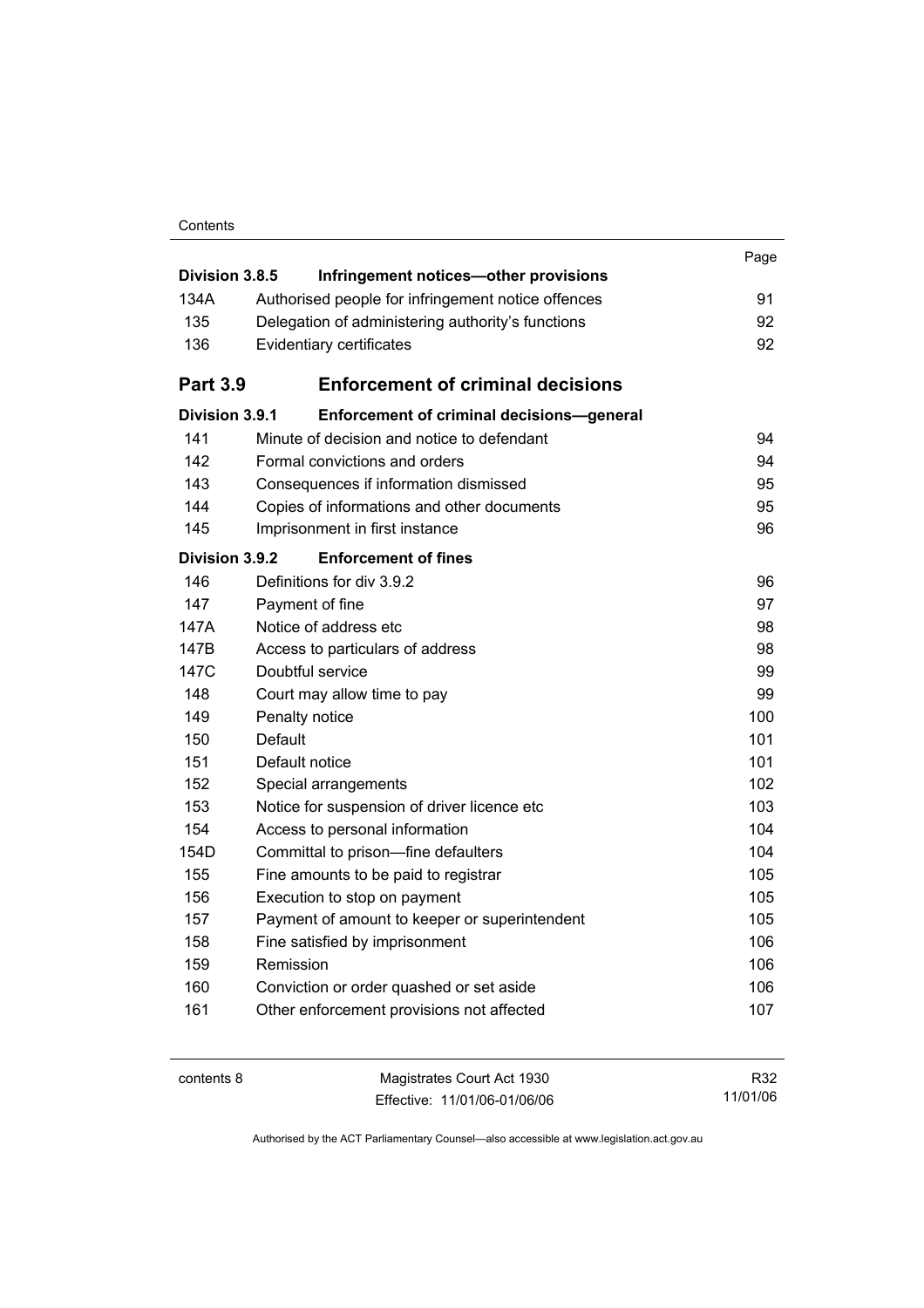|                  |                                                                     | Page       |
|------------------|---------------------------------------------------------------------|------------|
| Division 3.9.3   | Reciprocal enforcement of fines against bodies corporate            |            |
| 166A             | Definitions for div 3.9.3                                           | 107        |
| 166B             | Declarations relating to reciprocating courts                       | 108        |
| 166C             | Enforcement of fine                                                 | 108        |
| 166D             | Effect of enforcement by reciprocating court                        | 110        |
| 166E             | Registrar to notify payment of territory fine                       | 110        |
| Division 3.9.4   | Enforcement of criminal decisions-other provisions                  |            |
| 184              | Enforcement of costs against informant                              | 110        |
| 185              | Committal to prison-orders not involving payment of amount          | 111        |
| 186              | Warrant of commitment to prison                                     | 111        |
| 187              | Warrant of commitment if defendant already in prison                | 112        |
| 188              | Mitigation of payment by court                                      | 112        |
| 191              | Accounts to be kept of amounts received                             | 113        |
| 193              | Forfeited goods may be sold                                         | 113        |
| 194              | Warrant of commitment or writ of execution not void for form only   | 113        |
| 195              | Convictions etc to be given to Supreme Court registrar              | 114        |
|                  |                                                                     |            |
| <b>Part 3.10</b> | <b>Criminal appeals</b>                                             |            |
| Division 3.10.1  | <b>Criminal appeals-jurisdiction of Supreme Court</b>               |            |
| 207              | Jurisdiction of Supreme Court                                       | 115        |
| Division 3.10.2  | <b>Appeals in criminal matters</b>                                  |            |
| 208              | Appeals to which div 3.10.2 applies                                 | 115        |
| 209              | Institution of appeal                                               | 117        |
| 210              | Substituted service of notice of appeal                             | 117        |
| 214              | Appeals in cases other than civil cases                             | 118        |
| 216              | Stay of execution pending appeal in certain cases                   | 119        |
| 218              | Orders by Supreme Court on appeals                                  | 119        |
| 219              | Barring right of appeal under div 3.10.2 if order to review granted | 120        |
| Division 3.10.2A | Reference appeals in criminal matters                               |            |
| 219A             | What is a reference appeal?                                         | 120        |
| 219AB            | Reference appeal following acquittal on indictment                  | 120        |
| 219AC            | Who may be heard at reference appeal                                | 121        |
| 219AD            | Reference appeal decision does not affect trial verdict             | 121        |
|                  |                                                                     |            |
| R32              | Magistrates Court Act 1930                                          | contents 9 |

Authorised by the ACT Parliamentary Counsel—also accessible at www.legislation.act.gov.au

Effective: 11/01/06-01/06/06

11/01/06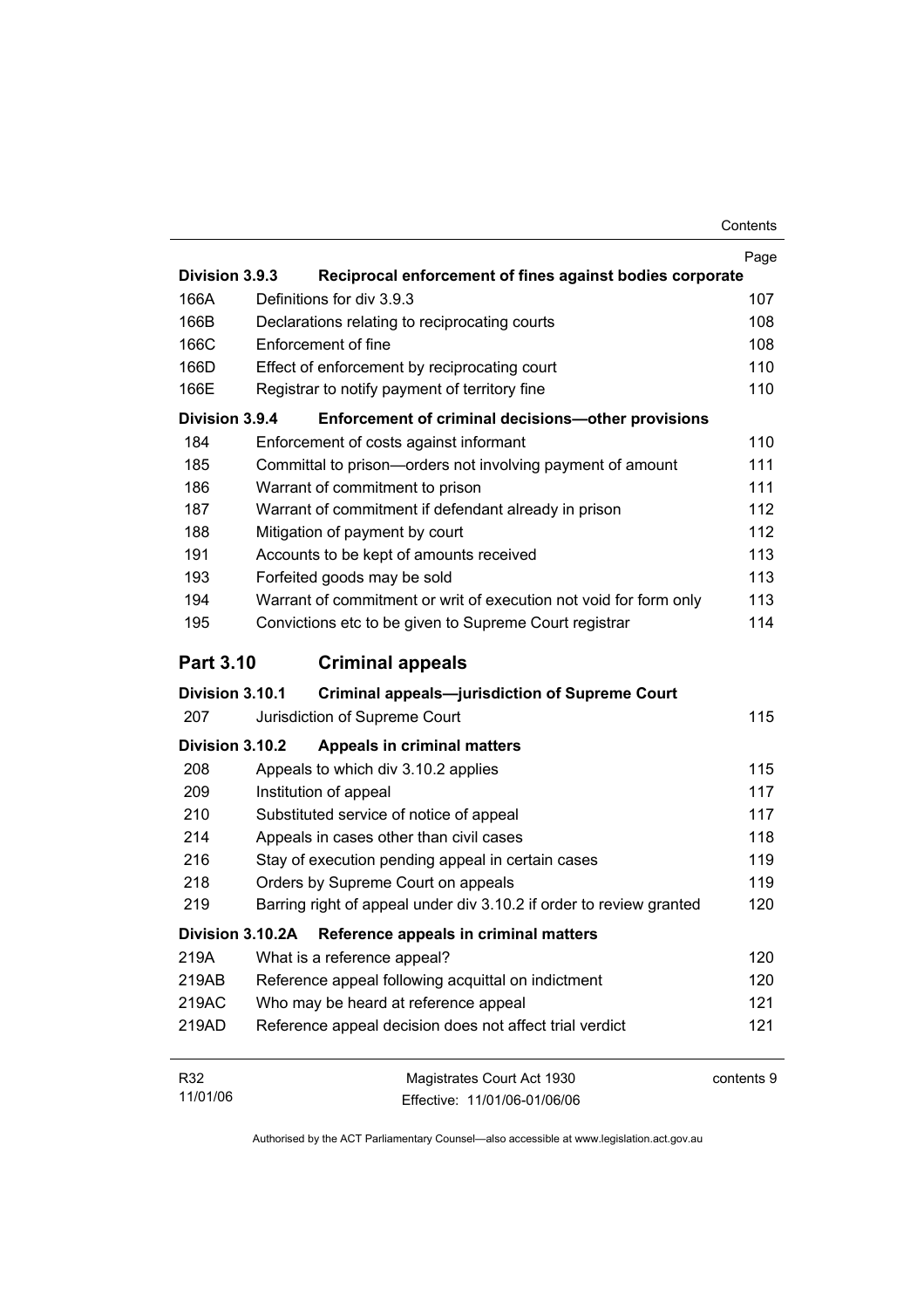#### **Contents**

|                  |                                                                         | Page     |
|------------------|-------------------------------------------------------------------------|----------|
| Division 3.10.3  | Orders to review in criminal matters                                    |          |
| 219B             | Appeals by way of orders to review                                      | 122      |
| 219C             | Grant of order nisi to review                                           | 123      |
| 219D             | Security for costs and stay of execution                                | 124      |
| 219E             | Non-appearance of applicant                                             | 125      |
| 219F             | Powers of Supreme Court                                                 | 125      |
| Division 3.10.4  | <b>Criminal appeals-other provisions</b>                                |          |
| 222              | Control of Supreme Court over summary convictions                       | 128      |
| 223              | Amendment of documents                                                  | 128      |
| 224              | In cases of certiorari                                                  | 129      |
| 225              | Notice dispensed with                                                   | 129      |
| 226              | Power of court to admit to bail                                         | 129      |
| 227              | Respecting the amendment of convictions etc                             | 130      |
| 228              | No summons or information                                               | 130      |
| 229              | Distribution of penalty                                                 | 131      |
| 230              | Provisions applicable in relation to security given for costs of appeal | 131      |
| <b>Part 3.11</b> | <b>Costs in criminal matters</b>                                        |          |
| 244              | Award of costs in criminal matters                                      | 133      |
| <b>Part 3.12</b> | <b>Securities in criminal matters</b>                                   |          |
| 249              | Securities taken under Act                                              | 134      |
| 250              | Recovery of amount due under security                                   | 134      |
| 252              | Sums paid by surety may be recovered from principal                     | 134      |
| 253              | Payment enforced by security                                            | 135      |
| 254              | Enforcement of recognisance                                             | 135      |
| <b>Chapter 4</b> | <b>Civil proceedings</b>                                                |          |
| <b>Part 4.1</b>  | <b>Preliminary</b>                                                      |          |
| 256              | Application of ch 4                                                     | 137      |
| <b>Part 4.2</b>  | <b>Civil jurisdiction</b>                                               |          |
| 257              | Personal actions at law-amount or value                                 | 138      |
| contents 10      | Magistrates Court Act 1930                                              | R32      |
|                  | Effective: 11/01/06-01/06/06                                            | 11/01/06 |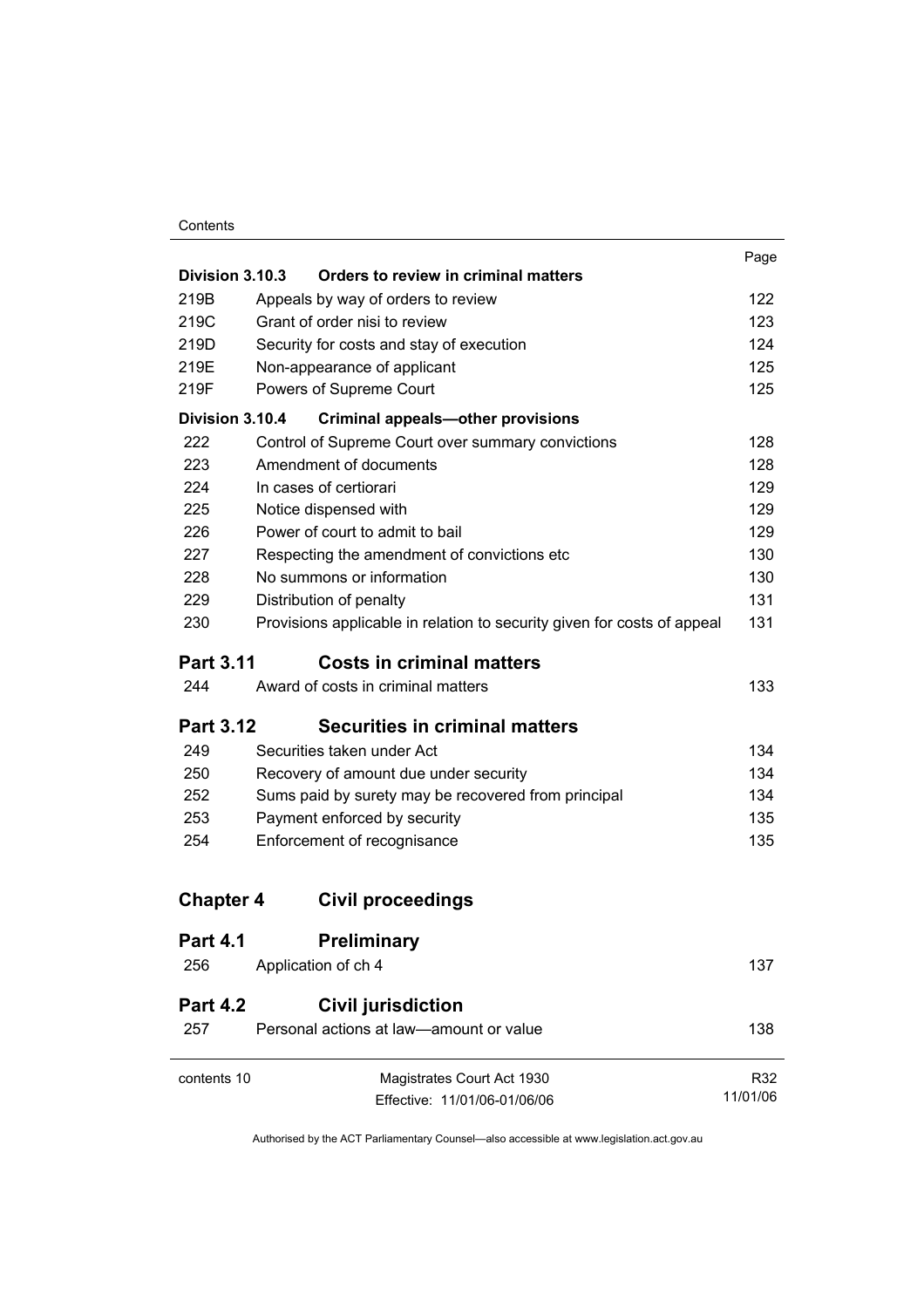|                 |                                                                                             | Contents    |
|-----------------|---------------------------------------------------------------------------------------------|-------------|
|                 |                                                                                             | Page        |
| 258             | Power of court to grant relief                                                              | 138         |
| 259             | Rules of equity to prevail                                                                  | 139         |
| 260             | Nuisance                                                                                    | 139         |
| 261             | Disputed debts                                                                              | 140         |
| 262             | Cause of action arising, or defendant resident, outside ACT                                 | 140         |
| 263             | Requests under conventions relating to legal proceedings in civil and<br>commercial matters | 141         |
| 264             | Proceedings affecting title to land                                                         | 141         |
| 265             | Disputes under Residential Tenancies Act                                                    | 141         |
| 266             | Complaints under Utilities Act, pt 12                                                       | 141         |
| <b>Part 4.3</b> | <b>Case stated for Supreme Court</b>                                                        |             |
| 267             | Case stated                                                                                 | 143         |
| <b>Part 4.4</b> | <b>Transfer of proceedings from or to Supreme</b><br>Court                                  |             |
| 268             | Transfer of action from Supreme Court                                                       | 144         |
| 269             | Procedure on transfer of action from Supreme Court                                          | 144         |
| 270             | Removal of proceedings into Supreme Court                                                   | 145         |
| 271             | Stay of proceedings                                                                         | 145         |
| <b>Part 4.5</b> | Civil appeals                                                                               |             |
| 272             | Definitions for pt 4.5                                                                      | 147         |
| 273             | Jurisdiction                                                                                | 147         |
| 274             | Cases in which appeal may be brought                                                        | 147         |
| 275             | Appeals-Small Claims Court                                                                  | 148         |
| 276             | Evidence on appeal                                                                          | 148         |
| 277             | Powers of Supreme Court on appeal                                                           | 148         |
| Part 4.6        | <b>Small Claims Court</b>                                                                   |             |
| 278             | Definitions for pt 4.6                                                                      | 150         |
| 279             | <b>Small Claims Court</b>                                                                   | 151         |
| 280             | Referees-appointment                                                                        | 151         |
| 281             | Referees-functions                                                                          | 152         |
| 282             | Referees-oath or affirmation of office                                                      | 152         |
| R32             | Magistrates Court Act 1930                                                                  | contents 11 |

11/01/06 Effective: 11/01/06-01/06/06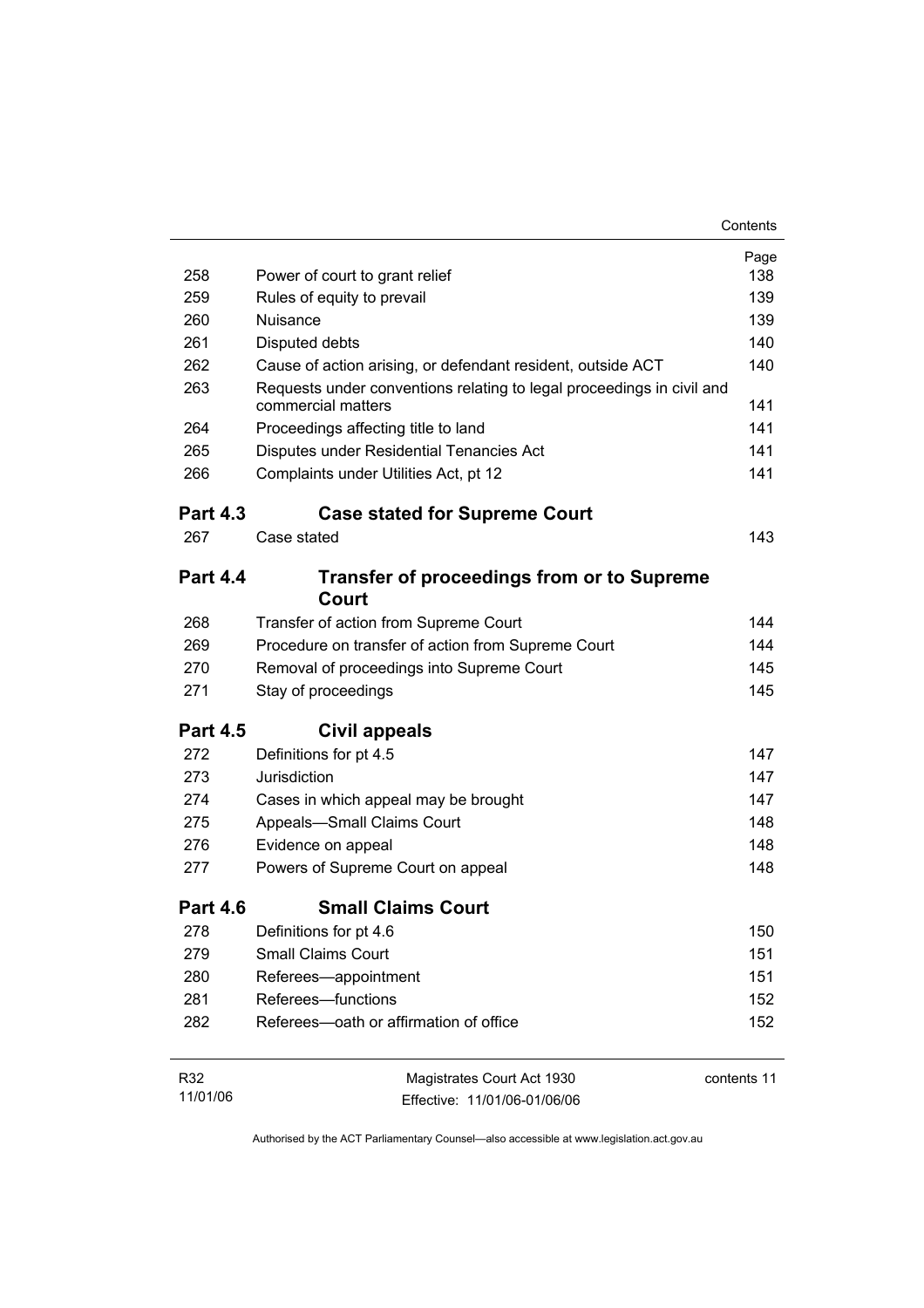|     |                                                      | Page |
|-----|------------------------------------------------------|------|
| 283 | Jurisdiction                                         | 152  |
| 284 | \$10 000 limit                                       | 153  |
| 285 | Admissibility of conference proceedings in inquiries | 154  |
| 286 | Small Claims Court's seal                            | 154  |

### **Chapter 5 Miscellaneous**

### **Part 5.1 Offences**

| 290 | Contempt in face of court                                        | 155 |
|-----|------------------------------------------------------------------|-----|
| 292 | Failure to comply with order in nuisance action                  | 157 |
| 294 | Failure to comply with judgment for delivery of detained goods   | 157 |
| 295 | False or misleading statement by garnishee                       | 157 |
| 296 | Obligations of judgment creditor if garnishee pays too much      | 157 |
| 297 | Notice to be given if judgment debtor ceases employment          | 158 |
| 298 | Prejudice to employee                                            | 158 |
| 299 | Interference with seized property etc                            | 159 |
| 302 | Contravention of Small Claims Court order in trespass proceeding | 159 |

#### **Part 5.2 Other**

| 308                                                                       | Magistrates Court's seal                                   | 160 |
|---------------------------------------------------------------------------|------------------------------------------------------------|-----|
| 309                                                                       | Directions about procedure                                 | 160 |
| 310                                                                       | Hearings generally to be in public                         | 160 |
| 311                                                                       | Appearance by audiovisual or audio links                   | 161 |
| 312                                                                       | Failure to give evidence—committal                         | 162 |
| 313                                                                       | Commitment to remand centre                                | 163 |
| 314                                                                       | Registrar to give directions for preparation of transcript | 164 |
| 315                                                                       | Applications for transcripts                               | 164 |
| 316                                                                       | Record of proceedings                                      | 166 |
| 317                                                                       | Record of proceedings and transcript                       | 167 |
| 318<br>Person about to leave ACT may be ordered to be examined or produce |                                                            |     |
|                                                                           | documents                                                  | 169 |
| 319                                                                       | Witnesses' rights and liabilities                          | 170 |
| 320                                                                       | Depositions to be given to registrar                       | 170 |
| 321                                                                       | Regulation-making power                                    | 171 |
|                                                                           |                                                            |     |
| contents 12<br>Magistrates Court Act 1930                                 |                                                            | R32 |

Effective: 11/01/06-01/06/06

R32 11/01/06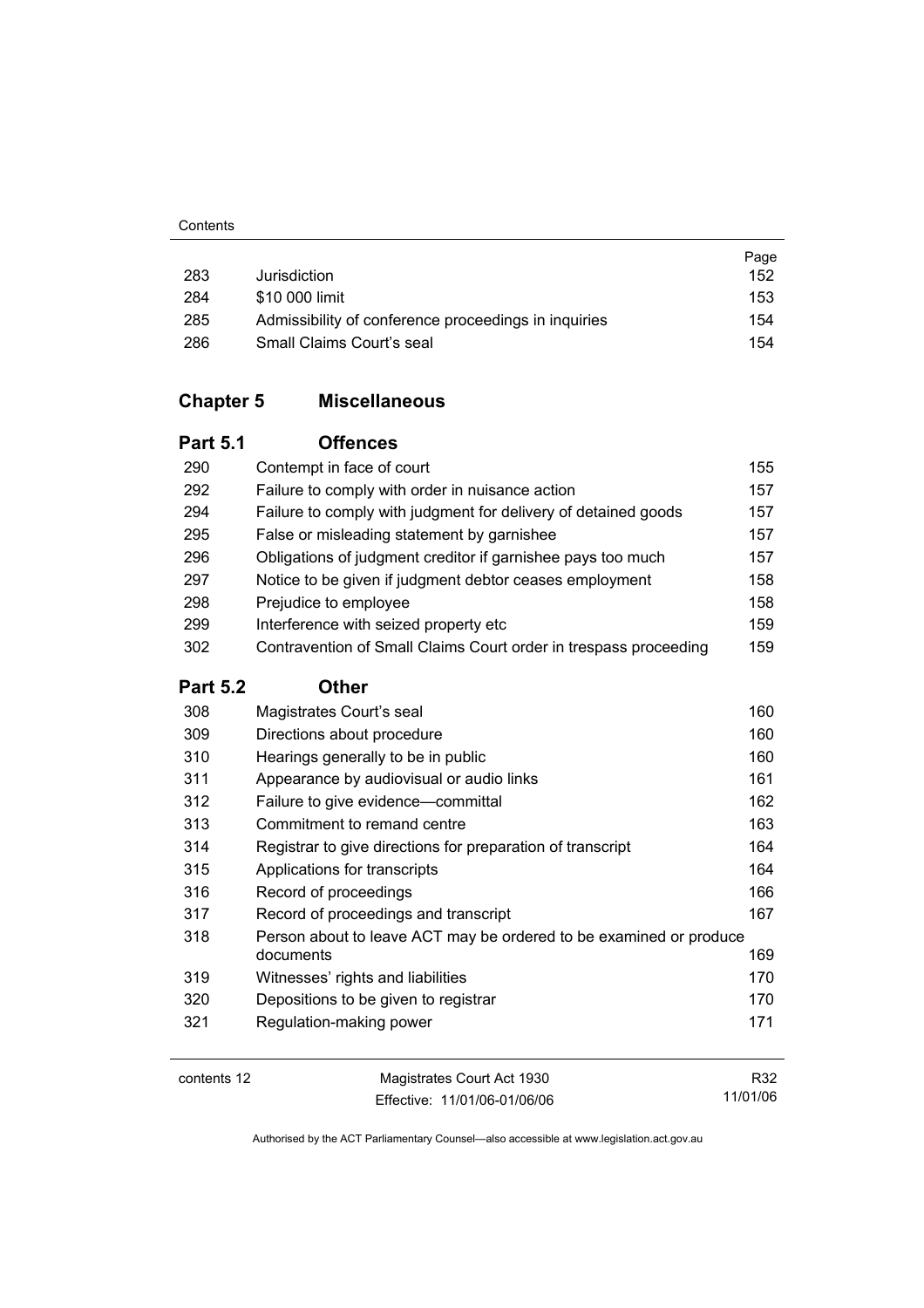|                   |                                | Contents |
|-------------------|--------------------------------|----------|
|                   |                                | Page     |
| <b>Schedule 1</b> | Oath and affirmation of office | 172      |
|                   |                                |          |
| <b>Dictionary</b> |                                |          |
|                   |                                | 173      |
|                   |                                |          |
| <b>Endnotes</b>   |                                |          |
| 1                 | About the endnotes             | 179      |
| 2                 | Abbreviation key               | 179      |
| 3                 | Legislation history            | 180      |
| 4                 | Amendment history              | 196      |
| 5                 | Earlier republications         | 250      |

Magistrates Court Act 1930 Effective: 11/01/06-01/06/06 contents 13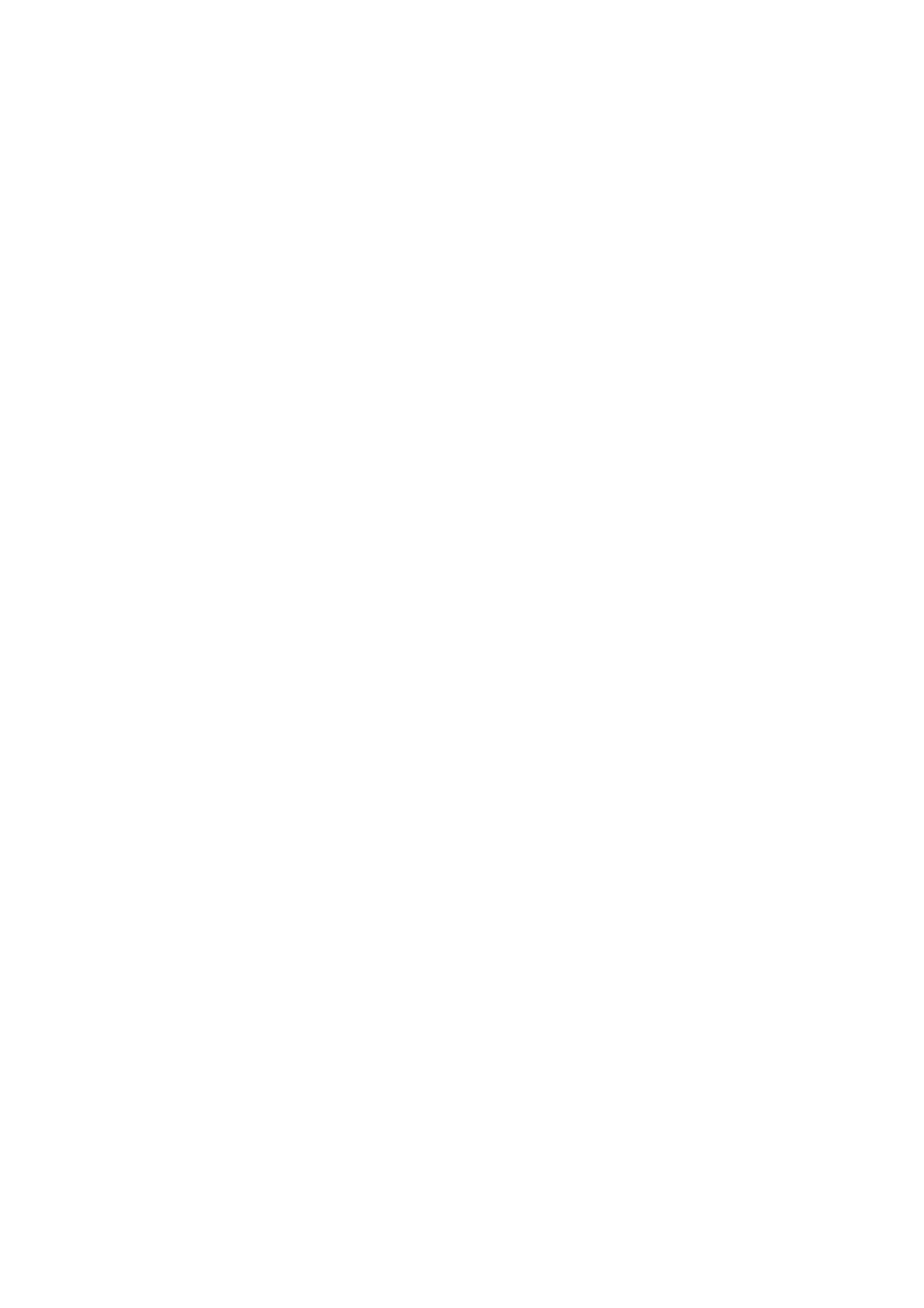

Australian Capital Territory

# **Magistrates Court Act 1930**

An Act to establish a Magistrates Court, to provide for the appointment of magistrates, and for other purposes

R32 11/01/06

I

Magistrates Court Act 1930 Effective: 11/01/06-01/06/06 page 1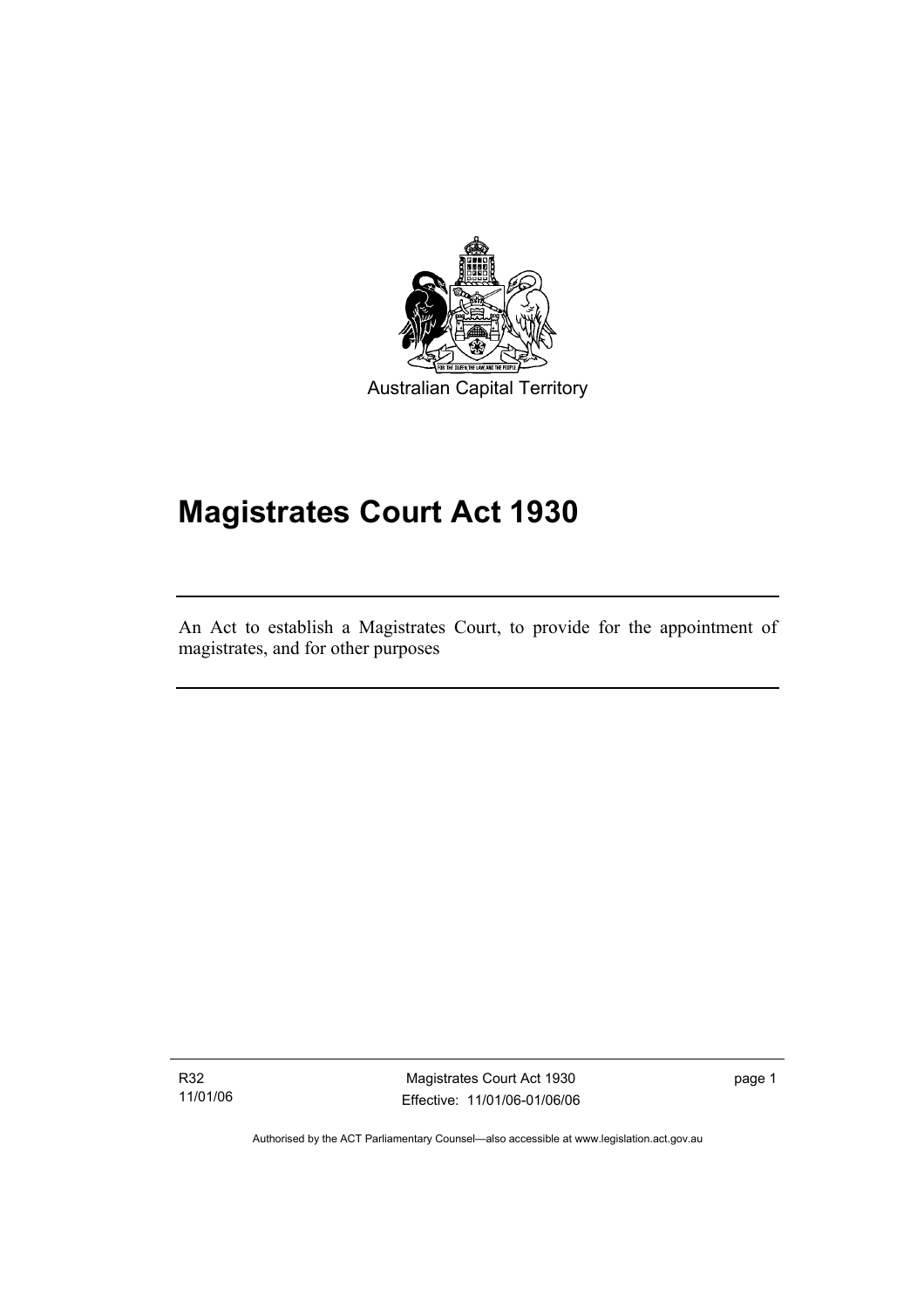**Chapter 1** Preliminary

Section 1

## **Chapter 1** Preliminary

#### **1 Name of Act**

This Act is the *Magistrates Court Act 1930*.

#### **2 Dictionary**

The dictionary at the end of this Act is part of this Act.

*Note 1* The dictionary at the end of this Act defines certain terms used in this Act, and includes references (*signpost definitions*) to other terms defined elsewhere.

> For example, the signpost definition '*vehicle*, for part 3.8 (Infringement notices for certain offences)—see the *Road Transport (Vehicle Registration) Act 1999*, dictionary.' means that the term 'vehicle' is defined in that dictionary and the definition applies to part 3.8.

*Note 2* A definition in the dictionary (including a signpost definition) applies to the entire Act unless the definition, or another provision of the Act, provides otherwise or the contrary intention otherwise appears (see Legislation Act,  $s$  155 and  $s$  156 (1)).

#### **3 Notes**

A note included in this Act is explanatory and is not part of this Act.

*Note* See the Legislation Act, s 127 (1), (4) and (5) for the legal status of notes.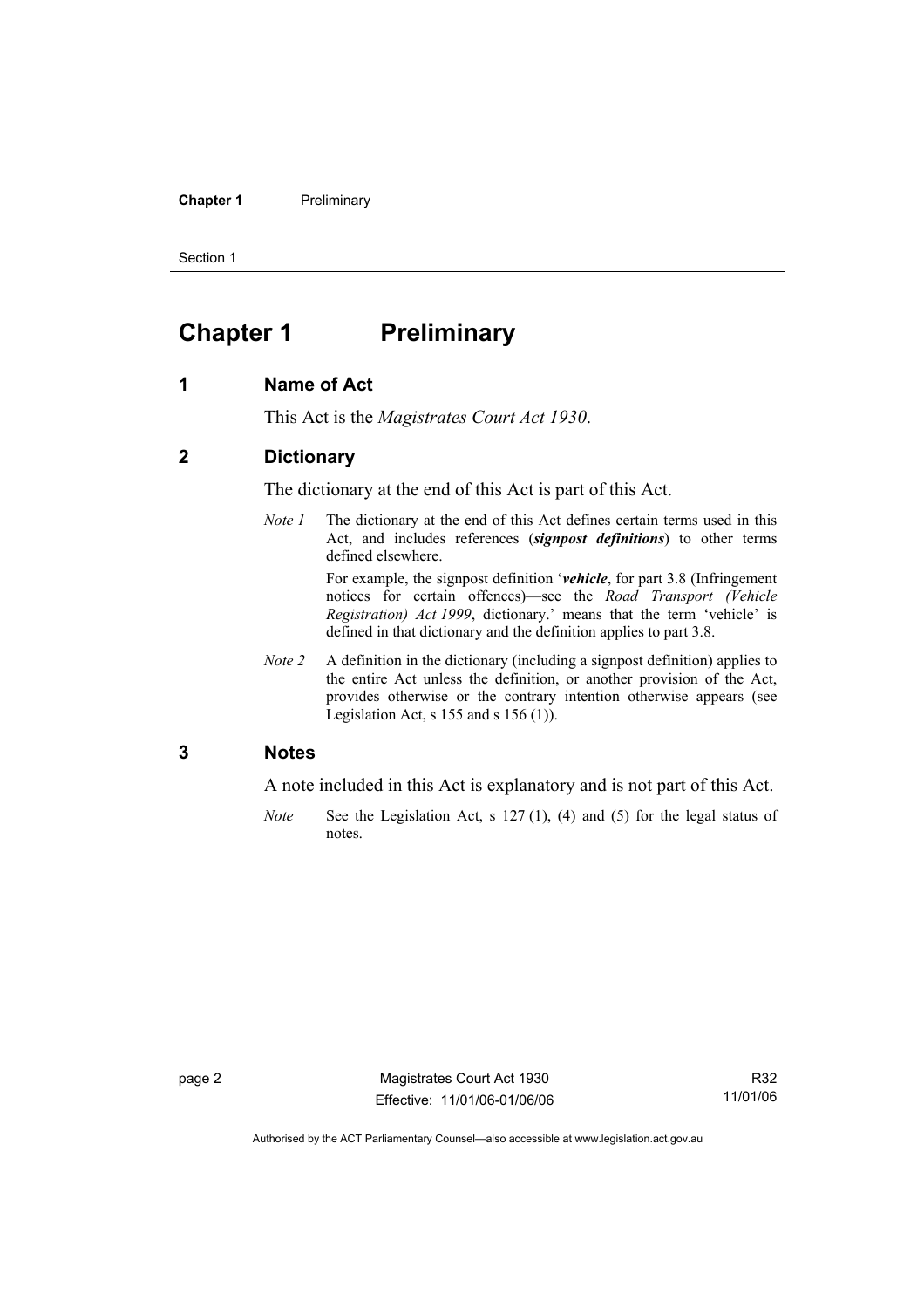#### **3A Offences against Act—application of Criminal Code etc**

Other legislation applies in relation to offences against this Act.

*Note 1 Criminal Code*

The Criminal Code, ch 2 applies to the following offence against this Act (see Code, pt 2.1):

• s 290 (1) (Contempt in face of court)

The chapter sets out the general principles of criminal responsibility (including burdens of proof and general defences), and defines terms used for offences to which the Code applies (eg *conduct*, *intention*, *recklessness* and *strict liability*).

*Note 2 Penalty units* 

The Legislation Act, s 133 deals with the meaning of offence penalties that are expressed in penalty units.

R32 11/01/06

Magistrates Court Act 1930 Effective: 11/01/06-01/06/06 page 3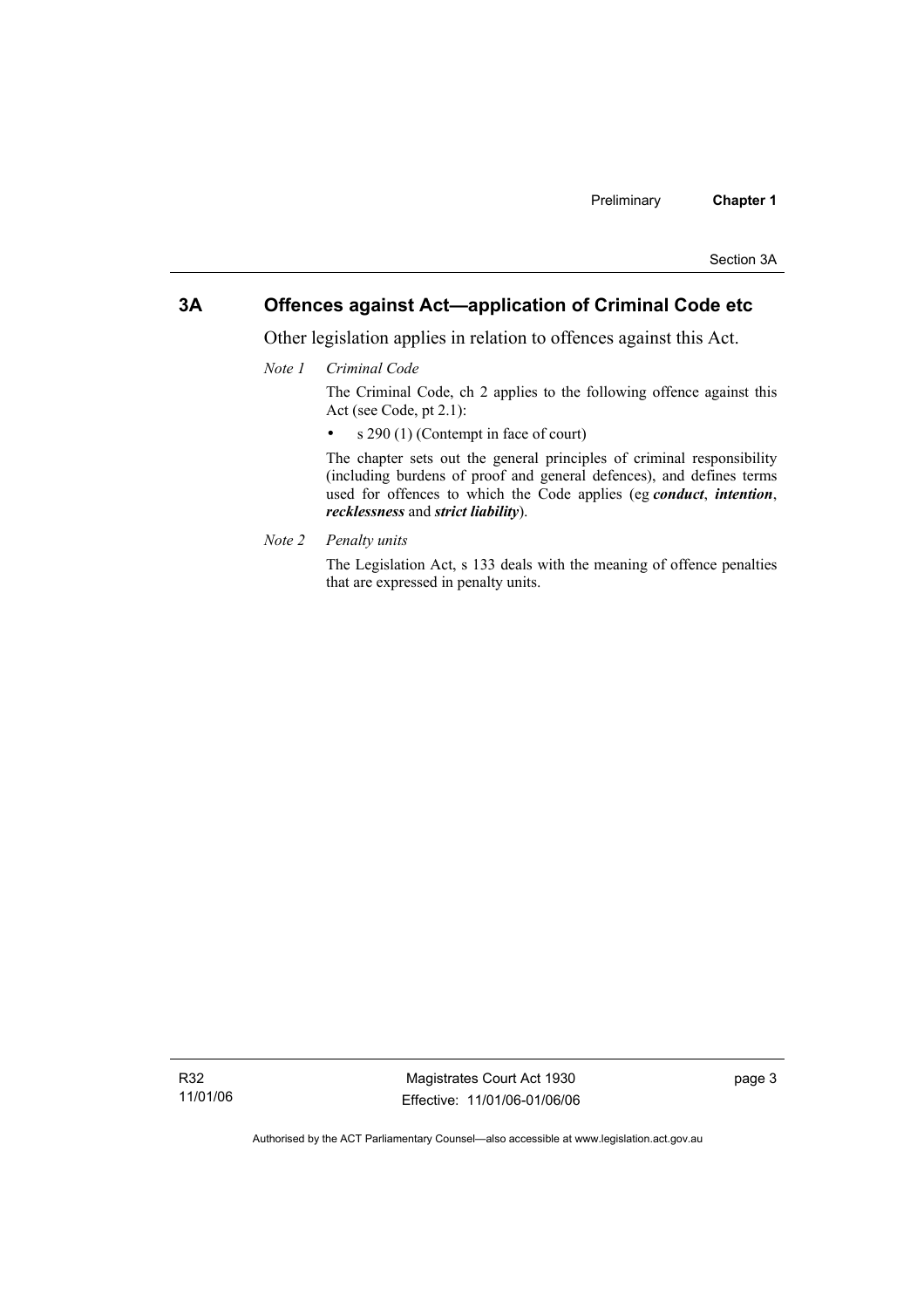Section 4

# **Chapter 2 Magistrates Court and magistrates**

## **Part 2.1 The court**

### **4 Constitution of court**

- (1) The Magistrates Court is continued in existence.
- (2) The jurisdiction of the court may be exercised by a magistrate (other than a special magistrate) or by 1 or more special magistrates.
- (3) If 2 or more special magistrates are divided in opinion on a case, the case must be—
	- (a) if there is a majority—decided according to the decision of the majority; or
	- (b) if the court is equally divided in opinion—adjourned for hearing and decision by a magistrate (other than a special magistrate).

#### **5 Arrangement of court business**

- (1) The Chief Magistrate is responsible for ensuring the orderly and prompt discharge of the Magistrates Court's business.
- (2) The Chief Magistrate may, subject to consultation with the magistrates that is appropriate and practicable, make arrangements about a magistrate who is to constitute the court in particular matters or classes of matters.
- (3) In this section:

*magistrate* includes special magistrate.

R32 11/01/06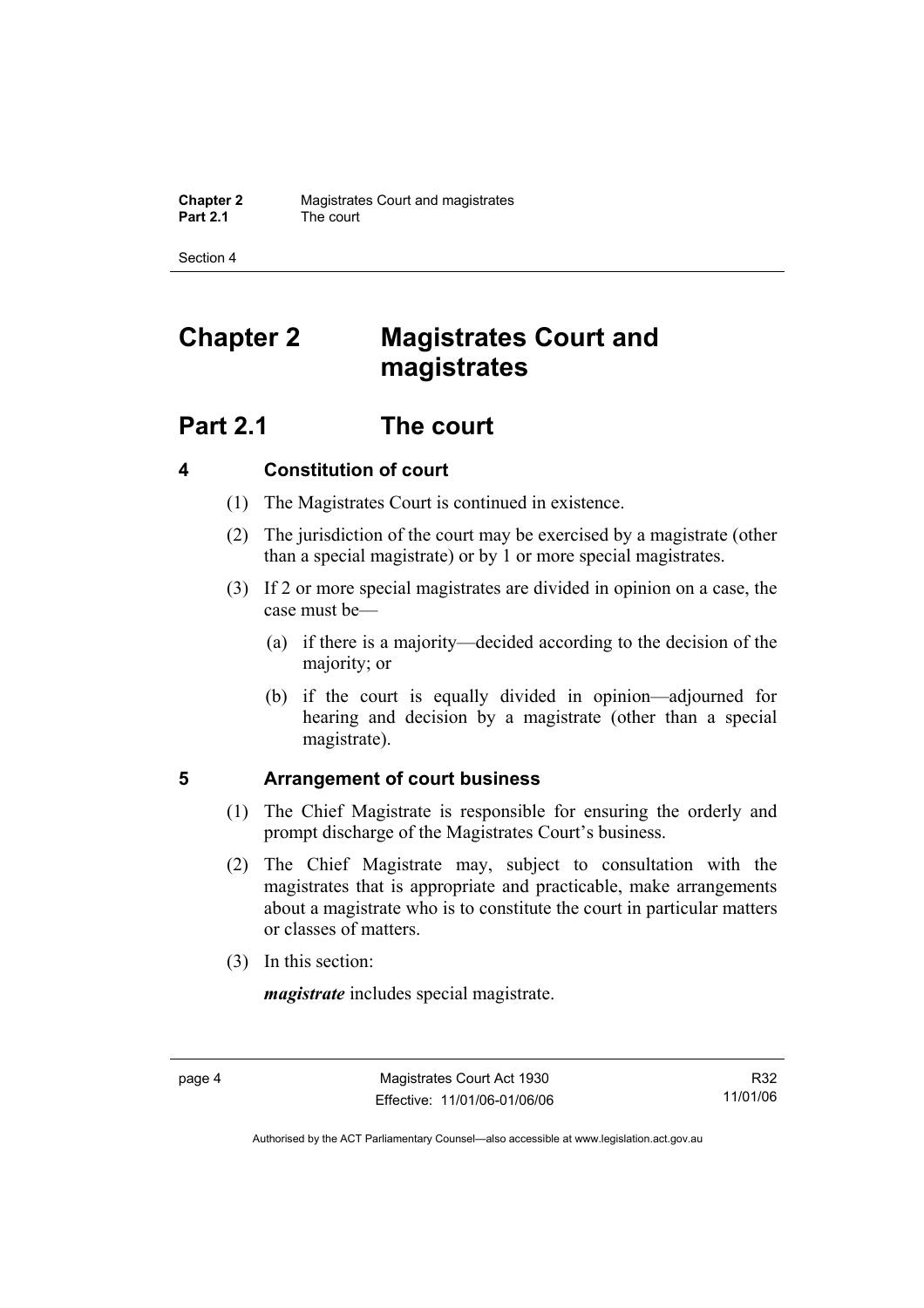Section 6

# **Part 2.2 Appointment and jurisdiction of magistrates**

### **Division 2.2.1 Magistrates other than special magistrates**

#### **6 Meaning of** *magistrate* **in div 2.2.1**

In this division:

#### *magistrate* means—

- (a) the Chief Magistrate; or
- (b) a person who is appointed under section 7 as a magistrate.

### **7 Appointment of Chief Magistrate and other magistrates**

- (1) There is to be a Chief Magistrate and other magistrates.
- (2) The Chief Magistrate and other magistrates are appointed by the Executive.
	- *Note* For the making of appointments (including acting appointments), see the Legislation Act, pt 19.3.
- (3) If a magistrate is appointed as the Chief Magistrate, the person stops holding the position of magistrate.

#### **7A Eligibility for appointment as magistrate**

A person is not eligible for appointment as a magistrate unless the person is a lawyer and has been a lawyer for at least 5 years.

**7B Seniority of magistrates** 

Magistrates other than the Chief Magistrate have seniority according to—

| R32      | Magistrates Court Act 1930   | page 5 |
|----------|------------------------------|--------|
| 11/01/06 | Effective: 11/01/06-01/06/06 |        |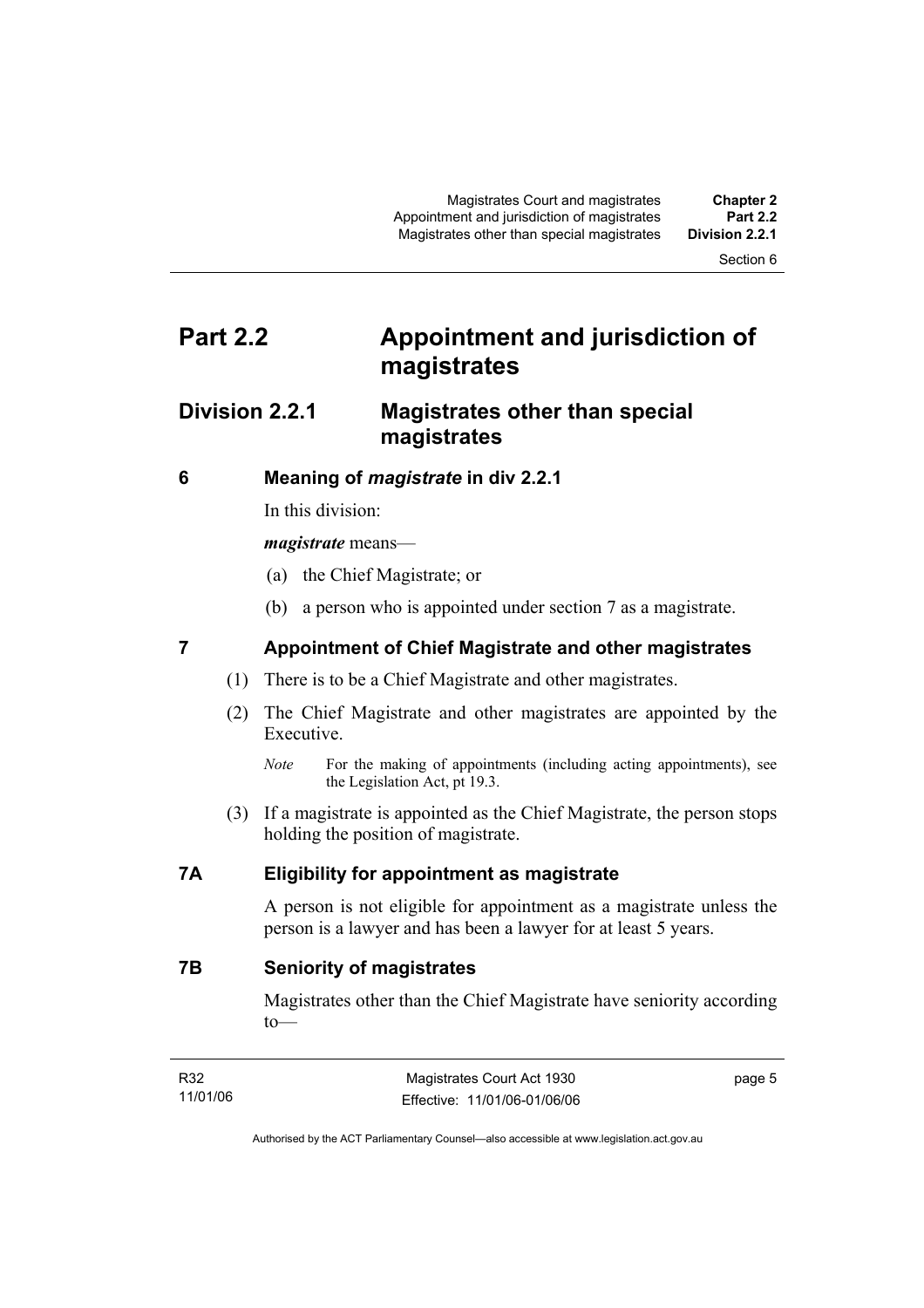| <b>Chapter 2</b> | Magistrates Court and magistrates           |
|------------------|---------------------------------------------|
| <b>Part 2.2</b>  | Appointment and jurisdiction of magistrates |
| Division 2.2.1   | Magistrates other than special magistrates  |
| Section 7C       |                                             |

- (a) the dates their appointments took effect; or
- (b) if the appointments of 2 or more of them took effect on the same date—the precedence given to them by the instruments of their appointment.

#### **7C Conditions of appointment of magistrates**

A magistrate holds the position on the conditions (if any) about matters not provided for under this Act or another territory law that are decided by the Executive.

#### **7D Term of appointment of magistrates**

- (1) A magistrate is appointed for the term ending when the magistrate turns 65 years old.
	- *Note 1* The *Judicial Commissions Act 1994*, s 4 provides that a magistrate may only be removed from office in accordance with that Act.
	- *Note 2* A magistrate's appointment also ends if the magistrate resigns (see Legislation Act, s 210).
- (2) A person who is at least 65 years old must not be appointed as a magistrate.

#### **7E Acting Chief Magistrate**

- (1) The Executive may appoint a magistrate to act as Chief Magistrate.
	- *Note* See the Legislation Act, s 209, div 19.3.2 and div 19.3.2A about acting appointments.
- (2) If no appointment is made under subsection (1), the senior magistrate who is in the ACT and is able and willing to act must act as Chief Magistrate.

#### **7F Retirement**

(1) This section applies if a magistrate is—

R32 11/01/06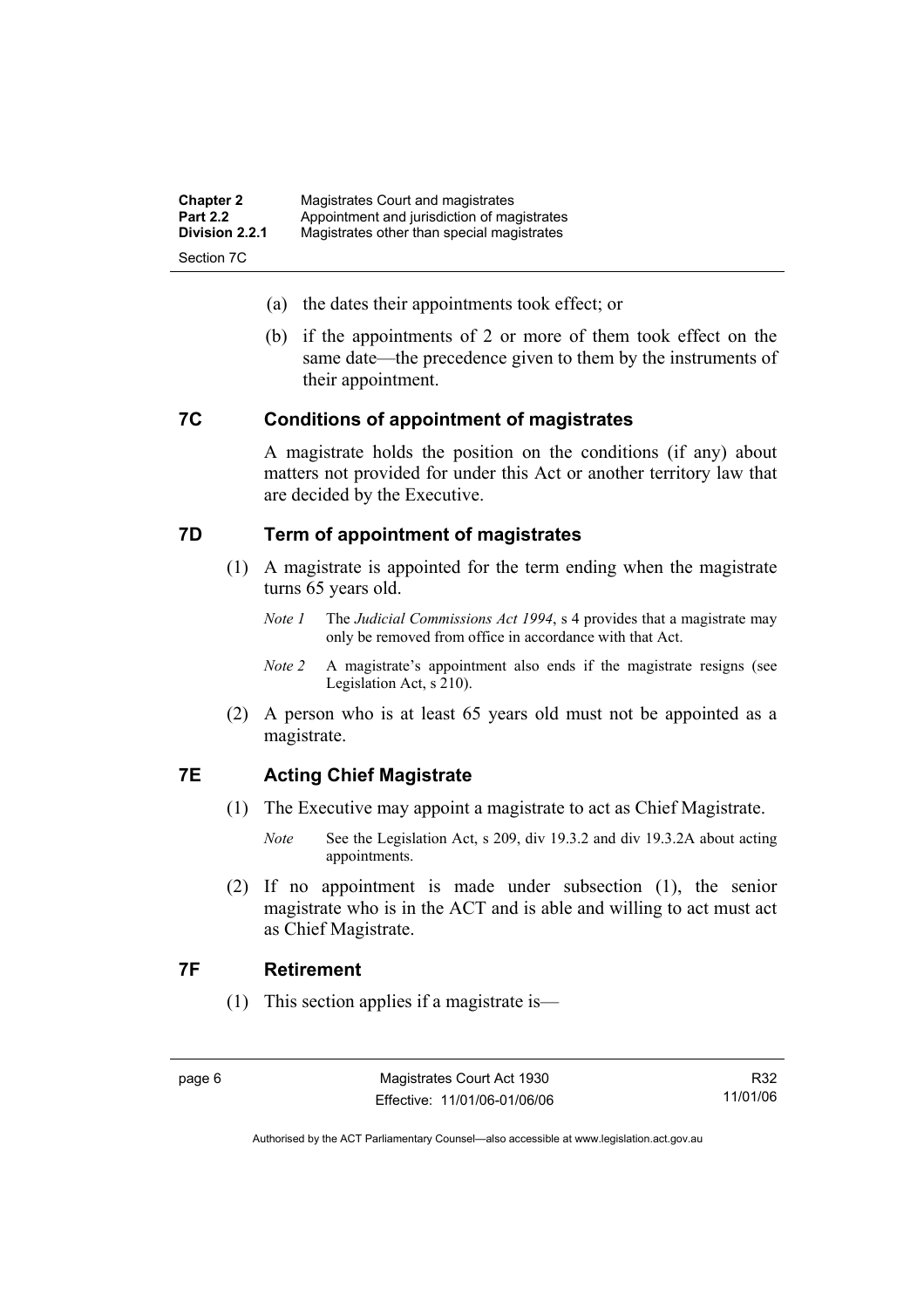- (a) an eligible employee for the *Superannuation Act 1976* (Cwlth); or
- (b) a member of the superannuation scheme for the *Superannuation Act 1990* (Cwlth).
- (2) The Executive may retire the magistrate on the ground of invalidity with the magistrate's consent.

### **7G Magistrates not to do other work**

- (1) A magistrate must not practise as a lawyer.
- (2) A magistrate must not, without the Attorney-General's written consent—
	- (a) engage in remunerative employment otherwise than in connection with duties as a magistrate; or
	- (b) accept appointment to another position under a law of the Territory, the Commonwealth, a State or another Territory.
- (3) The Attorney-General must consult with the Chief Magistrate before giving consent.

### **7H Rights of public servants**

- (1) A magistrate who was a public servant or APS employee immediately before his or her appointment keeps his or her existing and accruing rights.
- (2) In this section:

*APS employee*—see the *Public Service Act 1999* (Cwlth), section 7.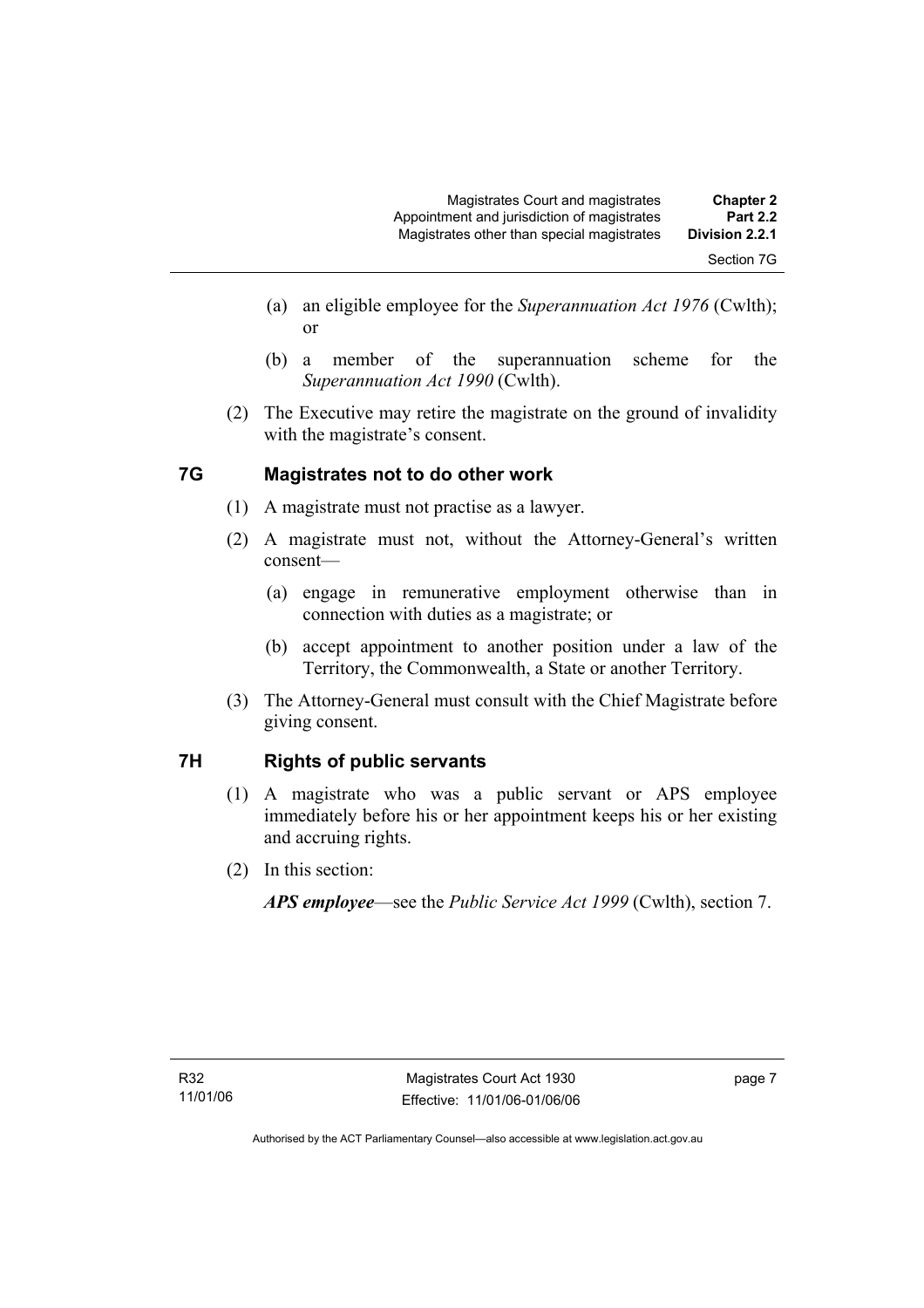| <b>Chapter 2</b> | Magistrates Court and magistrates           |
|------------------|---------------------------------------------|
| <b>Part 2.2</b>  | Appointment and jurisdiction of magistrates |
| Division 2.2.2   | Special magistrates                         |
| Section 8        |                                             |

### **Division 2.2.2 Special magistrates**

#### **8 Appointment of special magistrates**

The Executive may appoint special magistrates.

*Note* For the making of appointments (including acting appointments), see the Legislation Act, pt 19.3.

#### **8A Term of appointment of special magistrates**

- (1) A special magistrate is appointed—
	- (a) for the term mentioned in the instrument of appointment; or
	- (b) if a term is not mentioned—for the term ending when the special magistrate turns 70 years old.
	- *Note 1* The *Judicial Commissions Act 1994*, s 4 provides that a magistrate may only be removed from office in accordance with that Act.
	- *Note 2* A special magistrate's appointment also ends if the special magistrate resigns (see Legislation Act, s 210).
- (2) A person who is at least 70 years old must not be appointed as a special magistrate.
- (3) A person must not be appointed as a special magistrate for a term that extends beyond the person's 70th birthday.

#### **8B Conditions of appointment of special magistrates**

A special magistrate holds the position on the conditions (if any) about matters not provided for under this Act or another territory law that are decided by the Executive.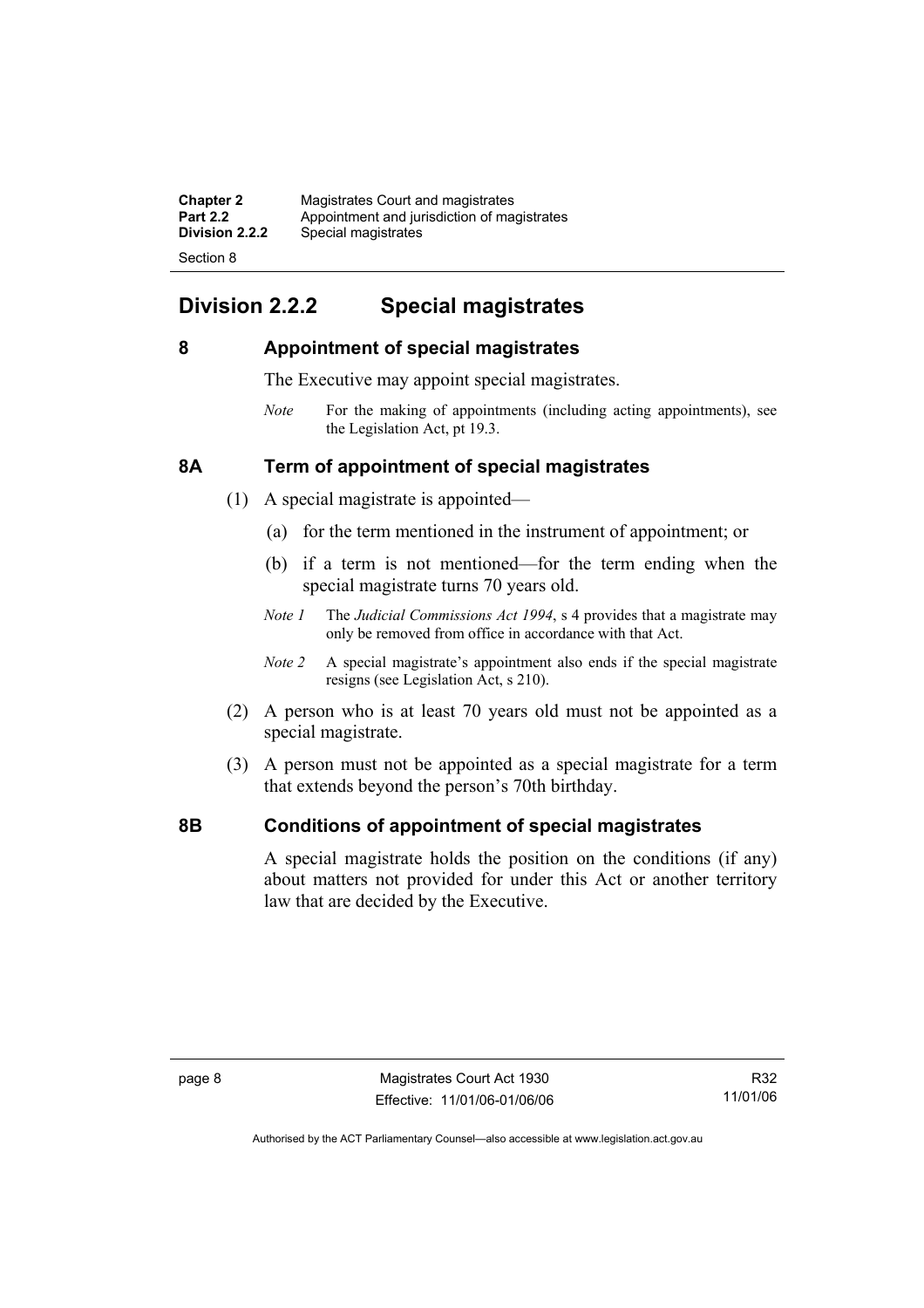### **Division 2.2.3 Registrar and other court officers**

**9 Appointment of registrar etc** 

- (1) The Minister may appoint a registrar of the Magistrates Court.
	- *Note 1* For the making of appointments (including acting appointments), see the Legislation Act, pt 19.3.
	- *Note 2* In particular, an appointment may be made by naming a person or nominating the occupant of a position (see Legislation Act, s 207).
- (2) The registrar may appoint the deputy registrars of the court, bailiffs and other officers that are required.
- (3) In subsection (2):

*registrar* does not include a deputy registrar.

#### **9A Staff assisting registrar**

The staff assisting the registrar are to be employed under the *Public Sector Management Act 1994*.

#### **9B Registrar's functions**

The registrar must exercise the functions that are given to the registrar under this Act or another territory law or that the Chief Magistrate directs.

### **Division 2.2.4 Jurisdiction of magistrates**

#### **10P Oath etc of office**

 (1) A person appointed as the Chief Magistrate, a magistrate or special magistrate must not exercise the functions given to a magistrate under any territory law unless the person has sworn an oath or made an affirmation in accordance with the form in schedule 1.

page 9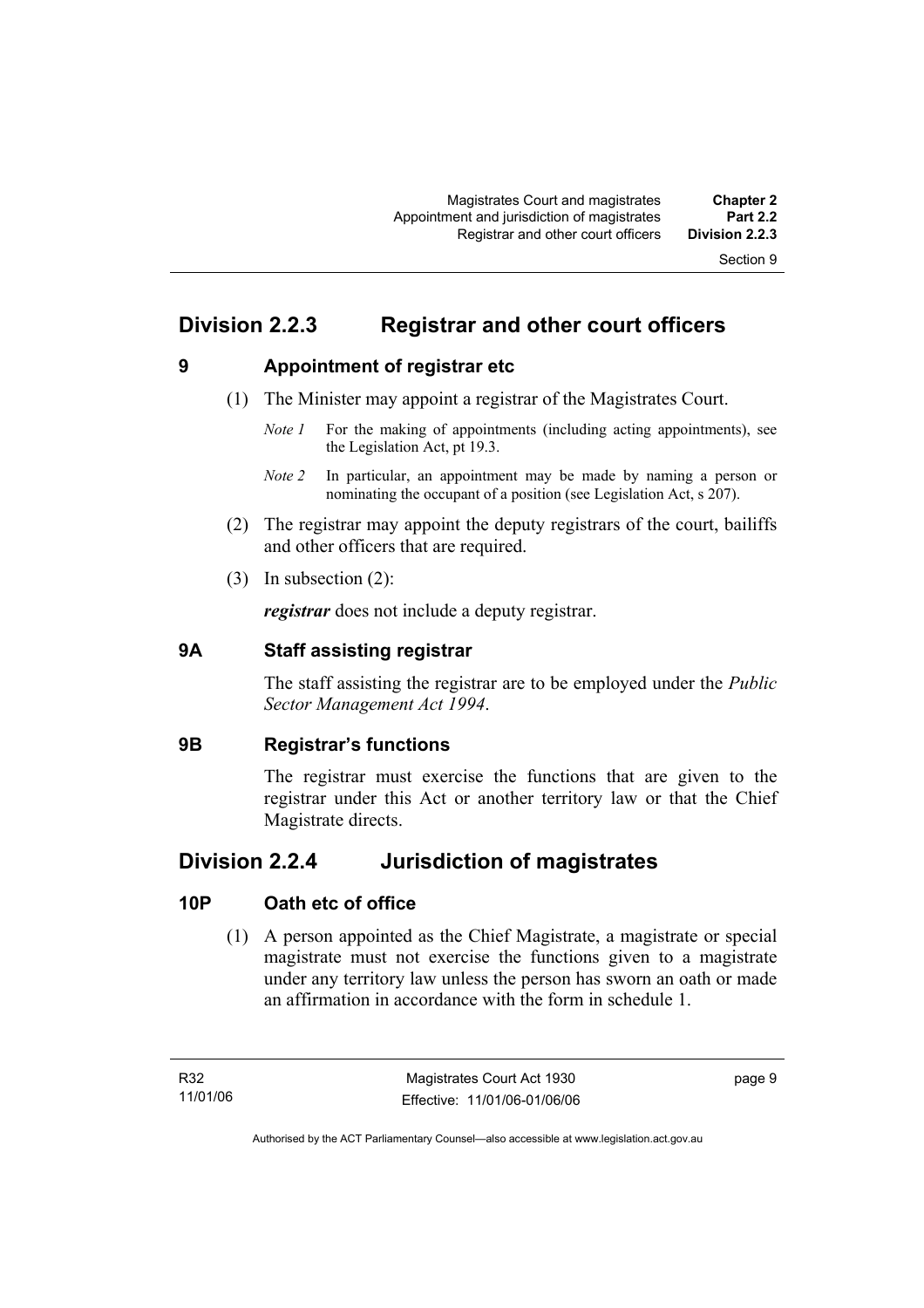| <b>Chapter 2</b> | Magistrates Court and magistrates           |
|------------------|---------------------------------------------|
| <b>Part 2.2</b>  | Appointment and jurisdiction of magistrates |
| Division 2.2.4   | Jurisdiction of magistrates                 |
| Section 11       |                                             |

 (2) The oath must be sworn or affirmation made before the Chief Justice.

#### **11 Acts done beyond ACT**

- (1) An act done by a magistrate, because of his or her office, outside the ACT for the purpose of authenticating the signature of a person to an instrument intended to take effect in the ACT is, unless the act is required by law to be done in the ACT, effective for any territory law.
- (2) An oath or affirmation administered by a magistrate, because of his or her office, outside the ACT in any case in which an oath or affirmation may be administered by a magistrate is, unless the oath or affirmation is required by law to be administered in the ACT, effective for any territory law.

#### **12 Acts by magistrate out of court etc**

- (1) Any magistrate out of court or the registrar may do all or any of the following:
	- (a) receive an information;
	- (b) issue a summons or warrant on an information;
	- (c) issue a summons or warrant to compel the attendance of a witness;
	- (d) do anything else that is necessary and preliminary to a hearing.
- (2) Without limiting subsection (1), if a law in force in the ACT provides that an information or complaint may be laid or made before, or a summons or warrant issued by, a court or justice of the peace, the information or complaint may be laid or made, and the summons or warrant may be issued, by a magistrate or the registrar.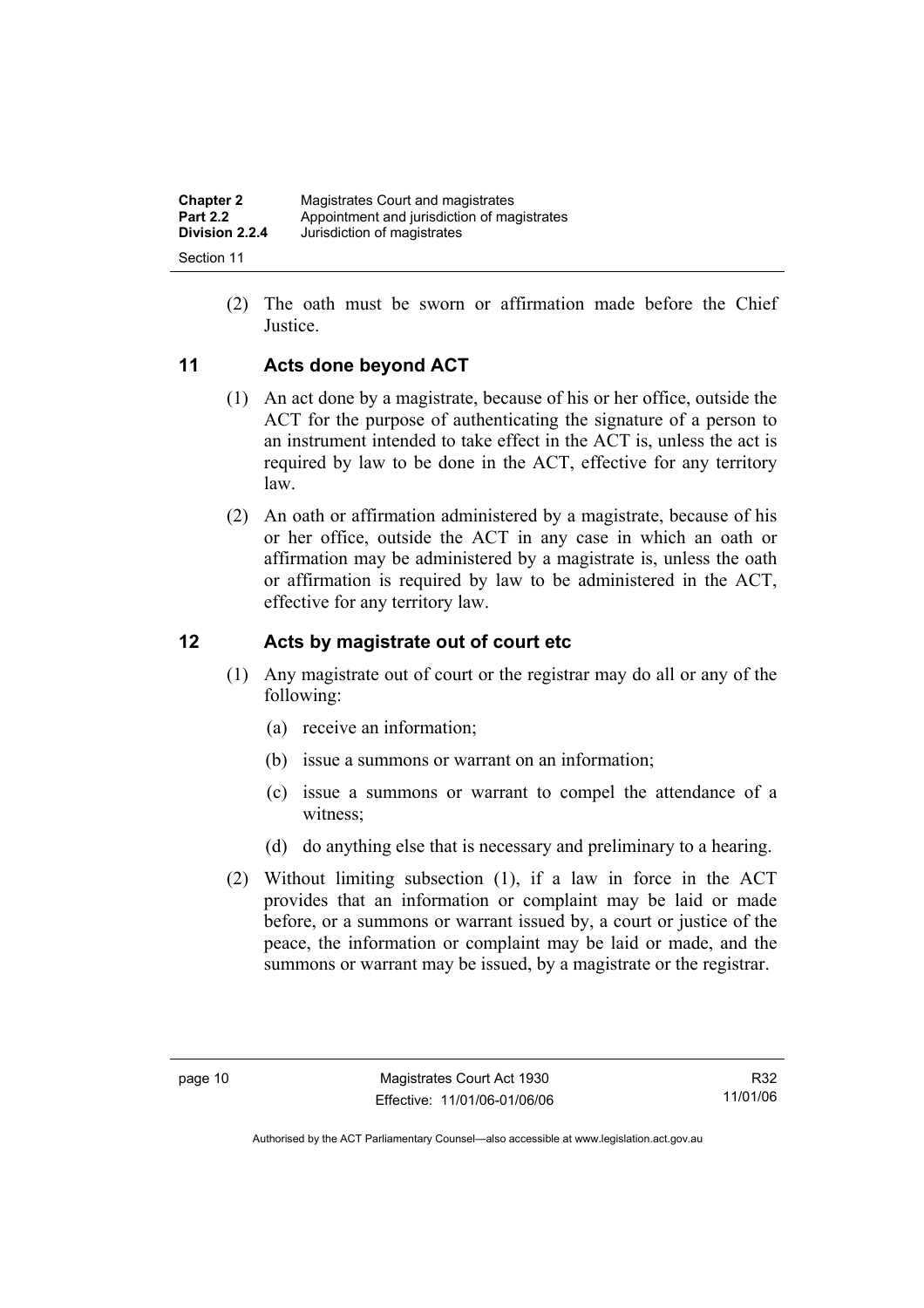#### **13 Issue of warrant of commitment etc after case decided**

After a case has been heard and decided, any magistrate or the registrar may issue a warrant of commitment or writ of execution for the purposes of the case.

#### **15 Process not invalid only because of death of magistrate etc**

A summons, warrant or writ issued by a magistrate or registrar is not invalid only because of the magistrate or registrar dying or otherwise ceasing to hold the position.

#### **16 Order instead of mandamus**

- (1) If a magistrate or registrar refuses to do any act relating to the duties of his or her office as a magistrate or registrar, the party requiring the act to be done may apply to the Supreme Court, on affidavit of the facts, for an order calling on the magistrate or registrar and also the party to be affected by the act to show cause why the act should not be done, and if, after due service of the order, good cause is not shown against it, the Supreme Court may make the order absolute, with or without payment of costs.
- (2) A magistrate or registrar on being served with an order absolute must obey the order, and do the act required by it to be done.

#### **17 Magistrates may exercise functions of justices of peace**

If under any law in force in the ACT, anything is required or permitted to be done before, to or by a justice of the peace, it may be done before, to or by a magistrate.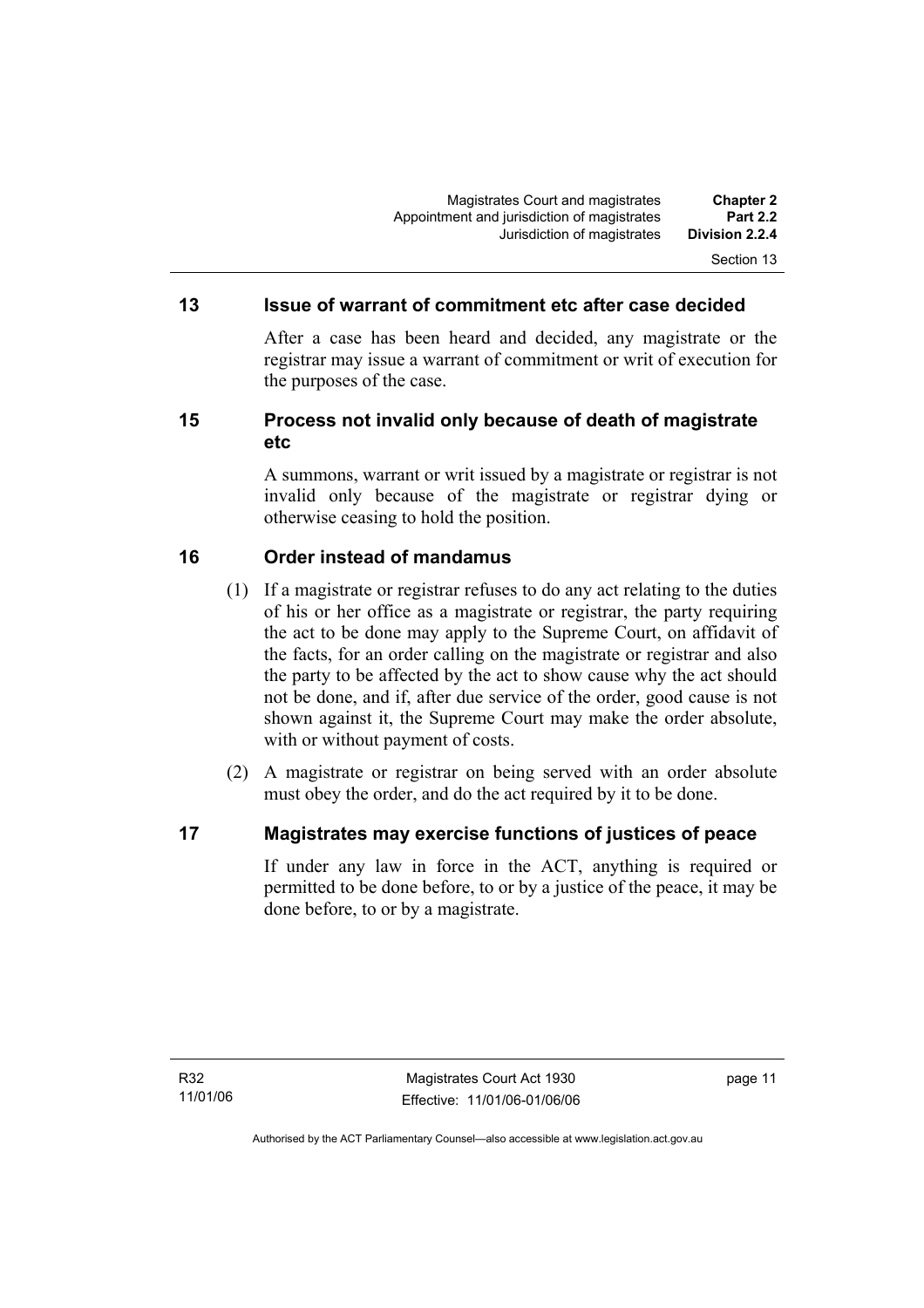Section 17A

# **Part 2.3 Protection of magistrates in execution of their office**

#### **17A Magistrate sued for act not within jurisdiction**

- (1) Any person injured by an act done by a magistrate in a matter in which by law the magistrate has no jurisdiction or in which the magistrate has exceeded his or her jurisdiction, or by an act done under any conviction or order made or warrant or writ issued by a magistrate in any such matter, may maintain in the Supreme Court an action against the magistrate without alleging in his or her statement of claim that the act complained of was done maliciously and without reasonable and probable cause.
- (2) No such action is maintainable for anything done under any such conviction or order until after the conviction or order has been quashed or set aside on appeal.
- (3) No such action is maintainable for anything done under any such warrant that was issued by the magistrate to procure the appearance of the person charged, and that has been followed by a conviction or order in the same matter, until after the conviction or order has been so quashed or set aside.
- (4) If the lastmentioned warrant has not been followed by a conviction or order, or if it is a warrant on an information of an alleged indictable offence, and if a summons was issued previously to the warrant being issued, and the summons was served on the person charged either personally or by leaving it for the person with someone at the person's last-known or usual home or business address, and the person did not appear according to the exigency of the summons, in that case no action is maintainable against the magistrate for anything done under the warrant.

page 12 Magistrates Court Act 1930 Effective: 11/01/06-01/06/06

R32 11/01/06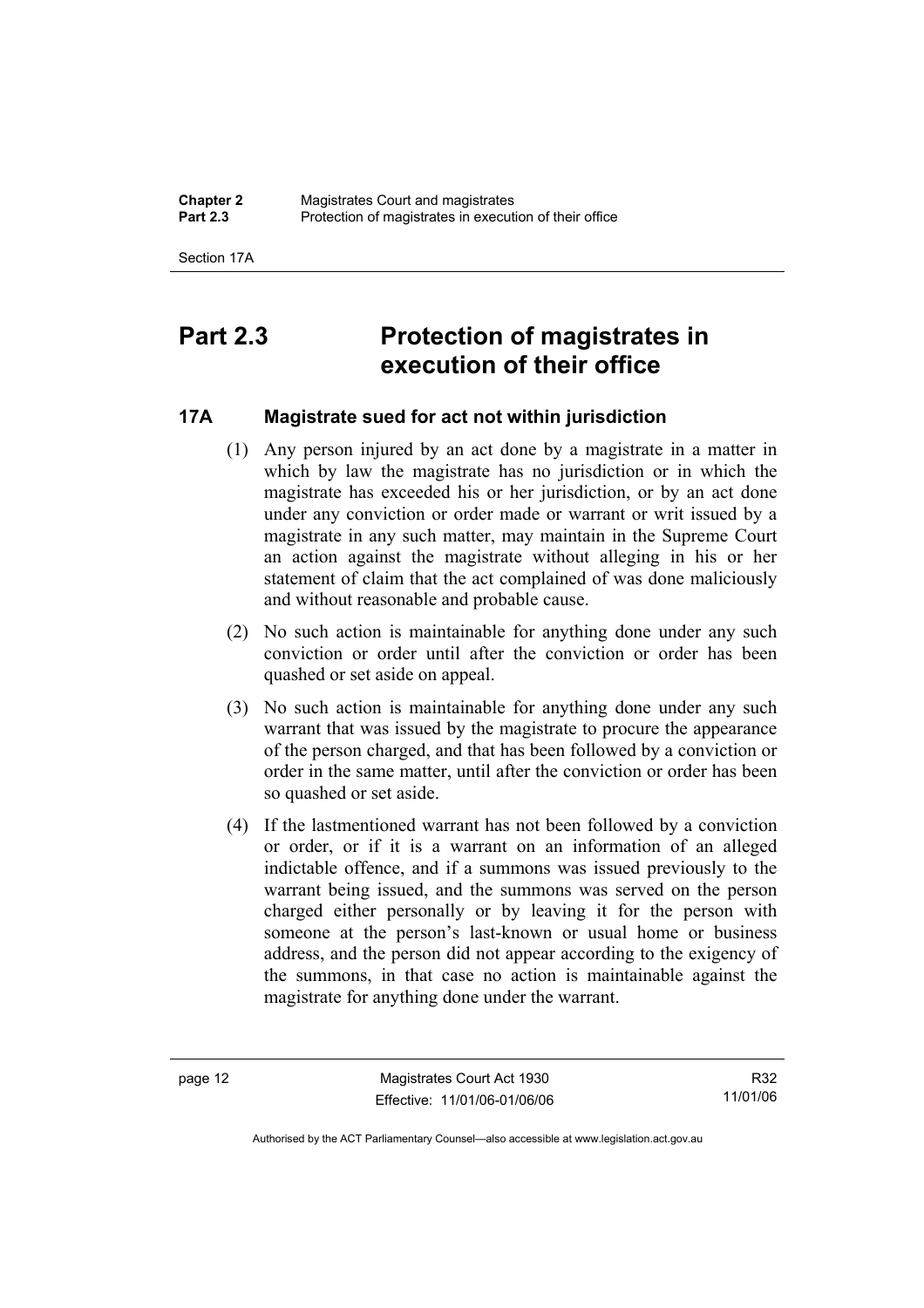Section 17B

#### **17B No action against magistrate after order nisi to quash conviction has been granted**

If an order to show cause why a conviction or order should not be quashed has been granted, an action is not maintainable against the magistrate constituting the court by which the conviction or order in question was made in relation to any proceeding taken under, or matter arising out of, the conviction or order.

#### **17C Warrant or writ by magistrate on order of court**

If a conviction or order is made by the court and a warrant of commitment or writ of execution is granted on it by a magistrate bona fide and without collusion, an action in relation to any defect in the conviction or order or any want of jurisdiction in the court making the conviction or order is maintainable only against the magistrate constituting the court that made the conviction or order.

#### **17D No action for acts done under Supreme Court order**

An action is not maintainable against a magistrate for doing an act if the magistrate does the act in accordance with a Supreme Court order.

#### **17E No action if proceeding confirmed on appeal**

If a warrant of commitment or writ of execution is granted by a magistrate on a conviction or order that, either before or after the granting of the warrant or writ, is confirmed on appeal, an action is not maintainable against the magistrate who granted the warrant or writ for anything done under it because of any defect in the conviction or order.

#### **17F Actions in cases prohibited**

If any action, which by this Act is declared to be not maintainable, is brought against a magistrate, the Supreme Court, on application of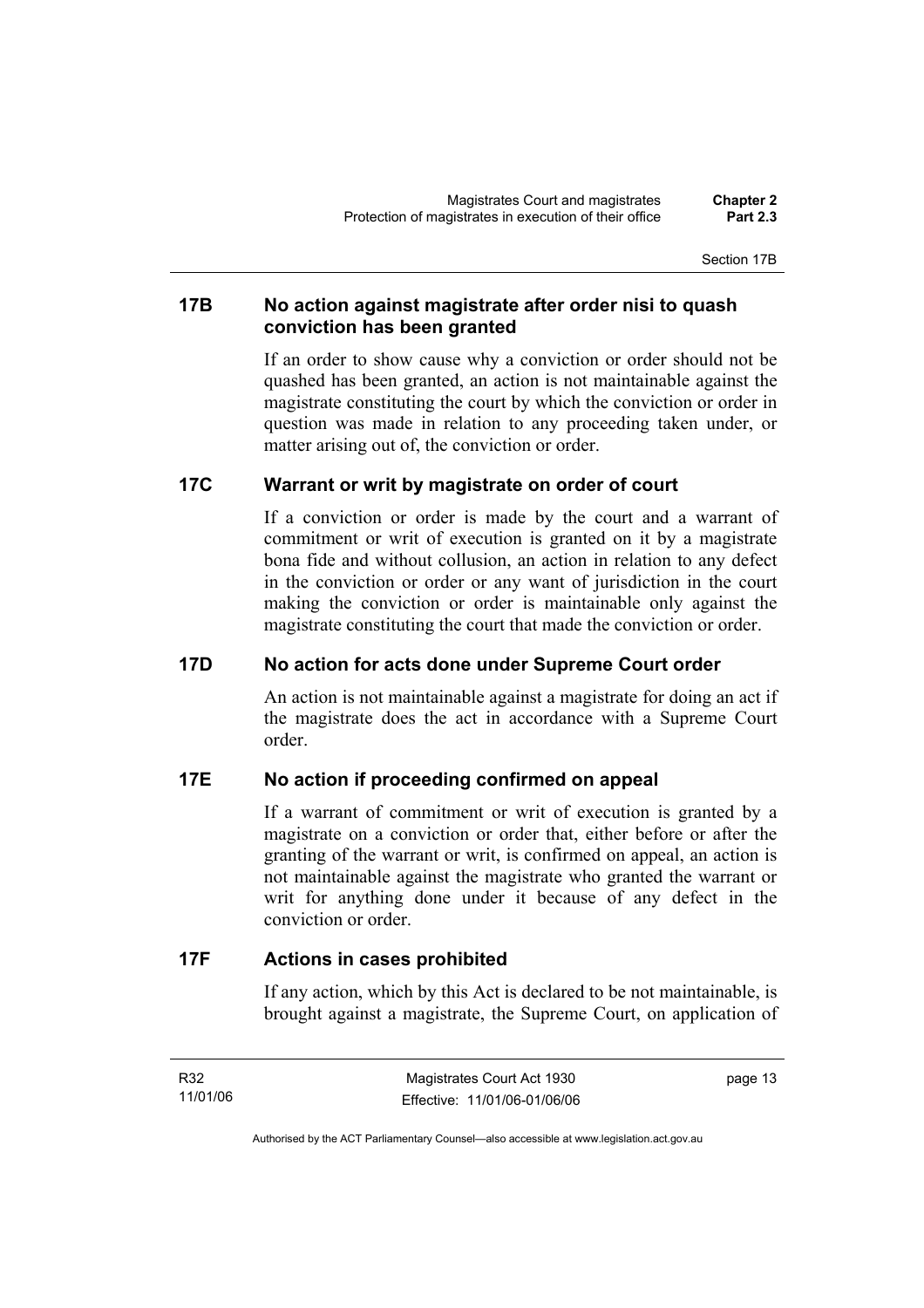| <b>Chapter 2</b> | Magistrates Court and magistrates                      |
|------------------|--------------------------------------------------------|
| <b>Part 2.3</b>  | Protection of magistrates in execution of their office |

Section 17G

the defendant, and on affidavit of the facts, may set aside or stay the proceeding with or without costs.

#### **17G Payment into court**

- (1) After an action under this part has been started but before the case has been heard, a defendant may pay into court the amount the defendant considers appropriate.
- (2) Judgment must be given for the defendant if the Supreme Court at the trial considers that the plaintiff is not entitled to damages beyond the amount paid into court, and the amount paid into court, or the part of it that is enough to meet the defendant's costs, must be paid out of court to the defendant, and the rest (if any) must be paid to the plaintiff.
- (3) If the plaintiff accepts the amount paid into court in satisfaction of the plaintiff's damages in the action, the plaintiff may apply to the Supreme Court for an order for the payment of the amount out of court to the plaintiff, with or without costs.
- (4) If the Supreme Court makes the order, the action is decided and the order is a bar to any other action for the same cause.

#### **17H No action against magistrate for judicial acts in Magistrates Court**

An action must not be brought in the Magistrates Court against a magistrate in relation to anything done by the magistrate in the execution of the magistrate's office.

#### **17I Magistrate sued for acts within magistrate's jurisdiction only liable in case of malice and absence of reasonable and probable cause**

In an action against a magistrate for any act done by the magistrate in the execution of the magistrate's duty as a magistrate in relation to any matter within the magistrate's jurisdiction as a magistrate, it

| page 14 | Magistrates Court Act 1930   | R32      |
|---------|------------------------------|----------|
|         | Effective: 11/01/06-01/06/06 | 11/01/06 |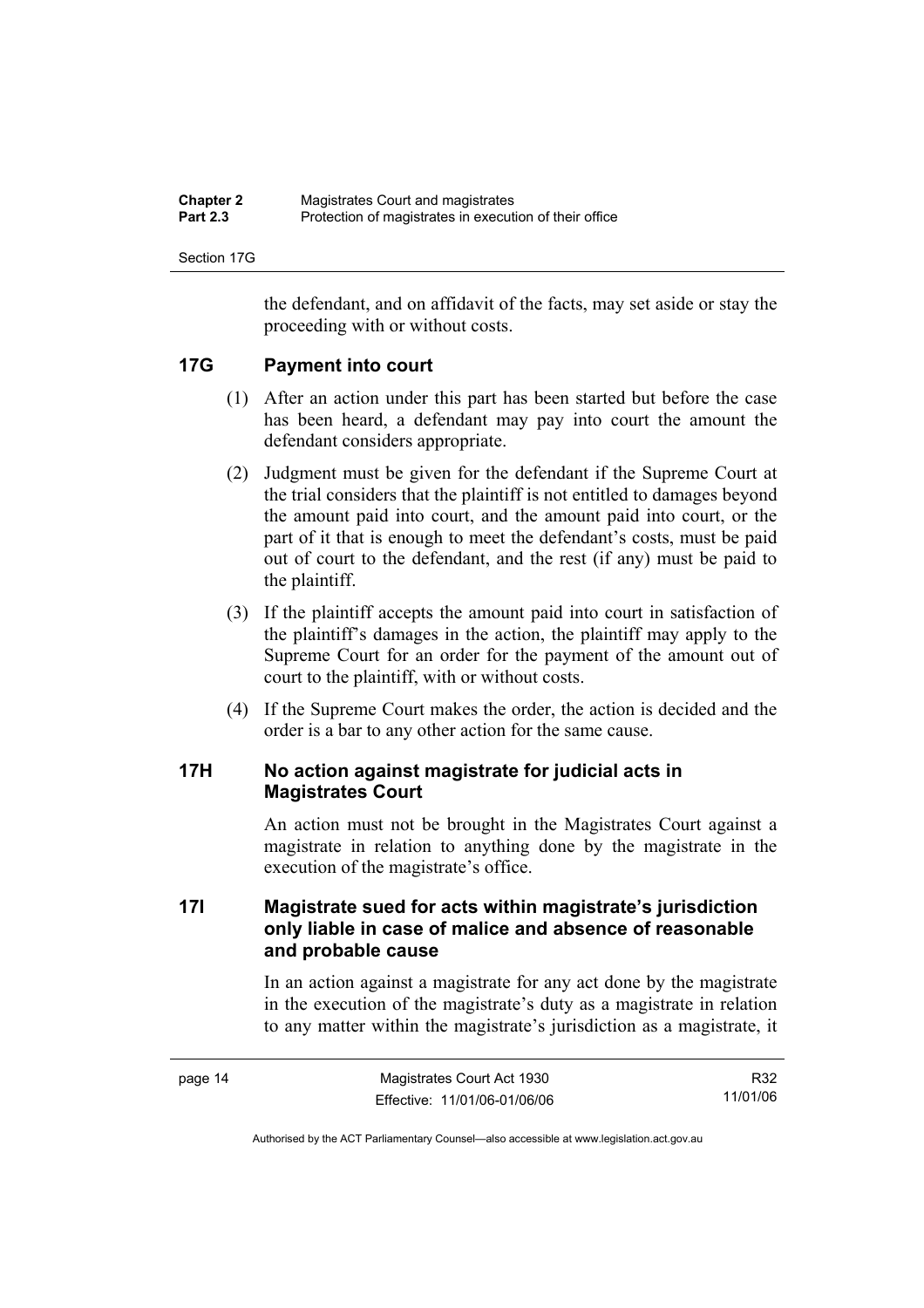Section 17J

must be expressly alleged in the statement of claim that the act was done maliciously and without reasonable and probable cause, and if the allegations are denied, and at the trial of the action the plaintiff fails to prove them, judgment must be given for the defendant.

#### **17J Verdict for defendant**

If the plaintiff in an action against a magistrate does not prove the cause of action at the trial, judgment must be given for the defendant.

#### **17K Damages**

If—

- (a) the plaintiff in an action against a magistrate is entitled to recover, and seeks to recover a penalty or other amount paid or raised as a result of a conviction, judgment or order or to recover damages for imprisonment; and
- (b) it is proved that the plaintiff was guilty of the offence or liable to pay the amount or, for imprisonment, did not undergo any greater punishment than could have been imposed for the offence of which the plaintiff was convicted;

the plaintiff is not entitled to recover the penalty or other amount paid or raised or, for imprisonment, damages greater than 1 cent, or any costs in the action.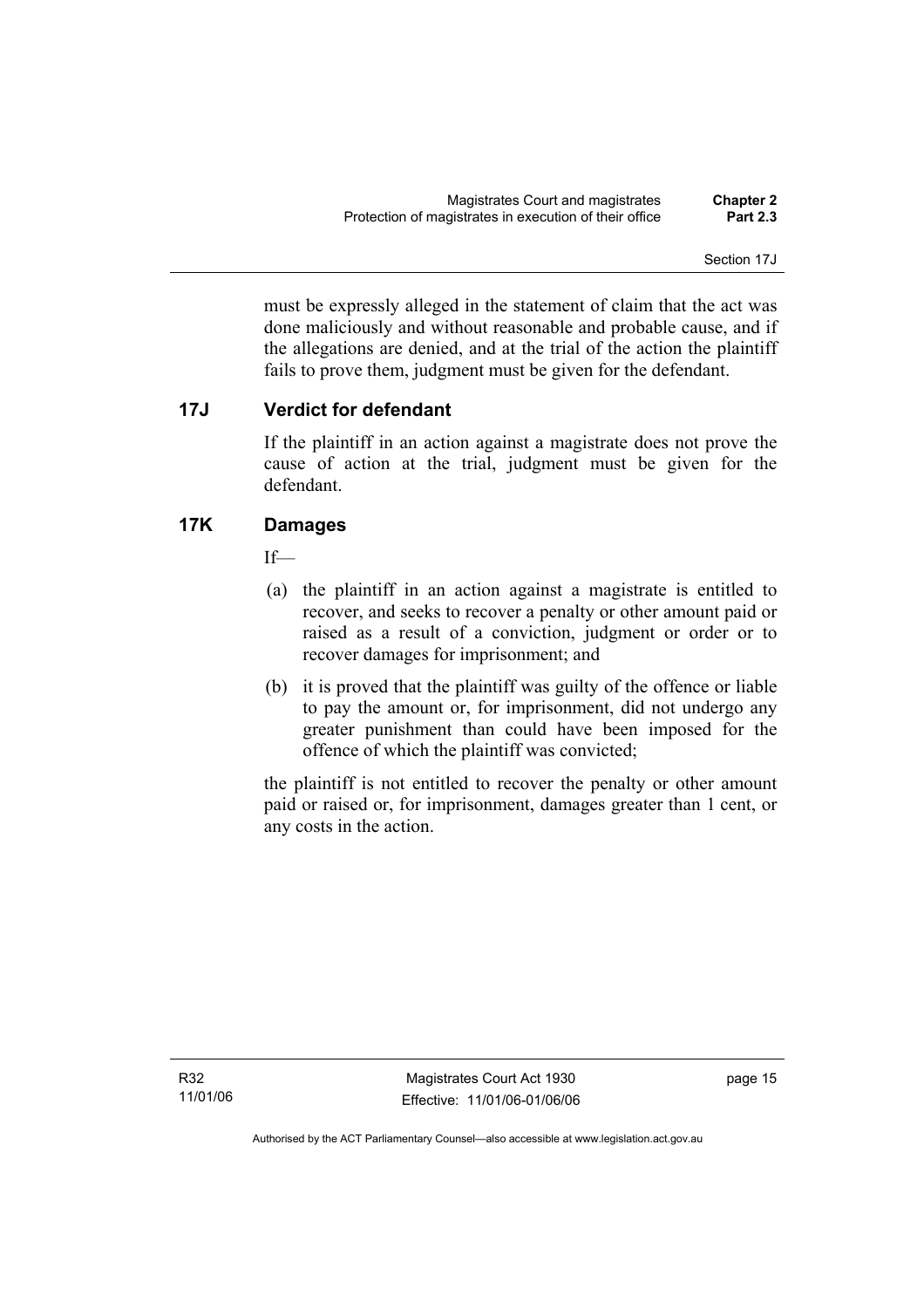**Chapter 3 Criminal proceedings**<br> **Part 3.1 Preliminary Preliminary** 

Section 18A

# **Chapter 3 Criminal proceedings**

## Part 3.1 **Preliminary**

#### **18A Definitions for ch 3**

In this chapter:

*administrator* means the remand centre administrator.

*Crimes Act* means the *Crimes Act 1900*.

*decision* includes a committal for trial, admission to bail, and a conviction, order or other decision.

*defendant* means a person against whom an information is laid.

*escort* means a custodial escort.

*superintendent*, for a remand centre, means the superintendent for the centre under the *Remand Centres Act 1976*.

page 16 Magistrates Court Act 1930 Effective: 11/01/06-01/06/06

R32 11/01/06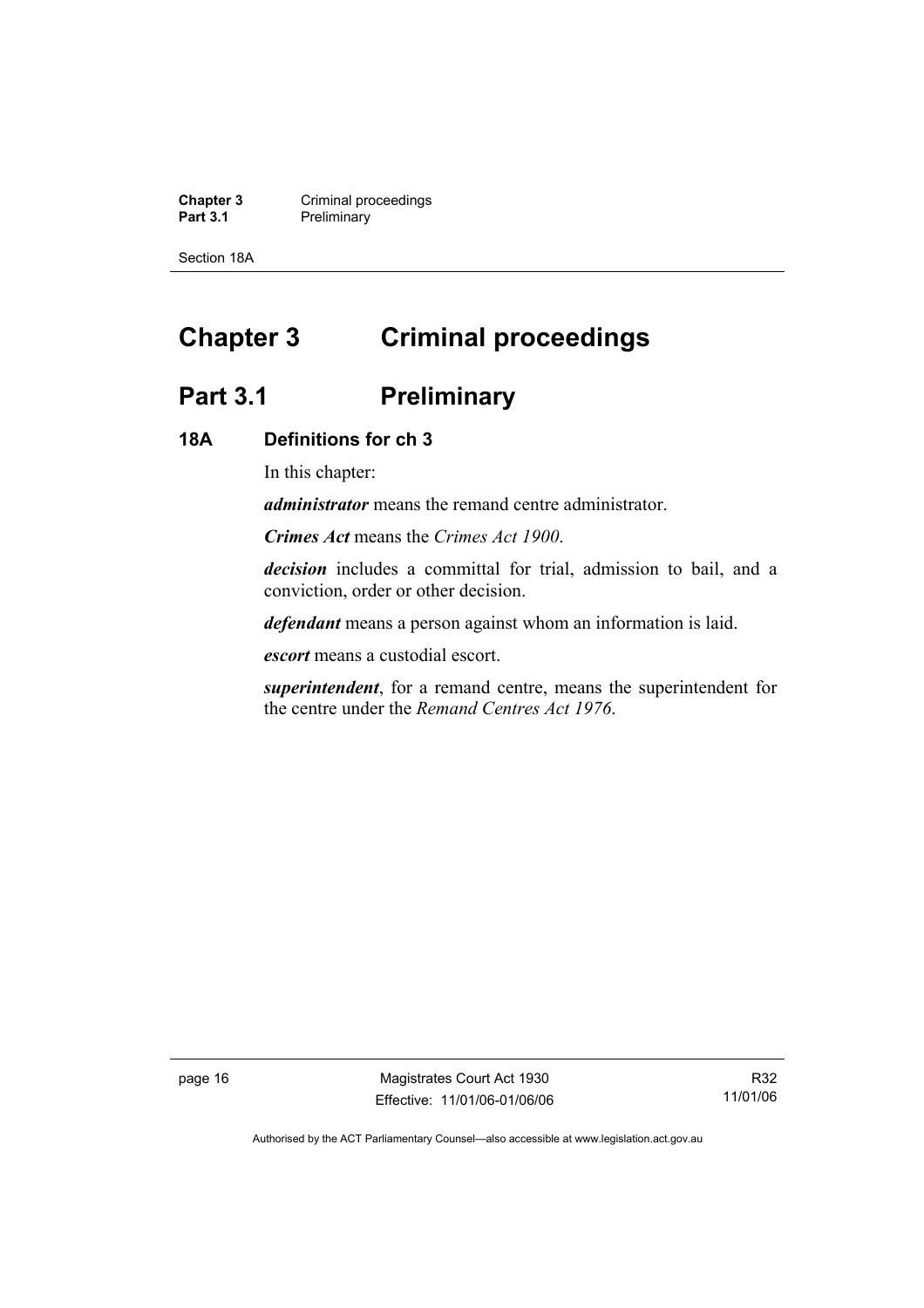# **Part 3.2 Criminal jurisdiction**

### **19 Jurisdiction of court**

If, by any law in force in the ACT, any offence is punishable on summary conviction or any person is made liable to a penalty or punishment or to pay an amount for any offence, act or omission, and no other provision is made for the trial of the person committing the offence, the matter may be heard and decided by the court in a summary way under the provisions of this Act.

#### **21 Jurisdiction of court if defendant absent from ACT**

The court has jurisdiction even though the defendant is not in the ACT.

#### **22 Proceeding of court if it considers offence should be dealt with on indictment**

If, for an information in relation to an offence that is punishable either summarily or on indictment it appears to the court, on the close of the case for the prosecution, that the offence ought to be dealt with on indictment, the court must abstain from adjudication on the information and must deal with the case for the purpose of committal for trial only.

#### **23B Rectification of certain orders etc**

(1) In this section:

*penalty* includes—

- (a) the cancellation, forfeiture, suspension or other loss of a licence or privilege; and
- (b) the disqualification from obtaining or holding a licence or exercising a privilege.

| R32      | Magistrates Court Act 1930   | page 17 |
|----------|------------------------------|---------|
| 11/01/06 | Effective: 11/01/06-01/06/06 |         |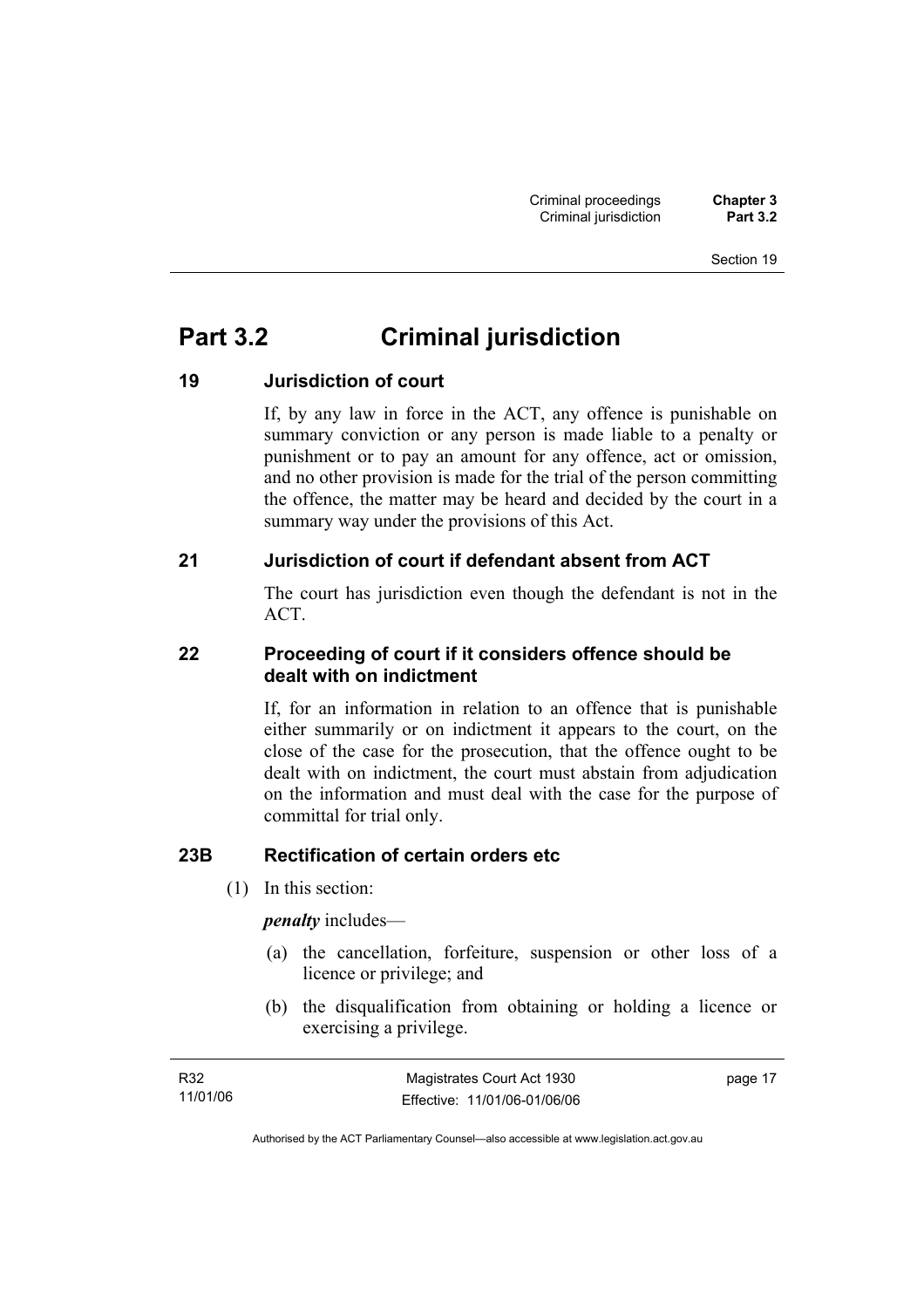#### **Chapter 3 Criminal proceedings**<br>**Part 3.2 Criminal jurisdiction Criminal jurisdiction**

#### Section 23B

*the court*, in relation to a proceeding, means the magistrate who convicted the defendant or made the order against the defendant.

- (2) Subject to subsection (3), if the court enters a conviction or makes an order against a defendant and—
	- (a) imposes a penalty that is contrary to law; or
	- (b) fails to impose a penalty that is required by law to be imposed;

the court may, on its own initiative or on the application of a party to the proceeding, reopen the proceeding and, after giving the parties an opportunity of being heard, amend the conviction or order to impose a penalty that is in accordance with the law.

- (3) The court may reopen a proceeding under subsection (2)—
	- (a) on its own initiative before the end of 28 days after the day when the penalty was imposed, the conviction was entered or the order was made; or
	- (b) on application under subsection (2) before the end of 28 days after the day when the penalty was imposed, the conviction was entered or the order was made; or
	- (c) with the consent of the parties to the proceeding, at any time.
- (4) Subject to subsection (5)—
	- (a) the registrar must serve on each party to the proceeding written notice of the intention of the court to reopen the proceeding on its own initiative under subsection (2) at least 3 business days before the proceeding is reopened; and
	- (b) an applicant must serve on the registrar and, at least 3 business days before the day when the application is heard, on the other party to the proceeding, written notice of an application mentioned in subsection (2).

R32 11/01/06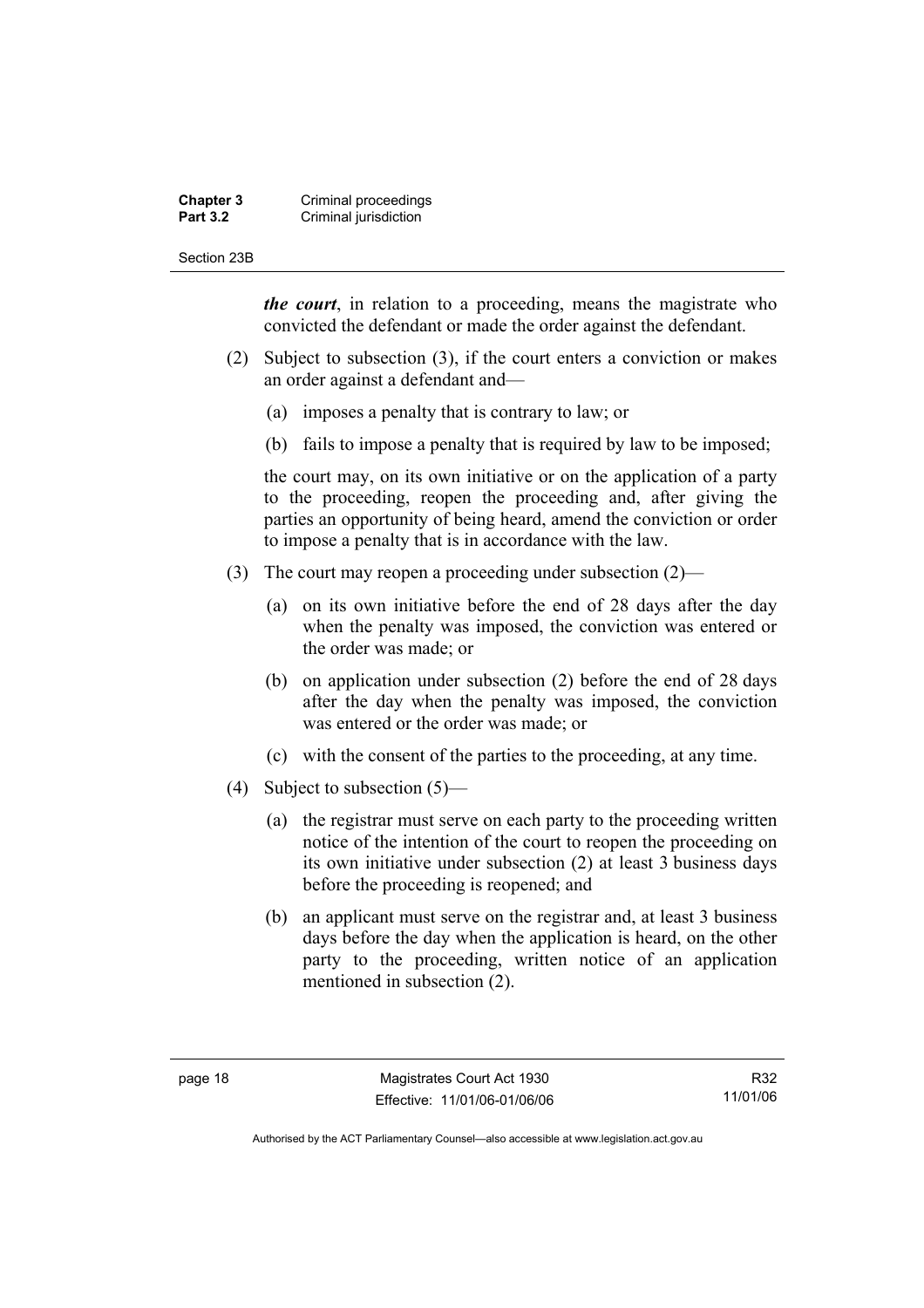- (5) The requirements of subsection (4) may be dispensed with by the court when each of the parties is before the court.
- (6) If, under subsection (2), the court reopens a proceeding and, in the absence of a party to the proceeding, amends a conviction or order, the registrar must serve written notice of the amended conviction or order on the absent party as soon as practicable.
- (7) Service of any notice mentioned in subsection (4) or (6) may be made in accordance with section 41 as if the notice were a summons issued in relation to an information.
- (8) The jurisdiction given to the court by subsection (2) must be exercised only on the evidence and material before the court in the original proceeding.
- (9) A proceeding must not be reopened under subsection (2) in relation to a conviction or order that is the subject of an appeal.
- (10) If a proceeding reopened under this section has not been decided in relation to a conviction or order that, after the proceeding has been reopened but before it is decided, becomes the subject of an appeal, the reopened proceeding is stayed until the appeal is decided.
- (11) If the court reopens a proceeding under subsection (2), the court may make any order about costs that it considers just and reasonable.
- (12) Subject to subsection (13), an order made or a conviction or order amended by the court in deciding a proceeding that has been reopened under this section takes effect, unless the court otherwise directs, from the beginning of the day when the original conviction was entered or the original order was made.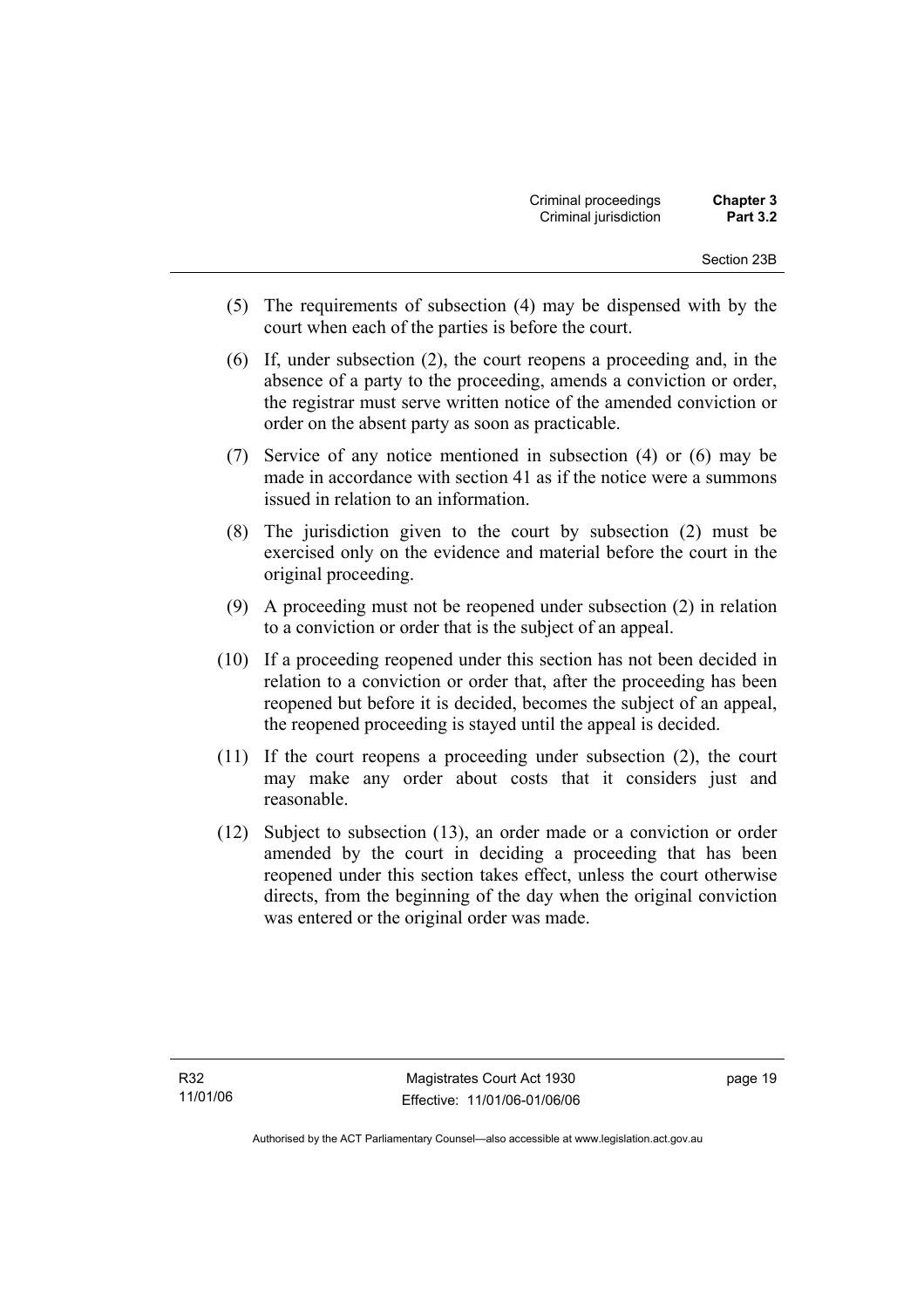**Chapter 3** Criminal proceedings **Part 3.2 Criminal jurisdiction** 

Section 23B

 (13) For part 3.10 (Criminal appeals), if the court, in deciding a proceeding that has been reopened under this section, makes an order or amends a conviction or order, the time within which an appeal may be made from the order, amended conviction or amended order begins on the day when the order was made, or the conviction or order was amended.

page 20 Magistrates Court Act 1930 Effective: 11/01/06-01/06/06

R32 11/01/06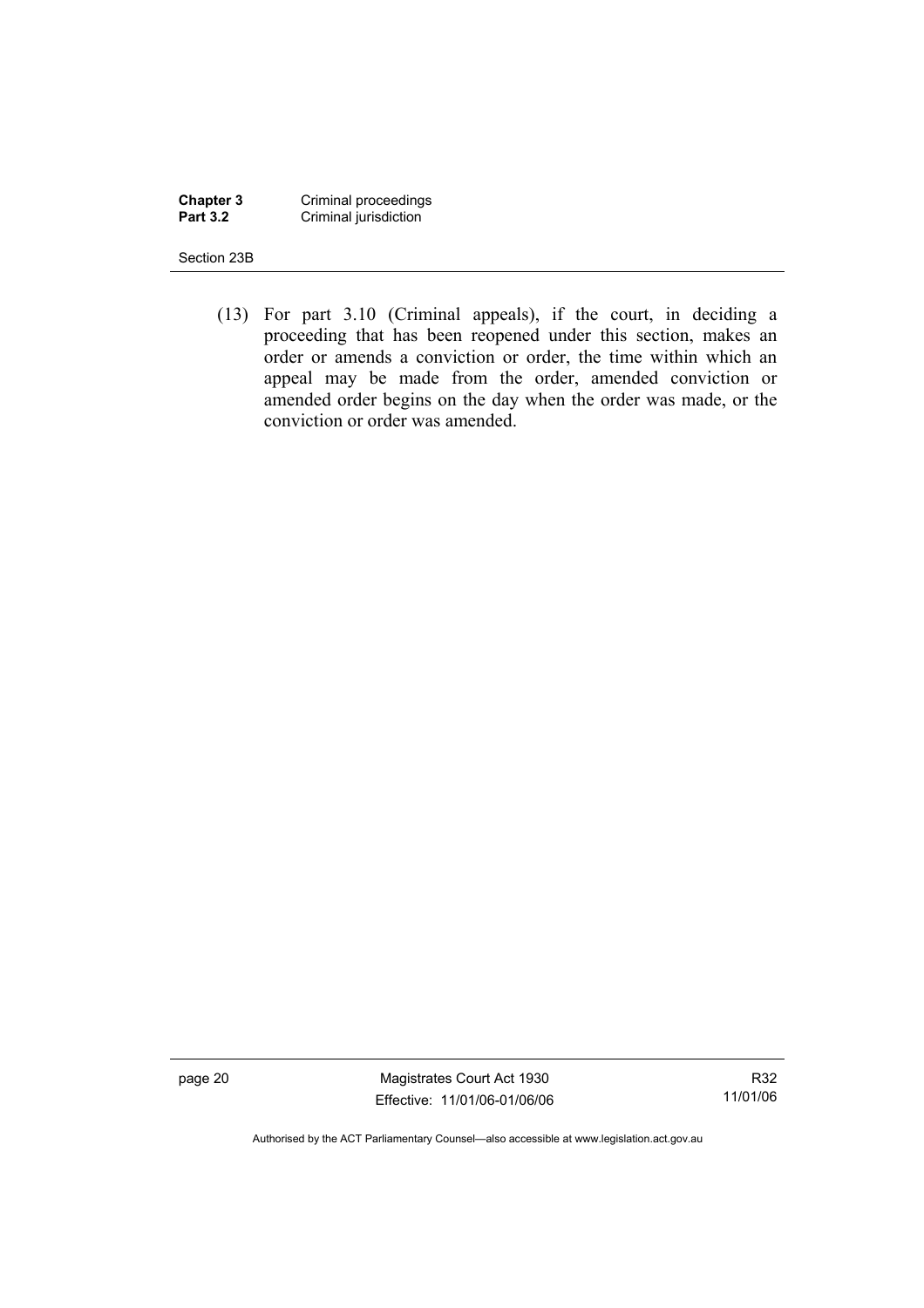# **Part 3.3 Beginning criminal proceedings**

# **Division 3.3.1 Beginning criminal proceedings general**

# **25 Informations**

A proceeding may be started in the court by information laid by the informant or by a lawyer or anyone else representing the informant.

# **Division 3.3.2 Informations**

# **26 Laying of informations**

An information may be laid before a magistrate in any case where a person has committed or is suspected of having committed, in the ACT, an indictable offence or an offence that may be dealt with summarily as provided in section 19.

# **27 Description of people and property and of offences**

- (1) Such description of people or things as would be sufficient in an indictment is sufficient in informations.
- (2) The description of any offence in the words of the Act, ordinance, law, order, by-law, regulation, or other instrument creating the offence, or in similar words, is sufficient in law.

# **28 Power of court to amend information**

 (1) If at the hearing of any information or summons any objection is taken to an alleged defect in it in substance or form or if objection is taken to any variance between the information or summons and the evidence adduced at the hearing of it, the court may make any amendment in the information or summons that appears to it to be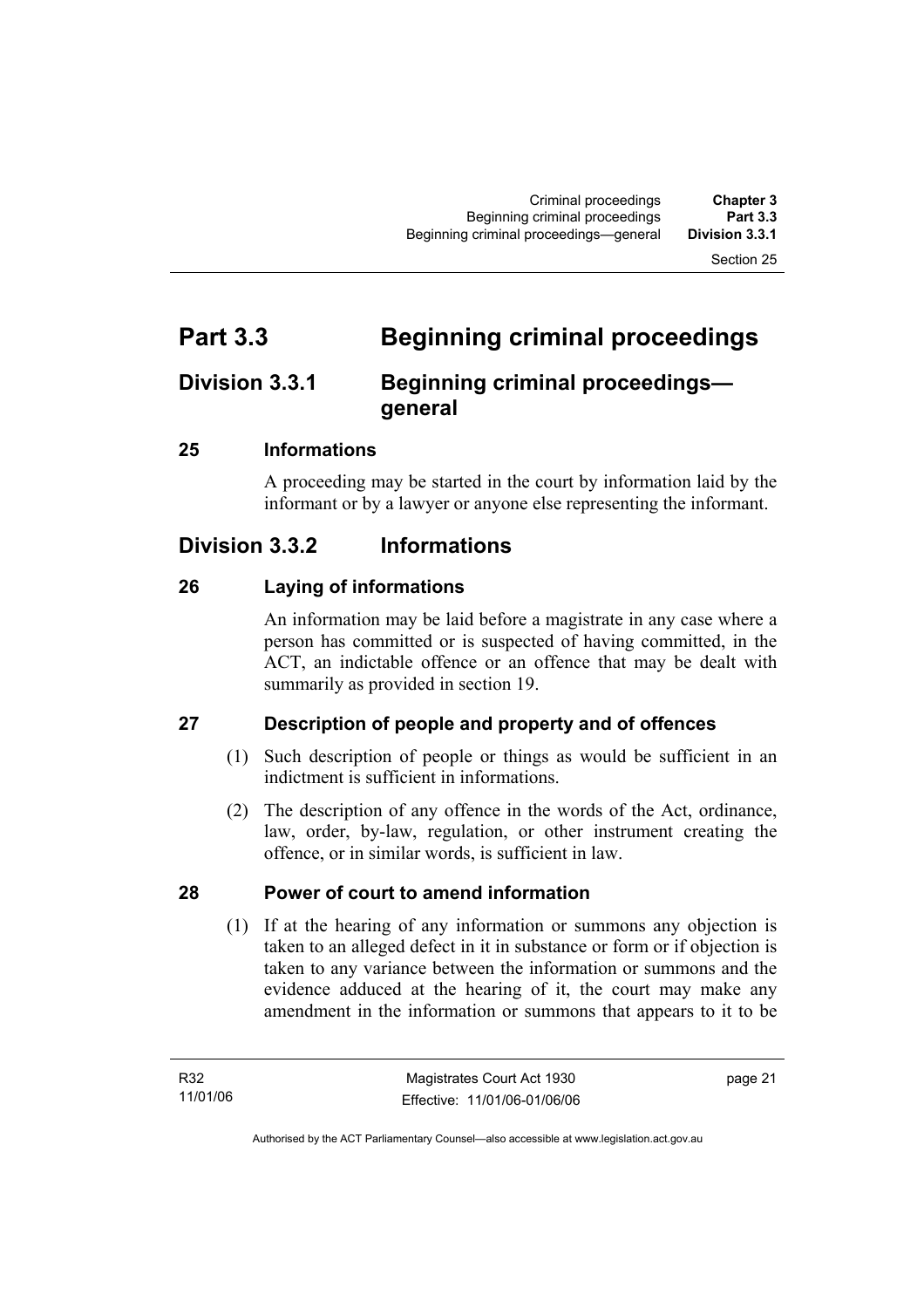| <b>Chapter 3</b> | Criminal proceedings           |
|------------------|--------------------------------|
| <b>Part 3.3</b>  | Beginning criminal proceedings |
| Division 3.3.3   | Summonses                      |
| Section 29       |                                |

desirable or to be necessary to enable the real question in dispute to be decided.

 (2) The court must not make an amendment under subsection (1) if it considers that the amendment cannot be made without injustice to the defendant.

#### **29 Court may adjourn hearing if amendment made**

If in any case where an amendment in an information or summons has been made under section 28 the court considers that the defendant has been misled by the form in which the information or summons has been made out, it may adjourn the hearing of the case for the period it considers appropriate and may make any order about the costs of the adjournment it considers appropriate.

#### **30 Form of information**

- (1) If a warrant is intended to be issued in the first instance against the person charged, the information must be in writing and on oath.
- (2) The oath may be made by the informant or someone else.
- (3) If a summons instead of a warrant is intended to be issued in the first instance against the person charged, the information may be made orally and without oath.
- (4) Subsection (3) applies whether or not the law under which the information is laid requires it to be in writing.

# **Division 3.3.3 Summonses**

# **37 When magistrate may issue summons**

If an information is laid before a magistrate, the magistrate may issue a summons.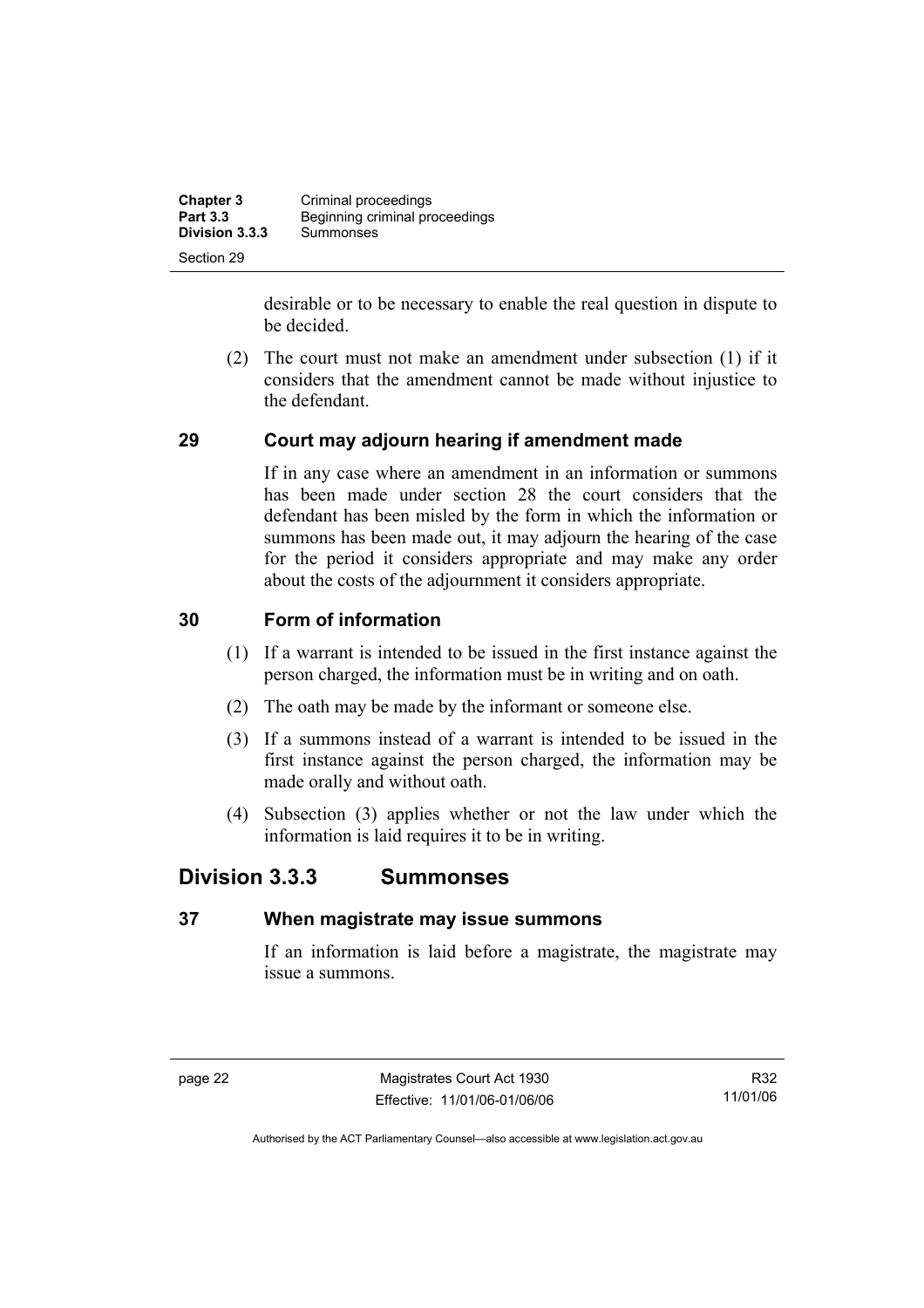#### **38 Form of summons**

A summons issued in the case of an information must be directed to the defendant, and must state shortly the matter of the information and require the defendant to appear at a certain time and place before the court, to answer to the information and to be further dealt with according to law.

#### **41 Service of summons**

- (1) A summons issued in relation to an information may be served on the person to whom it is directed by—
	- (a) giving a copy of the summons to the person; or
	- (b) by leaving a copy of the summons at the last-known or usual home or business address of the person with someone who appears to be at least 16 years old and to live or be employed at the address.
- (2) Service of a summons under subsection (1) must be effected at least 72 hours before the time appointed in the summons for the hearing of the information.
- (3) If it appears to the court or a magistrate or the registrar, by statement on oath or by affidavit, that from any cause service in accordance with subsections (1) and (2) cannot be effected, the court or magistrate or the registrar may extend the time for hearing.
- (4) Service of a summons in accordance with this section may be proved by the oath of the person who served it or by affidavit or otherwise.

# **Division 3.3.4 Warrants**

#### **42 Issue of warrant and summons**

(1) This section applies if—

page 23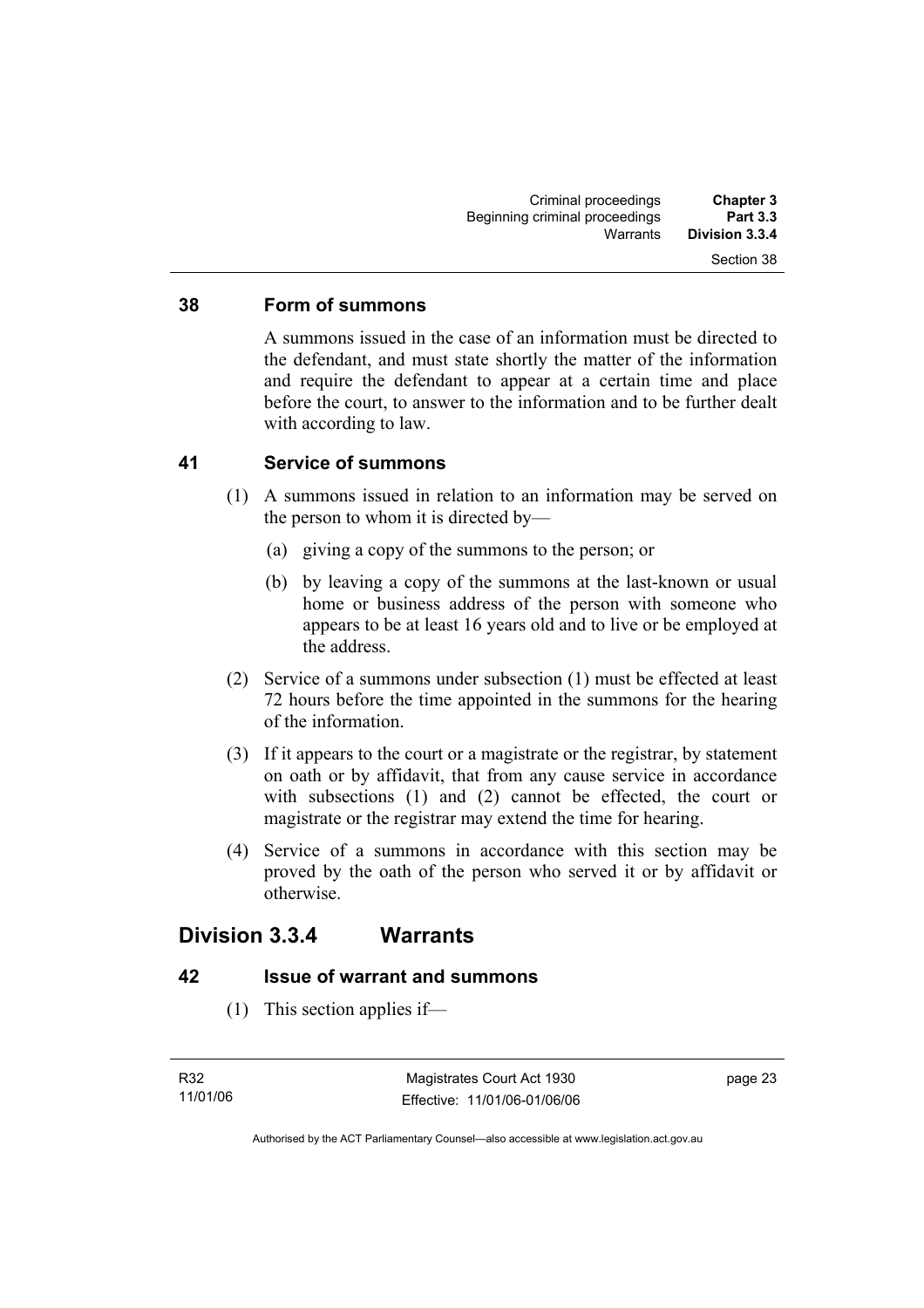- (a) an information is laid before a magistrate under division 3.3.2 against a person for an offence; and
- (b) the information is substantiated by the oath of the informant or a witness; and
- (c) the person is not in custody.
- (2) The magistrate may issue a warrant for the person's arrest, and for bringing the person before the court to answer to the information and to be further dealt with according to law.
- (3) However, the magistrate may issue a summons instead of the warrant if the magistrate considers it appropriate.
- (4) The issue of the summons does not prevent a magistrate from issuing a warrant at any time before or after the time mentioned in the summons for the person's appearance.
- (5) However, subsection (4) does not authorise the issue of a warrant to bring the person before the court to answer to the information if a summons has been served on the person for the offence in accordance with section 116B (Service of summons for prescribed offence).

# **43 Procedure on filing indictment**

 (1) If an indictment in relation to an offence committed in the ACT has been filed in the Supreme Court by the Attorney-General, Attorney-General of the Commonwealth or other officer, authority or person duly appointed in that behalf against any person then at large, whether on bail or not, the registrar of the Supreme Court must at any time after the end of the then sittings of the court if the person so indicted has not already appeared and pleaded to the indictment, on application by or on behalf of the prosecutor, grant to the prosecutor or person applying on the prosecutor's behalf a certificate that the indictment has been filed.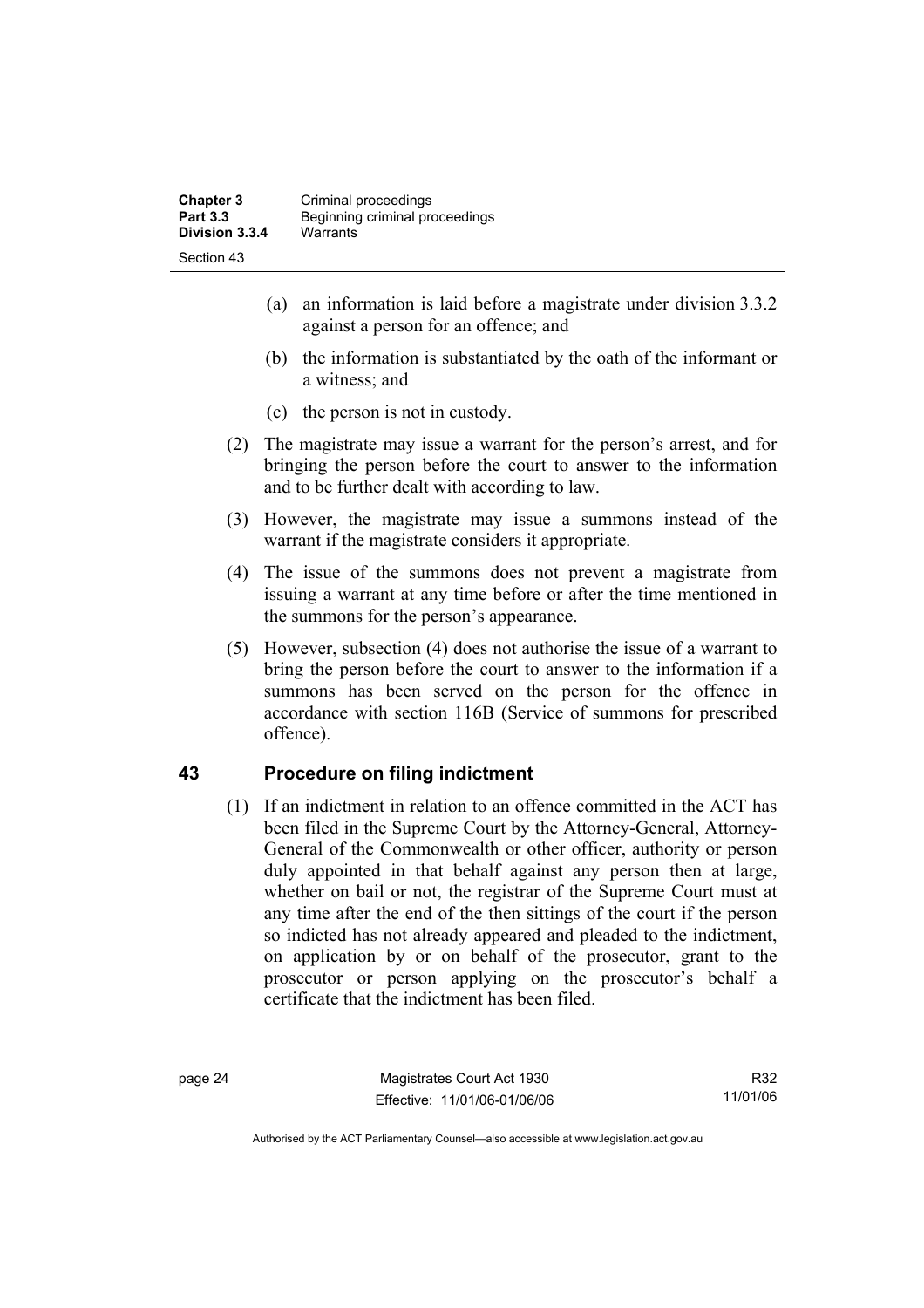| <b>Chapter 3</b><br><b>Part 3.3</b> | Criminal proceedings<br>Beginning criminal proceedings |  |
|-------------------------------------|--------------------------------------------------------|--|
| Division 3.3.4                      | Warrants                                               |  |
| Section 44                          |                                                        |  |

- (2) On production of the certificate to a magistrate, the magistrate must—
	- (a) if the person indicted is, at the time of both the application for and the production of the certificate, confined in prison for any other offence than that charged in the indictment—on proof on oath that the person so confined in prison is the person charged and named in the indictment, issue a warrant directed to the gaoler of the prison where the person is so confined, commanding the gaoler to detain the person in the gaoler's custody until, by a writ of habeas corpus, the person is removed from custody for the purpose of being tried on the indictment, or until the person is otherwise removed or discharged out of custody by due course of law; and
	- (b) in any other case—issue a warrant to apprehend the person so indicted and to cause the person to be brought before the court to be dealt with according to law and the court when any person apprehended under any such warrant is brought before it must on proof on oath that the person is the person charged and named in the indictment, and without further inquiry commit the person for trial or admit the person to bail in accordance with the *Bail Act 1992*.

#### **44 Direction of warrant**

A warrant to apprehend a defendant that the defendant may answer to an information may be directed either to any police officer by name or generally to all police officers within the ACT, without naming them, or to both.

#### **45 Any police officer may execute warrant**

If a warrant is directed to all police officers, any police officer may execute the warrant as if it were directed specially to the police officer by name.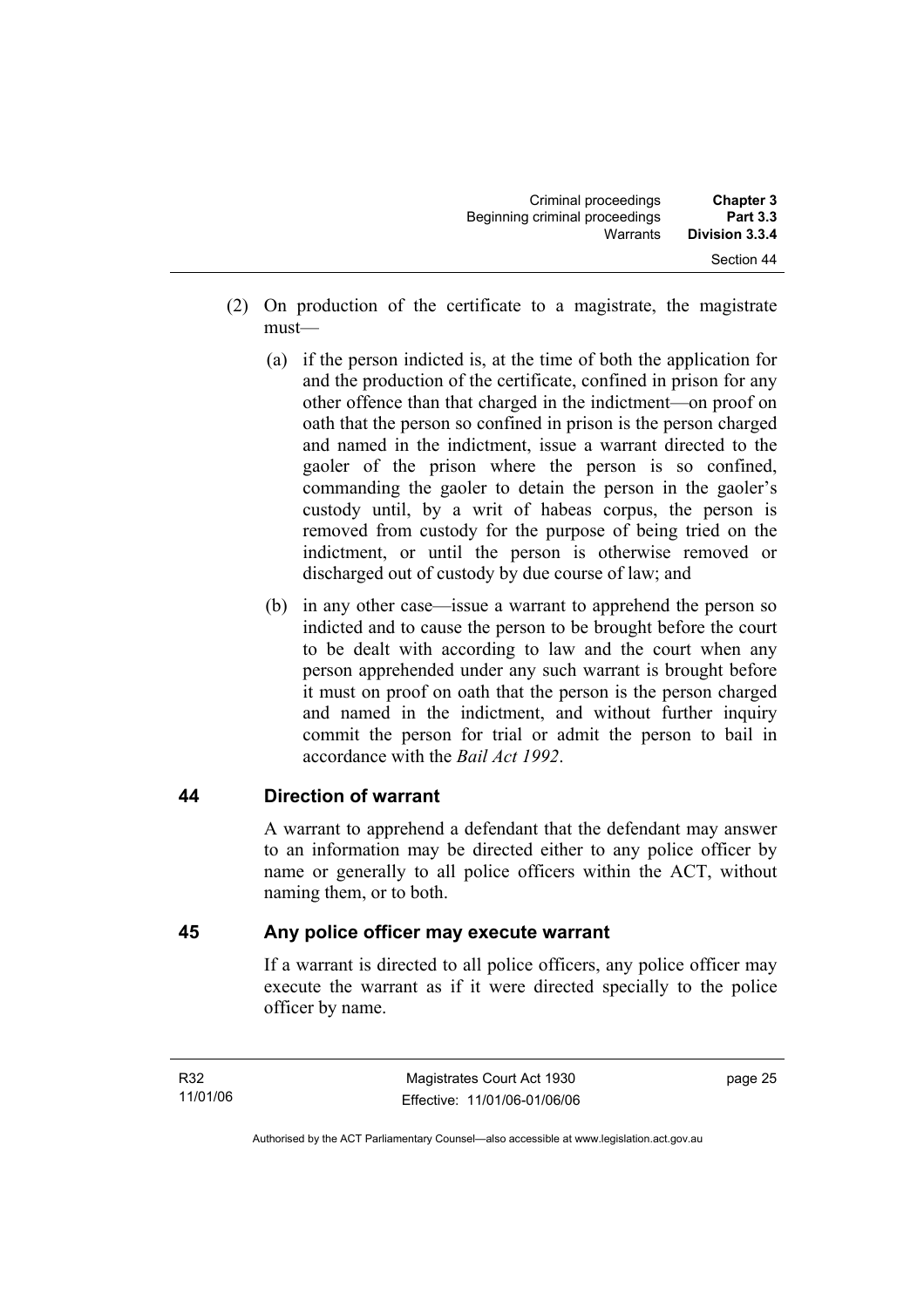#### **47 Form of arrest warrant**

A warrant issued on an information must—

- (a) briefly state the offence or matter of the information; and
- (b) name or otherwise describe the person against whom it is issued; and
- (c) order the police officers to whom it is directed to—
	- (i) arrest the person; and
	- (ii) bring the person before the court to answer the information and to be further dealt with according to law.

#### **48 Warrant to be in force till executed**

A warrant need not be returnable at any particular time, but may remain in force until executed.

#### **49 Sunday warrants**

A magistrate may issue a warrant on an information of an indictable offence, or a search warrant, on a Sunday as on any other day.

page 26 Magistrates Court Act 1930 Effective: 11/01/06-01/06/06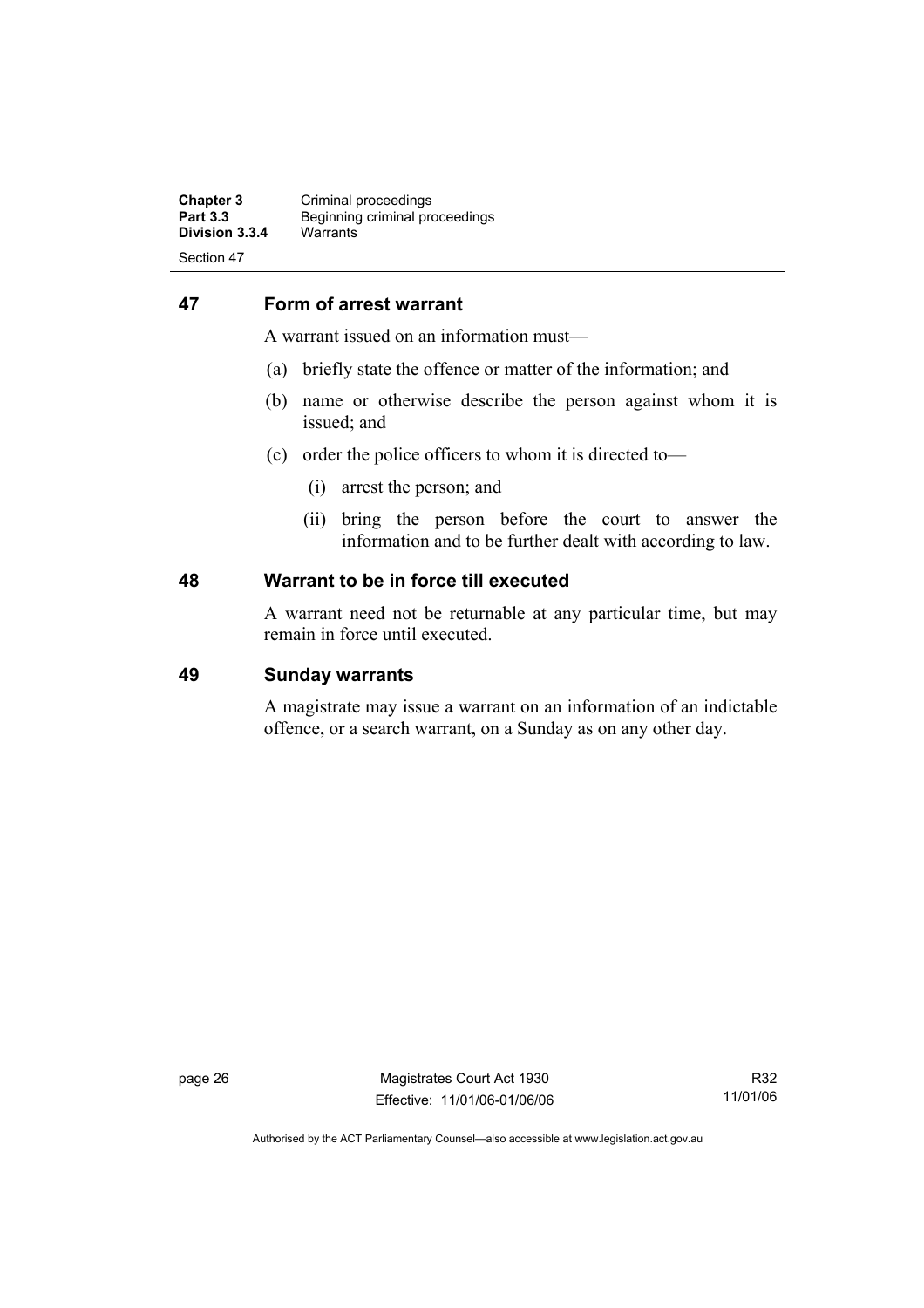# **Part 3.4 Hearing of criminal proceedings**

# **Division 3.4.1 Hearing of criminal proceedings general**

#### **53 Conduct of case generally**

- (1) The informant may—
	- (a) conduct his or her case personally or by a lawyer; and
	- (b) examine and cross-examine the witnesses giving evidence for or against the informant; and
	- (c) if the defendant gives any evidence or examines any witness about anything other than general character—call and examine witnesses in reply.
- (2) The defendant may—
	- (a) fully answer and defend personally or by a lawyer; and
	- (b) give evidence; and
	- (c) examine and cross-examine the witnesses giving evidence for or against the defendant.

# **54 If both parties present in court to hear case**

The court must hear and decide an information if both parties to the information appear personally or by lawyers or anyone else appearing for them.

# **Division 3.4.2 Warrants for witnesses**

# **63 Warrant to bring witness to court**

(1) If a witness—

| R32      | Magistrates Court Act 1930   | page 27 |
|----------|------------------------------|---------|
| 11/01/06 | Effective: 11/01/06-01/06/06 |         |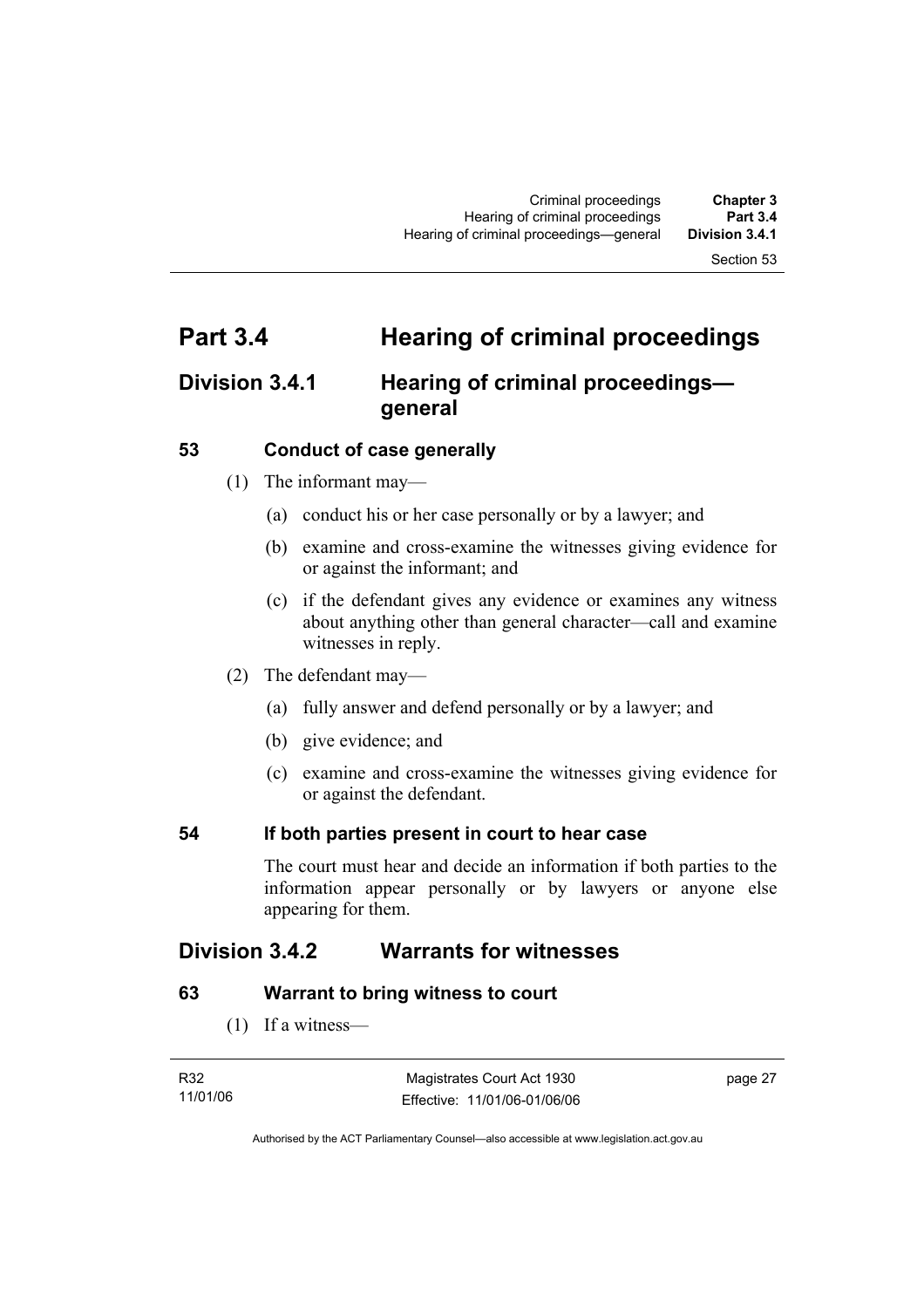- (a) has been informed of the time and place for the hearing; and
- (b) has been requested, has given an undertaking, or has been served with a subpoena, to appear at the hearing to give evidence; and
- (c) the witness does not appear in accordance with the request, undertaking or subpoena and does not provide to the court a reasonable explanation for his or her non-appearance;

the court may issue a warrant requiring the witness to be brought before the court at the time and place specified in the warrant to give evidence.

(2) In this section:

*subpoena* includes summons.

 (3) Subsection (2) and this subsection expire on the existing rules expiry day under the *Court Procedures Act 2004*, section 60 (3).

# **64 Warrant in the first instance**

If a magistrate is satisfied by evidence on oath that it is probable that a person whose evidence is desired will not attend to give evidence without being compelled to do so, then, instead of issuing a subpoena, the magistrate may issue a warrant in the first instance.

# **Division 3.4.3 Remand**

# **70 Remand of defendant**

- (1) This section applies if the court considers it is necessary or desirable to adjourn the hearing of a proceeding for an indictable offence—
	- (a) because of the absence of witnesses; or
	- (b) for any other reasonable cause.
- (2) The court may—

Authorised by the ACT Parliamentary Counsel—also accessible at www.legislation.act.gov.au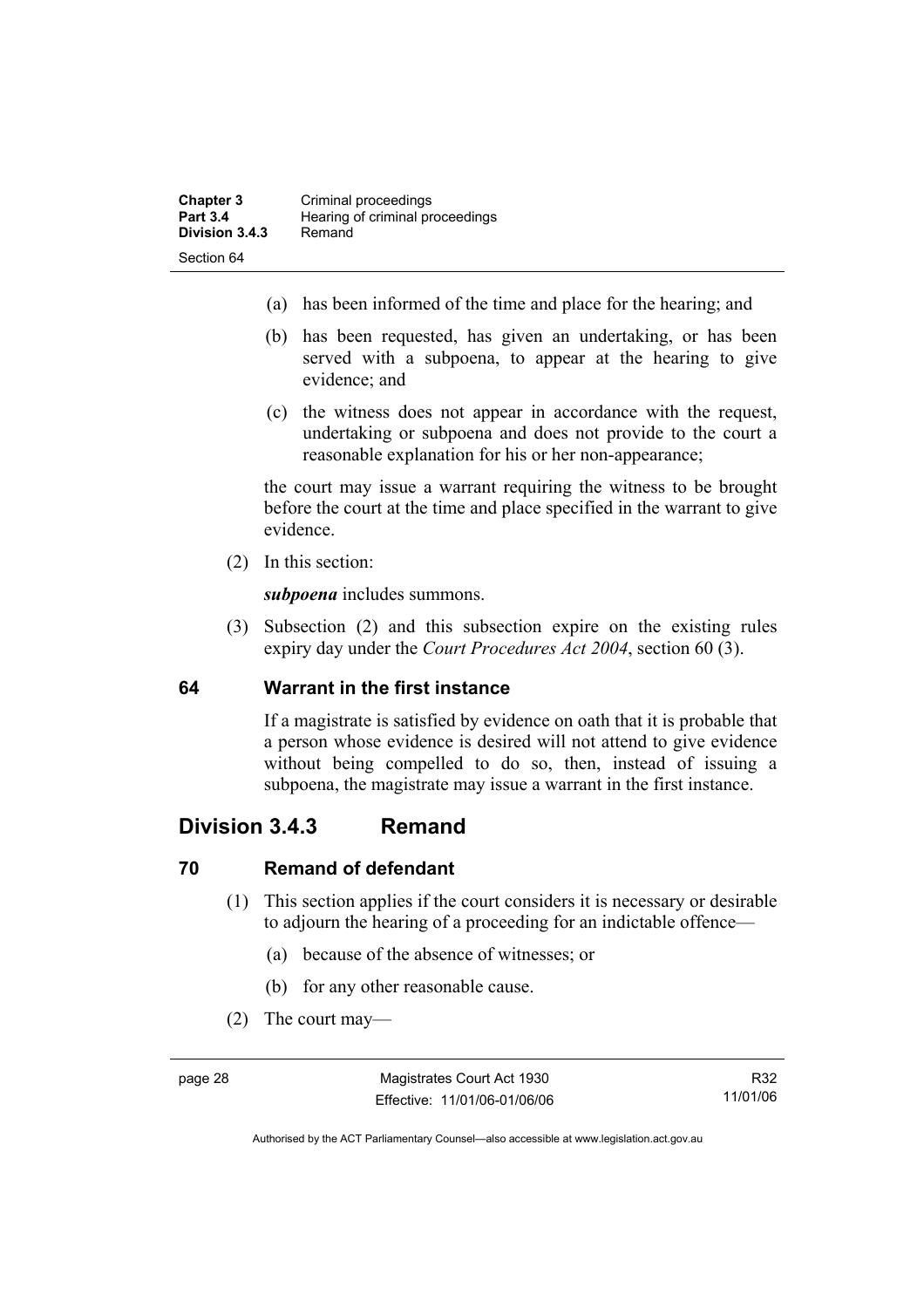- (a) adjourn the hearing; and
- (b) remand the defendant into the custody of the administrator—
	- (i) by warrant; or
	- (ii) if the period of remand is not longer than 3 days—by an order made orally.
- (3) Any single period of remand under this section must be no longer than—
	- (a) 28 days; or
	- (b) if the defendant chooses to be remanded for a longer period without review—a longer period that the court considers reasonable.
- (4) The warrant or order must direct the administrator to—
	- (a) keep the defendant in custody for a stated period; and
	- (b) bring the defendant before the court at a stated time and place for the hearing.
- (5) If the warrant or order gives a transfer direction to all police officers, the direction is taken to be given to each police officer and may be executed by any police officer.
- (6) If the warrant or order gives a transfer direction to all escorts, the direction is taken to be given to each escort and may be executed by any escort.
- (7) In this section:

*transfer direction* means a direction that the defendant be taken, safely transported and delivered into the custody of the administrator.

page 29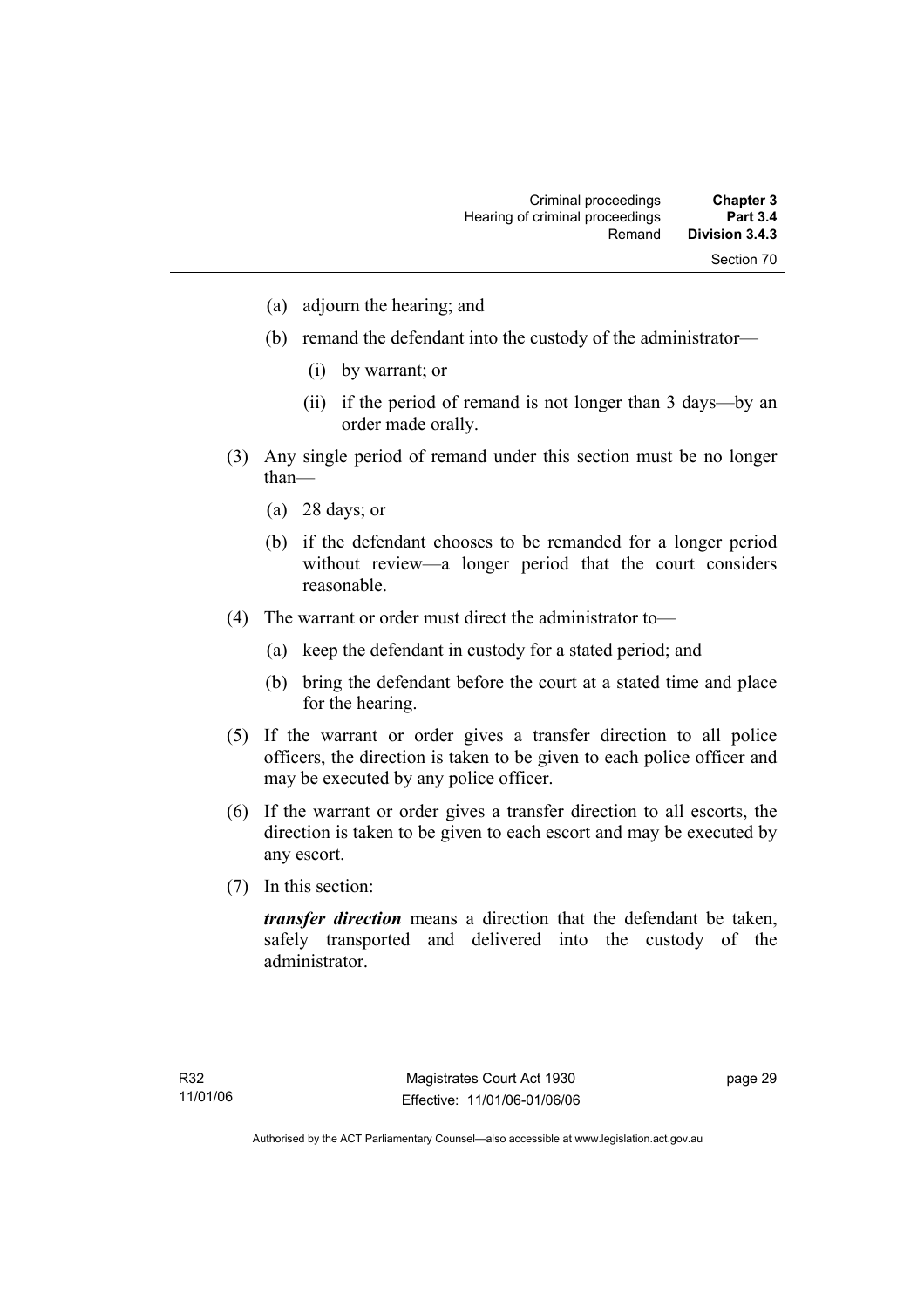**Chapter 3 Criminal proceedings**<br>**Part 3.4 Hearing of criminal property Hearing of criminal proceedings**<br>Remand **Division 3.4.3** Section 72

# **72 Bringing up during remand**

The court may order the defendant to be brought before it at any time before the end of the time for which the defendant was so remanded, and the officer in whose custody the defendant then is must obey the order.

# **72A Hearing of bail applications**

- (1) Unless the court otherwise directs, if—
	- (a) a person who is in custody is required or entitled to appear, or is required to be brought, before the court for the hearing of an application in relation to bail; and
	- (b) an audiovisual link is available between the place where the court is sitting and a place where the person is in custody;

the proceeding must be conducted by the audiovisual link.

- (2) The court may at any time vary or revoke a direction made under subsection (1), either on its own initiative or on the application of a party to the proceeding.
- (3) In this section:

*audiovisual link*—see the *Evidence (Miscellaneous Provisions) Act 1991*, dictionary.

# **72B Defendant's appearance in proceeding other than bail proceeding**

For section 70 and section 72, a person who is directed by warrant or order to bring a person before the court must ensure that, if section 311 (Appearance by audiovisual or audio links) applies, the person appears before the court in accordance with that section.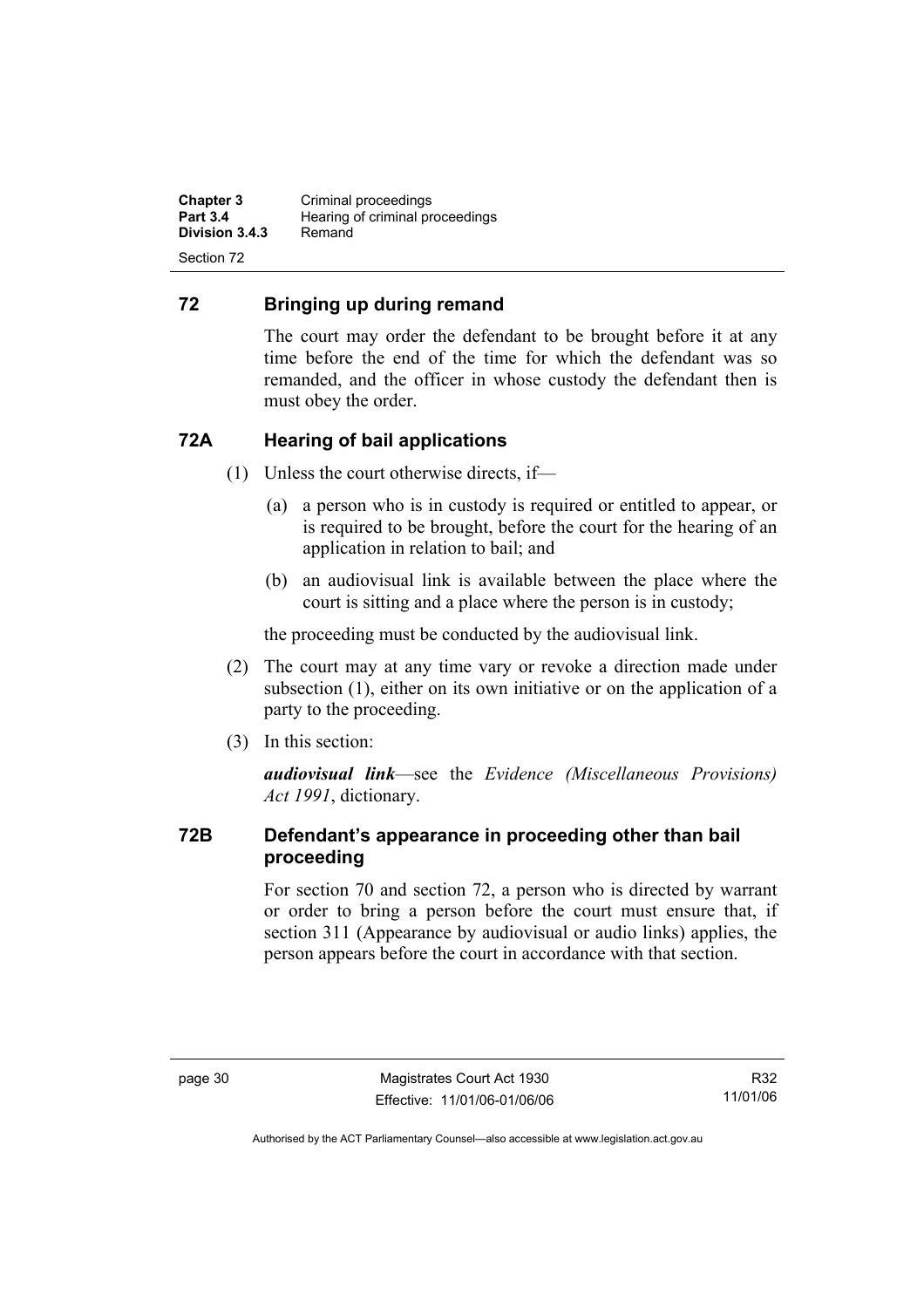#### **73 Bail of defendant during examination**

Instead of detaining the defendant in custody during the period for which the defendant is remanded, the magistrate before whom the defendant appears or is brought may admit the defendant to bail in accordance with the *Bail Act 1992*.

# **Division 3.4.4 Committal and recognisance**

# **73A Extended application of div 3.4.4**

- (1) This division applies in relation to a person for whom a warrant prescribed under the rules has been issued under the rules as if all necessary changes, and any changes prescribed under the rules, were made.
- (2) This section does not limit any other application of this division.

#### **74 Committal or detention before decision**

If the court commits a defendant by way of remand or on adjournment, or at any time before the decision, it may remand the defendant into the custody of the administrator.

#### **75 Committal of witness or of defendant after decision**

- (1) If the court commits a witness, or a person sought to be made a witness, it must remand him or her into the custody of the administrator.
- (2) If the court commits a defendant after the decision, it must remand the defendant into the custody of the administrator.

#### **76 Witnesses may be discharged on recognisance**

A witness, other than a witness committed under section 312 (Failure to give evidence—committal), or person sought to be made a witness may be discharged on recognisance.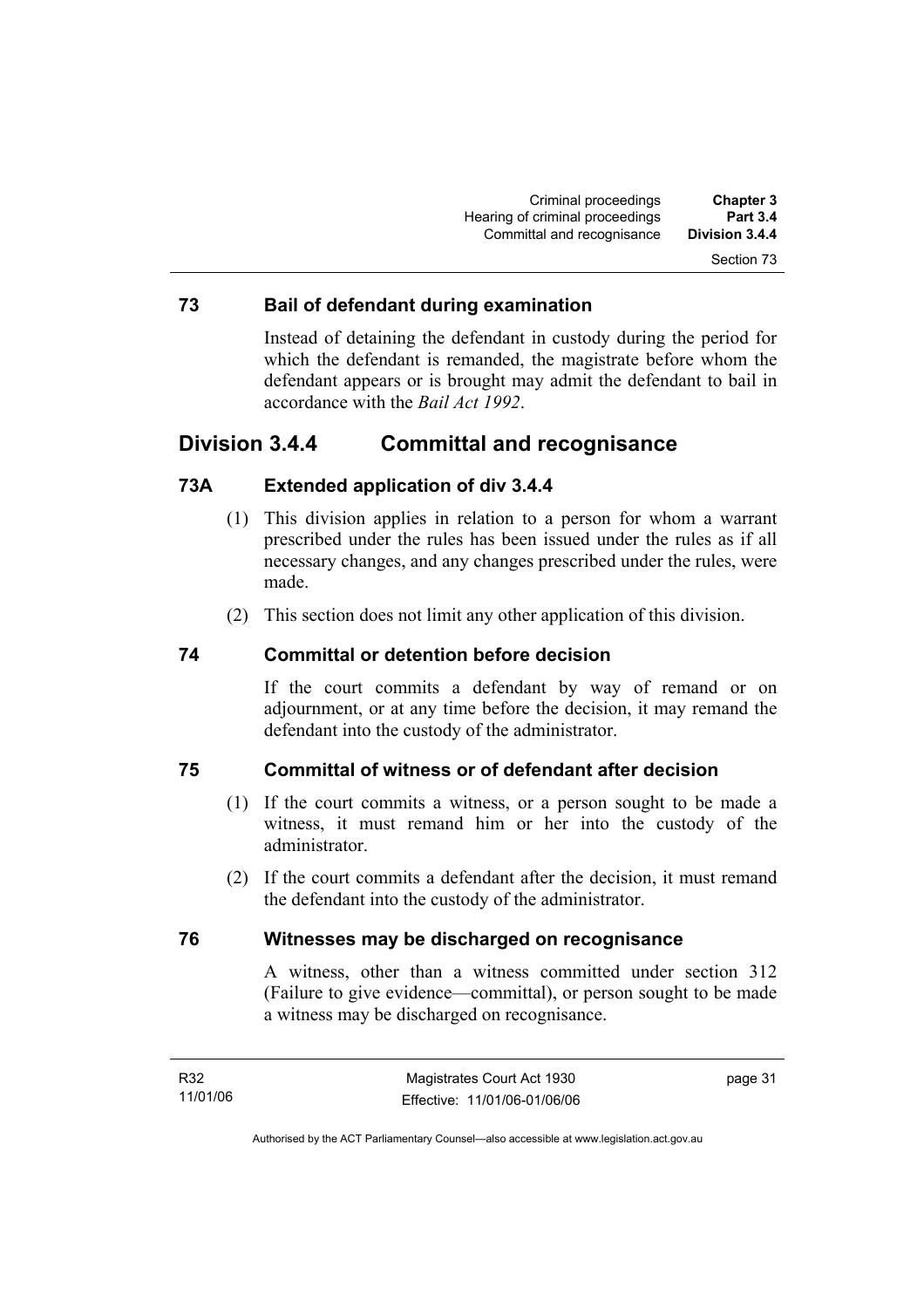**Chapter 3 Criminal proceedings**<br>**Part 3.4 Hearing of criminal property Part 3.4 Hearing of criminal proceedings**<br>**Division 3.4.4** Committal and recognisance Committal and recognisance Section 77

#### **77 Recognisances**

If the court is authorised to discharge the witness, or person sought to be made a witness, on recognisance, it may order his or her discharge on his or her entering into a recognisance, with or without a surety or sureties at its discretion, conditioned for his or her appearance at the time and place to which the hearing is adjourned, or that is named in the recognisance.

#### **78 Issue of warrant for non-appearance**

If the witness, or person sought to be made a witness, does not appear at the time and place mentioned in the recognisance, the court may adjourn the hearing, and may issue a warrant for his or her apprehension in accordance with division 3.3.4 (Warrants).

# **79 Recognisances taken out of court**

- (1) A recognisance under this Act need not be entered into before the court, but may be entered into by the parties before—
	- (a) a magistrate; or
	- (b) the registrar; or
	- (c) a police officer in charge of a police station; or
	- (d) if a party is in a prison or remand centre—the officer in charge of the prison or the administrator of the remand centre.
- (2) The provisions of this Act in relation to recognisances taken before the court apply in relation to the recognisance as if it had been entered into before the court.

#### **80 Forfeited recognisances—how enforced**

If the conditions, or any of them, in a recognisance entered by a witness or a person sought to be made a witness are not complied with, any magistrate may certify on the back of the recognisance in

R32 11/01/06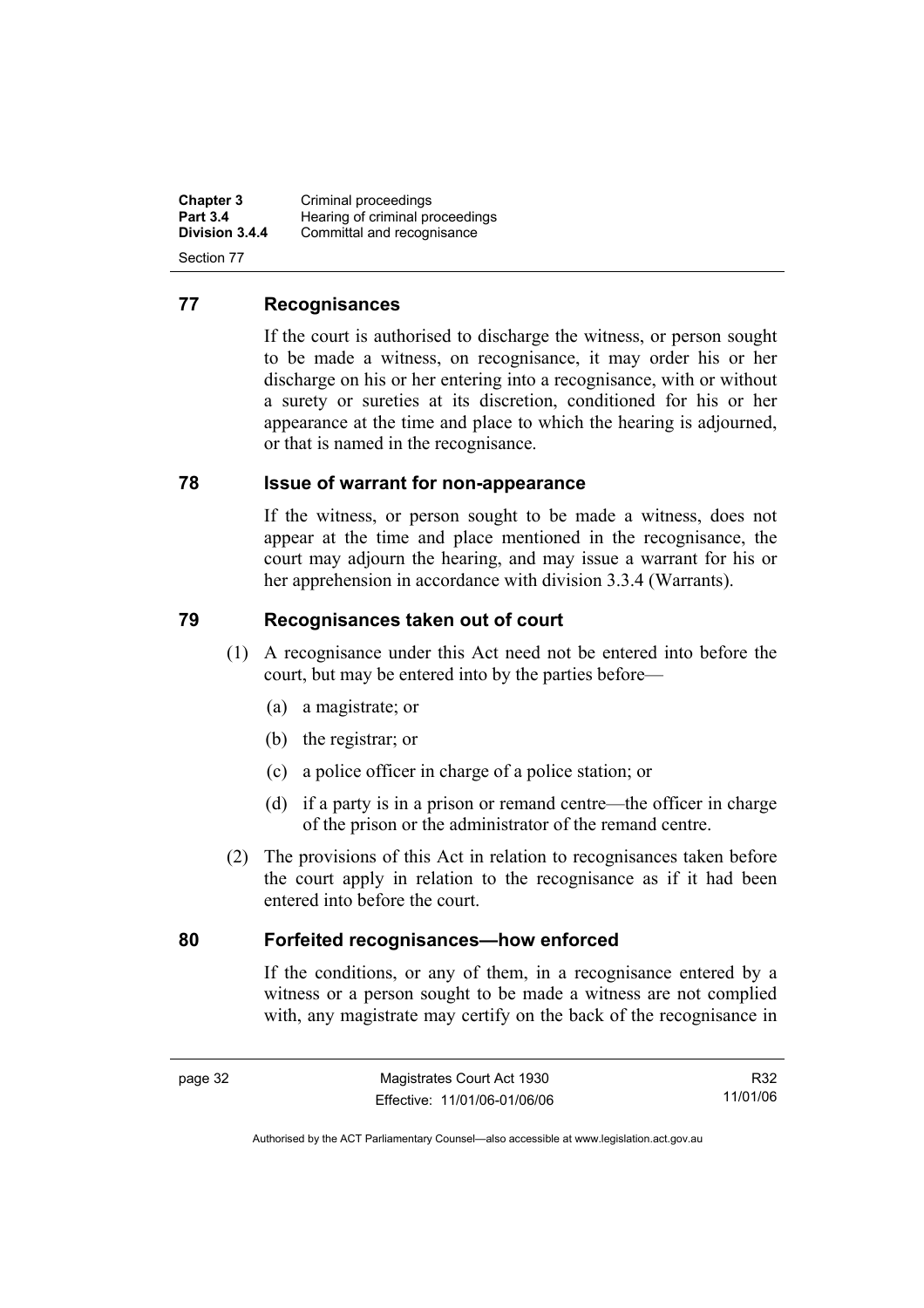what respect the conditions have not been observed, and give it to the proper officer, to be proceeded on in a similar way as other recognisances, and that certificate is taken to be deemed sufficient prima facie evidence of the recognisance having been forfeited.

# **82 Conveying people to custody**

- (1) The person to whom a warrant of remand or commitment is directed must convey and deliver the person named in the warrant into the custody of the administrator, and must also deliver the warrant to the administrator.
- (2) If a person is delivered to the administrator in accordance with subsection (1), the administrator must give a written acknowledgment of the delivery stating the condition of the person at the time.

# **Division 3.4.5 Adjournment of criminal proceedings**

# **83 Magistrate may adjourn court generally**

If all the cases have not been heard and decided at any sitting of the court, the magistrate may adjourn the cases remaining unheard or undecided, either to the next day appointed for the holding of the court or to the other time the magistrate considers appropriate.

# **84 Particular cases may be adjourned**

- (1) If, before or during the hearing or further hearing of any information, it appears advisable, the magistrate may, in his or her discretion, adjourn the hearing or further hearing to a certain time and place to be then appointed and stated in the presence and hearing of the parties or the lawyers or other people appearing for them.
- (2) The magistrate may, in the meantime, suffer the defendant to go at large or commit the defendant to gaol or a place of security, or to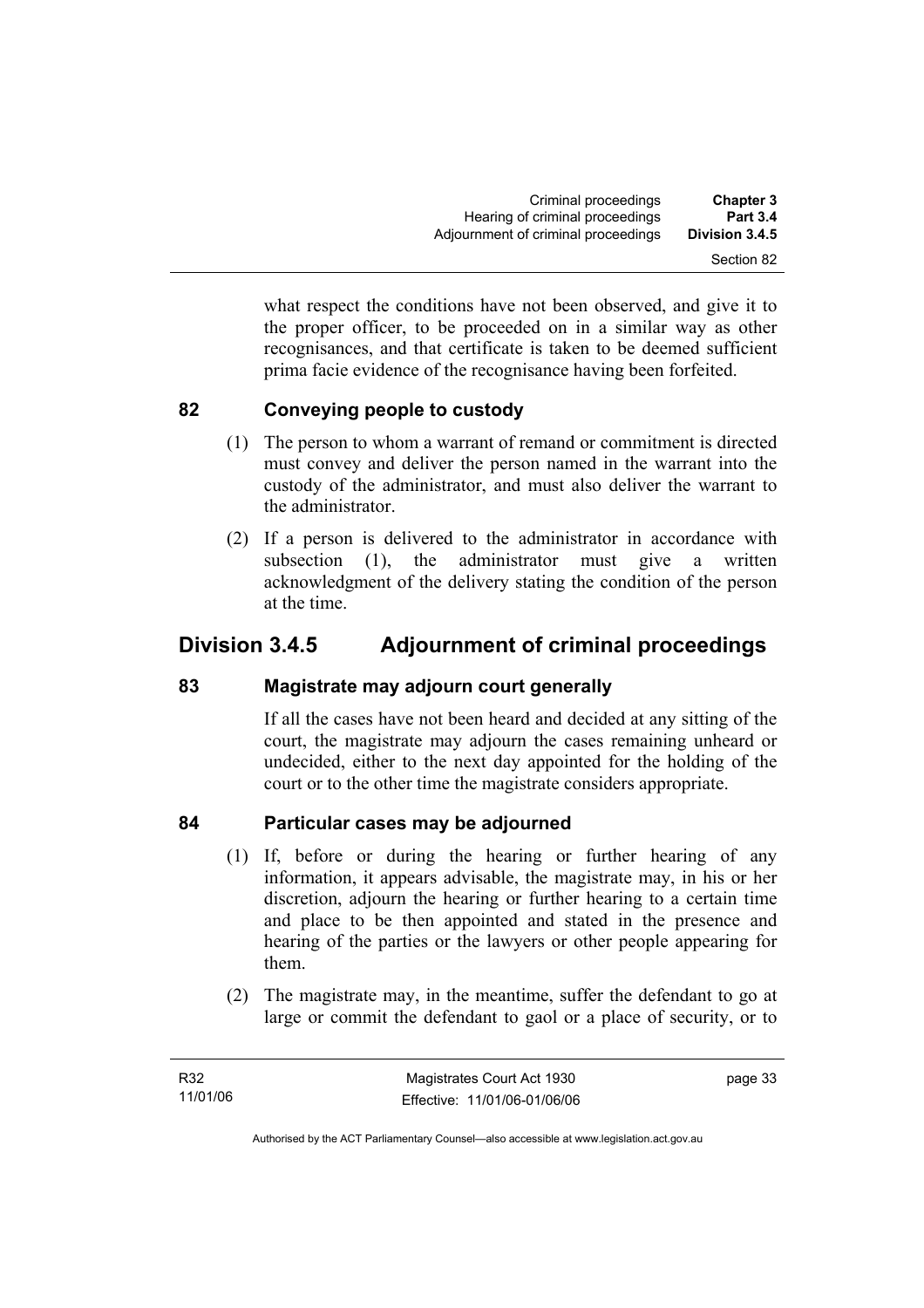| <b>Chapter 3</b> | Criminal proceedings                |
|------------------|-------------------------------------|
| <b>Part 3.4</b>  | Hearing of criminal proceedings     |
| Division 3.4.5   | Adjournment of criminal proceedings |
| Section 85       |                                     |

any other safe custody the magistrate considers appropriate, or may admit the defendant to bail in accordance with the *Bail Act 1992*.

# **85 Proceeding if either party not present at adjourned hearing**

- (1) This section applies if either or both of the parties do not appear personally or by lawyers or anyone else appearing for them at the time and place to which the hearing or further hearing is adjourned.
- (2) The court may—
	- (a) go ahead with the hearing or further hearing as if the party or parties were present; or
	- (b) if the informant does not appear—dismiss the information, with or without costs as the court considers just.

# **86 Proceeding if both parties present at adjourned hearing**

- (1) This section applies if the parties appear personally or by lawyers or anyone else appearing for them at the time and place to which the hearing or further hearing is adjourned.
- (2) The court may go ahead with the hearing or further hearing.

# **87 Witness to attend adjourned etc hearing**

- (1) This section applies to a person who is required by summons to attend a hearing to give evidence or produce a document if the hearing is adjourned or postponed.
- (2) The person must attend at the time and place to which the hearing is adjourned or postponed without the issue or service of a further summons.
- (3) However, the person is entitled to additional expenses for attending.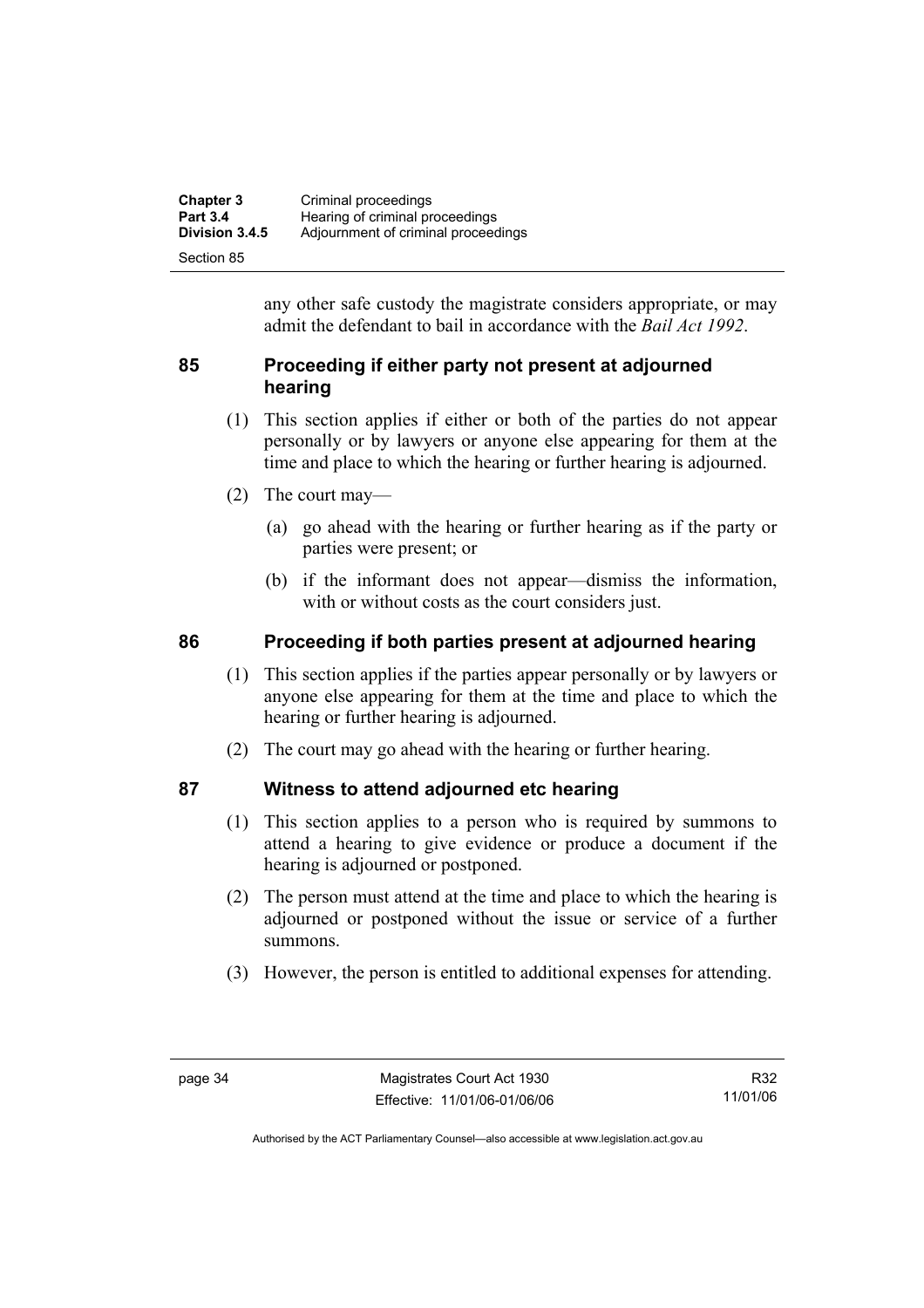Criminal proceedings **Chapter 3**  Hearing of criminal proceedings **Part 3.4**  Adjournment of criminal proceedings Section 88

#### **88 Postponement of hearing**

If, on the return of any summons or at any adjournment of the hearing or at the time to which the hearing is postponed, a magistrate is not present, the registrar may, and after the lapse of an hour, at the request of the informant, must, postpone the hearing until the next day when a court will be held at the place mentioned in the summons or to which the case has been so adjourned.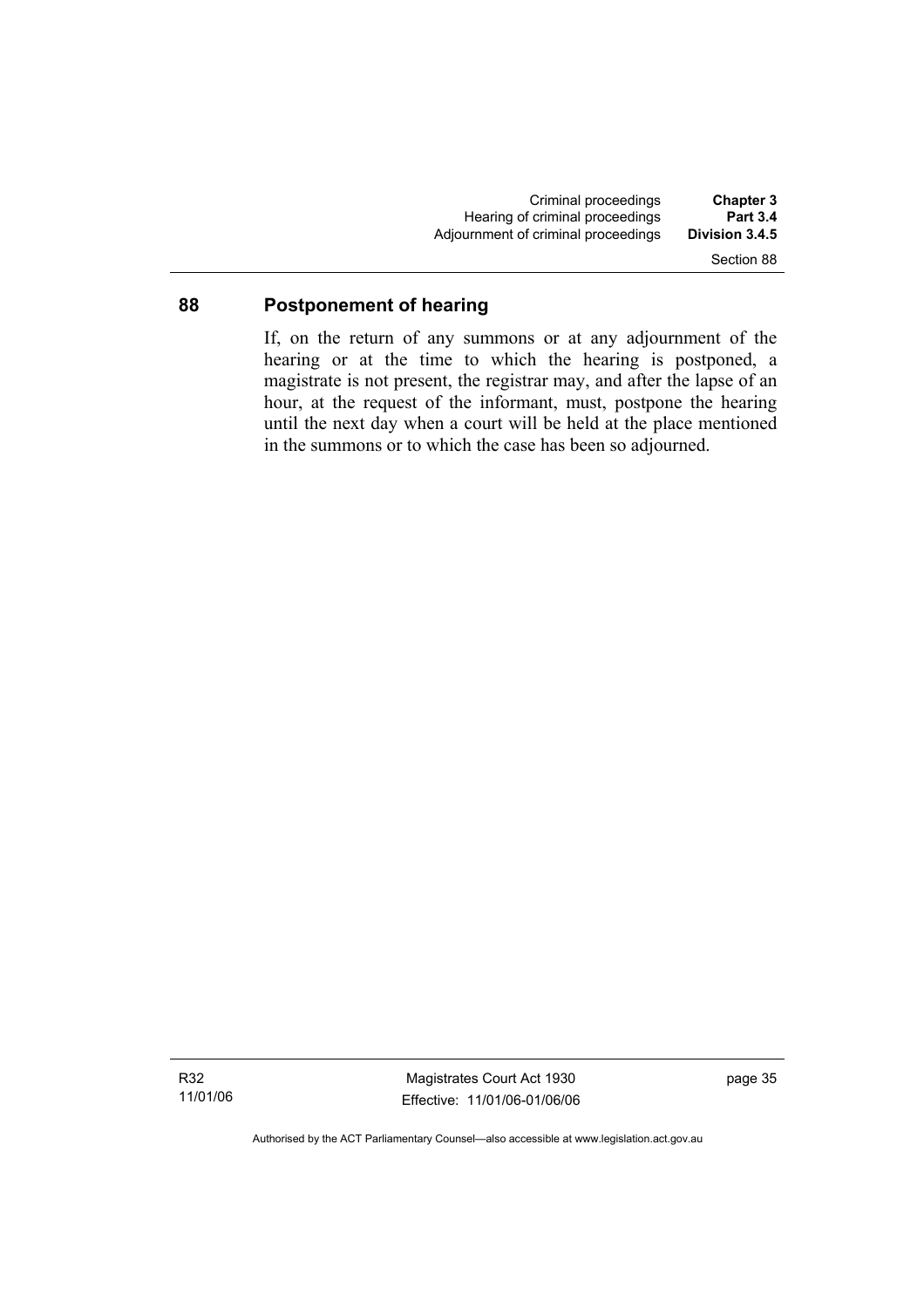**Chapter 3 Criminal proceedings**<br>**Part 3.5 Proceedings for indict** Proceedings for indictable offences<br>Preliminary **Division 3.5.1** Section 88A

# **Part 3.5** Proceedings for indictable **offences**

# **Division 3.5.1 Preliminary**

#### **88A Meaning of** *jury* **in pt 3.5**

In this part:

*jury* means a reasonable jury properly instructed.

# **Division 3.5.2 Indictable offences—beginning of proceedings**

#### **89 Disobedience of summons**

- (1) This section applies if—
	- (a) a person is alleged by an information to have committed an indictable offence; and
	- (b) a summons is issued against the person; and
	- (c) the person does not appear before the court at the time and place mentioned in the summons; and
	- (d) the court is satisfied, on oath, that the summons was properly served on the person a reasonable time before the time mentioned in the summons for the appearance; and
	- (e) the information is substantiated by the oath of the informant or a witness.
- (2) The court may issue a warrant for the person's arrest and for bringing the person before the court to answer to the information and to be further dealt with according to law.

R32 11/01/06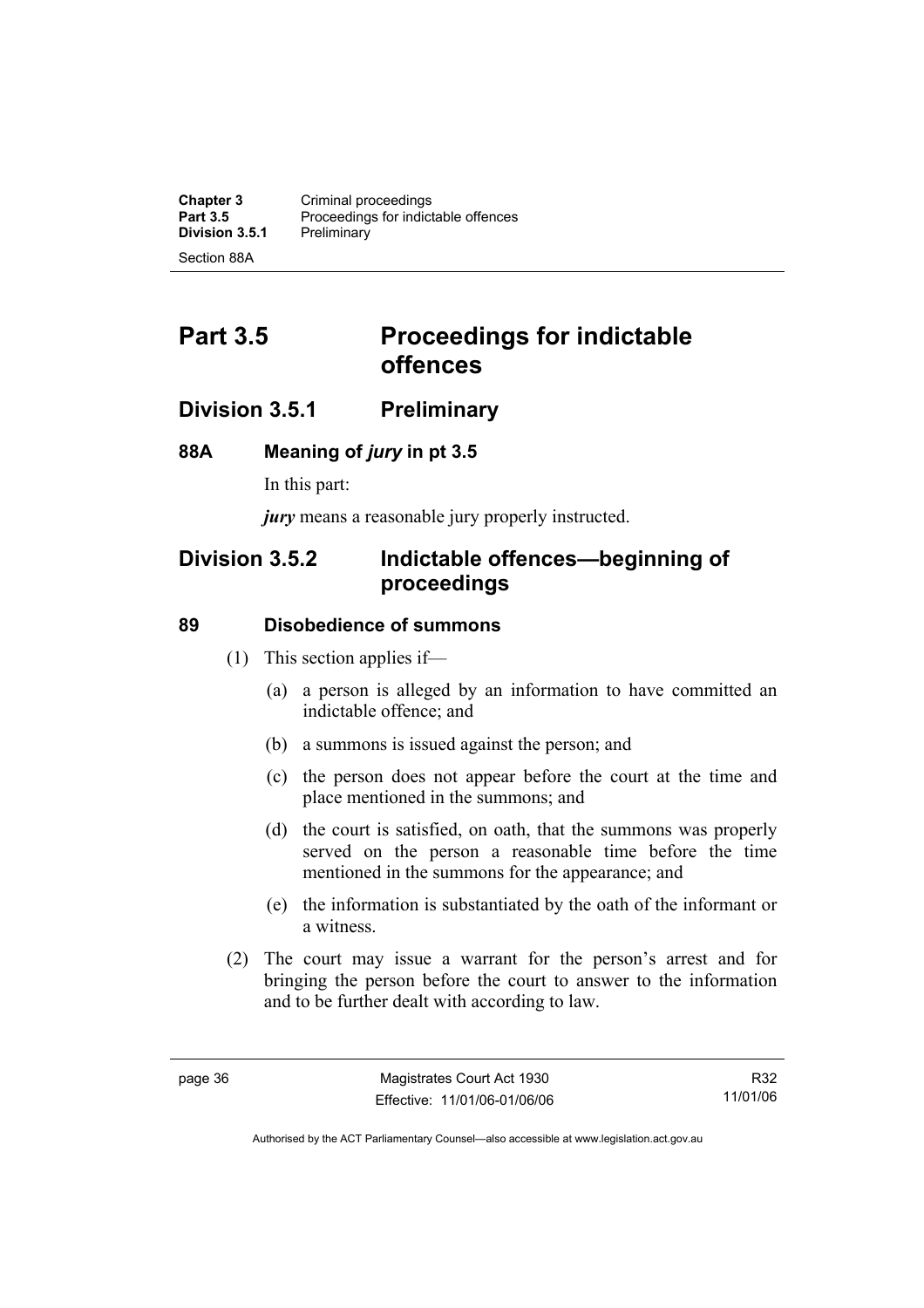(3) This section does not apply if an order has been made under section 89A (1) excusing the person from attending before the court.

#### **89A Accused person may be excused from attendance before court**

- $(1)$  If—
	- (a) an information for an indictable offence has been laid; and
	- (b) a summons has been issued against the person named in the information;

the court may, on an application made by or on behalf of the person, by order excuse the person from attendance before the court to answer the information or for any other purpose in connection with the proceeding begun by the information.

- (2) An order under subsection (1) may be made—
	- (a) at any time after the issue of the summons and before the completion of the taking of evidence for the prosecution; and
	- (b) whether or not any evidence has been taken in the proceeding; and
	- (c) whether or not the applicant for the order is before the court or has attended before the court in relation to the proceeding.
- (3) The court must not make an order under subsection (1) unless the court has been informed, by or on behalf of the applicant, that the applicant is represented by a lawyer for the purposes of the proceeding.
- (4) The court may, at any time during a proceeding begun by an information for an indictable offence, direct the informant to give to a person in relation to whom an order has been made under subsection (1) written notice requiring the person to attend before the court, for the purposes of the proceeding, at the time and place specified by the court.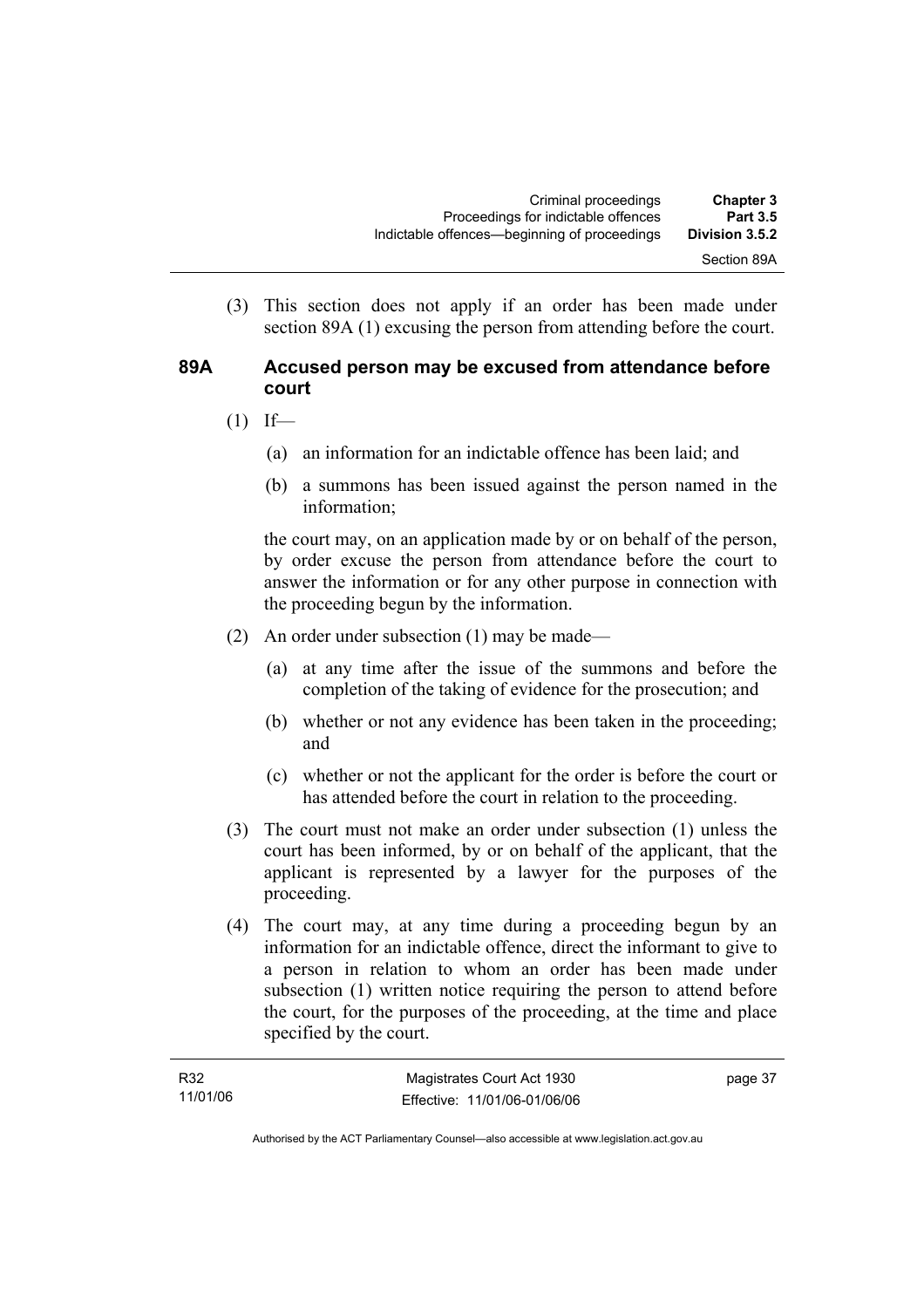# $(5)$  If—

- (a) a person has been excused, under subsection (1), from attendance before the court; and
- (b) after all the evidence for the prosecution has been taken, the court is of the opinion, having regard to all the evidence before it, that the evidence is capable of satisfying a jury beyond reasonable doubt that the person has committed an indictable offence;

the court must direct the informant to give to the person a written notice requiring the person to attend, at the time and place specified by the court, to be dealt with in accordance with section 92.

- (6) A notice under subsection (4) or (5) may be given to a person by—
	- (a) giving a copy of the notice to the person; or
	- (b) leaving a copy of the notice at the last-known or usual home or business address of the person with someone who appears to be at least 16 years old and to live or be employed at the address.
- (7) The giving of a notice under subsection (4) or (5) may be proved in the same way as the service of a summons.
- (8) If an accused person does not attend before the court in accordance with a notice under subsection (4) or (5), the court may issue a warrant for the arrest of the person and for bringing the person before the court at the time and place specified in the warrant.

#### **90 Procedure if informant proposes to tender written statements to court**

 (1) If a person is alleged to have committed an indictable offence, the informant, not later than 14 days, or any shorter period the court may approve, before the date fixed for the taking of the preliminary examination, may give to the person a written notice—

R32 11/01/06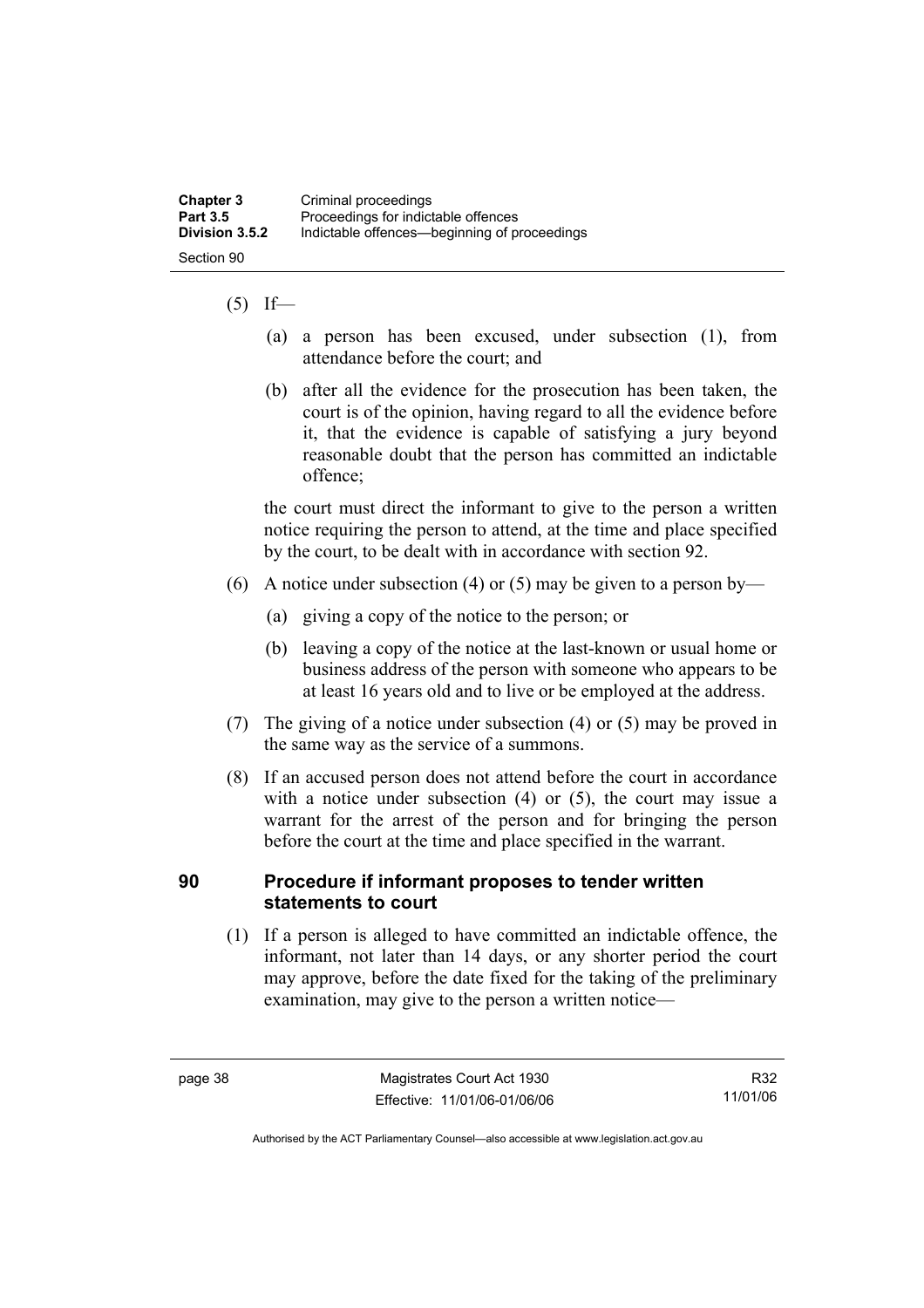- (a) informing the person of the time and place of the preliminary examination; and
- (b) stating that the court will be asked to admit written statements as evidence without requiring the attendance of the people who made the statements; and
- (c) setting out the terms of this section and section 90AA.
- (2) A notice under subsection (1) is not duly given unless it is accompanied by—
	- (a) a copy of the information; and
	- (b) a list of people who have made written statements that the informant proposes to tender to the court at the preliminary examination; and
	- (c) a copy of each of the statements; and
	- (d) a list of the documents and things (if any) mentioned in the statements that the informant proposes to tender to the court at the preliminary examination; and
	- (e) if a thing, other than a document, cannot adequately be described in that list—a photograph of the thing; and
	- (f) a copy of each document mentioned in the list.
- (3) A notice and accompanying documents may be given to an accused person in any way in which a summons issued in relation to an information may be served under any provision of this Act.
- (4) The giving of a notice under subsection (3) may be proved in the same way as the service of a summons.
- (5) If a notice has been given to an accused person under this section, the informant, not later than 7 days, or any shorter period the court may approve, before the date set down for the preliminary examination, must file with the registrar a copy of the notice

page 39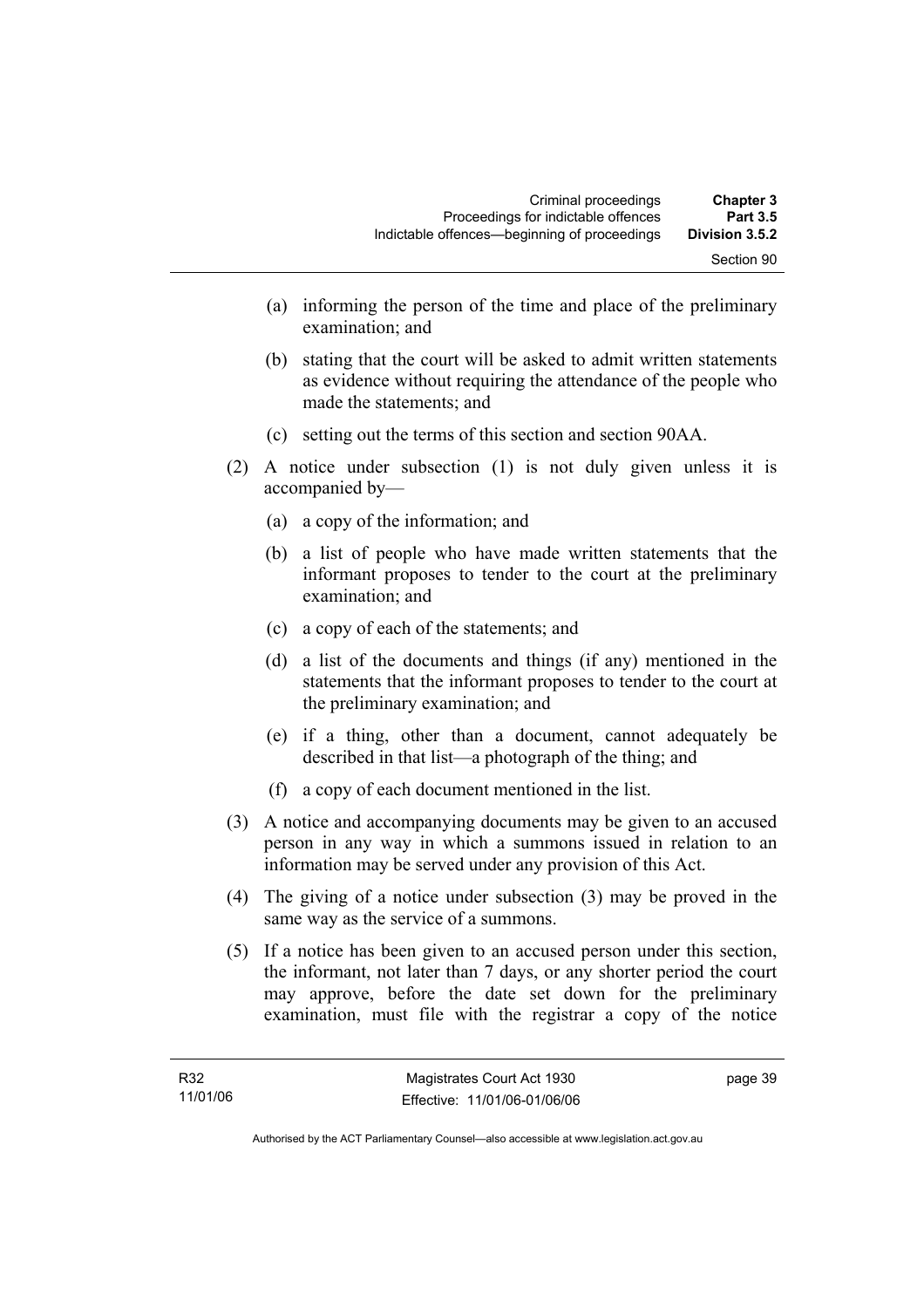| Chapter 3       | Criminal proceedings                         |
|-----------------|----------------------------------------------|
| <b>Part 3.5</b> | Proceedings for indictable offences          |
| Division 3.5.2  | Indictable offences—beginning of proceedings |
| Section 90AA    |                                              |

together with a copy of each document and photograph accompanying the notice.

- (6) If copies are filed with the registrar under subsection (5), the registrar must give them before the preliminary examination to the magistrate constituting the court for the preliminary examination.
- (7) The informant, if so requested by the accused person or a lawyer representing the accused person must, before the taking of the preliminary examination, permit the accused person or the accused person's lawyer to inspect the documents and things mentioned in the list (if any) given to the accused person under subsection (2) (d).

#### **90AA Written statements may be admitted in evidence**

- (1) If the informant has given notice to the accused person in accordance with section 90, the court at the preliminary examination may admit a written statement (a copy of which accompanied the notice) as evidence of the matters in the statement.
- (2) The statement is the deposition of the person who made it if admitted into evidence.
- (3) A written statement must not be admitted in evidence by the court unless—
	- (a) it is made in the form of a statutory declaration; and
	- (b) it contains a statement that the person who made it—
		- (i) is at least 18 years old; or
		- (ii) is at least 14 years old but younger than 18 years old; and
	- (c) it contains a statement that, before the person signed it, the person who made it read the statement or had it read to the person.
- (4) If a person has made a written statement that, apart from this subsection, would be admissible under subsection (1), that statement

R32 11/01/06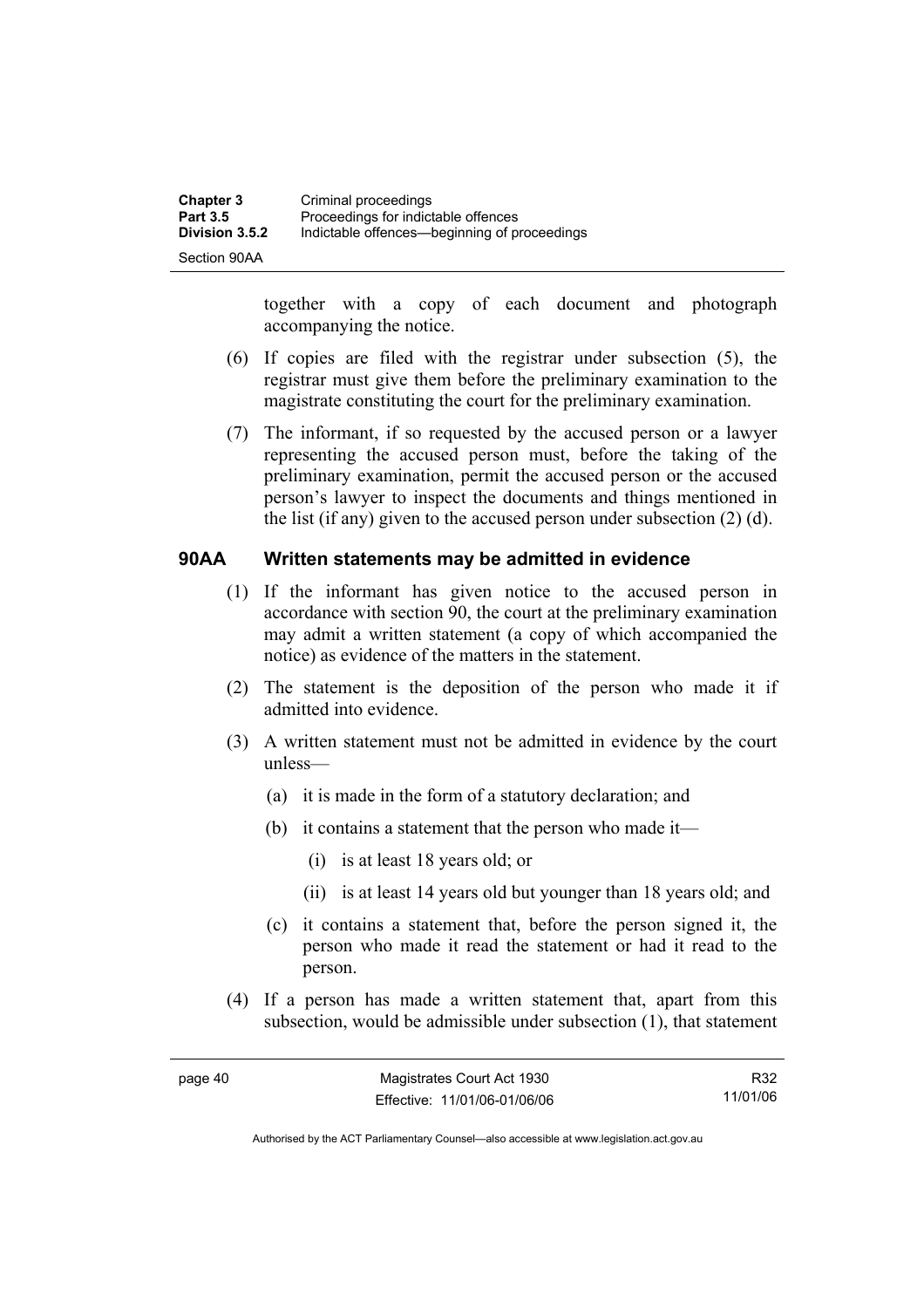is not admissible if the accused person, not later than 5 days before the date set down for the preliminary examination, gives written notice to the informant that the person requires the attendance at the preliminary examination of the person who made the statement.

- (5) If the accused person gives written notice to the informant under subsection (4), the person must file a copy of the notice with the registrar.
- (6) If an accused person has given notice under subsection (4), the person may, at any time before the preliminary examination, notify the informant in writing that the person withdraws that notice and this section applies as if the notice under subsection (4) had not been given.
- (7) Despite the failure by an accused person to give notice under subsection (4), the person may object at the preliminary examination to a written statement being tendered in evidence and the court may, if it considers appropriate, uphold the objection and require the person who made the statement to attend and give evidence to the court.
- (8) If, under this section, the court admits a written statement, the court may, on its own initiative, require the person who made the statement to attend before the court to give evidence.
- (9) If it appears to the court that any part of a written statement tendered in evidence under this section is inadmissible according to the rules of evidence, the court may, if the statement is otherwise admissible under this section, admit that statement, but, if it does so, must identify the part that is inadmissible and must, with reference to that part, write on the statement the words 'ruled inadmissible' or words to that effect.
- (10) If the court admits a written statement under this section, the informant, or a lawyer representing the informant, may call the person who made the statement to give oral evidence and the person

page 41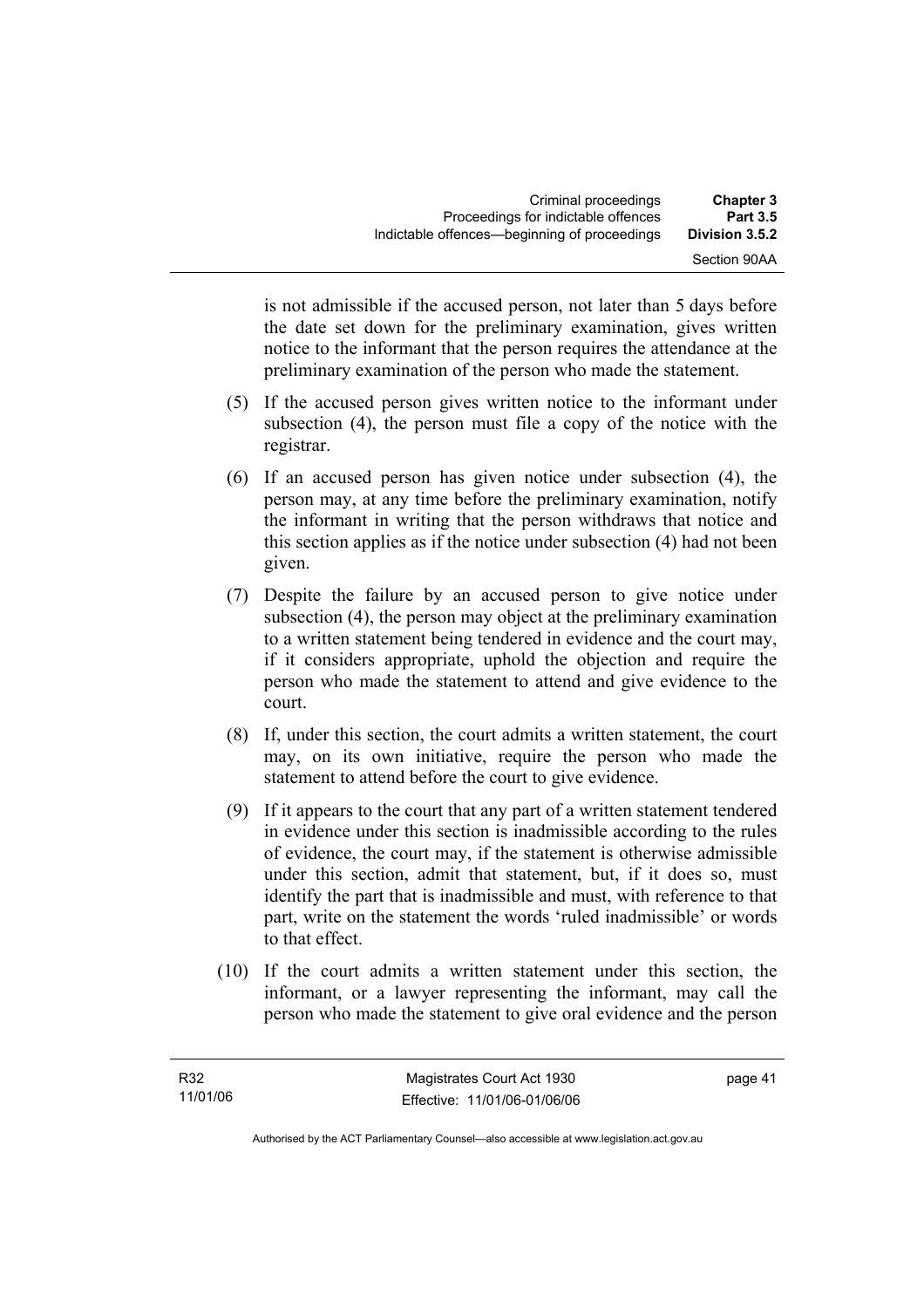| <b>Chapter 3</b> | Criminal proceedings                         |
|------------------|----------------------------------------------|
| <b>Part 3.5</b>  | Proceedings for indictable offences          |
| Division 3.5.2   | Indictable offences—beginning of proceedings |
| Section 90AB     |                                              |

and any other witnesses, other than witnesses called by the accused person, who attend before the court—

- (a) must be examined in the presence or hearing of the accused person and, if the accused person wishes, in the presence or hearing of a lawyer representing the accused person; and
- (b) may be cross-examined by the accused person or his or her lawyer.

#### **90AB Preliminary examination if written statements not tendered**

- (1) This section applies if—
	- (a) a person is alleged to have committed an indictable offence; and
	- (b) a notice has not been given to the person in accordance with section 90.
- (2) The court must take the preliminary examination or statement on oath of anyone (a *sworn person*) who knows the facts and circumstances of the case.
- (3) The examination or statement must be taken in the presence or hearing of—
	- (a) the person; and
	- (b) if the person asks—a lawyer representing the person.
- (4) The person or the person's lawyer may cross-examine a sworn person.

#### **90ABA Attendance not required under s 90AA or s 90AB if order made under s 89A**

An accused person is not required to be present during the preliminary examination under section 90AA (10) or section 90AB

R32 11/01/06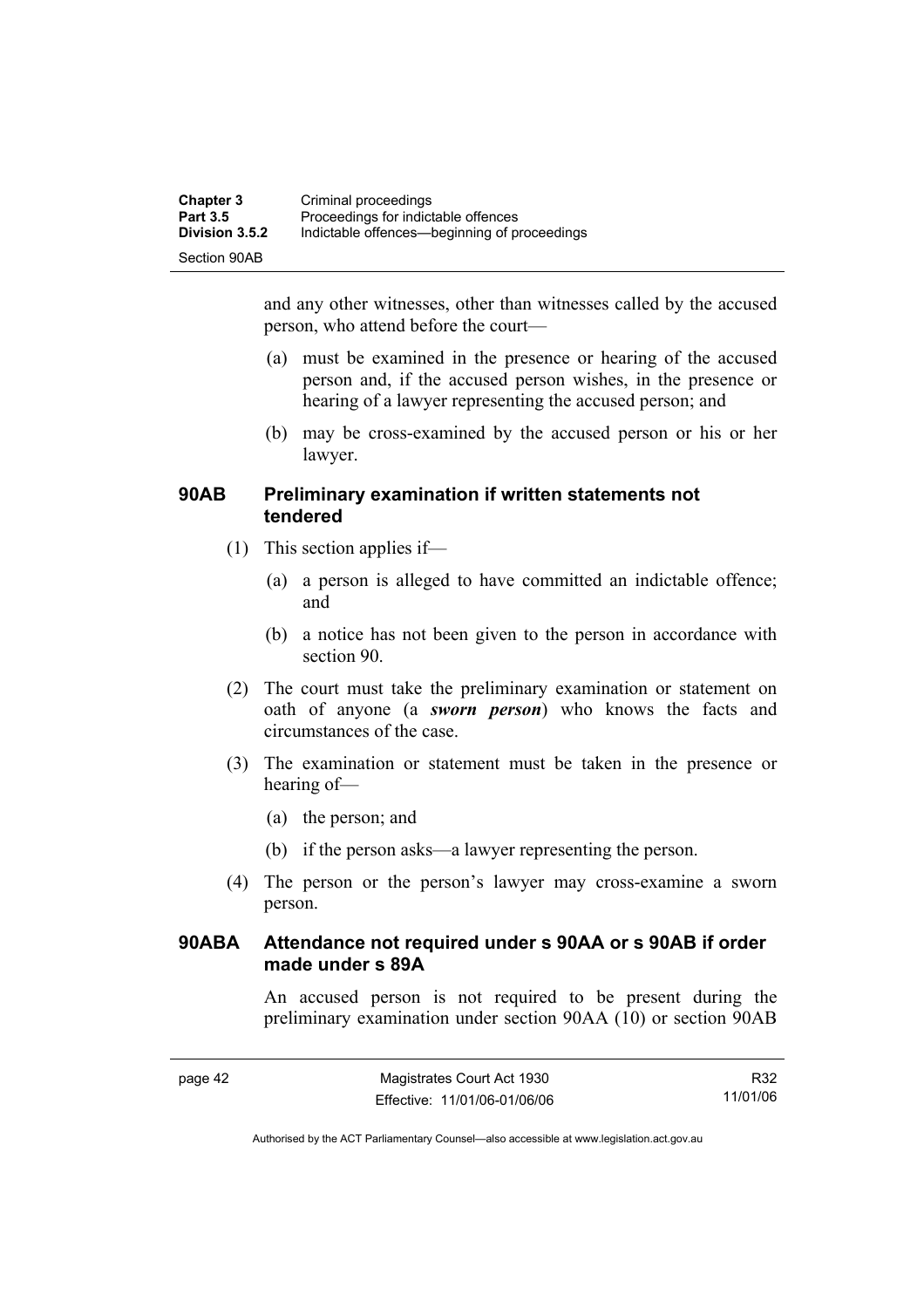if the person is excused from attendance during the examination under section 89A.

# **90A Plea of guilty in committal proceeding**

- (1) This section does not apply in relation to a person charged with an indictable offence punishable by imprisonment for life.
- (2) Subsections (3), (4), (5) and (6) do not apply in relation to a person charged with an offence in relation to which the Crimes Act, section 375 applies.
- (3) A person (the *accused person*) who is before the court charged with an indictable offence may at any stage of the proceeding plead guilty to the charge.
- (4) The court may accept or reject the plea but the rejection of the plea at any stage of the proceeding does not prevent the accused person from pleading guilty under this section at a later stage of the proceeding and the court may accept or reject the plea at that later stage.
- (5) If the court rejects the plea, the proceeding before the court must continue as if the plea had not been made.
- $(6)$  If—
	- (a) the court accepts the plea; and
	- (b) any of the following subparagraphs applies to the offence:
		- (i) the offence is under a law in force in the ACT punishable either on indictment or summary conviction;
		- (ii) the offence may be dealt with summarily without the accused person's consent;
		- (iii) the offence may be dealt with summarily if the accused person consents and the accused person consents to it being dealt with summarily;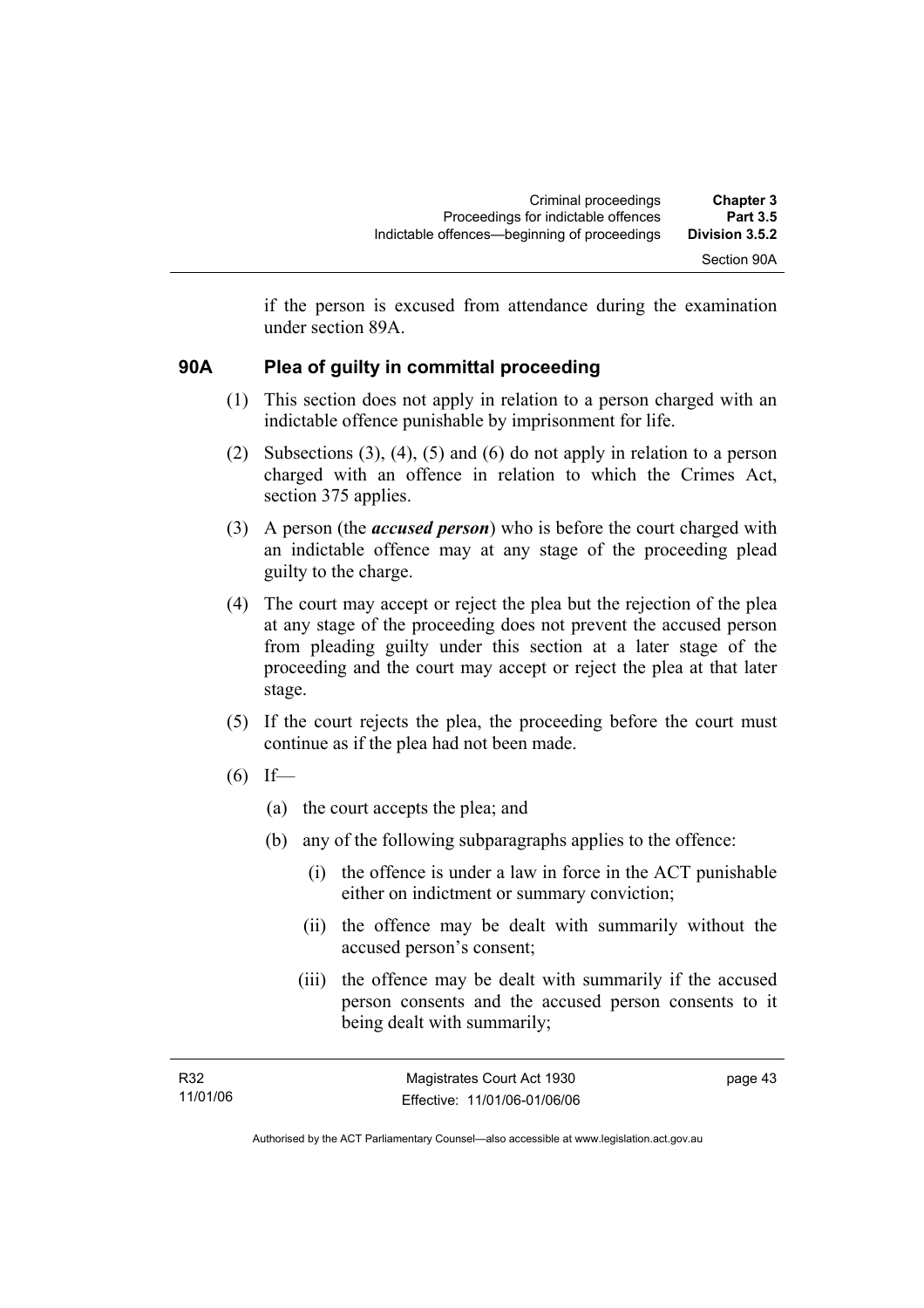| <b>Chapter 3</b> | Criminal proceedings                         |
|------------------|----------------------------------------------|
| <b>Part 3.5</b>  | Proceedings for indictable offences          |
| Division 3.5.2   | Indictable offences—beginning of proceedings |
| Section 90A      |                                              |

- (iv) the offence may be dealt with summarily if the prosecutor requests and the prosecutor requests that it be dealt with summarily; and
- (c) it appears to the court that it is proper to deal with the case summarily;

the court may, without hearing further evidence, sentence or otherwise deal with the accused person and finally dispose of the charge and all incidental matters.

- $(7)$  If—
	- (a) the court accepts the plea; and
	- (b) any of the following subparagraphs applies to the offence:
		- (i) it does not appear to the court that it is proper to deal with the case summarily;
		- (ii) the offence is punishable only on indictment;
		- (iii) the offence may be dealt with summarily if the accused person consents, but the accused person does not consent to it being dealt with summarily;
		- (iv) the offence may be dealt with summarily if the prosecutor requests, but the prosecutor does not request that it be dealt with summarily;
		- (v) this subsection applies to the accused person under the Crimes Act, section 375;

the Magistrates Court must commit the accused person to the sittings of the Supreme Court that the Supreme Court directs and the Supreme Court must deal with the accused person in accordance with subsections  $(8)$  to  $(13)$ .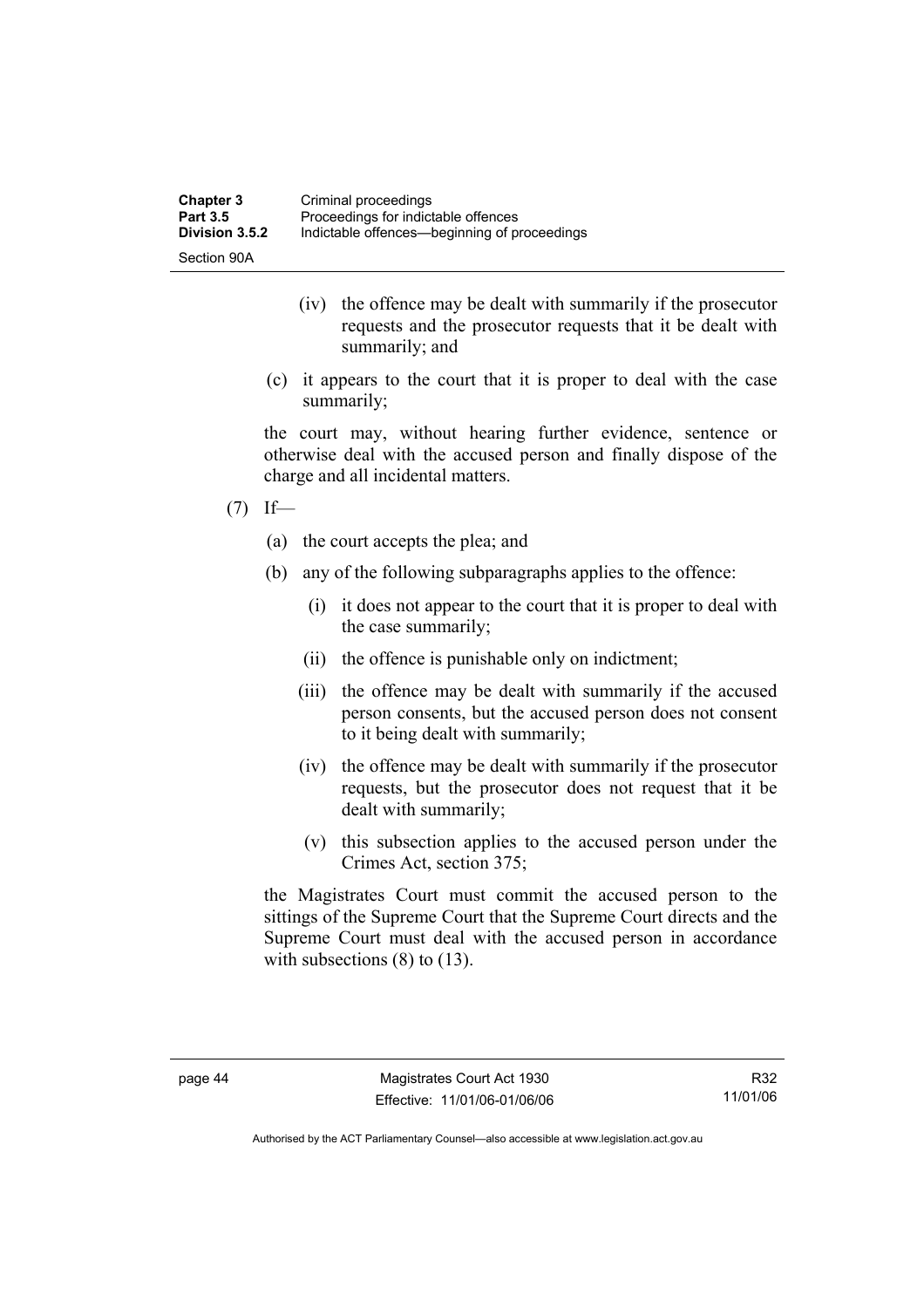| <b>Chapter 3</b><br><b>Part 3.5</b> | Criminal proceedings<br>Proceedings for indictable offences |
|-------------------------------------|-------------------------------------------------------------|
| Division 3.5.2                      | Indictable offences—beginning of proceedings                |
| Section 90A                         |                                                             |

- (8) A committal under subsection (7) is taken, for all purposes relating to the venue or change of venue of a proceeding consequent on the committal, to be a committal for trial.
- (9) The Supreme Court may order that the proceeding before the Magistrates Court where the accused person pleaded guilty be continued at a time and place stated in the order.
- (10) The Supreme Court must make an order under subsection (9) if—
	- (a) it appears to the Supreme Court from the information or evidence given to or before it that the facts in relation to which the accused person was charged before the Magistrates Court do not support the charge to which the accused person pleaded guilty; or
	- (b) the accused person or a lawyer representing the accused person or informant asks that the order be made.
- (11) Except if an order is made under subsection (9), the Supreme Court has the same powers of sentencing or otherwise dealing with the accused person and of finally disposing of the charge and of all incidental matters as it would have had if the accused person, on arraignment at any sittings of the court, had pleaded guilty to the offence charged on an indictment filed by the Attorney-General or the Attorney-General of the Commonwealth.
- (12) The procedure relating to committal for trial applies, as nearly as may be, to a committal under subsection (7) and bail may be granted as on a committal for trial, but a person must not be bound over to give evidence on a committal under that subsection unless the court otherwise orders.
- (13) If an order is made by the Supreme Court under subsection (9) that the proceeding before a court where an accused person pleaded guilty be continued at a time and place stated in the order—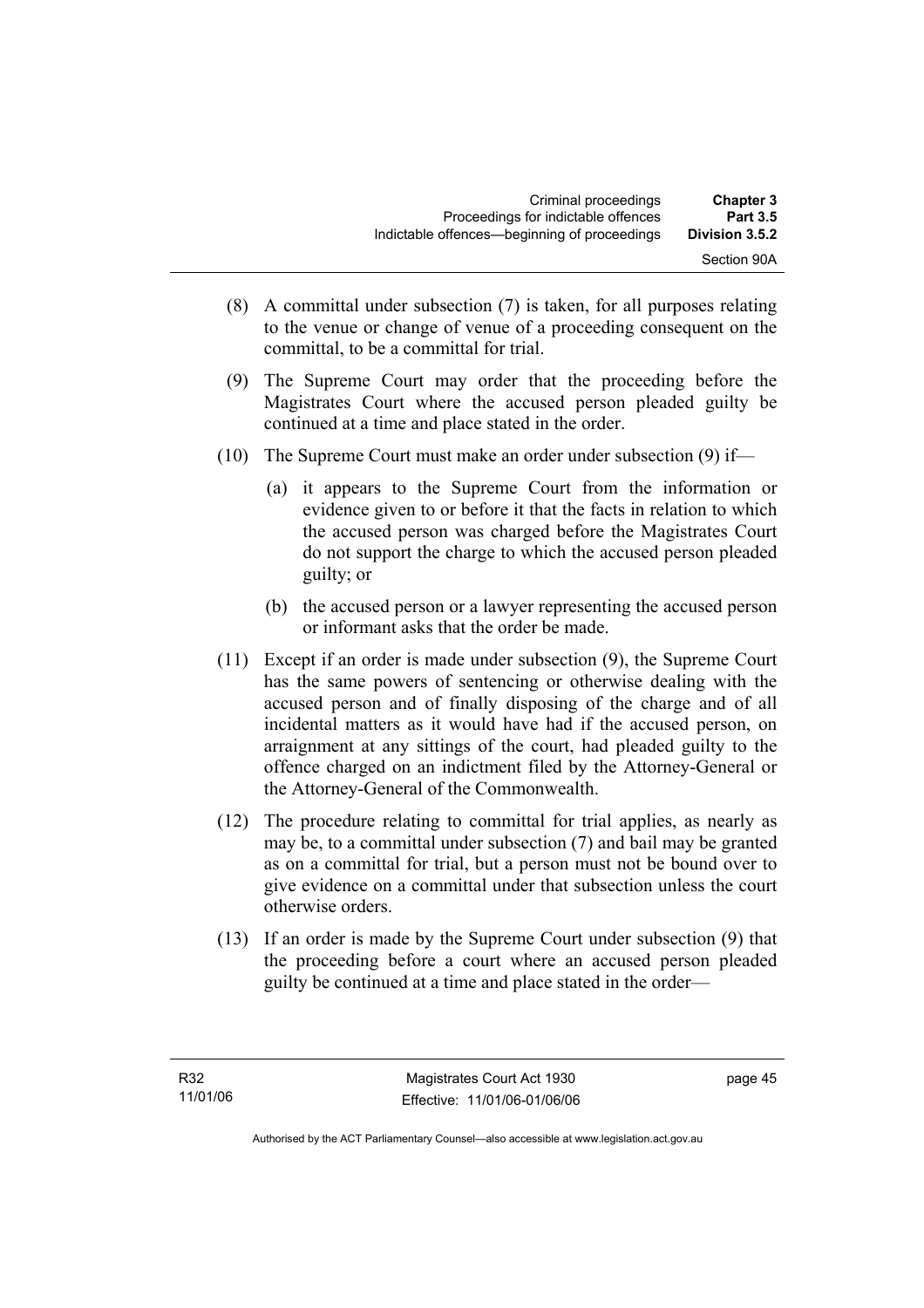| <b>Chapter 3</b> | Criminal proceedings                         |
|------------------|----------------------------------------------|
| <b>Part 3.5</b>  | Proceedings for indictable offences          |
| Division 3.5.2   | Indictable offences—beginning of proceedings |
| Section 91       |                                              |

- (a) the proceeding must be continued in all respects as if the accused person had not pleaded guilty and as if the proceeding had been adjourned by the court to the time and place so stated; and
- (b) the Supreme Court may exercise any power that the Magistrates Court might have exercised under division 3.4.3 (Remand) if the order had been an order made by the Magistrates Court adjourning the proceeding to the stated time and place, and that division applies in relation to the accused person.

#### **91 Court may discharge accused**

When all the evidence offered by the prosecution in relation to the indictable offence with which the accused person is charged has been taken, the court must—

- (a) if the court is of the opinion, having regard to all the evidence before it, that the evidence is capable of satisfying a jury beyond reasonable doubt that the person has committed an indictable offence—proceed in accordance with section 92; or
- (b) if the court is not of the opinion mentioned in paragraph (a) and the person is in custody in relation to the offence immediately order that the person be released from custody in relation to the offence.

page 46 Magistrates Court Act 1930 Effective: 11/01/06-01/06/06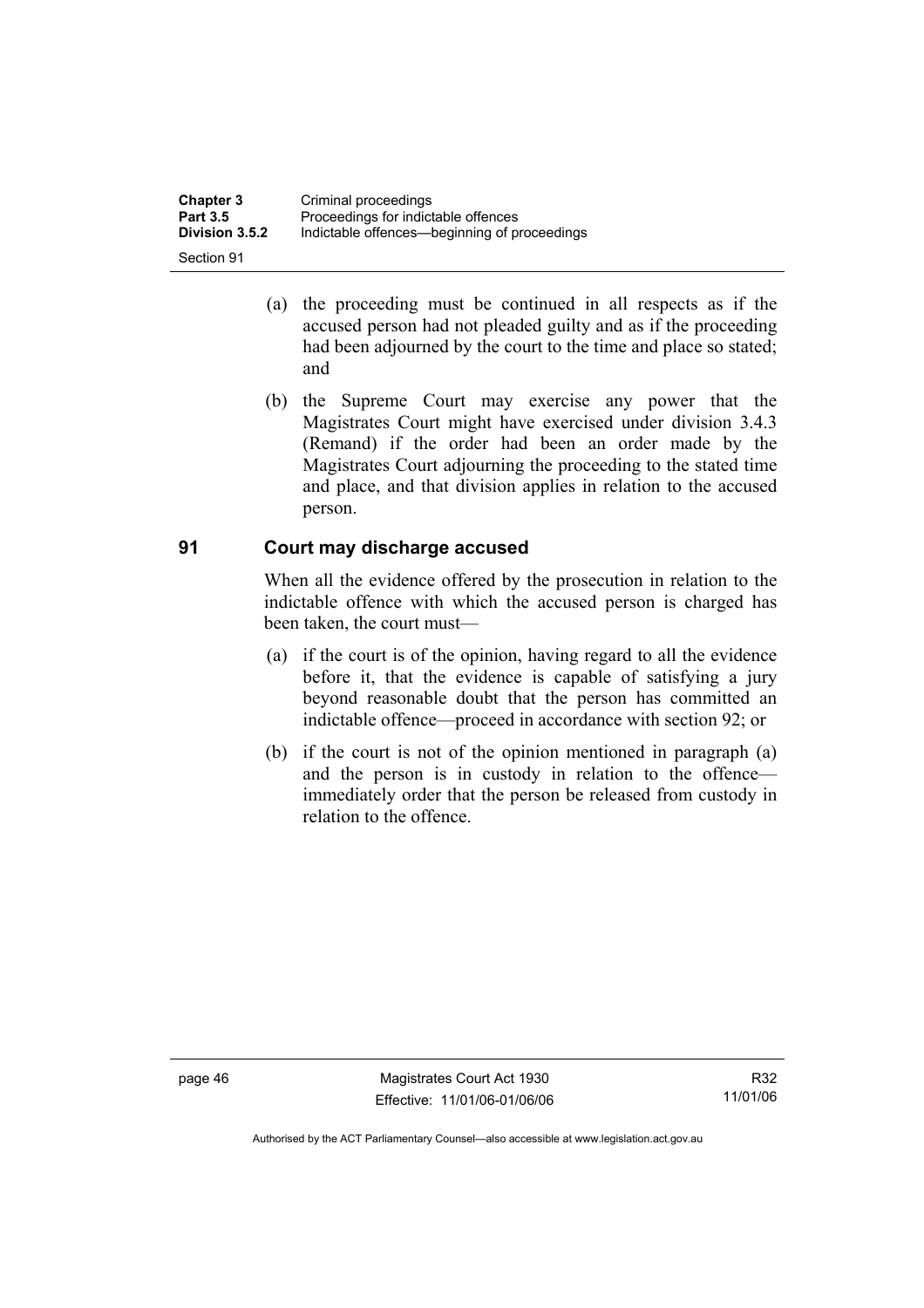#### **92 Proceeding if evidence sufficient to put accused on trial**

 (1) If the court is of the opinion, having regard to the evidence for the prosecution, that the evidence is capable of satisfying a jury beyond reasonable doubt that the accused person has committed an indictable offence, the court must charge the accused person with the offence and must say to the accused person these words, or words to the like effect:

'Do you wish to say anything in answer to the charge? You are not obliged to say anything unless you desire to do so; but whatever you say may be given in evidence against you on your trial. You are clearly to understand that you have nothing to hope from any promise or favour, and nothing to fear from any threat that may have been held out to you to induce you to make any admission or confession of your guilt; but whatever you now say may be given in evidence against you on your trial, notwithstanding any such promise or threat.'.

- (2) Subsection (1) does not apply in relation to a person charged with an indictable offence if the court has decided to dispose of the case summarily under a law in force in the ACT.
- (3) If the court commits the accused person for trial before the Supreme Court, any statement made by the person in reply to the question mentioned in subsection (1) is, on the trial of the accused person, admissible as evidence.
- (4) Whether or not the accused person makes a statement in reply to the question mentioned in subsection (1), the magistrate must ask the person if the person wishes to give evidence himself or herself or to call any witnesses on his or her behalf and, if the accused person or any other person then gives evidence, the prosecutor is at liberty to cross-examine the witness and to adduce evidence in reply.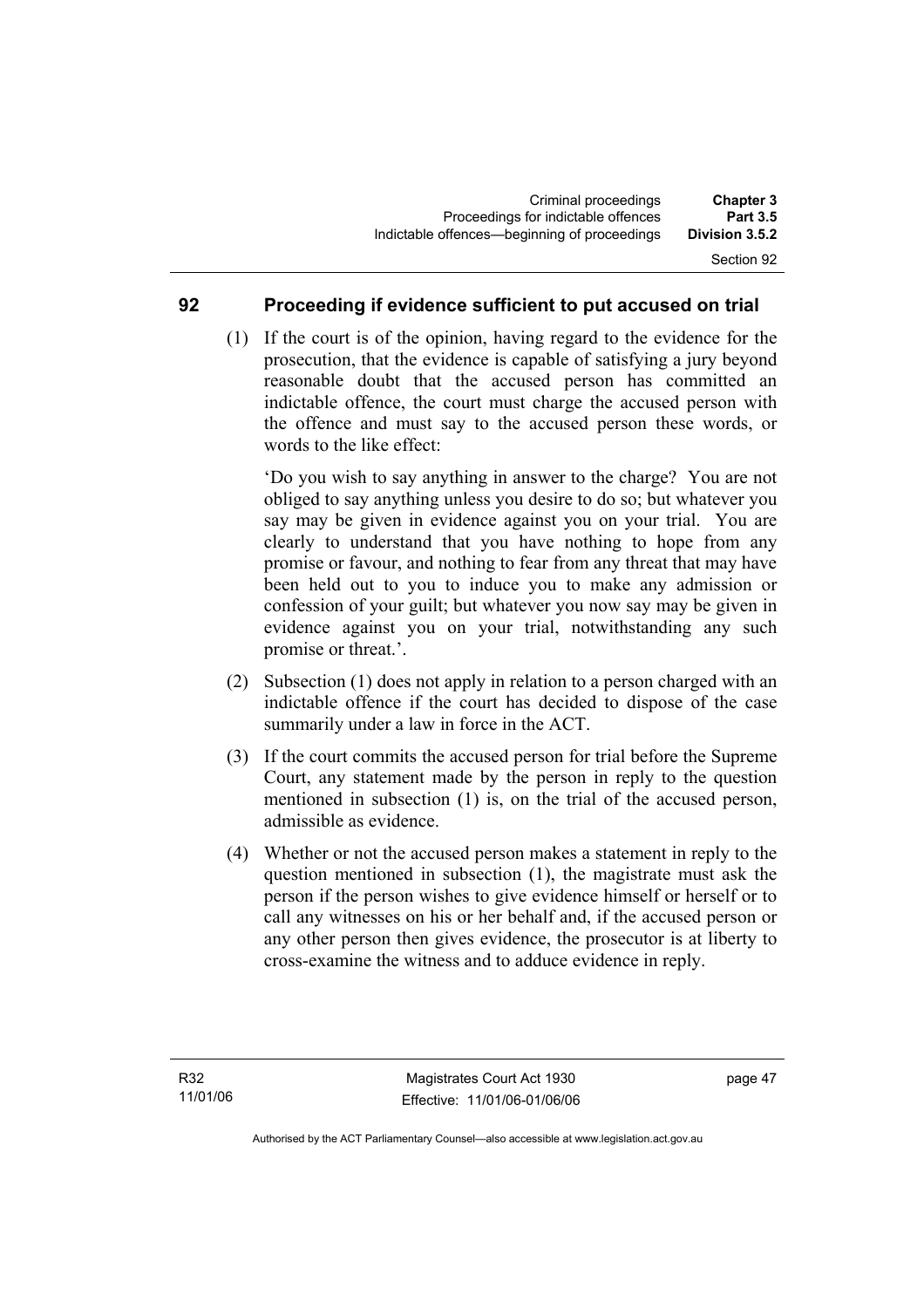| <b>Chapter 3</b><br><b>Part 3.5</b> | Criminal proceedings<br>Proceedings for indictable offences |
|-------------------------------------|-------------------------------------------------------------|
| <b>Division 3.5.2</b>               | Indictable offences—beginning of proceedings                |
| Section 92A                         |                                                             |

#### **92A Committal for sentence for indictable offence tried summarily**

- (1) On the summary conviction of a person charged with an indictable offence, the court may, if it appears to it that because of the character and antecedents of the person it is desirable that sentence be passed on the person by the Supreme Court, commit the person for sentence to the sittings of the Supreme Court that the court directs.
- (2) If the court commits a person for sentence under subsection (1), the court must deal with the person in the same way as a person who is committed for trial under section 94 (b).
- (3) The Supreme Court has the same powers of sentencing or otherwise dealing with a person committed for sentence under this section as it would have had if the person had been convicted in that court.

# **92B Depositions as evidence**

 $If$ —

- (a) a person is charged with an indictable offence; and
- (b) the person has not admitted the truth of the charge; and
- (c) the court has decided to dispose of the case summarily under a law in force in the ACT;

the depositions of the witnesses who gave evidence for the prosecution at the preliminary hearing are taken to be evidence given on the hearing of the charge and the witnesses, or any of them, must, if so required by the prosecutor or the defendant, be called or recalled for examination or cross-examination.

#### **93 Admissions and confessions**

This Act does not prevent the prosecutor in any case from giving in evidence any admission or confession or other statement of the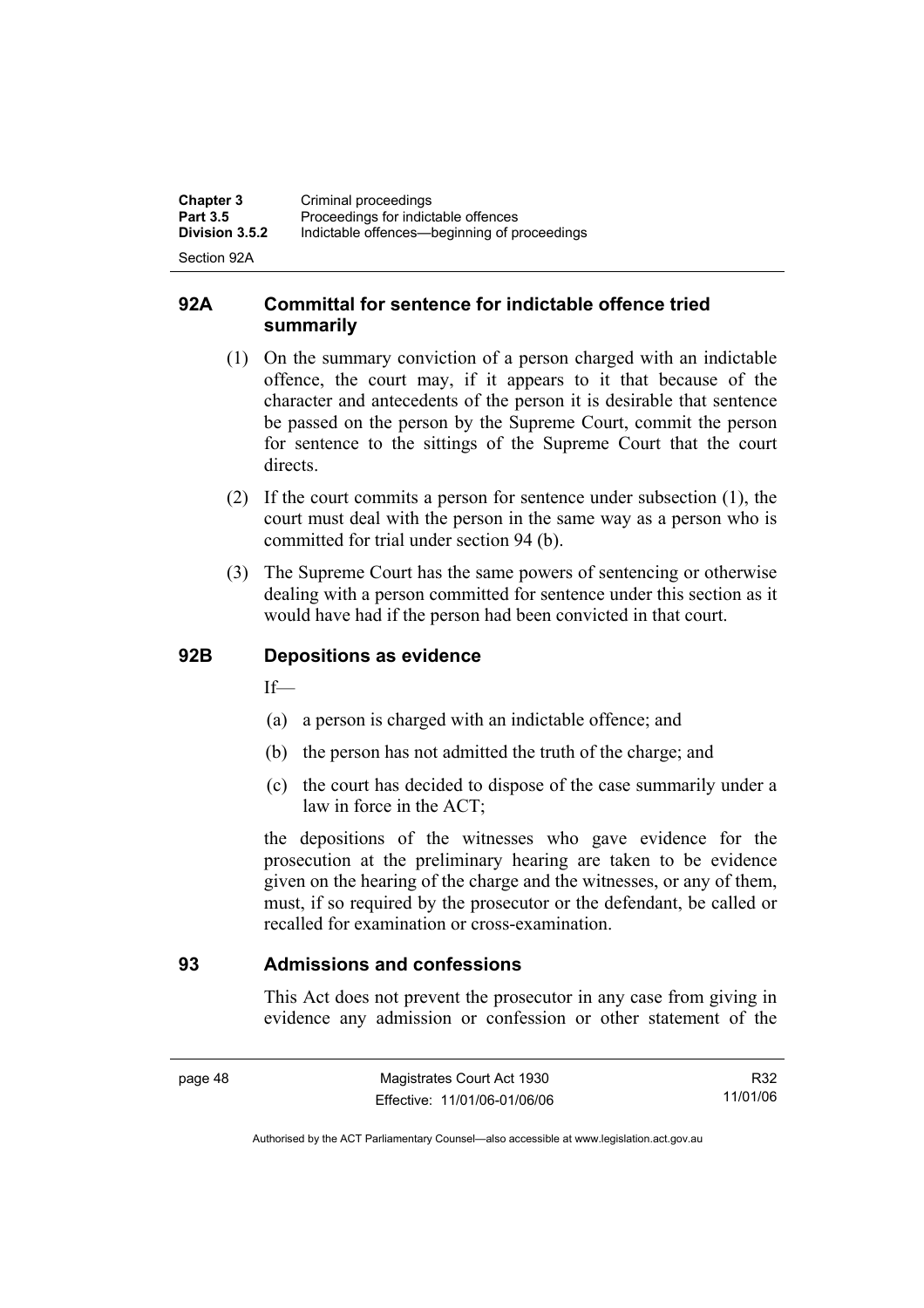defendant made at any time if it is admissible as evidence against the defendant.

# **Division 3.5.3 Indictable offences—proceedings after hearing of evidence**

# **94 Discharge or committal for trial**

When all the evidence for the prosecution and the defence have been taken in relation to the indictable offence with which the accused person is charged, the court must—

- (a) if the court is of the opinion, having regard to all the evidence before it, that a jury would not convict the person of an indictable offence and the person is in custody in relation to the offence—immediately order that the person be released from custody in relation to the offence; or
- (b) if the court is not of the opinion mentioned in paragraph (a)—it must commit the person for trial for the offence before the Supreme Court and, by warrant, commit the person in custody until the trial or until the defendant is released on bail.

# **95 Depositions of dead or absent people**

If, on the trial of a person who has previously been charged before the court with an indictable offence and committed for trial, it is proved—

- (a) that a witness whose depositions were taken at the hearing of the charge before the magistrate is dead or so ill as not to be able to travel or to give evidence, or is absent from Australia; and
- (b) that the depositions of the witness were taken in the presence of the accused person; and

page 49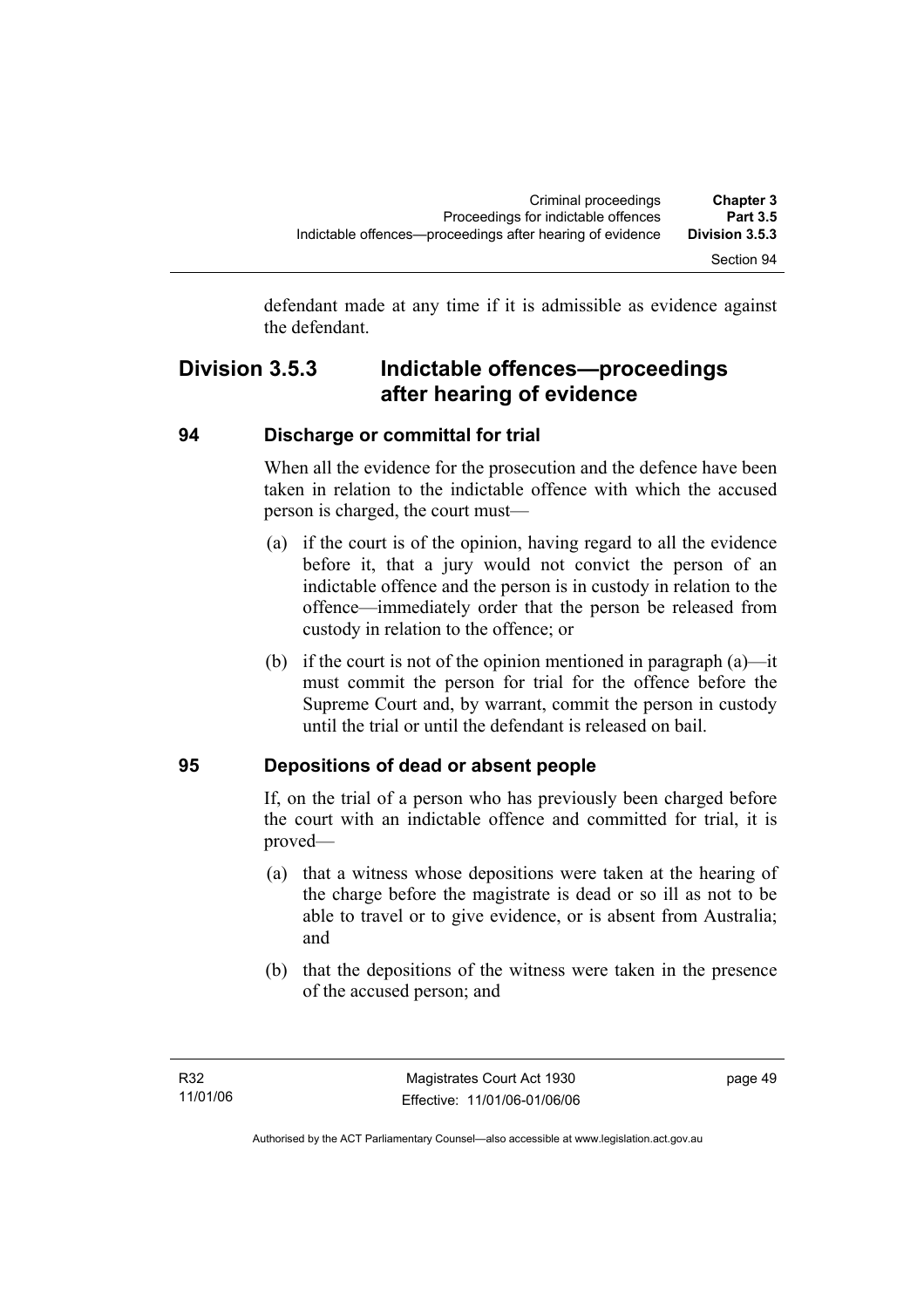| <b>Chapter 3</b> | Criminal proceedings                |
|------------------|-------------------------------------|
| <b>Part 3.5</b>  | Proceedings for indictable offences |
| Division 3.5.4   | Indictable offences-costs           |
| Section 96       |                                     |

 (c) that the accused person or a lawyer representing the accused person had a full opportunity of cross-examining the witness;

the depositions are admissible as evidence—

- (d) if taken in the way specified in section 316 (3)—be read as evidence at the trial of the accused person without further proof unless it is proved that the magistrate by whom the depositions purport to have been signed did not in fact sign them; or
- (e) if recorded by 1 of the ways specified in section 316 (2)—be read as evidence at the trial of the accused person if it is proved that the record is a correct record of the depositions and that the transcript is a correct transcript of that record.

# **96 Evidence for defence**

If a person is charged with an indictable offence as such, the court is bound to hear any evidence tendered on the person's behalf tending to show that the defendant is not guilty of the offence with which the defendant is charged.

# **Division 3.5.4 Indictable offences—costs**

# **97 Discontinued proceeding**

If—

- (a) in a proceeding under this part, the court is of the opinion that the evidence for the prosecution is not capable of satisfying a jury beyond reasonable doubt that the accused person has committed an indictable offence or is of the opinion, having regard to all the evidence before it, that a jury would not convict the defendant of an indictable offence; or
- (b) a proceeding under this part is discontinued for any other reason;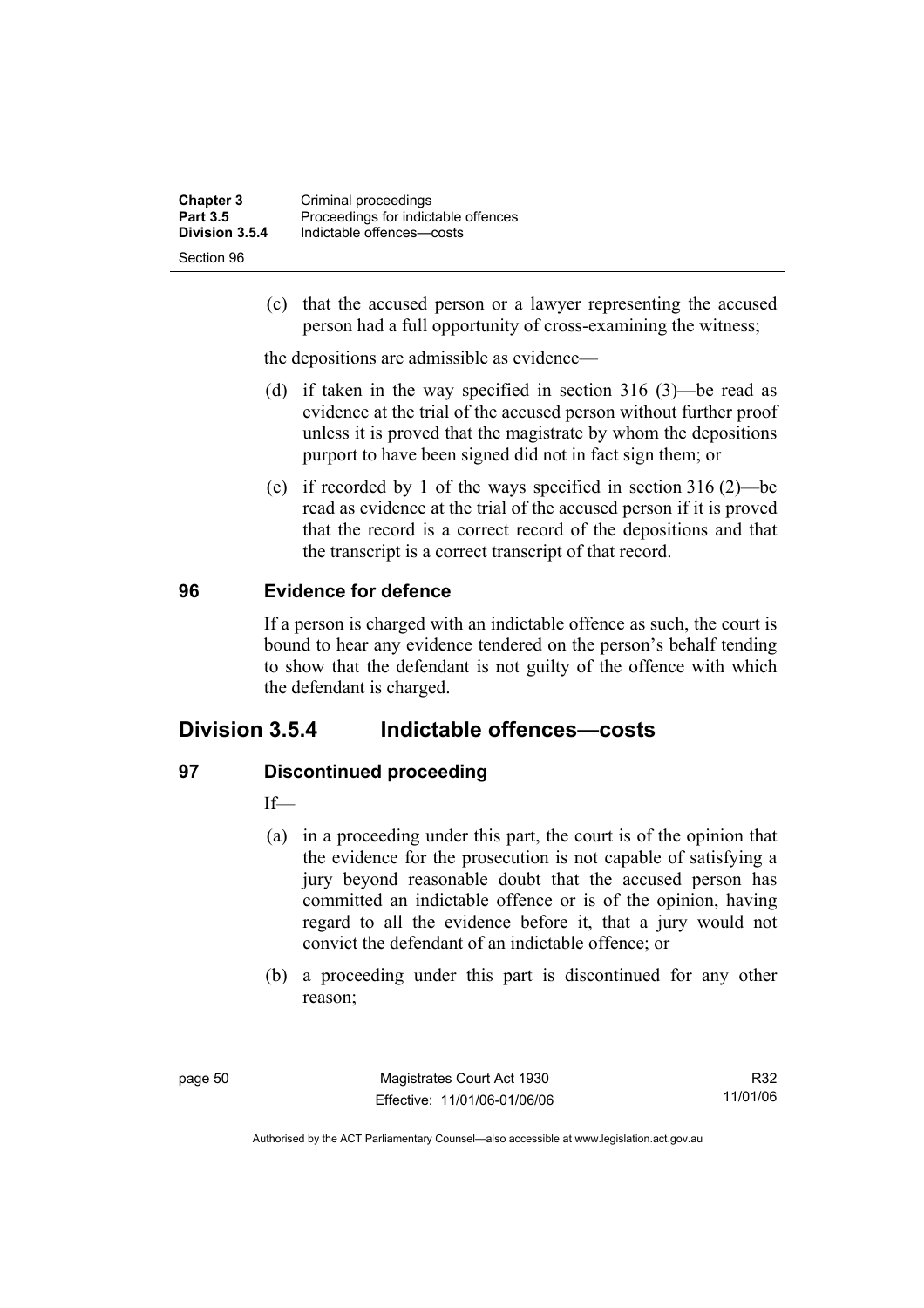the court may order that the informant pay to the defendant the costs the court considers just.

# **Division 3.5.5 Indictable offences—witness recognisances**

# **103 Recognisance of witnesses etc**

- (1) The court may bind by recognisance every person whose written statement was admitted in evidence under section 90AA, or who was examined before it, to appear at the court at which the defendant is to be tried, and then and there to give evidence against the defendant.
- (2) The recognisance must particularly specify the profession, trade, or calling of every person who enters into it, together with the person's full name and place of residence.

# **104 Signature of magistrate—notice to witnesses**

Every such recognisance must be duly acknowledged by every person who enters into it, and must be subscribed by the magistrate before whom it is acknowledged, and a notice of it signed by the magistrate must at the same time be given to every person bound by it.

# **105 Court may commit noncompliant witness**

- (1) If a witness does not enter into a recognisance required by the court, the court may, by warrant, commit the witness to a prison or remand centre until after the defendant's trial, unless the witness enters into the recognisance before a magistrate.
- (2) If the witness is committed to a prison or remand centre, a magistrate may, by order, direct the person in charge of the prison or the superintendent of the remand centre to release the witness from custody on the warrant if—

page 51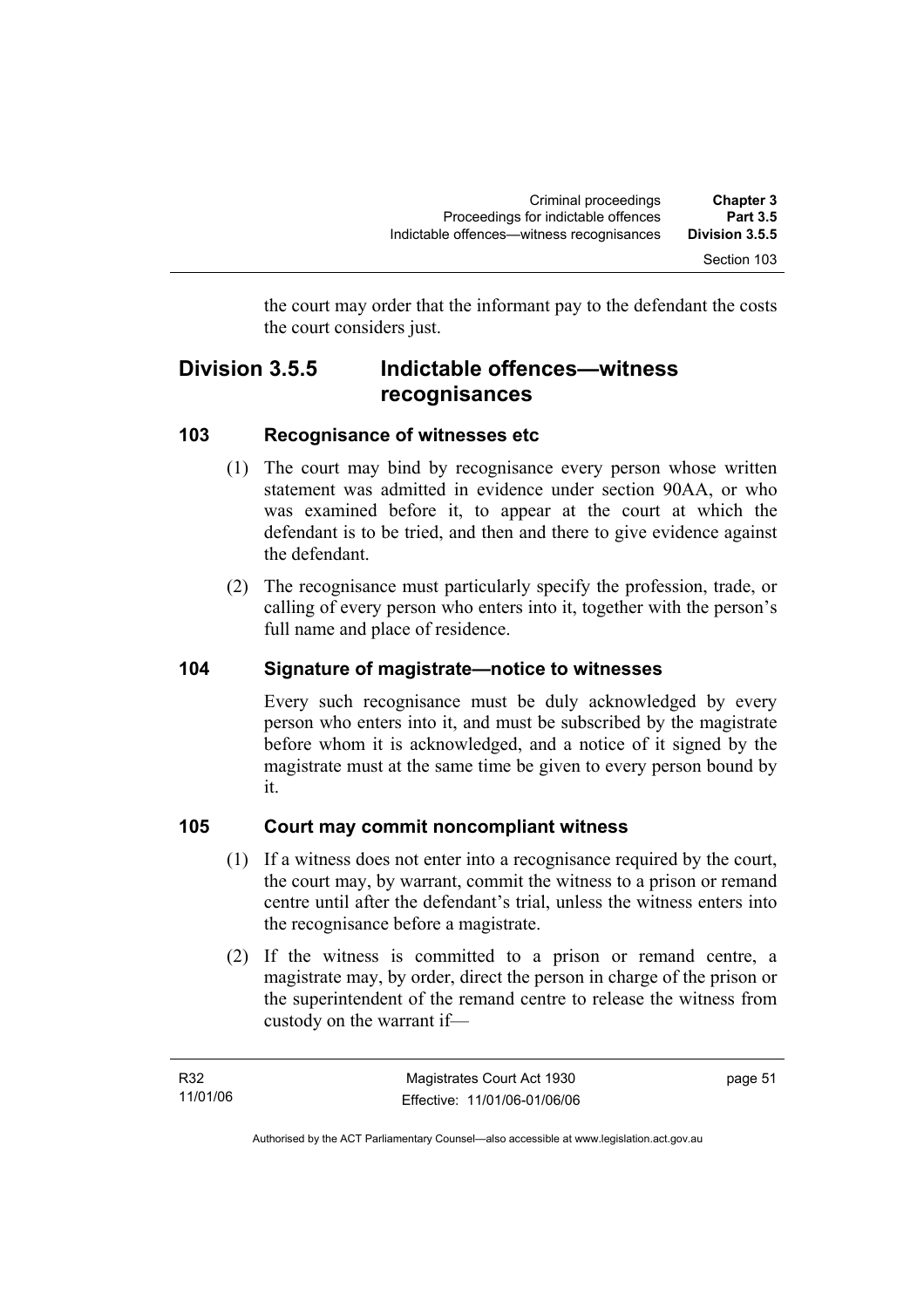| <b>Chapter 3</b> | Criminal proceedings                 |
|------------------|--------------------------------------|
| <b>Part 3.5</b>  | Proceedings for indictable offences  |
| Division 3.5.6   | Indictable offences—other provisions |
| Section 105A     |                                      |

- (a) the defendant is not committed for trial for the offence with which the defendant is charged; or
- (b) the relevant officer declines to file an information against the defendant for the offence; or
- (c) the witness enters into the recognisance before a magistrate.

# **Division 3.5.6 Indictable offences—other provisions**

# **105A Meaning of** *certified copy* **of depositions in div 3.5.6**

In this division:

*certified copy*, of depositions, means—

- (a) if a record of the deposition was made in accordance with section 316 (2)—a transcript of the record certified in accordance with section 314 (2); or
- (b) if the depositions were taken down in writing and signed in accordance with section 316 (3)—the depositions as taken down and signed.

# **106 Giving depositions etc to director of public prosecutions**

- (1) If a defendant is committed for trial or for sentence, the court must as soon as possible after the conclusion of the case before it, give to the director of public prosecutions or a person authorised by the director of public prosecutions all informations, examinations, depositions, statements, bail undertakings and other documents sworn taken or acknowledged in the case.
- (2) In this section:

*depositions* means a certified copy of depositions.

*statement* includes a certified copy of the statement (if any) made by a defendant in reply to the question mentioned in section 92 (1).

R32 11/01/06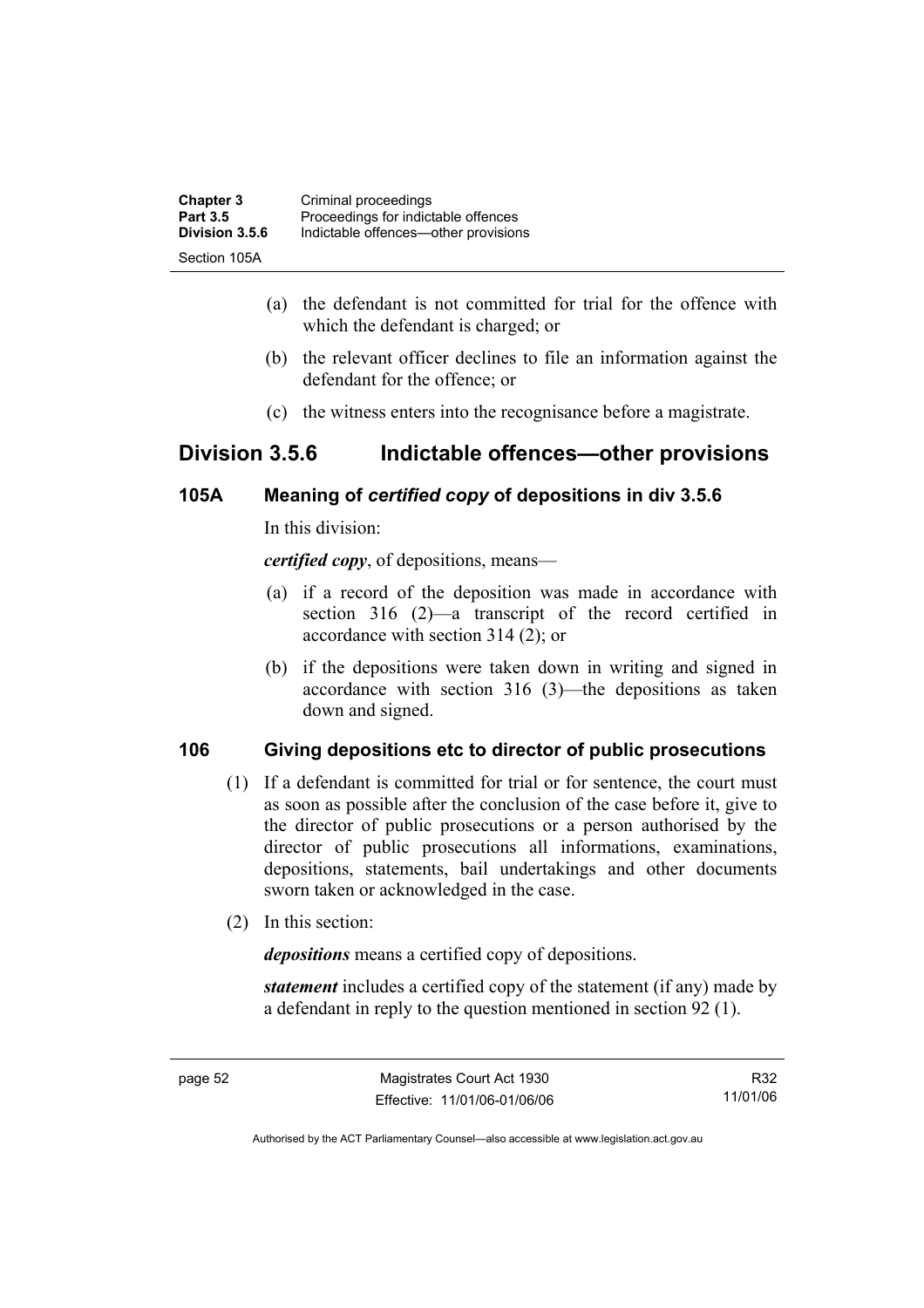# Section 107

#### **107 Giving documents to proper officer of court**

- (1) After being given the documents and before the day of trial, the director of public prosecutions or a person authorised by the director of public prosecutions has and is subject to the same duties and liabilities in relation to the documents on a certiorari directed to him or her, or on a rule or order directed to him or her instead of that writ, as the court would have had and been subject to on a certiorari to it if the documents had not been given.
- (2) The director of public prosecutions, a person authorised by the director of public prosecutions, the person representing the director of public prosecutions or the person representing the informant, must, at any time after the opening of the Supreme Court at the sitting at which the trial is to be had, give the documents or any of them to the proper officer of the Supreme Court, if the presiding judge so directs.

#### **108 Accused person may obtain copies of depositions etc**

- (1) This section applies if—
	- (a) a person is charged with an indictable offence; and
	- (b) the Magistrates Court commits the person for trial before the Supreme Court.
- (2) At any time before the person's trial before the Supreme Court starts, the person may apply to the registrar—
	- (a) for certified copies of depositions in the case; and
	- (b) for the evidence given on the cross-examination or the examination of any witnesses in the case.
- (3) The registrar must give the person the certified copies of depositions and the evidence applied for under subsection (2).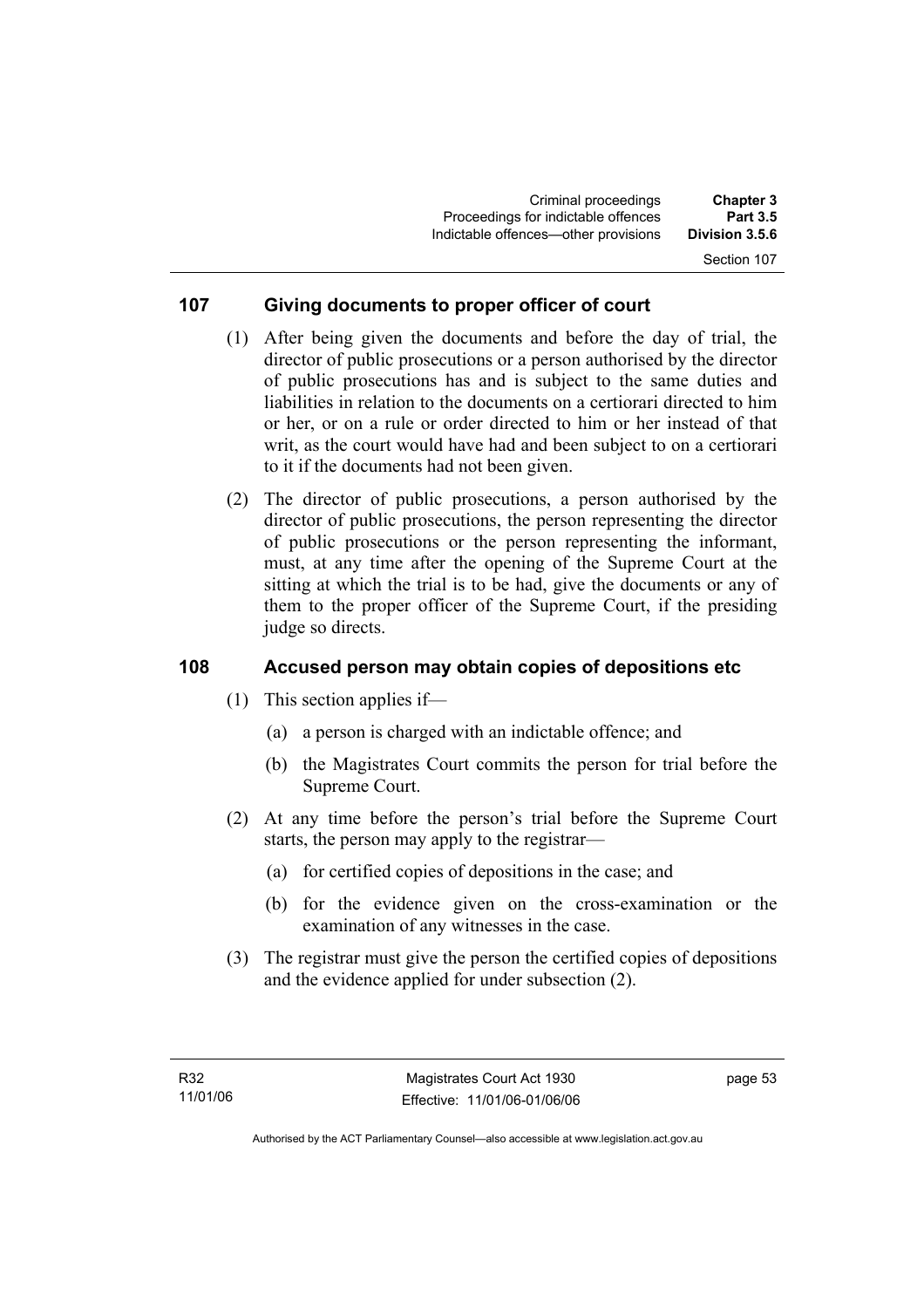| <b>Chapter 3</b> | Criminal proceedings                 |
|------------------|--------------------------------------|
| <b>Part 3.5</b>  | Proceedings for indictable offences  |
| Division 3.5.6   | Indictable offences—other provisions |
| Section 108      |                                      |

 (4) If the person is in custody, the person having the custody of the person must give any application under subsection (2) to the registrar.

page 54 Magistrates Court Act 1930 Effective: 11/01/06-01/06/06

R32 11/01/06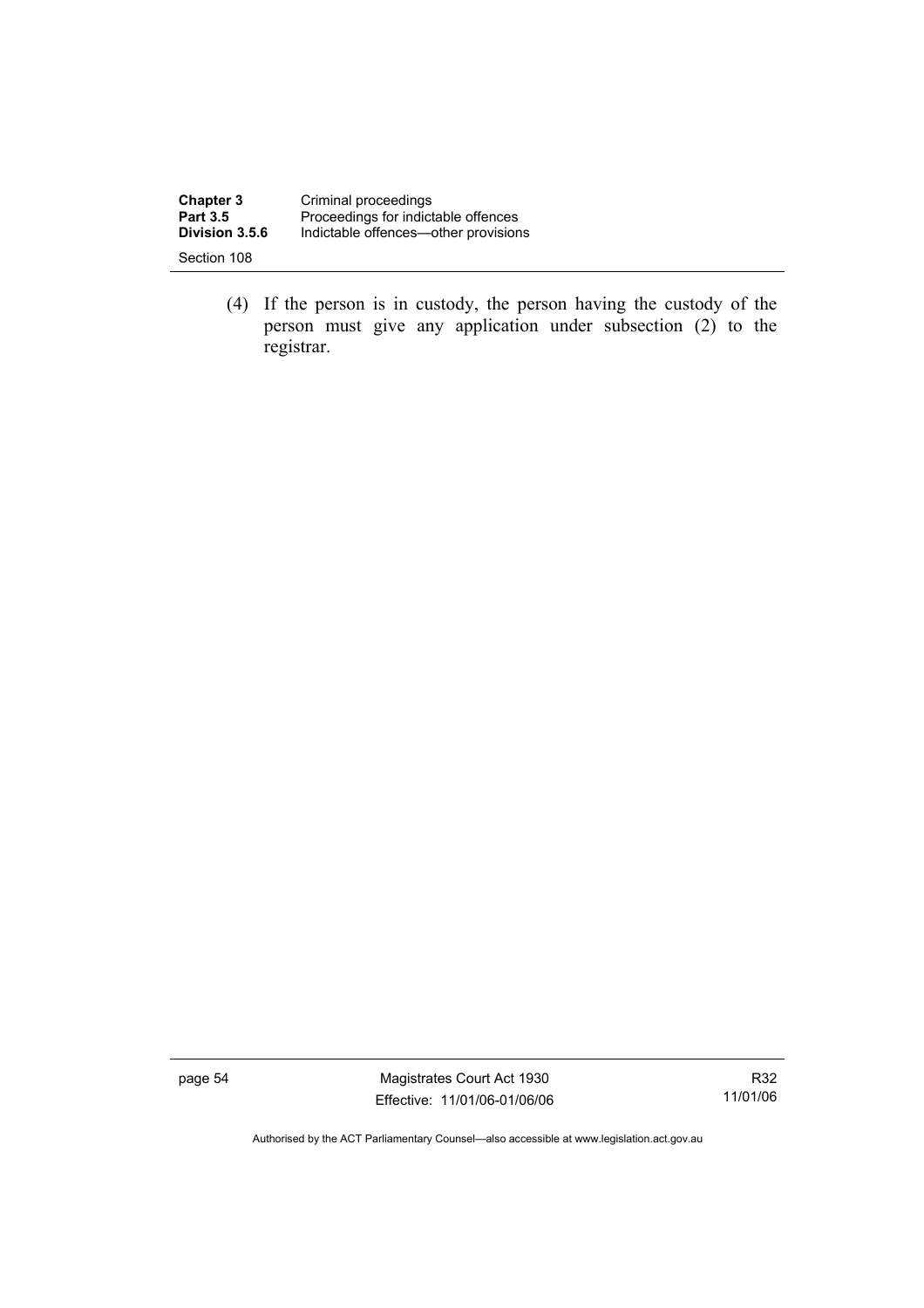Section 108A

# **Part 3.6 Proceedings for offences punishable summarily**

#### **108A Indictable offences dealt with summarily**

If—

- (a) a person is charged with an indictable offence; and
- (b) the court has decided to dispose of the case summarily under a law in force in the ACT;

this part applies, so far as it is applicable, to the summary disposal of the case.

#### **109 Dismissal or adjournment in absence of informant**

- $(1)$  If—
	- (a) the defendant appears (whether voluntarily, in accordance with a summons or under a warrant) at the time and place for the hearing of an information in relation to an offence punishable summarily; and
	- (b) the informant, having been notified of the time and place for the hearing, does not appear either personally or by a lawyer appearing for the informant;

the court must, subject to subsection (2), dismiss the information.

 (2) The court may, if it considers it is appropriate to do so, adjourn to another day the hearing of an information that would otherwise be dismissed under subsection (1).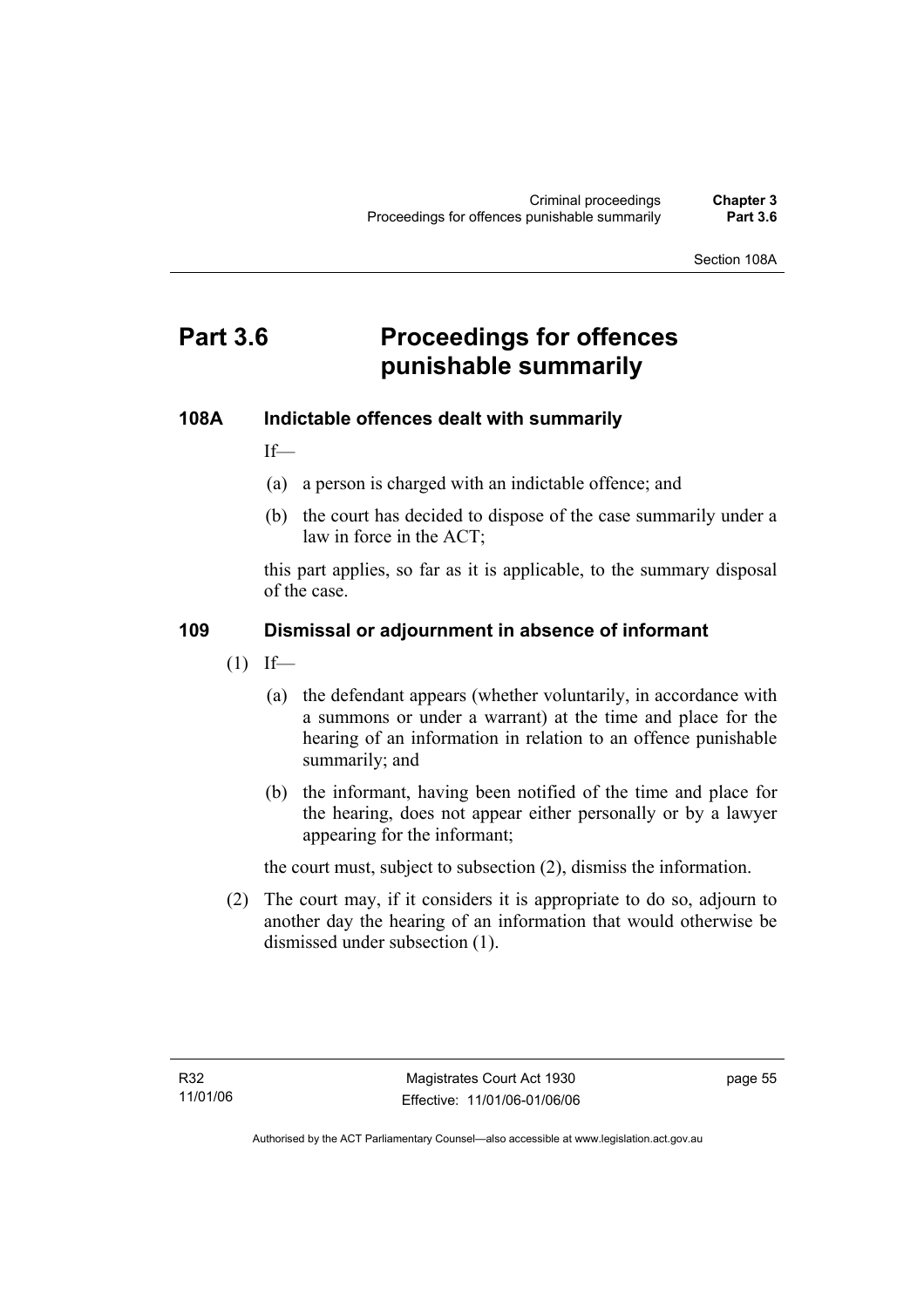#### **Chapter 3** Criminal proceedings<br> **Part 3.6** Proceedings for offen Proceedings for offences punishable summarily

Section 110

## **110 Hearing in absence of defendant**

- (1) If a summons has been served in accordance with section 41 and the defendant does not appear when called, the court may either—
	- (a) proceed to hear and decide the case in the absence of the defendant; or
	- (b) on oath being made before it, substantiating the matter of the information to its satisfaction, issue a warrant for the arrest of the defendant and to bring the defendant before the court to answer to the information and be further dealt with according to law.
- (2) If the court proceeds under subsection  $(1)$  (a)—
	- (a) the evidence of the informant or another person may be given orally; or
	- (b) a written statement made by the informant or another person may be admitted as evidence of the matters contained in it.
- (3) A written statement admitted in evidence constitutes the depositions of the person who made the statement.
- (4) A written statement must not be admitted in evidence unless it is sworn before—
	- (a) a lawyer; or
	- (b) a justice of the peace; or
	- (c) the registrar; or
	- (d) a person prescribed by regulation or rule.
- (5) If the court admits a written statement in evidence it may, on its own initiative, adjourn the hearing of the information and require the person who made the statement to attend before the court to give evidence.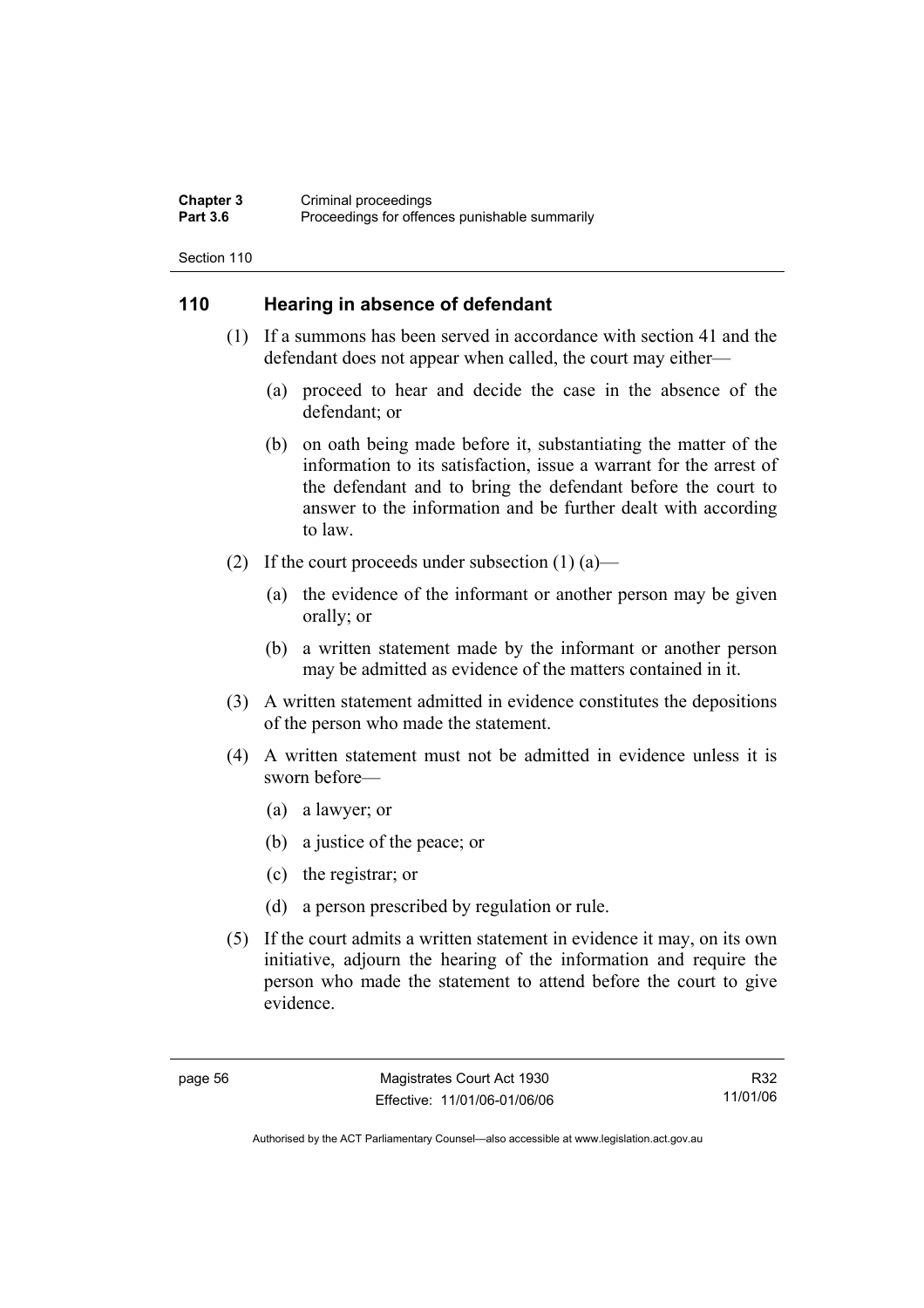(6) Although a part of a written statement tendered in evidence under this section is inadmissible according to the rules of evidence, the statement is nevertheless admissible under this section as evidence of the matters contained in the remainder of that statement, but, if the court admits such a statement, the court must identify the part that is inadmissible and must, with reference to that part, write on the statement 'ruled inadmissible' or words to that effect.

# **111 Adjournment if defendant does not appear**

- (1) This section applies if—
	- (a) the defendant does not appear before the court for the hearing of the information; and
	- (b) the court has issued a warrant for the defendant's arrest.
- (2) The court must adjourn the hearing until the defendant is arrested.
- (3) If the defendant is arrested under the warrant, the defendant must be detained in safe custody, until the defendant can be brought before the court at a time and place fixed by the court.
- (4) The court must give the informant notice of the time and place fixed.

# **113 Proceeding at hearing on defendant's confession**

If the defendant is present at the hearing, the substance of the information must be stated to the defendant, and the defendant must be asked if the defendant has any cause to show why the defendant should not be convicted or why an order should not be made against the defendant, and if the defendant has no cause to show, the court may convict the defendant, or make an order against the defendant accordingly.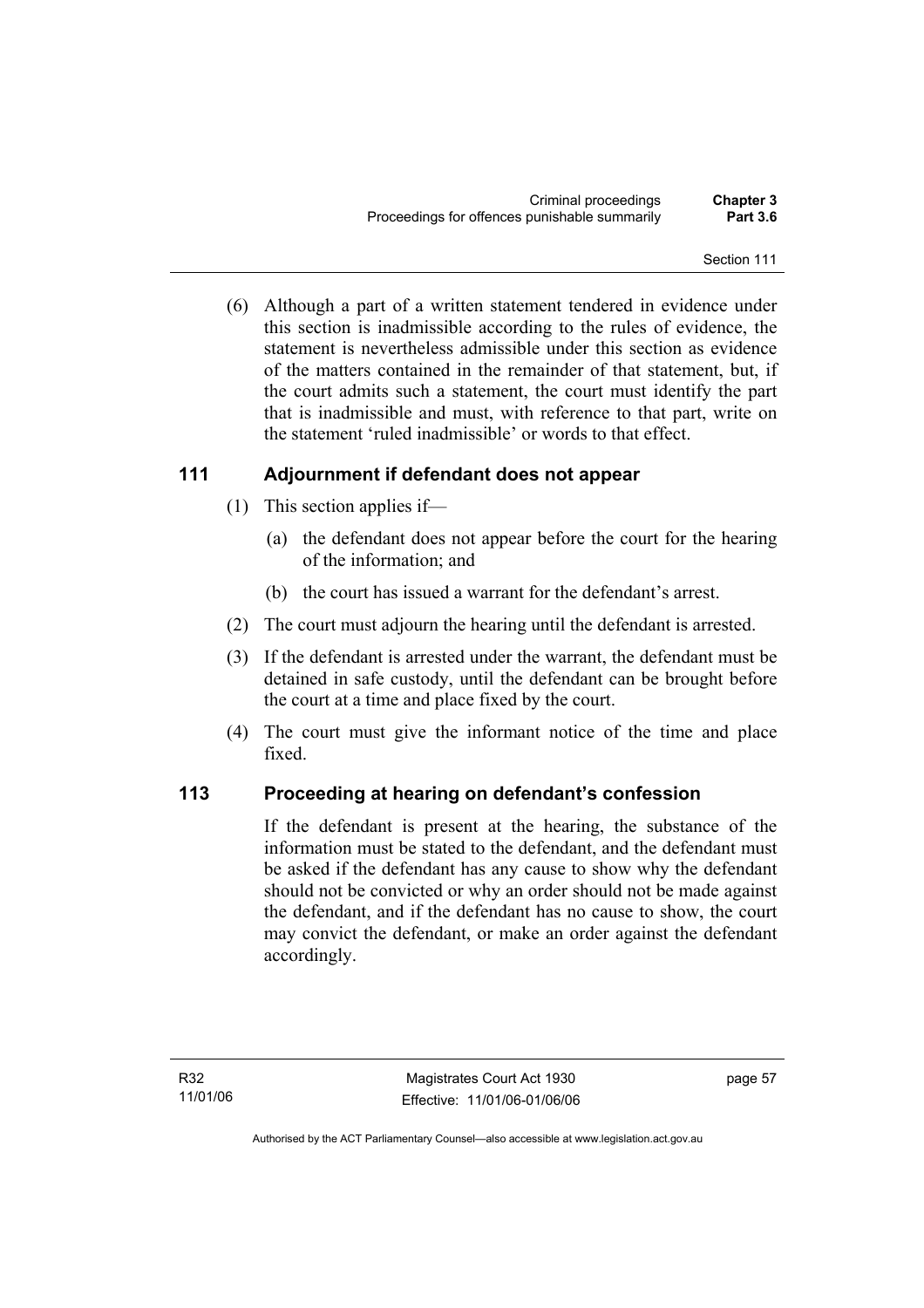#### **Chapter 3** Criminal proceedings<br> **Part 3.6** Proceedings for offen Proceedings for offences punishable summarily

Section 114

# **114 If defendant does not admit the case**

- (1) This section applies if the defendant does not admit the truth of the information.
- (2) The court must hear—
	- (a) the informant and the informant's witnesses (if any); and
	- (b) if the defendant wants to give evidence—the defendant; and
	- (c) the defendant's witnesses (if any); and
	- (d) if the defendant has given evidence other than about the defendant's general character—the informant's witnesses in reply (if any).
- (3) Having heard each party and the evidence, the court must decide the information and do 1 of the following as justice requires:
	- (a) convict the defendant;
	- (b) make an order on the defendant;
	- (c) dismiss the information.

### **115 Conduct of summary proceeding**

- (1) The defendant or a lawyer representing the defendant may address the court after all the evidence for the informant and the evidence (if any) for the defendant and for the informant in reply has been given.
- (2) The informant or a lawyer representing the informant may make a closing address.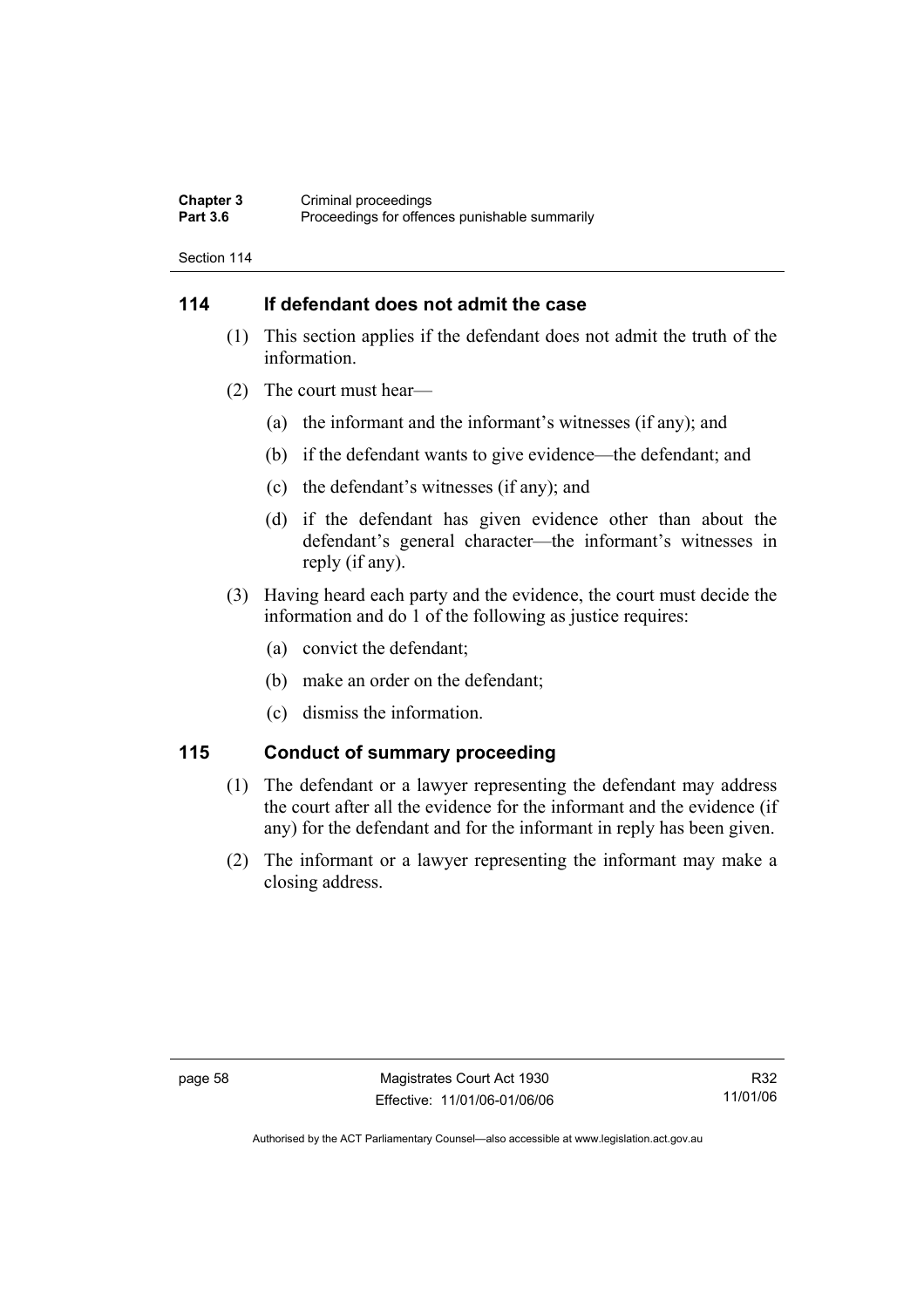# Part 3.7 Service and pleading by post for **certain offences**

# **116A Definitions for pt 3.7**

(1) In this part:

*defendant* means a person who has been properly served with a summons in accordance with section 116B.

*law in force in the ACT* includes a statute of the Australian National University about parking or traffic.

 (2) For this part (other than section 116B (2)), a *notice to defendant form*, *notice of intention to defend form* and *plea of guilty form* includes a copy of the form printed on the back of a copy of a summons.

## **116AA Meaning of** *prescribed offence* **for pt 3.7**

- (1) For this part, an offence against a law in force in the ACT is a *prescribed offence* in relation to a person if—
	- (a) for an offence against the road transport legislation—the maximum fine that can be imposed on the person for the offence is 30 penalty units; or
	- (b) for any other offence—the maximum fine that can be imposed on the person for the offence is 10 penalty units.
- (2) In subsection (1):

*road transport legislation* means the following:

- (a) the *Road Transport (Dimensions and Mass) Act 1990*;
- (b) the *Road Transport (Driver Licensing) Act 1990*;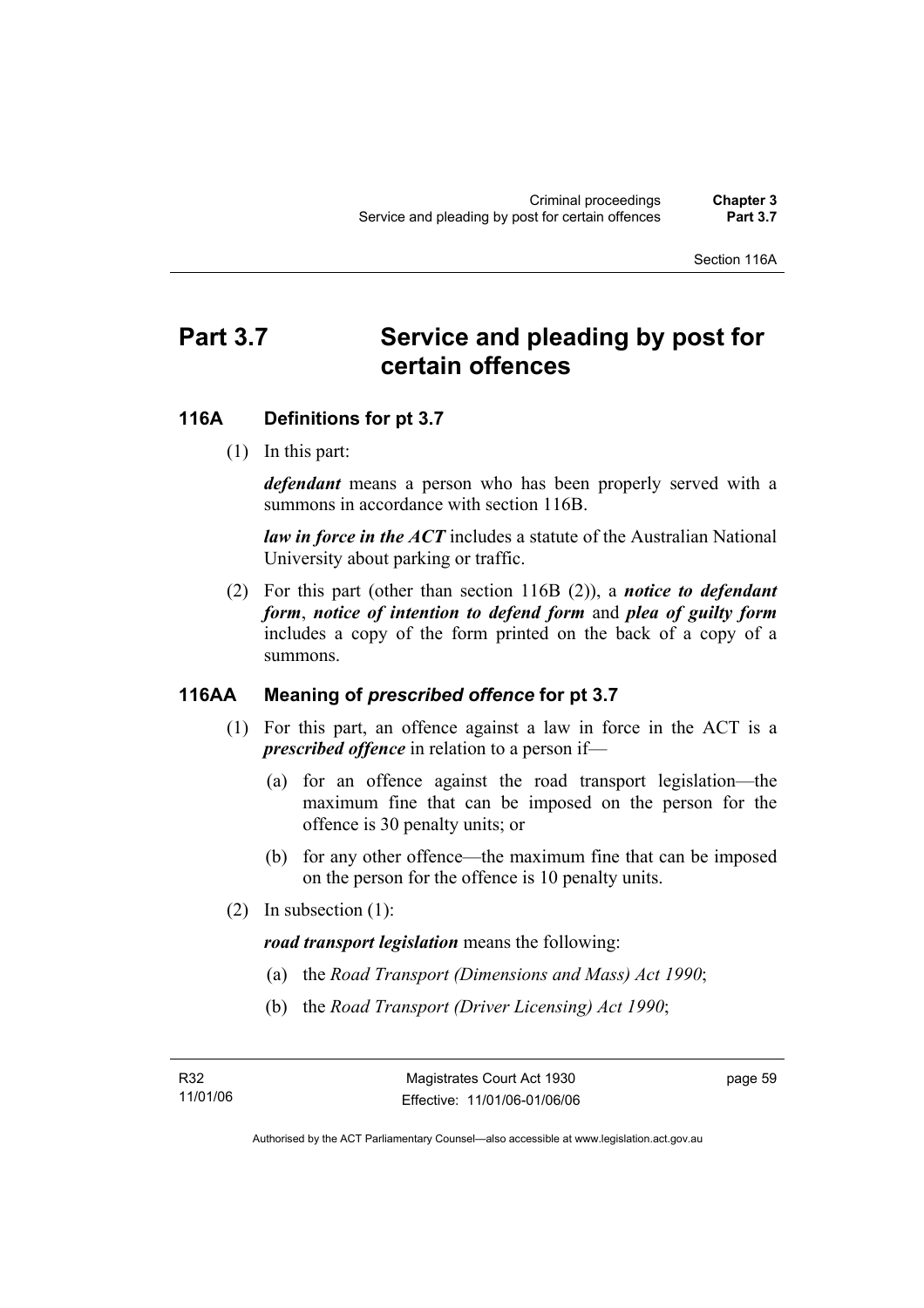#### **Chapter 3** Criminal proceedings<br> **Part 3.7** Service and pleading Service and pleading by post for certain offences

Section 116B

- (c) the *Road Transport (General) Act 1999*;
- (d) the *Road Transport (Public Passenger Services) Act 2001*;
- (e) the *Road Transport (Safety and Traffic Management) Act 1999*;
- (f) the *Road Transport (Vehicle Registration) Act 1999*;
- (g) any other Act or any regulation prescribed by regulation.
- *Note 1* A reference to an Act includes a reference to the statutory instruments made or in force under the Act, including any regulation (see Legislation Act, s 104).
- *Note 2* A reference to an Act includes a reference to a provision of an Act, and a reference to a subordinate law includes a reference to a provision of a subordinate law (see Legislation Act, s 7 and s 8).

# **116B Service of summons for prescribed offence**

- (1) A summons for a person in relation to a prescribed offence may be served on the person—
	- (a) by giving 2 copies of the summons to the person; or
	- (b) by sending 2 copies of the summons by prepaid post, addressed to the person, at the person's last-known home or business address; or
	- (c) by leaving 2 copies of the summons at the person's last-known home or business address with someone who appears to be at least 16 years old and to live or be employed at the address.
- (2) One copy of a summons in relation to a prescribed offence served in accordance with this section must have the notice to defendant form printed on the back of it, and the other copy of that summons so served must have the notice of intention to defend form and the plea of guilty form printed on the back of it.
- (3) Service of a summons on a person in relation to a prescribed offence in a way mentioned in subsection (1) (a) or (c) must be made not

| page 60 | Magistrates Court Act 1930   | R32      |
|---------|------------------------------|----------|
|         | Effective: 11/01/06-01/06/06 | 11/01/06 |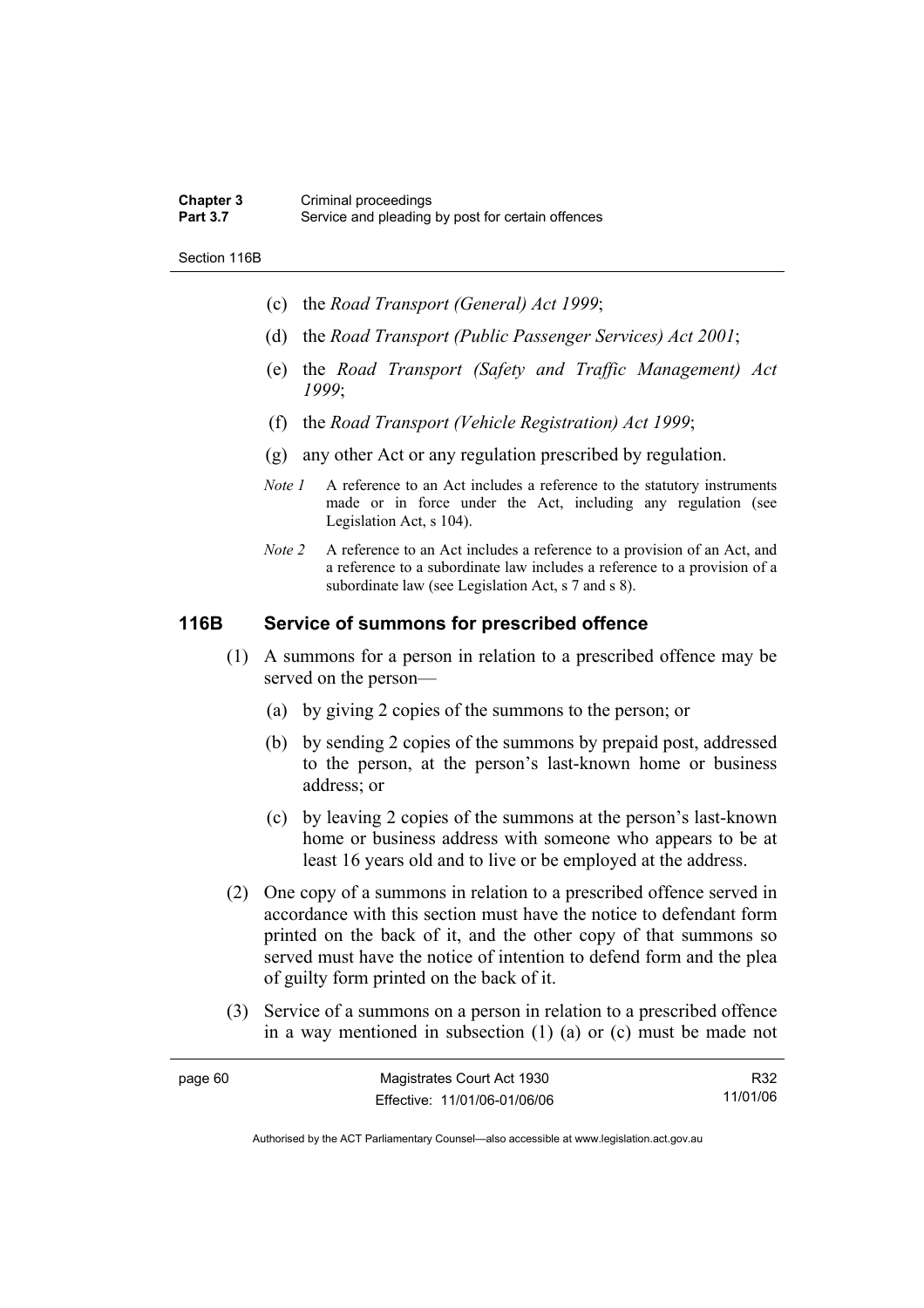less than 14 days before the day the person is required by the summons to appear before the court.

- (4) If a summons in relation to a prescribed offence is served in accordance with this section in the way mentioned in subsection (1) (b), the 2 copies of the summons must be sent by post not less than 21 days before the day when the person to whom it is directed is required by the summons to appear before the court.
	- *Note* If a form is approved under the *Court Procedures Act 2004* for this provision, the form must be used.

# **116BA Giving of notice by registrar**

If the registrar is required to give notice to a person under this part, the notice may be given by sending the notice by prepaid post, addressed to the person, at the person's last-known home or business address.

### **116C Proof of service**

- (1) Service of a summons or notice for this part may be proved by the oath of the person who served it, by affidavit or otherwise.
- (2) For this part, if—
	- (a) a summons has been served in accordance with section 116B; and
	- (b) a copy of the summons is returned to the registrar with the notice of intention to defend form or the plea of guilty form completed;

the defendant is taken, unless the contrary is proved, to have completed and signed the form so completed and to have returned the form to the registrar.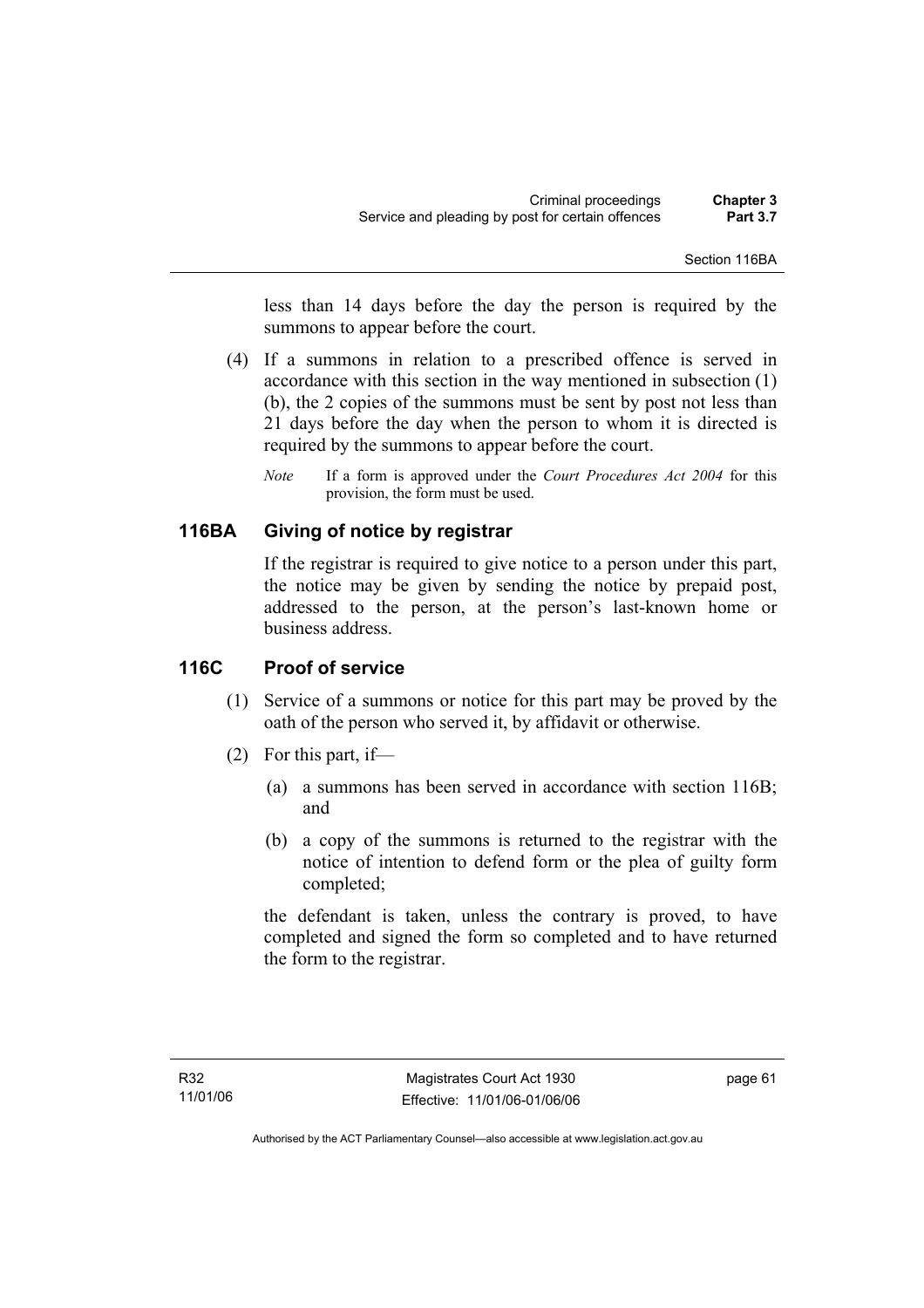#### **Chapter 3** Criminal proceedings<br> **Part 3.7** Service and pleading Service and pleading by post for certain offences

#### Section 116D

- (3) The plea of guilty form must be signed in the presence of 1 of the following people:
	- (a) the registrar;
	- (b) a lawyer;
	- (c) a justice of the peace;
	- (d) a person prescribed by regulation or rule.

### **116D Pleas to prescribed offence**

A defendant may—

- (a) without prejudice to any other means of pleading guilty, enter a plea of guilty by completing the plea of guilty form and returning the form, whether by post or otherwise, to the registrar; or
- (b) give notice of his or her intention to defend by completing the notice of intention to defend form and returning the form, whether by post or otherwise, to the registrar.

### **116E Procedure if plea of guilty entered**

- $(1)$  If—
	- (a) a defendant enters a plea of guilty in accordance with section 116D; and
	- (b) the defendant—
		- (i) does not appear at the hearing; or
		- (ii) appears but does not withdraw his or her plea of guilty; and
	- (c) the court accepts the plea of guilty;

the court must record a plea of guilty and decide the proceeding accordingly.

| page 62 | Magistrates Court Act 1930   | R32      |
|---------|------------------------------|----------|
|         | Effective: 11/01/06-01/06/06 | 11/01/06 |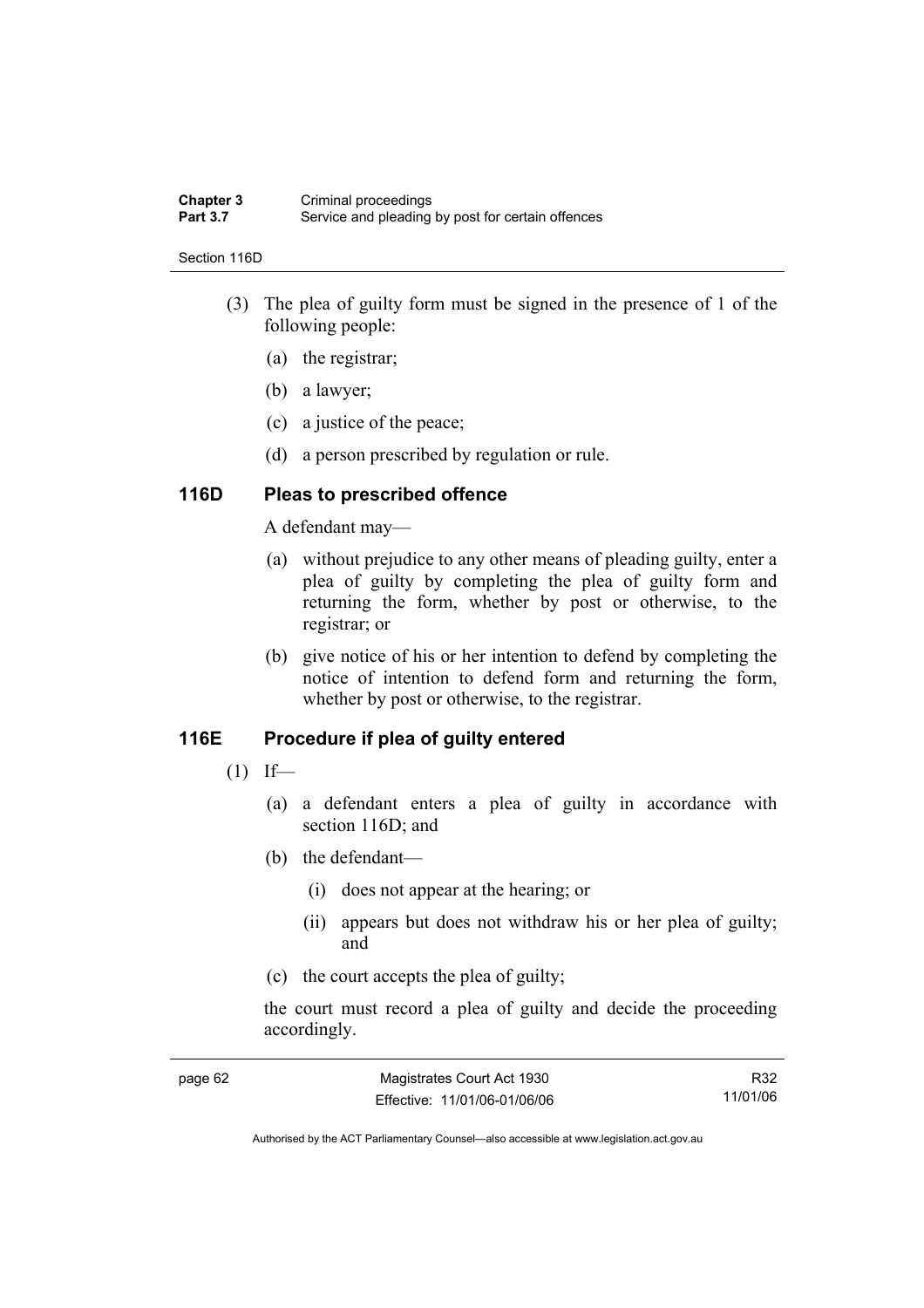Section 116F

- (2) The court must, in deciding a proceeding under subsection (1), have regard to the matters (if any) drawn to the attention of the court in the plea of guilty and must give to the matters the weight that to the court considers proper.
- (3) If the court declines to accept a plea of guilty entered in accordance with section 116D—
	- (a) the court must adjourn the hearing and fix a time and place for the hearing of the proceeding; and
	- (b) if the defendant is not before the court—the registrar must give to the defendant notice of the time and place fixed.
- (4) If a defendant does not appear at the time and place fixed under subsection (3), the court may hear and decide the proceeding in the absence of the defendant.

# **116F Procedure if notice of intention to defend given**

If a defendant returns the notice of intention to defend form to the registrar before the day when the defendant is required by the summons to appear before the court—

- (a) the court must fix a time and place for the hearing of the proceeding; and
- (b) the registrar must give to the defendant notice of the time and place fixed.

# **116FA Procedure if defendant pleads not guilty**

If the defendant appears before the court at the time and place at which the defendant is required by the summons to appear and pleads not guilty, the court must adjourn the hearing, fix a time and place for the hearing of the proceeding and inform the defendant of the time and place fixed.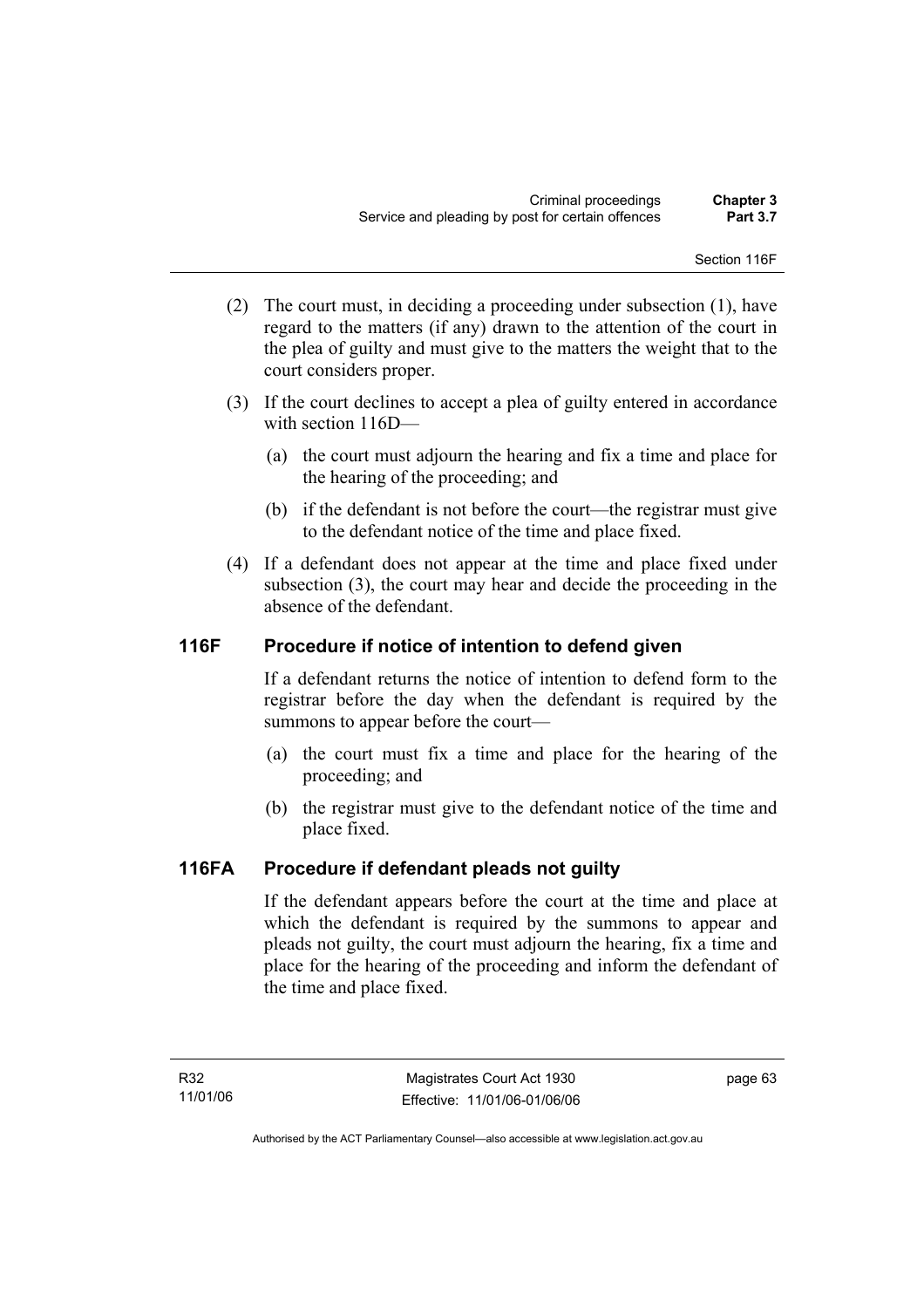#### **Chapter 3** Criminal proceedings<br> **Part 3.7** Service and pleading Service and pleading by post for certain offences

Section 116G

# **116G Procedure if defendant does not plead**

If—

- (a) a summons has been served in accordance with section 116B; and
- (b) either—
	- (i) the defendant does not enter a plea of guilty in accordance with section 116D or return the notice of intention to defend form to the registrar before the day when the defendant is required by the summons to appear before the court, and does not appear before the court at the time and place specified in the summons; or
	- (ii) the defendant does not appear before the court at the time and place specified in the notice given to the defendant in accordance with section 116F or fixed by the court in accordance with section 116FA; and
- (c) the court is satisfied—
	- (i) that the matters alleged in the summons are reasonably sufficient to inform the defendant of the offence alleged against the defendant; and
	- (ii) that the matters alleged in the summons constitute the offence charged in the summons;

the court may convict the defendant of the offence charged in the summons.

### **116H Restricted penalties under pt 3.7**

- (1) Subject to subsection (3), if—
	- (a) a defendant is convicted under this part of an offence against a law mentioned in a paragraph of section 116AA (1); and

R32 11/01/06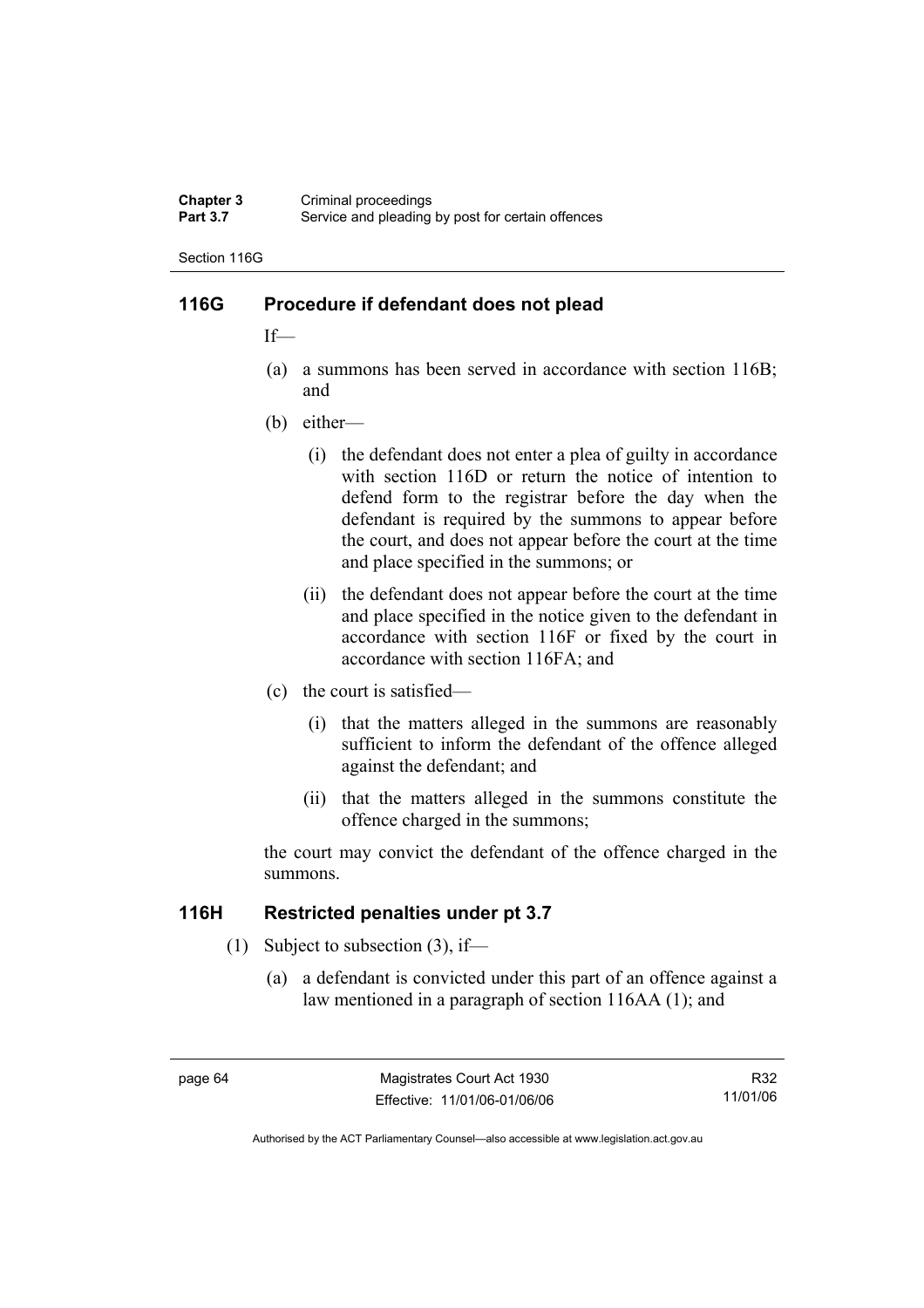(b) at the time that the defendant is sentenced, the defendant is not before the court or is not represented before the court by a lawyer;

the only penalty that the court may impose is a fine of an amount not exceeding the amount mentioned in that paragraph.

- $(2)$  If—
	- (a) the court convicts a defendant of an offence against a law mentioned in a paragraph of section 116AA (1); and
	- (b) the law provides in effect that a penalty other than a fine may be imposed on the defendant; and
	- (c) when the defendant is sentenced, the defendant is not before the court or is not represented before the court by a lawyer; and
	- (d) the court considers that a penalty other than a fine may be appropriate;

the court must adjourn the hearing and fix a time and place for sentence.

- (3) The registrar must give the defendant notice of the time and place fixed.
- (4) If a defendant convicted of an offence against a law mentioned in a paragraph of section 116AA (1) does not appear at the time and place fixed under subsection (2), the court, in the absence of the defendant, may impose on the defendant any penalty that is applicable under that law.

# **116I Consequences of conviction in absence of defendant**

If a defendant is, in his or her absence, convicted of an offence, the registrar must give to the defendant written notice of—

(a) the conviction and order of the court; and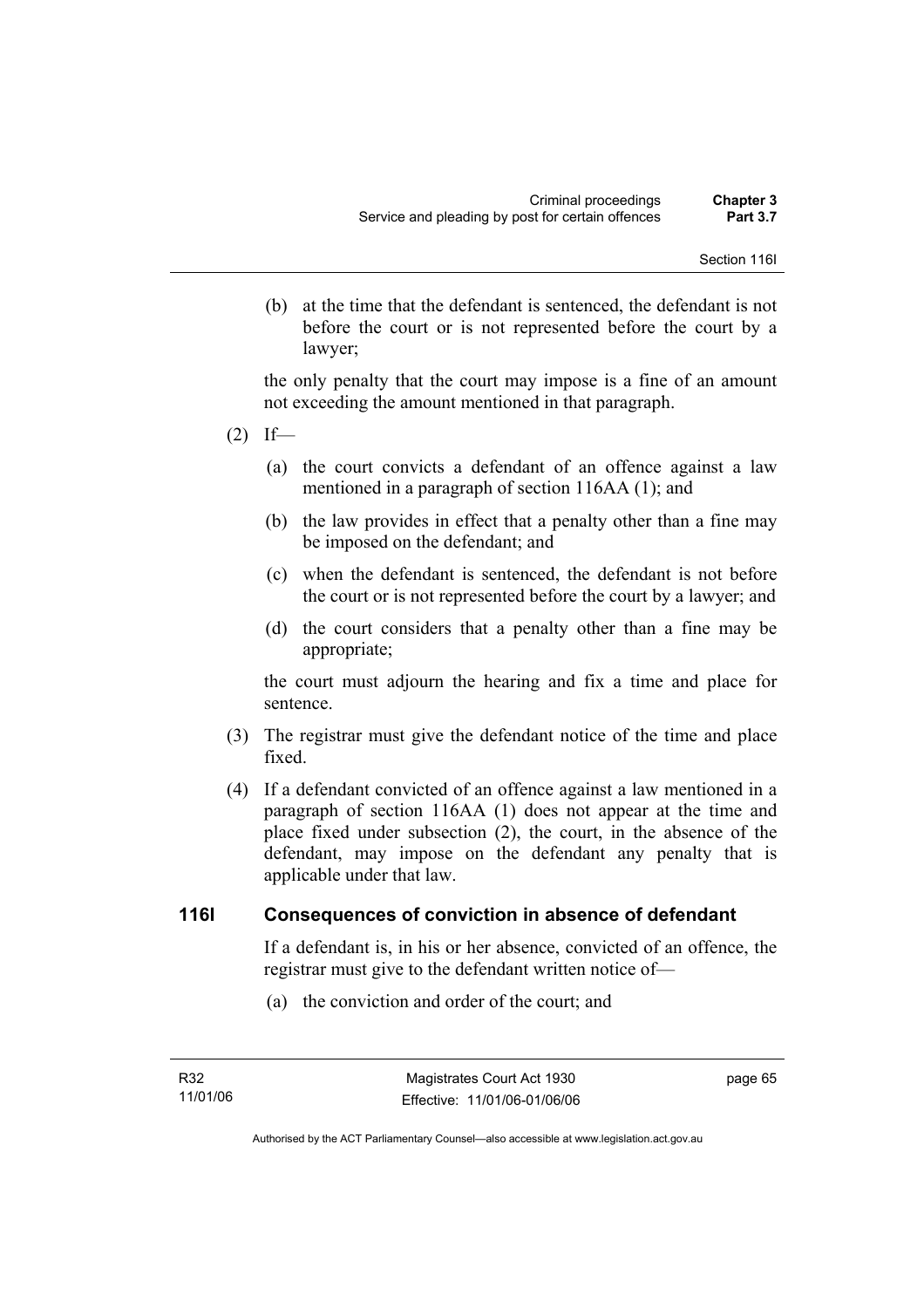| <b>Chapter 3</b> | Criminal proceedings                              |
|------------------|---------------------------------------------------|
| <b>Part 3.7</b>  | Service and pleading by post for certain offences |

Section 116I

- (b) the penalty (if any) imposed by the court, and the way in which and the time by which the penalty is required to be discharged; and
- (c) unless the proceeding is decided in accordance with section 116E (1), the defendant's right to apply for the setting aside of the conviction or order in accordance with the rules.

page 66 Magistrates Court Act 1930 Effective: 11/01/06-01/06/06

R32 11/01/06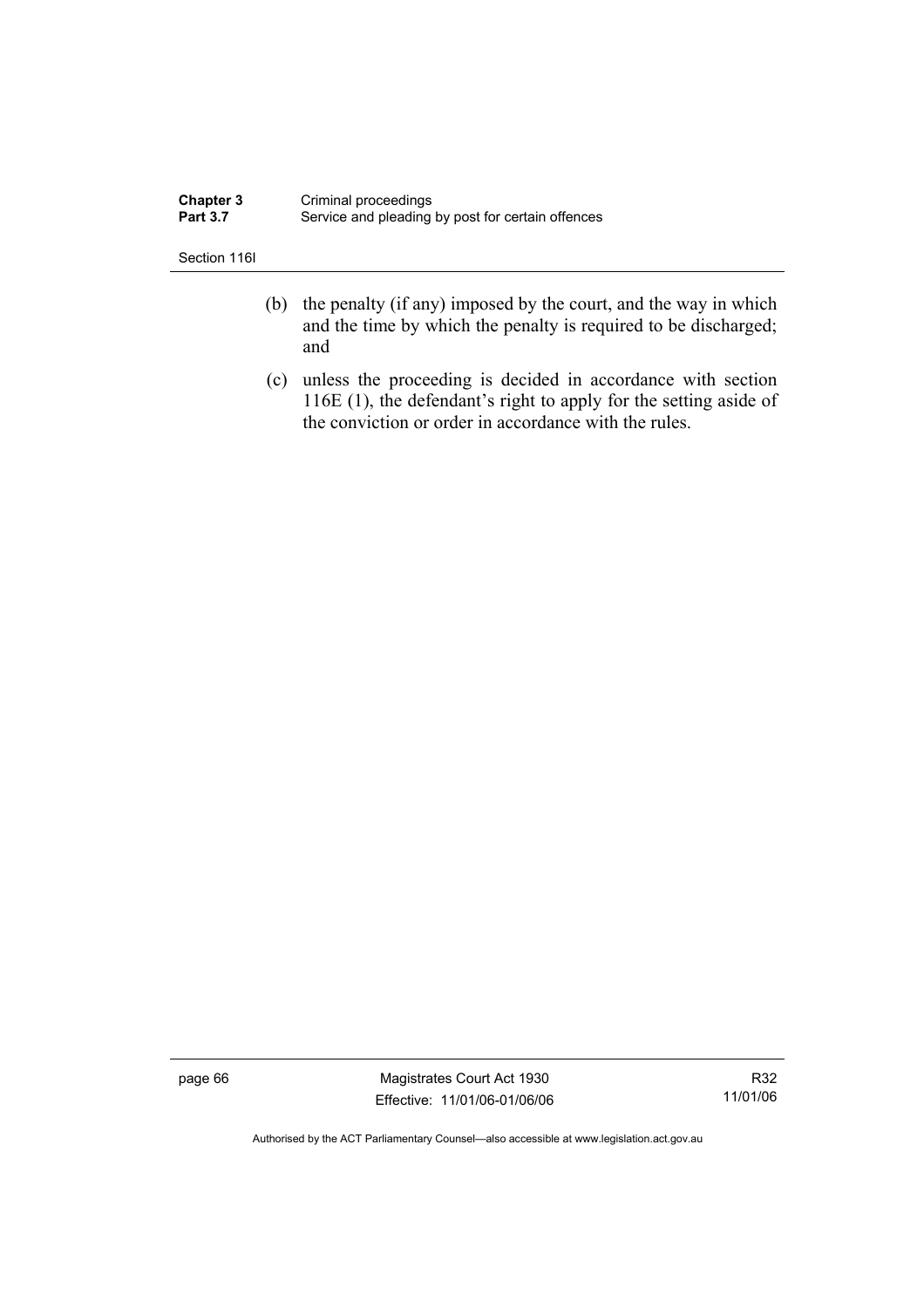# **Part 3.8 Infringement notices for certain offences**

# **Division 3.8.1 Preliminary**

# **117 Definitions for pt 3.8**

In this part:

*administering authority*, for an infringement notice offence, means the entity that, under the regulations, is the administering authority for the offence.

*another jurisdiction* means a jurisdiction other than the ACT.

*authorised person*—see section 134A (3).

*date of service*, of an infringement notice or reminder notice that has been, or is to be, served on a person, means the date the notice is served on the person.

*driver*, of a vehicle, means the person who is driving the vehicle.

*home address*, of a person, means the address of the place where the person usually lives.

*illegal user declaration*—see section 131D.

*infringement notice* means a notice under section 120 (Service of infringement notices).

*infringement notice offence* means an offence declared under the regulations to be an offence to which this part applies.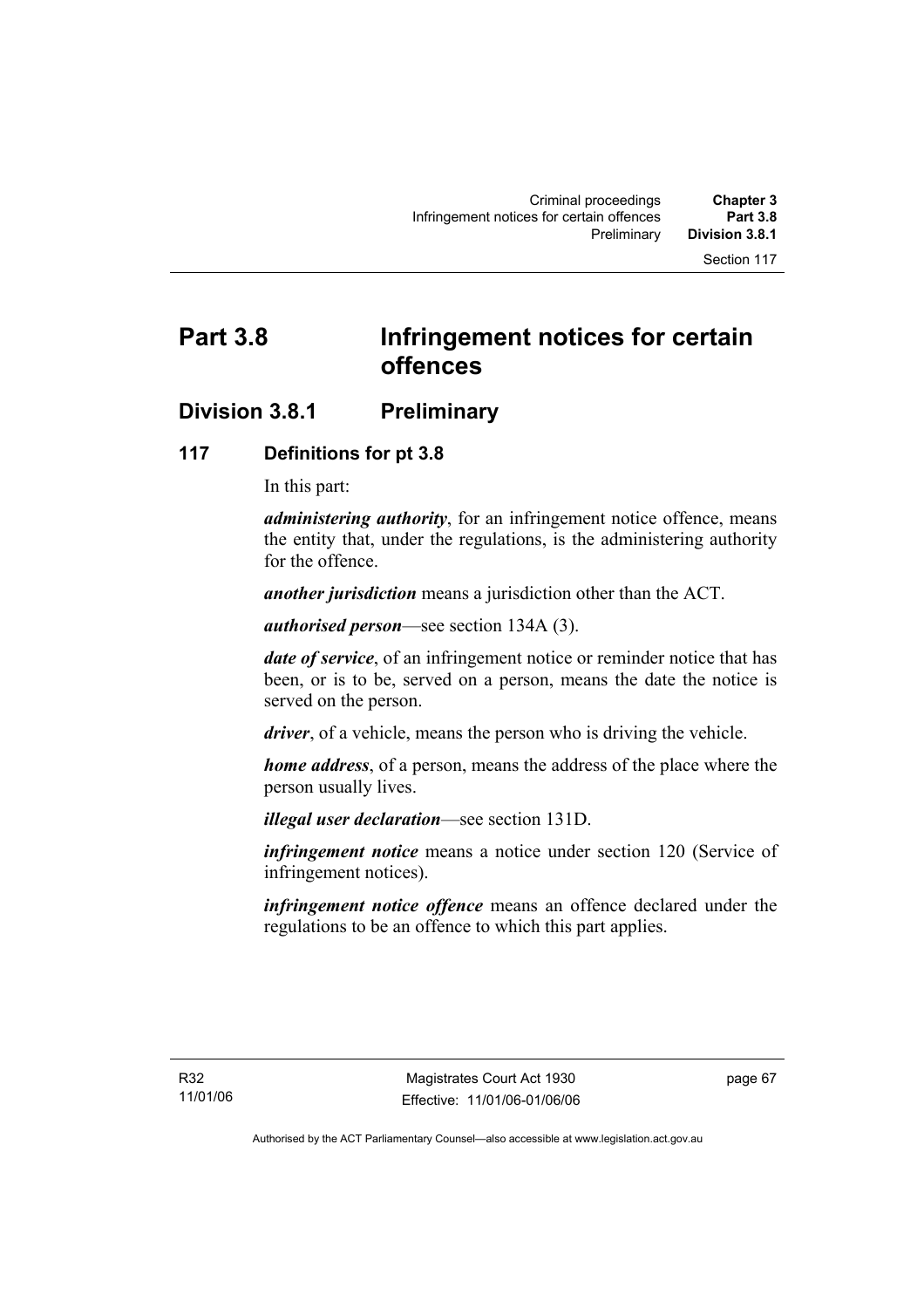| <b>Chapter 3</b><br><b>Part 3.8</b> | Criminal proceedings<br>Infringement notices for certain offences |
|-------------------------------------|-------------------------------------------------------------------|
| <b>Division 3.8.1</b>               | Preliminary                                                       |
| Section 118                         |                                                                   |

*infringement notice penalty*, for a person for an infringement notice offence, means—

- (a) the amount prescribed by regulation as the penalty payable by the person for the offence under an infringement notice for the offence; or
- (b) if a reminder notice has also been served on the person for the offence—the total of the amount mentioned in paragraph (a) and the amount prescribed by regulation as the amount payable by the person for the cost of serving the reminder notice.

*known offender declaration*—see section 131E.

*registered*, for a vehicle, means registered under the *Road Transport (Vehicle Registration) Act 1999*.

*reminder notice* means a notice under section 129 (Reminder notices).

*responsible person*, for a vehicle—see the *Road Transport (General) Act 1999*, section 10 and section 11.

*sold vehicle declaration*—see section 131F.

*unknown offender declaration*—see section 131G.

*vehicle*—see the *Road Transport (Vehicle Registration) Act 1999*, dictionary.

*vehicle-related offence* means an infringement notice offence that—

- (a) involves a vehicle; and
- (b) is declared by regulation to be an offence to which division 8.2A applies.

# **118 Purpose and effect of pt 3.8**

 (1) The purpose of this part is to create a system of infringement notices for certain offences as an alternative to prosecution.

R32 11/01/06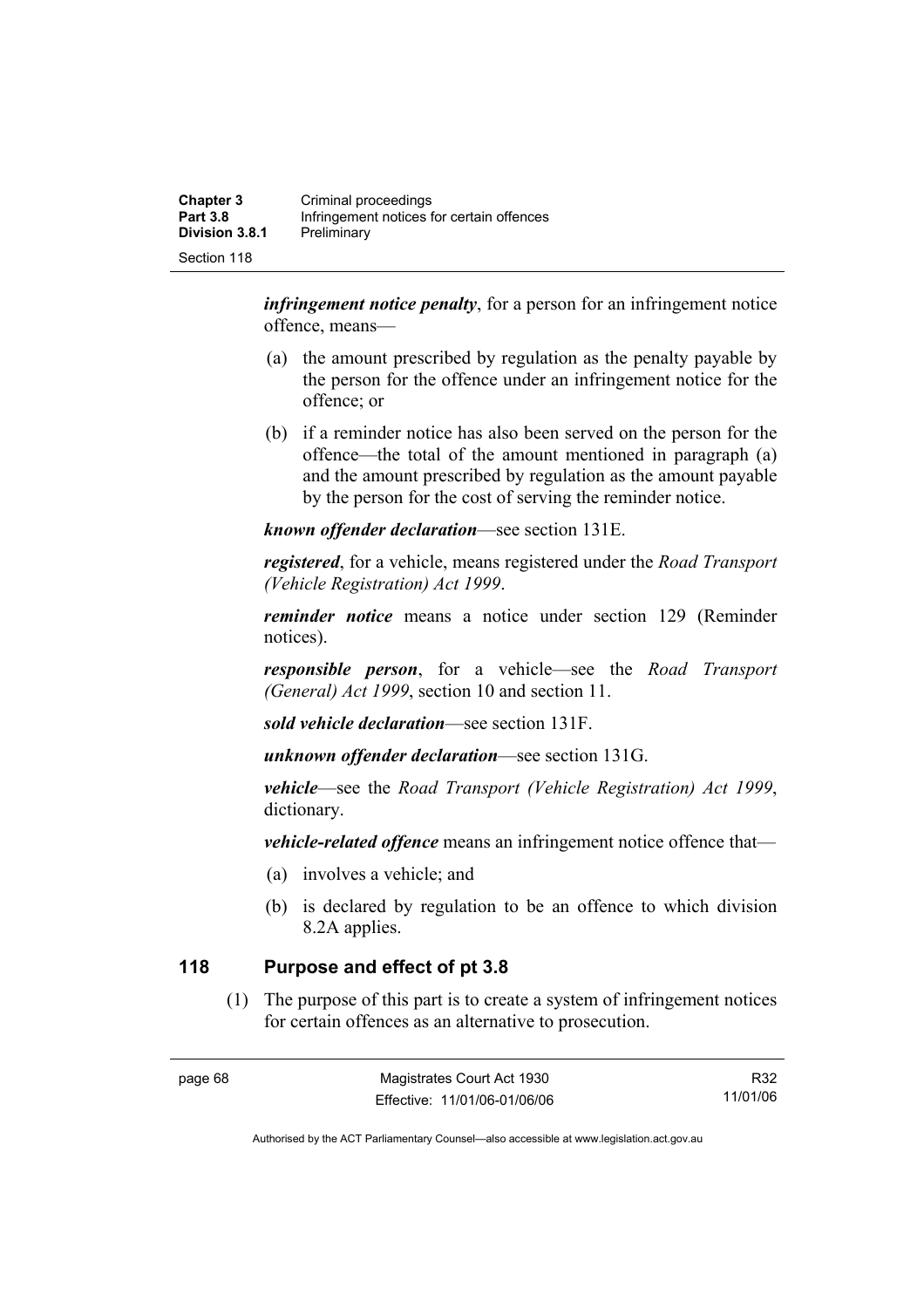- (2) This part does not—
	- (a) require an infringement or reminder notice to be served on a person; or
	- (b) affect the liability of a person to be prosecuted for an offence if—
		- (i) an infringement or reminder notice is not served on the person for the offence; or
		- (ii) the person does not comply with an infringement or reminder notice served on the person for the offence; or
		- (iii) an infringement notice served on the person for the offence is withdrawn; or
	- (c) prevent the service of 2 or more infringement notices on a person for an offence; or
	- (d) limit or otherwise affect the penalty that may be imposed by a court on a person for an offence.

### **119 Regulations about infringement notice offences**

- (1) A regulation may prescribe an offence for the definition of *infringement notice offence* in section 117 by—
	- (a) stating the offence; or
	- (b) referring to the provision creating the offence; or
	- (c) providing that all offences, or all offences except for stated offences, against an Act or subordinate law are infringement notice offences.
- (2) Subsection (1) does not limit the way that a regulation may prescribe an offence for that definition.
- (3) A regulation may, for the definition of infringement notice penalty in section 117, prescribe—

| R32      | Magistrates Court Act 1930   | page 69 |
|----------|------------------------------|---------|
| 11/01/06 | Effective: 11/01/06-01/06/06 |         |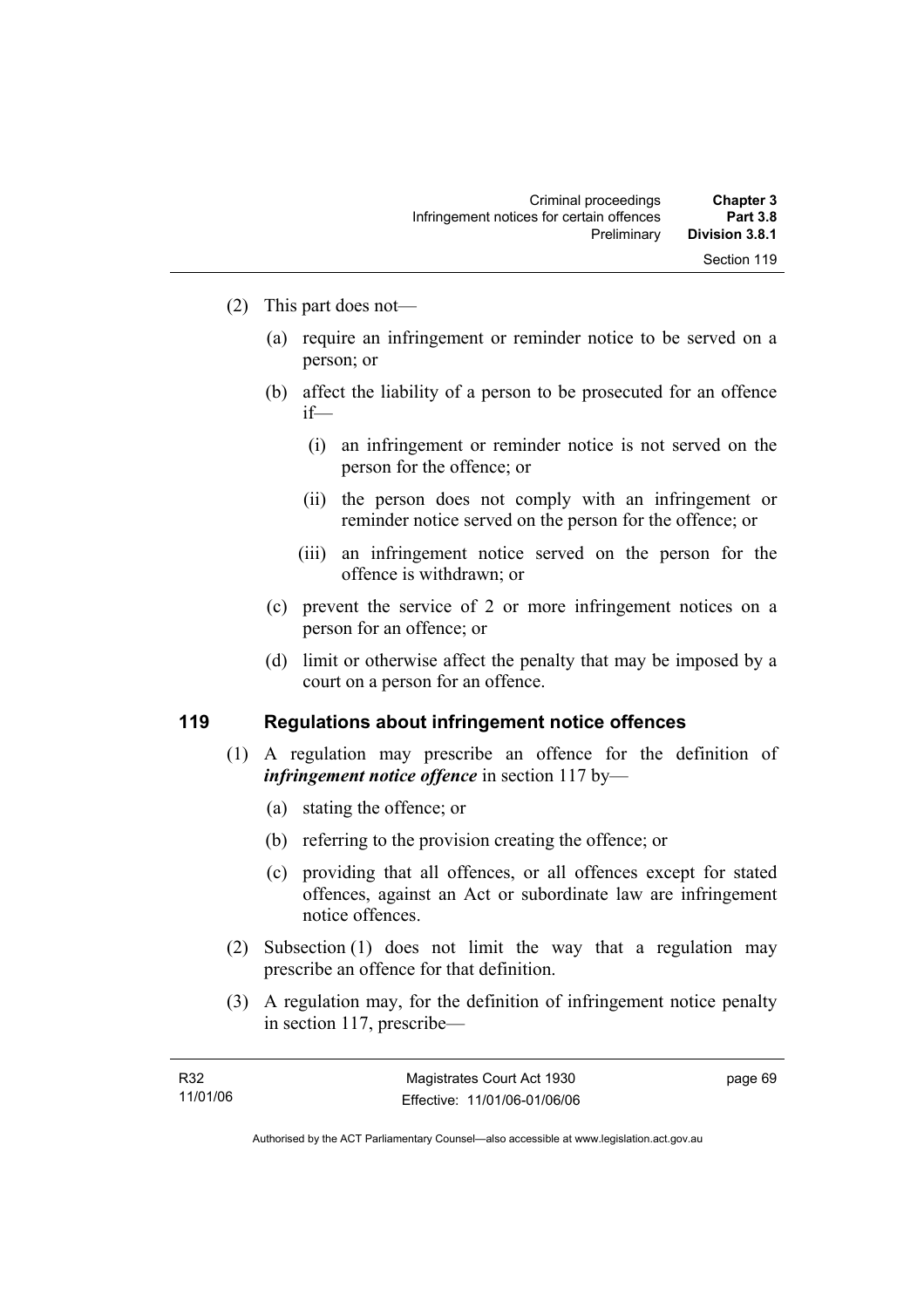| <b>Chapter 3</b> | Criminal proceedings                      |
|------------------|-------------------------------------------|
| <b>Part 3.8</b>  | Infringement notices for certain offences |
| Division 3.8.2   | Infringement and reminder notices         |
| Section 120      |                                           |

- (a) an amount as the penalty payable by anyone for an offence if it is dealt with under this part; or
- (b) different amounts as the penalties payable for different offences if they are dealt with under this part; or
- (c) different amounts as the penalties payable for the same kind of offence committed by different people or in different circumstances if the offence is dealt with under this part.
- (4) However, an infringement notice penalty prescribed for a person for an offence must not exceed the maximum fine that could be imposed by a court on the person for the offence.
- (5) Subsection (3) does not limit the way that a regulation may prescribe an amount for that definition.

# **Division 3.8.2 Infringement and reminder notices**

### **120 Service of infringement notices**

- (1) If an authorised person believes, on reasonable grounds, that a person has committed an infringement notice offence, the authorised person may serve a notice (an *infringement notice*) on the person for the offence.
- (2) To remove any doubt, an authorised person may not serve an infringement notice on a person under this section for an offence after the end of the time within which a prosecution may be brought for the offence.
- (3) This section does not prevent an infringement notice for a vehiclerelated offence being served on a person under section 131B (Service of infringement notice on responsible person for vehicle).

# **121 Contents of infringement notices**

 (1) An infringement notice served on a person by an authorised person for an infringement notice offence must—

| page 70 | Magistrates Court Act 1930   | R32      |
|---------|------------------------------|----------|
|         | Effective: 11/01/06-01/06/06 | 11/01/06 |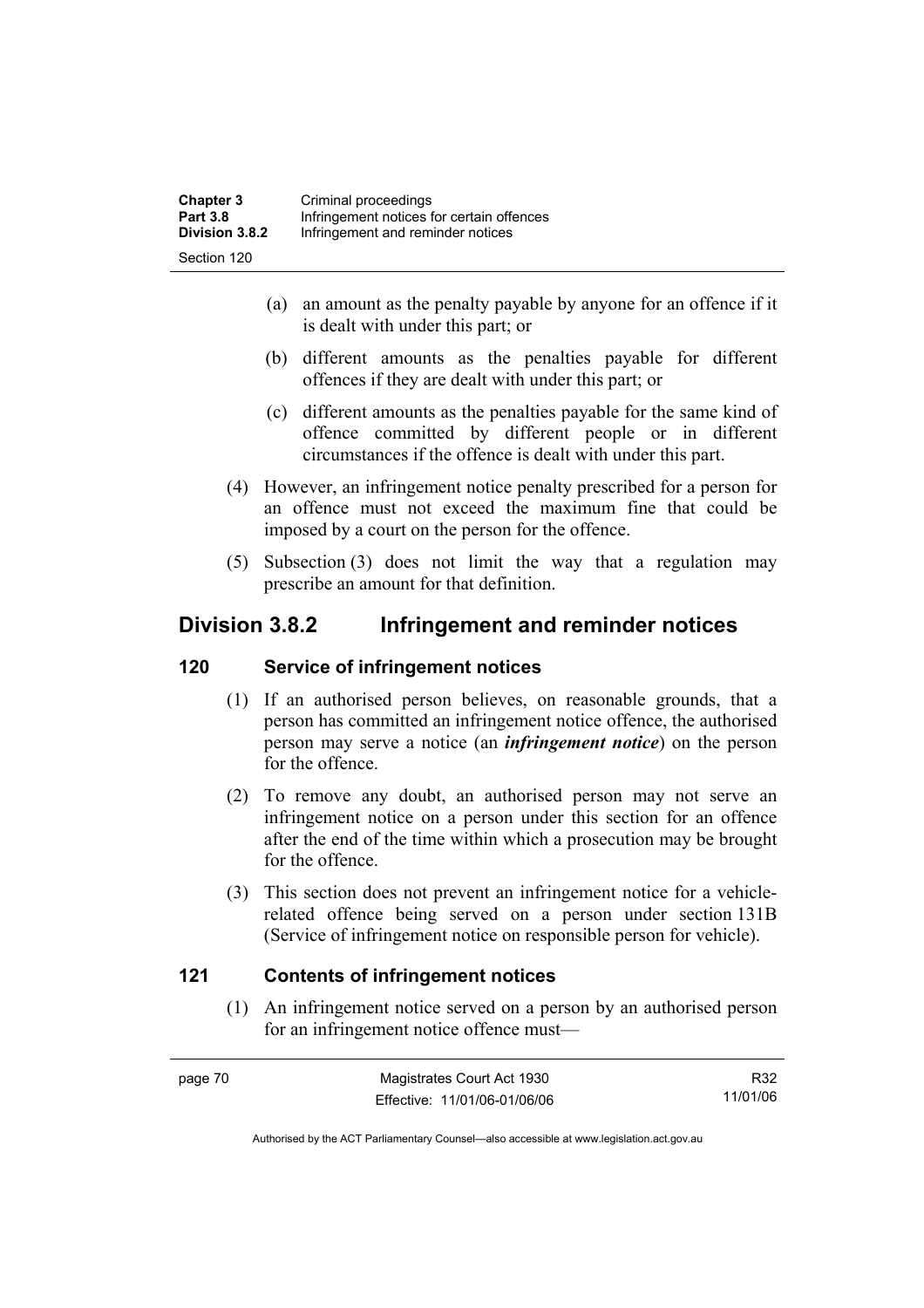- (a) be identified by a unique number; and
- (b) state the date of service of the notice; and
- (c) state—
	- (i) the full name, or surname and initials, and address of the person on whom the notice is served; or
	- (ii) the particulars that are, under the regulations, identifying particulars for the person; and
- (d) give brief details of the offence, including the Act or subordinate law, and the provision of it, contravened by the person, and—
	- (i) if the offence took place over a period—the period, or approximate period, when the offence was committed; or
	- (ii) in any other case—the place where the offence was committed and the date and approximate time of the offence; and
- (e) state the infringement notice penalty payable by the person for the offence; and
- (f) contain the information required by section 122 (Additional information in infringement notices); and
- (g) identify the authorised person in accordance with the regulations; and
- (h) include any other information required by regulation and any additional information that the administering authority considers appropriate.
- (2) A regulation may provide that subsection (1) (c) does not apply to an infringement notice.

page 71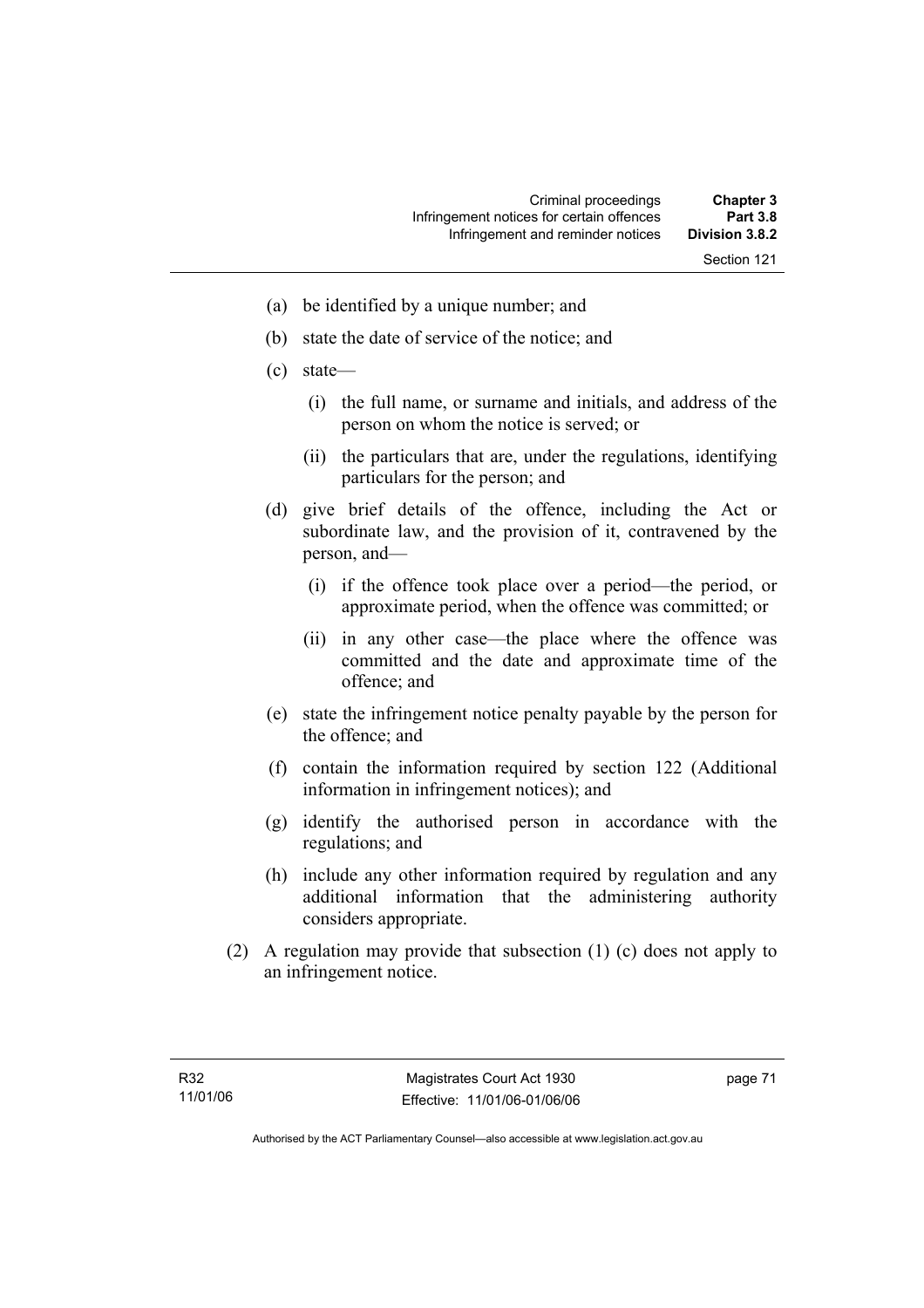| <b>Chapter 3</b>      | Criminal proceedings                      |
|-----------------------|-------------------------------------------|
| <b>Part 3.8</b>       | Infringement notices for certain offences |
| <b>Division 3.8.2</b> | Infringement and reminder notices         |
| Section 122           |                                           |

# **122 Additional information in infringement notices**

- (1) The infringement notice must also tell the person on whom it is served that—
	- (a) the person may pay the infringement notice penalty for the offence or dispute liability for the offence within 28 days after the day when the notice is served on the person (the *date of service* of the notice); and
	- (b) the person may apply to the administering authority for additional time in which to pay the penalty or dispute liability for the offence; and
	- (c) the notice may be withdrawn before or after the penalty is paid; and
	- (d) if the person pays the penalty within the 28 days (or any additional time allowed by the administering authority), then, unless the infringement notice is withdrawn and any penalty refunded—
		- (i) any liability of the person for the offence is discharged; and
		- (ii) the person will not be prosecuted in court for the offence; and
		- (iii) the person will not be taken to have been convicted of the offence; and
	- (e) if the person wishes to dispute liability for the offence, the issue may be referred to the Magistrates Court; and
	- (f) if the Magistrates Court finds against the person or the person is prosecuted in court for the offence, the person may be convicted of the offence and ordered to pay a penalty and costs, and be subject to other court orders; and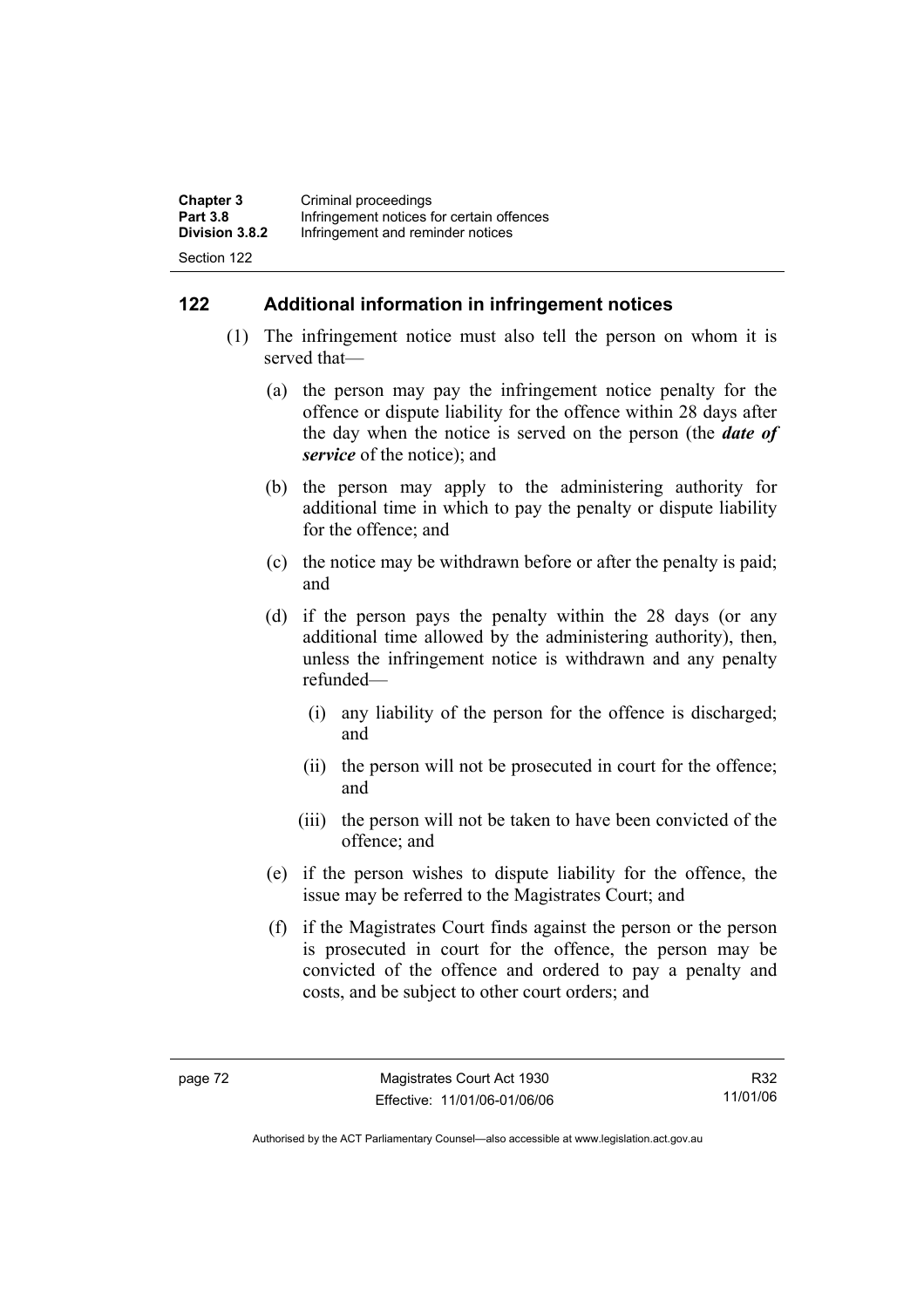- (g) if the person does not pay the infringement notice penalty, or disputes liability for the offence, within the 28 days (or any additional time allowed by the administering authority), a reminder notice may be served on the person for the offence or the person may be prosecuted in court for the offence; and
- (h) if a reminder notice is served on the person, the infringement notice penalty is increased by the amount payable by the person for the cost of serving the reminder notice.
- (2) In addition, the infringement notice must—
	- (a) explain how the person may pay the infringement notice penalty or dispute liability for the offence; and
	- (b) explain how the person may apply for additional time to pay the infringement notice penalty or dispute liability for the offence.

# **123 Time for payment of infringement notice penalty**

The infringement notice penalty payable by a person under an infringement notice or reminder notice is payable—

- (a) within 28 days after the date of service of the notice; or
- (b) if the person applies to the administering authority within the 28 days for additional time to pay and the additional time is allowed—within the additional time allowed by the administering authority; or
- (c) if the person applies to the administering authority within the 28 days for additional time to pay and the application is refused—within 7 days after the day the person is told of the refusal or 28 days after the date of service of the notice, whichever is later.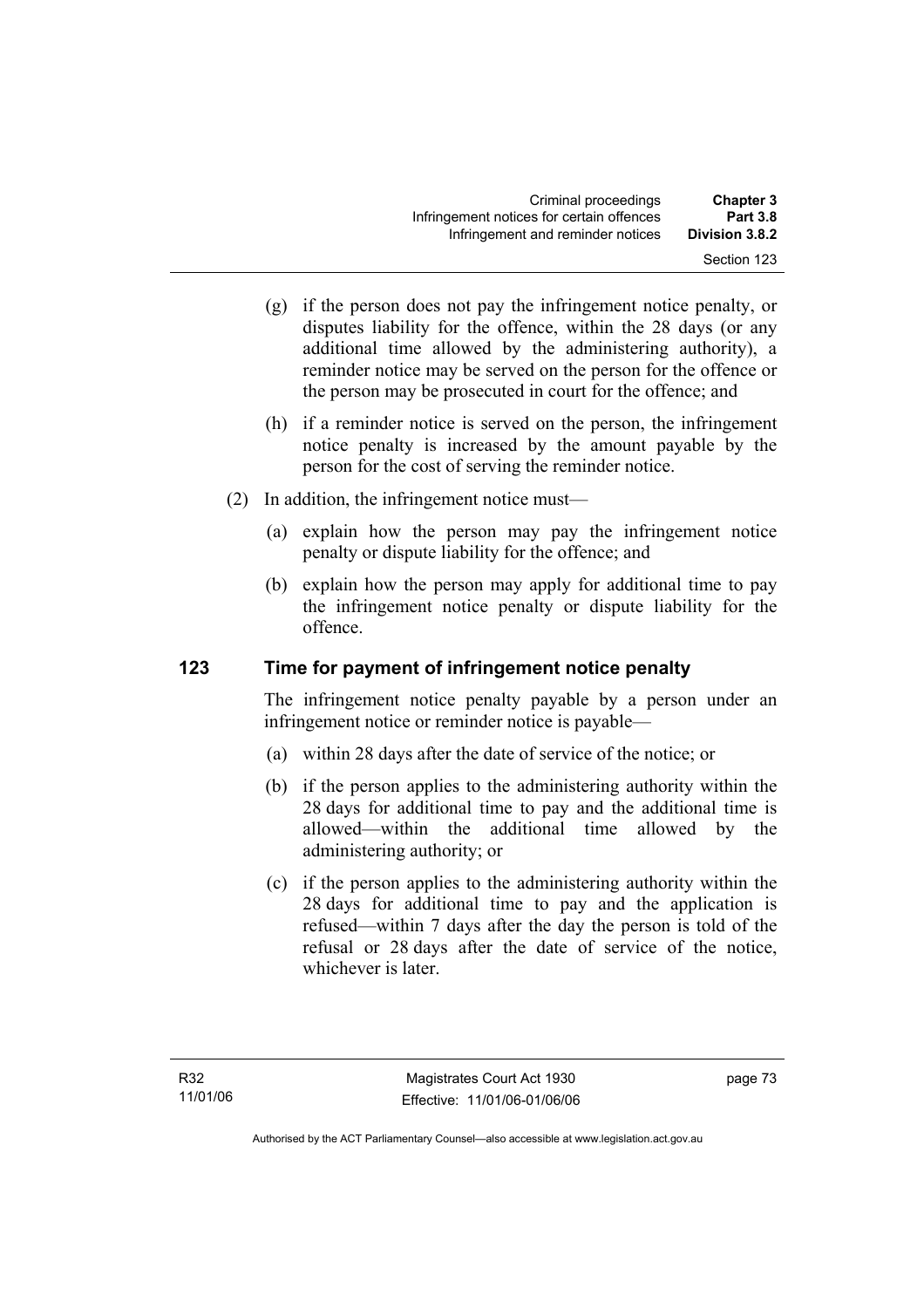| <b>Chapter 3</b> | Criminal proceedings                      |
|------------------|-------------------------------------------|
| <b>Part 3.8</b>  | Infringement notices for certain offences |
| Division 3.8.2   | Infringement and reminder notices         |
| Section 124      |                                           |

# **124 Extension of time to pay penalty**

- (1) The person on whom an infringement notice or reminder notice is served may apply, in writing, to the administering authority, within 28 days after the date of service of the notice, for a stated additional time (of not longer than 6 months) in which to pay the infringement notice penalty.
- (2) The administering authority must—
	- (a) allow or refuse to allow the additional time; and
	- (b) tell the person in writing of the decision and, if the decision is a refusal, the reasons for it.

# **125 Effect of payment of infringement notice penalty**

- (1) This section applies if—
	- (a) an infringement notice has been served on a person for an infringement notice offence; and
	- (b) the person pays the infringement notice penalty for the offence in accordance with this part; and
	- (c) when the payment is made, the infringement notice had not been withdrawn and an information had not been laid in the Magistrates Court against the person for the offence.
	- *Note* Section 127 (Withdrawal of infringement notice) provides for the withdrawal at any time of an infringement notice that has been served on a person. If s 125 applied to the infringement notice offence, it ceases to apply, and is taken never to have applied, on the withdrawal of the notice (see s  $127(4)$ ).
- (2) If this section applies—
	- (a) any liability of the person for the offence is discharged; and
	- (b) the person must not be prosecuted in a court for the offence; and

R32 11/01/06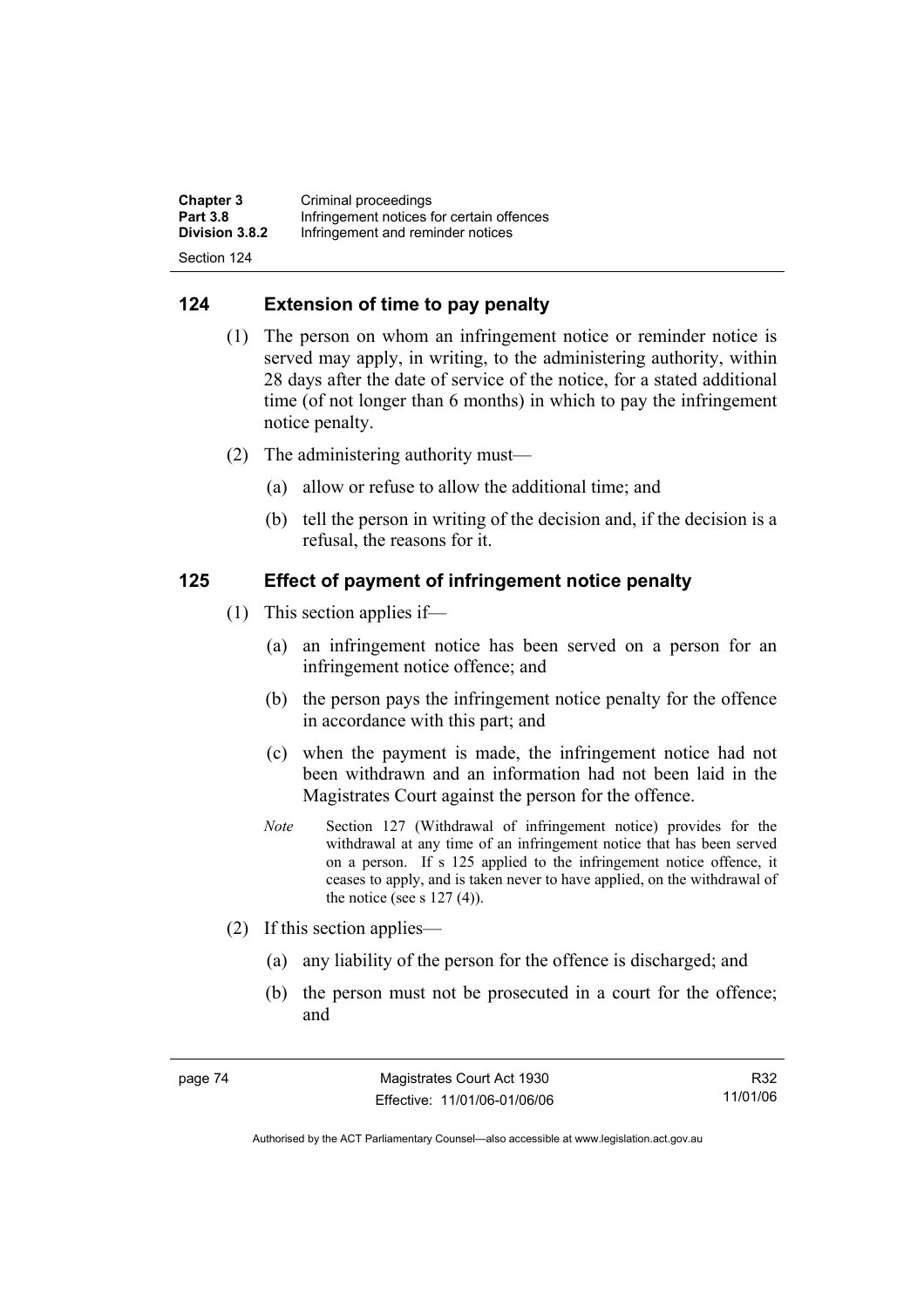| <b>Chapter 3</b> | Criminal proceedings                      |
|------------------|-------------------------------------------|
| <b>Part 3.8</b>  | Infringement notices for certain offences |
| Division 3.8.2   | Infringement and reminder notices         |
| Section 126      |                                           |

- (c) the person is not taken to have been convicted of the offence.
- (3) If 2 or more infringement notices were served on the person for the offence, then, unless all the infringement notices have been withdrawn, subsection (2) applies to the person in relation to the offence if the person pays, in accordance with this part, the infringement notice penalty in relation to any of the notices (together with any costs and disbursements payable under this part in relation to the notice).

# **126 Application for withdrawal of infringement notice**

- (1) The person on whom an infringement notice for an infringement notice offence is served may apply to the administering authority, in writing, for the withdrawal of the notice within 28 days after the day when the infringement notice, or a reminder notice for the offence, is served on the person (or any additional time allowed by the administering authority).
- (2) The administering authority must—
	- (a) withdraw the notice or refuse to withdraw the notice; and
	- (b) tell the person in writing of the decision and, if the decision is a refusal, the reasons for it.

### **127 Withdrawal of infringement notice**

- (1) This section applies to an infringement notice that has been served on a person for an infringement notice offence.
- (2) The administering authority may, by notice served on the person, withdraw the infringement notice, whether or not—
	- (a) the person has made an application for the withdrawal of the infringement notice; or
	- (b) the infringement notice penalty (or part of it) has been paid for the offence; or

page 75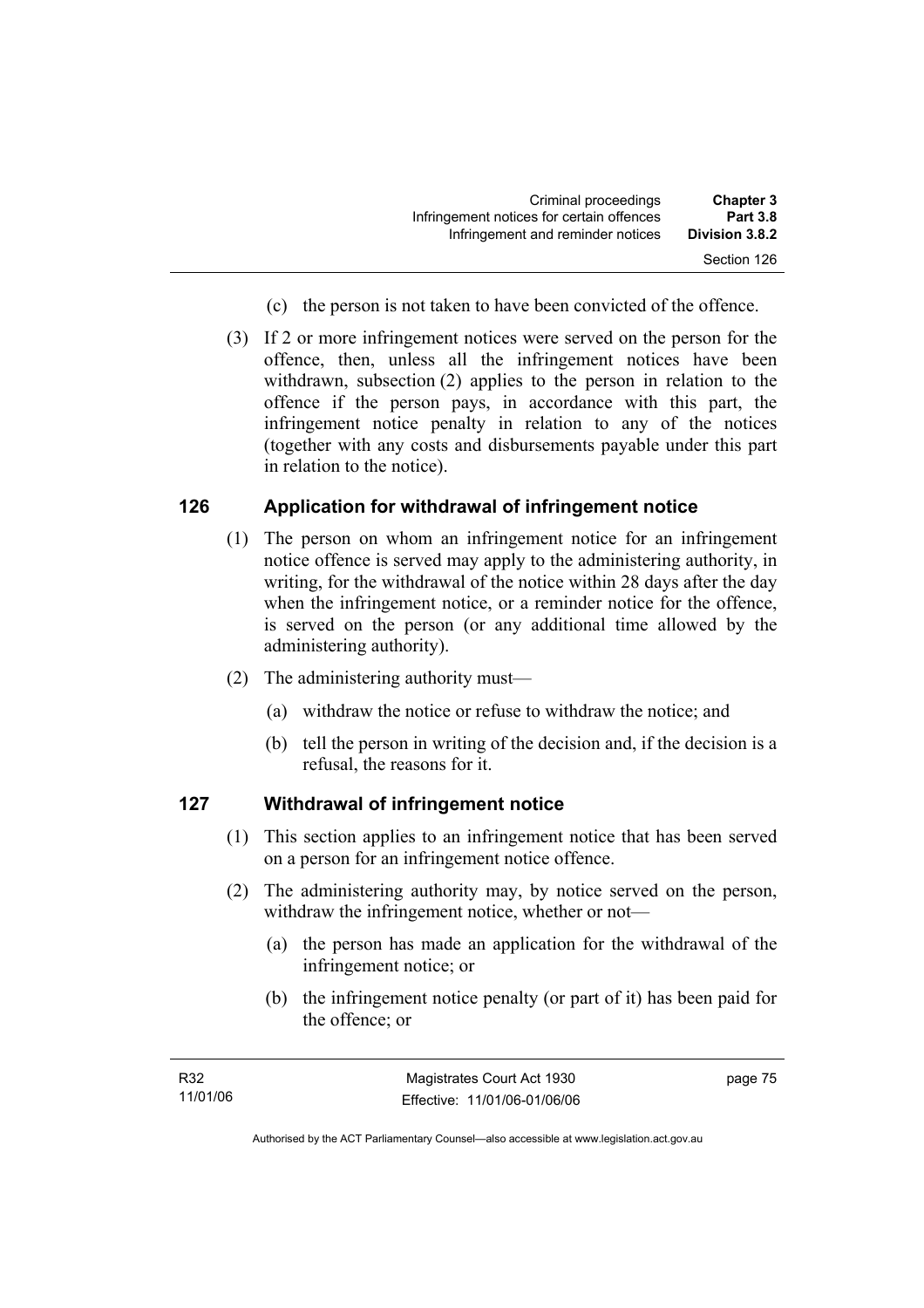| <b>Chapter 3</b> | Criminal proceedings                      |
|------------------|-------------------------------------------|
| <b>Part 3.8</b>  | Infringement notices for certain offences |
| Division 3.8.2   | Infringement and reminder notices         |
| Section 128      |                                           |

- (c) the person has disputed liability for the infringement notice offence.
- (3) The notice must—
	- (a) include the number of the infringement notice and the date of service of the infringement notice; and
	- (b) tell the person that the infringement notice is withdrawn and, in general terms, about subsection (4).
- (4) On service of the notice—
	- (a) this part ceases to apply to the infringement notice; and
	- (b) if the infringement notice penalty (or part of it) has been paid—the amount paid must be repaid by the administering authority; and
	- (c) if section 125 (Effect of payment of infringement notice penalty) applies to the offence—the section ceases to apply, and is taken never to have applied, to the offence; and
	- (d) a proceeding for the offence may be taken in a court against anyone (including the person) as if the infringement notice had not been served on the person.

# **128 Guidelines about withdrawal of infringement notices**

- (1) The Minister may, in writing, issue guidelines about the exercise of an administering authority's functions under section 126 (Application for withdrawal of infringement notice), section 127 (Withdrawal of infringement notice) or section 133 (Extension of time to dispute liability).
- (2) The administering authority for an infringement notice offence must comply with any guidelines applying to the offence.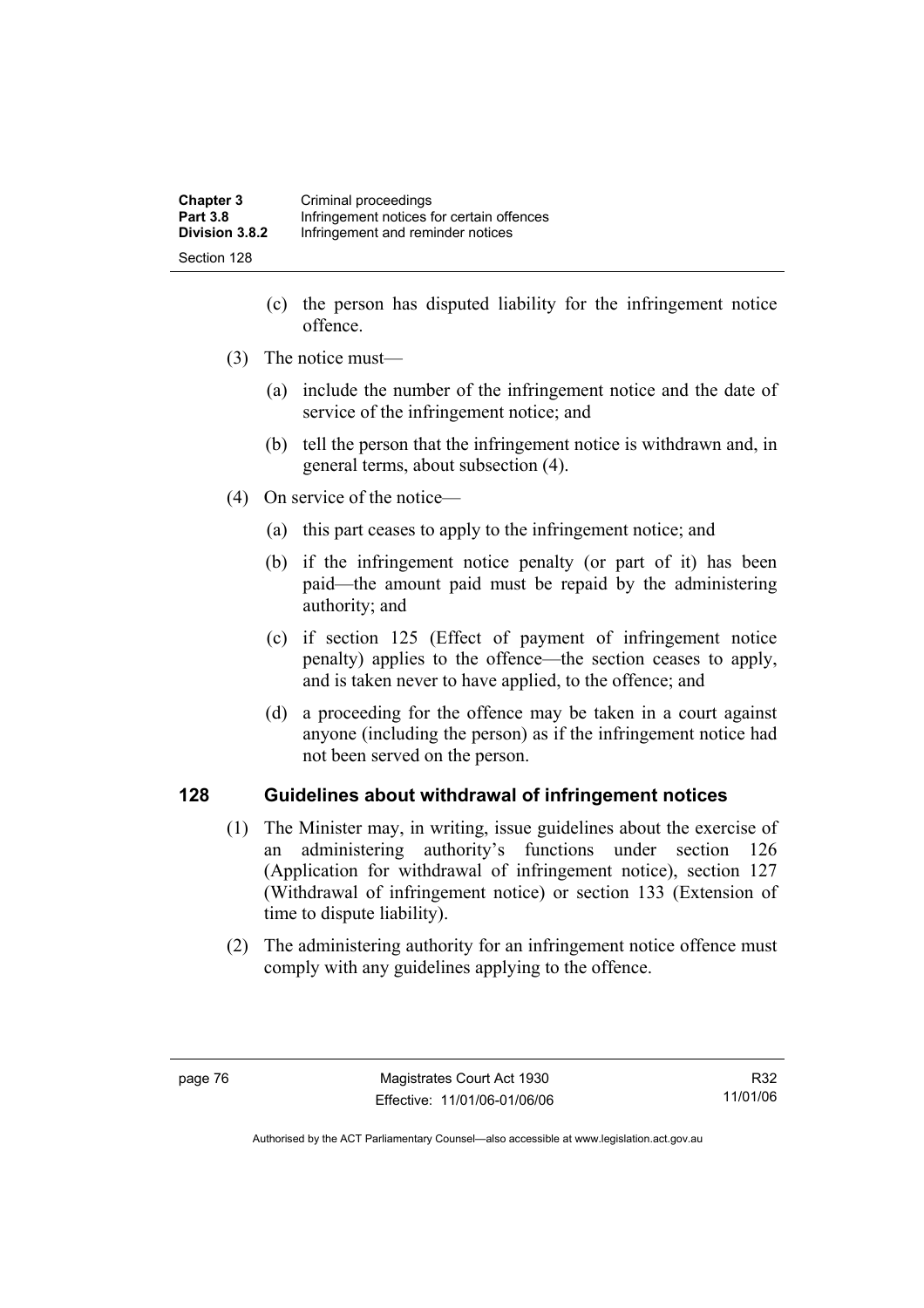- (3) A guideline is a disallowable instrument.
	- *Note* A disallowable instrument must be notified, and presented to the Legislative Assembly, under the Legislation Act*.*

# **129 Reminder notices**

An authorised person may serve a notice (a *reminder notice*) on a person if—

- (a) an infringement notice has been served on the person for an infringement notice offence; and
- (b) the infringement notice has not been withdrawn; and
- (c) the infringement notice penalty has not been paid to the administering authority within the time for payment under this part; and
- (d) written notice disputing liability has not been given to the administering authority in accordance with this part; and
- (e) a reminder notice has not previously been served on the person for the offence.

#### **130 Contents of reminder notices**

A reminder notice served on a person by an authorised person for an infringement notice offence must—

- (a) be identified by a unique number; and
- (b) include the following information:
	- (i) the Act or subordinate law, and the provision of it, contravened by the person;
	- (ii) the number of the infringement notice served on the person for the offence;
	- (iii) the date of service of the infringement notice; and

page 77

Authorised by the ACT Parliamentary Counsel—also accessible at www.legislation.act.gov.au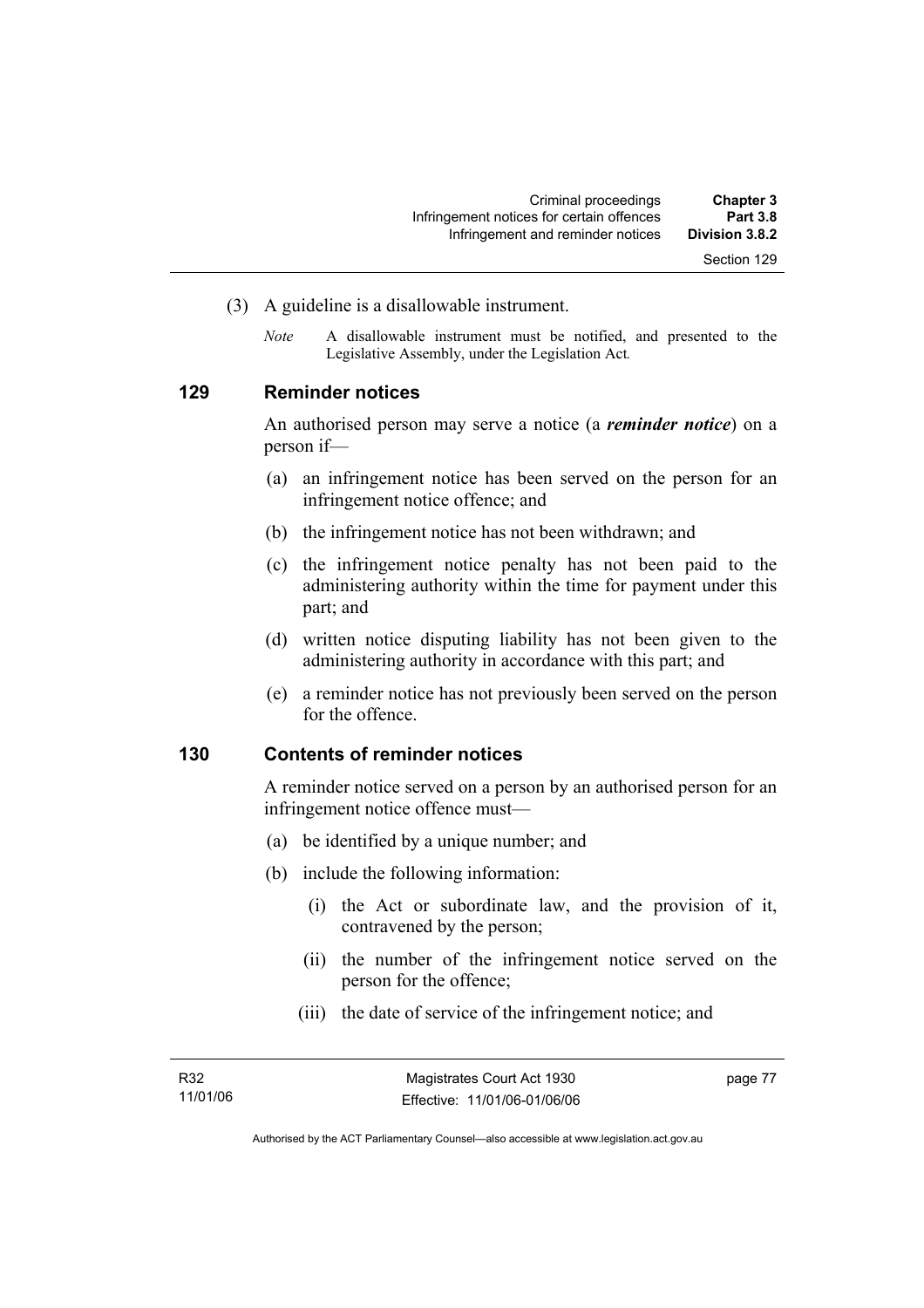- (c) state the date of service of the reminder notice; and
- (d) state the infringement notice penalty that is now payable by the person for the offence; and
- (e) contain the information required by section 131 (Additional information in reminder notices); and
- (f) identify the authorised person in accordance with the regulations; and
- (g) include any other information required by regulation and any additional information that the administering authority considers appropriate.

# **131 Additional information in reminder notices**

- (1) The reminder notice must also tell the person on whom it is served that—
	- (a) the infringement notice penalty for the offence has not been paid; and
	- (b) the infringement notice has not been withdrawn; and
	- (c) written notice disputing liability has not been received by the administering authority from the person for the offence; and
	- (d) the infringement notice penalty for the offence has been increased by the amount payable by the person for the cost of serving the reminder notice; and
	- (e) the person may pay the infringement notice penalty that is now payable by the person for the offence or dispute liability for the offence within 28 days after the day when the reminder notice is served on the person (the *date of service* of the notice); and
	- (f) the person may apply to the administering authority for additional time in which to pay the penalty or dispute liability for the offence; and

R32 11/01/06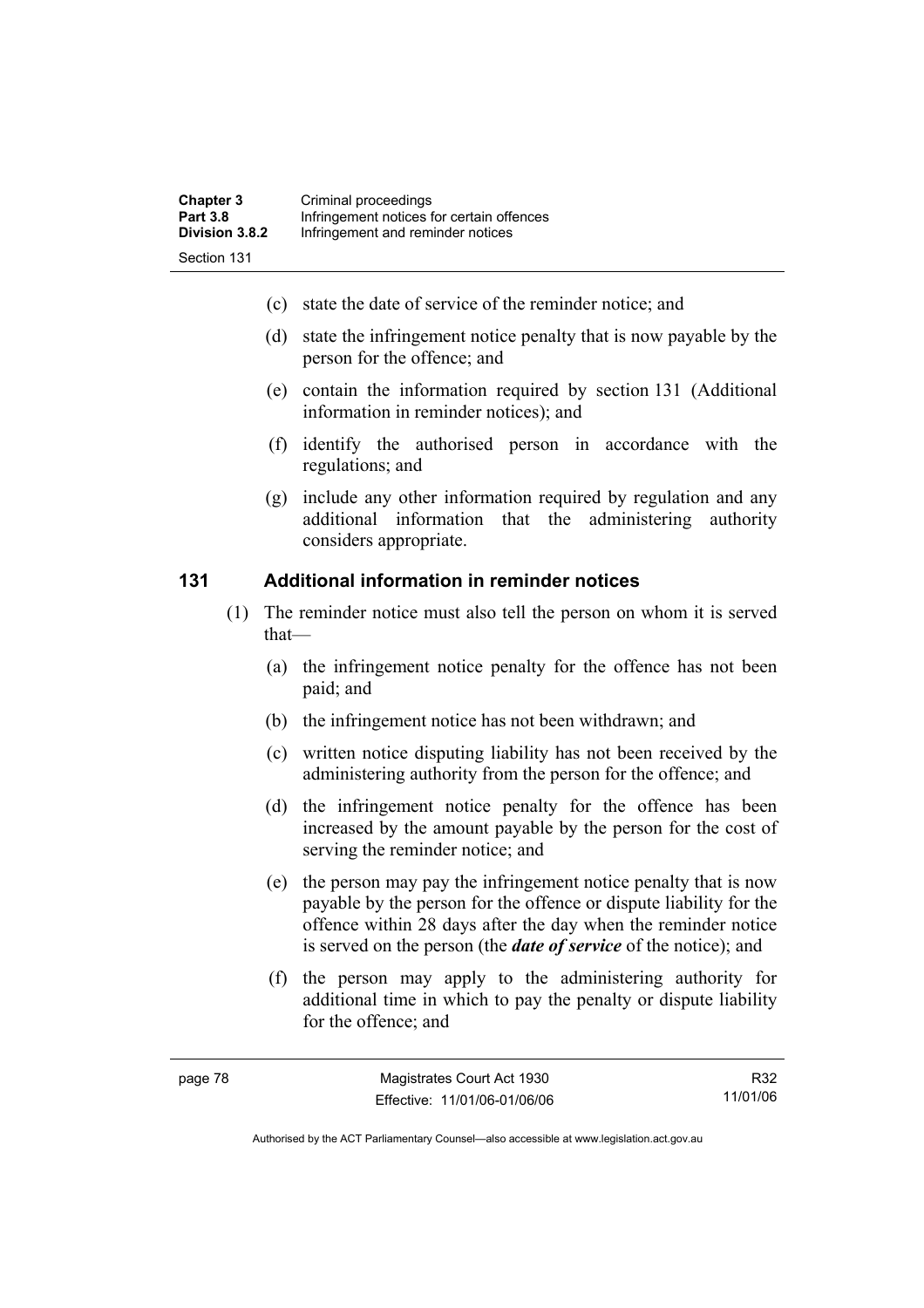- (g) the infringement notice may be withdrawn before or after the penalty is paid; and
- (h) if the person pays the penalty within the 28 days (or any additional time allowed by the administering authority), then, unless the infringement notice is withdrawn and any penalty refunded—
	- (i) any liability of the person for the offence is discharged; and
	- (ii) the person will not be prosecuted in court for the offence; and
	- (iii) the person will not be taken to have been convicted of the offence; and
- (i) if the person wishes to dispute liability for the offence, the issue may be referred to the Magistrates Court; and
- (j) if the Magistrates Court finds against the person or the person is prosecuted in court for the offence, the person may be convicted of the offence and ordered to pay a penalty and costs, and be subject to other court orders; and
- (k) if the person does not pay the infringement notice penalty, or dispute liability for the offence, within the 28 days (or any additional time allowed by the administering authority), the person may be prosecuted in court for the offence.
- (2) In addition, the reminder notice must—
	- (a) explain how the person may pay the infringement notice penalty or dispute liability for the offence; and
	- (b) explain how the person may apply for additional time to pay the infringement notice penalty or dispute liability for the offence.

page 79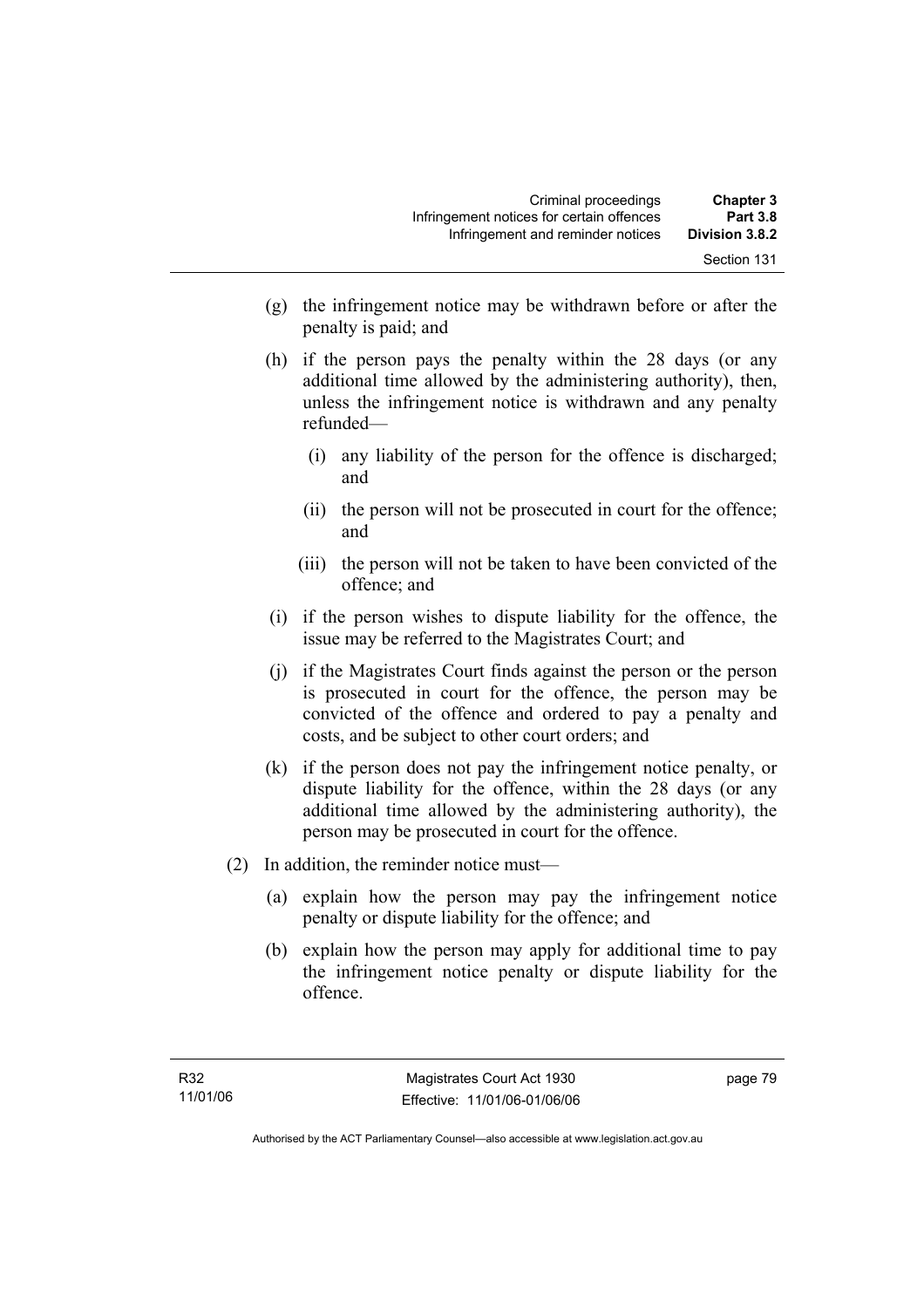| <b>Chapter 3</b> | Criminal proceedings                               |
|------------------|----------------------------------------------------|
| <b>Part 3.8</b>  | Infringement notices for certain offences          |
| Division 3.8.3   | Additional provisions for vehicle-related offences |
|                  |                                                    |

Section 131A

# **Division 3.8.3 Additional provisions for vehiclerelated offences**

# **131A Meaning of** *infringement notice*

In this division:

*infringement notice* means an infringement notice for a vehicle-related offence.

# **131B Service of infringement notice on responsible person for vehicles**

- (1) This section applies if an authorised person believes, on reasonable grounds, that a vehicle-related offence has been committed.
- (2) The authorised person may serve an infringement notice for the offence on—
	- (a) the responsible person for the vehicle at the time of the offence; or
	- (b) if there is more than 1 responsible person for the vehicle at that time—each or any of them.
	- *Note 1* For how documents may be served, see the Legislation Act, pt 19.5
	- *Note 2* Subsections (3) and (4) provide additional ways for serving infringement notices (see Legislation Act, s 251 (1)).
- (3) If the infringement notice is to be served on a person under this section by post and the vehicle is registered under a law of another jurisdiction corresponding to the *Road Transport (Vehicle Registration) Act 1999*, the notice may be served by sending it by prepaid post, addressed to the person, to the latest address of the person in the registration records kept under that law.
- (4) An infringement notice for a vehicle-related offence may be served by securely placing or attaching the notice, addressed to the

R32 11/01/06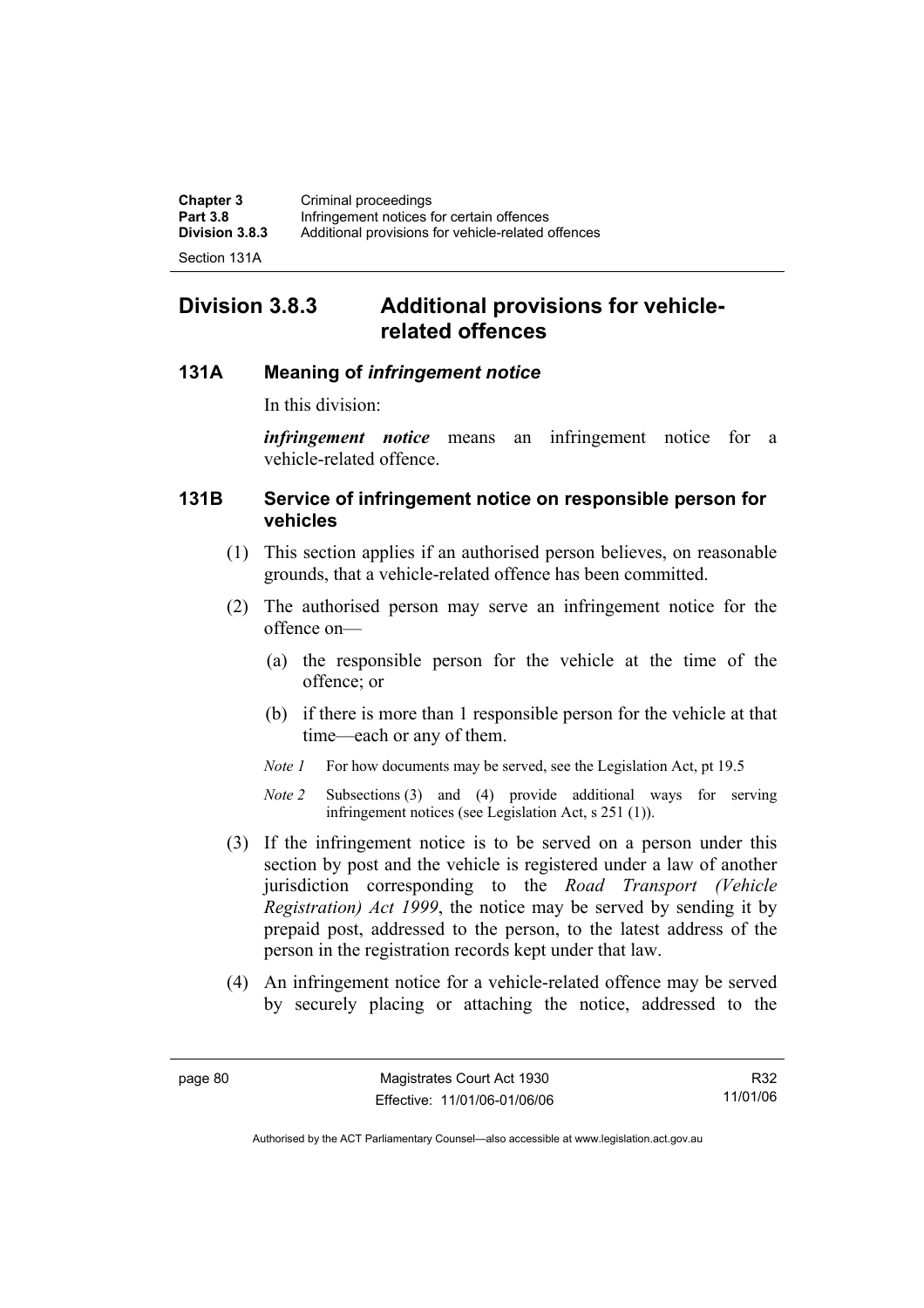| <b>Chapter 3</b><br><b>Part 3.8</b> | Criminal proceedings<br>Infringement notices for certain offences |
|-------------------------------------|-------------------------------------------------------------------|
| Division 3.8.3                      | Additional provisions for vehicle-related offences                |
| Section 131B                        |                                                                   |

responsible person (without further description), on or to the vehicle in a conspicuous position.

- (5) If an infringement notice is served in the way mentioned in subsection (4), it is taken to have been served, on the day that it is placed on or attached to the vehicle, on—
	- (a) the responsible person for the vehicle; or
	- (b) if there is more than 1 responsible person for the vehicle at that time—each of them.
- (6) A person must not remove, deface or interfere with an infringement notice placed on, or attached to, a vehicle unless the person is the driver of the vehicle or the responsible person (or a responsible person) for the vehicle.

Maximum penalty: 20 penalty units.

- (7) A regulation may provide that an infringement notice for a vehiclerelated offence may only be served on a person under this section within the prescribed period after the day the offence was committed.
- (8) To remove any doubt, an authorised person may not serve an infringement notice on a person under this section for an offence after—
	- (a) if a regulation under subsection (7) prescribes a period for the offence—the end of the prescribed period; or
	- (b) in any other case—the end of the time within which a prosecution may be brought against the person for the offence.
- (9) This section does not prevent an infringement notice for a vehiclerelated offence being served on a person under section 120 (Service of infringement notices).

page 81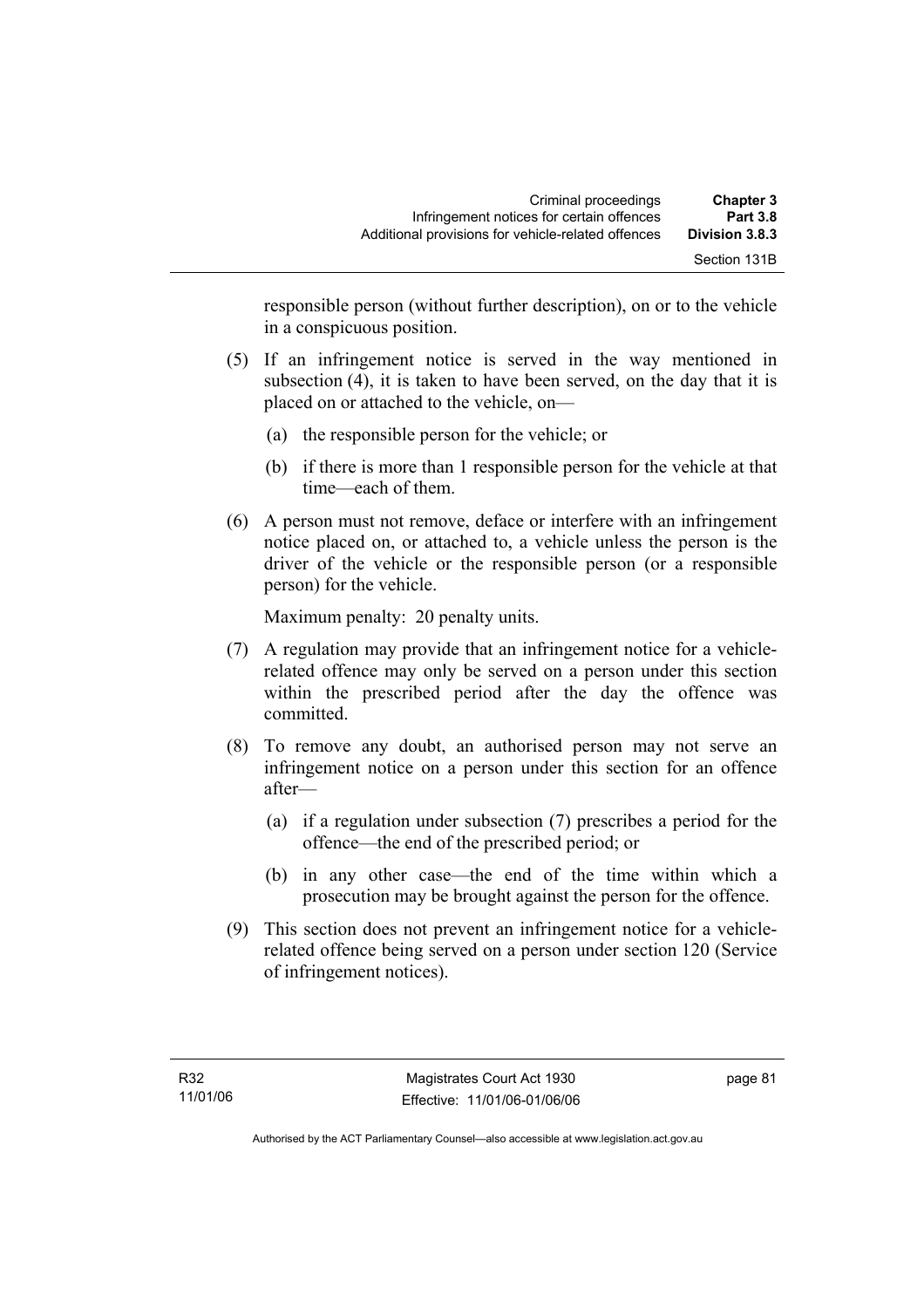| <b>Chapter 3</b>      | Criminal proceedings                               |
|-----------------------|----------------------------------------------------|
| <b>Part 3.8</b>       | Infringement notices for certain offences          |
| <b>Division 3.8.3</b> | Additional provisions for vehicle-related offences |
| Section 131C          |                                                    |

# **131C Liability for vehicle-related offences**

- (1) If an infringement notice for a vehicle-related offence is served on a person under section 131B, the person is liable for the offence, and may be convicted of and punished for the offence, even though the person who actually committed the offence (the *actual offender*) may have been someone else.
- (2) If the actual offender is not the responsible person (or a responsible person) for the vehicle at the time of the offence, subsection (1) does not affect the liability of the actual offender, but—
	- (a) an additional penalty for the offence may not be recovered from or imposed on the actual offender if an infringement notice penalty for the offence has been paid by, or a penalty has been imposed on, the responsible person (or a responsible person) for the vehicle at that time; and
	- (b) an additional penalty for the offence may not be recovered from or imposed on the responsible person (or a responsible person) for the vehicle at that time if an infringement notice penalty for the offence has been paid by, or a penalty has been imposed on, the actual offender.
- (3) However, in a prosecution against a responsible person for a vehicle-related offence, it is a defence if the responsible person establishes—
	- (a) that the vehicle was stolen, or illegally taken or used, at the time of the offence; or
	- (b) that the person made and gave to the administering authority a known offender declaration in accordance with section 131E (Known offender declaration) for the offence; or
	- (c) that the vehicle (or all of the person's interest in the vehicle) had been sold or disposed of by the person before the time of

R32 11/01/06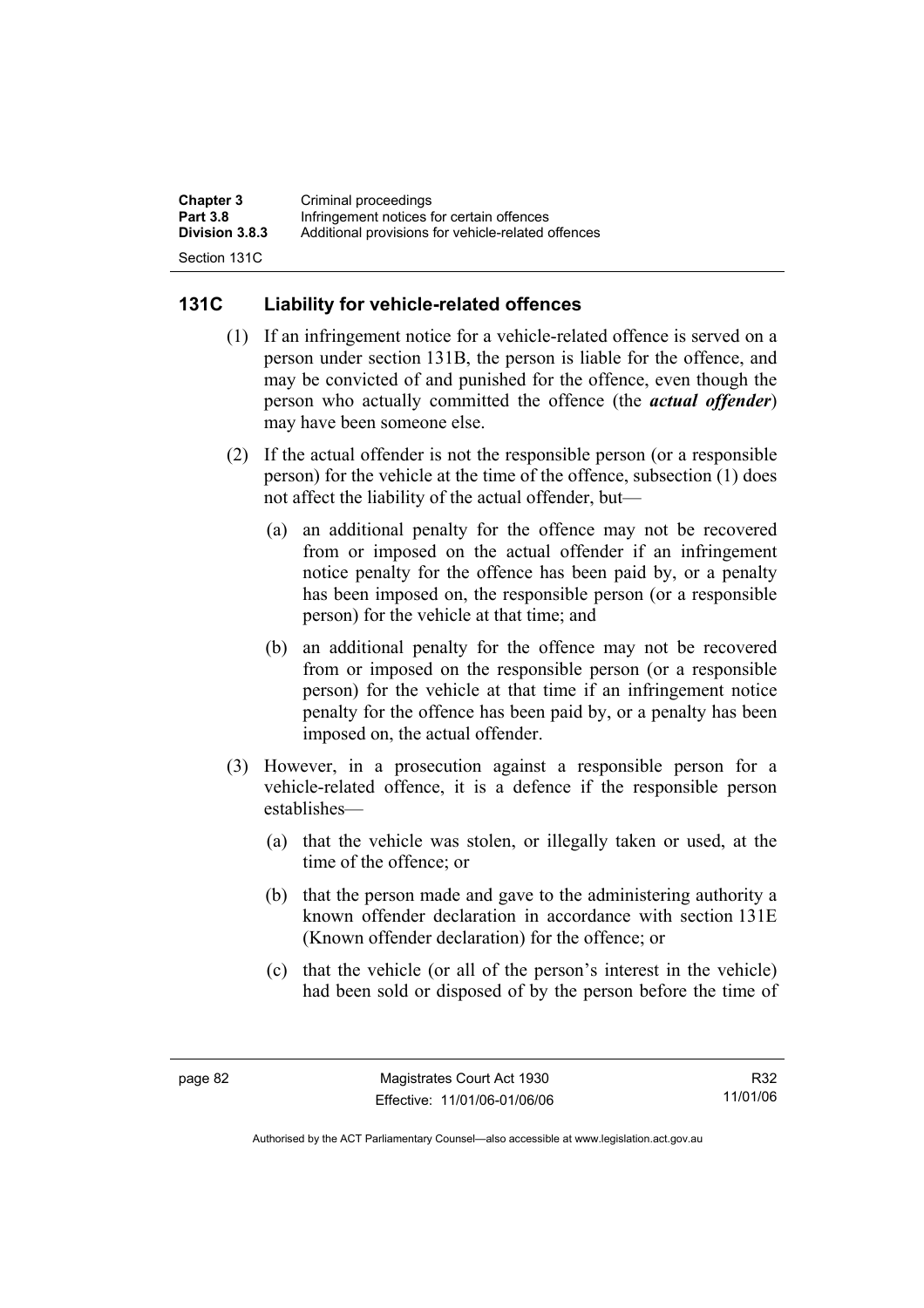the offence, and that at that time the person did not have an interest in the vehicle; or

- (d) that the person—
	- (i) was not the driver of the vehicle at the time of the offence; and
	- (ii) does not know, and could not with reasonable diligence have found out, the name and address of the driver of the vehicle at that time.

# **131D Illegal user declarations**

- (1) This section applies if—
	- (a) an infringement notice for a vehicle-related offence is served on a person under section 131B (Service of infringement notice on responsible person for vehicles); and
	- (b) the person makes a statutory declaration (an *illegal user declaration*) stating that the vehicle was stolen, or illegally taken or used, at the time of the offence and providing all relevant facts supporting that statement, including details of where and when the matter was reported to the police; and
	- (c) the person gives the illegal user declaration to the administering authority within 28 days after the day when the infringement notice, or a reminder notice for the offence, is served on the person (or any additional time allowed by the administering authority).
- (2) An infringement notice for the offence may be served under section 120 (Service of infringement notices) on the person (if any) stated in the illegal user declaration as the person (the *named offender*) who was illegally in charge of the vehicle at the time of the offence.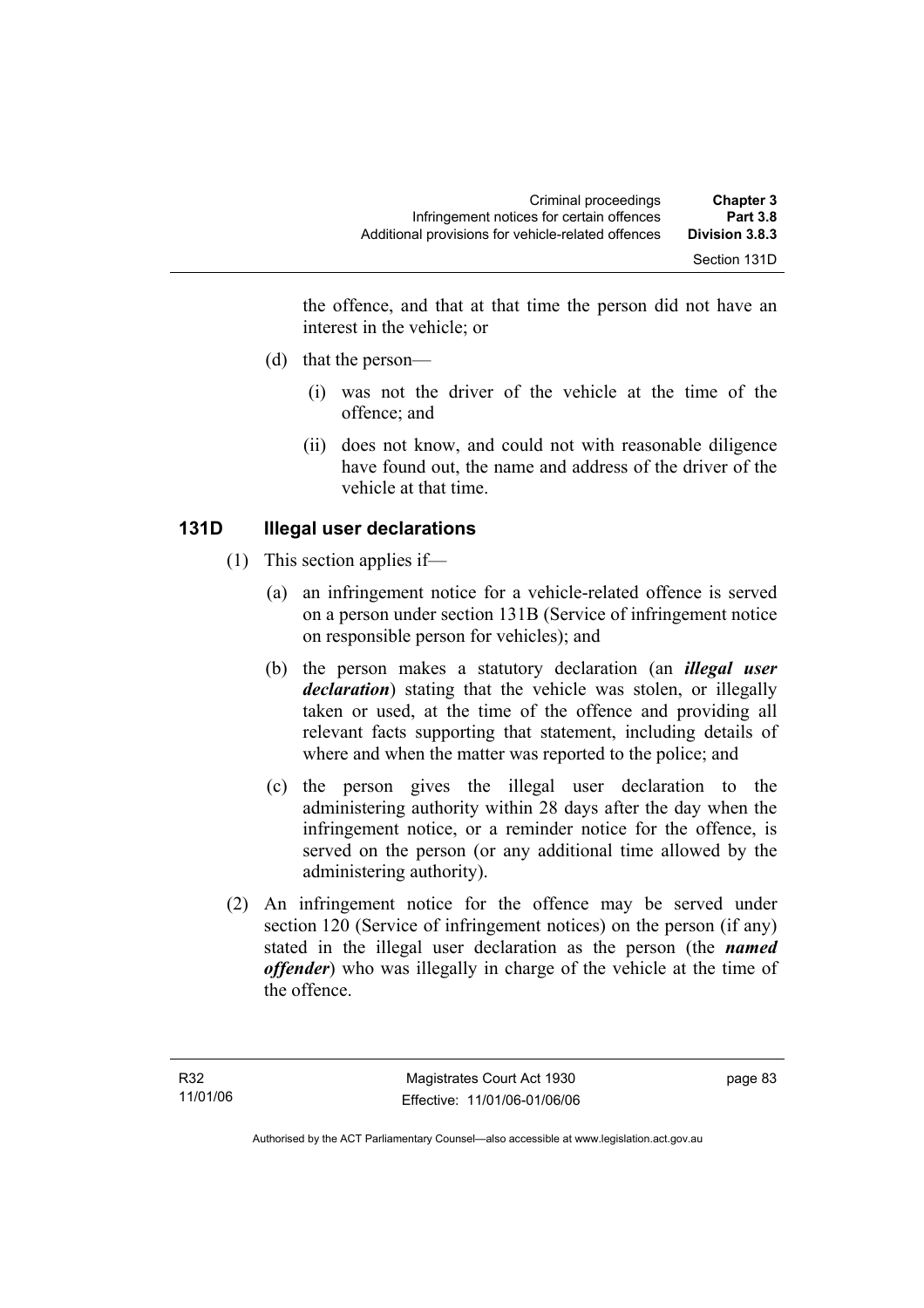| <b>Chapter 3</b> | Criminal proceedings                               |
|------------------|----------------------------------------------------|
| <b>Part 3.8</b>  | Infringement notices for certain offences          |
| Division 3.8.3   | Additional provisions for vehicle-related offences |
| Section 131E     |                                                    |

- (3) If a document (including an infringement notice or reminder notice) is to be served on the named offender under this part by post in relation to the offence, the document may be addressed to the named offender at his or her home or business address stated in the illegal user declaration.
- (4) Section 131C (Liability for vehicle-related offences) and section 131E (Known offender declarations) apply as if the named offender were the responsible person for the vehicle at the time of the offence and the infringement notice had been served on the named offender under section 131B.
- (5) However, a proceeding for the offence may be brought in a court against the named offender only if a copy of the illegal user declaration has been served on the named offender by an authorised person.
- (6) In a proceeding against the named offender for the offence, the illegal user declaration is evidence that the named offender was the driver of the vehicle at the time of the offence.

### **131E Known offender declarations**

- (1) This section applies if—
	- (a) an infringement notice for a vehicle-related offence is served on a person under section 131B (Service of infringement notice on responsible person for vehicles); and
	- (b) the person makes a statutory declaration (a *known offender declaration*) stating—
		- (i) if the person is an individual—
			- (A) that the person was not the driver of the vehicle at the time of the offence and did not commit the offence; and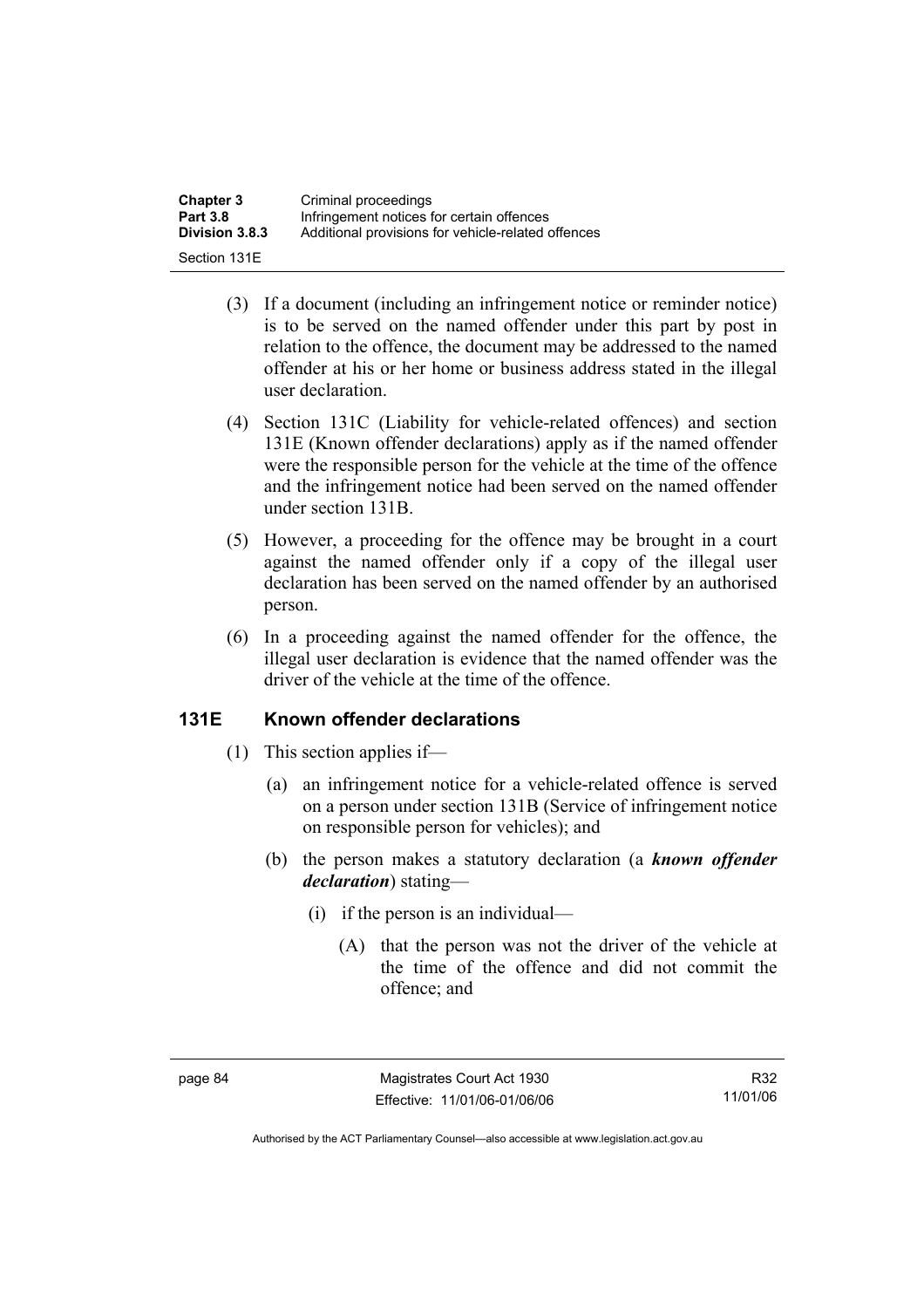| <b>Chapter 3</b><br><b>Part 3.8</b> | Criminal proceedings<br>Infringement notices for certain offences |
|-------------------------------------|-------------------------------------------------------------------|
| <b>Division 3.8.3</b>               | Additional provisions for vehicle-related offences                |
| Section 131E                        |                                                                   |

- (B) the name and home or business address of the person (the *named offender*) who was the driver of the vehicle at that time; and
- (C) all relevant facts supporting those statements; or
- (ii) if the person is a corporation—the name and home or business address of the person (also the *named offender*) who was the driver of the vehicle at the time of the offence and all relevant facts supporting that statement; or
- (iii) for a vehicle-related offence under an Act declared by regulation to be an Act to which this subparagraph applies—the person saw another named person (also the *named offender*) do the act the subject of the offence and stating—
	- (A) the address of the named offender; and
	- (B) if the person does not know the other person's address—the reasons why the person does not know the address; and
- (c) the person gives the known offender declaration to the administering authority within 28 days after the day when the infringement notice, or a reminder notice for the offence, is served on the person (or any additional time allowed by the administering authority).
- (2) An infringement notice for the offence may be served under section 120 (Service of infringement notices) on the named offender.
- (3) If a document (including an infringement notice or reminder notice) is to be served on the named offender under this part by post in relation to the offence, the document may be addressed to the named offender at his or her home or business address stated in the known offender declaration.

page 85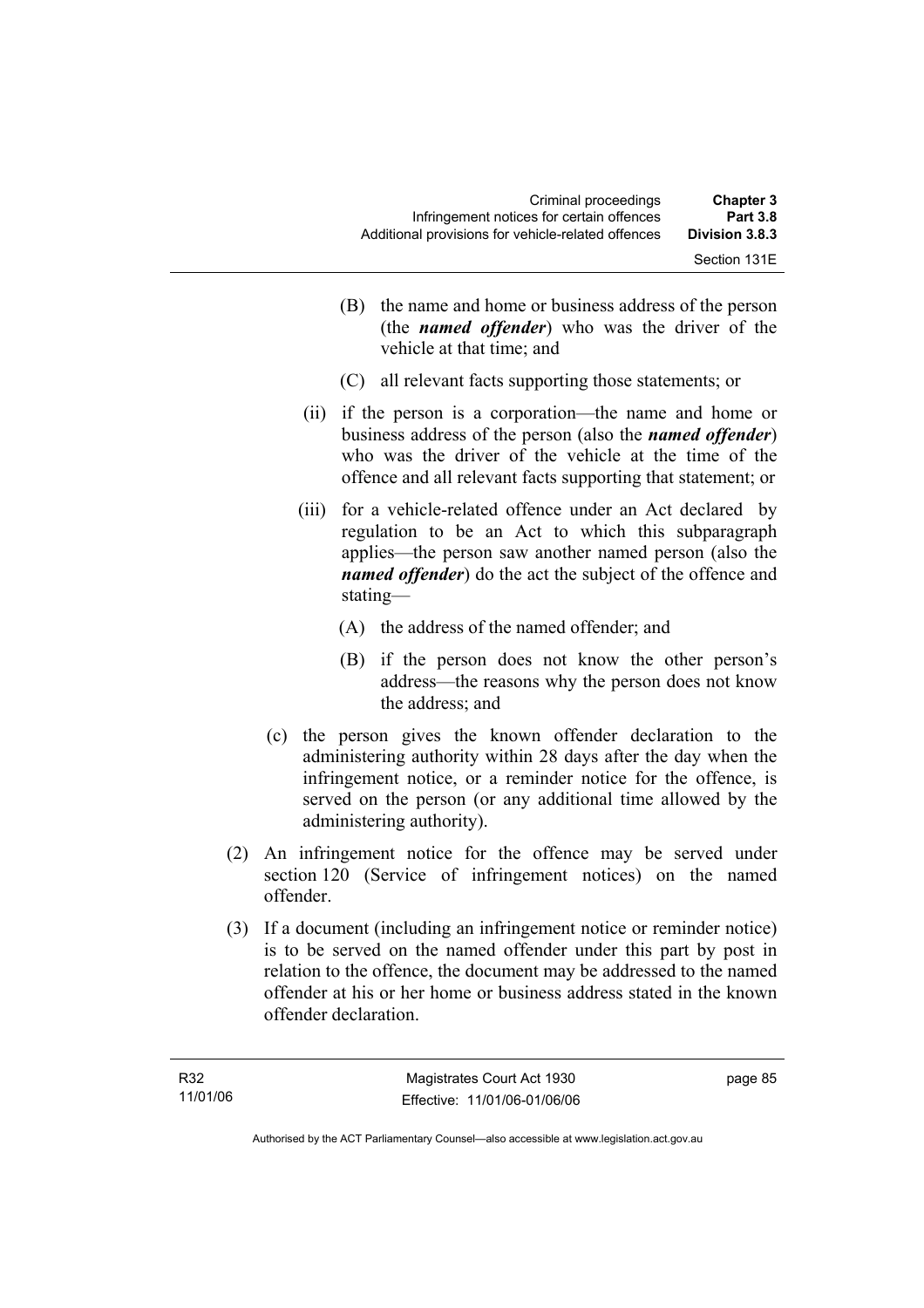| <b>Chapter 3</b> | Criminal proceedings                               |
|------------------|----------------------------------------------------|
| <b>Part 3.8</b>  | Infringement notices for certain offences          |
| Division 3.8.3   | Additional provisions for vehicle-related offences |
| Section 131F     |                                                    |

- (4) Section 131C (Liability for vehicle-related offences), this section and section 131F apply as if the named offender were the responsible person for the vehicle at the time of the offence and the infringement notice had been served on the named offender under section 131B.
- (5) However, a proceeding for the offence may be brought in a court against the named offender only if a copy of the known offender declaration has been served on the named offender by an authorised person.
- (6) In a proceeding against the named offender for the offence, the known offender declaration is evidence that the named offender was the offender at the time of the offence.

# **131F Sold vehicle declarations**

- (1) This section applies if—
	- (a) an infringement notice for a vehicle-related offence is served on a person under section 131B (Service of infringement notice on responsible person for vehicles); and
	- (b) the person makes a statutory declaration (a *sold vehicle declaration*) stating that the vehicle (or all of the person's interest in the vehicle) had been sold or otherwise disposed of by the person before the time of the offence and providing all relevant facts supporting that statement, including—
		- (i) the name and home or business address of the person (the *buyer*) to whom the vehicle (or the person's interest in the vehicle) was sold or disposed of by the person; and
		- (ii) the date and, if relevant to the offence, time of the sale or disposal; and
		- (iii) if an agent made the sale or disposal for the person—the name and home or business address of the agent; and

R32 11/01/06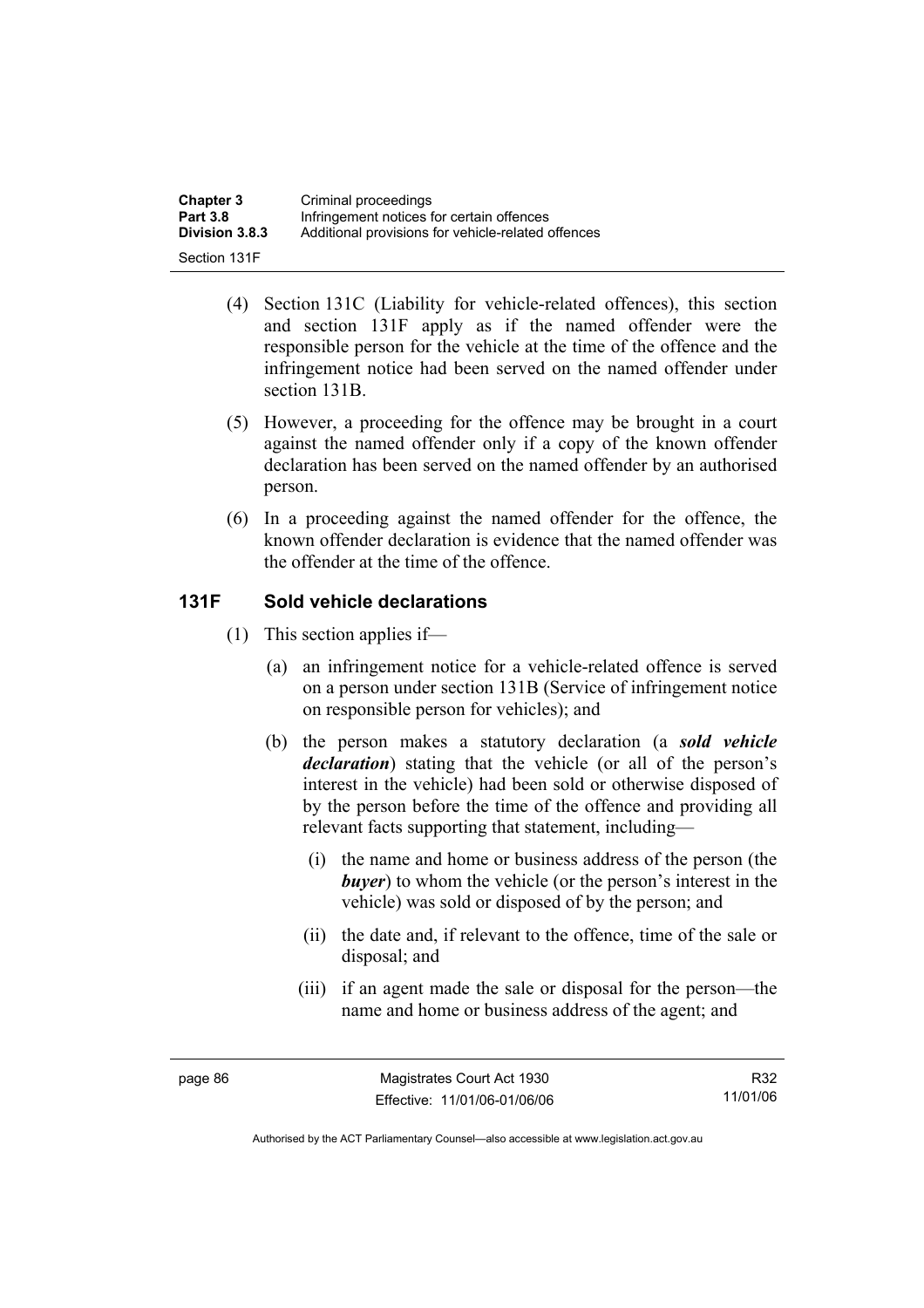| <b>Chapter 3</b><br><b>Part 3.8</b> | Criminal proceedings<br>Infringement notices for certain offences |
|-------------------------------------|-------------------------------------------------------------------|
| Division 3.8.3                      | Additional provisions for vehicle-related offences                |
| Section 131G                        |                                                                   |

- (iv) whether the person had any interest in the vehicle at the time of the offence; and
- (c) the person gives the sold vehicle declaration to the administering authority within 28 days after the day when the infringement notice, or a reminder notice for the offence, is served on the person (or any additional time allowed by the administering authority).
- (2) An infringement notice for the offence may be served under section 120 (Service of infringement notices) on the buyer.
- (3) If a document (including an infringement notice or reminder notice) is to be served on the buyer under this part by post in relation to the offence, the document may be addressed to the buyer at his or her home or business address stated in the sold vehicle declaration.
- (4) Section 131C (Liability for vehicle-related offences), section 131E and this section apply as if the buyer were a responsible person for the vehicle at the time of the offence and the infringement notice had been served on the buyer under section 131B.
- (5) However, a proceeding for the offence may be brought in a court against the buyer only if a copy of the sold vehicle declaration has been served on the buyer by an authorised person.
- (6) In a proceeding against the buyer for the offence, the sold vehicle declaration is evidence that the buyer was the responsible person for the vehicle at the time of the offence.

# **131G Unknown offender declarations**

If an infringement notice for a vehicle-related offence is served on a person under section 131B (Service of infringement notice on responsible person for vehicles), the person may—

 (a) make a statutory declaration (an *unknown offender declaration*) stating—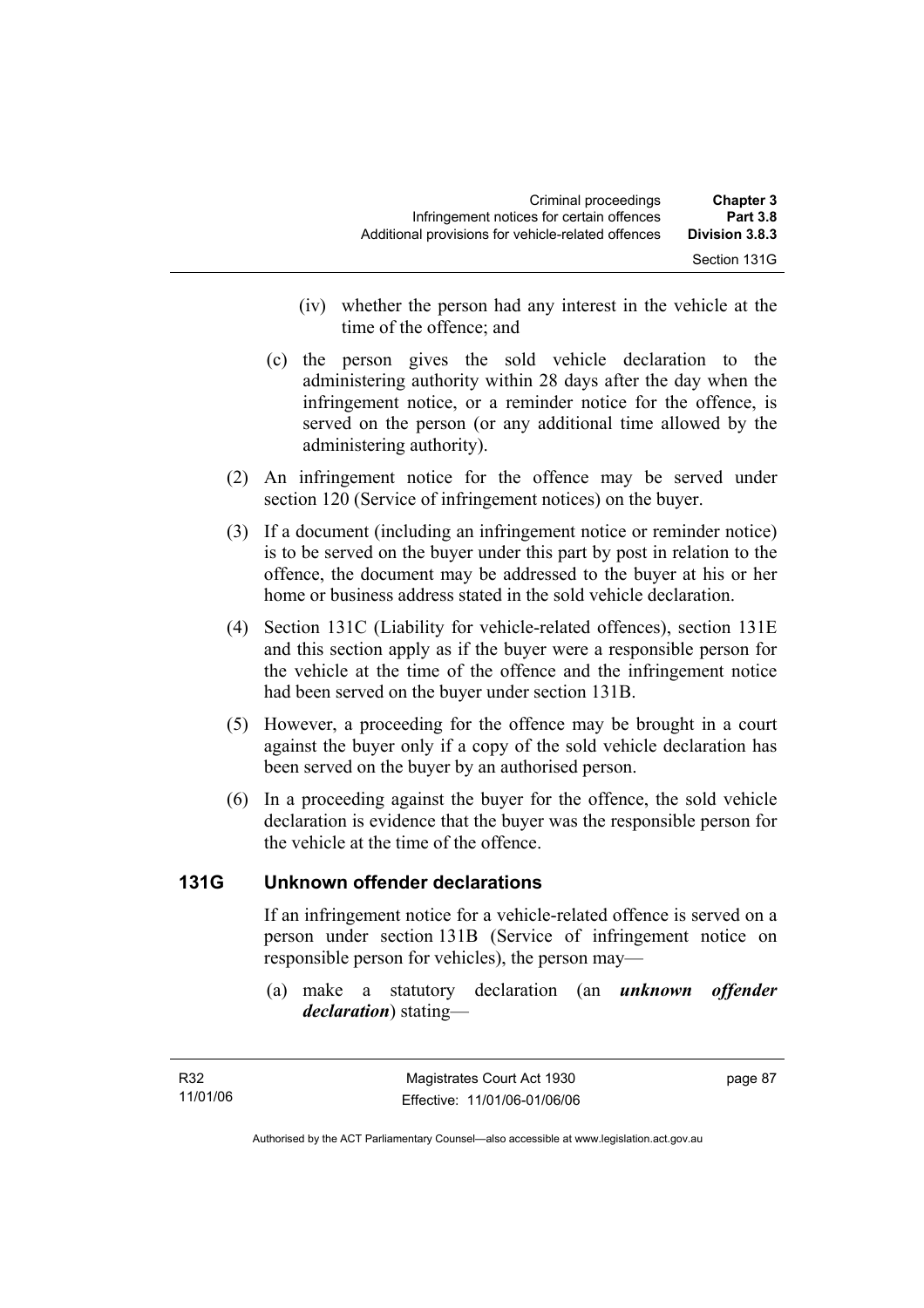- (i) that—
	- (A) if the person is an individual—the person was not the driver of the vehicle at the time of the offence and did not commit the offence; or
	- (B) if the person is a corporation—the vehicle was not being used for the corporation's purposes at the time of the offence; and
- (ii) that the person has made inquiries to find out who was—
	- (A) the driver of the vehicle at that time; or
	- (B) for a vehicle-related offence under an Act declared by regulation to be an Act to which this subparagraph applies—the offender was at that time; and
- (iii) that the person does not know, and has not been able to find out, who was the driver of the vehicle, or the offender, at that time; and
- (iv) the nature and extent of the inquiries made by the person; and
- (b) give the unknown offender declaration to the administering authority within 28 days after the day when the infringement notice, or a reminder notice for the offence, is served on the person (or any additional time allowed by the administering authority).

# **Division 3.8.4 Disputing liability for infringement notices**

### **132 Disputing liability for infringement notice offence**

 (1) A person on whom an infringement notice or reminder notice has been served for an infringement notice offence may dispute liability

| page 88 | Magistrates Court Act 1930   | R32      |
|---------|------------------------------|----------|
|         | Effective: 11/01/06-01/06/06 | 11/01/06 |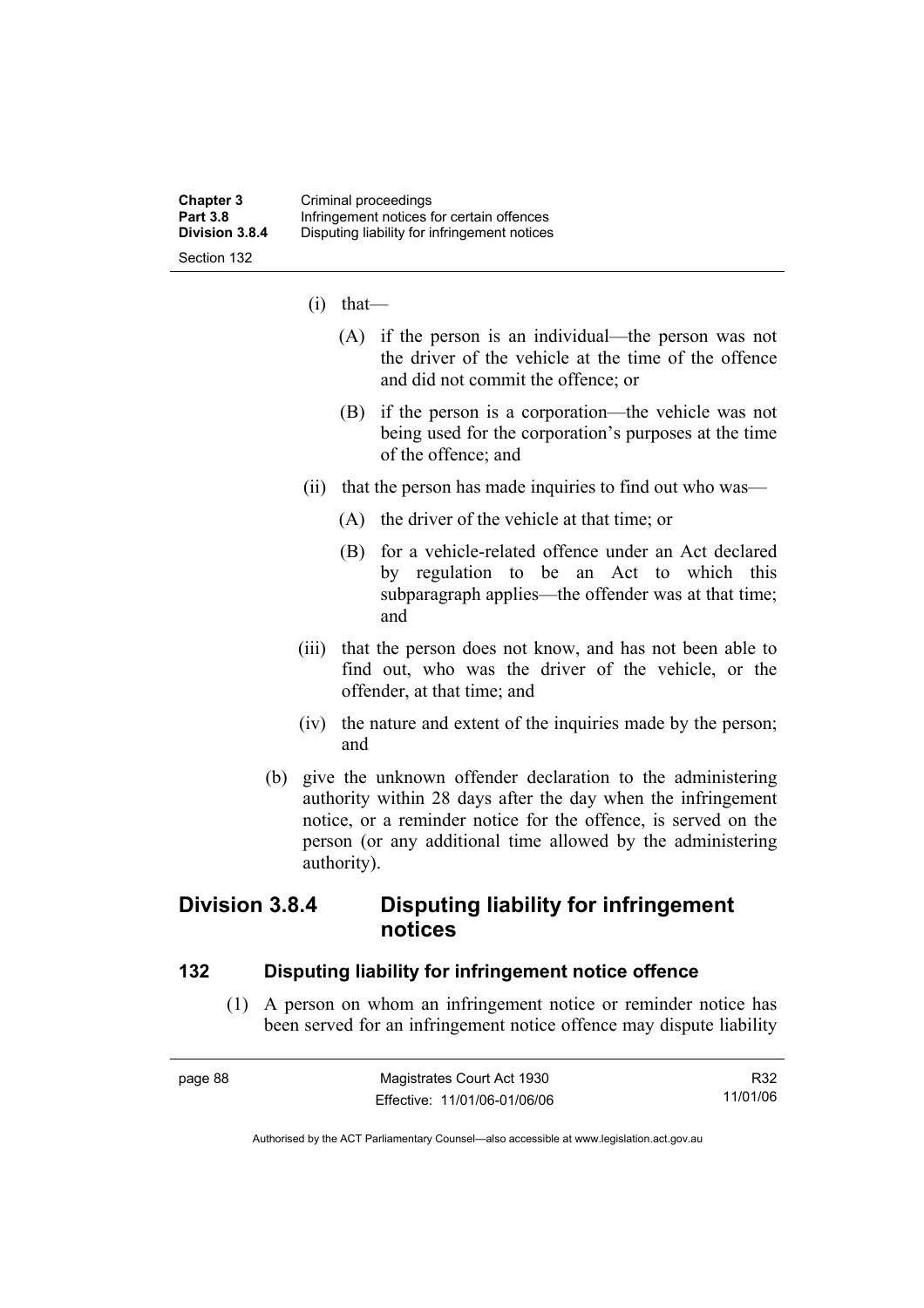for the offence by written notice given to the administering authority.

- (2) The notice must set out the grounds on which the person relies.
- (3) The notice must be given to the administering authority—
	- (a) within 28 days after the date of service of the infringement notice or reminder notice; or
	- (b) if the person applies to the administering authority within the 28 days for additional time to dispute liability for the offence and the additional time is allowed—within the additional time allowed by the administering authority; or
	- (c) if the person applies to the administering authority within the 28 days for additional time to dispute liability for the offence and the application is refused—within 7 days after the day the person is told of the refusal or 28 days after the date of service of the infringement notice or reminder notice, whichever is later.

# **133 Extension of time to dispute liability**

- (1) The person on whom an infringement notice or reminder notice is served may apply, in writing, to the administering authority, within 28 days after the date of service of the notice, for a stated additional time in which to dispute liability for the offence.
- (2) The administering authority must—
	- (a) allow or refuse to allow the additional time; and
	- (b) tell the person in writing of the decision and, if the decision is a refusal, the reasons for it.

### **134 Procedure if liability disputed**

 (1) This section applies if a person disputes liability for an infringement notice offence by giving the administering authority a notice in

| R32      | Magistrates Court Act 1930   | page 89 |
|----------|------------------------------|---------|
| 11/01/06 | Effective: 11/01/06-01/06/06 |         |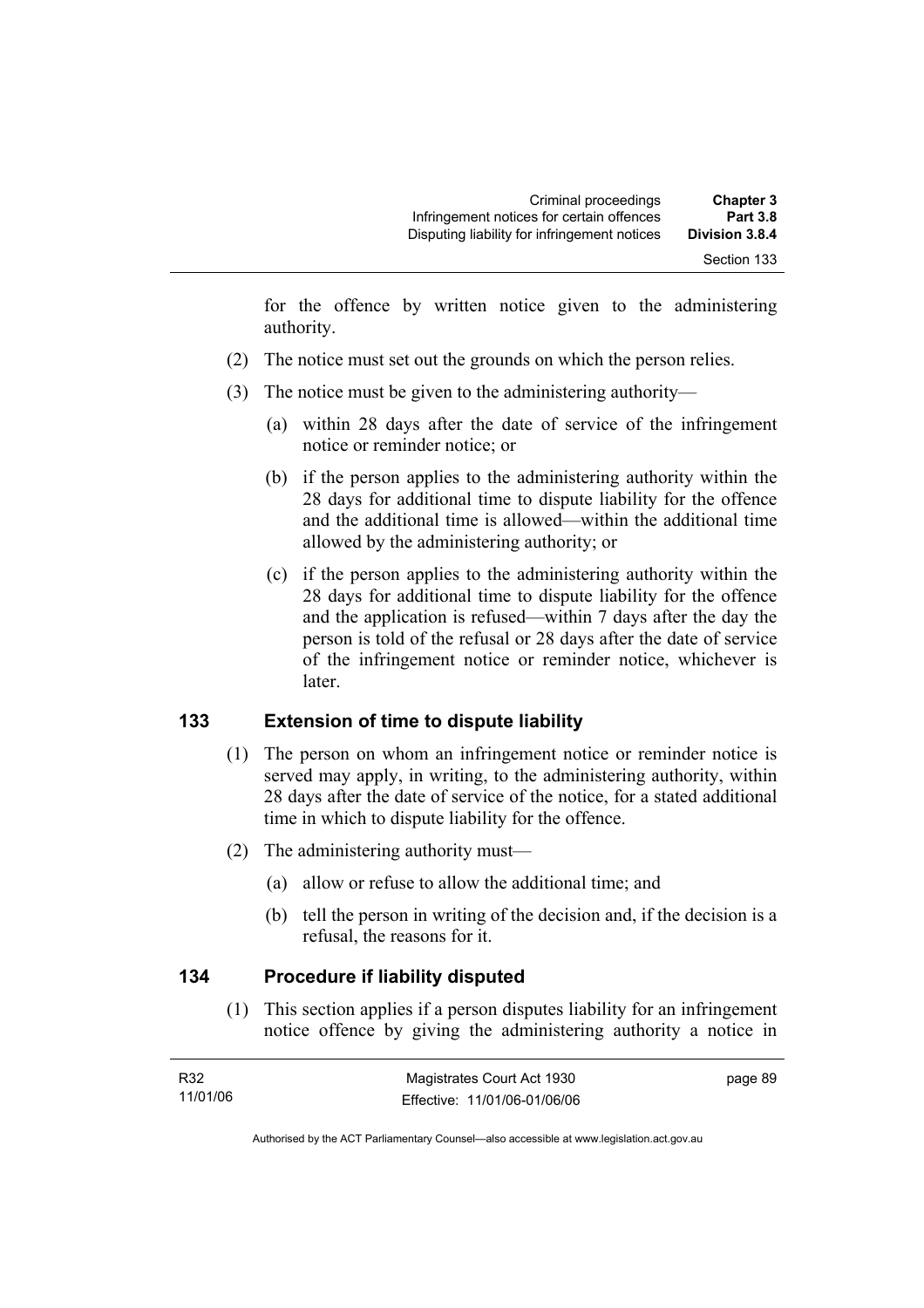accordance with section 132 (Disputing liability for infringement notice offence).

- (2) The administering authority may lay an information in the Magistrates Court against the person for the offence within 60 days after being given the notice.
- (3) The administering authority must discontinue a proceeding brought against the person for the offence if, before the hearing of the proceeding, the person pays the total of—
	- (a) the infringement notice penalty; and
	- (b) the costs (if any) prescribed by regulation for beginning the proceeding; and
	- (c) the disbursements (if any) incurred by the administering authority up to the day payment is made.
- (4) If subsection (3) applies, section 125 (Effect of payment of infringement notice penalty) also applies to the person in relation to the offence, even though the person paid the infringement notice penalty for the offence after an information had been laid in the Magistrates Court against the person for the offence.
- (5) If the administering authority does not lay an information in the Magistrates Court against the person for the offence within 60 days after being given the notice, the administering authority must—
	- (a) tell the person, in writing, that no further action will be taken against the person for the offence; and
	- (b) take no further action against the person for the offence.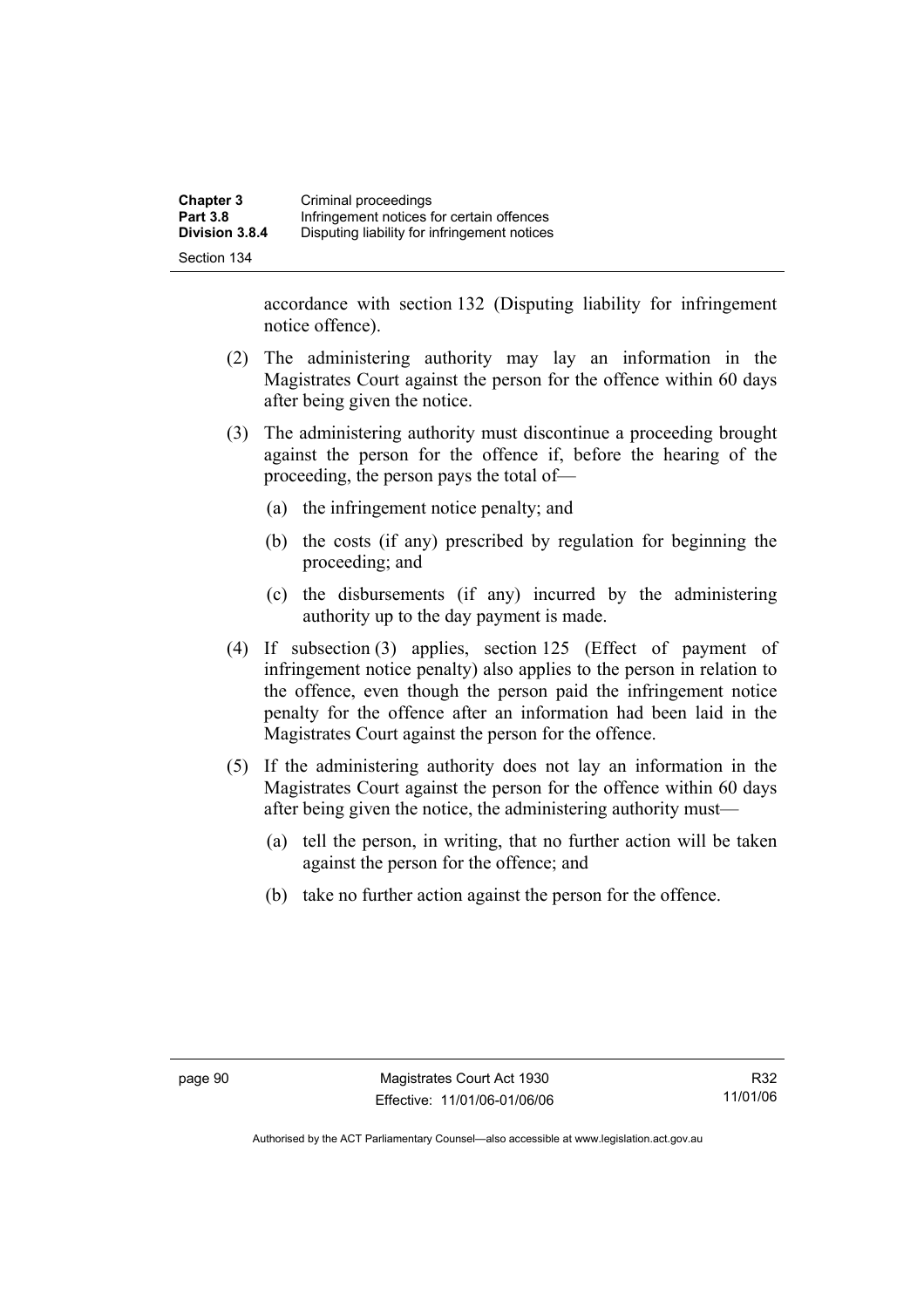- (6) To remove any doubt, subsection (2) does not permit the administering authority to lay an information against a person for an offence after the end of the time within which, apart from this section, a prosecution may be brought against the person for the offence.
	- *Note* For the time within which a prosecution must be begun, see the Legislation Act, s 192.

# **Division 3.8.5 Infringement notices—other provisions**

### **134A Authorised people for infringement notice offences**

- (1) The administering authority for an infringement notice offence may appoint a person to be an authorised person to serve infringement notices or reminder notices.
	- *Note 1* For the making of appointments (including acting appointments), see the Legislation Act, pt 19.3.
	- *Note 2* In particular, a person may be appointed for a particular provision of a law (see Legislation Act, s 7 (3)) and an appointment may be made by naming a person or nominating the occupant of a position (see s 207).
- (2) A regulation may prescribe a person to be an authorised person for the service of infringement notices or reminder notices.
- (3) In this part:

### *authorised person* means—

- (a) for an infringement notice for an infringement notice offence—
	- (i) the administering authority; or
	- (ii) a person who is appointed under this section by the administering authority to serve an infringement notice for the offence; or

page 91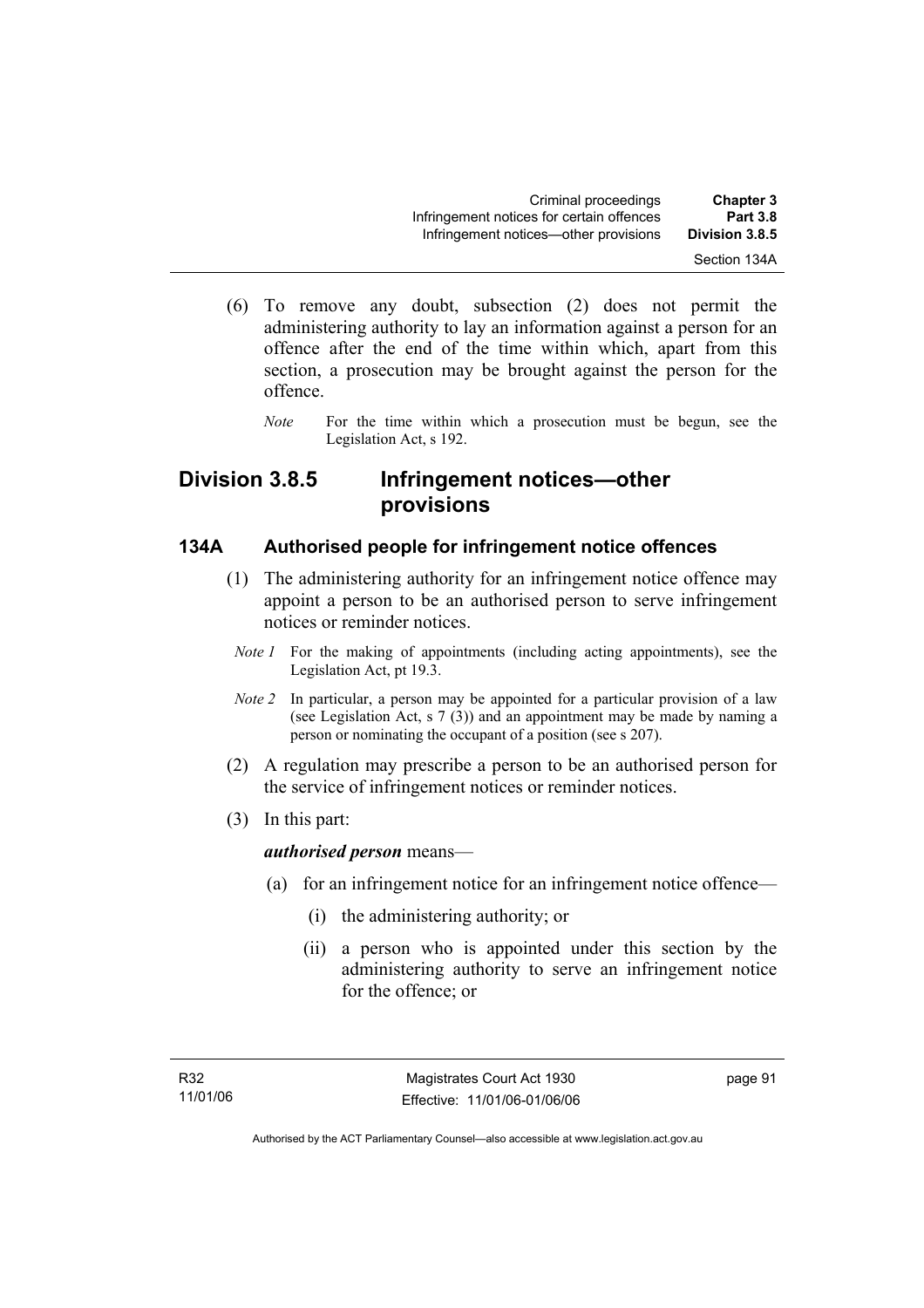| <b>Chapter 3</b> | Criminal proceedings                      |
|------------------|-------------------------------------------|
| <b>Part 3.8</b>  | Infringement notices for certain offences |
| Division 3.8.5   | Infringement notices—other provisions     |
| Section 135      |                                           |

- (iii) anyone else who, under the regulations, may serve an infringement notice for the offence; or
- (b) for a reminder notice for an infringement notice offence—
	- (i) the administering authority; or
	- (ii) a person who is appointed under this section by the administering authority to serve a reminder notice for the offence; or
	- (iii) anyone else who, under the regulations, may serve a reminder notice for the offence.

# **135 Delegation of administering authority's functions**

- (1) The administering authority for an infringement notice offence may delegate the administering authority's functions under this part to an authorised person or a person prescribed by regulation.
- (2) A person prescribed by regulation for subsection (1) may delegate the functions delegated to the person under that subsection to anyone else.
	- *Note* For the making of delegations and the exercise of delegated functions, see Legislation Act, pt 19.4.

# **136 Evidentiary certificates**

- (1) This section applies to a proceeding for an infringement notice offence.
- (2) A certificate that appears to be signed by or on behalf of the administering authority, and states any matter relevant to anything done or not done under this part in relation to the offence, is evidence of the matter.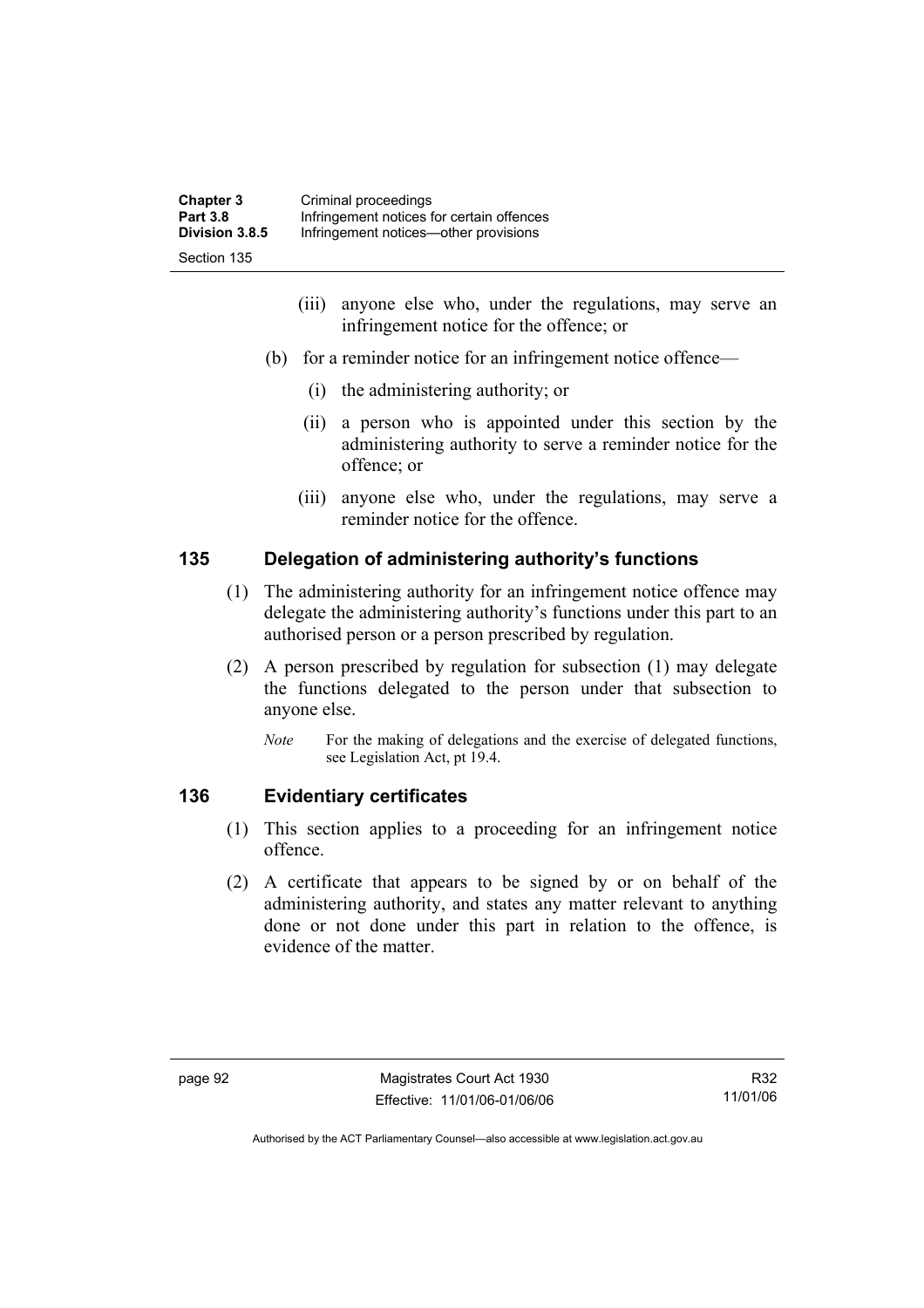| <b>Chapter 3</b><br><b>Part 3.8</b> | Criminal proceedings<br>Infringement notices for certain offences |
|-------------------------------------|-------------------------------------------------------------------|
| Division 3.8.5                      | Infringement notices—other provisions                             |
| Section 136                         |                                                                   |

- (3) Without limiting subsection (2), a certificate given under that subsection may state any of the following:
	- (a) a stated infringement notice or reminder notice was served by a stated authorised person in a stated way on a stated person on a stated date for a stated infringement notice offence;
	- (b) the administering authority did not allow additional time, or allowed stated additional time, for payment of the infringement notice penalty or to dispute liability for the offence;
	- (c) the infringement notice penalty was not paid within the time in which it was required to be paid under this part;
	- (d) the infringement notice has not been withdrawn or was withdrawn on a stated date;
	- (e) a stated address was, on a stated date, the latest business, home or email address, or fax number, of a stated person recorded in a register or other record kept by the administering authority;
	- (f) an infringement notice penalty has not been paid by, or a penalty has not been imposed on, a stated person or anyone for the offence.
- (4) A court must accept a certificate given under this section as proof of the matters stated in it if there is no evidence to the contrary.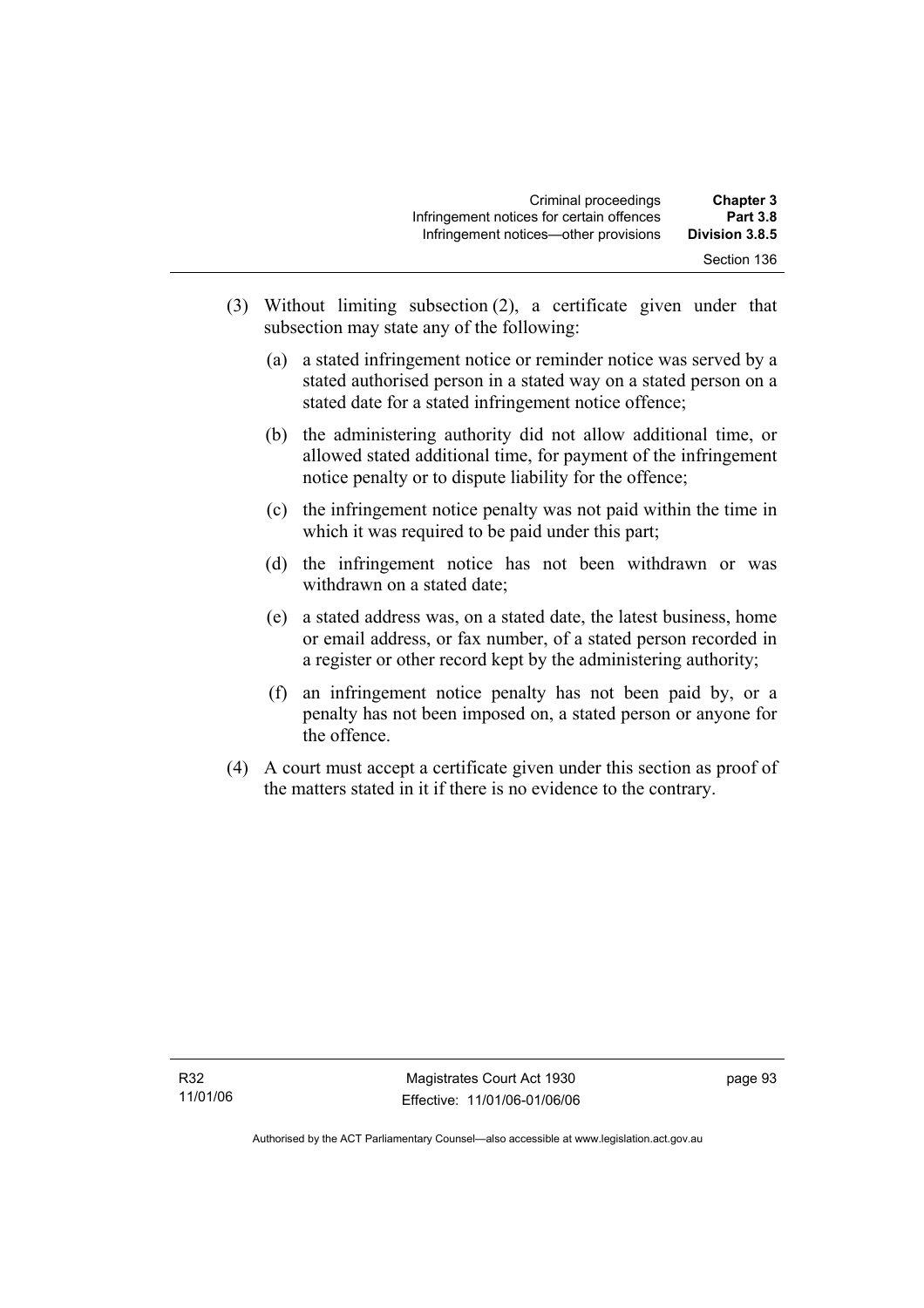Section 141

# **Part 3.9 Enforcement of criminal decisions**

## **Division 3.9.1 Enforcement of criminal decisions general**

## **141 Minute of decision and notice to defendant**

- (1) If the court convicts or makes an order against a defendant—
	- (a) a minute or memorandum of the conviction or order must be made and signed by the magistrate exercising the jurisdiction of the court; and
	- (b) the defendant must be notified in writing of the conviction or order.
- (2) A minute or memorandum under subsection (1) (a) must specify the amount of any levy imposed under the *Victims of Crime (Financial Assistance) Act 1983*, part 5.
- (3) Failure to comply with subsection (1) does not invalidate a conviction or order or the enforcement of a conviction or order.
- (4) The minute must not form any part of the warrant of commitment or of execution.
- (5) A document purporting to be a copy of the minute or memorandum signed by the registrar is prima facie evidence in all courts of law of the making of the conviction or order.

## **142 Formal convictions and orders**

 (1) The conviction or order must, if required, be drawn up by the court in proper form and be filed by the registrar in the court's records.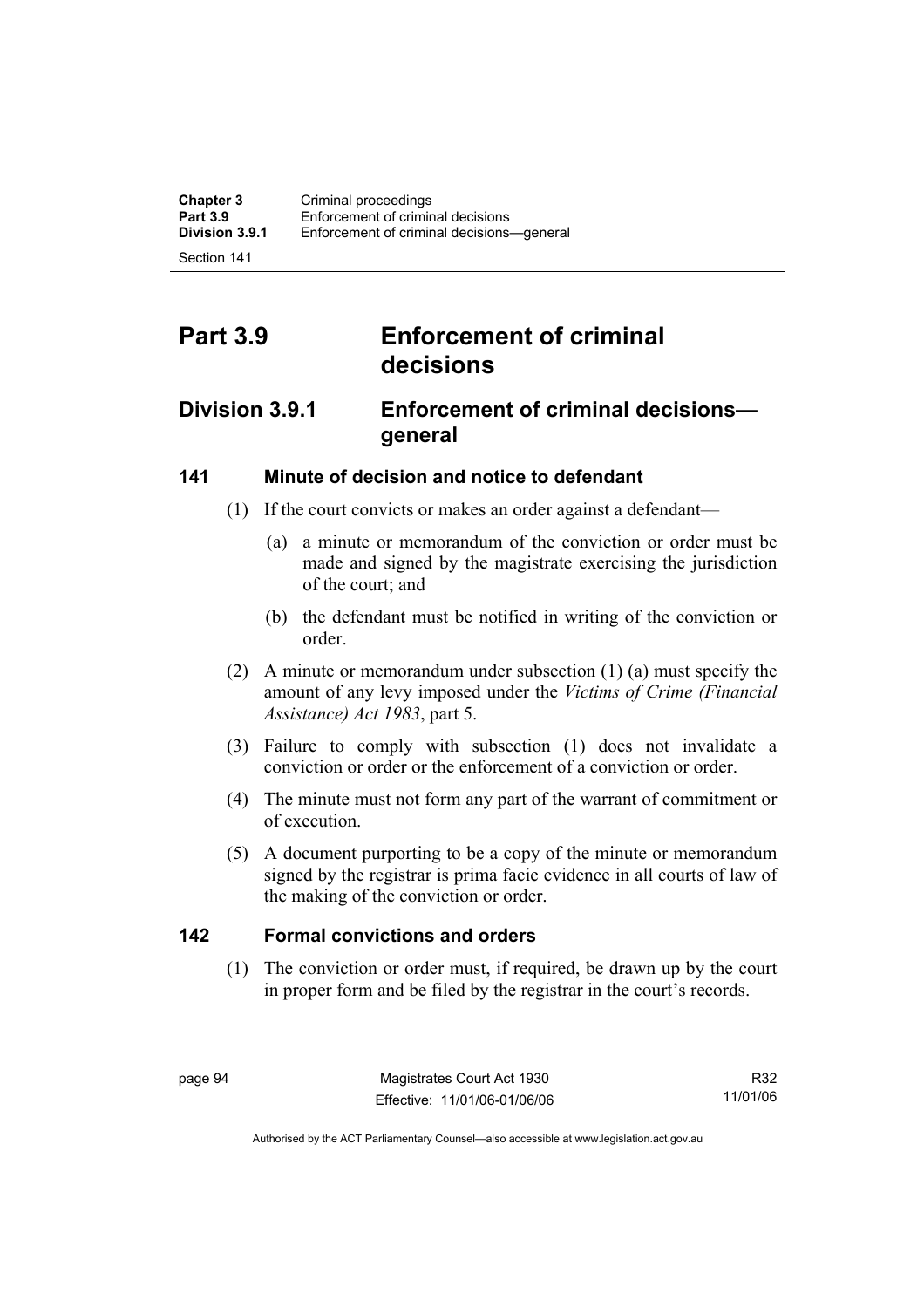(2) It is not necessary for a court formally to draw up a conviction or order or any other record of a decision, unless it is demanded by a party to the proceeding for the purpose of an appeal against the decision, or is required for the purpose of a return to a writ of habeas corpus or other writ from the Supreme Court.

## **143 Consequences if information dismissed**

- (1) The court must make an order of dismissal if the court dismisses an information.
- (2) The court must give the defendant a certificate of dismissal signed by the adjudicating magistrate or the registrar if the defendant applies for it.
- (3) If a certificate of dismissal is produced to a court—
	- (a) the court must accept it as proof of the matters stated in it if there is no evidence to the contrary; and
	- (b) it is a bar to any other information or proceeding in any court (other than an appeal) for the same matter against the same party.

## **144 Copies of informations and other documents**

- (1) On application, the registrar must give the applicant a copy of—
	- (a) an information; or
	- (c) a minute or memorandum of a conviction or order; or
	- (d) a formal conviction or order.
- (2) The registrar may refuse an application under subsection (1) if—
	- (a) the applicant is not a party to the relevant proceeding; and
	- (b) the registrar or a magistrate is not satisfied that the applicant has a good reason for being given that copy.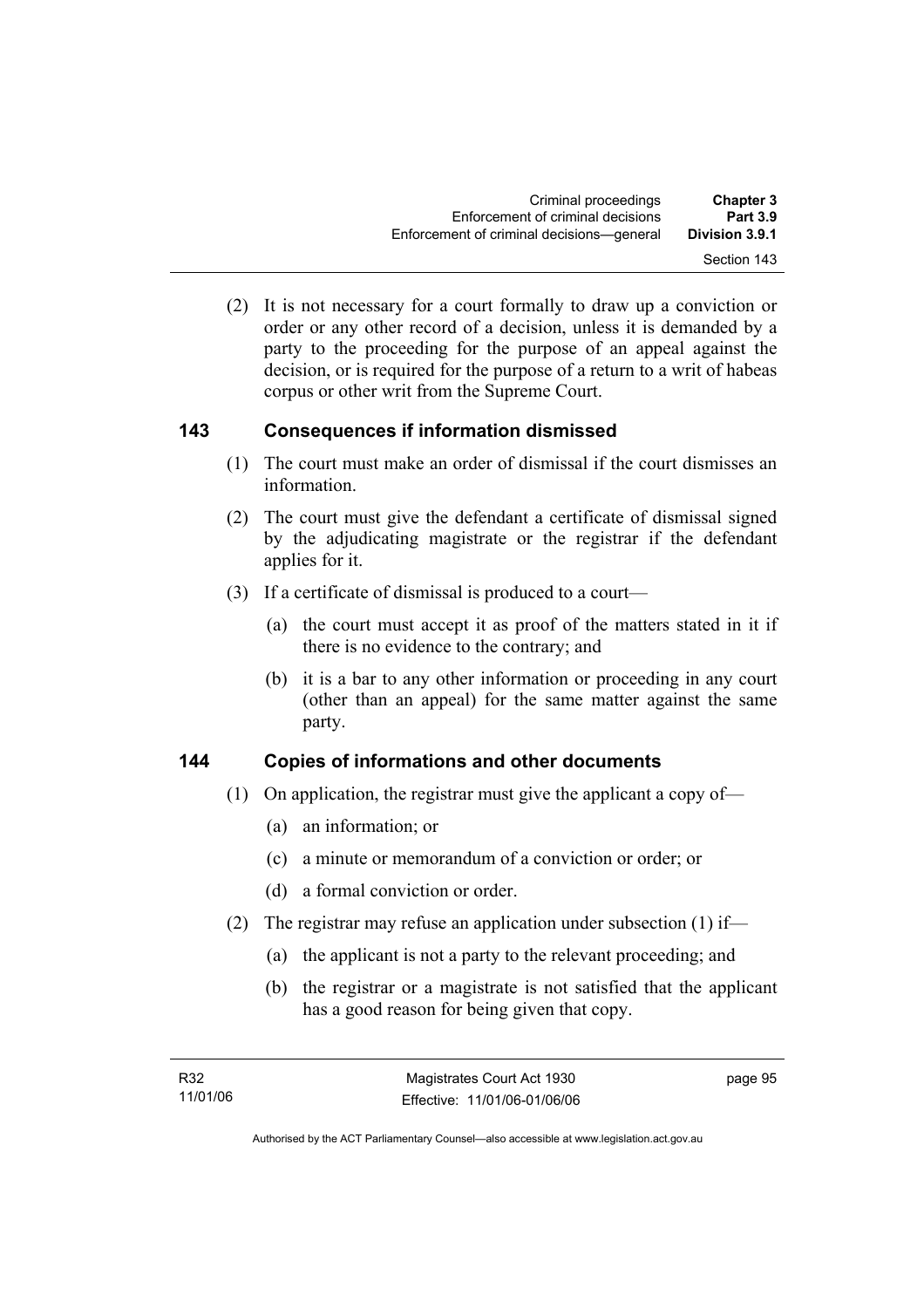| <b>Chapter 3</b> | Criminal proceedings              |
|------------------|-----------------------------------|
| <b>Part 3.9</b>  | Enforcement of criminal decisions |
| Division 3.9.2   | Enforcement of fines              |
| Section 145      |                                   |

### **145 Imprisonment in first instance**

If the court on a conviction sentences the defendant to a term of imprisonment, it must issue its warrant of commitment accordingly.

## **Division 3.9.2 Enforcement of fines**

#### **146 Definitions for div 3.9.2**

In this division:

*default notice* means a notice in force under section 151 and includes any variation under section 152.

#### *fine* means—

- (a) a financial penalty imposed by a court in relation to an offence; or
- (b) a fee or charge payable to the Territory that is imposed by a court in a proceeding for an offence; or
- (c) costs payable to the Territory under a court order in a proceeding for an offence; or
- (d) a levy imposed under the *Victims of Crime (Financial Assistance) Act 1983*; or
- (e) an amount payable to the territory under an order for reparation under the Crimes Act, section 350.

*fine defaulter* means a person to whom a default notice has been given who subsequently defaults in payment of the relevant outstanding fine.

#### *government agency* means—

- (a) an administrative unit; or
- (b) ACTEW Corporation Limited; or
- (c) a territory entity prescribed by regulation.

R32 11/01/06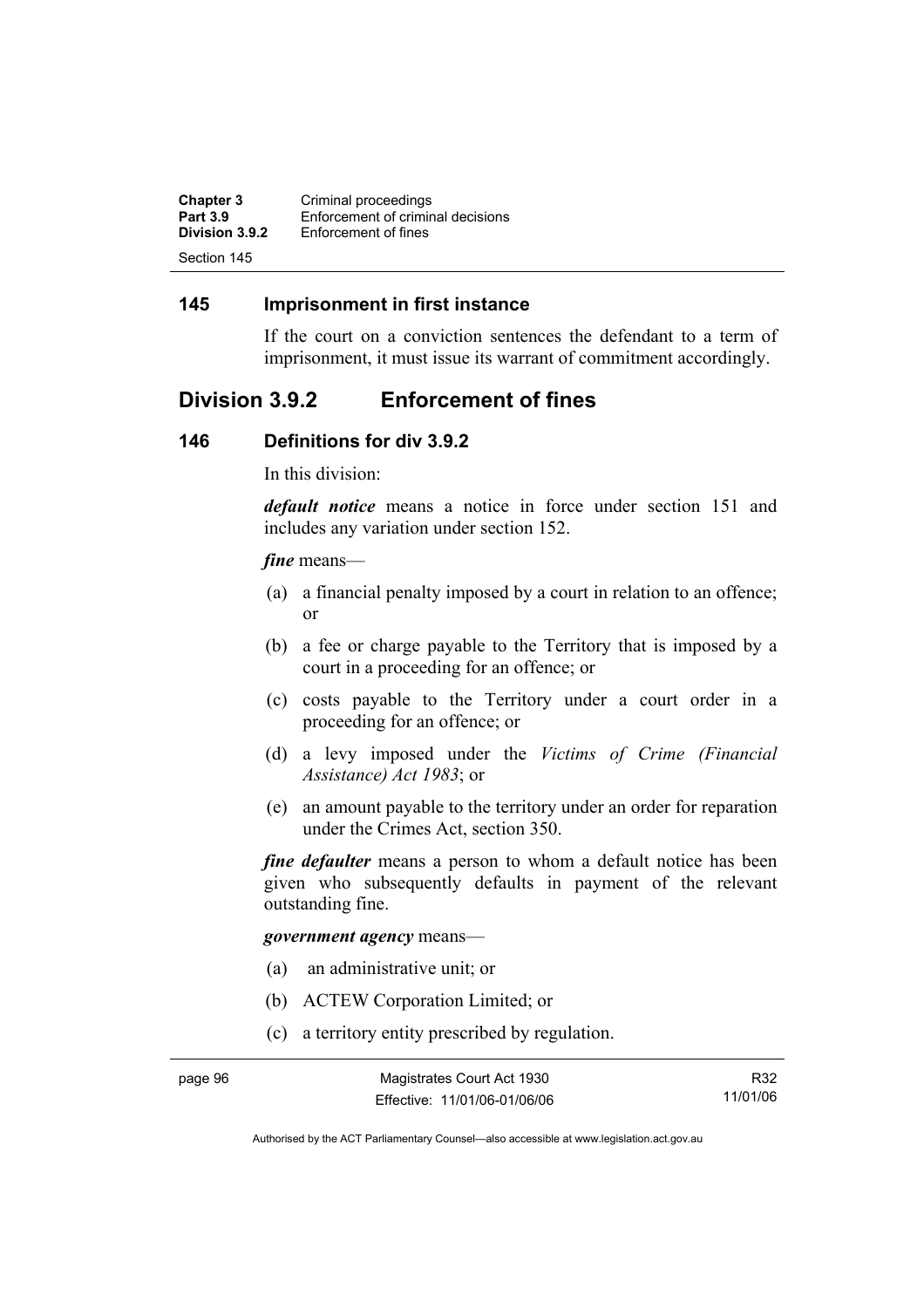| <b>Chapter 3</b> | Criminal proceedings              |
|------------------|-----------------------------------|
| <b>Part 3.9</b>  | Enforcement of criminal decisions |
| Division 3.9.2   | Enforcement of fines              |
| Section 147      |                                   |

*outstanding fine*, in relation to a person, means the total of—

- (a) the whole or any part of a fine that the person is liable to pay; and
- (b) the whole or any part of an administrative fee that the person is liable to pay in relation to the fine.

*penalty notice* means a notice in force under section 149, and includes any variation under section 152.

*territory entity*—see the *Auditor-General Act 1996*, dictionary.

## **147 Payment of fine**

A fine is payable in accordance with this division to the registrar.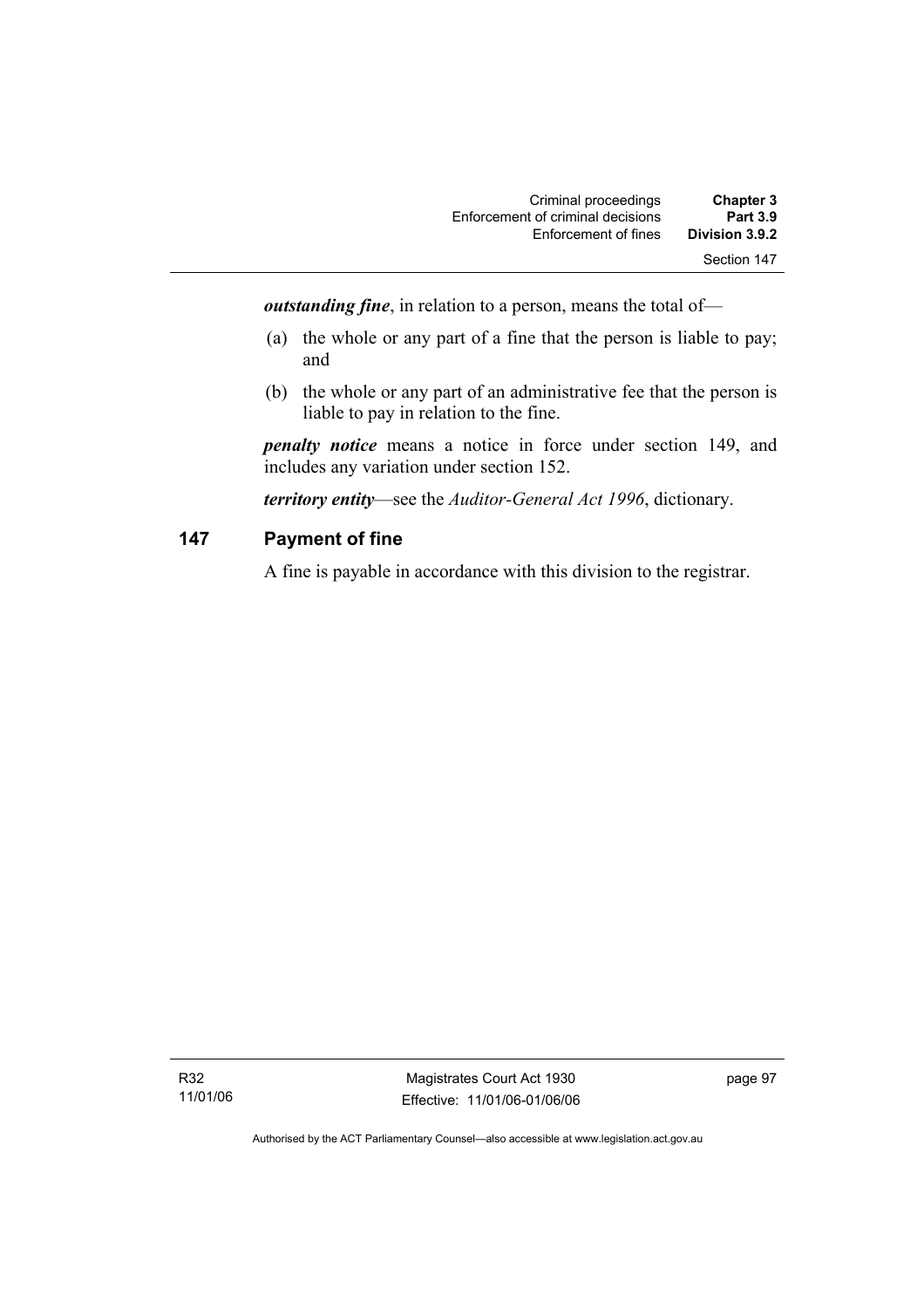| <b>Chapter 3</b> | Criminal proceedings              |
|------------------|-----------------------------------|
| <b>Part 3.9</b>  | Enforcement of criminal decisions |
| Division 3.9.2   | Enforcement of fines              |
| Section 147A     |                                   |

### **147A Notice of address etc**

 (1) A person on whom a fine is imposed must not, without reasonable excuse, fail to give to the registrar particulars of his or her address within 7 days after the day when the fine is imposed.

Maximum penalty: 5 penalty units.

 (2) A person who is liable to pay a fine and who changes address before the fine and any relevant administrative fee are paid must not, without reasonable excuse, fail to give to the registrar particulars of the new address within 7 days after changing address.

Maximum penalty: 5 penalty units.

 (3) A person who is liable to pay a fine, and any relevant administrative fee, must not, without reasonable excuse, fail to give the registrar evidence of his or her address when required to do so by the registrar.

Maximum penalty: 5 penalty units.

### **147B Access to particulars of address**

- (1) For this division, the registrar may, in writing, require—
	- (a) the commissioner for housing; or
	- (b) the chief police officer; or
	- (c) the chief executive (however described) of a government agency;

to give the registrar any particulars held by the person about an address of a specified person who is liable to pay a fine.

 (2) A person to whom such a requirement is given must comply with it as far as practicable.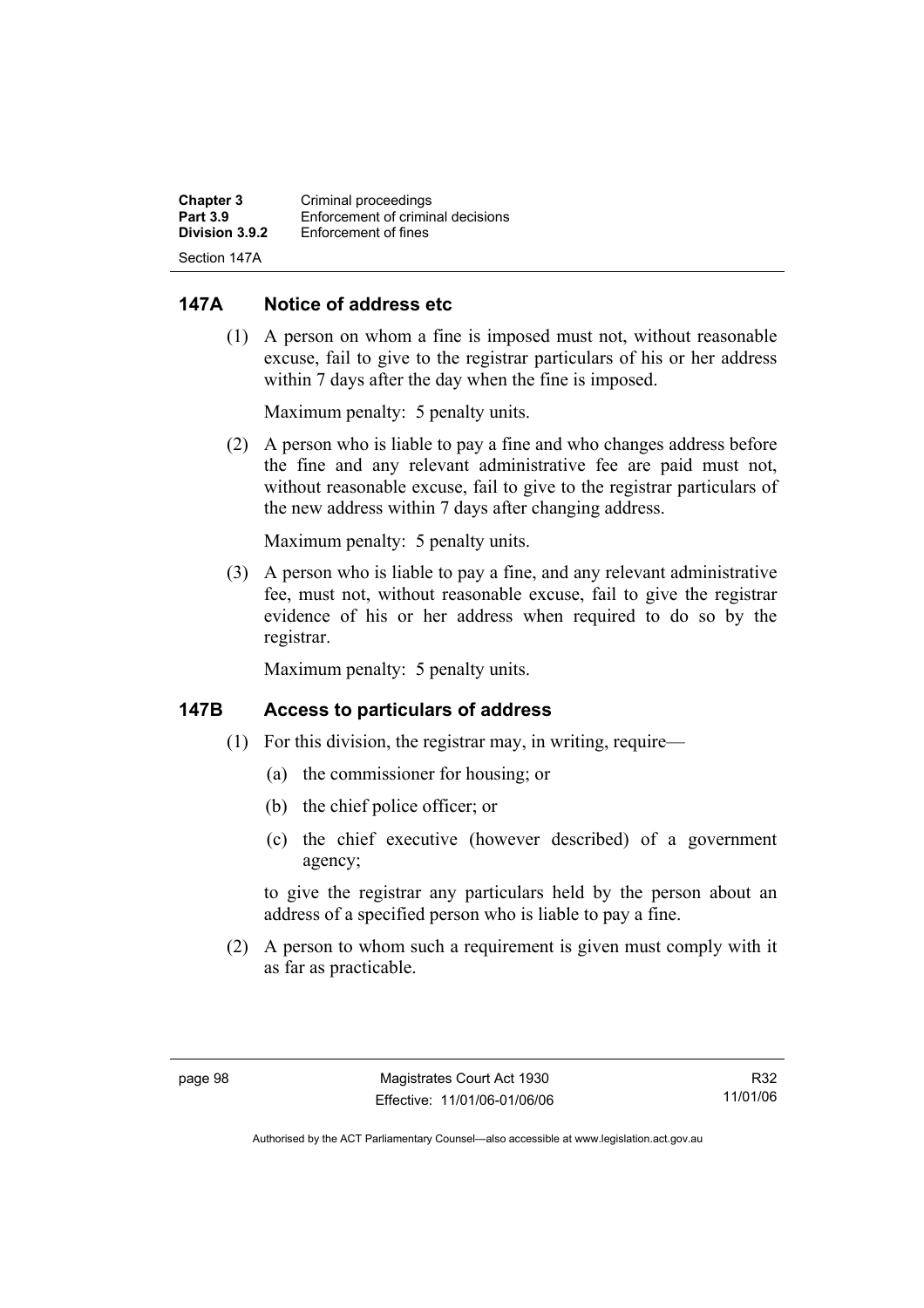## **147C Doubtful service**

- (1) This section applies if—
	- (a) a document has been served on a person for this division, other than by personal service; and
	- (b) the registrar is satisfied that—
		- (i) the document has not come to the knowledge of the person; or
		- (ii) doubt exists whether the document has come to the knowledge of the person.
- (2) If this section applies, the registrar must not take any further action under this division in relation to the person unless—
	- (a) the document has been served again on the person in the way the registrar considers appropriate; and
	- (b) the registrar is satisfied that the document has come to the knowledge of the person.

## **148 Court may allow time to pay**

- (1) If the court imposes a fine on a person for an offence, the court—
	- (a) must allow time for payment, if the summons for the offence was served in accordance with section 116B; or
	- (b) may allow time for payment, in any other case.
- (2) For a fine mentioned in subsection (1) (a), the time allowed by the court must be not less than 14 days from the date of conviction.
- (3) In addition to allowing time for the payment of an amount, the court may direct that the person liable to pay the amount give security, to the satisfaction of the person specified by the court, with or without sureties, for the payment of the amount.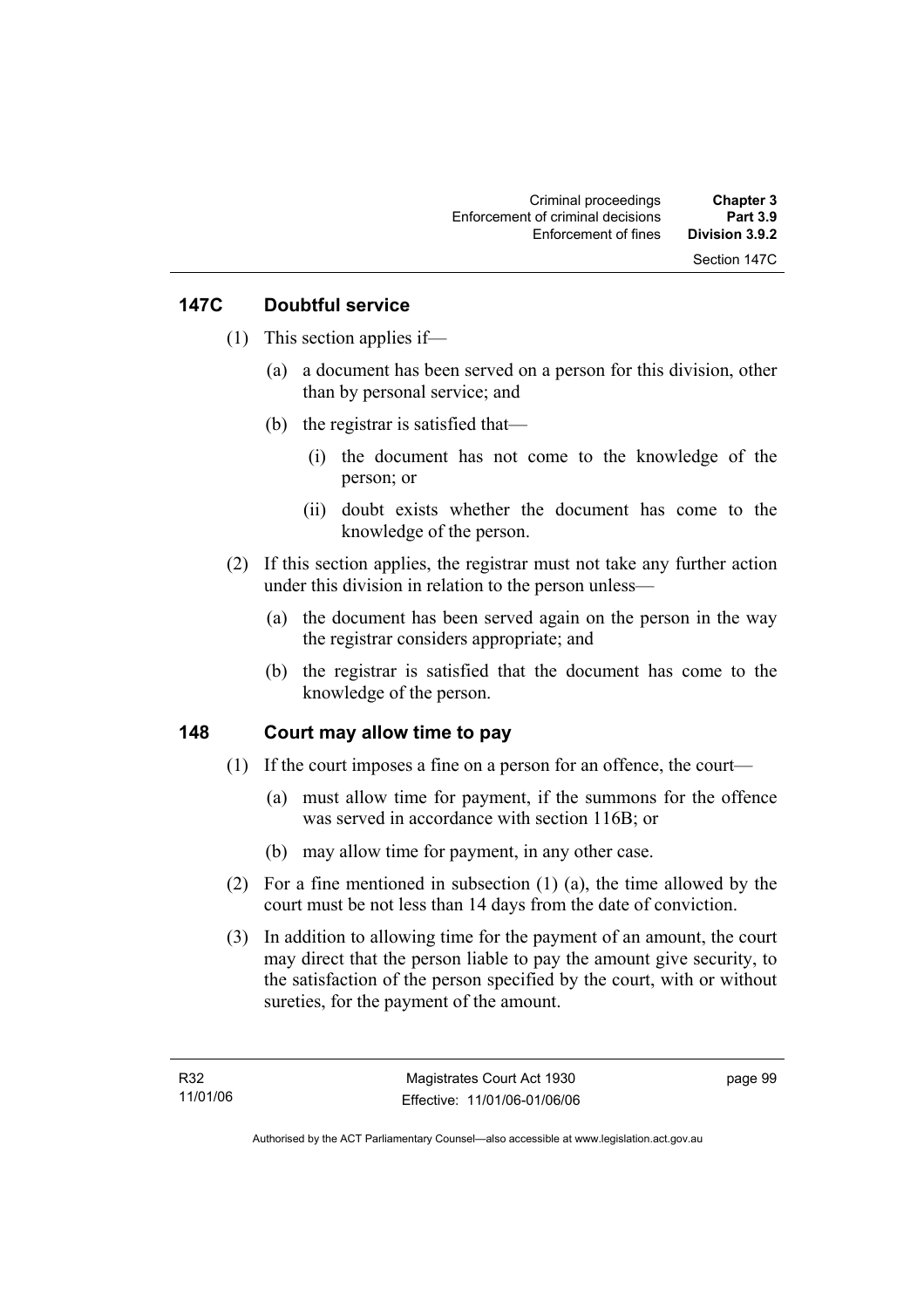| <b>Chapter 3</b> | Criminal proceedings              |
|------------------|-----------------------------------|
| <b>Part 3.9</b>  | Enforcement of criminal decisions |
| Division 3.9.2   | Enforcement of fines              |
| Section 149      |                                   |

 (4) The security mentioned in subsection (3) must be given, and may be enforced, in the way provided by this Act.

#### **149 Penalty notice**

- (1) If the registrar of the Supreme Court gives to the registrar a certificate of conviction that indicates that a person is liable to pay a fine as a result of a conviction or order made by the Supreme Court, the registrar must give the person a penalty notice about the fine.
- (2) If a person is liable to pay a fine as a result of a conviction or order by the court, the notice of the conviction or order required by section 116I or section 141 (1) (b) must contain a penalty notice about the fine.
- (3) A penalty notice about a fine must—
	- (a) specify the amount of the fine and the due date for payment; and
	- (b) if the fine is payable by instalments—specify the amount of each instalment and the due date for payment; and
	- (c) contain a statement to the effect that if the fine or any instalment is not paid by the due date the person is liable for the administrative fee under section 150 in addition to the fine; and
	- (d) contain a statement to the effect that, under section 152, the registrar may, on application, approve an arrangement about the payment of the fine; and
	- (e) indicate the obligation to notify the registrar of any change of address under section 147A.
- (4) If a penalty notice is varied under section 152, the notice must specify particulars of the approved arrangement for payment as so varied.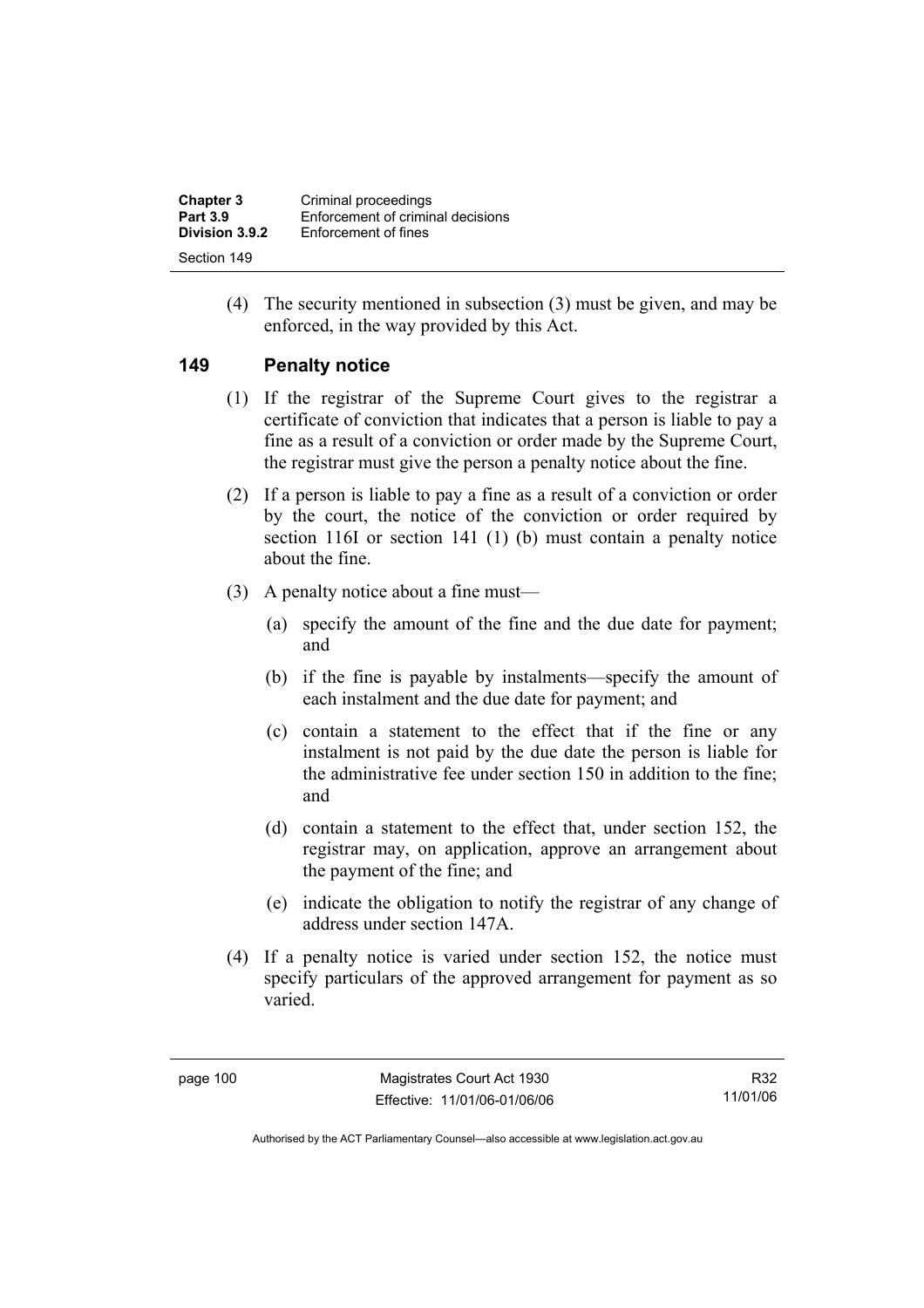#### **150 Default**

- (1) If a person defaults in payment of a fine to which a penalty notice relates—
	- (a) the person is liable to pay to the Territory, in addition to the amount of the fine that remains unpaid, the administrative fee determined under the *Court Procedures Act 2004*, part 3 (Court and tribunal fees) for this paragraph; and
	- (b) the registrar must give a default notice to the person.
- (2) If a person to whom a default notice has been given subsequently defaults in payment of the fine, the registrar must give notice of the default to the road transport authority under section 153.
- (3) For this division, a person defaults in payment of a fine or any relevant administrative fee if the person fails to pay any part of the amount payable by—
	- (a) the due date specified in the relevant penalty notice; or
	- (b) if a default notice has been issued in relation to the amount the due date specified in the default notice.

#### **151 Default notice**

- (1) A default notice under section 150 must—
	- (a) specify the default to which the notice relates; and
	- (b) indicate that, subject to section 152, the amount of the fine remaining unpaid and the relevant administrative fee are due on the date or dates specified in the notice; and
	- (c) contain a statement indicating the consequences under section 150 (2) of a default in payment of an amount to which the notice relates; and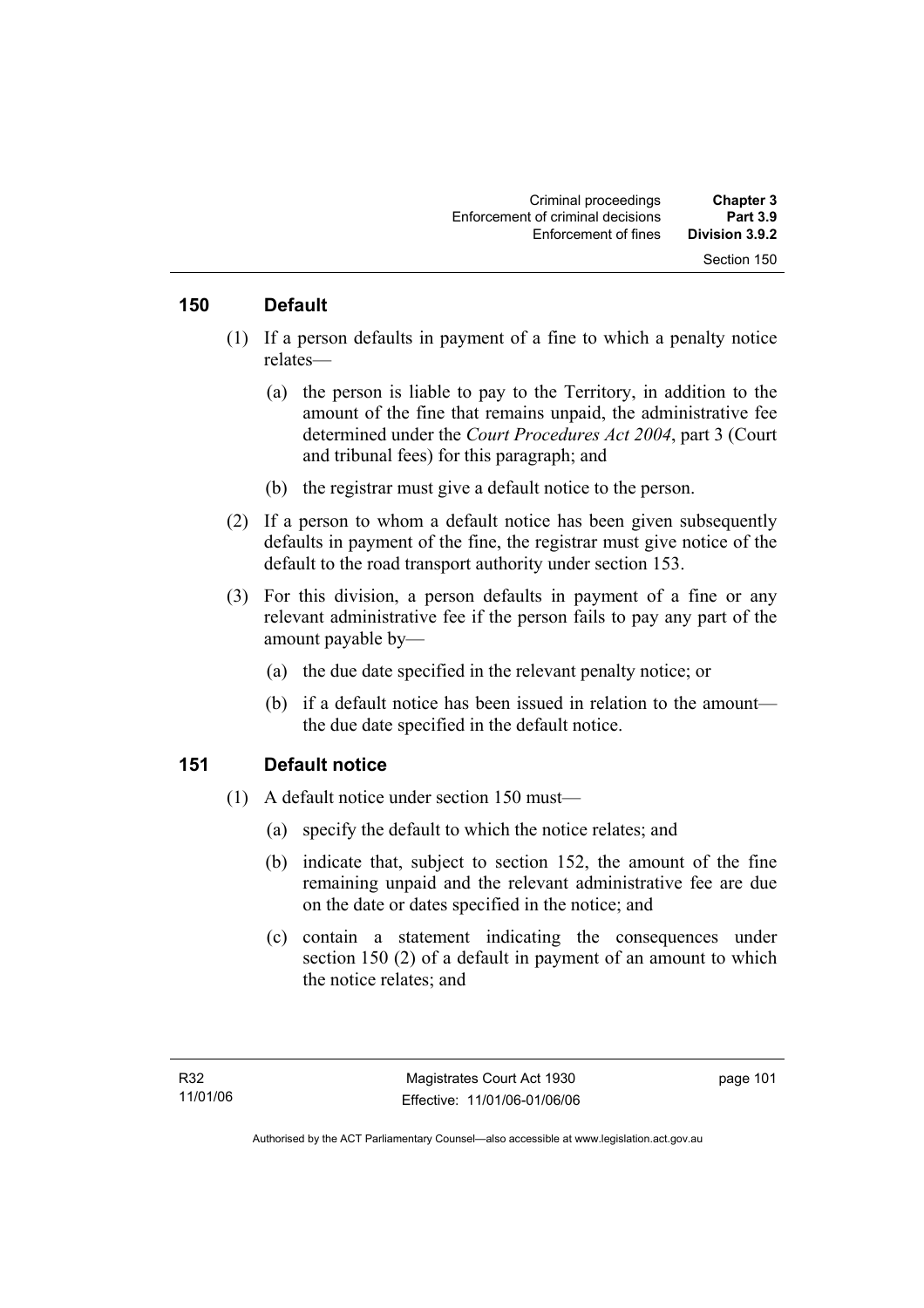| <b>Chapter 3</b> | Criminal proceedings              |
|------------------|-----------------------------------|
| <b>Part 3.9</b>  | Enforcement of criminal decisions |
| Division 3.9.2   | Enforcement of fines              |
| Section 152      |                                   |

- (d) contain a statement to the effect that, under section 152, the registrar may, on application, approve an arrangement about the payment of the fine; and
- (e) indicate the obligation to notify the registrar of any change of address under section 147A.
- (2) The registrar may specify in a default notice matters about a person's property or financial circumstances that are to be set out in any application by the person for approval of a special arrangement under section 152.
- (3) If a default notice is varied under section 152, the notice must specify particulars of the approved arrangement for payment as so varied.

#### **152 Special arrangements**

- (1) The registrar may, on application, approve in writing an arrangement for—
	- (a) further time for the payment of all or any part of a fine or administrative fee, or an instalment of such an amount; or
	- (b) payment of all or any part of a fine or administrative fee by instalments.
- (2) An arrangement under subsection (1) (a) may also be made in relation to an amount that is overdue for payment under a previous approved arrangement.
- (3) To the extent to which an approval for time to pay all or any part of a fine or instalment is inconsistent with an order of a court, the order has no effect.
- (4) An application for an approval must—
	- (a) be made in writing; and
	- (b) specify the grounds on which it is made; and

R32 11/01/06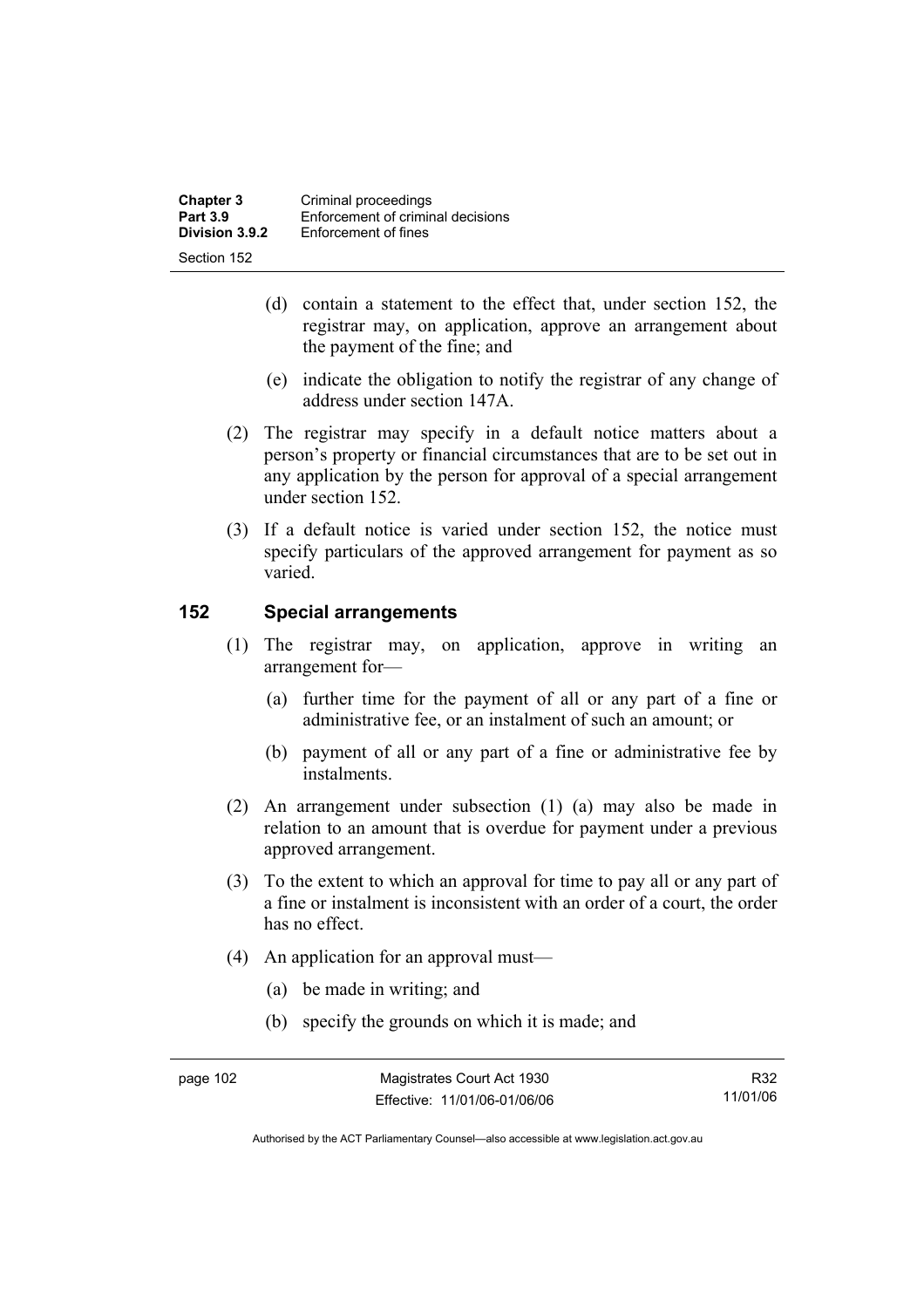| <b>Chapter 3</b><br><b>Part 3.9</b> | Criminal proceedings<br>Enforcement of criminal decisions |
|-------------------------------------|-----------------------------------------------------------|
| Division 3.9.2                      | Enforcement of fines                                      |
| Section 153                         |                                                           |

- (c) be lodged with the registrar by the date, or within the period, ascertained in accordance with the current penalty notice, or current default notice, about the fine; and
- (d) for an applicant to whom a default notice has been given contain any particulars requested by the registrar in the notice.
- (5) A person committed to prison under section 154D is not entitled to make an application.
- (6) If an approval concerns a fine for which a penalty notice or a default notice has been given to a person, the registrar must vary the notice  $by-$ 
	- (a) altering the notice in accordance with the approval; or
	- (b) reissuing the notice, revised in accordance with the approval.

#### **153 Notice for suspension of driver licence etc**

- (1) The registrar must notify the road transport authority of the name, address and date of birth of each person who, after being given a default notice for a fine, defaults in payment of the outstanding fine.
- (2) If notice is given under subsection (1) and the registrar subsequently approves an arrangement under section 152, the registrar must notify the road transport authority of the approval.
- (3) If notice has been given under subsection (1) and no later notice has been given under subsection (2), the registrar must notify the road transport authority if—
	- (a) the outstanding fine is paid; or
	- (b) the outstanding fine is remitted under section 159; or
	- (c) the person has completed serving a period of imprisonment under a committal under section 154D; or
	- (d) the conviction or order that gave rise to the liability to pay the fine is quashed or set aside.

| R32      | Magistrates Court Act 1930   | page 103 |
|----------|------------------------------|----------|
| 11/01/06 | Effective: 11/01/06-01/06/06 |          |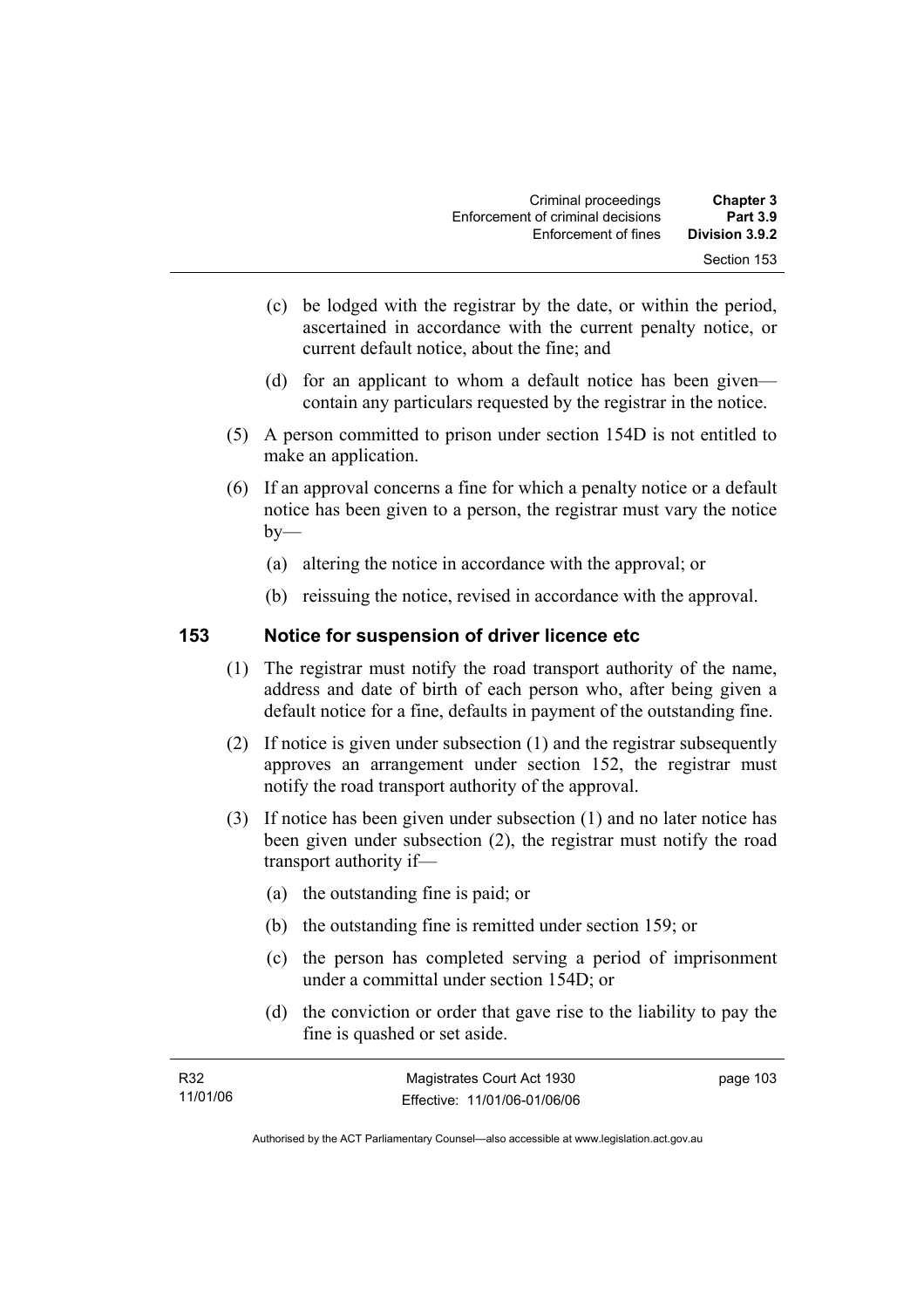**Chapter 3 Criminal proceedings**<br>**Part 3.9 Enforcement of criminal Part 3.9 Enforcement of criminal decisions**<br>**Division 3.9.2 Enforcement of fines Enforcement of fines** Section 154

### **154 Access to personal information**

- (1) For the purpose of ensuring the payment of an outstanding fine, the registrar may, in writing, require any of the following people to give the registrar specified particulars of personal information held by the person about the relevant fine defaulter:
	- (a) the commissioner for housing;
	- (b) the chief police officer;
	- (c) the chief executive (however described) of a government agency.
- (2) A person to whom a requirement is given must comply with it as far as practicable.
- (3) In this section:

*personal information* means particulars about the financial circumstances or criminal record of a fine defaulter.

### **154D Committal to prison—fine defaulters**

- (1) The registrar must, by warrant, commit a fine defaulter to prison if—
	- (a) the registrar is satisfied that all reasonable action has been taken under this division to secure payment and there is no reasonable likelihood of the outstanding fine being paid; and
	- (b) the outstanding fine has not been remitted under section 159.
- (2) The period for which the fine defaulter is to be committed to prison must be the lesser of—
	- (a) a period calculated at the rate of 1 day for each \$100, or part of \$100, of the outstanding fine; and
	- (b) 6 months.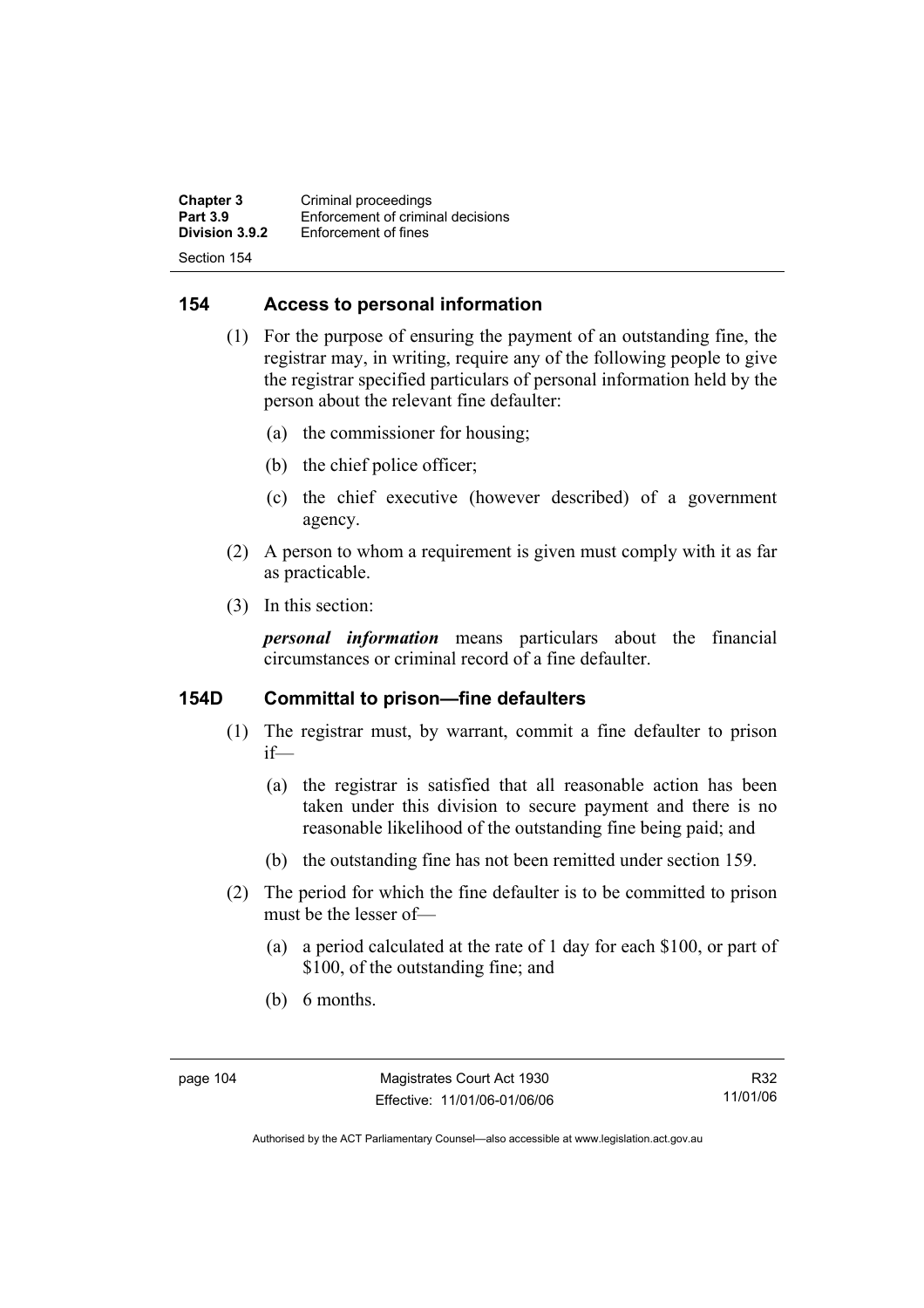| <b>Chapter 3</b><br><b>Part 3.9</b> | Criminal proceedings<br>Enforcement of criminal decisions |
|-------------------------------------|-----------------------------------------------------------|
| Division 3.9.2                      | Enforcement of fines                                      |
| Section 155                         |                                                           |

 (3) Subsection (1) does not apply to a person whose liability to pay the fine is derived from an order under the Crimes Act, section 350.

## **155 Fine amounts to be paid to registrar**

- (1) This section applies if—
	- (a) a person must pay an amount because of a conviction or court order; and
	- (b) the person pays the amount to a police officer or someone else.
- (2) The police officer or other person must immediately pay the amount to the registrar.

## **156 Execution to stop on payment**

- (1) This section applies if—
	- (a) a warrant is issued under section 154D (Committal to prison fine defaulters) for a fine defaulter; and
	- (b) the fine defaulter pays the police officer executing the warrant the amounts mentioned in it.
- (2) The police officer must stop executing the warrant.

## **157 Payment of amount to keeper or superintendent**

- (1) If a person is imprisoned for nonpayment of an outstanding fine, the person may pay, or cause to be paid, to the keeper of the prison or, for a person in relation to whom a warrant under section 313 (Commitment to remand centre) has been issued, the superintendent of the remand centre, and the keeper or superintendent must receive—
	- (a) the amount mentioned in the warrant of commitment and the keeper or superintendent must discharge the person unless the person is in custody for some other matter; or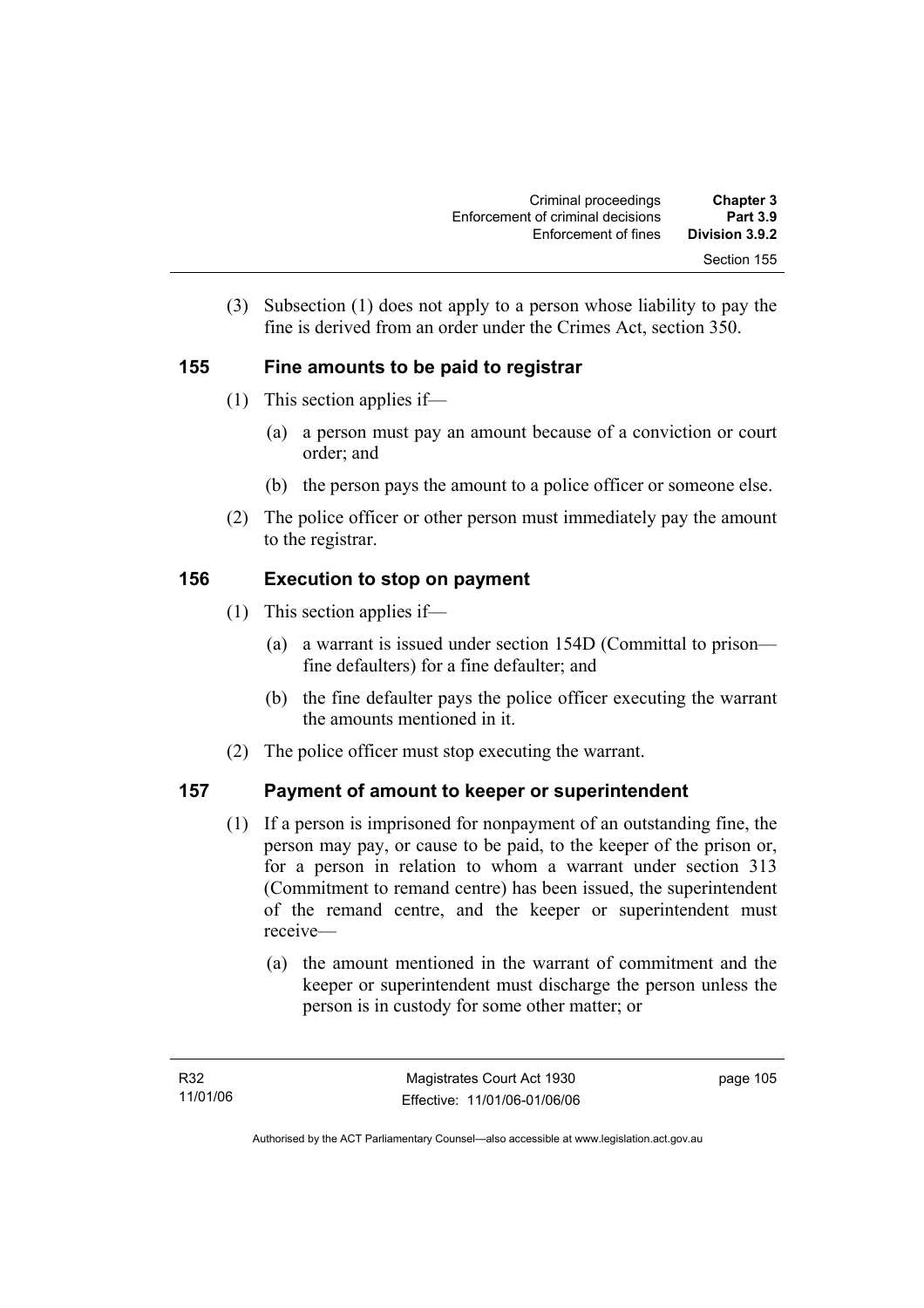**Chapter 3 Criminal proceedings**<br>**Part 3.9 Enforcement of criminal Part 3.9 Enforcement of criminal decisions**<br>**Division 3.9.2 Enforcement of fines Enforcement of fines** Section 158

- (b) any amount in part satisfaction of the outstanding fine and thereupon the term of imprisonment is reduced by a number of days bearing as nearly as possible the same proportion to the total number of days for which the person was committed as the amount so paid bears to the amount for which the person is so liable and the keeper or superintendent must at the end of the term so reduced discharge the person unless the person is in custody for some other matter.
- (2) The keeper or superintendent must forthwith pay all amounts received under the subsection (1) to the registrar.

#### **158 Fine satisfied by imprisonment**

A person who is committed to prison under a warrant issued under section 154D discharges his or her liability to pay the outstanding fine—

- (a) at the rate of \$100 for each day or part of a day for which the person is so imprisoned; or
- (b) if the person is so committed to prison for 6 months—on the completion of the 6 months.

#### **159 Remission**

The Executive may, in writing, remit all or any part of a fine.

#### **160 Conviction or order quashed or set aside**

If the conviction or order that gave rise to a person's liability to pay a fine is quashed or set aside, the registrar must, in addition to notifying the road transport authority under section 153 (3) (d)—

- (a) refund to the person any amount paid in relation to the fine; and
- (b) refund to the person any amount paid in relation to a relevant administrative fee.

R32 11/01/06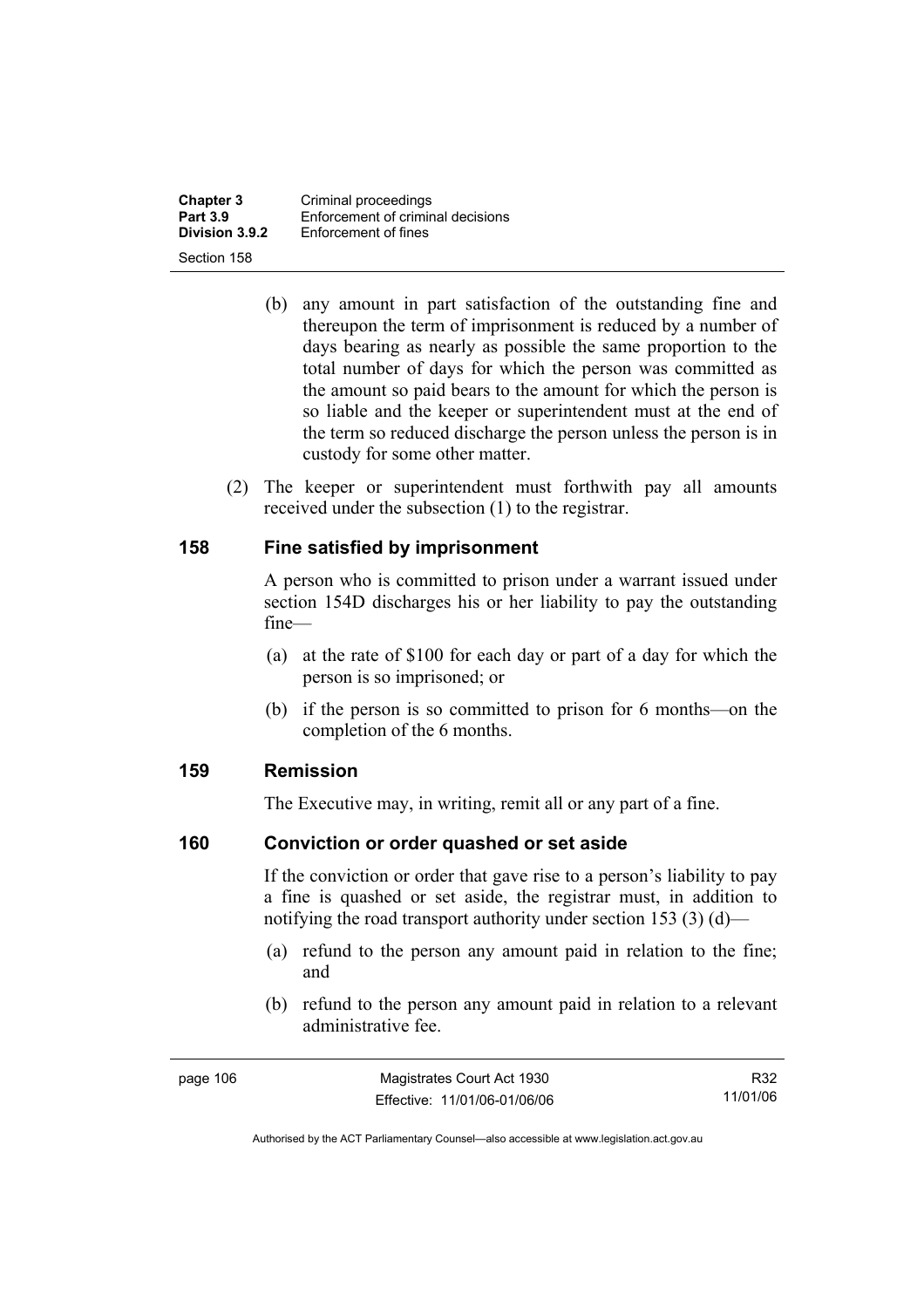### Section 161

#### **161 Other enforcement provisions not affected**

This division shall not be taken to affect the operation of any other law in force in the ACT that provides for the recovery or enforcement of a fine.

## **Division 3.9.3 Reciprocal enforcement of fines against bodies corporate**

#### **166A Definitions for div 3.9.3**

In this division:

*conviction* means a conviction or order entered or made by a court in the exercise of summary jurisdiction in a proceeding for an offence.

*fine* includes—

- (a) a financial penalty, financial forfeiture and financial compensation; and
- (b) fees, charges and costs payable by a body corporate under an order made in a proceeding in which a conviction was entered in relation to the body corporate.

*reciprocating court* means a court declared under section 166B to be a reciprocating court.

*relevant officer*, in relation to a reciprocating court, means the registrar or other corresponding officer of the court.

*State* includes a Territory other than the Australian Capital Territory.

*territory fine* means a fine payable under a conviction of the court.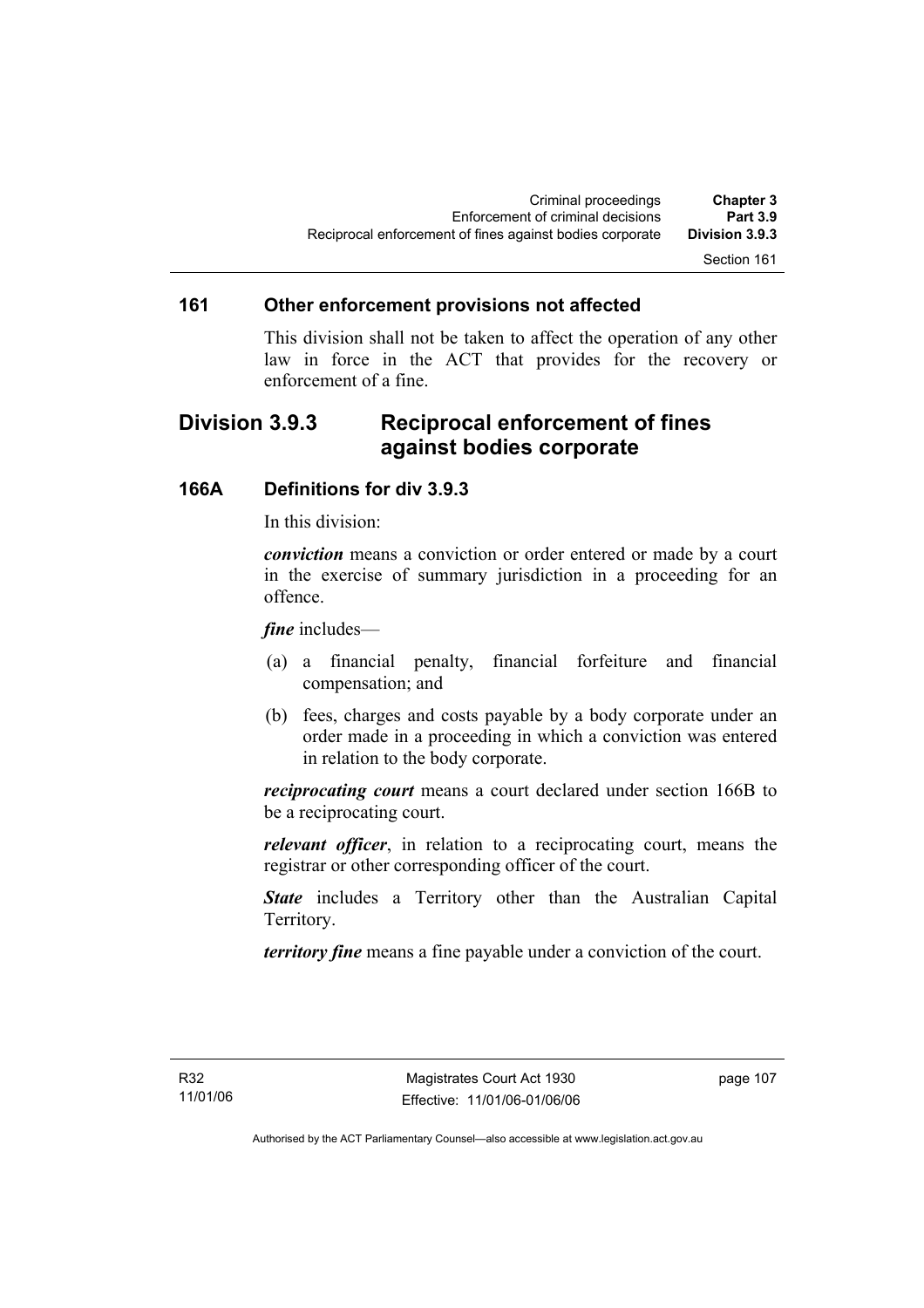| <b>Chapter 3</b>      | Criminal proceedings                                     |
|-----------------------|----------------------------------------------------------|
| <b>Part 3.9</b>       | Enforcement of criminal decisions                        |
| <b>Division 3.9.3</b> | Reciprocal enforcement of fines against bodies corporate |
| Section 166B          |                                                          |

### **166B Declarations relating to reciprocating courts**

- (1) If a State has laws providing for the enforcement in the State of a territory fine against a body corporate, the Attorney-General may, in writing, declare a court of summary jurisdiction in the State to be a reciprocating court.
- (2) A declaration is a notifiable instrument.

*Note* A notifiable instrument must be notified under the Legislation Act.

## **166C Enforcement of fine**

- $(1)$  If—
	- (a) a fine is payable by a body corporate under a conviction of a reciprocating court; and
	- (b) the registrar receives a written request from the relevant officer of the reciprocating court for the enforcement of the conviction accompanied by—
		- (i) a copy, certified by the relevant officer to be correct, of the conviction; and
		- (ii) a certificate signed by the relevant officer stating the amount of the fine that remains unpaid;

the registrar must register the conviction by filing in the court the certified copy of the conviction and noting the date of the registration on the copy.

- (2) On the registration of a conviction under subsection  $(1)$ 
	- (a) the conviction is taken, for this part, to be a conviction of the court adjudging payment of a fine by the body corporate in the amount stated as unpaid in the certificate mentioned in subsection  $(1)$  (b); and
	- (b) the registrar must issue a writ of execution for the purpose of recovering the amount mentioned in paragraph (a); and

| page 108 | Magistrates Court Act 1930   | R32      |
|----------|------------------------------|----------|
|          | Effective: 11/01/06-01/06/06 | 11/01/06 |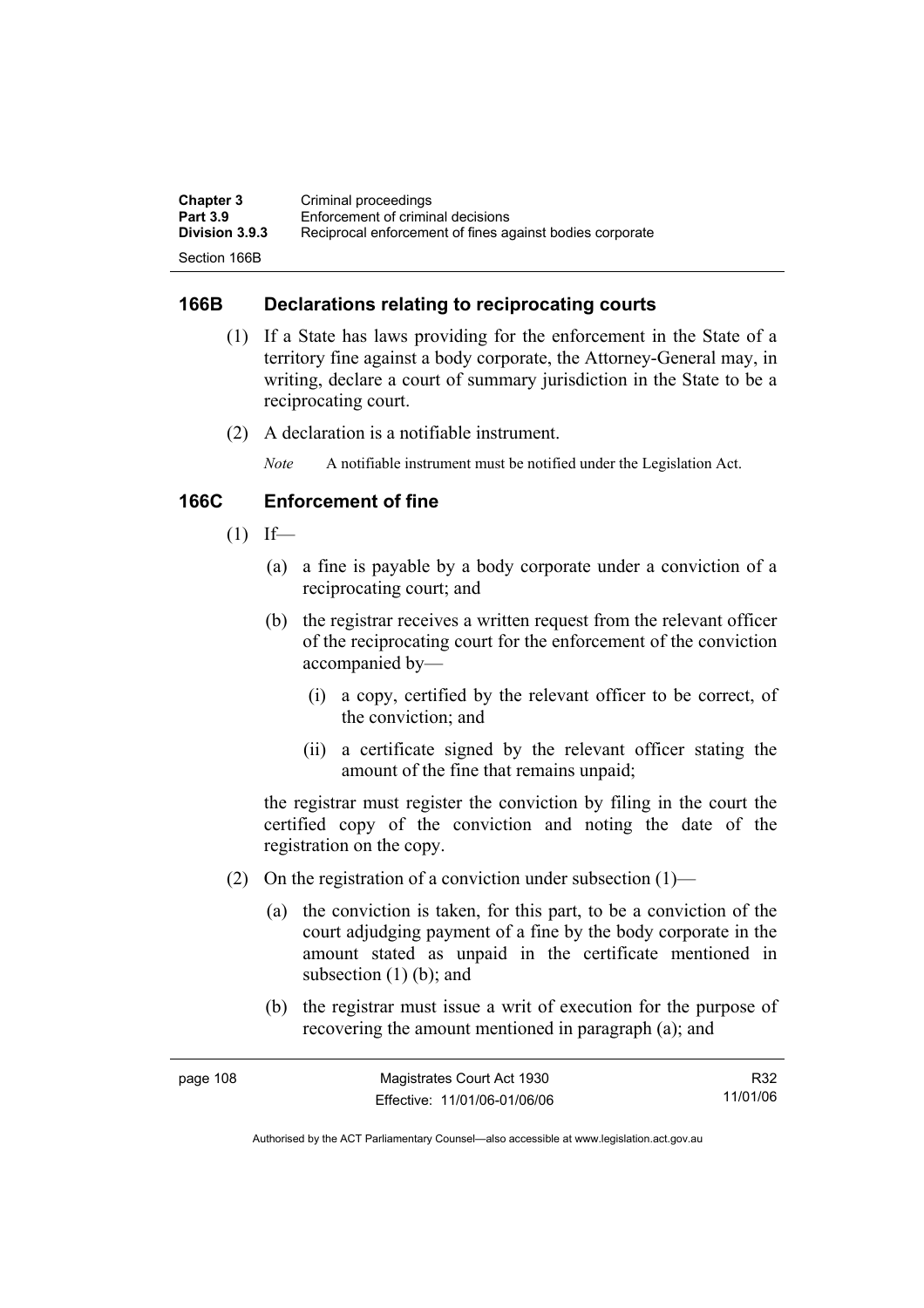- (c) subject to this section, this Act and the rules applying to civil proceedings in the Magistrates Court apply in relation to a writ issued under paragraph (b) as if the writ had been issued in relation to a conviction of the court.
- (3) If a request is made under this section in relation to a fine payable under a conviction of a reciprocating court and the registrar later receives a notification from the relevant officer of the reciprocating court of payment of an amount in satisfaction in whole or part of the amount of the fine, the registrar must note the particulars of the payment on the certified copy of the conviction filed in the court.
- $(4)$  If—
	- (a) a writ is issued under subsection (2) in relation to a fine; and
	- (b) before execution, the registrar receives a notification mentioned in subsection (3) in relation to the fine;

the registrar must arrange for the return of the writ.

- (5) On the return of the writ, the registrar must—
	- (a) if the amount of the fine has been paid in full—withdraw the writ; or
	- (b) if part of the amount of the fine remains unpaid—amend the writ to show the amount still unpaid.
- (6) If a writ is amended under subsection (4), the writ must be enforced in relation to the amount of the fine for the time being shown in the writ as unpaid.
- (7) If an amount of money is paid to the registrar in satisfaction in whole or in part of a fine payable under a conviction registered under subsection (1), the registrar must remit the amount to the relevant officer of the reciprocating court by which the conviction was entered.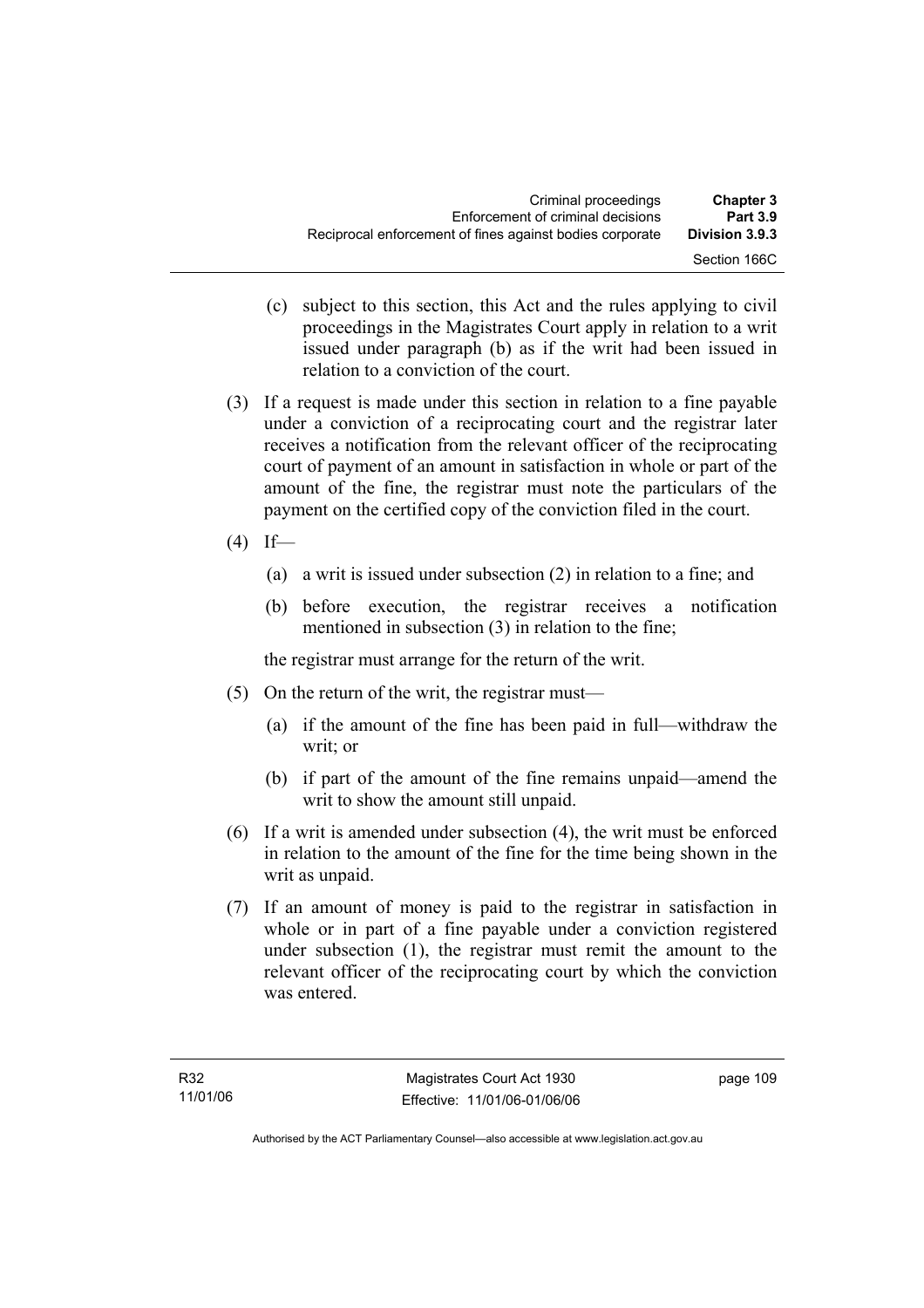| <b>Chapter 3</b> | Criminal proceedings                               |
|------------------|----------------------------------------------------|
| <b>Part 3.9</b>  | Enforcement of criminal decisions                  |
| Division 3.9.4   | Enforcement of criminal decisions—other provisions |
| Section 166D     |                                                    |

 (8) For this section, a document that purports to have been signed by the relevant officer of a reciprocating court is taken to have been so signed unless the contrary is proved.

### **166D Effect of enforcement by reciprocating court**

An amount received by the registrar from a reciprocating court in satisfaction in whole or in part of a territory fine must be applied by the registrar as if the amount had been paid to the registrar by the body corporate by which the fine was payable in satisfaction in whole or in part of the fine.

### **166E Registrar to notify payment of territory fine**

 $If$ <sub> $\equiv$ </sub>

- (a) a conviction of the court under which a fine is payable is registered by the relevant officer of a reciprocating court; and
- (b) an amount is received by the registrar in satisfaction in whole or in part of the fine;

the registrar must, as soon as practicable, notify the relevant officer of the amount of that payment.

## **Division 3.9.4 Enforcement of criminal decisions other provisions**

#### **184 Enforcement of costs against informant**

If a court orders an informant in a criminal proceeding to pay costs to a defendant, the order operates as a judgment given or entered in relation to a claim for the payment of money and is enforceable accordingly.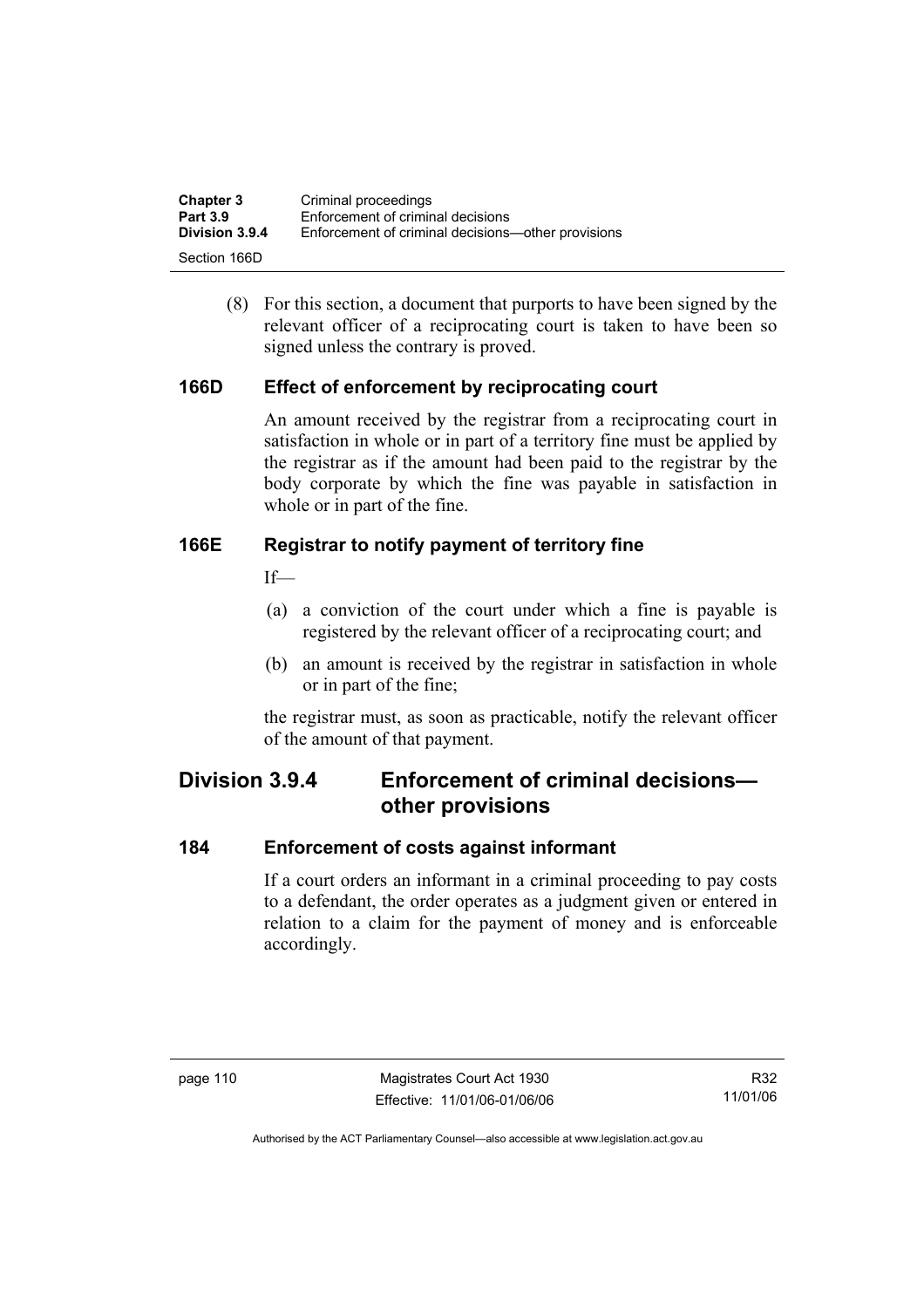#### Section 185

## **185 Committal to prison—orders not involving payment of amount**

- $(1)$  If—
	- (a) a conviction does not order the payment of any fine or penalty but orders that the defendant be imprisoned for his or her offence; or
	- (b) an order is not for the payment of an amount but for the doing of some other act and directs that, if the defendant fails to do the act, the defendant be imprisoned and the defendant fails to do the act;

the court or a magistrate may by warrant commit the defendant to prison there to be kept according to the terms of the conviction or order.

(2) In subsection  $(1)$  (b):

*order* does not include an order under the Crimes Act, section 350.

#### **186 Warrant of commitment to prison**

- (1) A warrant of commitment—
	- (a) must require the police officer or escort to whom it is directed to take the person named in the warrant to a prison mentioned in the warrant; and
	- (b) must require the person in charge of the prison to which the person is taken to imprison the person in accordance with the warrant.
- (2) A warrant of commitment in which the direction mentioned in subsection (1) (a) is given to all police officers or all escorts—
	- (a) is taken in that respect to be directed to each police officer, or each escort, respectively; and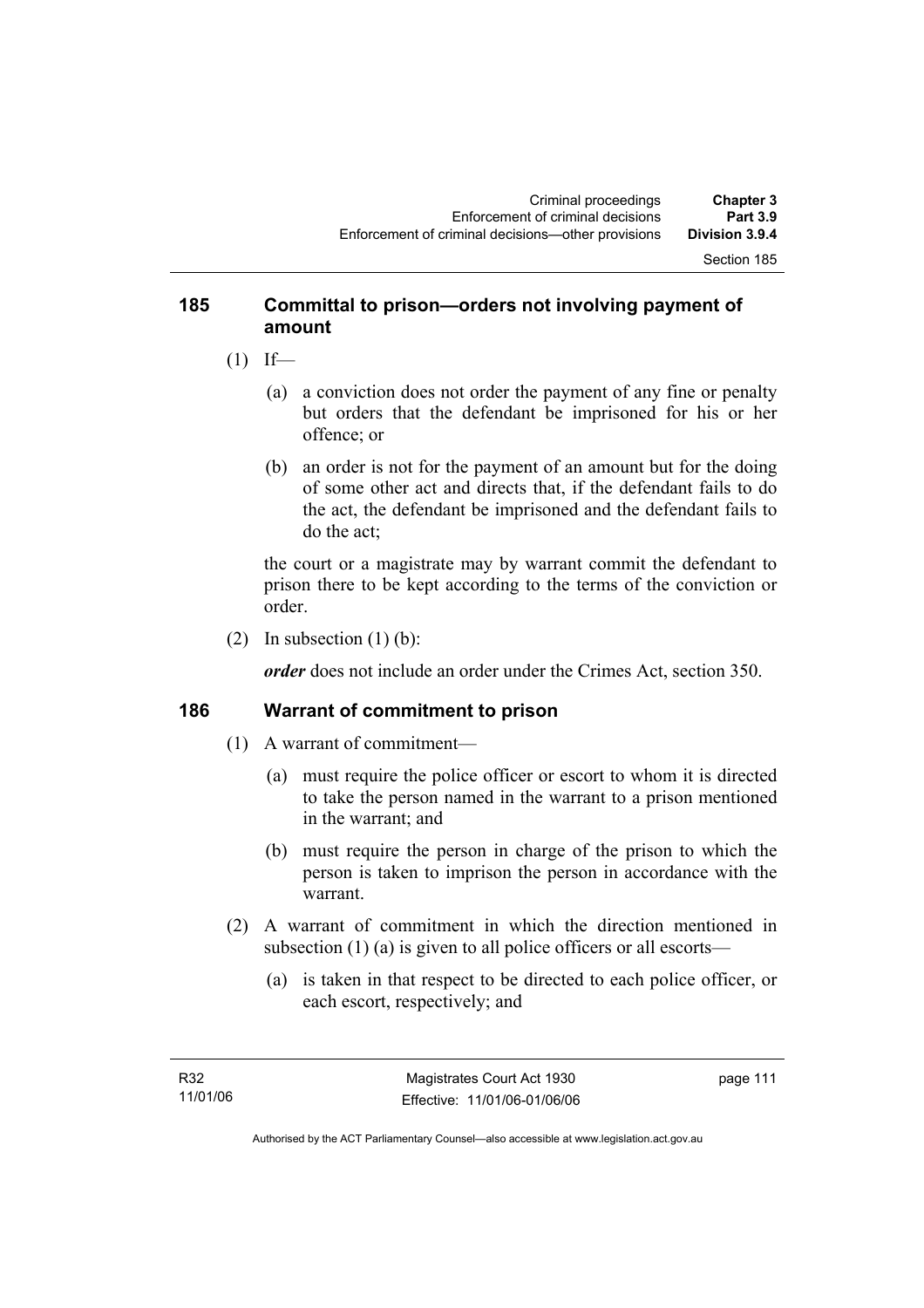| <b>Chapter 3</b> | Criminal proceedings                               |
|------------------|----------------------------------------------------|
| <b>Part 3.9</b>  | Enforcement of criminal decisions                  |
| Division 3.9.4   | Enforcement of criminal decisions—other provisions |
| Section 187      |                                                    |

- (b) may be executed in that respect by any police officer, or any escort, respectively.
- (3) On the arrival at the prison of the person named in the warrant, the person in charge of the prison or a person authorised by that person—
	- (a) must sign the receipt on the warrant for the person; and
	- (b) must complete the report on the warrant about the person's apparent physical condition and state of health.

#### **187 Warrant of commitment if defendant already in prison**

- (1) If by any conviction or order it is adjudged that the defendant be imprisoned and the defendant is then undergoing imprisonment on a conviction for another offence, the warrant of commitment in relation to the subsequent offence must be immediately given to the gaoler to whom it is directed.
- (2) The court or magistrate issuing the warrant of commitment may order by the warrant that the imprisonment for the subsequent offence is to begin at the end of the imprisonment that the defendant is then undergoing.

## **188 Mitigation of payment by court**

- (1) If in a case when either imprisonment or a fine is imposed there is prescribed a requirement for the defendant to enter into his or her recognisance and to find sureties for keeping the peace, or being of good behaviour, and observing some other condition, or to do any of such things, the court may dispense with the requirement or any part of it.
- (2) If the court has authority under any law in force in the ACT (other than this Act), whether past or future, to impose imprisonment for an offence punishable on summary conviction, and has no authority to impose a fine for that offence, it may notwithstanding, when

R32 11/01/06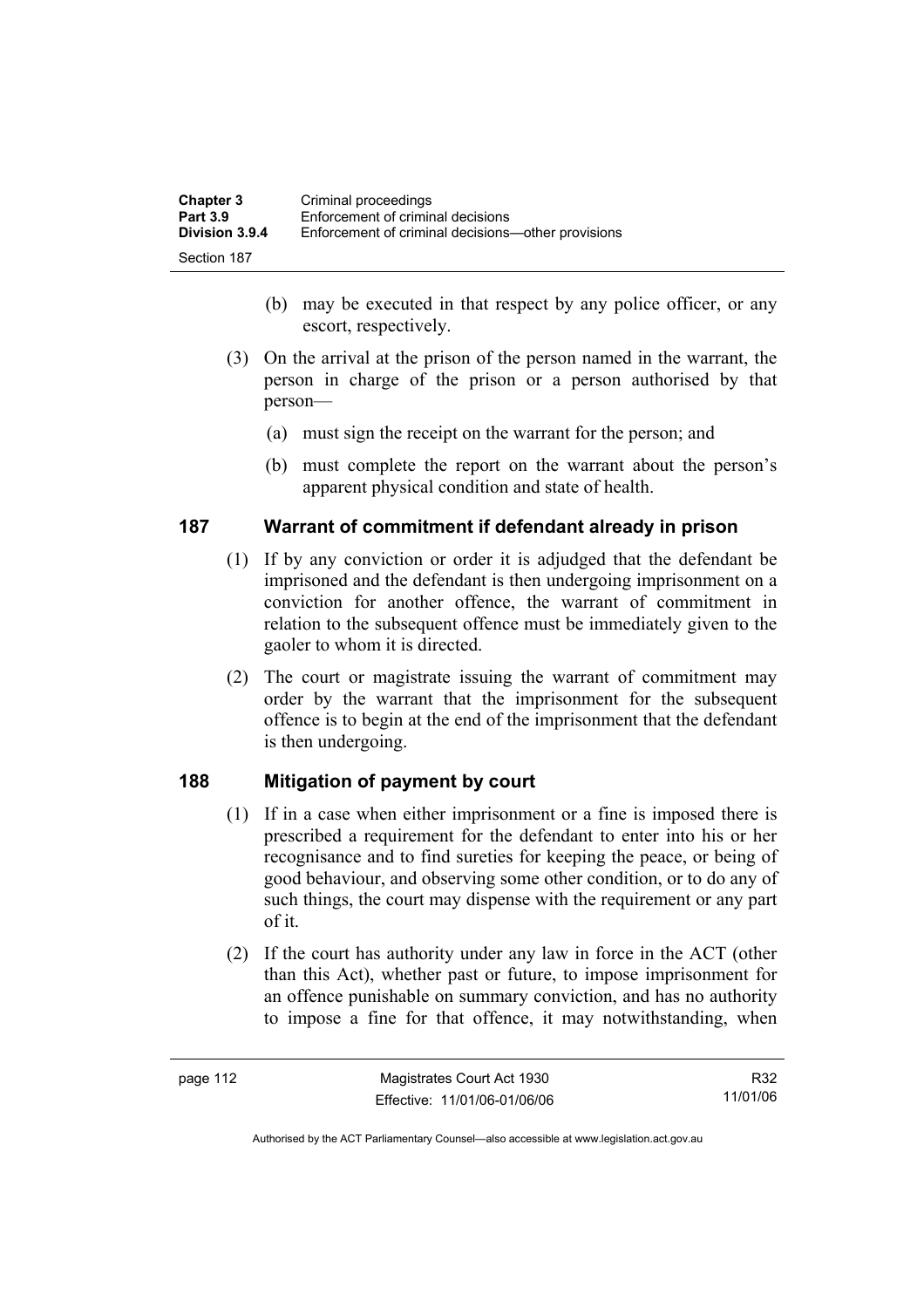adjudicating on that offence, if it considers that the justice of the case will be better met by a fine than by imprisonment, impose a penalty not exceeding 50 penalty units, and not being of such an amount as will subject the offender under the provisions of this Act in default of payment of the penalty, to any greater term of imprisonment than that to which the offender is liable under the law authorising the imprisonment.

## **191 Accounts to be kept of amounts received**

Every registrar, keeper of a gaol and superintendent of a remand centre must keep a true and exact account of all amounts received by him or her under or because of any conviction or order, showing the people from whom and the time when the amounts were received and to whom and when the amounts were paid.

Maximum penalty: 1 penalty unit.

## **193 Forfeited goods may be sold**

Except where otherwise provided, all forfeitures, not financial, that are incurred in relation to an offence triable by the court or that may be enforced by the court, may be sold or disposed of or dealt with in the way that the court directs, and the proceeds of the sale must be applied in a similar way as if the proceeds were a fine imposed under the Act, ordinance or law on which the proceeding for forfeiture is founded.

## **194 Warrant of commitment or writ of execution not void for form only**

A warrant of commitment or writ of execution must not be held void only because of any defect or error in it if there is a conviction or order that is good and valid or that may be amended and made good and valid under this Act to sustain it.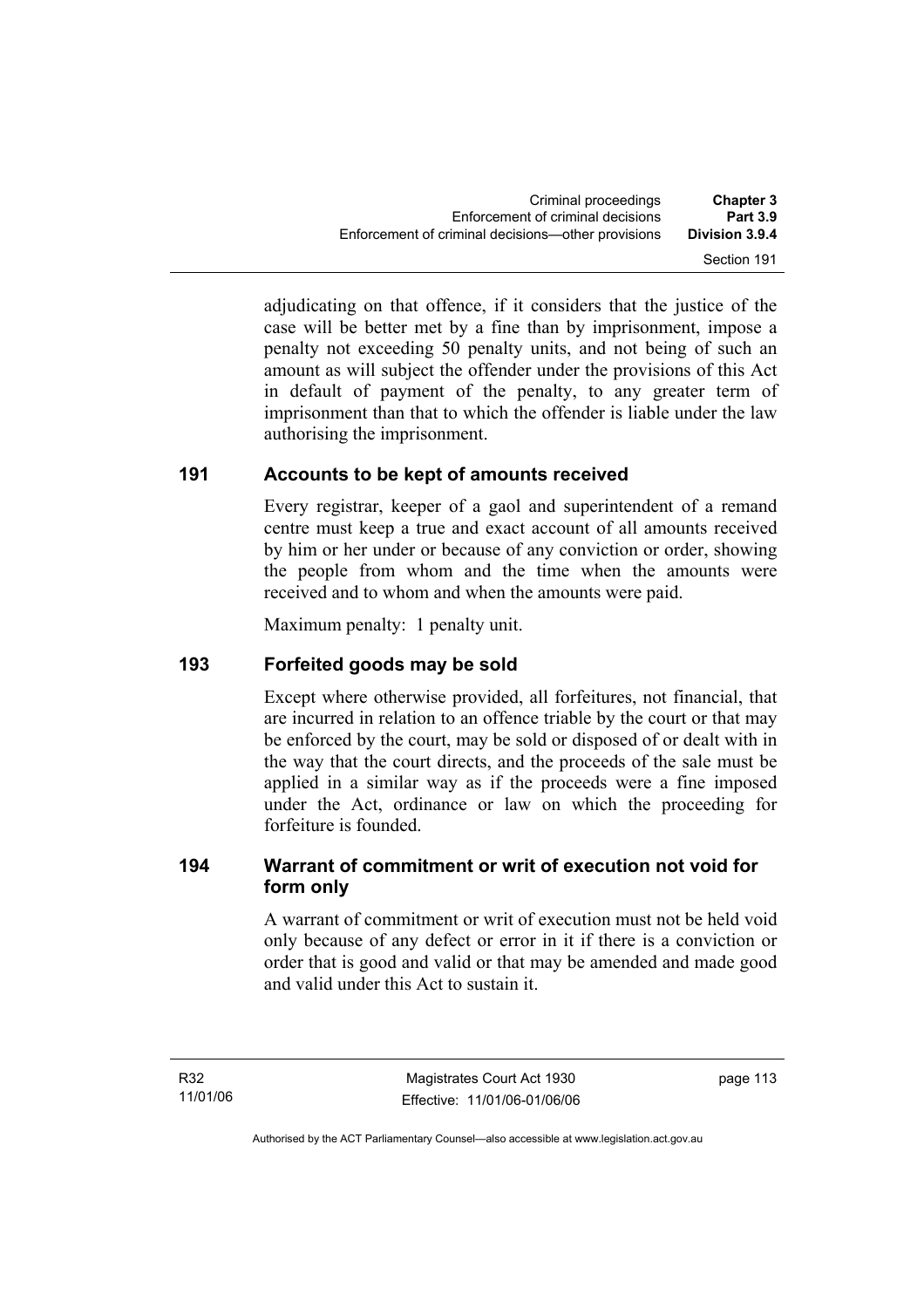| <b>Chapter 3</b>      | Criminal proceedings                               |
|-----------------------|----------------------------------------------------|
| <b>Part 3.9</b>       | Enforcement of criminal decisions                  |
| <b>Division 3.9.4</b> | Enforcement of criminal decisions—other provisions |
| Section 195           |                                                    |

## **195 Convictions etc to be given to Supreme Court registrar**

- (1) This section applies if a person is convicted of an indictable offence by the court or an information in relation to an indictable offence is dismissed by the court.
- (2) The court must immediately give the registrar of the Supreme Court a copy of the conviction and recognisances or a copy of the certificate of dismissal (if any).
- (3) The court must keep a conviction and dismissal book and record each conviction or dismissal in it.

page 114 Magistrates Court Act 1930 Effective: 11/01/06-01/06/06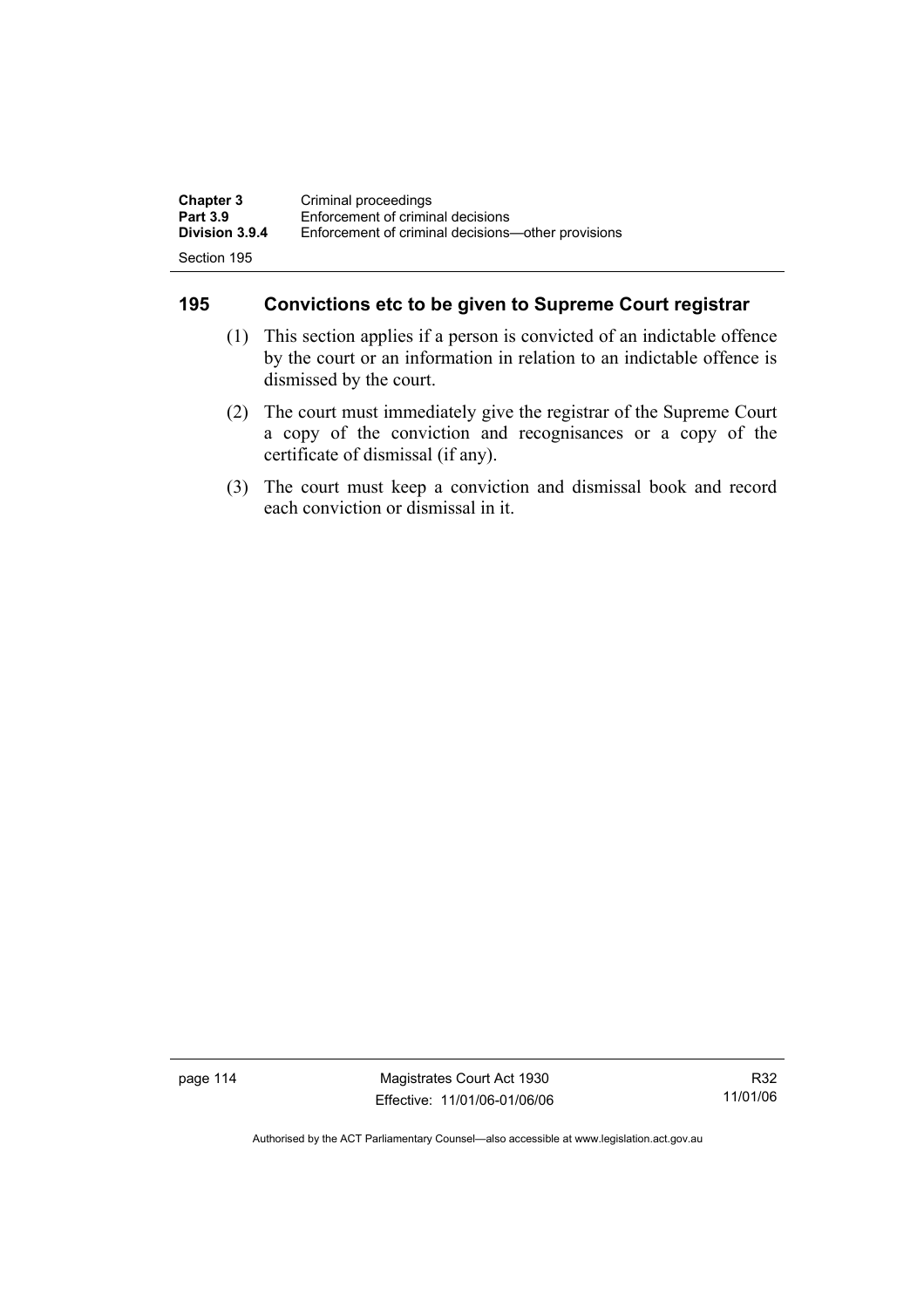#### Section 207

# **Part 3.10 Criminal appeals**

## **Division 3.10.1 Criminal appeals—jurisdiction of Supreme Court**

### **207 Jurisdiction of Supreme Court**

- (1) The appellate jurisdiction of the Supreme Court in relation to decisions of the Magistrates Court under this Act (other than chapter 4 (Civil proceedings)) extends to the hearing and deciding of the following appeals and to no others:
	- (a) appeals to which division 3.10.2 (Appeals in criminal matters) applies;
	- (b) reference appeals under division 3.10.2A (Reference appeals in criminal matters);
	- (c) appeals from decisions of the Magistrates Court by way of orders to review under division 3.10.3 (Orders to review in criminal matters).
- (2) This part does not limit the operation of any other Act that makes provisions in relation to the appellate jurisdiction of the Supreme Court.

## **Division 3.10.2 Appeals in criminal matters**

#### **208 Appeals to which div 3.10.2 applies**

- (1) Each of the following appeals is an appeal to which this division applies:
	- (a) an appeal by any of the following from a decision of the Magistrates Court under the Crimes Act, section 315A (2)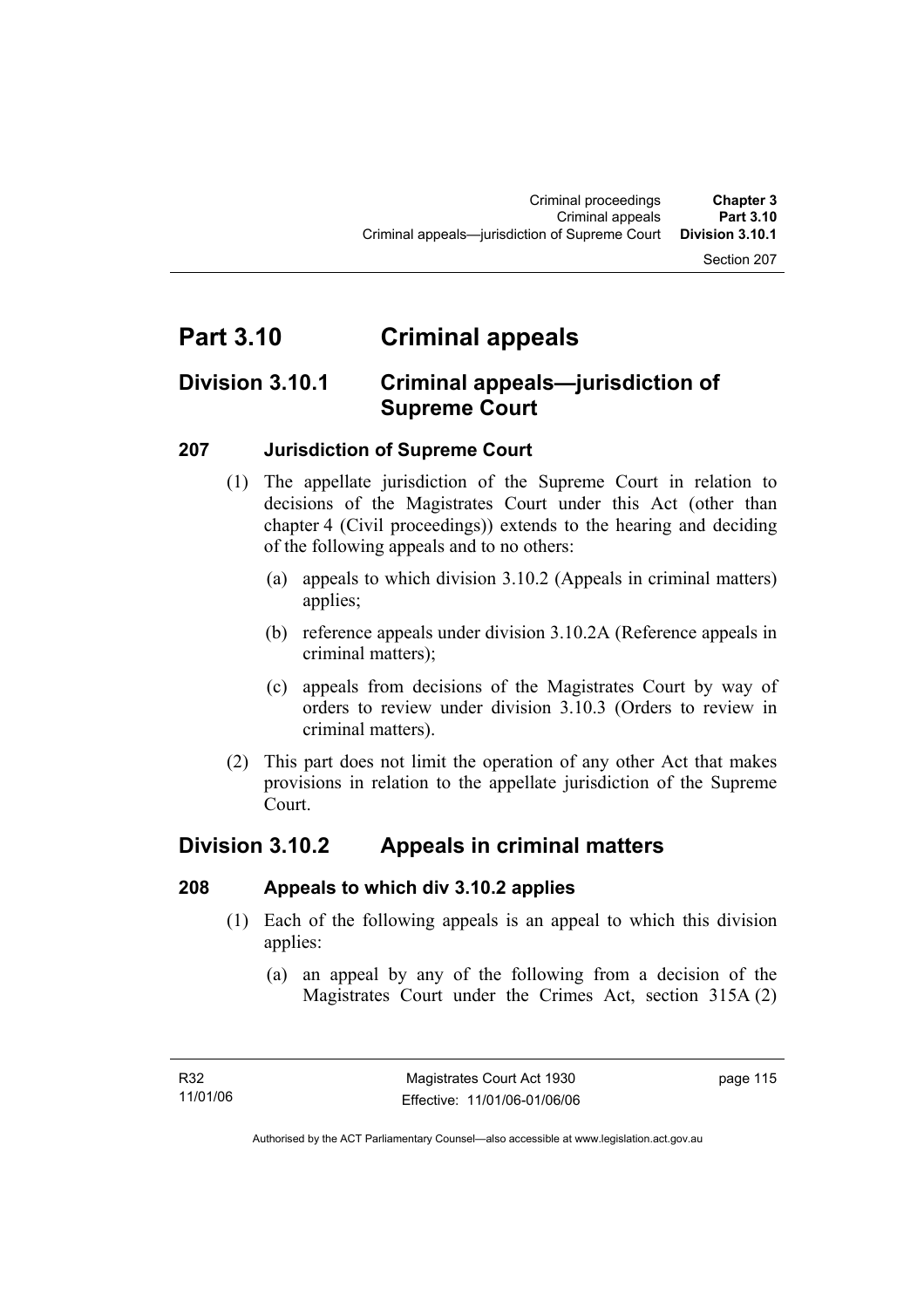**Chapter 3** Criminal proceedings **Part 3.10 Criminal appeals**<br>**Division 3.10.2** Appeals in crimin **Division 3.10.2** Appeals in criminal matters Section 208

> or (3) (Investigation into fitness to plead) or section 315D (7) (Person found temporarily unfit to plead):

- (i) the person whose fitness to plead was decided;
- (ii) anyone who appeared at the proceeding in which the decision was made;
- (iii) anyone else with the leave of the court;
- (b) an appeal, by the person convicted, from a conviction for an offence dealt with by the Magistrates Court under this Act, part 3.6 (Proceedings for offences punishable summarily), part 3.7 (Service and pleading by post for certain offences) or section 290 (Contempt in face of court) or under the Crimes Act, section 375;
- (c) an appeal, by the person against whom the order is made, from an order made under this Act, section 113 or section 114 in a proceeding dealt with by the Magistrates Court under this Act, part 3.6 or under the Crimes Act, section 375;
- (d) an appeal from a sentence or penalty imposed by the Magistrates Court by a person convicted of an offence dealt with by that court under this Act, section 90A, section 290, part 3.6 or part 3.7, or under the Crimes Act, section 375, whether or not the person appeals against the conviction in relation to which the sentence or penalty was imposed;
- (e) an appeal, by the person charged, from a decision of the Magistrates Court made under—
	- (i) the Crimes Act, section 402 (1); or
	- (ii) the Crimes Act, section 402 (3); or
	- (iii) the Crimes Act, section 403 (1); or
	- (iv) the Crimes Act, section  $407(7)$  (b);

page 116 Magistrates Court Act 1930 Effective: 11/01/06-01/06/06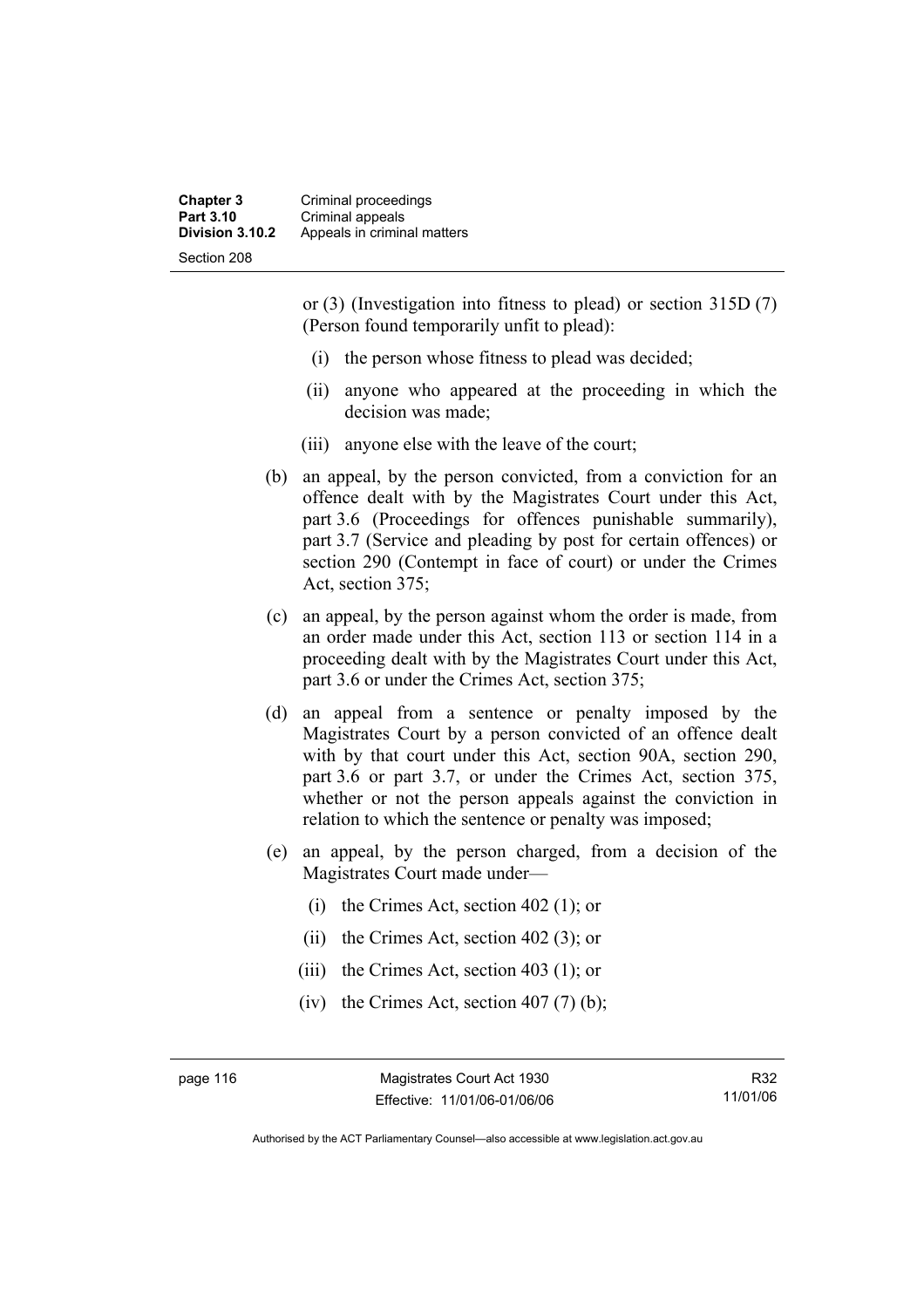- (f) an appeal, by a person who has given a recognisance under the Crimes Act, section 402 or section 403 or by his or her surety, from a decision of the Magistrates Court on an application made under that Act, section 405 to that court.
- (3) Subsection (1) does not affect any power that the Supreme Court has, apart from this Act, to grant bail or to vary the conditions of bail.

## **209 Institution of appeal**

- (1) An appeal must be instituted by the appellant filing a notice of appeal in the office of the registrar of the Supreme Court within the period of 28 days after the conviction was entered, the order or decision was made or the sentence or penalty imposed, or within any further time the Supreme Court allows.
- (2) As soon as practicable after instituting the appeal, the appellant must—
	- (a) file a copy of the notice of appeal with the Magistrates Court; and
	- (b) serve a copy of the notice of appeal on—
		- (i) for an appeal mentioned in section  $208(1)$  (aa)—each other person mentioned in that paragraph; and
		- (ii) for any other appeal—the informant.

## **210 Substituted service of notice of appeal**

 (1) If it appears to the Supreme Court, on an application made for an order under this section, that personal service of a notice of appeal under section 209 on a person on whom it is required to be served cannot be effected, the Supreme Court may make the order for substituted or other service the Supreme Court considers just.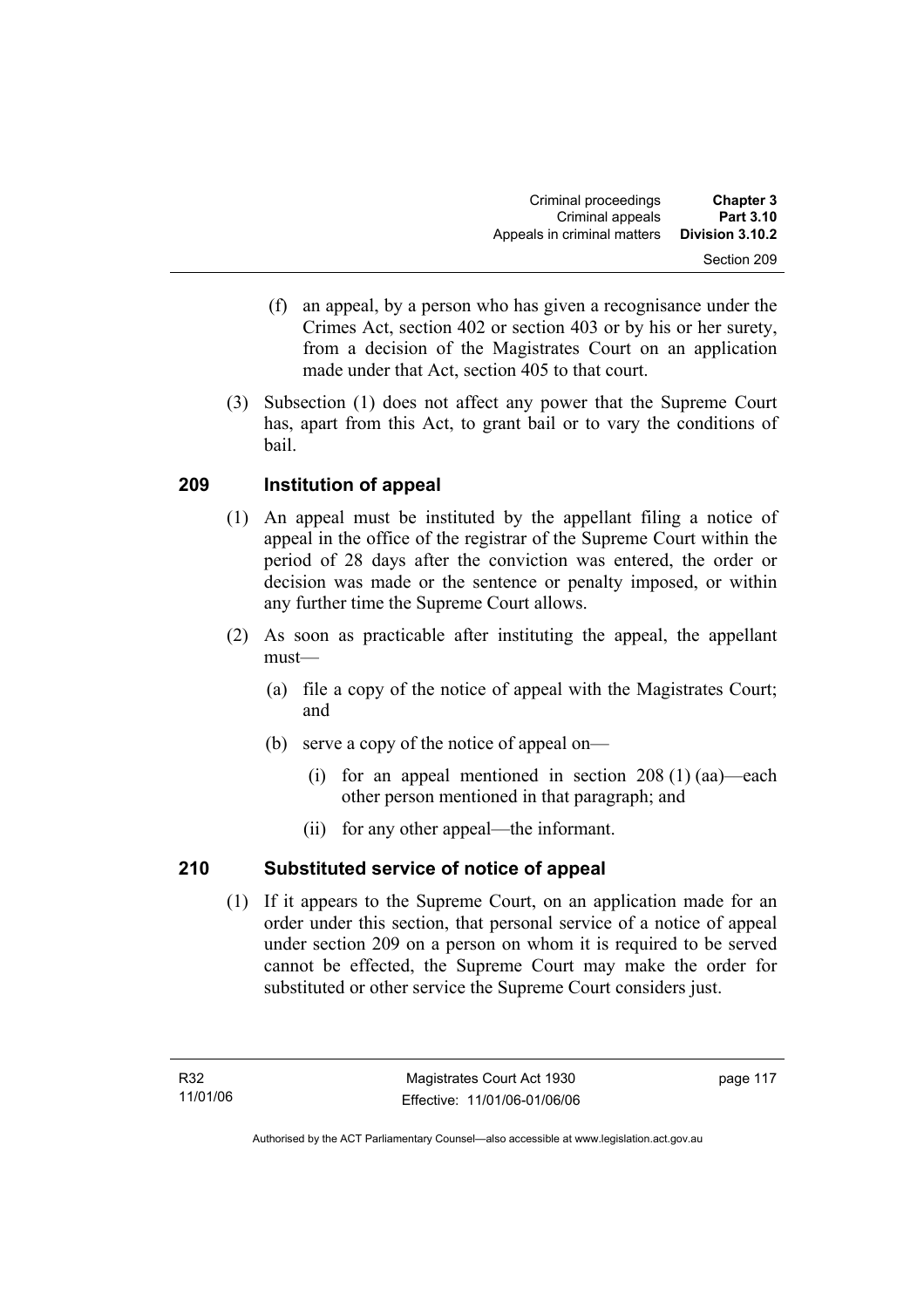| <b>Chapter 3</b> | Criminal proceedings        |
|------------------|-----------------------------|
| Part 3.10        | Criminal appeals            |
| Division 3.10.2  | Appeals in criminal matters |
| Section 214      |                             |

- (2) The Supreme Court may, on an application made for an order under this subsection, dispense with service of a notice of appeal if the court considers it necessary or expedient to do so.
- (3) An order under subsection (2) may be made subject to the conditions (if any) the Supreme Court considers appropriate.

### **214 Appeals in cases other than civil cases**

- (1) This section applies to an appeal mentioned in section 208 (Appeals to which div 3.10.2 applies).
- (2) In an appeal to which this section applies, the Supreme Court must have regard to the evidence given in the proceeding out of which the appeal arose, and has power to draw inferences of fact.
- (3) In an appeal to which this section applies, the Supreme Court must—
	- (a) if it considers it necessary or expedient to do so in the interests of justice—
		- (i) order the production of a document or anything else that was an exhibit in, or was otherwise connected with, the proceeding out of which the appeal arose and that appears to it to be necessary to produce for deciding the appeal; and
		- (ii) order any person who was, or would have been if the person had been called, a compellable witness in the proceeding to attend for examination before the Supreme Court; and
		- (iii) receive the evidence, if tendered, of any witness; and
	- (b) receive evidence with the consent of the parties to the appeal.
- (4) If evidence is tendered in an appeal to which this section applies, the Supreme Court must, unless satisfied that the evidence would not afford any ground for allowing the appeal, receive the evidence if—

| page 118 | Magistrates Court Act 1930   | R32      |
|----------|------------------------------|----------|
|          | Effective: 11/01/06-01/06/06 | 11/01/06 |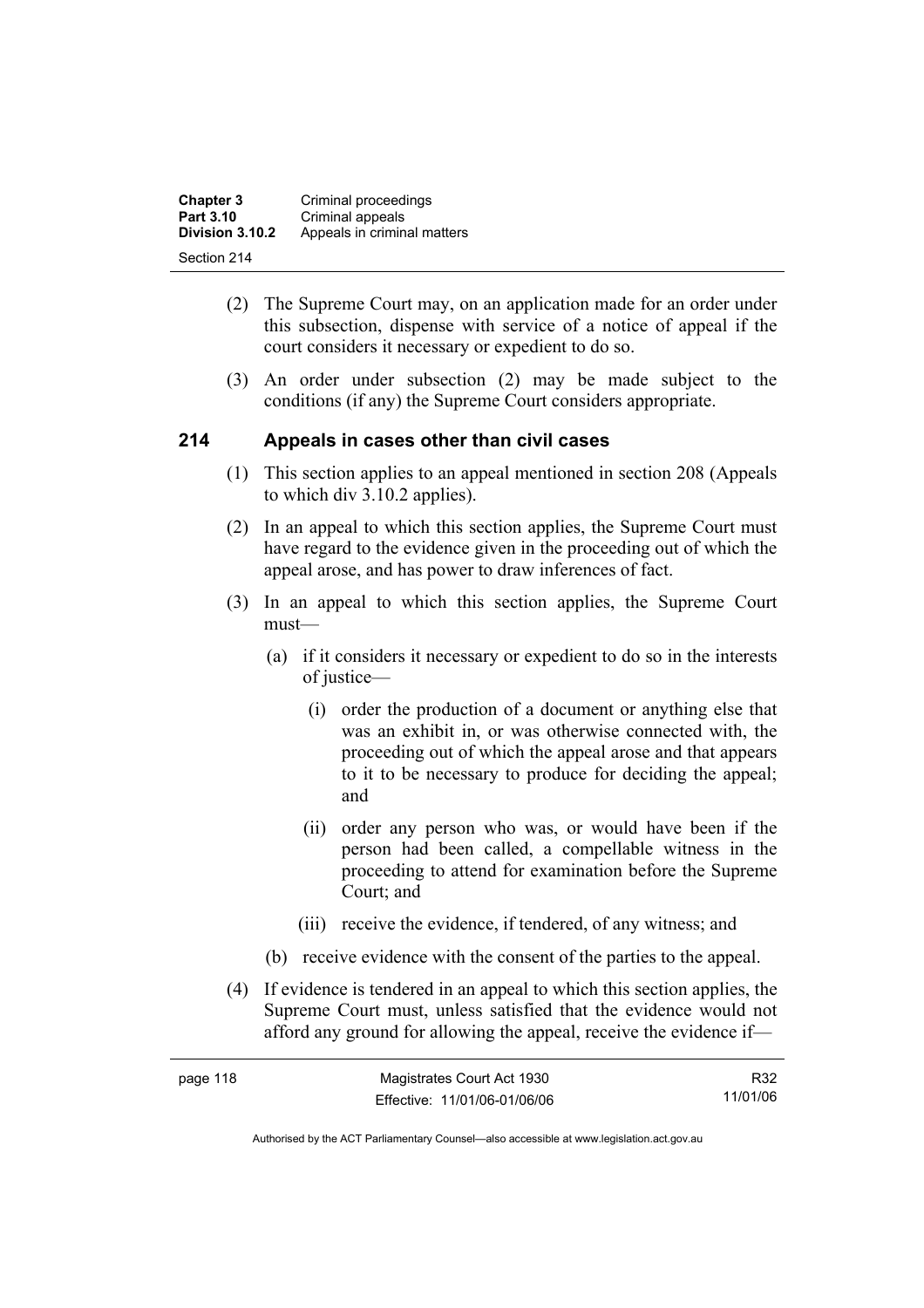- (a) it appears to the Supreme Court that the evidence is likely to be credible and would have been admissible in the proceeding out of the which the appeal arose on an issue relevant to the appeal; and
- (b) the Supreme Court is satisfied that the evidence was not adduced in the proceeding and there is a reasonable explanation for the failure to adduce it.

## **216 Stay of execution pending appeal in certain cases**

- (1) If an appeal to which this division applies has been duly instituted, the enforcement or execution of the decision, conviction, order, sentence or penalty appealed from is stayed until the appeal is concluded or is abandoned or discontinued and, if the appellant is in custody, the appellant may, if not detained for any other cause, be granted bail in accordance with the *Bail Act 1992*.
- (2) If the appellant in custody in relation to whom the enforcement or execution of a conviction is stayed—
	- (a) is not granted bail under the *Bail Act 1992*; or
	- (b) is not detained for any other cause;

the court or a magistrate may, by warrant, commit the person to a remand centre.

## **218 Orders by Supreme Court on appeals**

- (1) On an appeal to which this division applies, the Supreme Court may—
	- (a) confirm, reverse or vary the conviction, order, sentence, penalty or decision appealed from; or
	- (b) give the judgment, or make the order, that, in all the circumstances, it considers appropriate, or refuse to make an order; or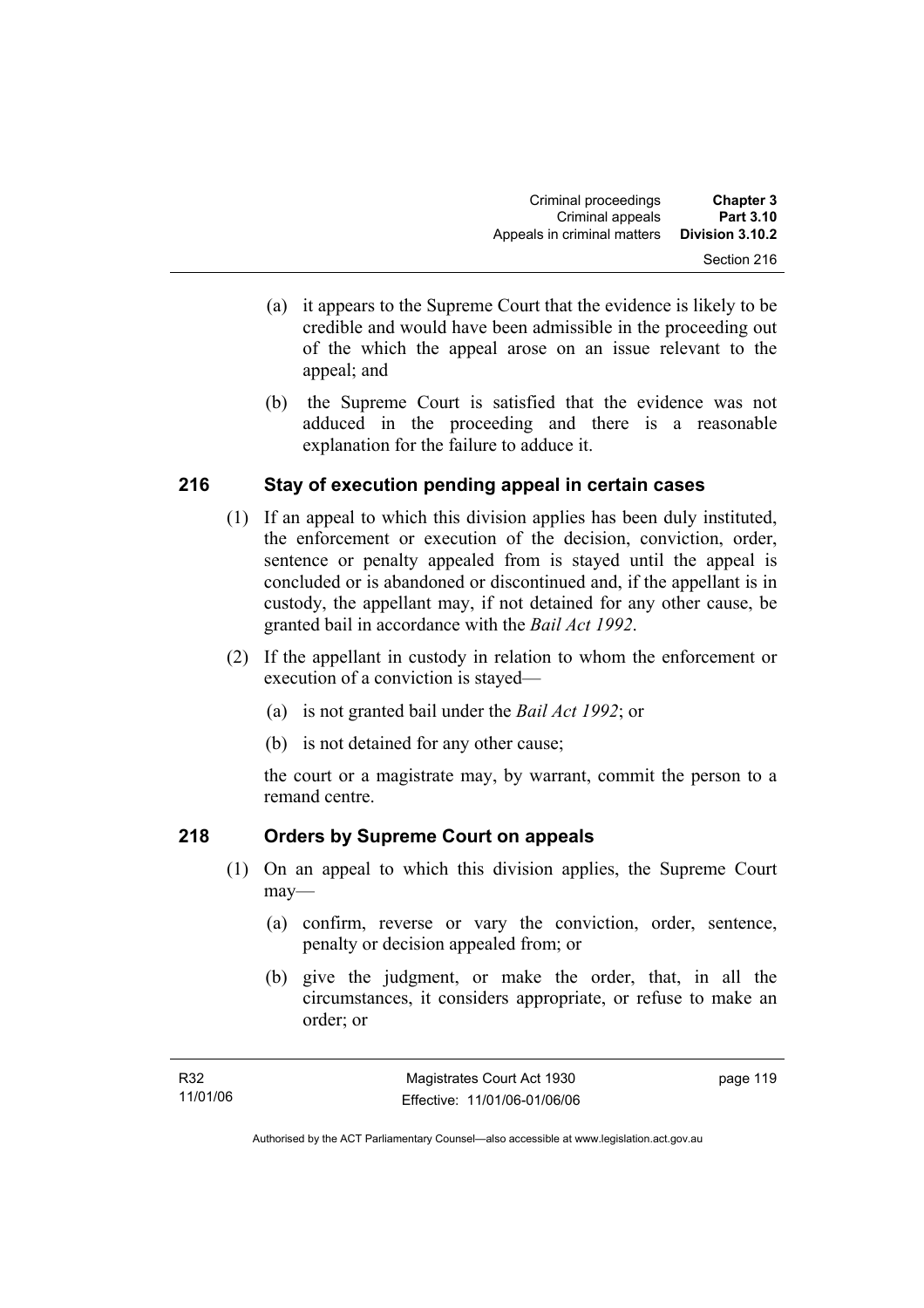| <b>Chapter 3</b> | Criminal proceedings                  |
|------------------|---------------------------------------|
| <b>Part 3.10</b> | Criminal appeals                      |
| <b>Division</b>  | Reference appeals in criminal matters |
| Section 219      |                                       |

- (c) set aside the conviction, order, sentence, penalty or decision appealed from, in whole or in part, and remit the proceeding to the Magistrates Court for further hearing and decision, subject to the directions the Supreme Court considers appropriate.
- (2) A judgment or order of the Supreme Court under subsection (1) (a) or (b) has effect as if it were a decision of the Magistrates Court and may be enforced by the Magistrates Court accordingly.

## **219 Barring right of appeal under div 3.10.2 if order to review granted**

- (1) If an order nisi to review a decision of the Magistrates Court has been granted under division 3.10.3 (Orders to review in criminal matters) to a person entitled to appeal against that decision to the Supreme Court under this division, the person ceases to be entitled to appeal to the Supreme Court under this division.
- (2) If an order nisi to review a decision of the Magistrates Court is granted under division 3.10.3 to a person after the person has instituted an appeal to the Supreme Court under this division against that decision, the appeal is taken to have been withdrawn.

## **Division 3.10.2A Reference appeals in criminal matters**

## **219A What is a reference appeal?**

In this division:

*reference appeal*—see section 219AB (2).

## **219AB Reference appeal following acquittal on indictment**

 (1) This section applies if a person has been tried on indictment in the Magistrates Court and acquitted in relation to all or part of the indictment.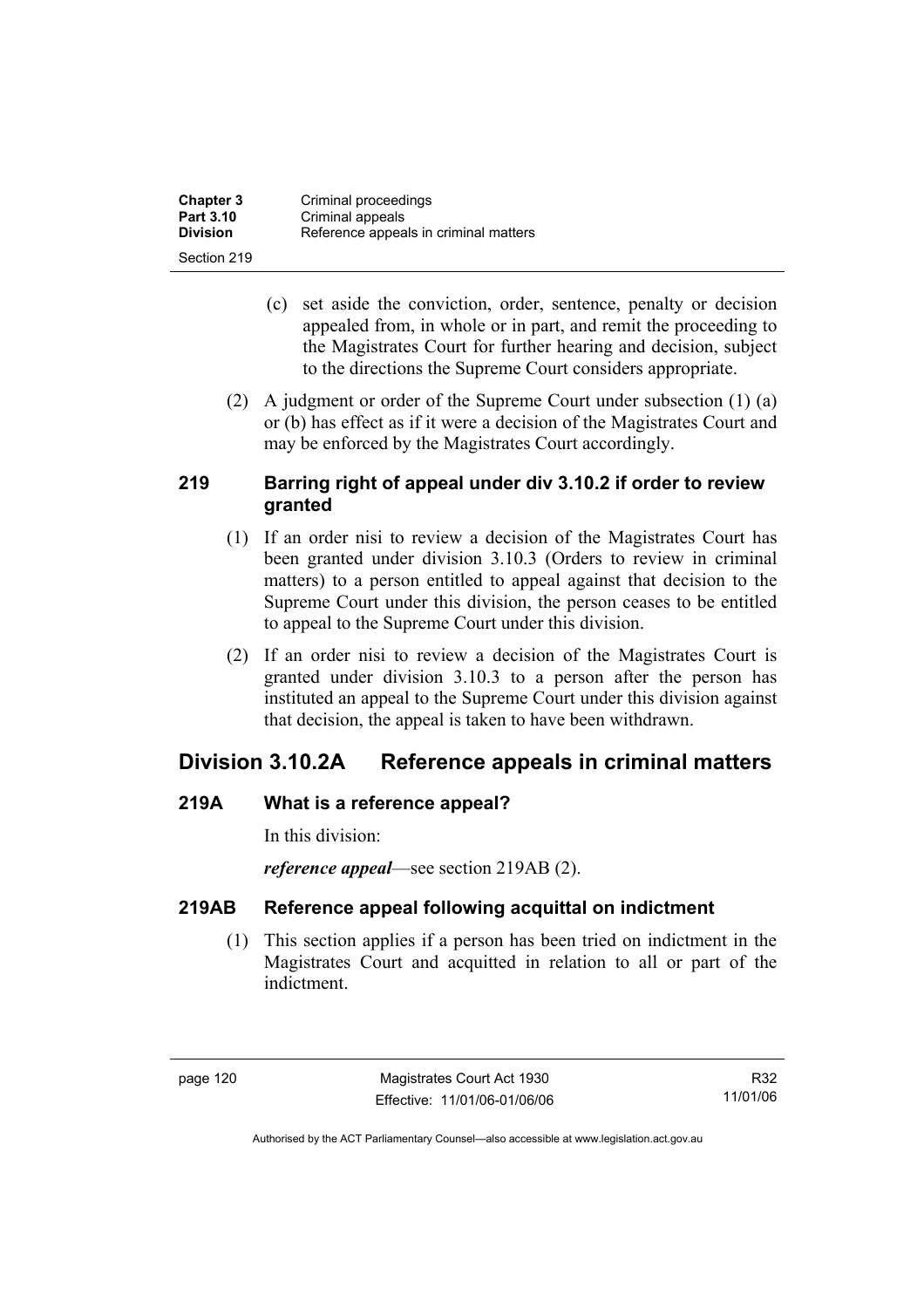| <b>Chapter 3</b> | Criminal proceedings                  |
|------------------|---------------------------------------|
| <b>Part 3.10</b> | Criminal appeals                      |
| <b>Division</b>  | Reference appeals in criminal matters |
| Section 219AC    |                                       |

- (2) The Supreme Court may, on application by the Attorney-General or director of public prosecutions (the *applicant*), hear and decide (by a *reference appeal*) any question of law arising at or in relation to the trial.
- (3) An application must be made within 6 weeks after the end of the trial, or within any longer period allowed by the Supreme Court.

## **219AC Who may be heard at reference appeal**

- (1) Each of the following people (each *interested party*) may be heard in a reference appeal:
	- (a) a person charged at the trial;
	- (b) a person who seeks to be heard, if the court is satisfied that the person has a sufficient interest in the appeal to be heard.
- (2) If an interested party is not represented in the appeal, the applicant must instruct counsel to argue the reference appeal on the party's behalf.
- (3) The reasonable costs of legal representation of an interested party are payable by the Territory.

## **219AD Reference appeal decision does not affect trial verdict**

The decision on a reference appeal does not invalidate or affect any verdict or decision given at the trial.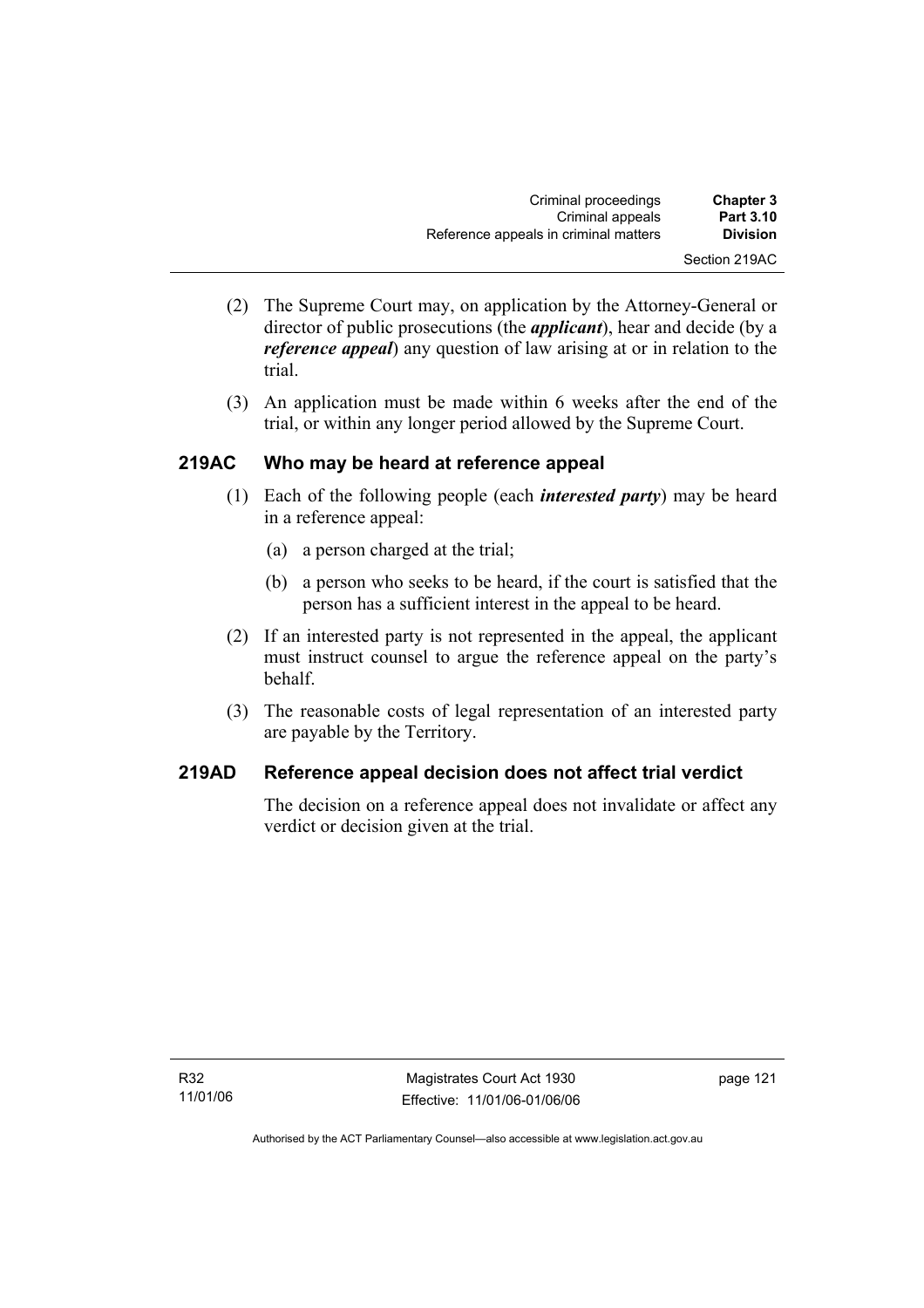**Chapter 3** Criminal proceedings **Part 3.10 Criminal appeals**<br>**Division 3.10.3** Orders to review **Division 3.10.3** Orders to review in criminal matters Section 219B

## **Division 3.10.3 Orders to review in criminal matters**

#### **219B Appeals by way of orders to review**

- (1) Each of the following is a decision of the Magistrates Court from which an appeal by way of order to review may be made in accordance with this division:
	- (a) an order of the Magistrates Court dismissing an information dealt with by that court under this Act, part 3.6 (Proceedings for offences punishable summarily) or part 3.7 (Service and pleading by post for certain offences) or under the Crimes Act, section 375:
	- (b) a conviction by the Magistrates Court for an offence dealt with by that court under this Act, part 3.6 or part 3.7 or under the Crimes Act, section 375;
	- (c) an order made under this Act, section 113 or section 114 in a proceeding dealt with by the Magistrates Court under this Act, part 3.6 or under the Crimes Act, section 375;
	- (d) a decision of the Magistrates Court not to commit a person to the Supreme Court for sentence under section 92A;
	- (e) a decision of the Magistrates Court to dispose of a case summarily under the Crimes Act, section 375 (6) or (7);
	- (f) a sentence or penalty imposed by the Magistrates Court for an offence dealt with by that court under this Act, section 90A, part 3.6, part 3.7 or section 290 (Contempt in face of court) or under the Crimes Act, section 375.
- (2) In subsection  $(1)$  (f):

*sentence or penalty* includes a decision or order made under the Crimes Act, section 402 (1) or (3), section 403 (1), section 404 (4) or (7) or section 405 (1) or (3), whether or not the person is convicted of the offence.

| eana |  |
|------|--|
|------|--|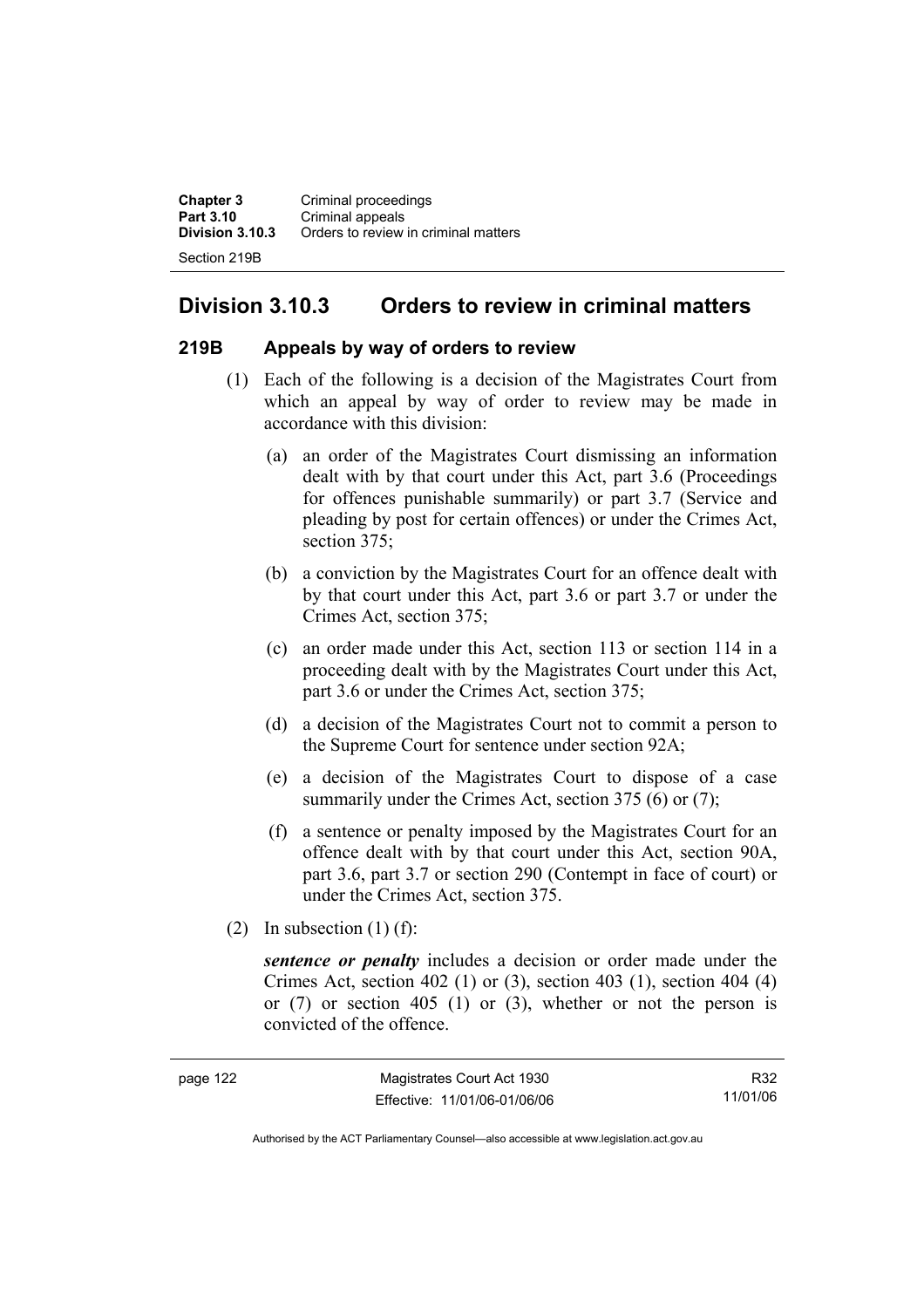## Section 219C

#### **219C Grant of order nisi to review**

- (1) This section applies if—
	- (a) within 28 days of the making of an order of a kind mentioned in section 219B (1) (a) or within any further time the Supreme Court allows, an application is made by the informant in the proceeding before the Magistrates Court; or
	- (b) within 28 days of the making of a decision of a kind mentioned in section 219B  $(1)$   $(d)$ ,  $(e)$  or  $(f)$ , an application is made by the informant in the proceeding before the Magistrates Court; or
	- (c) within 28 days after—
		- (i) the entering of a conviction of a kind mentioned in section 219B (1) (b); or
		- (ii) the making of an order of a kind mentioned in section 219B (1) (c);

or within any further time the Supreme Court allows, an application is made by the defendant in the proceeding before the Magistrates Court.

- (2) The Supreme Court may grant an order nisi calling on the other party to the proceeding to show cause, on a date specified in the order nisi, why the decision of the Magistrates Court should not be reviewed on any 1 or more of the following grounds:
	- (a) that there was a prima facie case of error or mistake on the part of the Magistrates Court;
	- (b) that the Magistrates Court did not have jurisdiction or authority to make the decision;
	- (c) that the decision of the Magistrates Court should not in law have been made;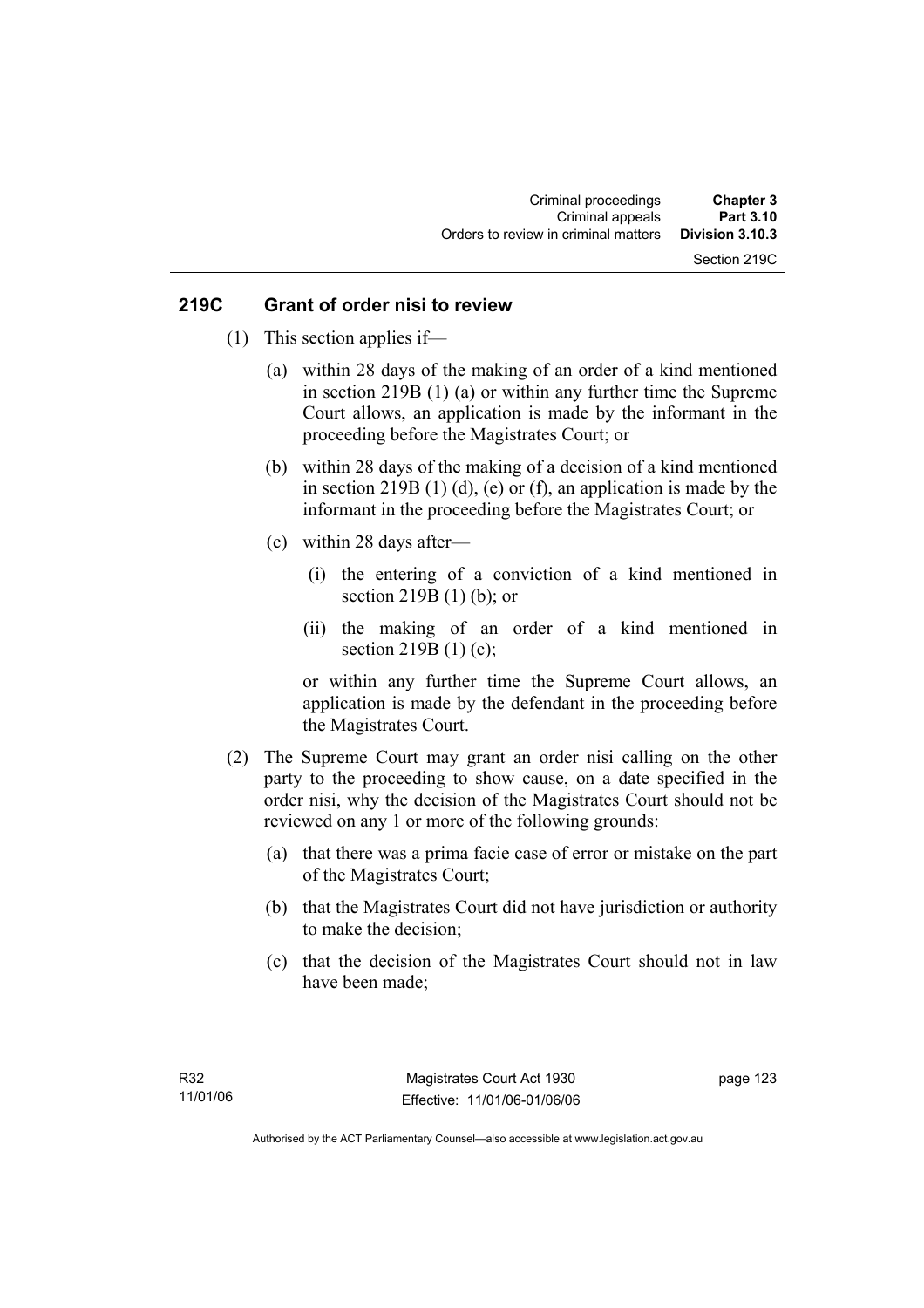- (d) that, in the circumstances of the case, a decision of a kind mentioned in section 219B (1) (d) or (e) should not have been made;
- (e) that a sentence or penalty of a kind mentioned in section 219B (1) (f) was manifestly inadequate or otherwise in error.
- (3) On an application for an order to review a decision of the Magistrates Court or on an application made after the making of such an order, the Supreme Court may, if it considers appropriate, make an order requiring the magistrate by whom the Magistrates Court was constituted to give to the Supreme Court a report setting out the reasons for the decision of the Magistrates Court and any facts or matters that in the view of the magistrate were relevant to the decision of the Magistrates Court.

## **219D Security for costs and stay of execution**

- (1) The Supreme Court, in granting an order nisi under section 219C (2)—
	- (a) may order that the person on whose application the order is made give, within the time specified in the order or within any further time the Supreme Court allows, security in the amount the Supreme Court considers appropriate for the costs of the appeal; and
	- (b) may order that the enforcement or execution of the decision of the Magistrates Court be stayed pending the hearing of the appeal; and
	- (c) may, if the appellant is in custody and is not detained for any other cause, grant the appellant bail in accordance with the *Bail Act 1992*; and
	- (d) if the order nisi is made in relation to a decision of a kind mentioned in section 219B (1) (d) or (e) and, after making that

| page 124 |  |
|----------|--|
|----------|--|

R32 11/01/06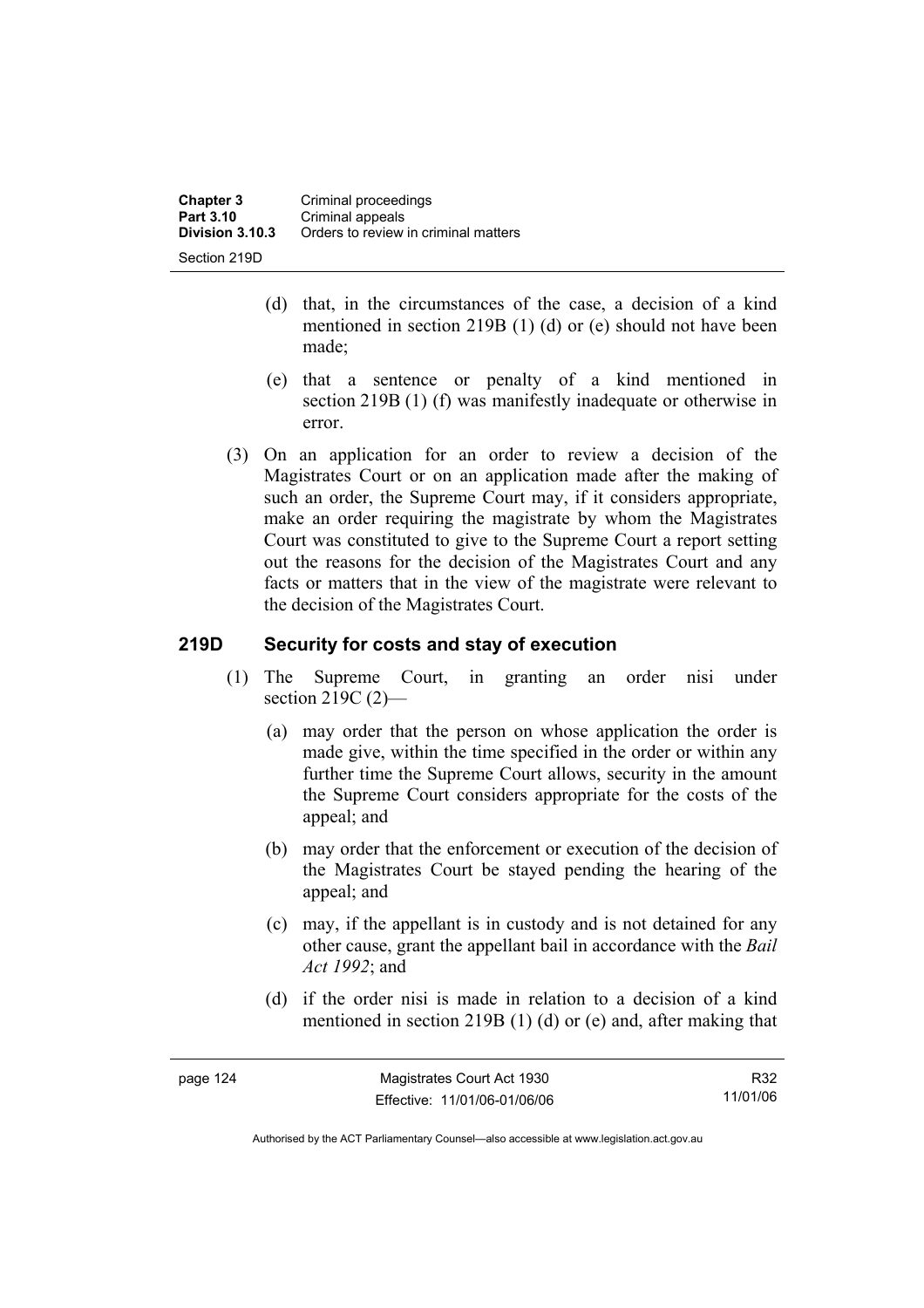| <b>Chapter 3</b> | Criminal proceedings                 |
|------------------|--------------------------------------|
| Part 3.10        | Criminal appeals                     |
| Division 3.10.3  | Orders to review in criminal matters |
| Section 219E     |                                      |

decision, the Magistrates Court has, under the Crimes Act, section 375, heard and decided a case and sentenced or otherwise dealt with the defendant according to law—may order that the enforcement of any further decision made by the Magistrates Court in relation to the case be stayed.

- (2) If the Supreme Court grants an order nisi in relation to an application by the informant in relation to a decision of the Magistrates Court of a kind mentioned in section 219B (1) (d) or (e), the proceeding in the Magistrates Court is stayed until the appeal is concluded, abandoned or discontinued.
- (3) If security for the costs of the appeal is not given in accordance with the order of the Supreme Court, the Supreme Court may, on an application made by the person called on to show cause by the order nisi, revoke the order nisi.

## **219E Non-appearance of applicant**

If the person on whose application the order nisi has been granted under section 219C (2) fails to appear on the date specified in the order or on any date to which the hearing is adjourned, the Supreme Court may discharge the order.

## **219F Powers of Supreme Court**

- (1) On the return of an order nisi to review a decision of the Magistrates Court, the Supreme Court, on consideration of the evidence before the Magistrates Court, and any further evidence called by leave of the Supreme Court—
	- (a) may, if satisfied that the decision of the Magistrates Court should be confirmed, discharge the order nisi; or
	- (b) may set aside or quash, in whole or in part, or otherwise vary or amend, the decision of the Magistrates Court.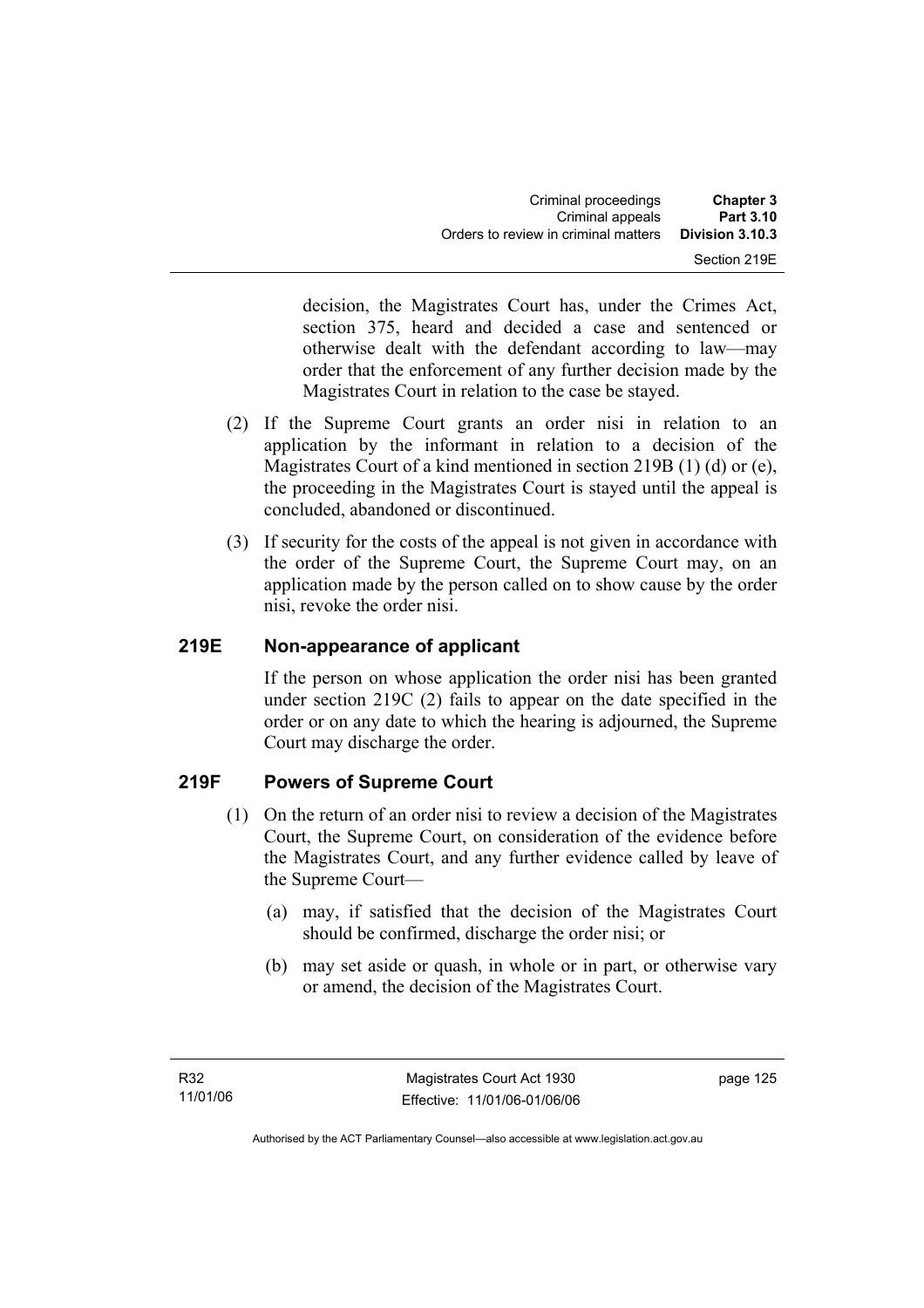| <b>Chapter 3</b> | Criminal proceedings                 |
|------------------|--------------------------------------|
| Part 3.10        | Criminal appeals                     |
| Division 3.10.3  | Orders to review in criminal matters |
| Section 219F     |                                      |

- (2) If, under subsection (1) (b), the Supreme Court sets aside, quashes or otherwise varies or amends a decision of the Magistrates Court, the Supreme Court may—
	- (a) for a decision mentioned in section 219B (1) (d)—order that the Magistrates Court commit the person to whom the decision relates to the Supreme Court for sentence under section 92A; or
	- (b) for a decision mentioned in section 219B (1) (e)—order that the Magistrates Court continue the preliminary examination of the person to whom the decision relates in accordance with part 3.5; or
	- (c) for a decision mentioned in section 219B (1) (f)—
		- (i) impose the sentence or penalty the Supreme Court considers appropriate; or
		- (ii) by order, exercise any power that the Magistrates Court might have exercised; or
	- (d) in any other case—
		- (i) remit the matter to the Magistrates Court for rehearing or for further hearing with or without directions of law; or
		- (ii) make any further order, including an order granting any relief that the Supreme Court is empowered to grant on certiorari, mandamus, prohibition or habeas corpus, the Supreme Court considers necessary to decide the matter finally.
- (3) For the purpose of—
	- (a) correcting any defect or error in the proceeding before the Magistrates Court; or
	- (b) enabling the matter to be decided on the merits;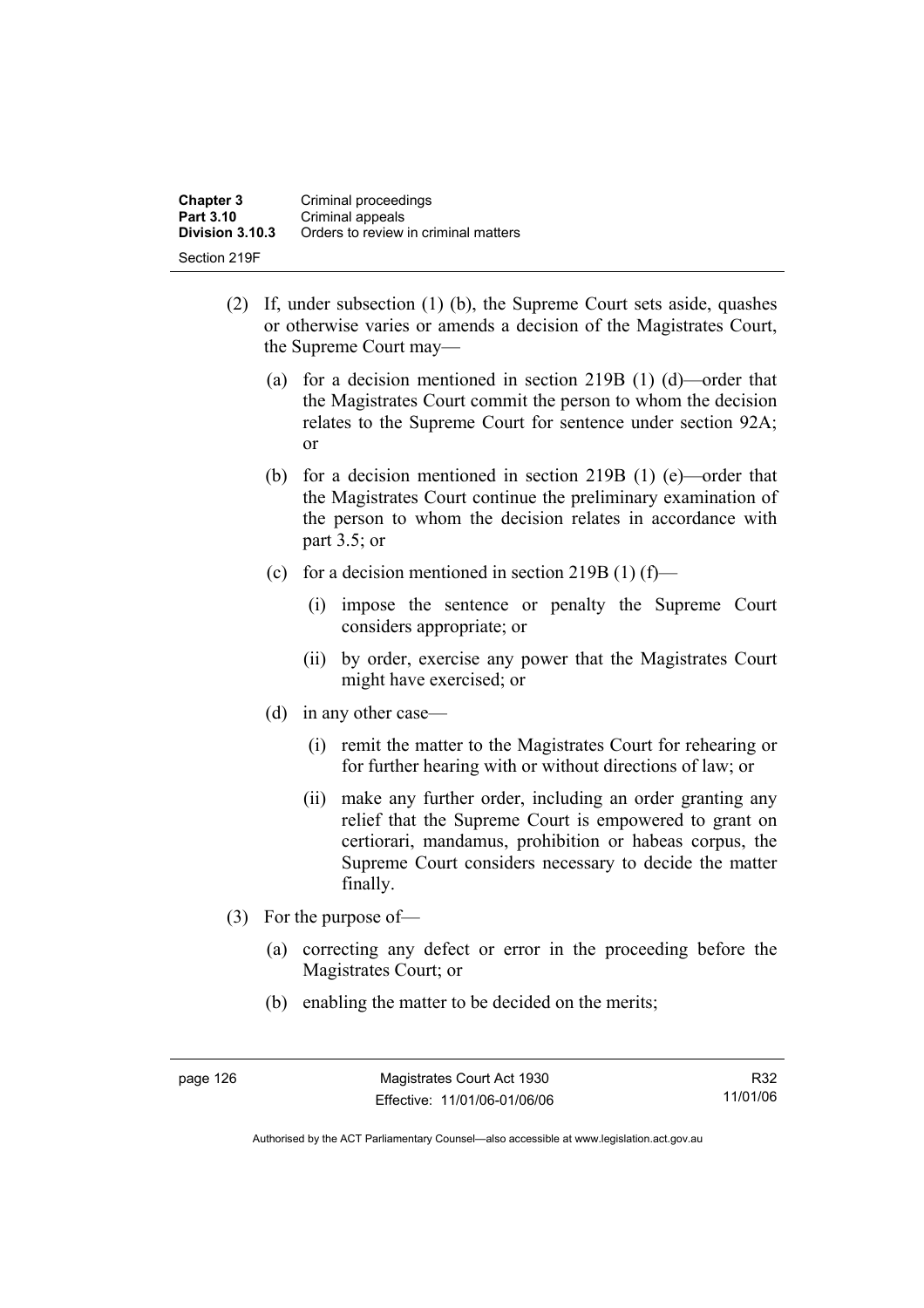the Supreme Court may make the amendments of the proceeding in the Magistrates Court it considers appropriate.

- (4) For subsections (1) (b) and (2) (c), the Supreme Court must not—
	- (a) vary a sentence or penalty such that the sentence or penalty as varied could not have been imposed by the Magistrates Court; or
	- (b) impose a sentence or penalty that could not have been imposed by the Magistrates Court.
- (5) The Supreme Court may, despite the ground or any of the grounds on which the order nisi to review a decision of the Magistrates Court was granted has been established, discharge the order nisi if the Supreme Court is of the opinion that no substantial miscarriage of justice has happened.
- (6) On the discharge of an order nisi to review a decision of the Magistrates Court, that decision may be enforced, executed or given effect to as if the order nisi had not been granted.
- (7) If, in relation to a sentence or penalty mentioned in section 219B (1) (f), the Supreme Court—
	- (a) varies a sentence or penalty under subsection (1) (b); or
	- (b) imposes a sentence or penalty or makes an order under subsection  $(2)$  (b);

the sentence or penalty as varied or imposed or the order made has effect as if it were a decision of the Magistrates Court and may be enforced by the Magistrates Court accordingly.

 (8) On an appeal under this division from an order, decision, sentence or penalty mentioned in section 219B (1) (a), (d), (e) or (f), the Supreme Court must order that the costs of and incidental to the appeal are payable by the appellant.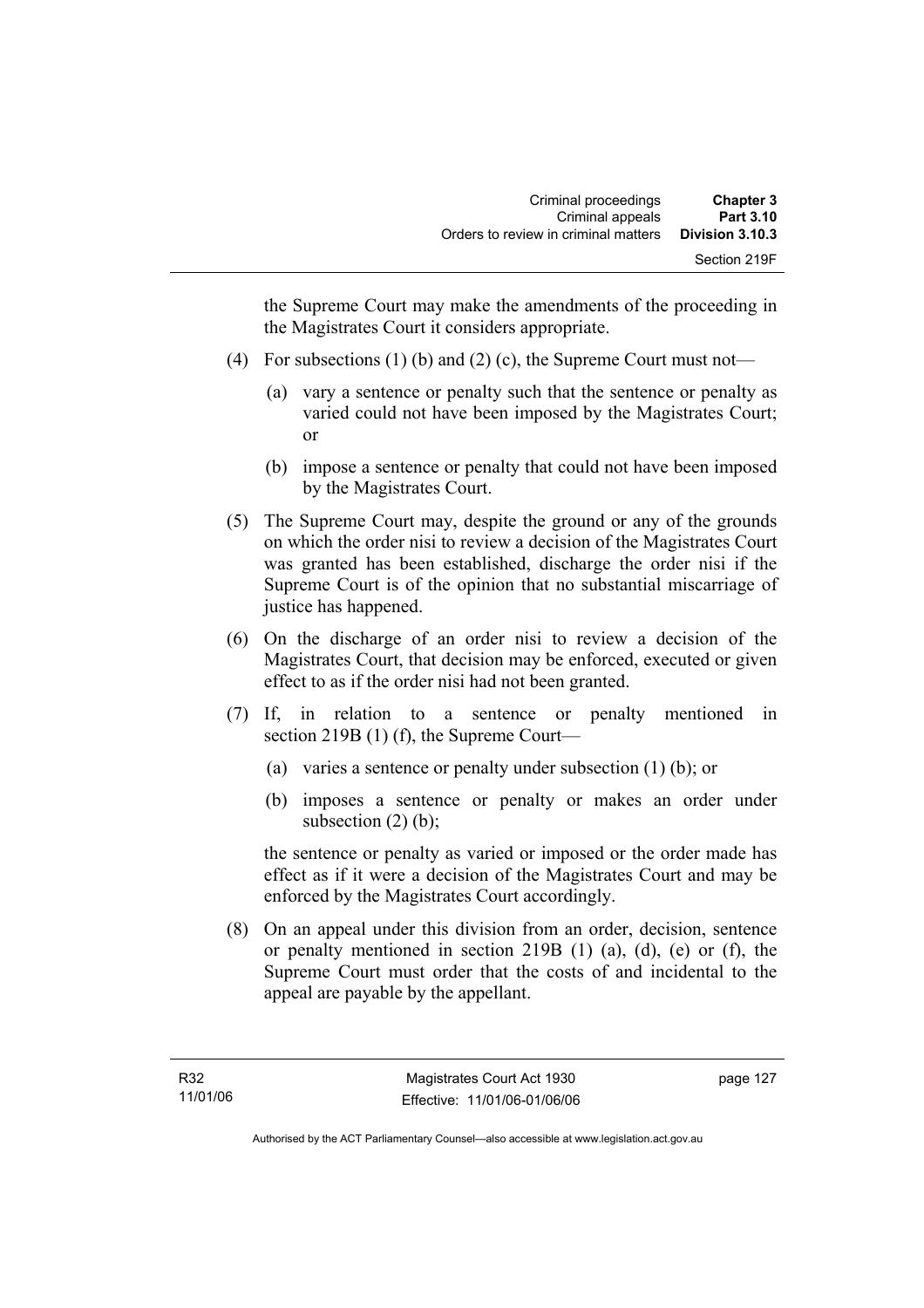| <b>Chapter 3</b> | Criminal proceedings              |
|------------------|-----------------------------------|
| Part 3.10        | Criminal appeals                  |
| Division 3.10.4  | Criminal appeals-other provisions |
| Section 222      |                                   |

 (9) Subsection (8) applies whether the Supreme Court orders that the order nisi be discharged or exercises any of the other powers given to it by this section.

## **Division 3.10.4 Criminal appeals—other provisions**

## **222 Control of Supreme Court over summary convictions**

- (1) A person brought before the Supreme Court, on habeas corpus, must not be discharged from custody because any defect or error in a warrant of commitment of the Magistrates Court, unless the court, or the magistrate constituting the court, and the prosecutor or other party interested in supporting the warrant have received reasonable and sufficient notice of the intention to apply for the discharge.
- (2) The notice must require them to give to the Supreme Court the conviction, judgment or order (if any) on which the commitment was founded, together with the depositions and information intended to be relied on in support of the conviction, judgment or order, or certified copies of them.

## **223 Amendment of documents**

- (1) This section applies if—
	- (a) a document mentioned in section 222 (2) is given to the Supreme Court; and
	- (b) the offence charged or intended to be charged by the document appears to have been established; and
	- (c) the Magistrates Court's judgment appears to be in substance justified; and
	- (d) the defects or errors appear to be defects of form only or mistakes not affecting the substance of the proceeding before the Magistrates Court.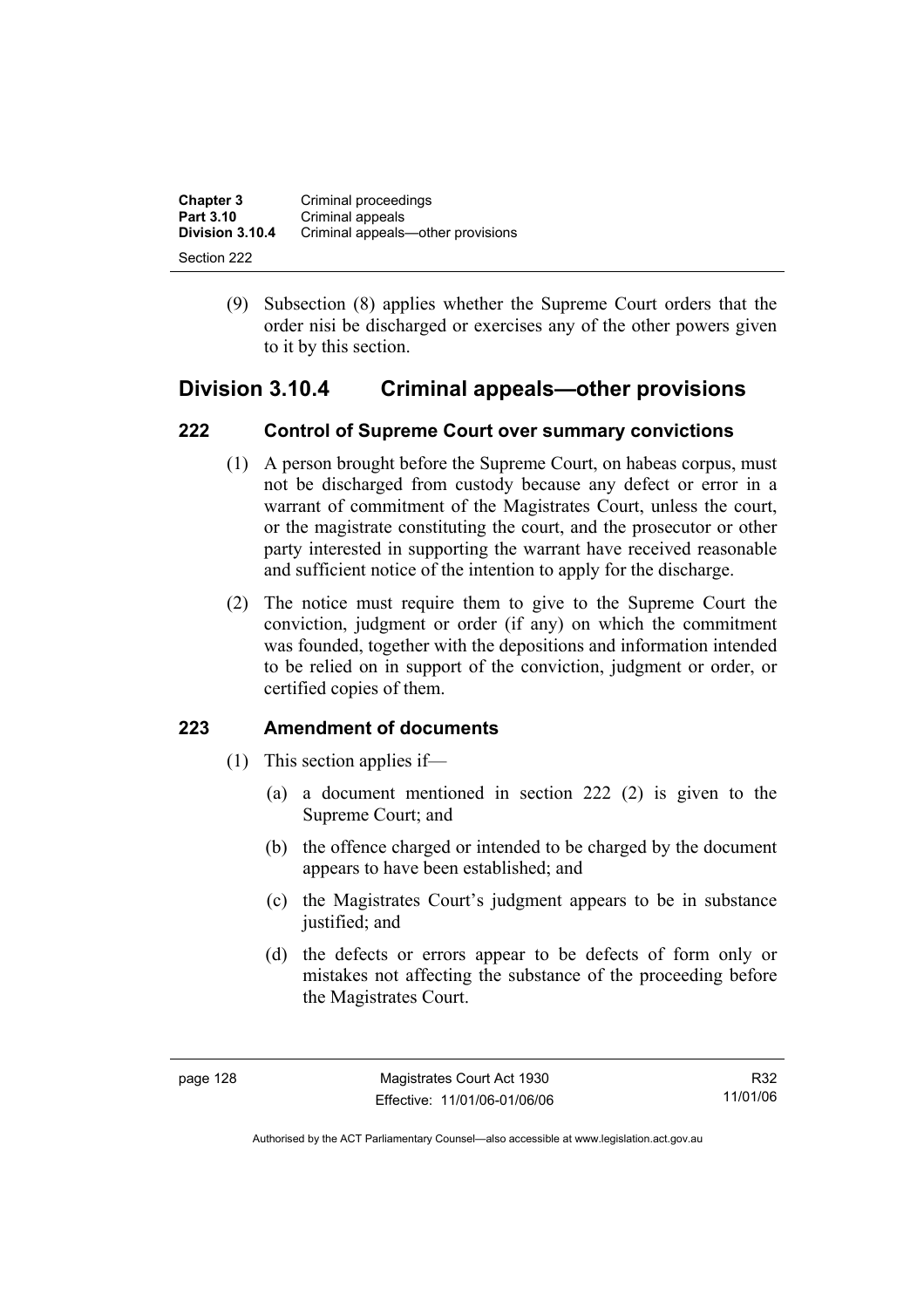- (2) The Supreme Court must allow the warrant of commitment, and may allow the conviction, judgment or order also, to be immediately amended as necessary in accordance with the facts.
- (3) The person committed must then be remanded to the person's former custody.

## **224 In cases of certiorari**

The like proceedings as mentioned in section 222 and section 223 must be had, and the like amendments may and must be allowed to be made, in relation to every order brought before the Supreme Court by writ of certiorari, and after amendment in any such case the order may be enforced in the proper way, and must in all respects and for all purposes be regarded and dealt with as if it had been drawn up originally as amended.

## **225 Notice dispensed with**

- (1) The notice required by section 222 may be given either before or after the issue of the writ of habeas corpus, or certiorari.
- (2) When at the time of applying for the writ—
	- (a) copies of the conviction or order and depositions are produced; or
	- (b) in cases of committal for trial or for sentence all informations, depositions, and statements have been given, as provided in section 106, to the director of public prosecutions or a person authorised by the director of public prosecutions;

the Supreme Court may dispense with the notice.

## **226 Power of court to admit to bail**

 (1) If any person committed to gaol under a summary conviction or order is brought up by writ of habeas corpus, and the Supreme Court

page 129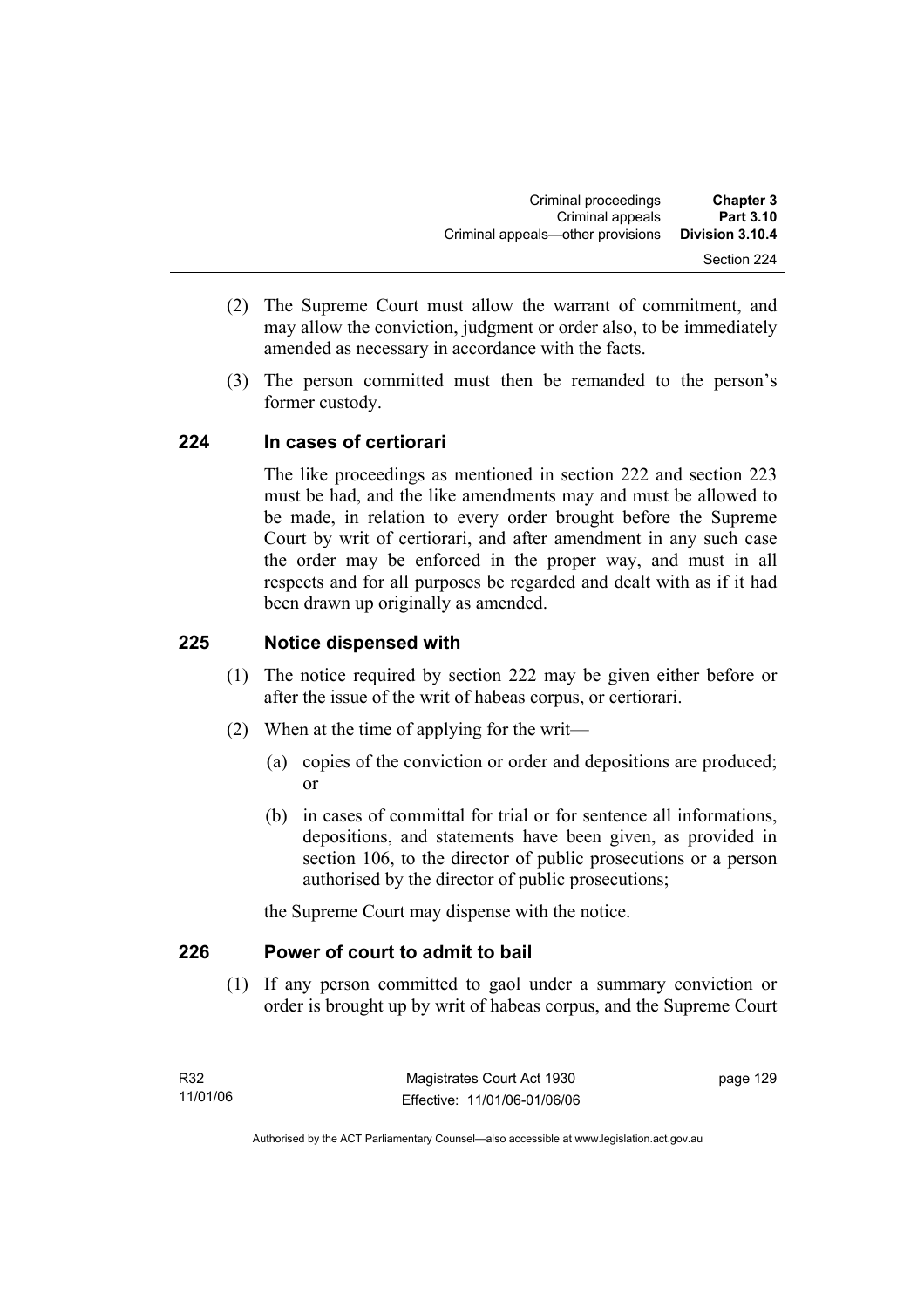| <b>Chapter 3</b> | Criminal proceedings              |
|------------------|-----------------------------------|
| Part 3.10        | Criminal appeals                  |
| Division 3.10.4  | Criminal appeals-other provisions |
| Section 227      |                                   |

postpones the final decision of the case, the Supreme Court may admit the person to bail in accordance with the *Bail Act 1992*.

 (2) If the judgment of the Supreme Court is against any person so brought up, the Supreme Court may remand the person to his or her former custody, there to serve the rest of the term for which the person was committed.

## **227 Respecting the amendment of convictions etc**

- (1) Whenever the facts or evidence appearing by the depositions in substance support the decision of the Magistrates Court, if the decision does not extend beyond the information, and if the facts or evidence would have justified the court in making any necessary allegation or finding omitted in the decision, or in the formal conviction or order, or any warrant issued under the adjudication, the powers of amendment given by section 223 may be exercised, and if in a conviction there is some excess that may (consistently with the merits of the case) be corrected, the conviction must be amended accordingly and must stand good for the remainder.
- (2) All amendments are subject to the order about costs and otherwise the Supreme Court considers appropriate.

### **228 No summons or information**

- (1) This section applies to a conviction or order in a case if—
	- (a) a relevant person is present at the hearing of the case; and
	- (b) there is no summons or information (or an amendment of a summons or information) in relation to the person; and
	- (c) the person does not object at the hearing about the matter mentioned in paragraph (b).
- (2) The conviction or order stands.

R32 11/01/06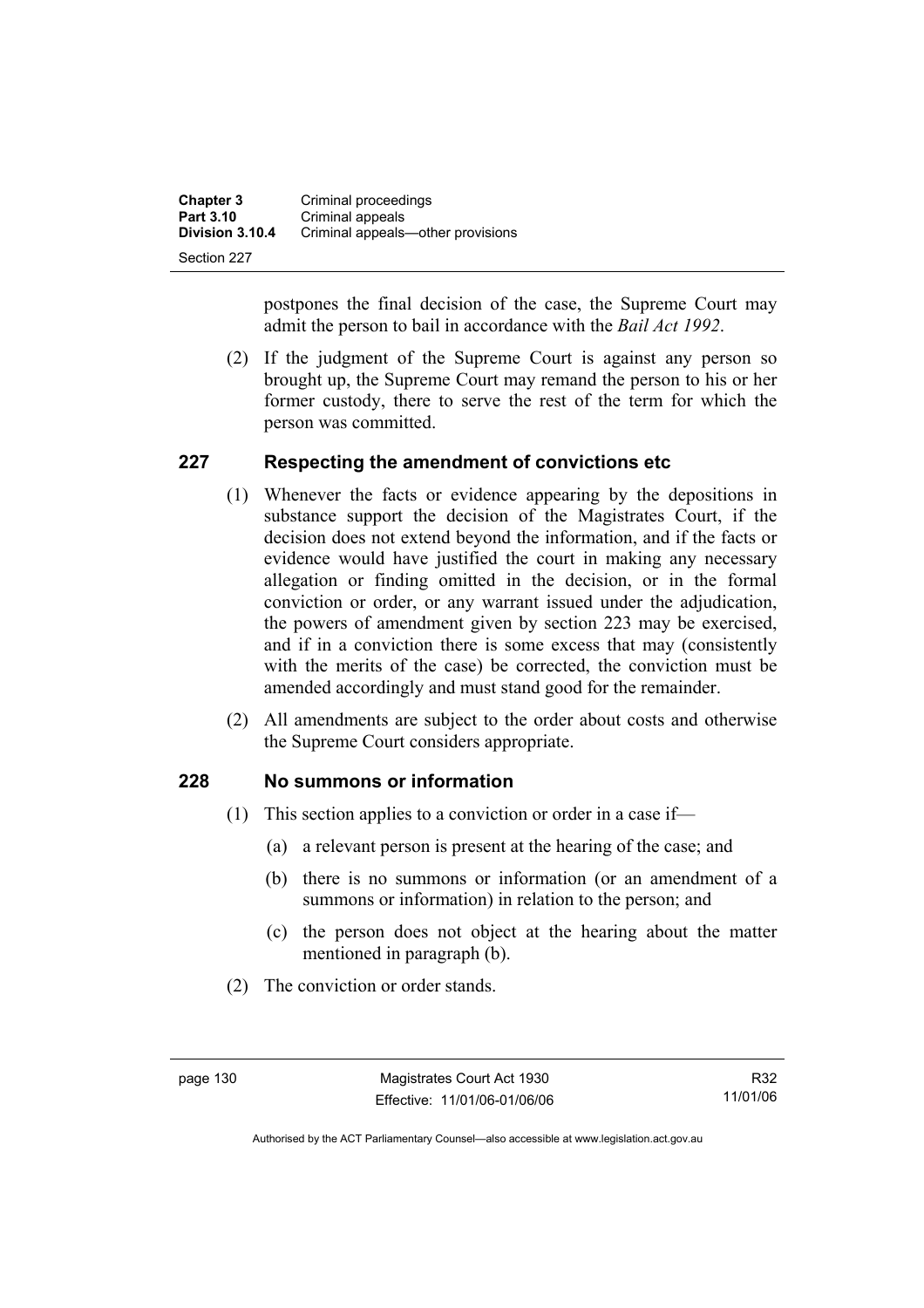#### (3) In this section:

#### *relevant person* means—

- (a) a convicted person; or
- (b) a person against whom an order has been made; or
- (c) a person whose goods have been condemned or ordered to be sold as forfeited.

### **229 Distribution of penalty**

A conviction or an order is not defeated for the want of any distribution, or for a wrong distribution of the penalty or forfeiture.

### **230 Provisions applicable in relation to security given for costs of appeal**

- (1) If security is given, in accordance with an order made under section 219D, by deposit of an amount with the registrar, the registrar must—
	- (a) if, on the deciding of the appeal, the costs of and incidental to the appeal are not ordered to be paid by the appellant to the respondent—repay the amount deposited to the person by whom it was deposited; or
	- (b) if, on deciding of the appeal, the costs of and incidental to the appeal are ordered to be paid by the appellant to the respondent, the amount payable has been ascertained and the whole or any part of that amount has not been paid to the respondent—apply the amount deposited in, or towards, satisfaction of the amount of costs unpaid and repay the balance (if any) to the person by whom it was deposited.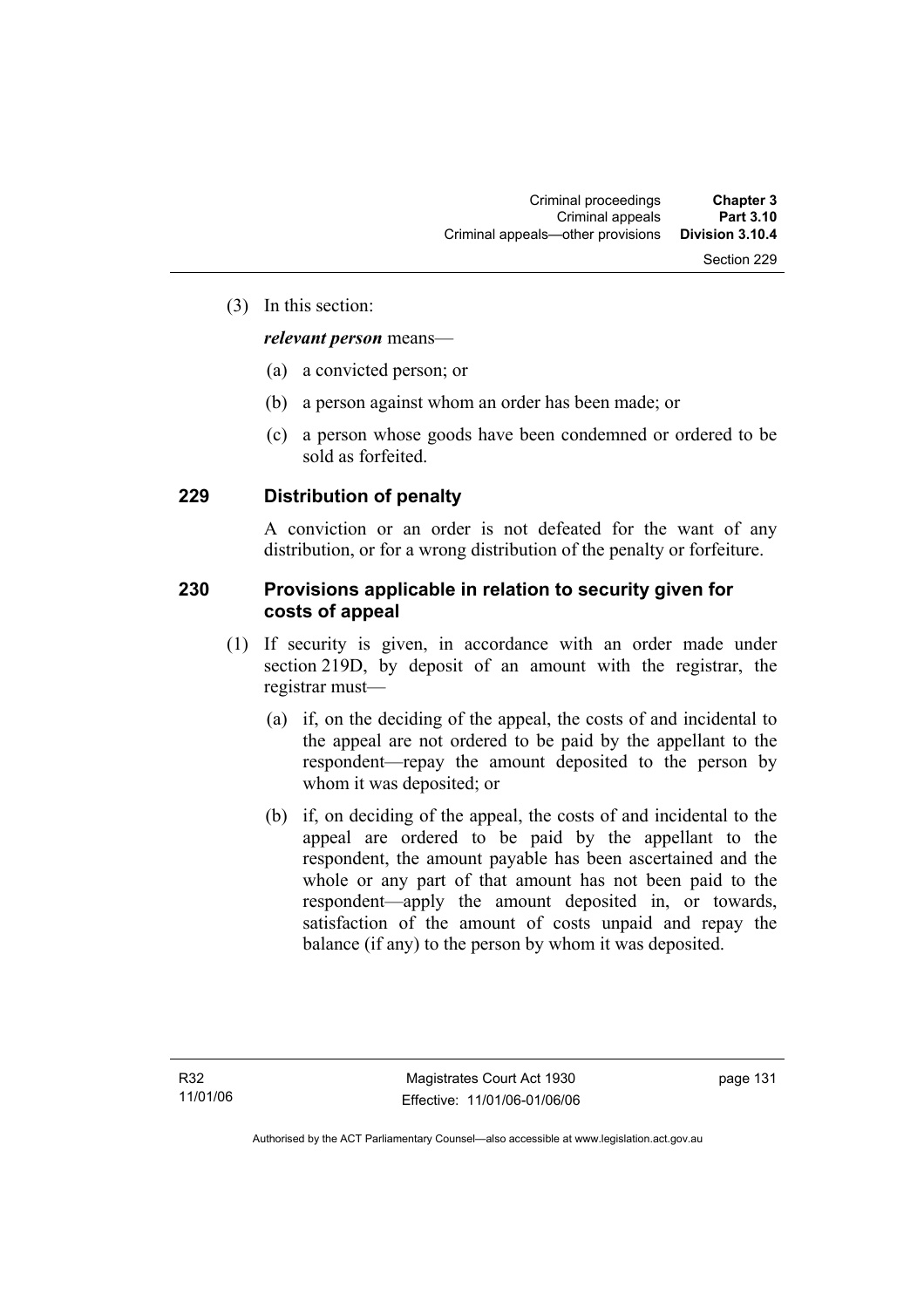| <b>Chapter 3</b> | Criminal proceedings              |
|------------------|-----------------------------------|
| Part 3.10        | Criminal appeals                  |
| Division 3.10.4  | Criminal appeals—other provisions |
| Section 230      |                                   |

 (2) If security is given by bond, the registrar must, if the costs of and incidental to the appeal are ordered to be paid by the appellant to the respondent, give the bond to the respondent who may enforce the bond according to its tenor.

page 132 Magistrates Court Act 1930 Effective: 11/01/06-01/06/06

R32 11/01/06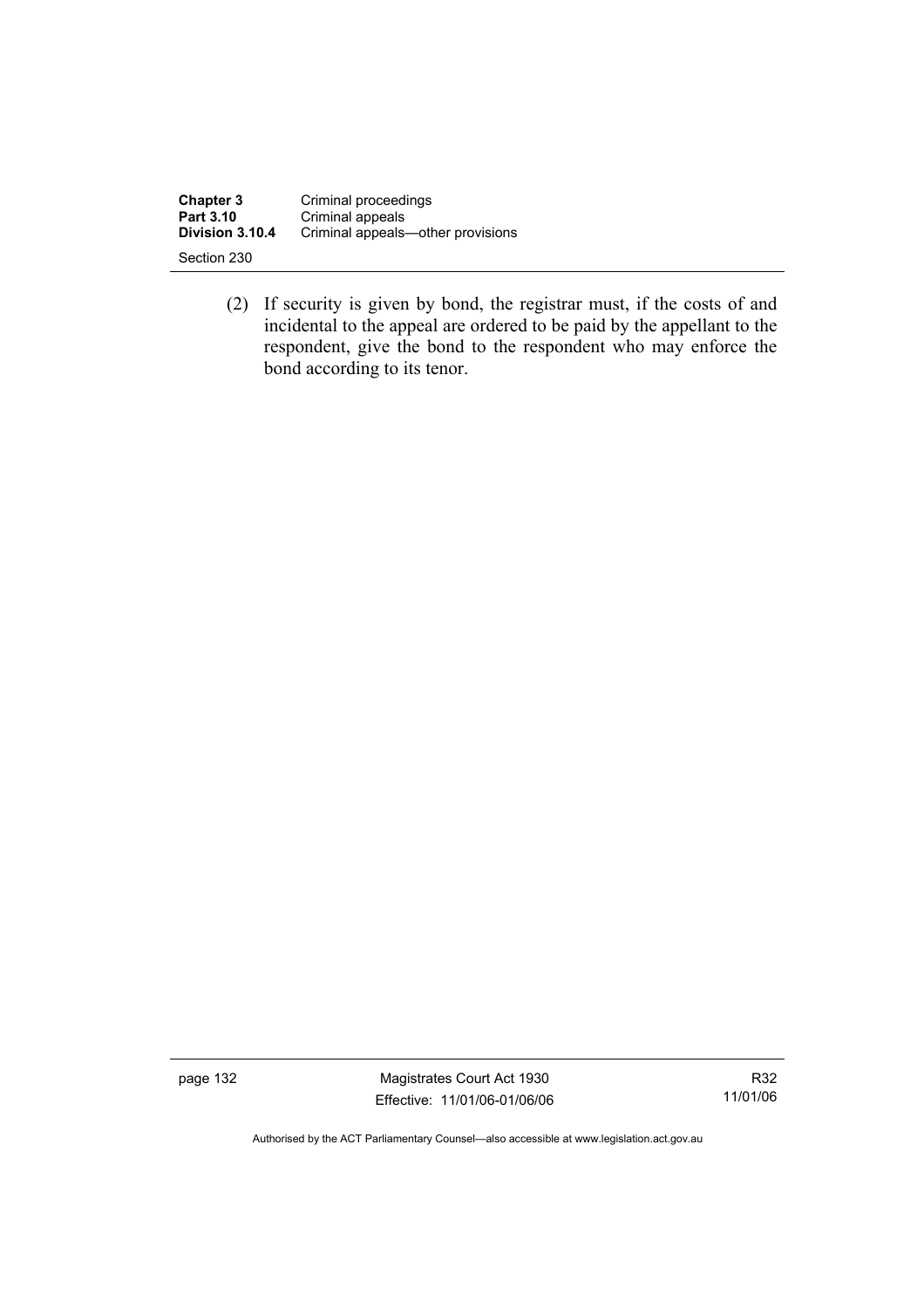# **Part 3.11 Costs in criminal matters**

#### **244 Award of costs in criminal matters**

The power of the court to award costs and the award of costs by the court is subject to the following provisions:

- (a) if the court makes a conviction or order in favour of the informant—it may in its discretion award and order that the defendant must pay to the informant the costs it considers just and reasonable;
- (b) if the court dismisses the information, or makes an order in favour of the defendant—it may in its discretion award and order that the informant must pay to the defendant the costs it considers just and reasonable;
- (c) the amounts so allowed for costs must in all cases be specified in the conviction or order or order of dismissal;
- (d) an amount awarded or ordered to be paid by an informant, or to a defendant, for costs may be recovered under the rules about the enforcement of judgments of the court in civil proceedings;
- (e) if any case is adjourned—the court may in its discretion order that the costs of and occasioned by the adjournment be paid by any party to any other party;
- (f) the costs of people present to give evidence or produce documents, whether they have been examined or not, or have or have not produced documents must, unless otherwise ordered by the court, be allowed to them though they have not been subpoenaed.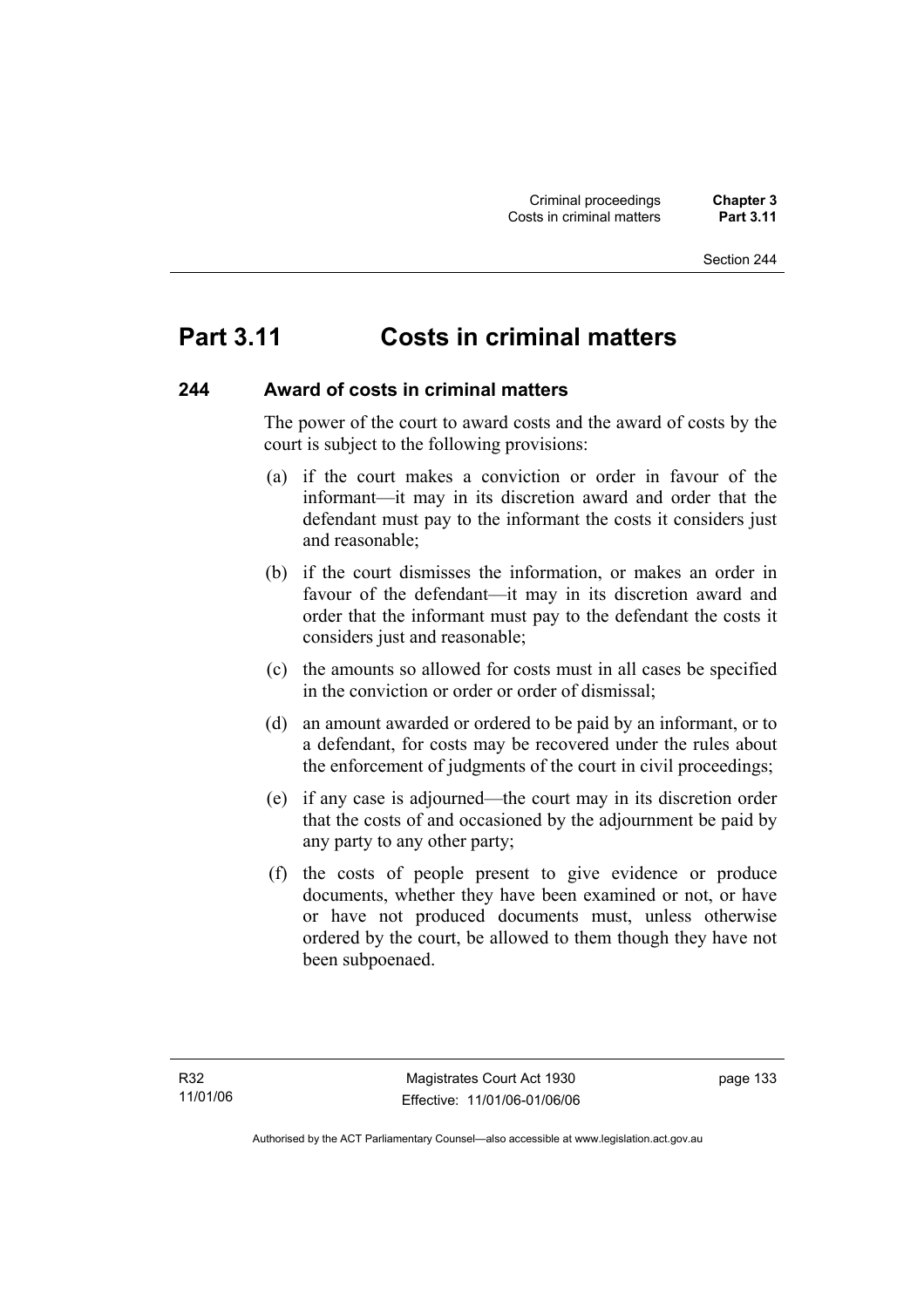**Chapter 3** Criminal proceedings<br>**Part 3.12** Securities in criminal **Securities in criminal matters** 

Section 249

# **Part 3.12 Securities in criminal matters**

#### **249 Securities taken under Act**

 (1) A person must give security under this Act (other than chapter 4 (Civil proceedings)), whether as principal or surety, either by the deposit of an amount with the registrar, or by an oral or written acknowledgment of the undertaking or condition by which, and of the amount for which, the person is bound.

 (2) Record of the security having been made may be provided by entry of it in the court's records.

### **250 Recovery of amount due under security**

Any amount becoming due under a security under this Act (other than chapter 4 (Civil proceedings)) or the *Bail Act 1992* is recoverable on a claim by a police officer or by the registrar or by some other person authorised by the court.

### **252 Sums paid by surety may be recovered from principal**

Any amount paid by a surety on behalf of his or her principal in relation to a security under this Act (other than chapter 4 (Civil proceedings)) or the *Bail Act 1992*, together with all costs, charges and expenses incurred by the surety in relation to the security, is taken to be a debt due to the surety from the principal, and may be recovered on a claim by the surety.

R32 11/01/06

*Note* If a form is approved under the *Court Procedures Act 2004* for this provision, the form must be used.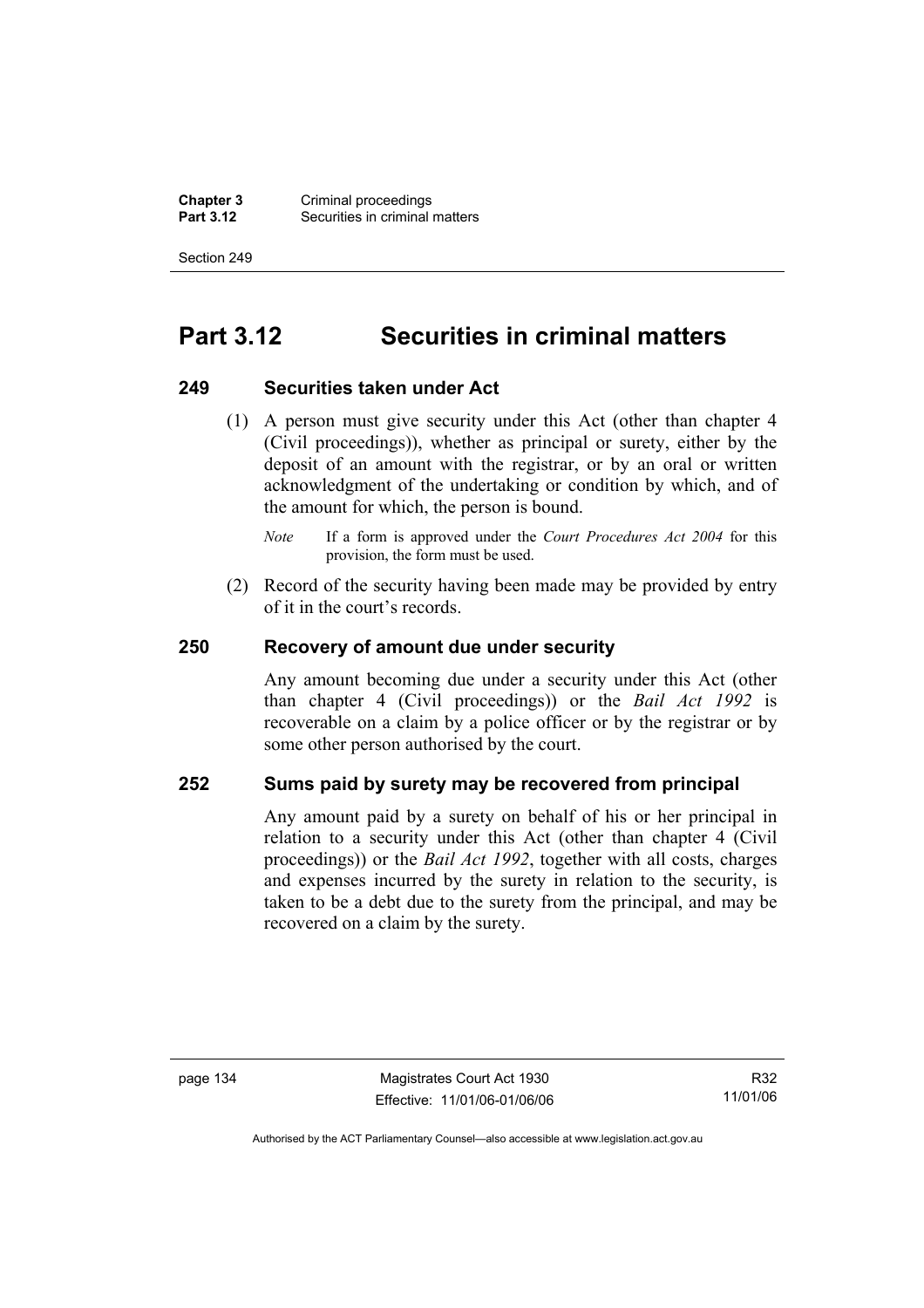## **253 Payment enforced by security**

If security is given under this Act (other than chapter 4 (Civil proceedings)) or the *Bail Act 1992* for payment of an amount, the payment must be enforced by means of the security in substitution for other means of enforcing the payment.

## **254 Enforcement of recognisance**

- $(1)$  If—
	- (a) a witness or a person sought to be made a witness has entered into a recognisance for this Act; and
	- (b) the court is satisfied that the witness or person sought to be made a witness has failed to comply with a condition of the recognisance;

the court may declare the recognisance to be forfeited and may make an order that the witness or person sought to be made a witness pay the whole or a part of the amount in which the witness or person is bound under the recognisance.

- $(2)$  If—
	- (a) the court has declared a recognisance to be forfeited under subsection (1); and
	- (b) a person is bound by the recognisance as surety for the performance of that condition;

the court may make an order that the person mentioned in paragraph (b) pay the whole or a part of the amount in which the person is bound under the recognisance.

 (3) An order made under subsection (1) or (2) may be enforced as if it were a judgment entered on a claim by the registrar.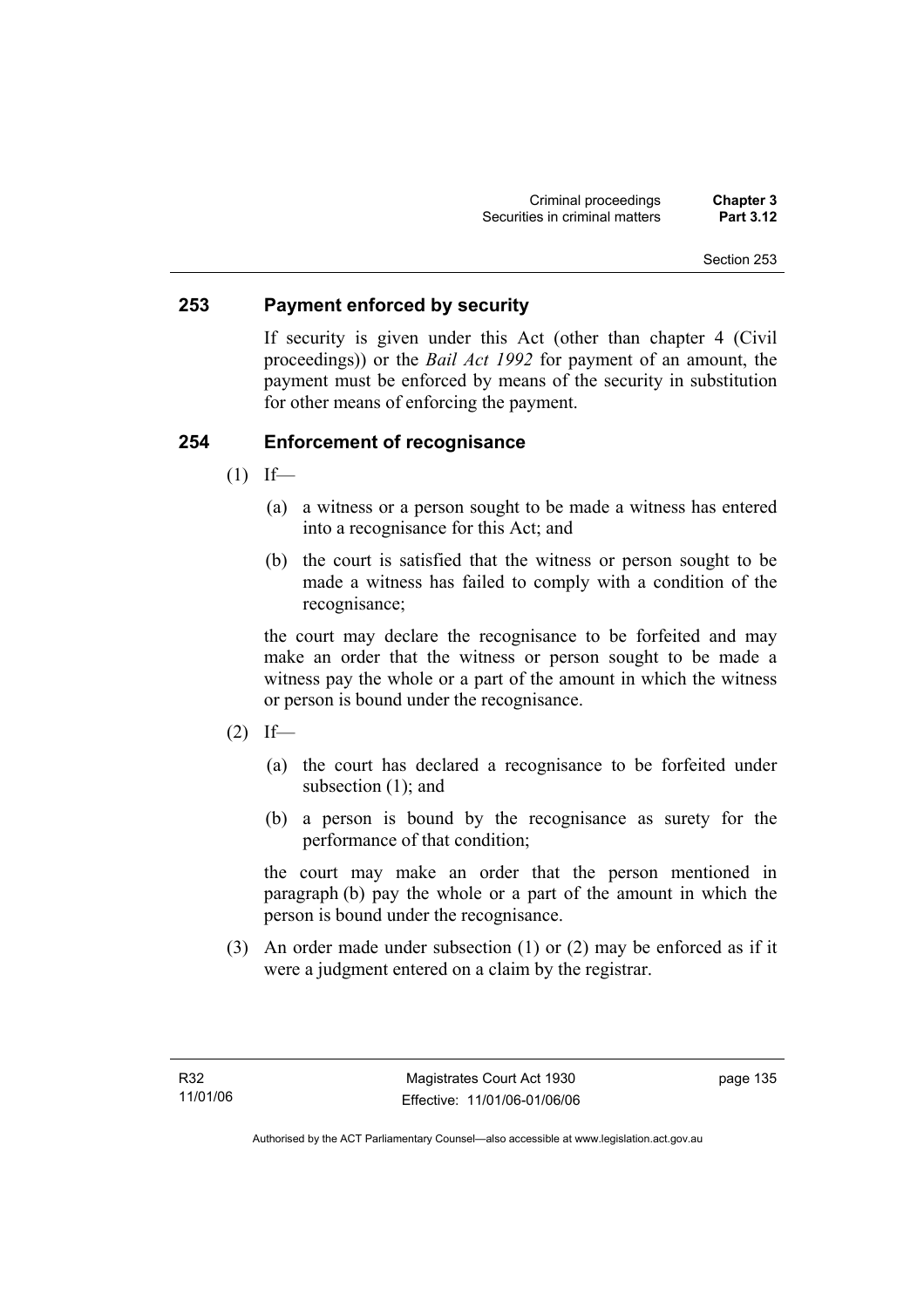#### **Chapter 3** Criminal proceedings<br>**Part 3.12** Securities in criminal **Securities in criminal matters**

#### Section 254

- (4) Subject to subsection (5), the court may, on application by a person against whom an order has been made under subsection (1) or (2) or under the *Bail Act 1992*, section 36 (1)—
	- (a) vary the order by reducing the amount payable under the order; or
	- (b) revoke the order and, if the order was made under subsection (1), revoke the declaration that the recognisance is forfeited.
- $(5)$  If—
	- (a) the court has made an order under subsection (1) or (2); and
	- (b) a writ of execution has been issued; and
	- (c) property has been sold under the writ;

the court must not make an order under subsection (4).

 (6) It is not necessary that, for the purpose of hearing an application under subsection (4), the court be constituted by the magistrate who made the order to which the application relates.

page 136 Magistrates Court Act 1930 Effective: 11/01/06-01/06/06

R32 11/01/06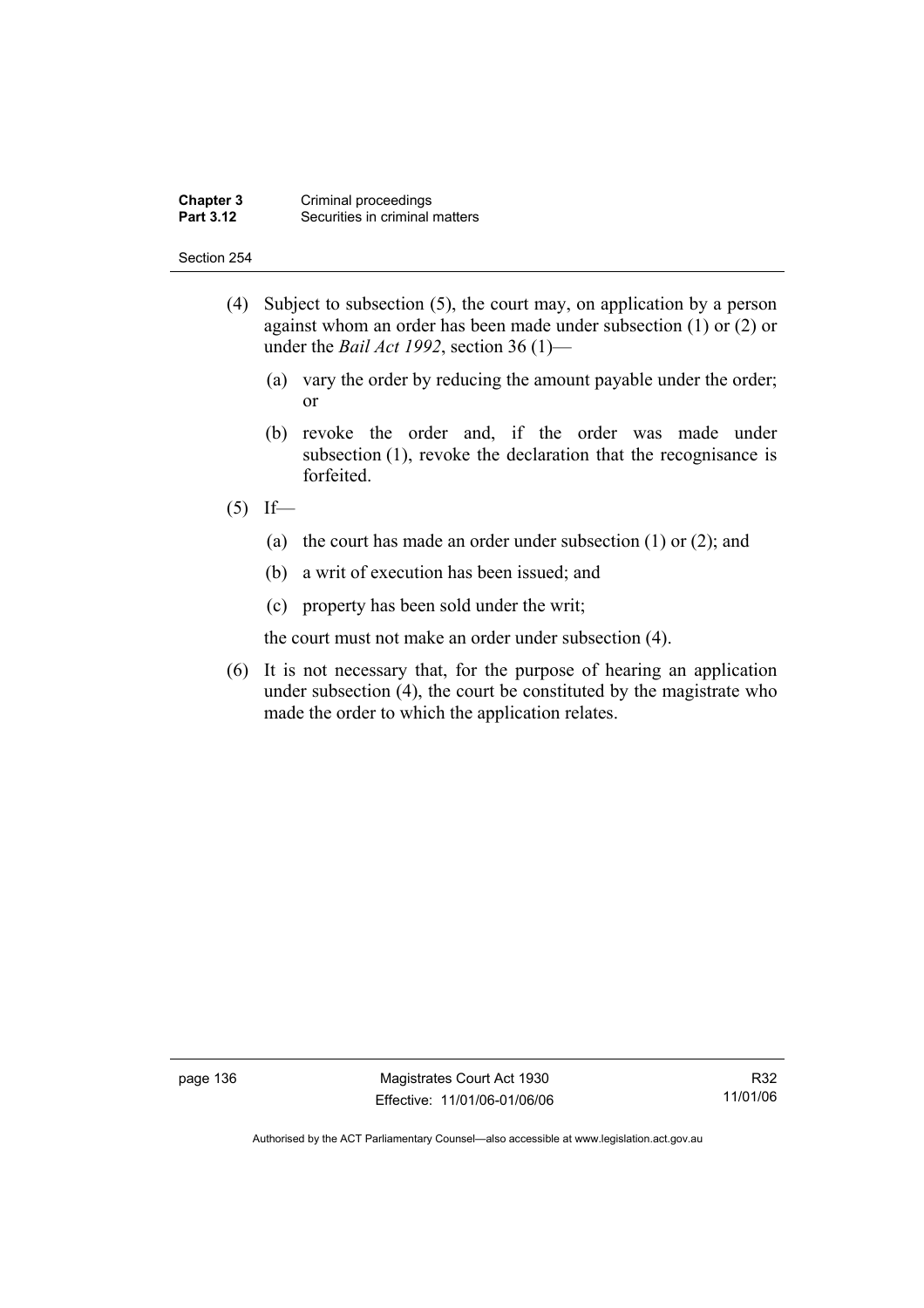# **Chapter 4 Civil proceedings**

# Part 4.1 **Preliminary**

## **256 Application of ch 4**

This chapter does not apply in relation to—

- (a) a proceeding under the *Domestic Violence and Protection Orders Act 2001*; or
- (b) a proceeding under the *Workers Compensation Act 1951*; or
- (c) a proceeding on an information for an offence.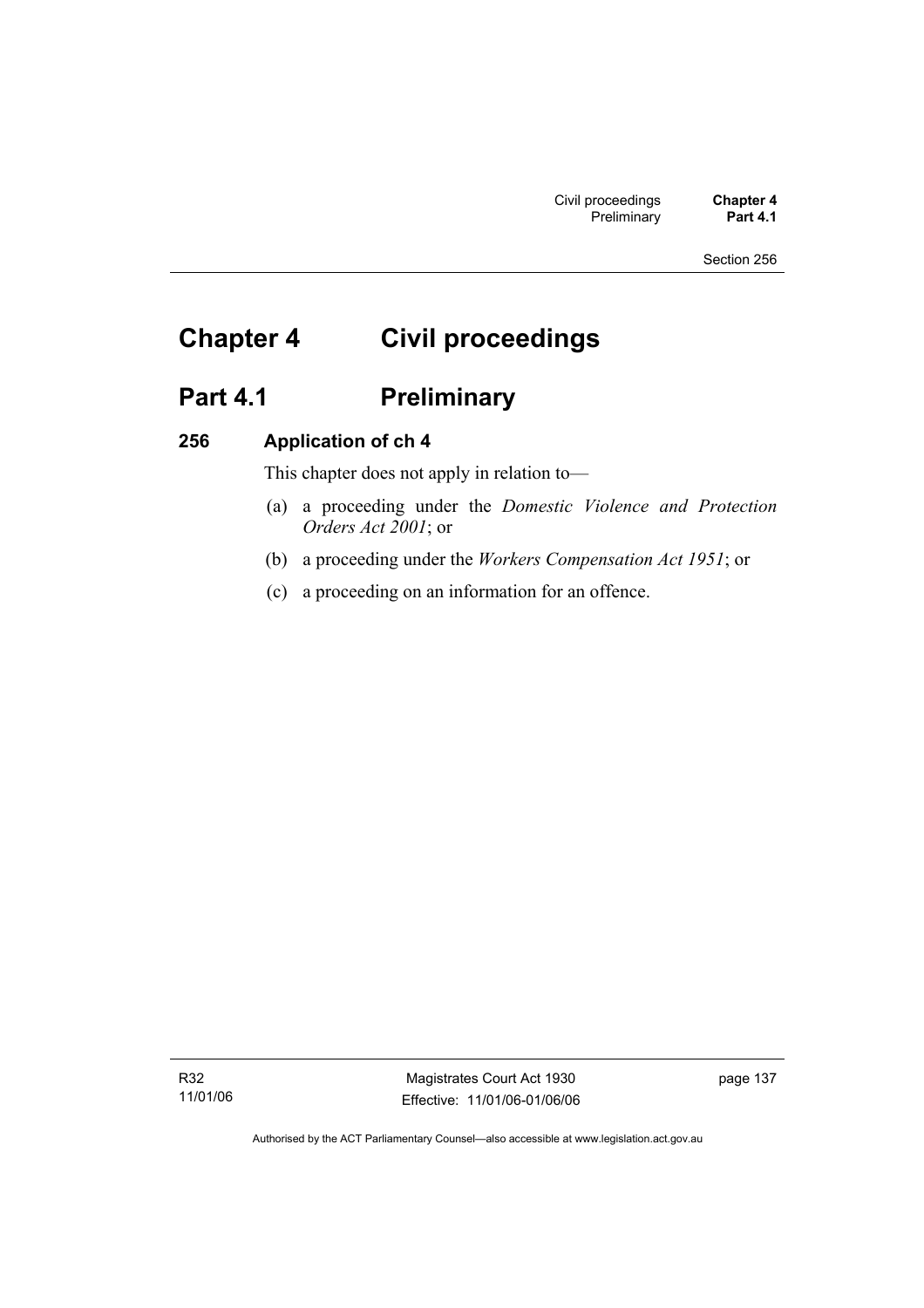**Chapter 4 Civil proceedings**<br>**Part 4.2 Civil jurisdiction Civil jurisdiction** 

Section 257

# **Part 4.2 Civil jurisdiction**

#### **257 Personal actions at law—amount or value**

- (1) The Magistrates Court has jurisdiction to hear and decide any personal action at law if the amount claimed is not more than \$50 000, including a personal action at law if—
	- (a) the amount claimed is the amount owing on a balance of account, after an admitted set-off or otherwise; or
	- (b) any amount in excess of \$50 000 to which the plaintiff may be entitled in relation to the cause of action is abandoned in accordance with the rules.
- (2) If the amount claimed in a personal action includes interest up to judgment, or a lump sum instead of interest, in accordance with the rules, the interest is disregarded in working out whether or not the court has jurisdiction.
- (3) For this section, a *personal action at law* includes an action relating to the detention of goods, and the amount claimed in the action is the value of the goods plus any amount claimed for damages for the detention of the goods.
- (4) Subsection (1) does not limit the court's jurisdiction if, under another law in force in the ACT, an amount may be recovered by action in the court (even if the amount is more than \$50 000).
- (5) The court's jurisdiction under subsection (1) is additional to any jurisdiction that the court has under any other law in force in the ACT.

## **258 Power of court to grant relief**

 (1) In any proceeding that the Magistrates Court has jurisdiction to hear and decide—

| page | 138 |
|------|-----|
|------|-----|

R32 11/01/06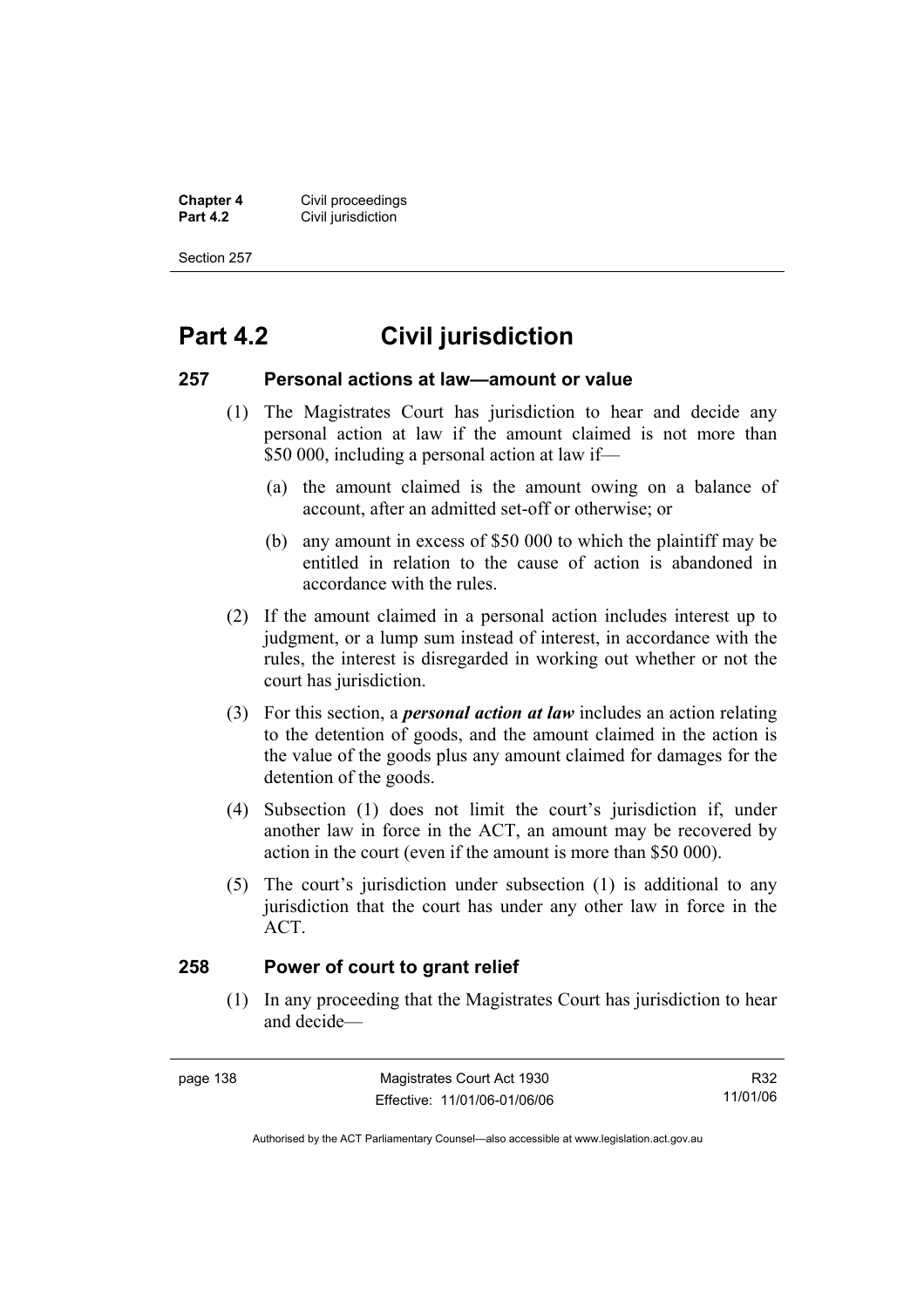- (a) the court may grant any relief, redress or remedy that the Supreme Court may grant in a similar action in that court, and for that purpose the Magistrates Court may make any order that the Supreme Court may make; and
- (b) the court must give effect to any ground of defence, counterclaim or set-off, whether equitable or legal, in the same way and to the same extent that the Supreme Court would do.
- (2) For the exercise by the Magistrates Court of its powers under subsection (1) in any proceeding—
	- (a) a magistrate constituting the court has, as well as any other powers under this Act, all the powers of a judge in a similar action in the Supreme Court; and
	- (b) the registrar, bailiff or other appropriate officer of the Magistrates Court must exercise any function that a corresponding officer of the Supreme Court would exercise in a similar action in that court in accordance with the practice and procedure of that court.
- (3) In exercising a function mentioned in subsection (2), the registrar, a bailiff or other officer of the court must comply with this Act, the rules and any order of the Magistrates Court.

## **259 Rules of equity to prevail**

In any proceeding in the Magistrates Court, if there is a conflict between the rules of equity and the rules of common law, the rules of equity prevail.

## **260 Nuisance**

 (1) The Magistrates Court has the same jurisdiction as the Supreme Court to hear and decide a civil action for nuisance.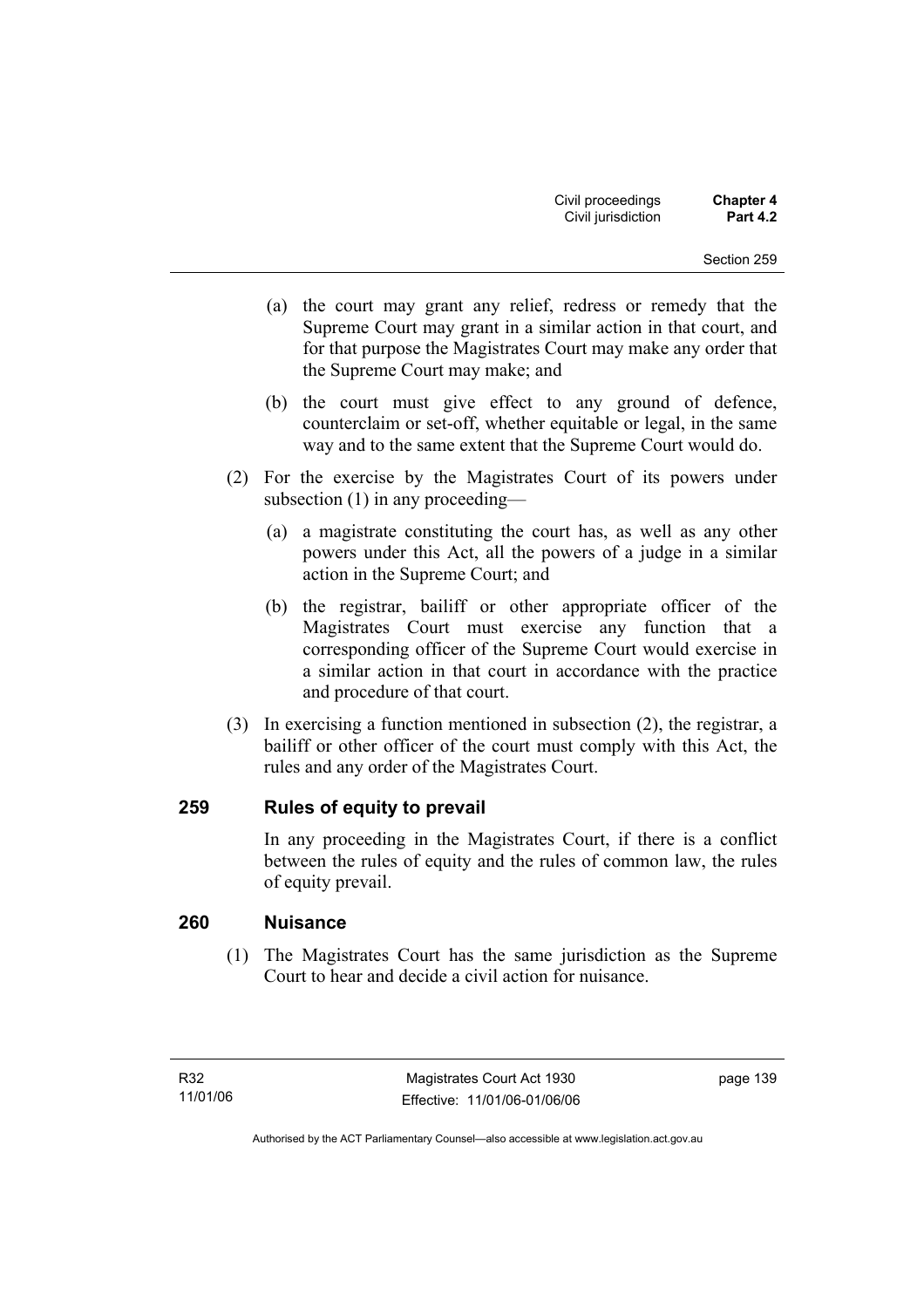| <b>Chapter 4</b> | Civil proceedings  |
|------------------|--------------------|
| <b>Part 4.2</b>  | Civil jurisdiction |

 (2) In a civil action for nuisance, the Magistrates Court may grant the same relief as the Supreme Court may grant in a similar action in that court.

## **261 Disputed debts**

- (1) The Magistrates Court may, in a proceeding in the court, declare that—
	- (a) a person is or is not indebted to someone else; or
	- (b) a person is or is not indebted to someone else in a stated amount; or
	- (c) a person is or is not indebted to someone else in an amount that is more than a stated amount.
- (2) This section applies only in relation to a debt that is not more than \$50 000.

## **262 Cause of action arising, or defendant resident, outside ACT**

The Magistrates Court has jurisdiction to hear and decide a proceeding if—

- (a) the defendant was resident in the ACT when the claim was served on the defendant, even though all of the cause of action in the proceeding arose outside the ACT; or
- (b) both of the following apply, even though the defendant is not in the ACT:
	- (i) a material part of the cause of action in the proceeding arose in the ACT, even though part of the cause of action arose outside the ACT;
	- (ii) the claim is served on the defendant in Australia or an external territory.

R32 11/01/06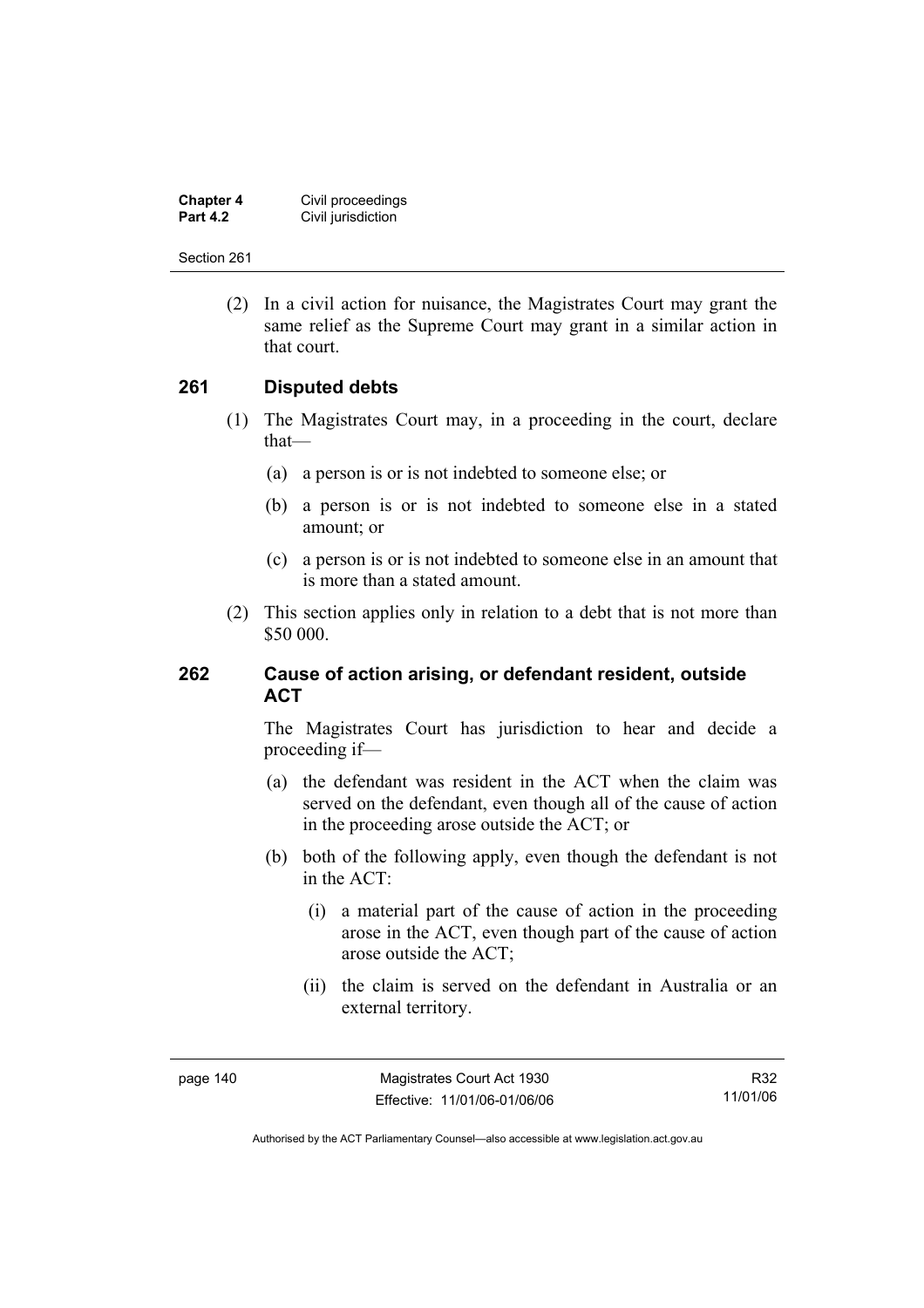## **263 Requests under conventions relating to legal proceedings in civil and commercial matters**

- (1) The Magistrates Court has jurisdiction to make any order or take any action necessary to comply with a request received from the consular or other authority of a relevant foreign country for serving documents in the ACT or taking evidence in the ACT.
- (2) In this section:

*relevant foreign country*—a foreign country is a *relevant foreign country* if a convention relating to legal proceedings in civil and commercial matters is in force between the country and Australia.

## **264 Proceedings affecting title to land**

- (1) The Magistrates Court does not have jurisdiction to hear and decide a proceeding in which the title to land is genuinely in question.
- (2) However, the jurisdiction of the Magistrates Court to hear and decide a proceeding is not affected only because the title to land incidentally comes in question in the proceeding.
- (3) In a proceeding mentioned in subsection (2), a judgment is not evidence of title to land.

## **265 Disputes under Residential Tenancies Act**

The Magistrates Court does not have jurisdiction in relation to a dispute to which the *Residential Tenancies Act 1997* applies if the amount in dispute is not more than \$10 000.

## **266 Complaints under Utilities Act, pt 12**

The Magistrates Court does not have jurisdiction in relation to a matter to the extent to which it is the subject of—

 (a) a complaint under the *Utilities Act 2000*, part 12 (Complaints); or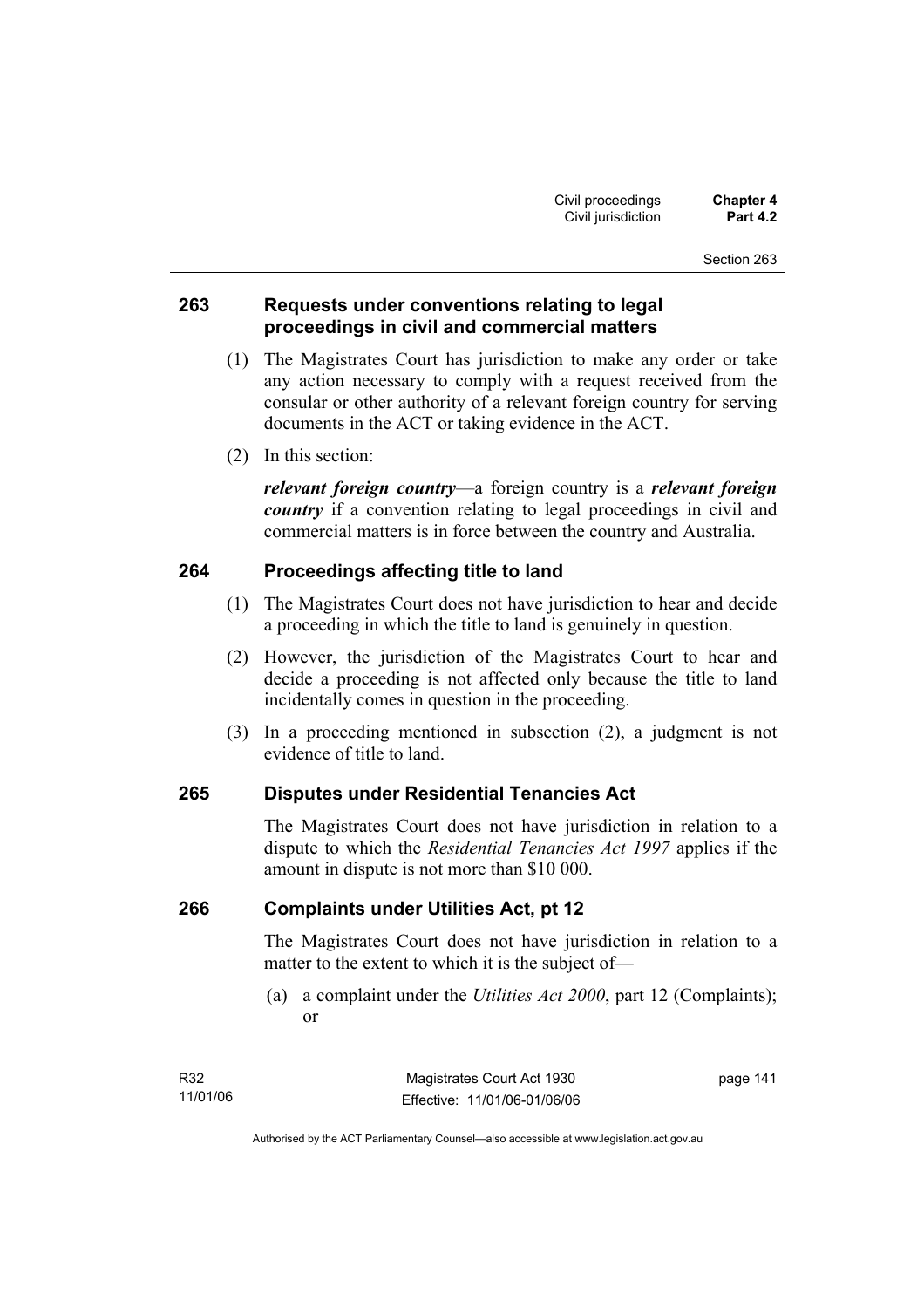**Chapter 4** Civil proceedings **Part 4.2 Civil jurisdiction** 

#### Section 266

 (b) a direction or declaration of the essential services consumer council under that part.

page 142 Magistrates Court Act 1930 Effective: 11/01/06-01/06/06

R32 11/01/06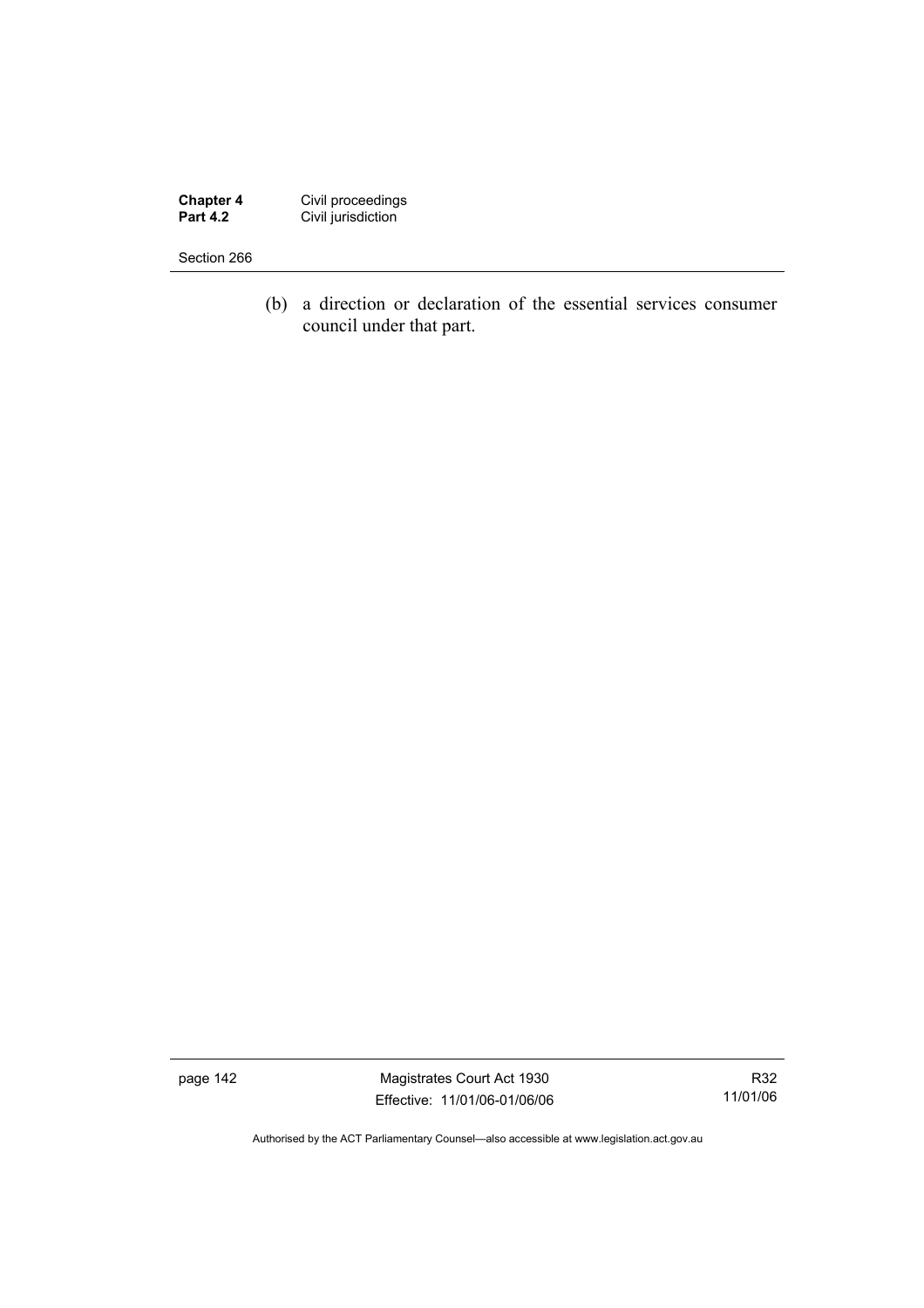# **Part 4.3 Case stated for Supreme Court**

### **267 Case stated**

- (1) On the application of a party to a proceeding in the Magistrates Court, the court may state, in the form of a special case, any question of law that arises in the proceeding for the opinion of the Supreme Court.
- (2) The Supreme Court has jurisdiction to hear and decide a case stated under this section.
- (3) This section does not apply to a proceeding in the Small Claims Court.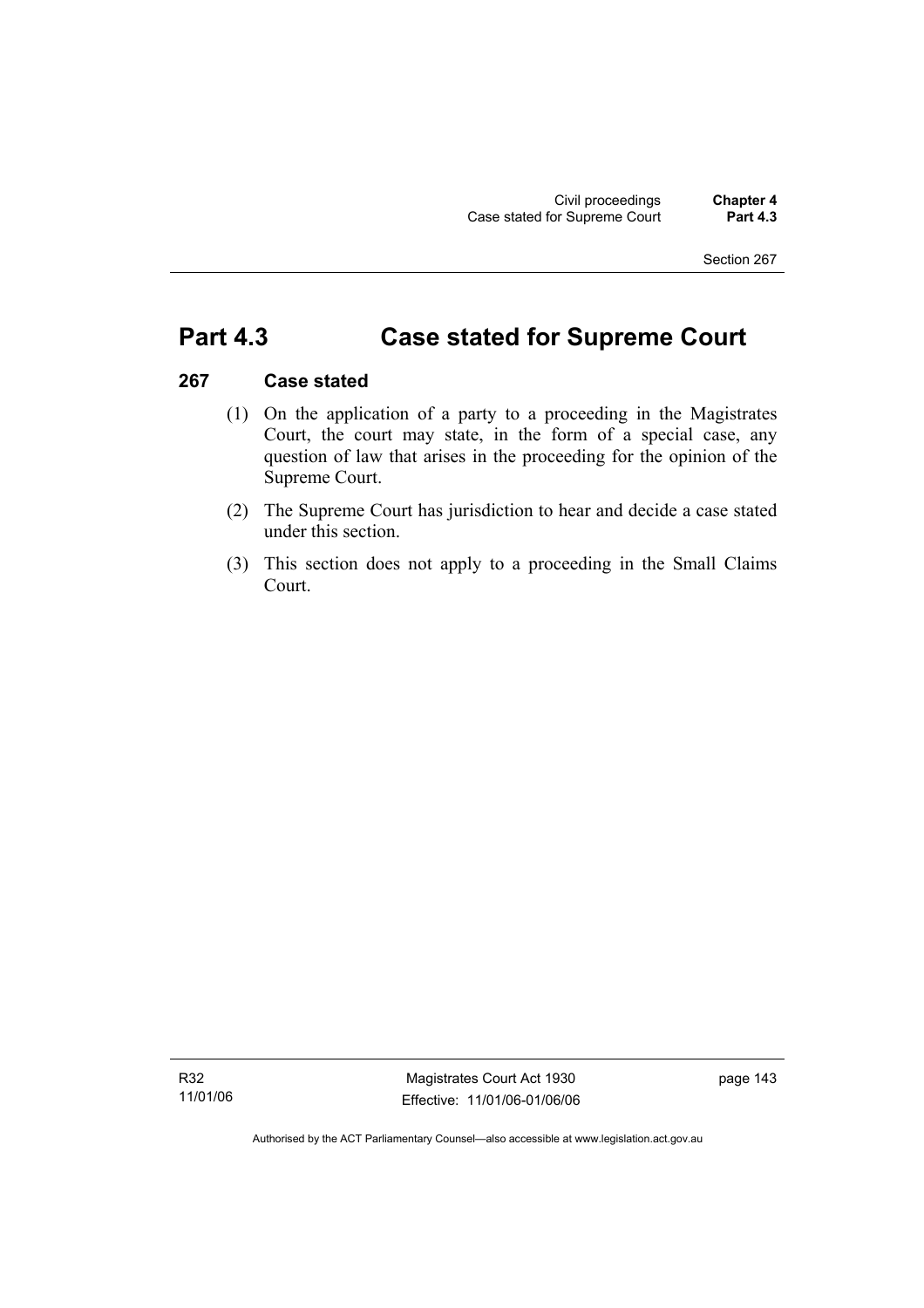# **Part 4.4 Transfer of proceedings from or to Supreme Court**

## **268 Transfer of action from Supreme Court**

- (1) This section applies if a proceeding in relation to the cause of action on which a prescribed action pending in the Supreme Court is founded could properly have been begun in the Magistrates Court.
- (2) The Supreme Court may, on the application of a party to the action or its own initiative, order that the action be transferred to the Magistrates Court if it considers it just to do so.
- (3) In subsection (1):

*prescribed action* means an action in which the amount claimed (whether initially or as reduced by payment, admitted set-off or otherwise) is not more than the amount for which the Magistrates Court has jurisdiction under this chapter.

## **269 Procedure on transfer of action from Supreme Court**

- (1) This section applies if the Supreme Court has made an order under section 268 that an action pending in the Supreme Court be transferred to the Magistrates Court.
- (2) A party to the action may file in the Magistrates Court a copy of the order, a copy of each of the pleadings (if any) in the action and any other relevant documents filed in the Supreme Court.
- (3) When the copies have been filed, the action—
	- (a) stops being an action in the Supreme Court; and
	- (b) becomes a proceeding in the Magistrates Court.

Authorised by the ACT Parliamentary Counsel—also accessible at www.legislation.act.gov.au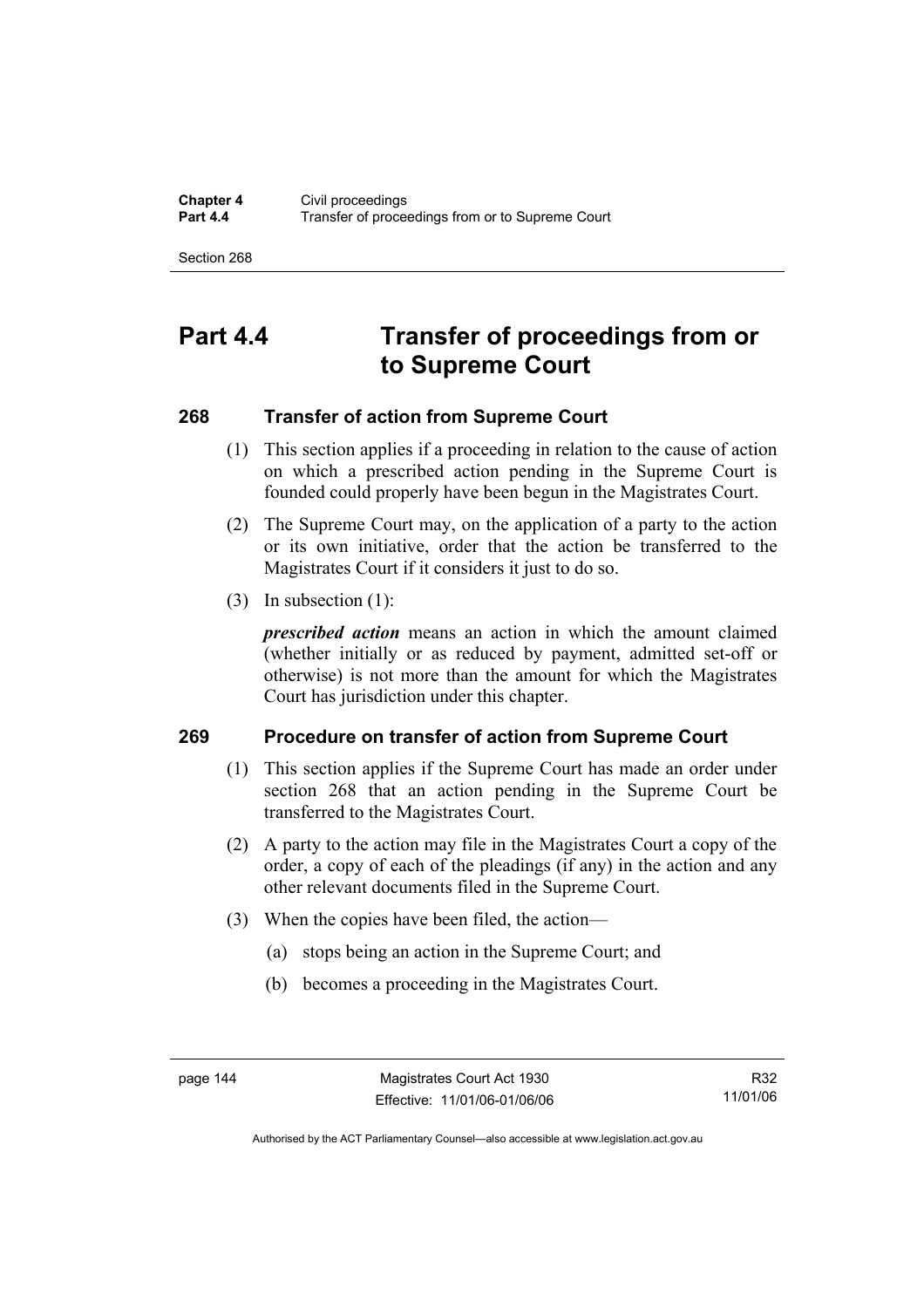- (4) The proceeding is taken to have been begun in the Magistrates Court on the day the action was begun in the Supreme Court.
- (5) Costs in the proceeding are to be allowed—
	- (a) for costs incurred before the order under section 268 was made (including the costs of getting the order) and the costs of getting the copies mentioned in subsection (2)—in accordance with the rules under the *Court Procedures Act 2004* applying to the Supreme Court, but subject to any Supreme Court order; and
	- (b) for costs incurred after the order was made (not including the costs of getting the copies)—in accordance with the rules applying to the Magistrates Court.
- (6) If costs mentioned in subsection (5) (a) are to be taxed, the costs must be taxed by the registrar in accordance with the rules applying to the Supreme Court.

## **270 Removal of proceedings into Supreme Court**

On the application of a party to a proceeding in the Magistrates Court, the Supreme Court may order that the proceeding be removed into the Supreme Court on the conditions about costs, security for the amount claimed or costs, or otherwise, that the Supreme Court considers just.

## **271 Stay of proceedings**

- (1) This section applies if an application under section 270 to have a proceeding in the Magistrates Court removed into the Supreme Court is pending.
- (2) On the application of a party to the proceeding, the Supreme Court may order that the proceeding be stayed until the application under section 270 is decided or until the Supreme Court orders otherwise.

page 145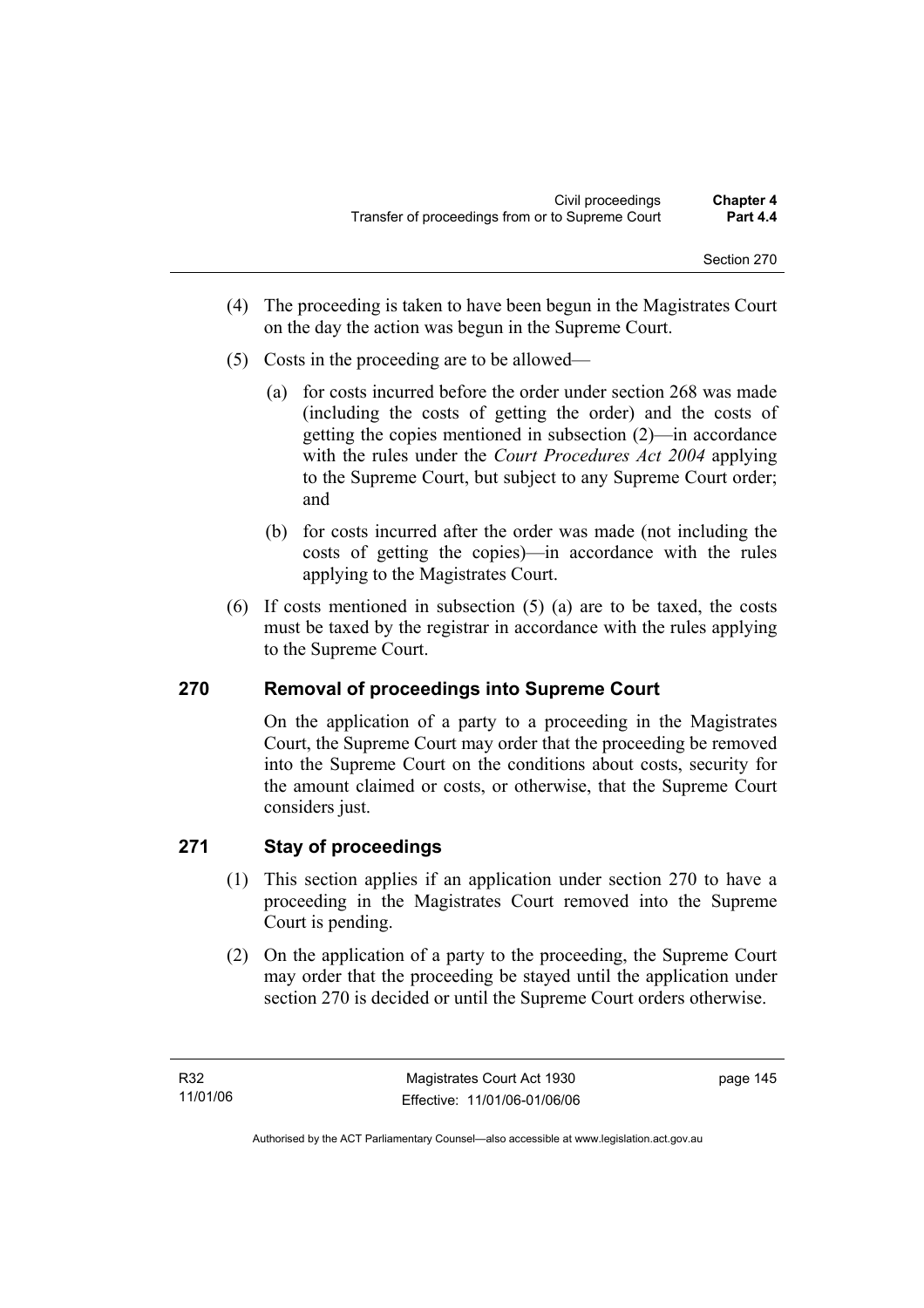| <b>Chapter 4</b> | Civil proceedings                                |
|------------------|--------------------------------------------------|
| <b>Part 4.4</b>  | Transfer of proceedings from or to Supreme Court |

 (3) An order that a proceeding be stayed takes effect immediately on a copy of the order being filed in the Magistrates Court.

page 146 Magistrates Court Act 1930 Effective: 11/01/06-01/06/06

R32 11/01/06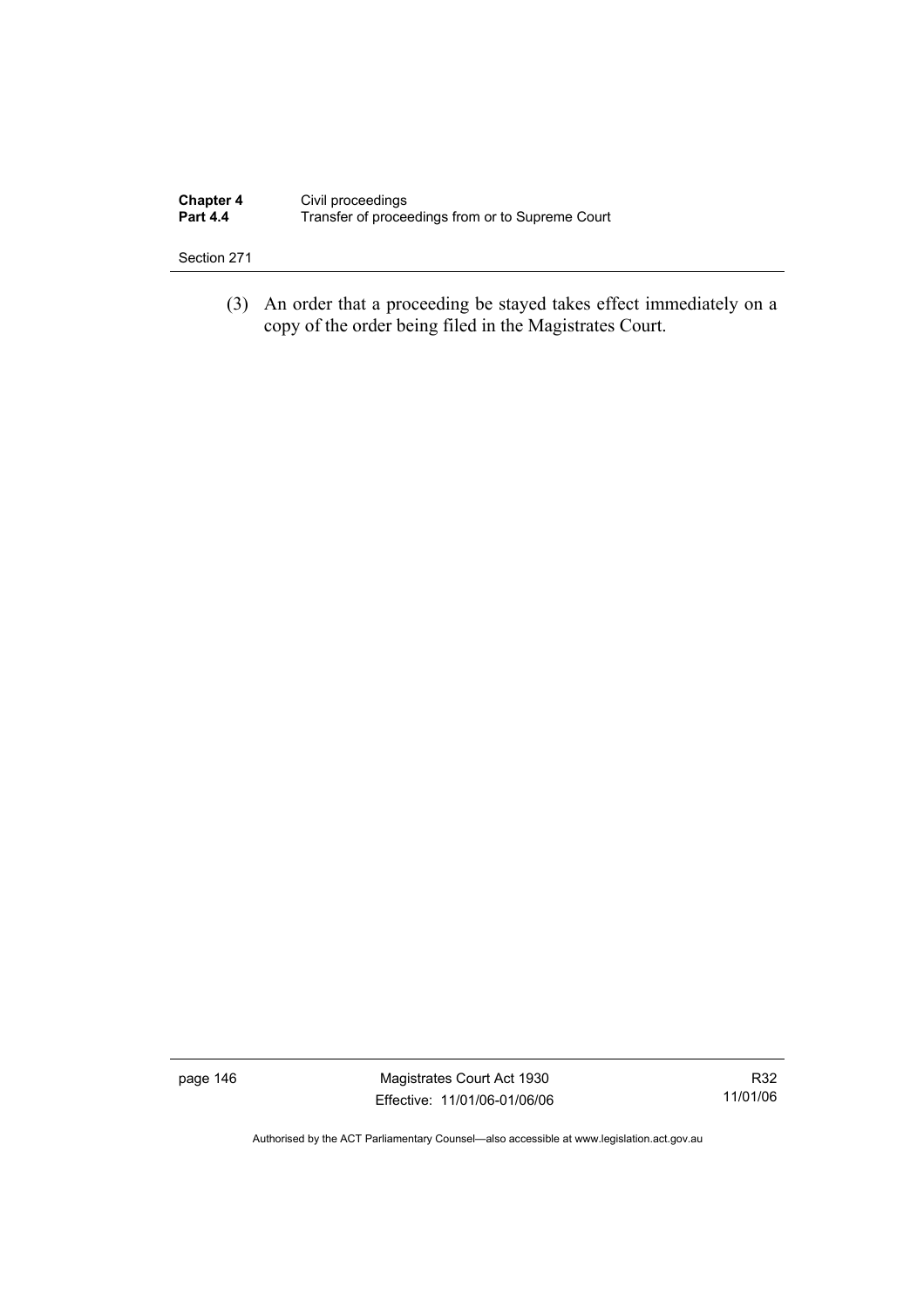# **Part 4.5 Civil appeals**

#### **272 Definitions for pt 4.5**

In this part:

*appeal* means an appeal to the Supreme Court—

- (a) from a judgment or order of the Magistrates Court, whether final or interlocutory, in a proceeding that the Magistrates Court has jurisdiction to hear and decide under this chapter, other than a proceeding in its jurisdiction under part 4.6 (Small Claims Court); or
- (b) from a judgment of the Small Claims Court.

*judgment*, in relation to a proceeding in the Small Claims Court, includes an order made in association with the proceeding, but does not include an interim order of the Small Claims Court under the rules.

## **273 Jurisdiction**

- (1) The jurisdiction of the Supreme Court to hear and decide appeals is subject to the exceptions and conditions in this part.
- (2) Subsection (1) does not affect the operation of any other law that provides for the appellate jurisdiction of the Supreme Court.

#### **274 Cases in which appeal may be brought**

- (1) An appeal may be brought only with the leave of the Supreme Court.
- (2) However, an appeal may be brought as of right from a judgment or order—
	- (a) for, or for the payment of, an amount of \$2 000 or more; or

| R32      | Magistrates Court Act 1930   | page 147 |
|----------|------------------------------|----------|
| 11/01/06 | Effective: 11/01/06-01/06/06 |          |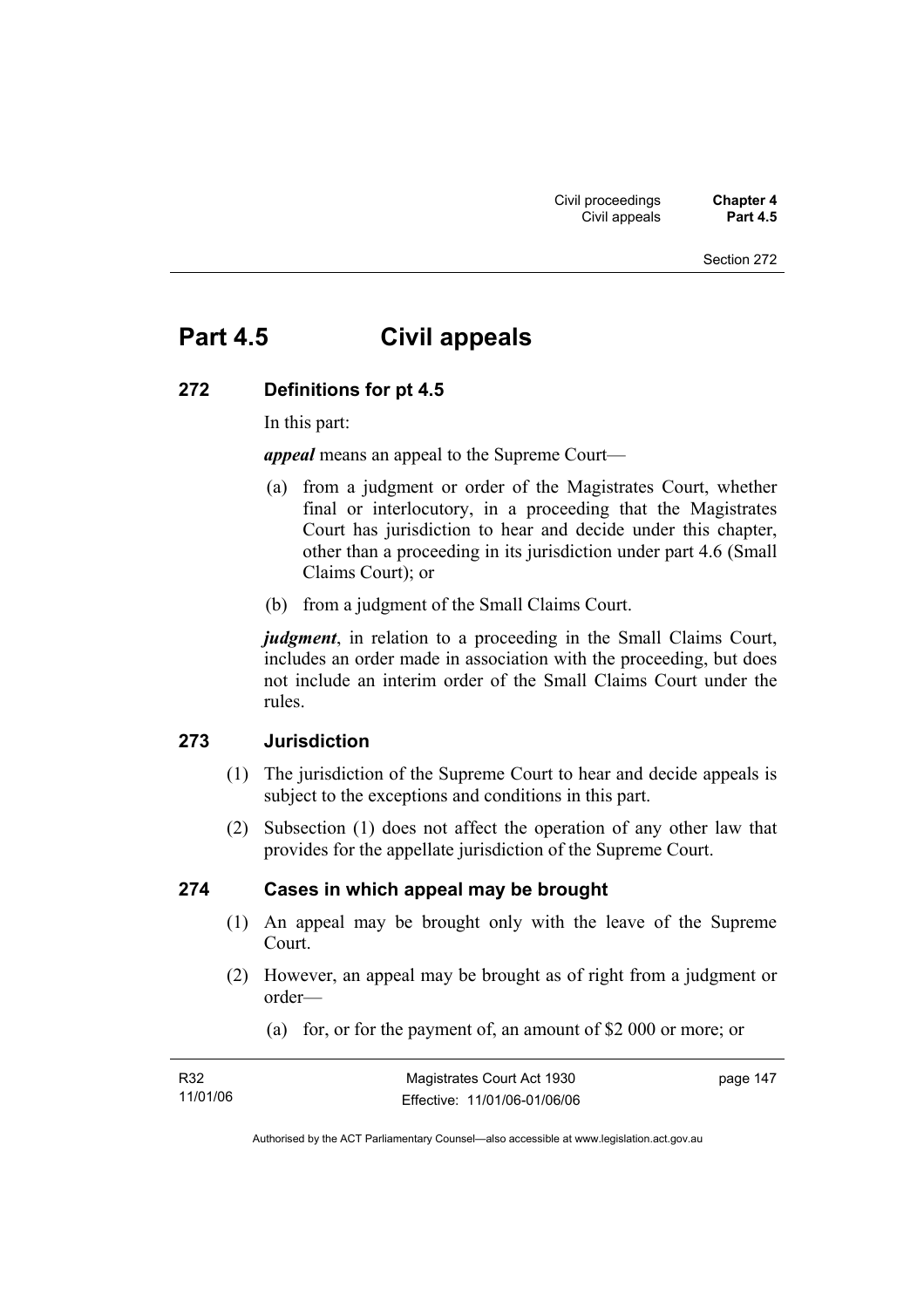| <b>Chapter 4</b> | Civil proceedings |
|------------------|-------------------|
| <b>Part 4.5</b>  | Civil appeals     |

- (b) in a proceeding in the Magistrates Court—
	- (i) in which the matter in issue amounts to, or is of the value of, \$2 000 or more; or
	- (ii) that involves directly or indirectly a claim, demand or question to or in relation to any property or any civil right amounting to, or of the value of, \$2 000 or more.
- (3) This section does not apply in relation to an appeal from a judgment of the Small Claims Court.

### **275 Appeals—Small Claims Court**

- (1) A party to a proceeding in the Small Claims Court may, with the Supreme Court's leave, appeal from a judgment of the Small Claims Court in the proceeding.
- (2) The Supreme Court may grant leave only if satisfied—
	- (a) that the decision of the Small Claims Court on a question of law was wrong; or
	- (b) that the conduct of the proceeding in the Small Claims Court was unfair to the applicant for leave to appeal.

### **276 Evidence on appeal**

In an appeal, the Supreme Court must have regard to the evidence given in the proceeding in the Magistrates Court out of which the appeal arose, and has power to draw inferences of fact and, in its discretion, to receive further evidence.

### **277 Powers of Supreme Court on appeal**

- (1) On an appeal, the Supreme Court has the following powers in relation to the judgment or order appealed from:
	- (a) to confirm, reverse or vary the judgment or order;

page 148 Magistrates Court Act 1930 Effective: 11/01/06-01/06/06

R32 11/01/06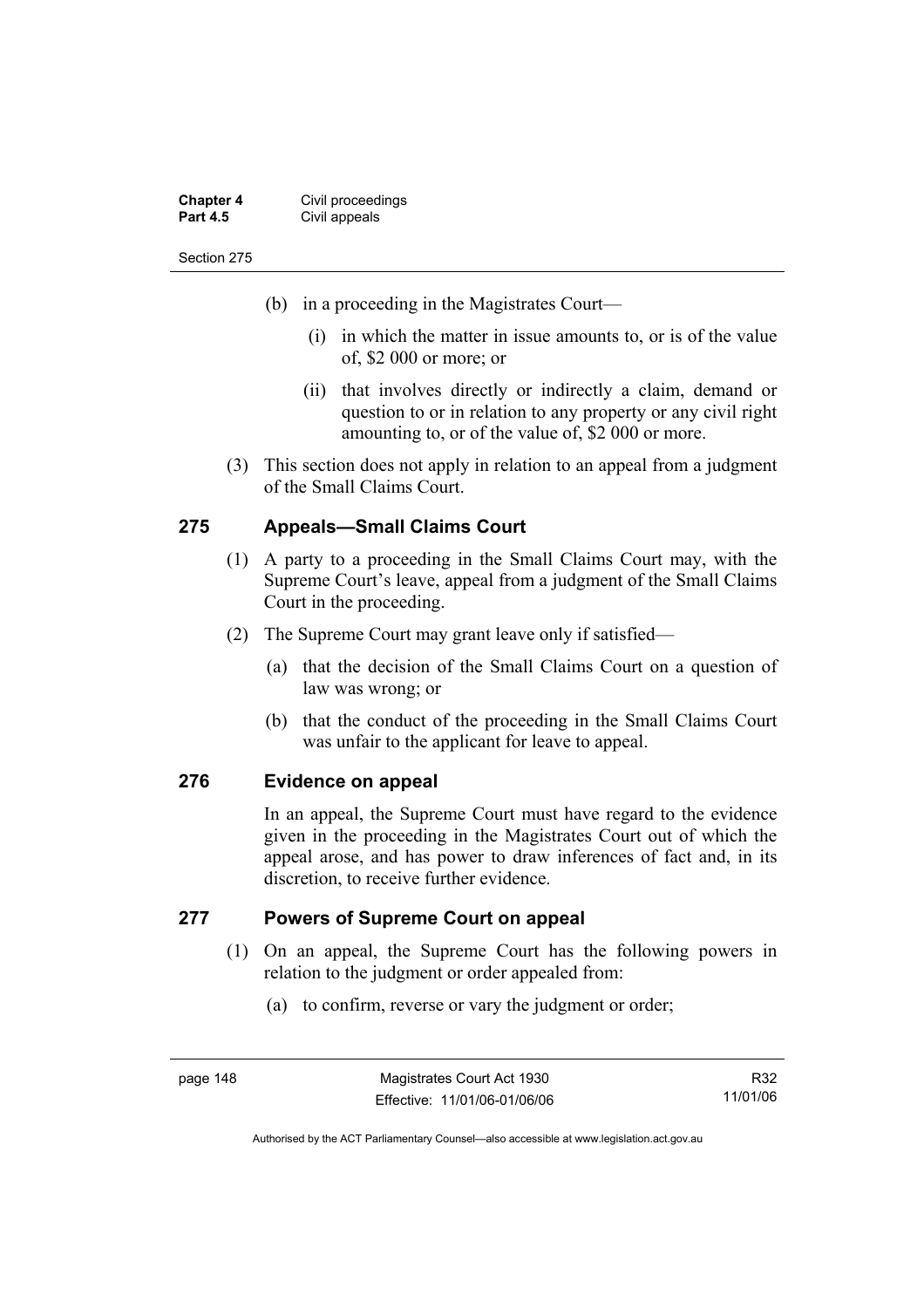- (b) to give any judgment or make any order it considers appropriate, or refuse to make an order;
- (c) to set aside the judgment or order (completely or in part), and remit the proceeding to the Magistrates Court for further hearing and decision, subject to any directions the Supreme Court considers appropriate;
- (d) to award execution from the Supreme Court or remit the proceeding to the Magistrates Court for the execution of the judgment or order of the Supreme Court.
- (2) A judgment or order of the Supreme Court made in a proceeding remitted under subsection (1) (d) has effect as if it were a judgment or order of the Magistrates Court and may be enforced by the Magistrates Court accordingly.
- (3) In this section:

*Magistrates Court*, in relation to an appeal from a judgment or order of the Small Claims Court, means the Small Claims Court.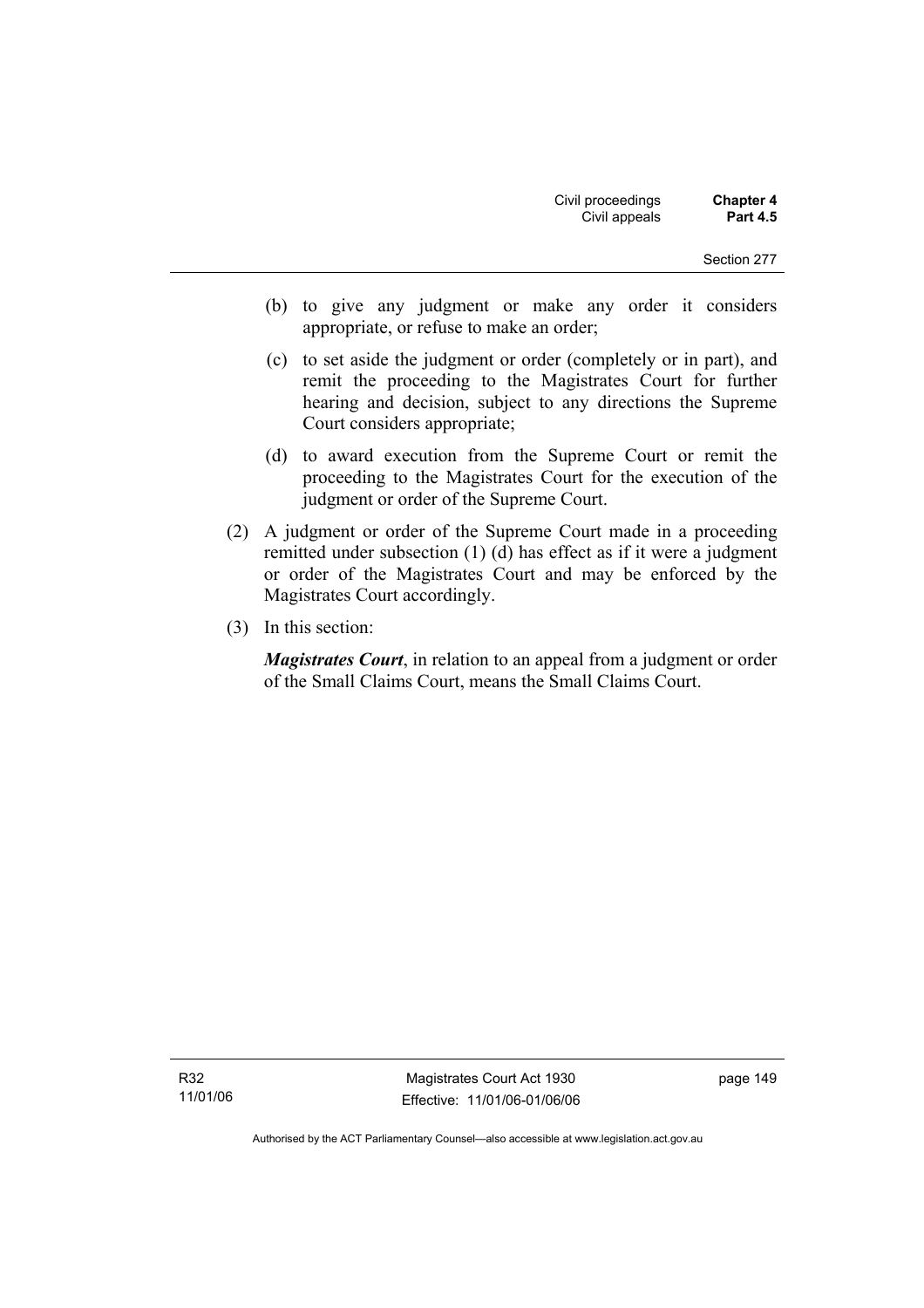**Chapter 4** Civil proceedings **Part 4.6 Part 4.6 Part 4.6 Part 4.6 Part 4.6 Part 4.6 Part 4.6 Part 4.6 Part 4.6 Part 4.6 Part 4.6 Part 4.6 Part 4.6 Part 4.6 Part 4.6 Part 4.6 Part 4.6 Part 4.6 Part 4.6 Part 4.6 Part 4.6 Part 4.6 Part 4.6 Part 4.6 Part** 

Section 278

# **Part 4.6 Small Claims Court**

#### **278 Definitions for pt 4.6**

*applicant* means a person making an application.

*application* means an application to the Small Claims Court, whether made under the rules or another territory law.

*common boundaries determination* means a determination under the *Common Boundaries Act 1981*, and includes a variation of a determination.

*contract application* means an application in relation to a contract, and includes an application for damages for breach of contract.

*damages application* means an application for damages for negligence or for any other tort except nuisance or trespass.

*debt application* means an application for the recovery of a debt.

*debt declaration*, in relation to a proceeding, means an order declaring that—

- (a) the applicant is or is not indebted to the respondent; or
- (b) the applicant is or is not indebted to the respondent in a stated amount; or
- (c) the applicant is or is not indebted to the respondent in an amount that is more than a stated amount.

*goods application* means an application in relation to the provision of goods or services, and includes an application for damages for the detention of goods.

*inquiry* means an inquiry by the Small Claims Court under the rules.

*nuisance application* means an application for relief for nuisance.

R32 11/01/06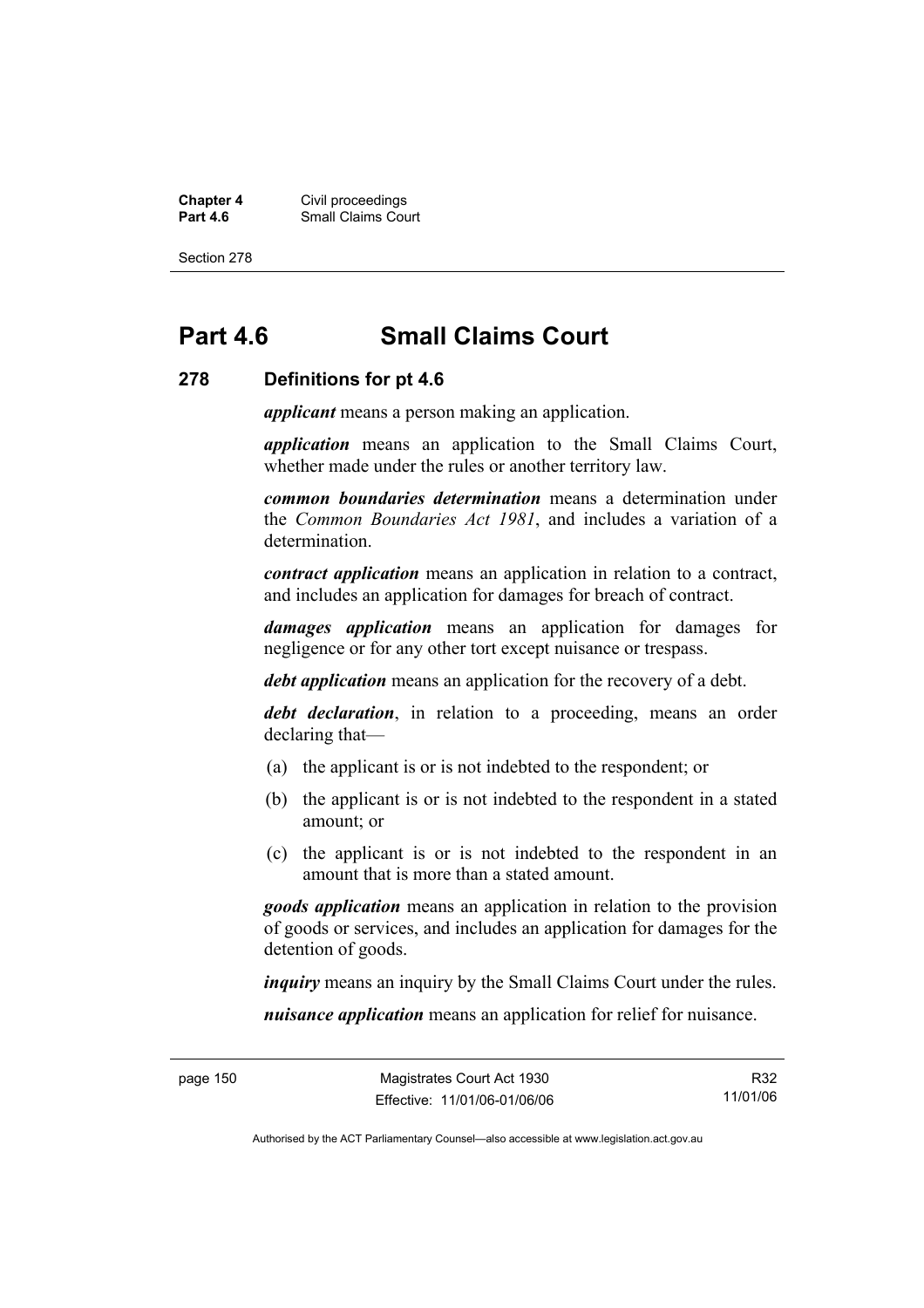*proceeding* means a proceeding on an application.

*referee* means a referee appointed under this part.

*respondent* means the respondent to an application.

*rules* means rules under the *Court Procedures Act 2004* applying in relation to the Small Claims Court.

*trespass application* means an application for relief for trespass to land.

## **279 Small Claims Court**

- (1) The Magistrates Court has jurisdiction to inquire into and decide applications for this part.
- (2) The Magistrates Court is to be known as the Small Claims Court when exercising jurisdiction under this part.

## **280 Referees—appointment**

- (1) The Executive may appoint a person as a referee for this part.
- *Note 1* For the making of appointments (including acting appointments), see the Legislation Act, pt 19.3.
- *Note 2* In particular, an appointment may be made by naming a person or nominating the occupant of a position (see s 207).
- (2) A person is eligible for appointment as a referee if the person is—
	- (a) a lawyer; and
	- (b) a member of the staff of the Magistrates Court or any other entity exercising judicial powers under a territory law.
- (3) A person's appointment as referee ends if the person is no longer eligible for appointment under subsection (2).
	- *Note* A person's appointment also ends if the person resigns (see Legislation Act, s 210).

page 151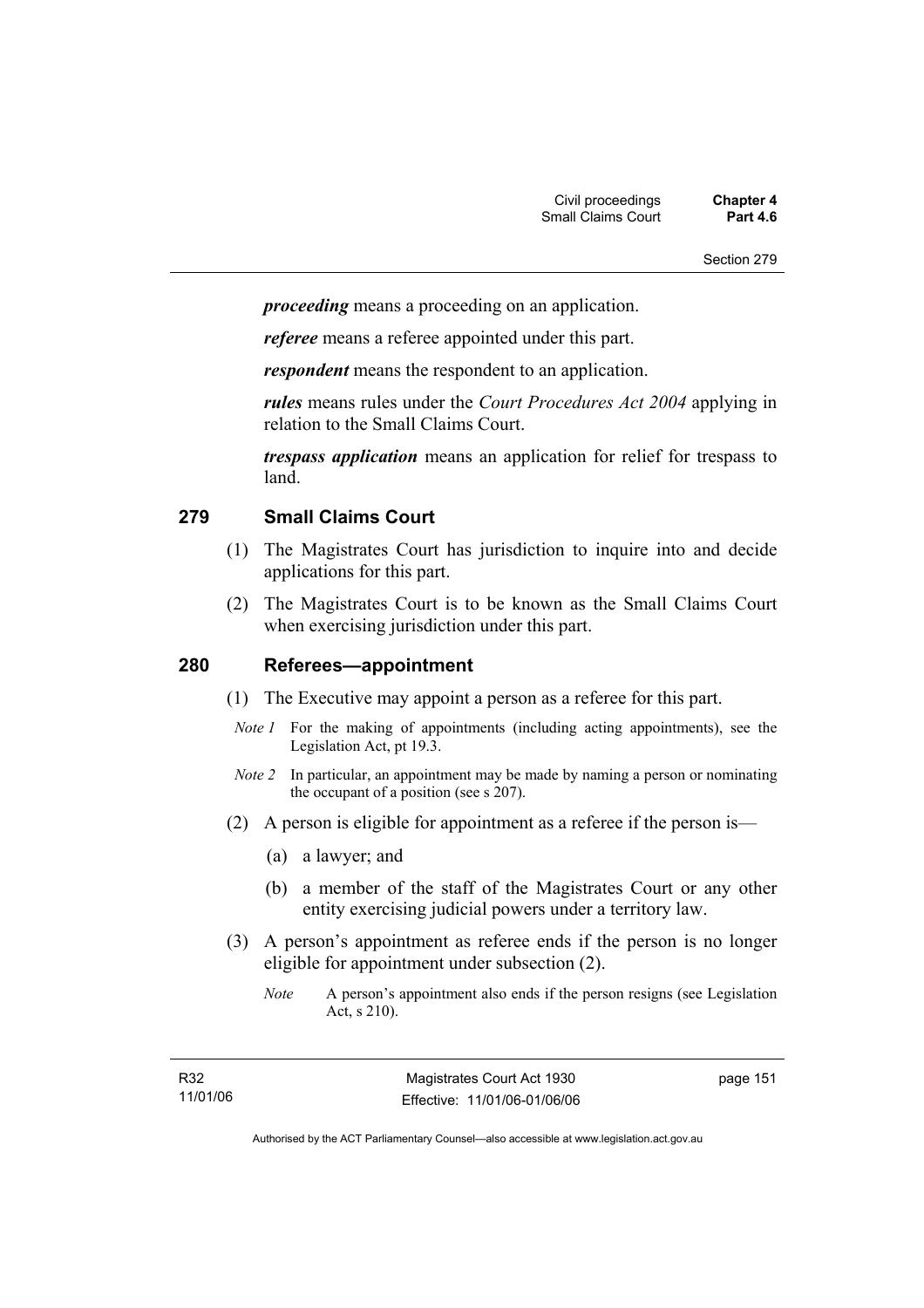**Chapter 4** Civil proceedings **Small Claims Court** 

Section 281

## **281 Referees—functions**

- (1) A referee may exercise the jurisdiction of the Small Claims Court in an inquiry in a proceeding by way of a contract application, damages application, debt application or goods application, or for a debt declaration or common boundaries determination.
- (2) However, a referee only has jurisdiction in a proceeding in relation to an amount of not more than \$3 000, or the equivalent value of goods or services (including any associated damages), excluding any claim for interest, or for a lump sum instead of interest, decided by the Small Claims Court under the rules.
- (3) In exercising the jurisdiction of the Small Claims Court under this section, a referee—
	- (a) has all the functions of a magistrate; and
	- (b) is otherwise taken to be a magistrate for all purposes.

#### **282 Referees—oath or affirmation of office**

- (1) Before exercising functions as a referee, a referee must take an oath, or make an affirmation, before the Chief Justice.
- (2) An oath or affirmation under subsection (1) must be in accordance with the form in schedule 1.

#### **283 Jurisdiction**

- (1) The Small Claims Court has jurisdiction to inquire into the following applications:
	- (a) contract applications;
	- (b) damages applications;
	- (c) debt applications;
	- (d) goods applications;

R32 11/01/06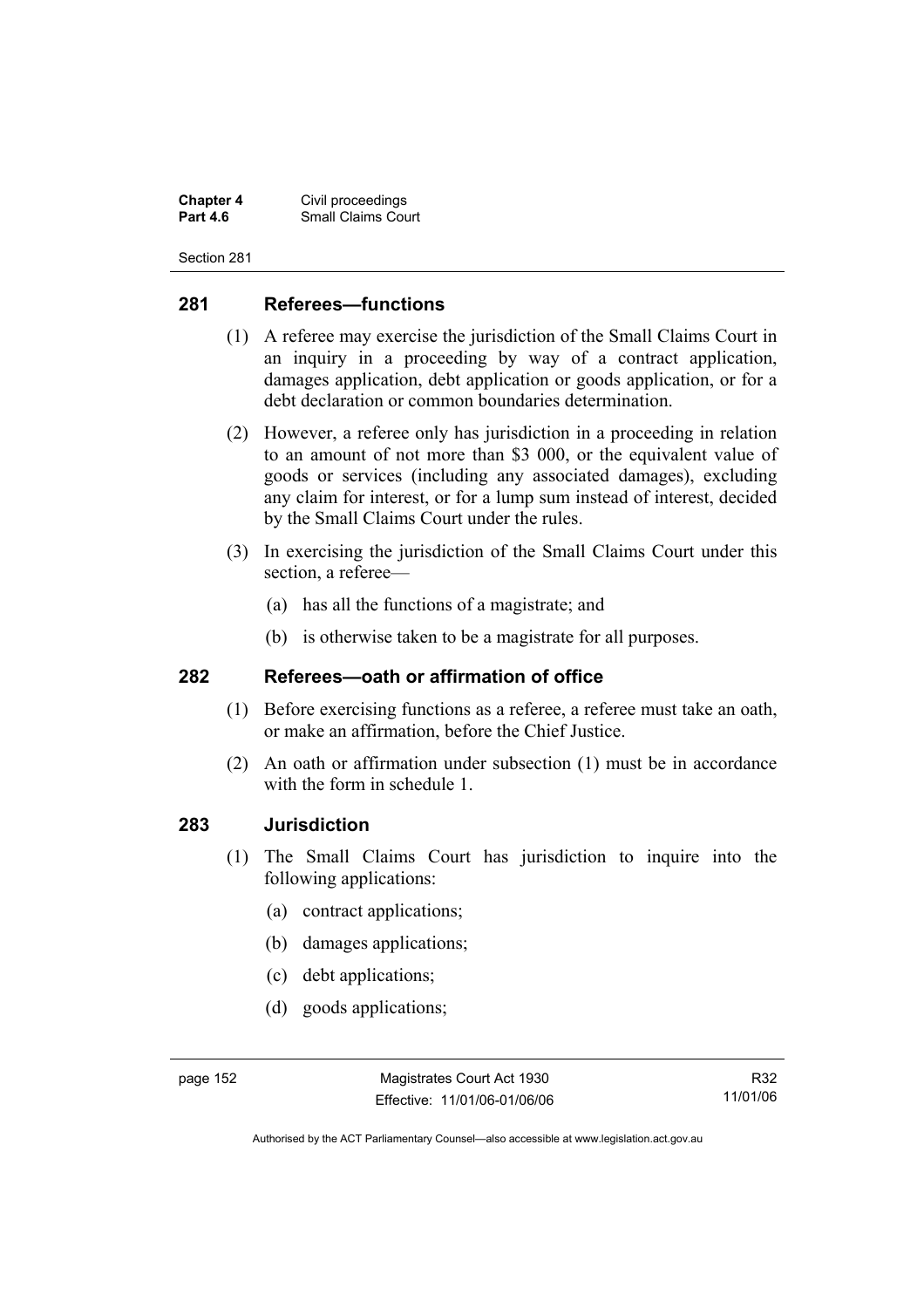- (e) nuisance applications;
- (f) trespass applications;
- (g) applications for debt declarations;
- (h) applications for common boundaries determinations.
- (2) Section 257 (Personal actions at law—amount or value) and section 261 (Disputed debts) do not apply to a proceeding in the Small Claims Court.

#### **284 \$10 000 limit**

- (1) The Small Claims Court's jurisdiction is limited to applications claiming amounts of not more than \$10 000.
- (2) In relation to debt declarations, the Small Claims Court's jurisdiction is limited to applications for declarations for debts of not more than \$10 000.
- (3) The monetary limit on the Small Claims Court's jurisdiction does not include any claim for interest, or for a lump sum instead of interest, decided by the Small Claims Court under the rules.
- (4) In a goods application, the amount claimed is the value of the goods or services plus any amount claimed for damages for the detention of the goods.
- (5) If, apart from this section, a person would be entitled to make an application claiming an amount of more than \$10 000, the person may, by the application, abandon the excess by limiting the claim to \$10 000.
- (6) This section does not apply to an application for a common boundaries determination.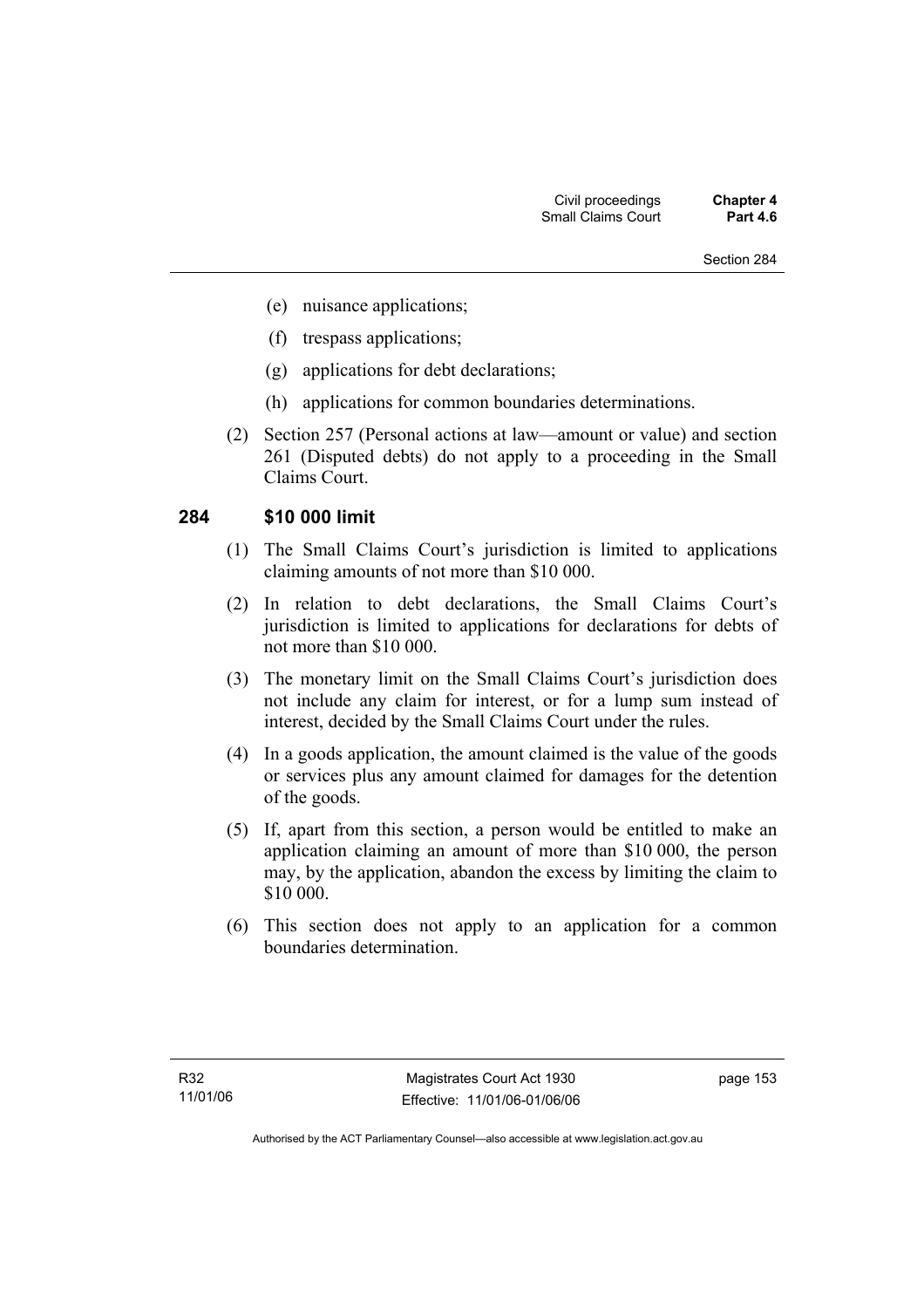| <b>Chapter 4</b> | Civil proceedings         |
|------------------|---------------------------|
| <b>Part 4.6</b>  | <b>Small Claims Court</b> |

## **285 Admissibility of conference proceedings in inquiries**

Evidence, or any statement, of words spoken or acts done at a conference under the rules is not admissible in an inquiry, unless the parties otherwise agree.

## **286 Small Claims Court's seal**

The Small Claims Court must have a seal.

page 154 Magistrates Court Act 1930 Effective: 11/01/06-01/06/06

R32 11/01/06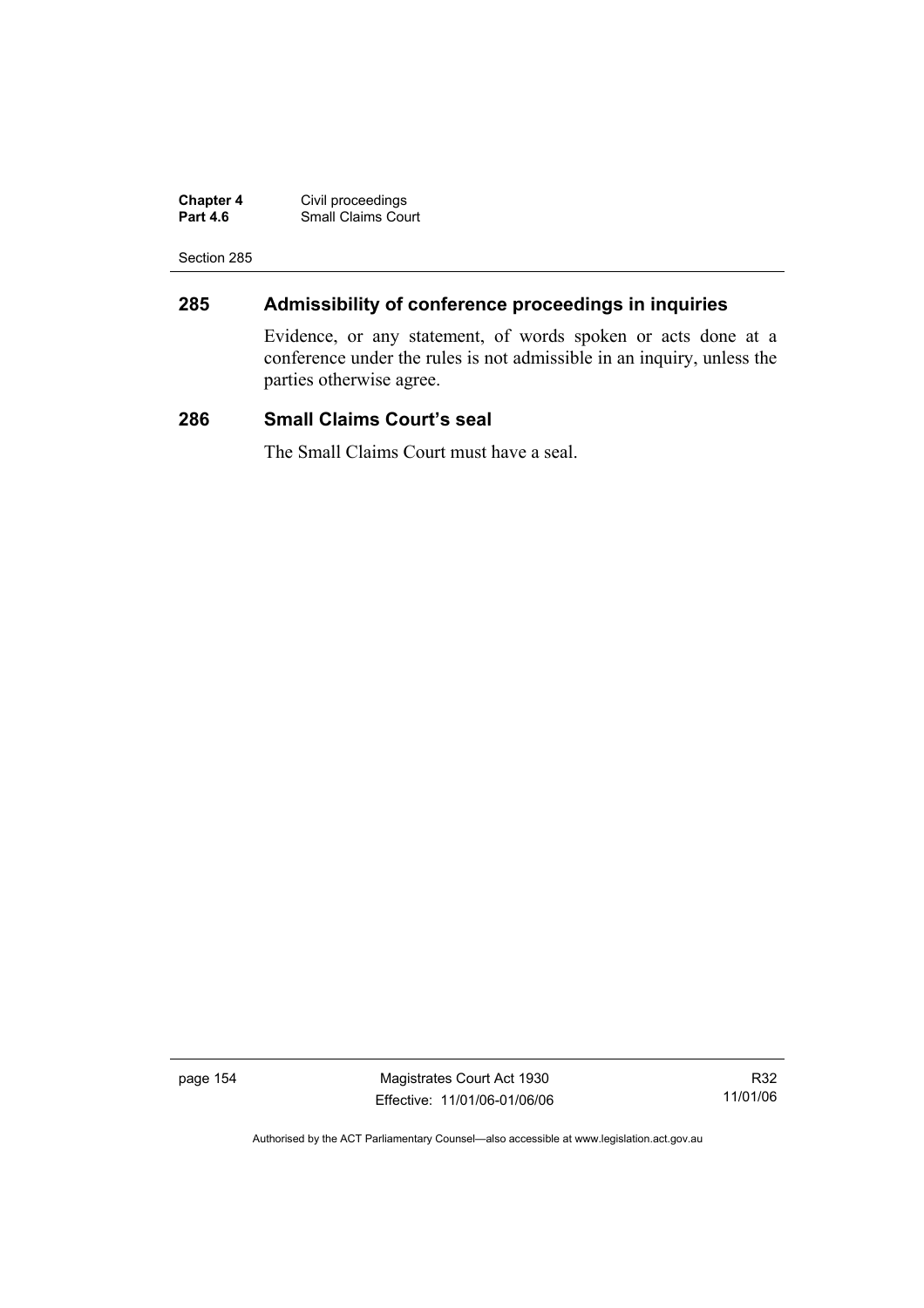# **Chapter 5 Miscellaneous**

## **Part 5.1 Offences**

### **290 Contempt in face of court**

 (1) A person commits an offence if the person does something in the face, or within the hearing, of the court that is a contempt of court.

Maximum penalty: 100 penalty units, imprisonment for 1 year or both.

- (2) For this section, if a person appears in a proceeding in accordance with section 311 (Appearance by audiovisual or audio links), the acts of the person and of any other person who is visible or audible to the court by means of audiovisual or audio link are taken to be in the face of the court.
- (3) Without limiting the operation of any other provision of this Act, if a person commits an offence against subsection (1), a magistrate may proceed to charge the person and hear and dispose of the matter immediately and for that purpose receive evidence including unsworn evidence.
- $(4)$  If—
	- (a) a person has been charged under subsection (3) but the matter has not been disposed of; and
	- (b) a magistrate has reasonable grounds to believe that the person has committed an offence against subsection (1); and
	- (c) the magistrate considers that it is reasonable in all the circumstances—
		- (i) to order that the person be taken into custody to appear before the court; or

| R32      | Magistrates Court Act 1930   | page 155 |
|----------|------------------------------|----------|
| 11/01/06 | Effective: 11/01/06-01/06/06 |          |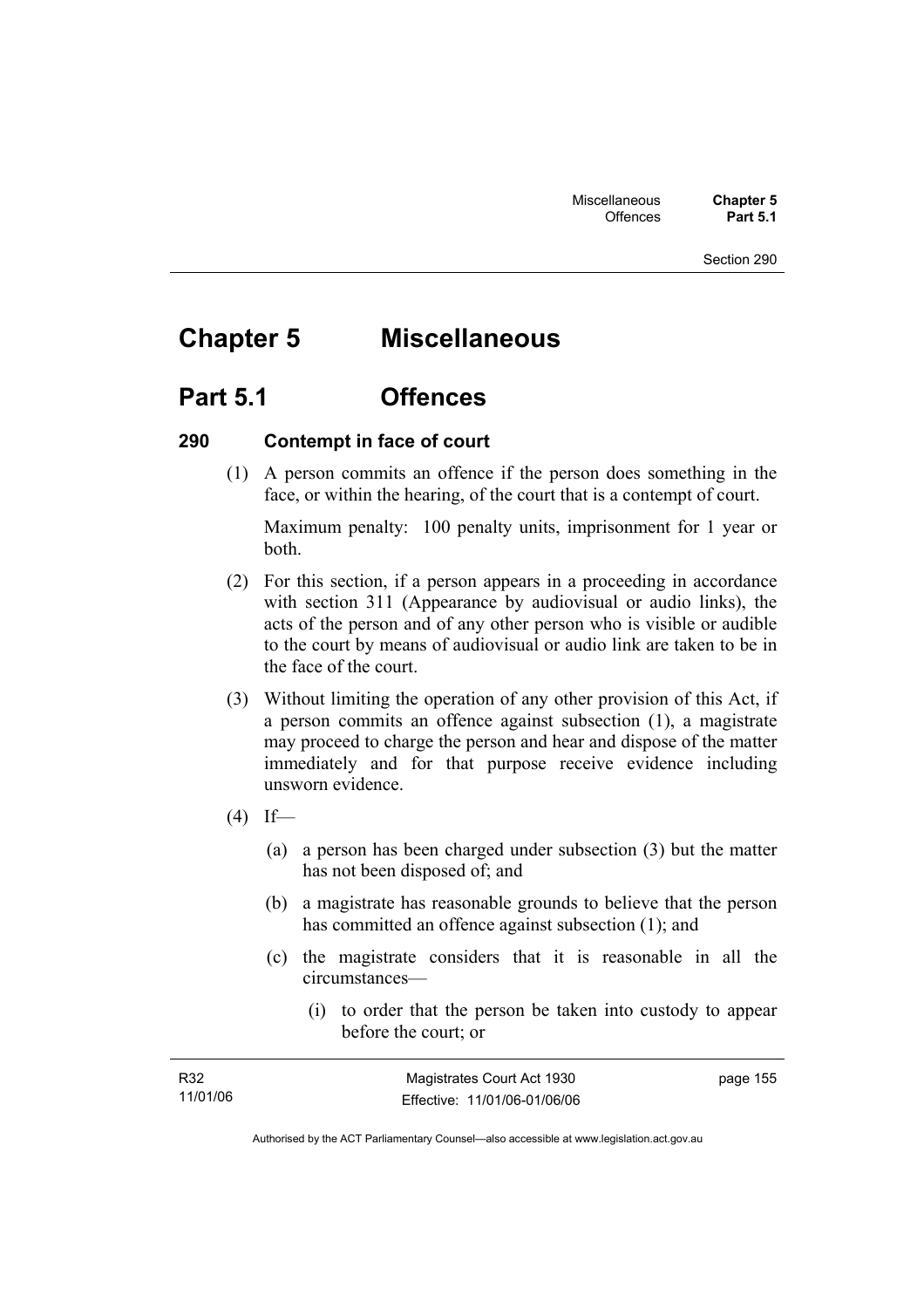| <b>Chapter 5</b> | Miscellaneous |
|------------------|---------------|
| <b>Part 5.1</b>  | Offences      |

- (ii) to order that the person be remanded in custody from time to time for periods not exceeding 15 clear days at any one time; or
- (iii) to release the person on bail; or
- (iv) to make an order in relation to the person under subsection (7) before the alleged offence has been heard;

the magistrate may make such an order.

- (5) An order under subsection (4) need not be in writing but the order must be reduced to writing, and a copy served on the alleged offender, as soon as practicable.
- (6) Failure to comply with subsection (5) does not invalidate an order.
- (7) If a person is convicted of an offence against subsection (1), the court, in addition to any penalty provided for under that subsection that it imposes, may make an order in relation to the person under subsection (8).
- (8) An order under this subsection may provide for—
	- (a) the exclusion of the person from any building where the court sits or the environs of such a building; or
	- (b) prohibiting the person from approaching a magistrate, an officer of the court or a witness; or
	- (c) the imposition of any reasonable condition on the person.
- (9) In this section:

*court* includes—

- (a) a magistrate when exercising the jurisdiction of the court; or
- (b) the registrar in the exercise of a judicial function.

R32 11/01/06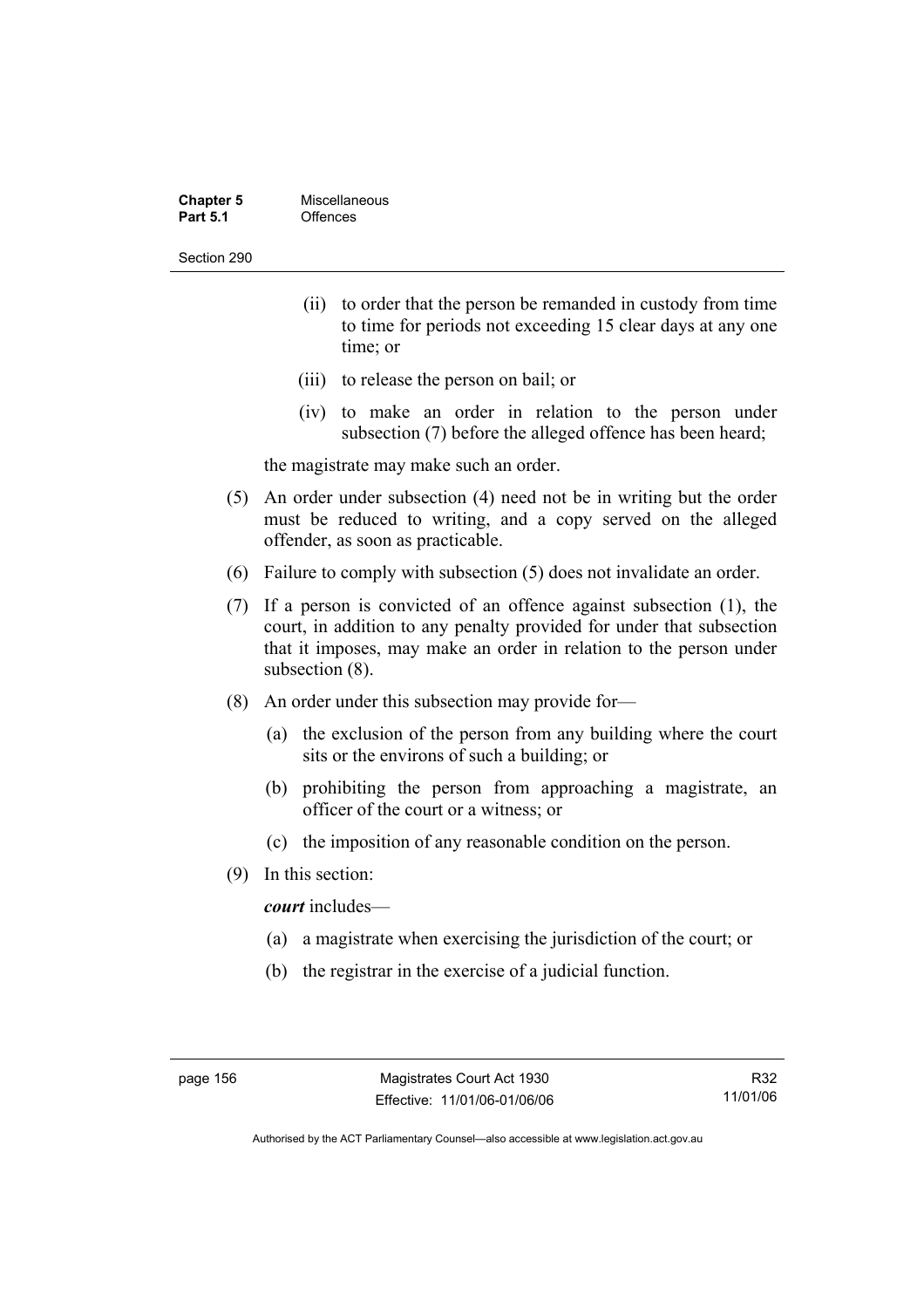#### **292 Failure to comply with order in nuisance action**

A person must not contravene an order made by the court in a civil action for nuisance.

Maximum penalty: 50 penalty units, imprisonment for 6 months or both.

## **294 Failure to comply with judgment for delivery of detained goods**

A person who fails, without reasonable excuse, to comply with a judgment under the rules for the delivery of detained goods commits an offence.

Maximum penalty: 50 penalty units.

## **295 False or misleading statement by garnishee**

A garnishee under a garnishee order made by the court who knowingly makes a statement in a notice given under the rules to the judgment creditor that is false or misleading commits an offence.

Maximum penalty: 50 penalty units, imprisonment for 6 months or both.

## **296 Obligations of judgment creditor if garnishee pays too much**

If a judgment creditor receives an amount paid under a garnishee order in excess of the amount required to satisfy the judgment debt, the judgment creditor must—

- (a) notify the garnishee and the judgment debtor of the excess payment; and
- (b) pay the excess to the garnishee or the judgment debtor.

Maximum penalty: 10 penalty units.

R32 11/01/06 page 157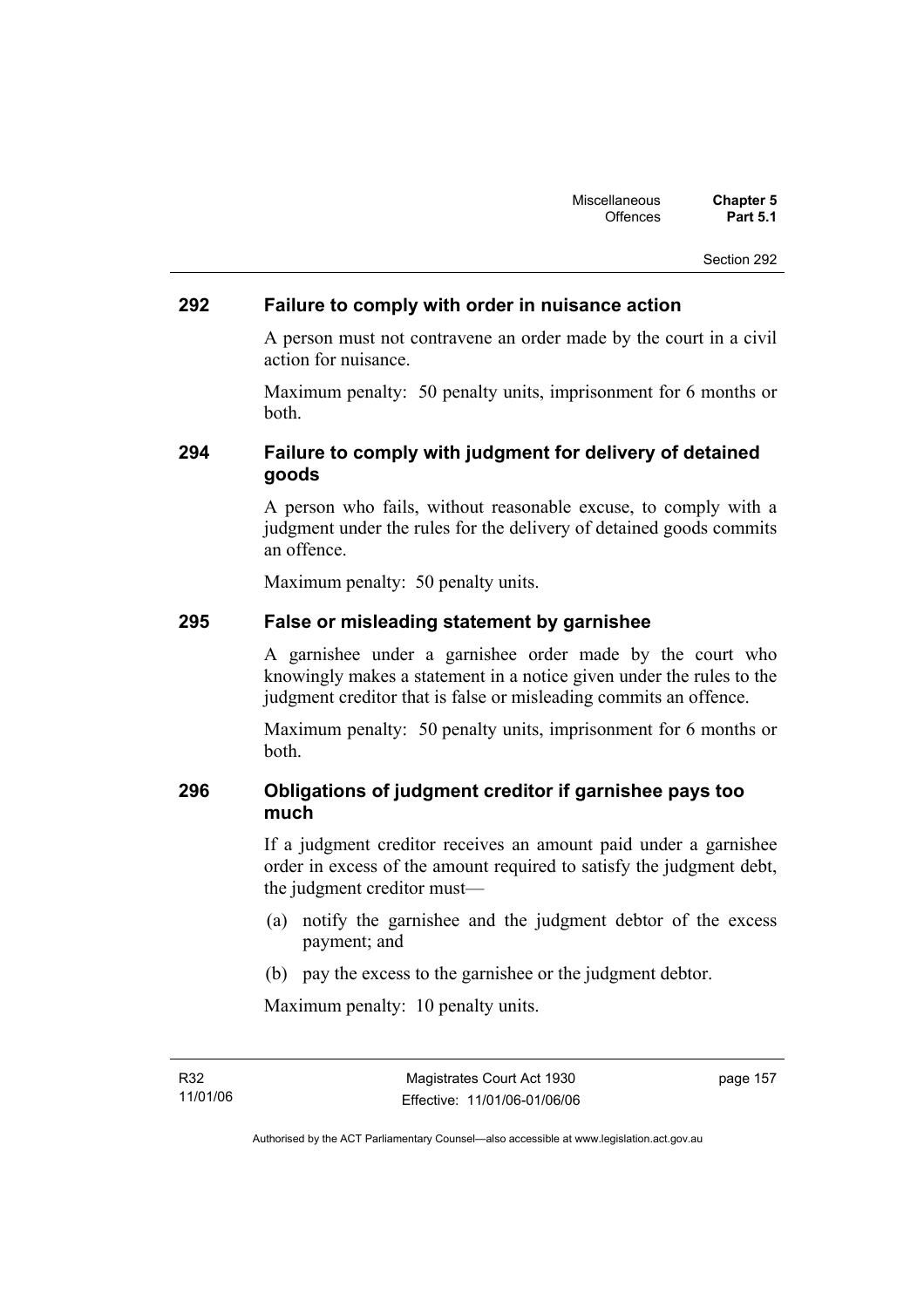**Chapter 5 Miscellaneous**<br>**Part 5.1** Offences **Part 5.1** Offences

Section 297

#### **297 Notice to be given if judgment debtor ceases employment**

If a garnishee order made by the court attaching earnings is in force and the judgment debtor ceases to be employed by the garnishee, the judgment debtor and the garnishee must within 21 days after the judgment debtor ceases to be so employed, each notify the registrar in writing—

- (a) that the judgment debtor has ceased employment with the garnishee; and
- (b) specifying the date when the employment ceased;

and, if the judgment debtor has a new employer, the judgment debtor must also specify in his or her notice—

- (c) the name and address of the new employer and the place of the new employment; and
- (d) the amount of his or her earnings from the new employer.

Maximum penalty: 10 penalty units.

#### **298 Prejudice to employee**

 (1) An employer must not dismiss an employee, or otherwise prejudice an employee in his or her employment, because a garnishee order attaching the earnings of the employee has been made by the court.

Maximum penalty: 50 penalty units, imprisonment for 6 months or both.

- $(2)$  If—
	- (a) an employee is dismissed or prejudiced within 6 months after a garnishee order is made; and

R32 11/01/06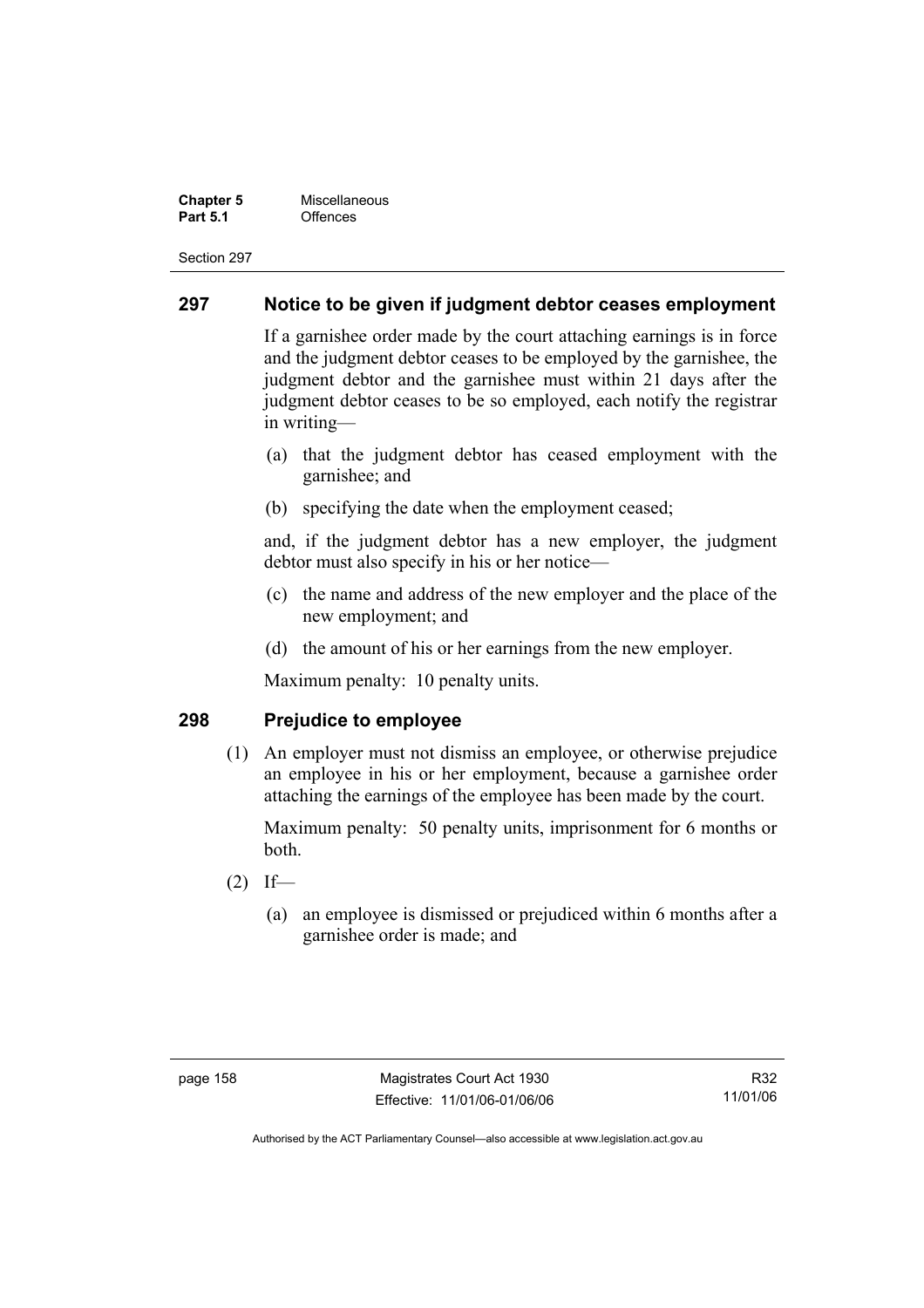(b) all the elements of the offence other than the reason for the employer's action are proved;

the onus of proving that the dismissal or prejudice was not because of the garnishee order is on the employer.

 (3) A conviction under subsection (1) does not limit, restrict or otherwise effect any obligation that the garnishee may have in relation to the judgment debtor or any right or remedy that the judgment debtor may have against the garnishee under any other law in force in the ACT.

#### **299 Interference with seized property etc**

A person who knows that property has been seized under section 347 or is the subject of a notice under section 350 must not, except with the consent of the court or the written consent of the bailiff by whom the property was seized or the notice was served—

- (a) interfere with or dispose of the property; or
- (b) remove the property from the place where it was seized or where it was situated when the notice was served; or
- (c) cause, permit or suffer the property to be interfered with, disposed of or removed.

Maximum penalty: 50 penalty units, imprisonment for 6 months or both.

## **302 Contravention of Small Claims Court order in trespass proceeding**

A person must not contravene an order of the Small Claims Court in a proceeding on a trespass application (within the meaning of part 4.6).

Maximum penalty: 50 penalty units, imprisonment for 6 months or both.

page 159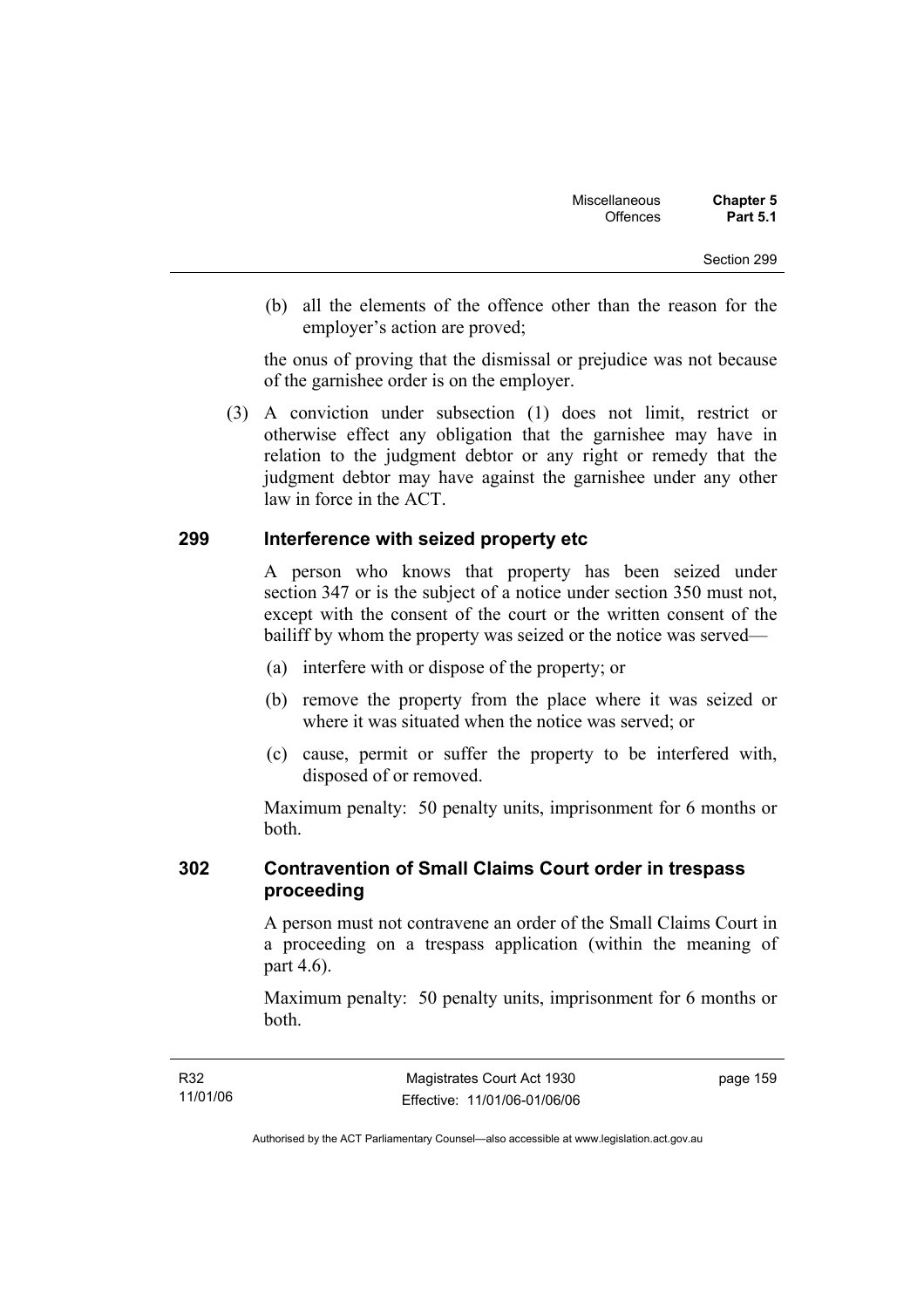**Chapter 5** Miscellaneous **Part 5.2** Other

Section 308

# **Part 5.2 Other**

## **308 Magistrates Court's seal**

The Magistrates Court must have a seal.

## **309 Directions about procedure**

If the procedure for taking any step in a proceeding is not prescribed in this Act or the law under which the step is to be taken, the court may give directions in relation to the procedure to be followed in relation to the step.

## **310 Hearings generally to be in public**

- (1) The hearing of a proceeding before the Magistrates Court must be in public.
- (2) However, if the magistrate presiding at a hearing is of the opinion that it is desirable in the public interest or in the interests of justice to do so, the magistrate may, by order—
	- (a) direct that the hearing or part of the hearing take place in private and give directions about the people who may be present; and
	- (b) give directions prohibiting or restricting the publication of evidence given at the hearing, whether in public or in private, or of matters contained in documents lodged with the court or received in evidence by the court for the purposes of the proceeding; and
	- (c) give directions prohibiting or restricting the disclosure to some or all of the parties to the proceeding of evidence given at the hearing, or of a matter contained in a document lodged with the court or received in evidence by the court for the purposes of the proceeding.

| page 160 | Magistrates Court Act 1930   | R32      |
|----------|------------------------------|----------|
|          | Effective: 11/01/06-01/06/06 | 11/01/06 |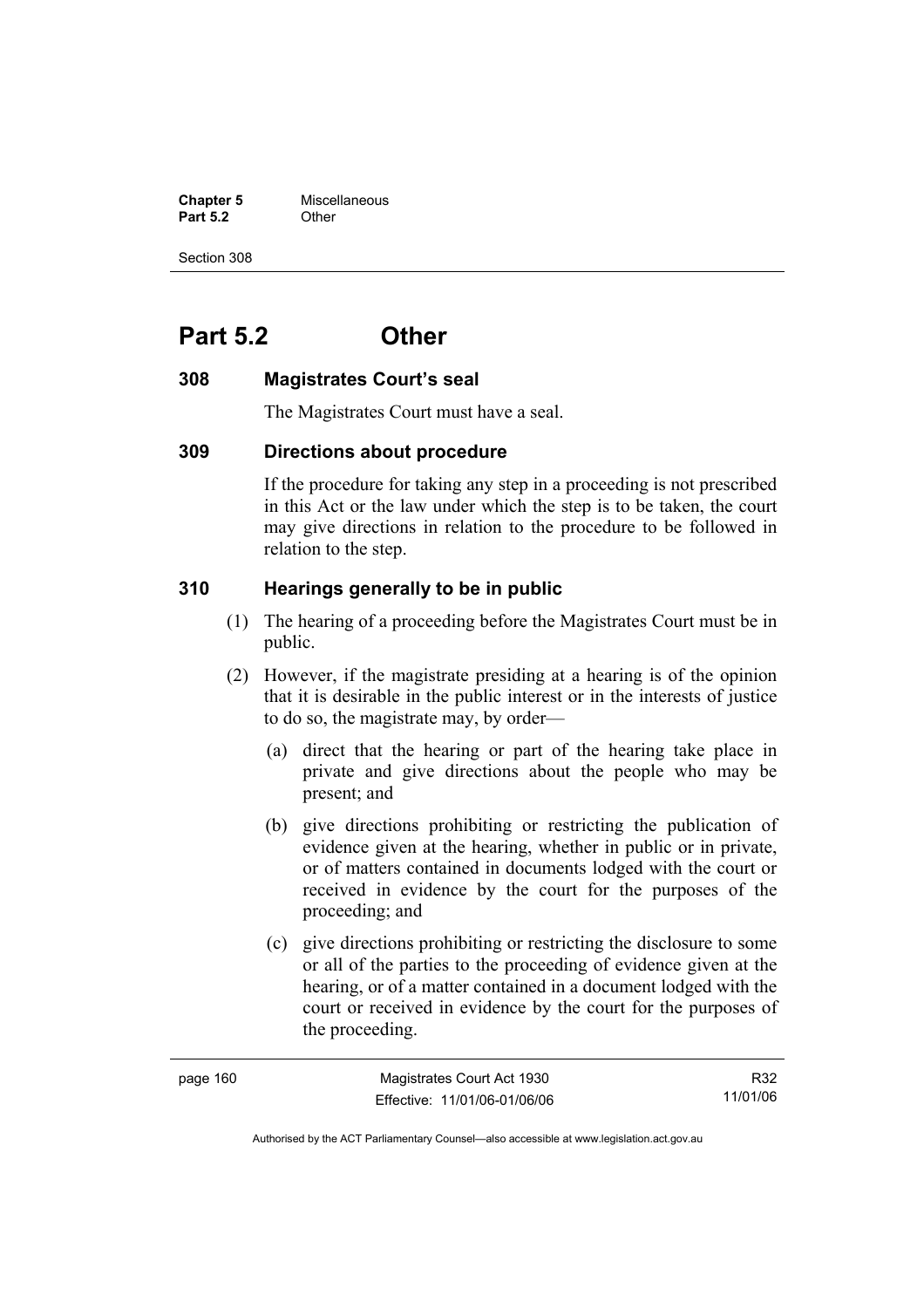(3) A person who, without reasonable excuse, contravenes an order under subsection (2) commits an offence.

Maximum penalty: 100 penalty units, imprisonment for 1 year or both.

- (4) Subsection  $(1)$ 
	- (a) does not apply in relation to a civil matter that, under another territory law, may be dealt with otherwise than in open court; and
	- (b) is subject to any other territory law that restricts who may be present at a hearing.
- (5) This section applies in relation to the conduct of a conference or inquiry in the Small Claims Court as if—
	- (a) a reference to the hearing of a proceeding were a reference to the conduct of the conference or inquiry; and
	- (b) a reference to the magistrate presiding were a reference to the person presiding at the conference or inquiry; and
	- (c) all other necessary changes, and any other changes prescribed by rule, were made.

## **311 Appearance by audiovisual or audio links**

- (1) This section applies if, in relation to a proceeding or a part of a proceeding (the *relevant proceeding*), the court has given a direction under the *Evidence (Miscellaneous Provisions) Act 1991*, section 20 (1) (Territory courts may take evidence and submissions from outside ACT) or section 32 (1) (Use of link in proceedings).
- (2) If this section applies a person who, in a relevant proceeding—
	- (a) is required or entitled to appear personally, whether as a party or as a witness; or

page 161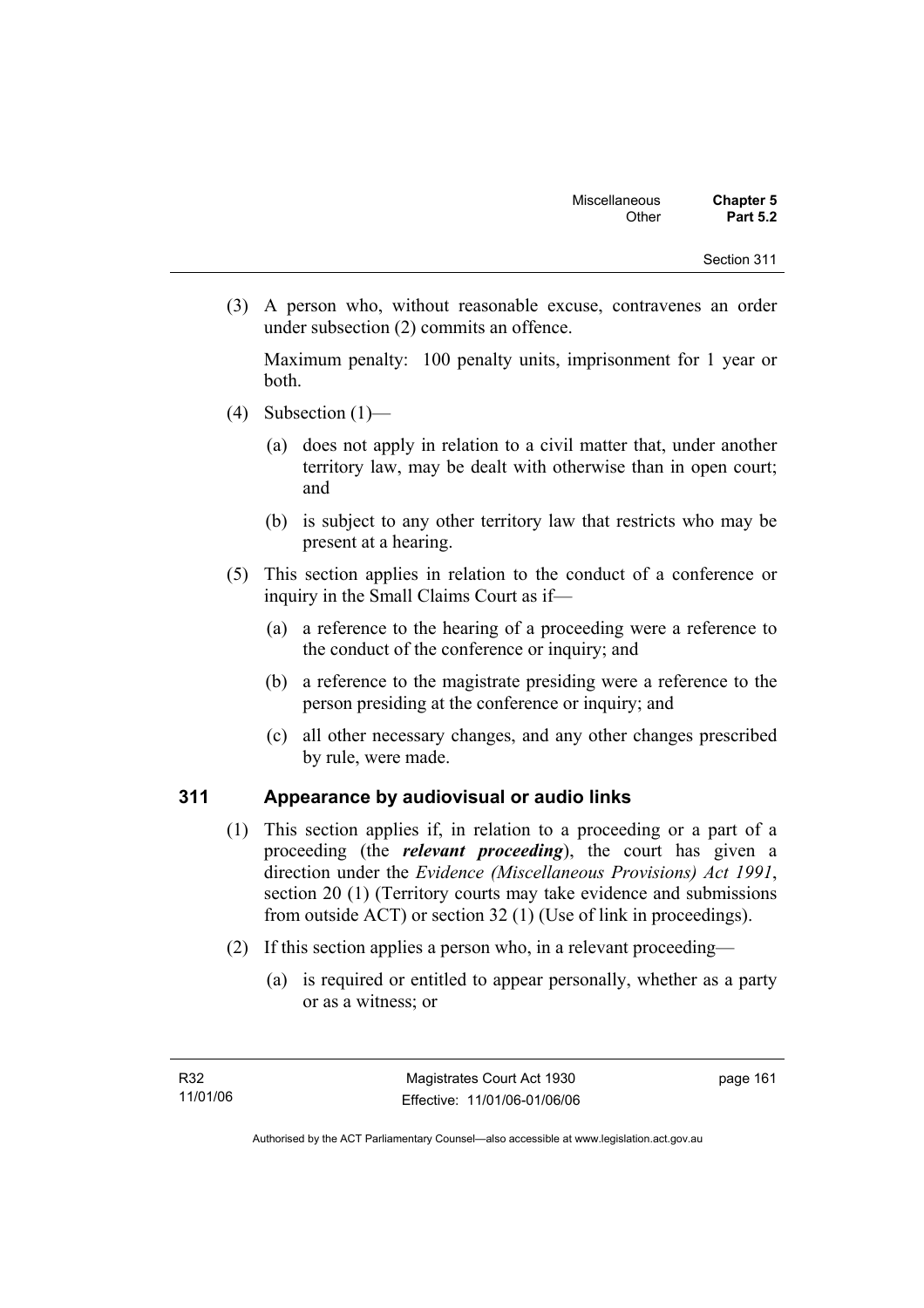| <b>Chapter 5</b> | Miscellaneous |
|------------------|---------------|
| <b>Part 5.2</b>  | Other         |

(b) is entitled to appear for another person;

may appear in the relevant proceeding and participate or give evidence in accordance with the direction.

- (3) A person who appears in a relevant proceeding in accordance with this section is taken to be before the court.
- (4) In this Act:

*appearance*, in relation to a proceeding and whether by a party or anyone else, includes appearance in accordance with this section if this section applies.

(5) In this section:

*proceeding* does not include a proceeding about bail.

## **312 Failure to give evidence—committal**

- (1) This section applies if the court is satisfied—
	- (a) that a witness before the court has contravened any of the following provisions of the Criminal Code (the *relevant Code provisions*):
		- (i) section 720 (Failing to produce document or other thing);
		- (ii) section 721 (Failing to take oath);
		- (iii) section 722 (Failing to answer question or give information); or
	- (b) a person has contravened any of the relevant Code provisions in relation to an examination before the registrar under the rules.
- (2) The court may—
	- (a) adjourn the proceeding for not longer than 8 days; and

R32 11/01/06

Authorised by the ACT Parliamentary Counsel—also accessible at www.legislation.act.gov.au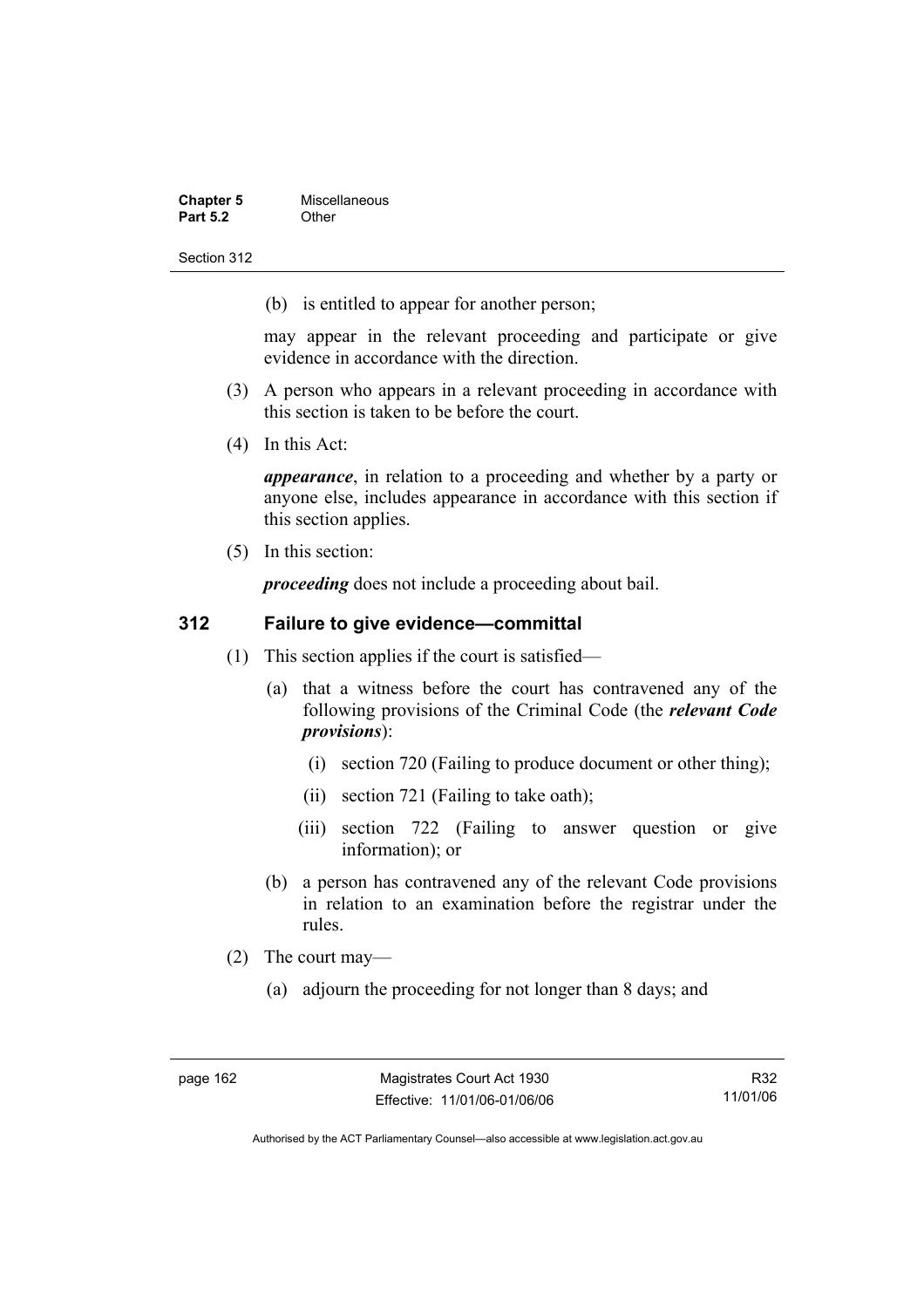- (b) issue a warrant committing the person to a gaol, lockup or remand centre until the earlier of the following:
	- (i) the date to which the proceeding is adjourned;
	- (ii) the person consents to comply with the relevant Code provisions.
- $(3)$  If—
	- (a) the court has adjourned the proceeding, and committed the person, under subsection (2) or this subsection; and
	- (b) the person is later brought before the court; and
	- (c) the person does not consent to comply with the relevant Code provisions;

the court may exercise the powers mentioned in subsection (2) in relation to the person.

- (4) The periods for which a person is committed under this section must not total more than 28 days.
- (5) However, the court must not commit a person under subsection (2) or (3) if the person is punished for an offence against any or the relevant Code provisions in relation to the contravention mentioned in subsection (1).

## **313 Commitment to remand centre**

- $(1)$  If—
	- (a) a warrant has been issued for the commitment of a person to prison under this Act, section 145, section 154D or section 185 or the Crimes Act, section 397 (2); and
	- (b) a warrant under the *Removal of Prisoners Act 1968*, section 5 is not in force in relation to the person on the day when the person is taken into custody under the warrant mentioned in paragraph (a);

| R32      | Magistrates Court Act 1930   | page 163 |
|----------|------------------------------|----------|
| 11/01/06 | Effective: 11/01/06-01/06/06 |          |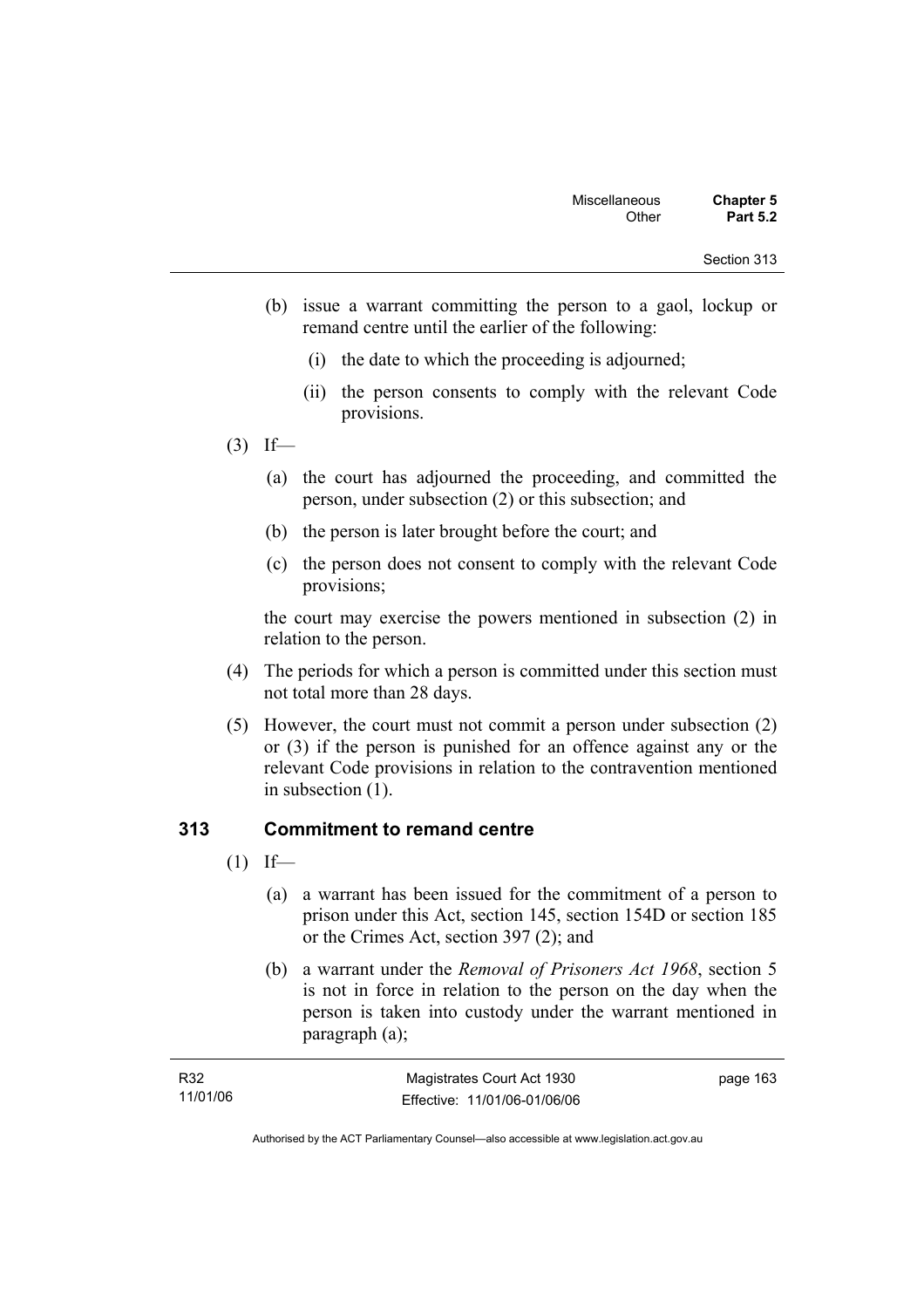| <b>Chapter 5</b> | Miscellaneous |
|------------------|---------------|
| <b>Part 5.2</b>  | Other         |

the court or a magistrate may, by warrant, commit the person to a remand centre.

 (2) If a warrant is issued under subsection (1), the warrant mentioned in subsection (1) (a) ceases, by force of this section, to have any effect.

### **314 Registrar to give directions for preparation of transcript**

- (1) If an application has been made for a copy of a transcript of depositions of which a record was made in accordance with section 316 (2), the registrar must give the directions the registrar considers necessary for ensuring that a transcript of the record is prepared and, for the purpose of enabling the transcript to be prepared, the record must be produced out of the custody of the registrar.
- (2) If a transcript of a record is prepared in accordance with directions given under subsection (1), the person who prepared the transcript, or under whose supervision the transcript was prepared, must certify on the transcript, by signed writing, that the transcript is a true transcript of a record produced out of the custody of the registrar.

### **315 Applications for transcripts**

- (1) Subject to this section, if a record of any proceeding is constituted  $bv$ —
	- (a) an audiovisual or a sound recording made in accordance with section 316 (2); or
	- (b) a shorthand or similar record made in accordance with section 316 (2); or
	- (c) writing taken down in accordance with section 316 (3); or
	- (d) a written statement or statements in accordance with section 90AA or section 110 (2);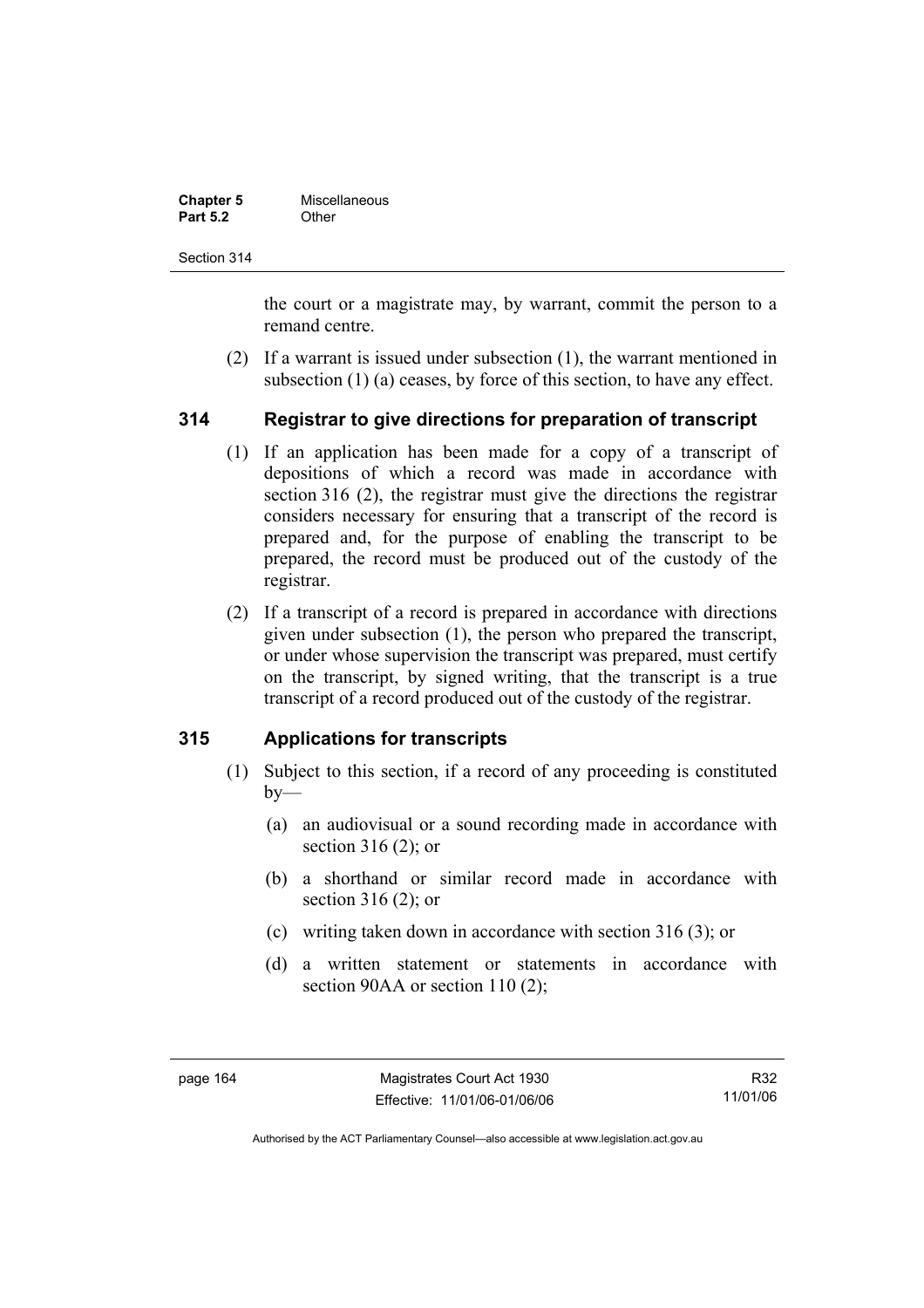a person may make application to the registrar for a copy or a transcript of all or part of the record.

- (2) The registrar must give the applicant a copy of the record or a transcript or a copy of the transcript of the record if—
	- (a) the applicant is a party to the proceeding; or
	- (b) for an applicant who is not a party to the proceeding—the registrar or a magistrate is satisfied that the applicant has good reason for applying.
- (3) If a person applies for a transcript that has not been prepared, the registrar may require the applicant to deposit with the registrar in advance an amount that the registrar considers will not exceed the amount of the fee determined under the *Court Procedures Act 2004*, part 3 for the preparation of the transcript.
- (4) Subject to subsections (5) and (6), if the registrar receives an application in accordance with this section—
	- (a) the registrar must, for an application relating to depositions; and
	- (b) the registrar may, in any other case;

give to the applicant a copy of the record or a copy of a transcript of the record relating to the depositions or other matter.

- (5) The registrar must not give a copy of the record or a copy of a transcript under subsection (4) (a) unless there is written on the copy a certificate signed by the registrar stating that the copy is a true copy of the record or a true copy of a transcript of the record produced out of the custody of the registrar.
- (6) This section does not require the registrar to give a copy of a transcript of any proceeding if—
	- (a) the proceeding was recorded by means of an audiovisual or a sound recording made in accordance with section 316 (2); and

| R32      | Magistrates Court Act 1930   | page 165 |
|----------|------------------------------|----------|
| 11/01/06 | Effective: 11/01/06-01/06/06 |          |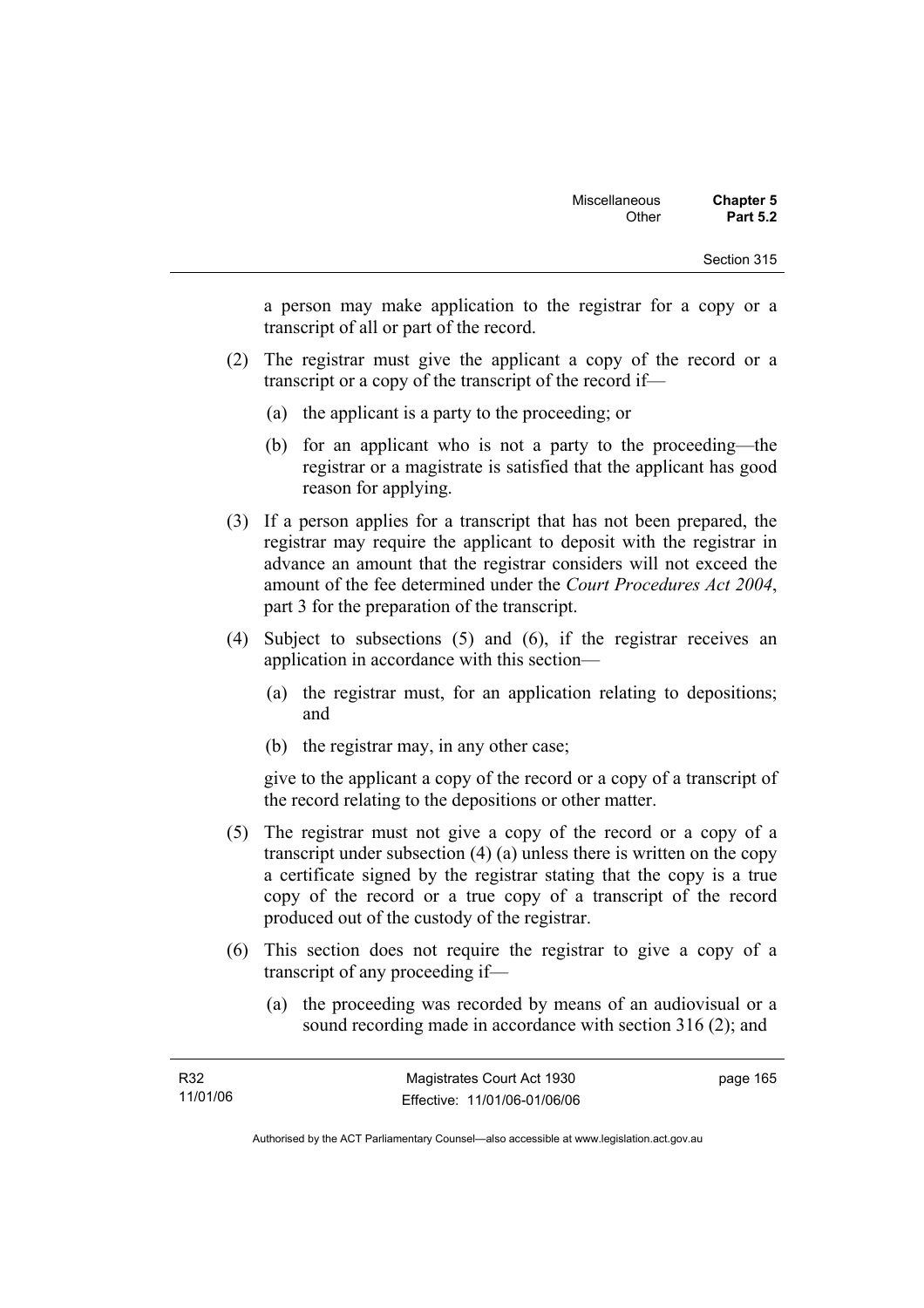| <b>Chapter 5</b> | Miscellaneous |
|------------------|---------------|
| <b>Part 5.2</b>  | Other         |

- (b) the application for the copy was made after the end of 7 years after the date of completion of the proceeding to which the record relates; and
- (c) the registrar does not have the record or a transcript of the record in his or her custody.
- (7) If an amount deposited by a person under subsection (3) exceeds the fee determined under the *Court Procedures Act 2004*, part 3 for the preparation of the transcript, there is payable to the person the amount of the excess.

### **316 Record of proceedings**

(1) In this section:

*deposition* includes a statement made by an accused person in reply to the question mentioned in section 92 (1), but does not include a written statement admitted under section 90AA or section 110 (2).

- (2) Subject to subsection (3), a record of the depositions of a witness in any proceeding must be made—
	- (a) in a proceeding in relation to bail and if, in relation to proceeding or a part of the proceeding, the court has given a direction under the *Evidence (Miscellaneous Provisions) Act 1991*, section 20 (1) (Territory courts may take evidence and submissions from outside ACT) or section 32 (1) (Use of link in proceedings) that evidence be taken or a submission be made by audiovisual link—by means of audiovisual recording apparatus or sound-recording apparatus; and
	- (b) in any other case—
		- (i) by means of sound-recording apparatus; or
		- (ii) if the court so directs, by means of shorthand or any similar means.

page 166 Magistrates Court Act 1930 Effective: 11/01/06-01/06/06

R32 11/01/06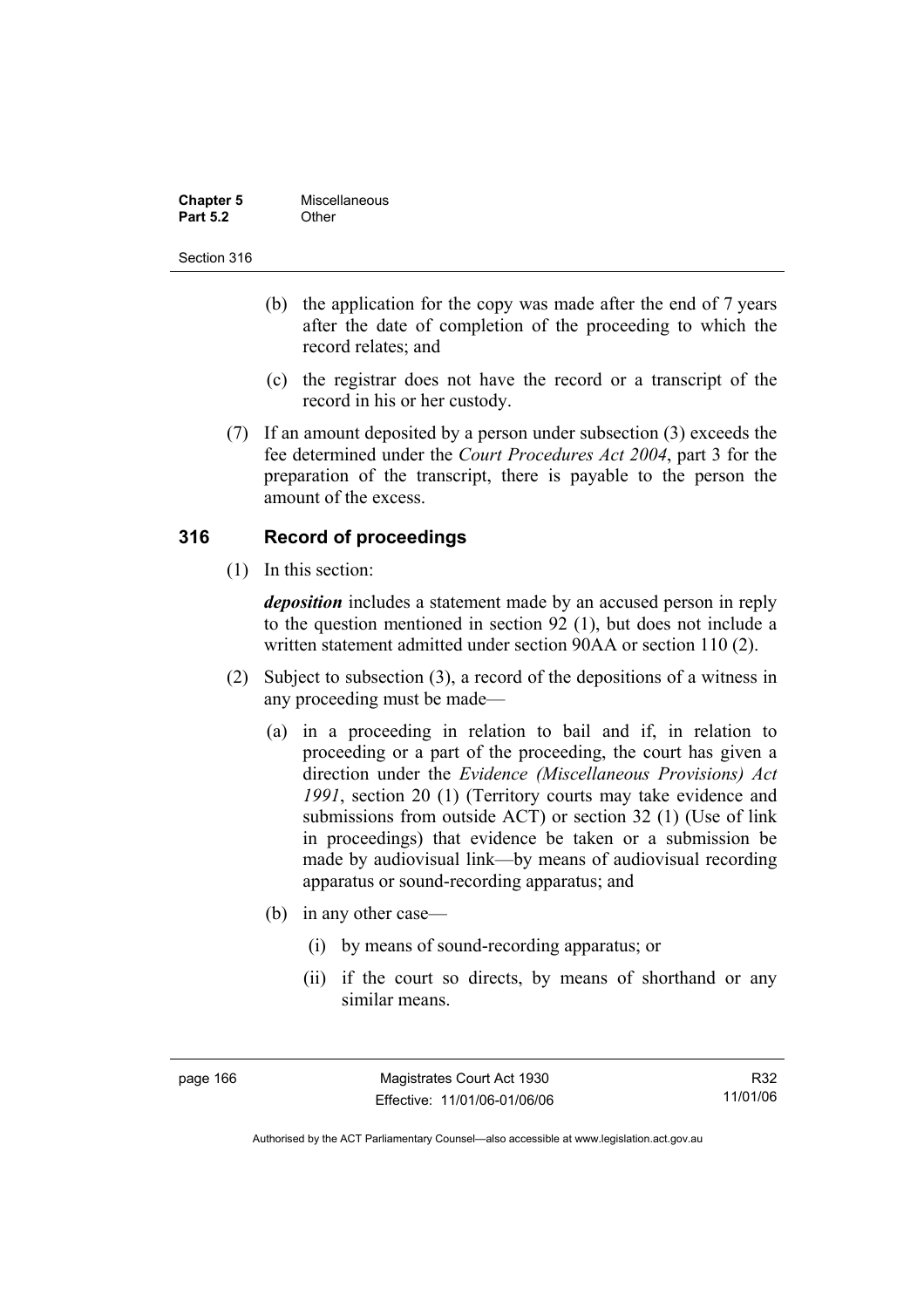- (3) If the court so directs, the depositions of a witness in any proceeding must not be recorded in accordance with subsection (2), but must be taken down in writing, and, after being read over to the witness or given to the witness to read, signed by the witness and the magistrate constituting the court.
- (4) The registrar has the custody of any record of depositions made in accordance with subsection (2).
- (5) The registrar may erase the record of the depositions of a witness recorded by means of recording apparatus and the record of any other part of a proceeding made by means of recording apparatus after the end of 7 years after the date of completion of the proceeding in which the record was made.
- (6) However, the sound recording of any part of a proceeding—
	- (a) in which a person charged with an indictable offence is committed to take his or her trial before the Supreme Court; or
	- (b) in which evidence is taken under a request mentioned in section 263 (Requests under conventions relating to legal proceedings in civil and commercial matters); or
	- (c) under the *Safety, Rehabilitation and Compensation Act 1988* (Cwlth); or
	- (d) under the *Workers Compensation Act 1951* (other than prosecutions for offences against that Act);

must not be erased unless a transcript of the record of that part of the proceeding has been prepared.

 (7) This section applies in relation to a proceeding before a magistrate as if a reference to the court were a reference to a magistrate.

### **317 Record of proceedings and transcript**

 (1) If a record made by means of recording apparatus, shorthand or similar means is produced out of the custody of the registrar and the

| R32      | Magistrates Court Act 1930   | page 167 |
|----------|------------------------------|----------|
| 11/01/06 | Effective: 11/01/06-01/06/06 |          |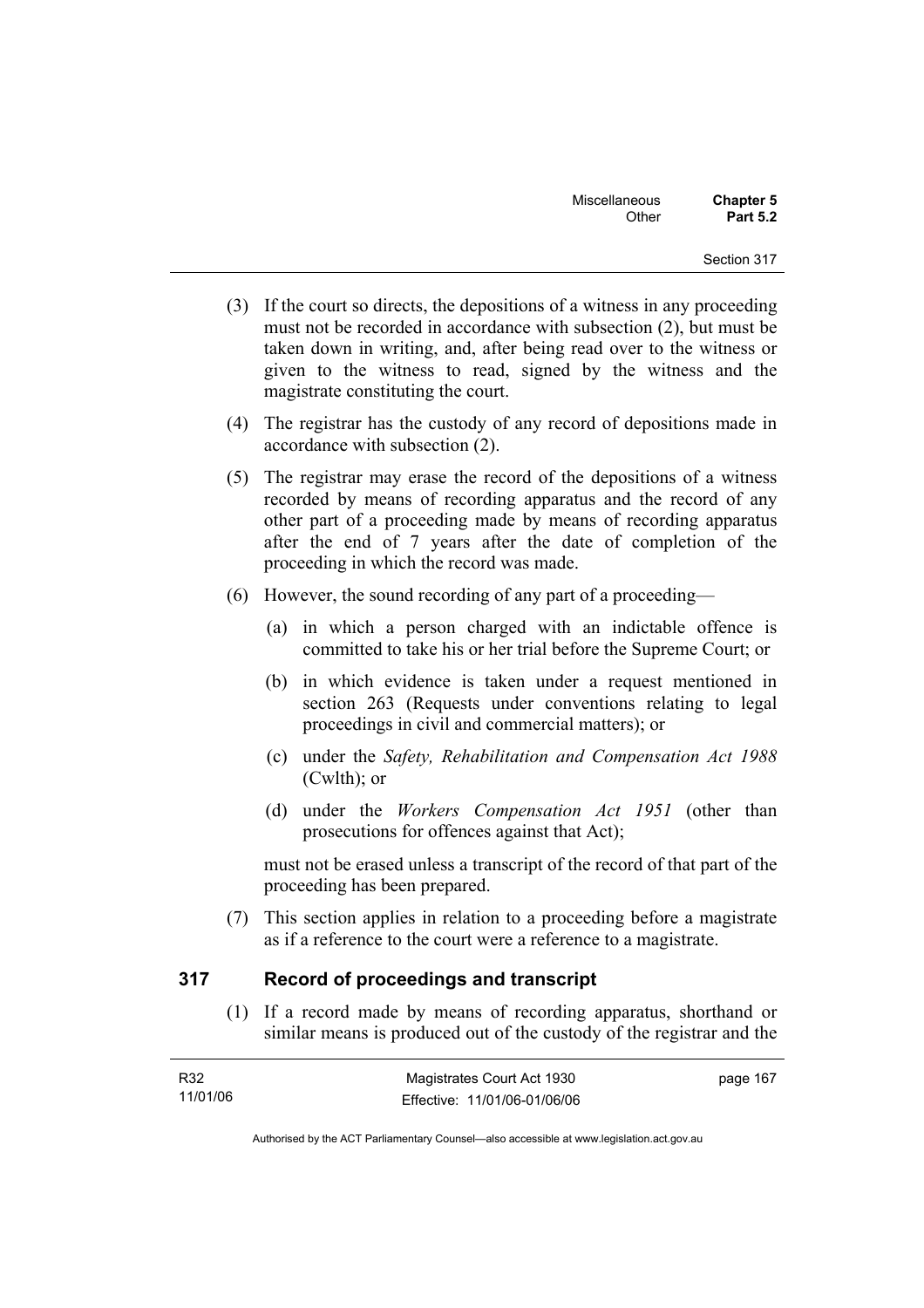| <b>Chapter 5</b> | Miscellaneous |
|------------------|---------------|
| <b>Part 5.2</b>  | Other         |

record purports to be a record made in accordance with section 316 (2) of the depositions of a witness in any proceeding, the record is evidence that the person made the depositions in the proceeding.

- $(2)$  If—
	- (a) a recording is produced out of the custody of the registrar; and
	- (b) the recording contains a record of comments that purport—
		- (i) to have been made at the same time as a recording made in accordance with section 316 (2) of the depositions of a person in any proceeding; and
		- (ii) to have been made for the purpose of identifying the proceeding, voices recorded on the lastmentioned recording or anything else so recorded;

the firstmentioned recording is evidence of the identity of the proceeding, of the voices or of the thing.

- $(3)$  If—
	- (a) a document purports to be a transcript, or a copy of a transcript, of a record made in accordance with section 316 (2) of depositions made by a person in any proceeding; and
	- (b) the document bears a certificate that purports to be a certificate given in accordance with section 314 (2) or section 315 (6);

the document is evidence that the person made the depositions in the proceeding.

- (4) If a document—
	- (a) purports to be the depositions of a witness in any proceeding as taken down in writing and signed in accordance with section 316 (3); or

R32 11/01/06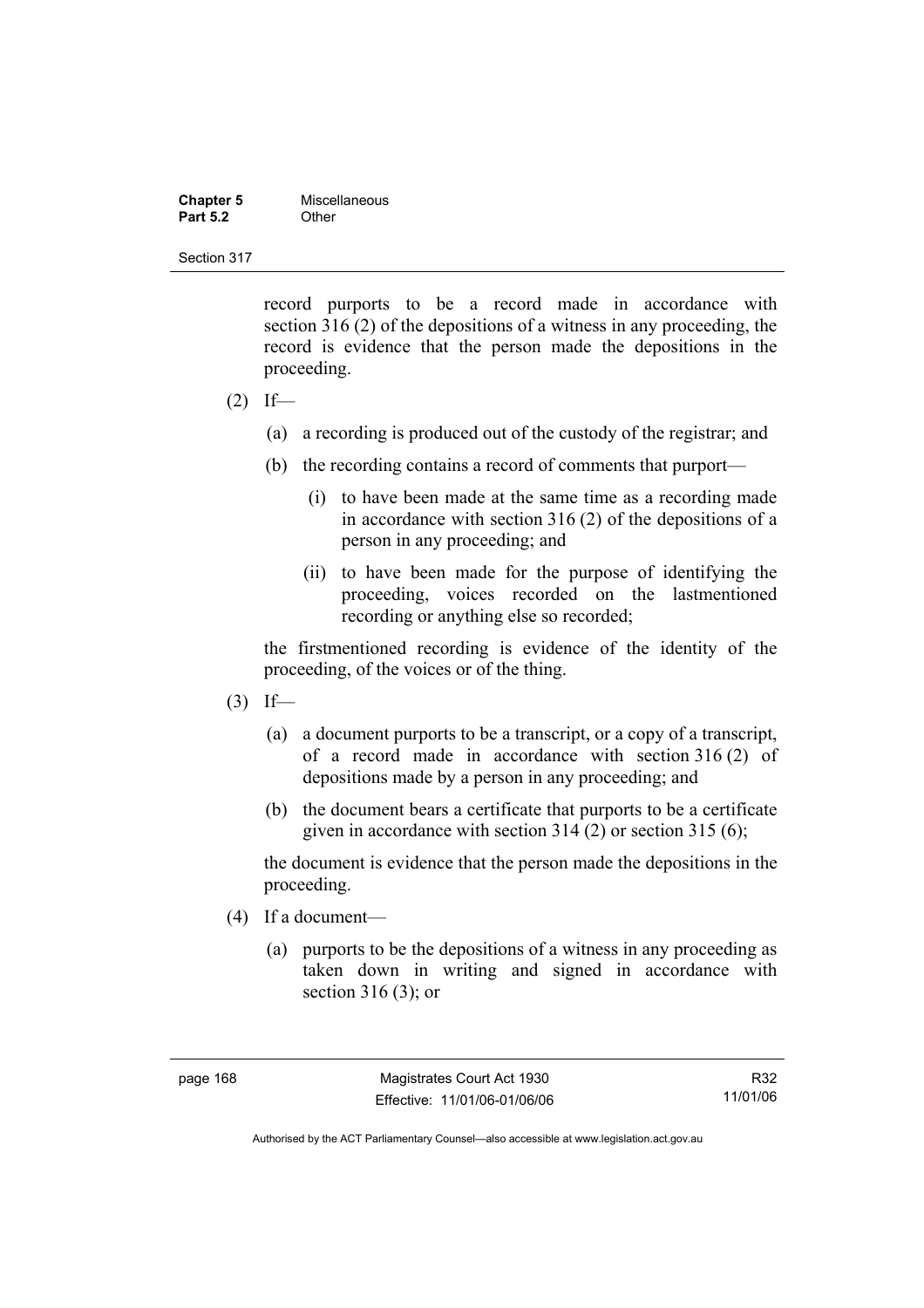(b) purports to be a copy of the depositions of a witness in any proceeding as so taken down in writing and signed and bears a certificate that purports to be a certificate given in accordance with section  $315(6)$ :

the document is evidence that the witness made the depositions in the proceeding.

(5) In this section:

*recording apparatus* means the recording apparatus, whether audiovisual or sound, by means of which a record of depositions of witnesses has been made under section 316 (2).

### **318 Person about to leave ACT may be ordered to be examined or produce documents**

- (1) If, by evidence on oath, a magistrate is satisfied that any person is able to give material evidence or to produce relevant or material documents relating to any information or claim pending before a court, and that the person is likely to be absent from the ACT when the case comes on for hearing, the magistrate may, on the application of any party, order that the evidence of the person be taken or the documents be produced before the magistrate, at any time before the hearing, in the same way as the evidence would be taken or the documents be produced at the hearing and after reasonable notice of the intended examination or production is given to the other party.
- (2) If an order under subsection (1) is served on a person, it must be accompanied by a form to be completed by the person to claim his or her reasonable costs and expenses of attending the examination or production.
- (3) A person is not entitled to refuse to comply with an order under subsection (1) because the person was not given the form mentioned in subsection (2) when the order was served on the person.

page 169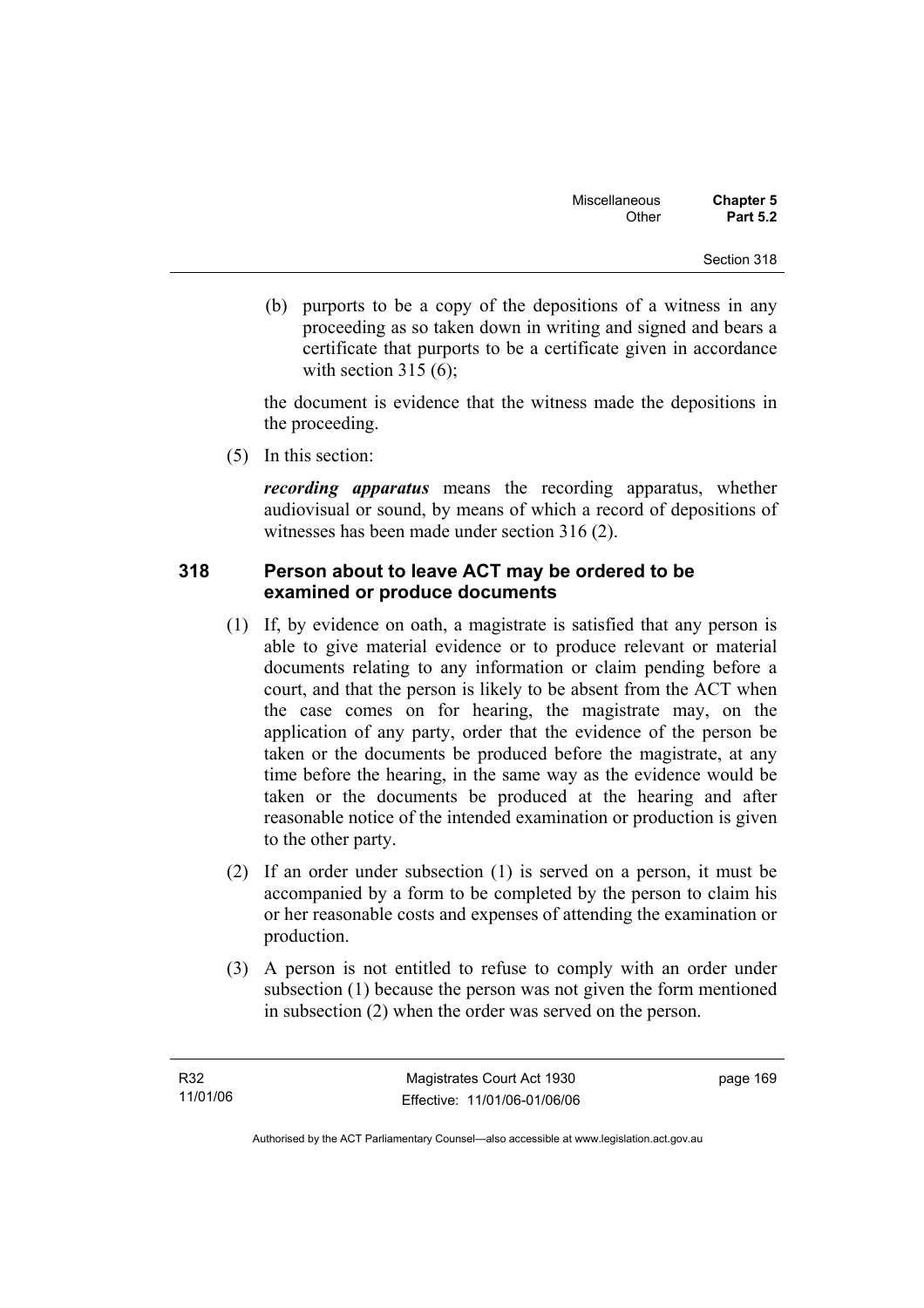| <b>Chapter 5</b> | Miscellaneous |
|------------------|---------------|
| <b>Part 5.2</b>  | Other         |

 (4) The taking of depositions before a magistrate under subsection (1) is a proceeding for section 316 (Recordings of proceedings).

### **319 Witnesses' rights and liabilities**

On service on any person of an order made under section 318, the person must attend at the time and place appointed by the order, and has all the rights and liabilities that the person would have if the person was duly required by subpoena to appear to give evidence or to produce documents on the hearing.

### **320 Depositions to be given to registrar**

- (1) If depositions are taken before a magistrate under section 318, there must be given to the registrar—
	- (a) the record of the depositions made in accordance with section 316 (2) or the document containing the depositions as taken down in writing and signed in accordance with section 316 (3); and
	- (b) any documents produced to the magistrate.
- (2) If documents are produced by a person not giving evidence, the documents, must, when given to the registrar, be accompanied by a certificate signed by the magistrate stating the name of the person producing them.
- (3) If the court is satisfied that the person who made the depositions is not in the ACT, his or her depositions may be read by any party.
- (4) Any documents so given to the registrar may, subject to all just exceptions, be put in at the hearing as if produced at the hearing by the person producing them.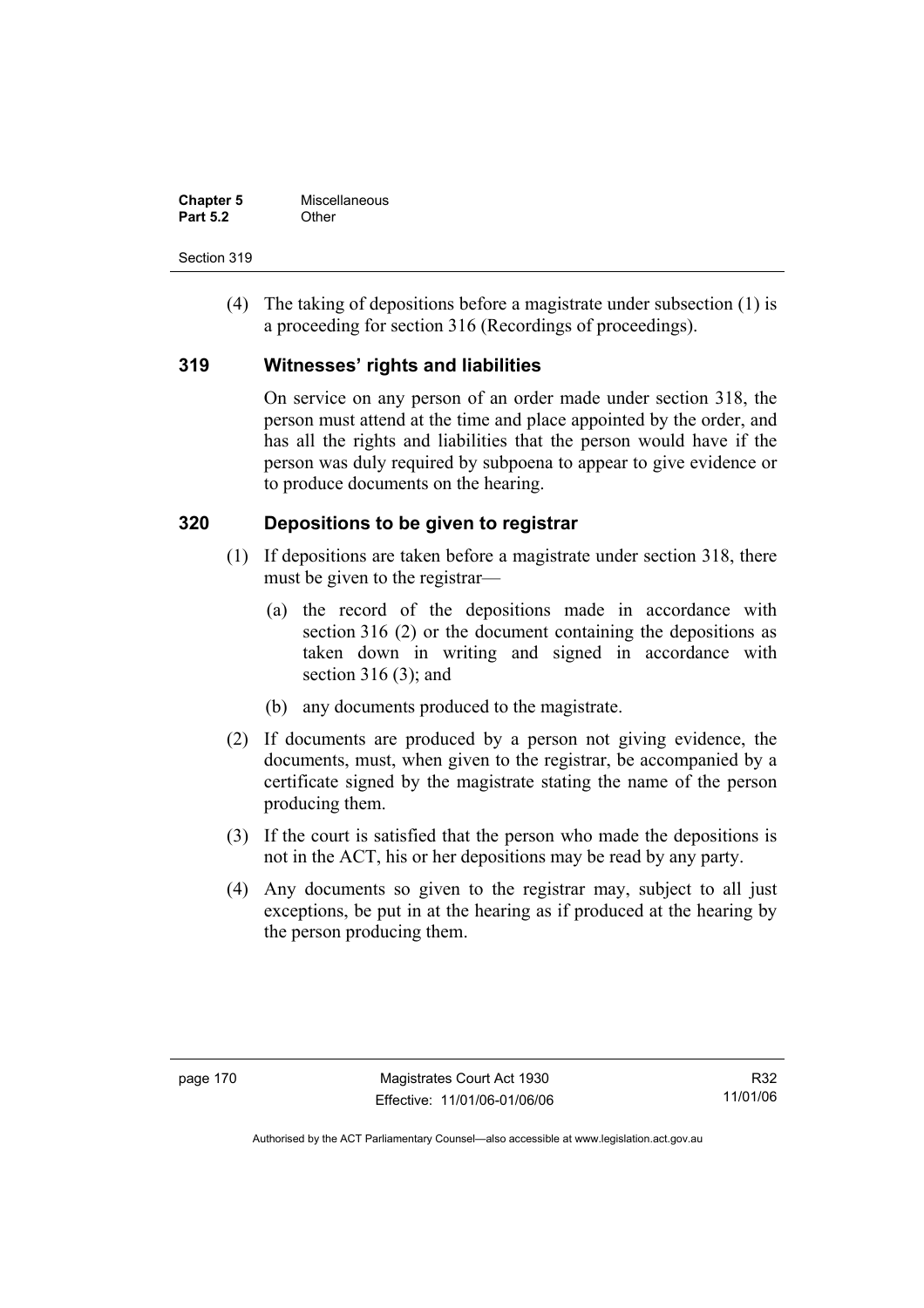## **321 Regulation-making power**

The Executive may make regulations for this Act.

*Note* A regulation must be notified, and presented to the Legislative Assembly, under the Legislation Act.

R32 11/01/06

Magistrates Court Act 1930 Effective: 11/01/06-01/06/06 page 171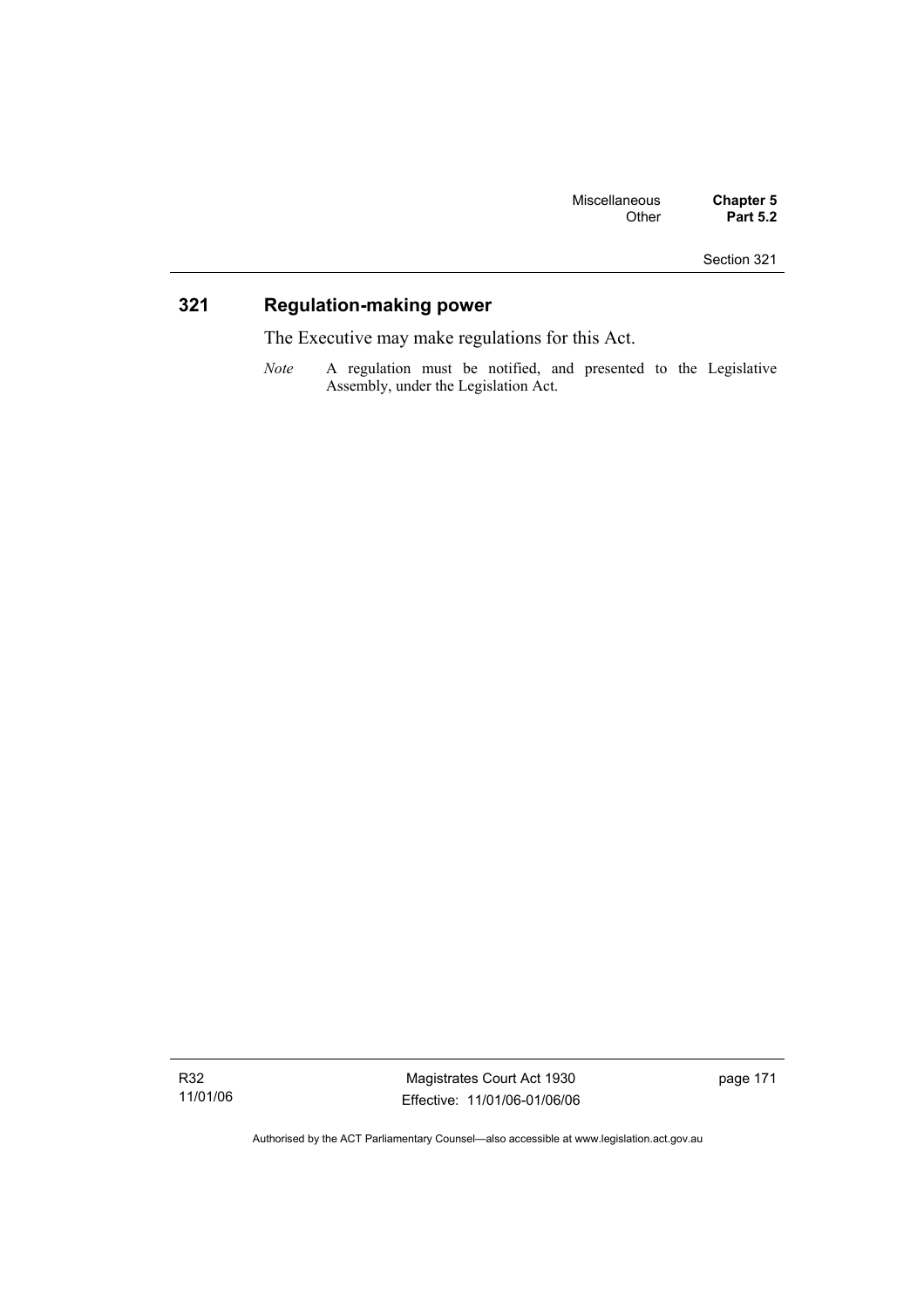# **Schedule 1 Oath and affirmation of office**

(see s 10)

Oath

I, [*name*], do swear that I will well and truly serve in the office of and that I will do right to all manner of people according to law, without fear or favour, affection or ill will. So help me God!

### Affirmation

I, [*name*], do solemnly and sincerely affirm and declare that I will well and truly serve in the office of and that I will do right to all manner of people, according to law, without fear or favour, affection or ill will.

page 172 Magistrates Court Act 1930 Effective: 11/01/06-01/06/06

R32 11/01/06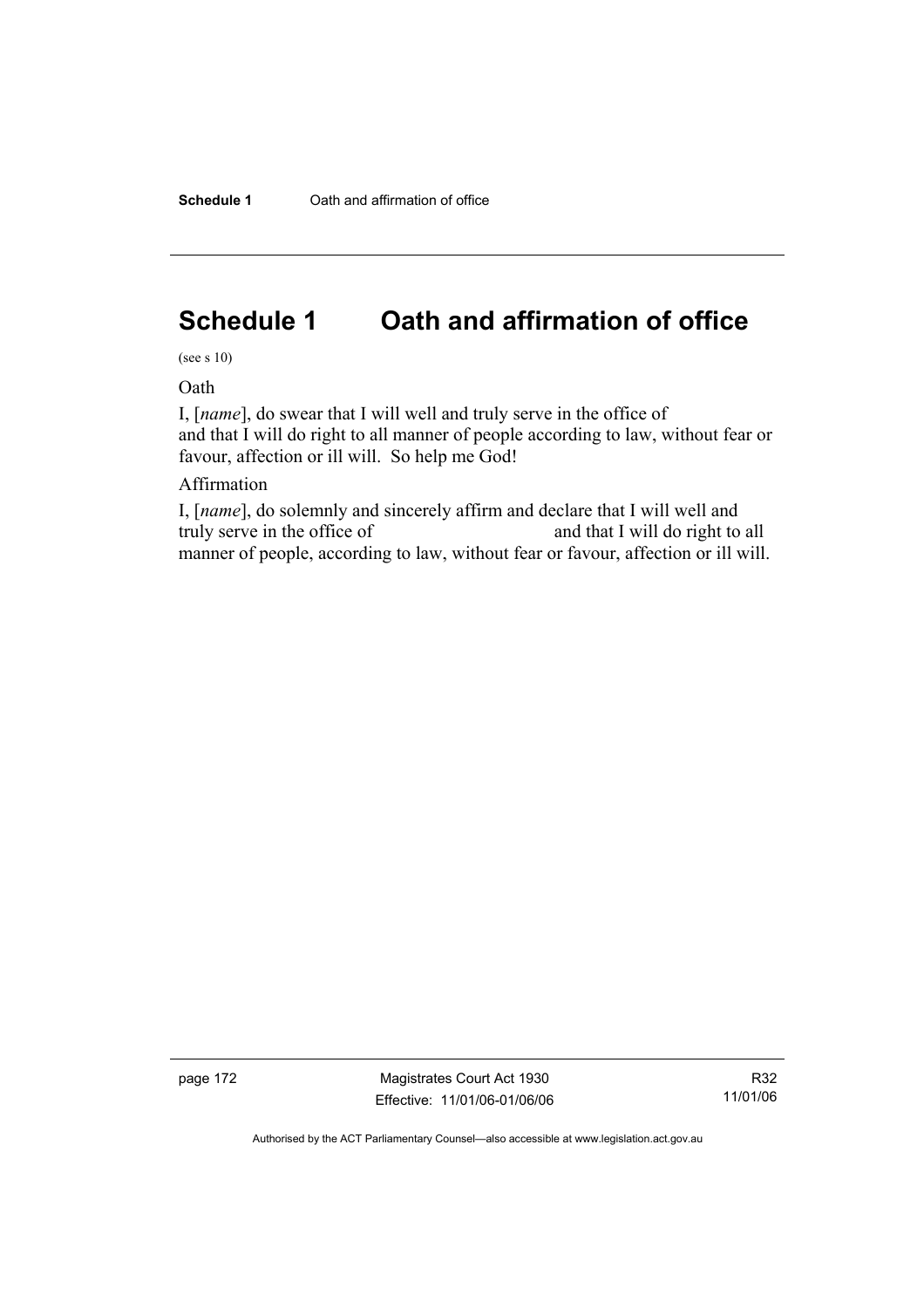## **Dictionary**

(see s 2)

*Note 1* The Legislation Act contains definitions and other provisions relevant to this Act.

*Note 2* For example, the Legislation Act, dict, pt 1 defines the following terms:

- custodial escort
- function
- judge
- lawyer
- remand centre
- remand centre administrator.

*administering authority*, for an infringement notice offence, for part 3.8 (Infringement notices for certain offences)—see section 117.

*administrator*, for chapter 3 (Criminal proceedings)—see section 18A.

*another jurisdiction*, for part 3.8 (Infringement notices for certain offences)—see section 117.

*appeal*, for part 4.5 (Civil appeals)—see section 272.

*appearance*—see section 311 (4).

*applicant*, for part 4.6 (Small Claims Court)—see section 278.

*application*, for part 4.6 (Small Claims Court)—see section 278.

*authorised person*, for part 3.8 (Infringement notices for certain offences)—see section 134A (3).

*bailiff* means a bailiff under this Act.

*certified copies*, of depositions, for division 3.5.6 (Indictable offences—other provisions)—see section 105A.

*claim* means a claim under the rules.

| R32      |  |
|----------|--|
| 11/01/06 |  |

 $B32$ 

page 173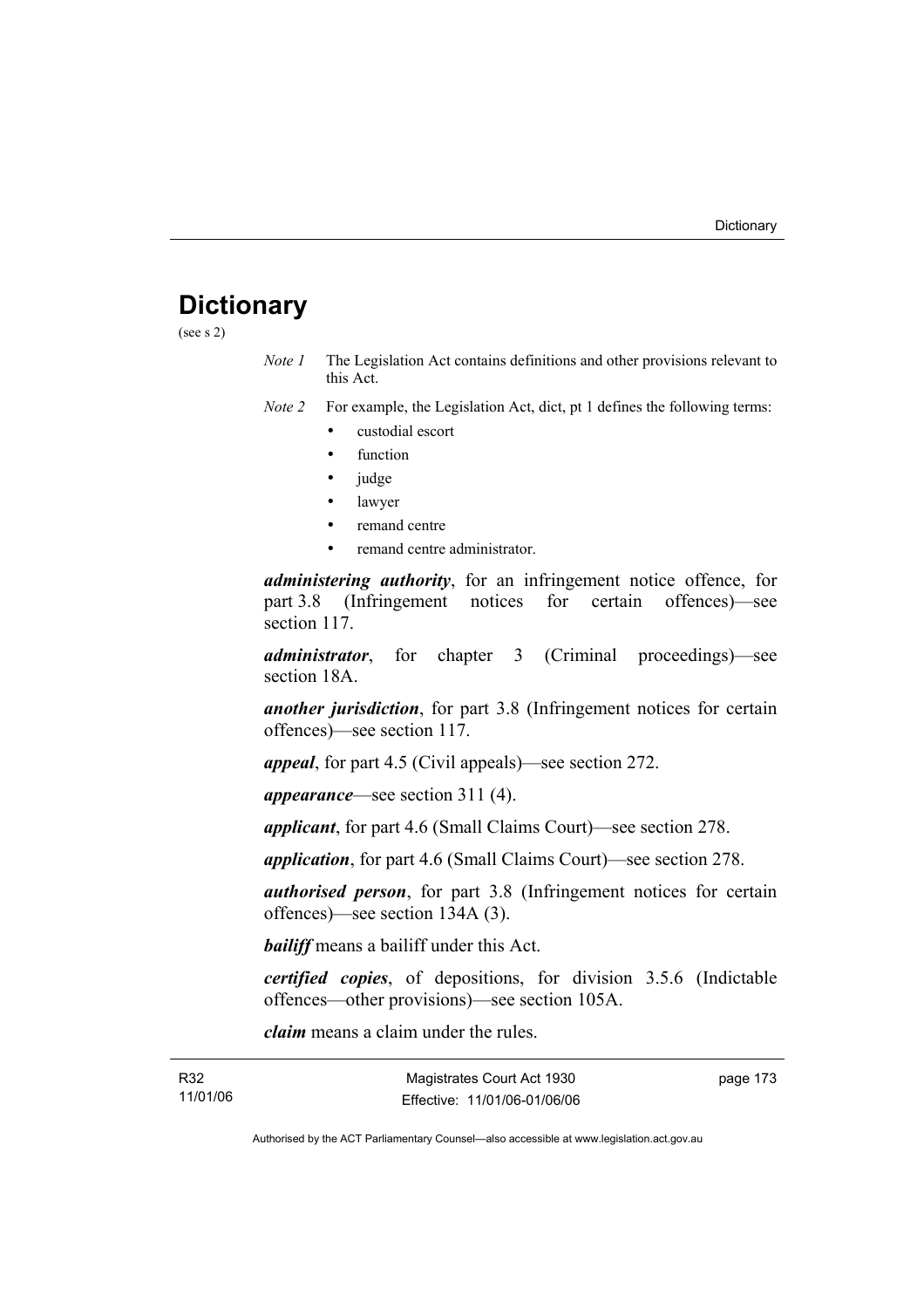*common boundaries determination*, for part 4.6 (Small Claims Court)—see section 278.

*contract application*, for part 4.6 (Small Claims Court)—see section 278.

#### *conviction*—

- (a) means conviction by a magistrate for an offence; and
- (b) for division 3.9.3 (Reciprocal enforcement of fines against bodies corporate)—see section 166A.

*court* means the Magistrates Court.

*Crimes Act*, for chapter 3 (Criminal proceedings)—see section 18A.

*damages application*, for part 4.6 (Small Claims Court)—see section 278.

*date of service*, of an infringement notice or reminder notice that has been, or is to be, served on a person, for part 3.8 (Infringement notices for certain offences)—see section 117.

*debt application*, for part 4.6 (Small Claims Court)—see section 278.

*debt declaration*, in relation to a proceeding, for part 4.6 (Small Claims Court)—see section 278.

*decision*, for chapter 3 (Criminal proceedings)—see section 18A.

*default notice*, for division 3.9.2 (Enforcement of fines)—see section 146.

*defendant*—

- (a) for chapter 3 (Criminal proceedings)—see section 18A; and
- (b) for part 3.7 (Service and pleading by post for certain offences)—see section 116A (1).

*driver*, of a vehicle, for part 3.8 (Infringement notices for certain offences)—see section 117.

| page 174 | Magistrates Court Act 1930   | R32      |
|----------|------------------------------|----------|
|          | Effective: 11/01/06-01/06/06 | 11/01/06 |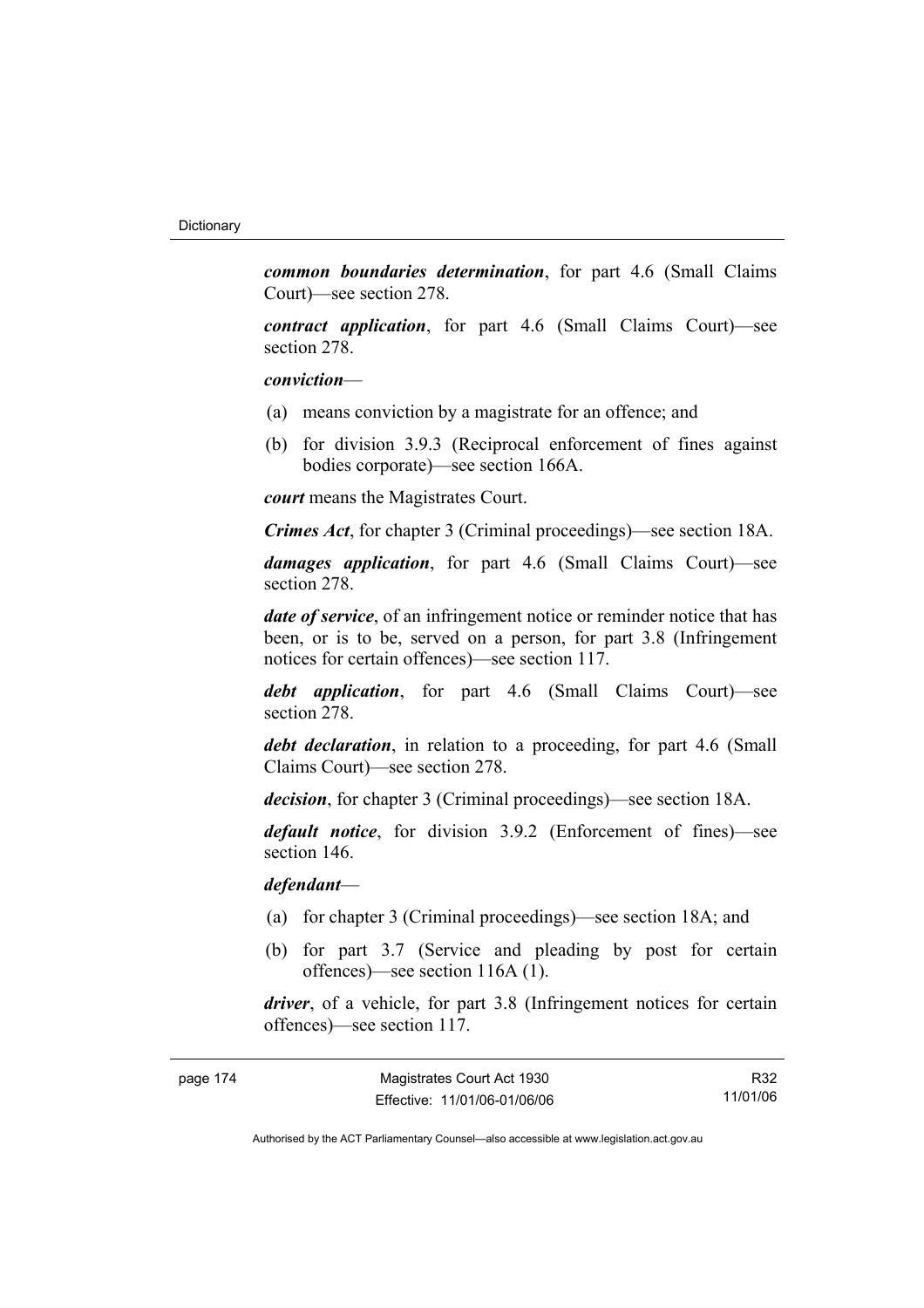*escort*, for chapter 3 (Criminal proceedings)—see section 18A.

*fine*—

- (a) for division 3.9.2 (Enforcement of fines)—see section 146; and
- (b) for division 3.9.3 (Reciprocal enforcement of fines against bodies corporate)—see section 166A.

*fine defaulter*, for division 3.9.2 (Enforcement of fines)—see section 146.

*goods application*, for part 4.6 (Small Claims Court)—see section 278.

*government agency*, for division 3.9.2 (Enforcement of fines)—see section 146.

*hearing* includes the examination of a person charged with an indictable offence.

*home address*, of a person, for part 3.8 (Infringement notices for certain offences)—see section 117.

*illegal user declaration*, for part 3.8 (Infringement notices for certain offences)—see section 131D.

*indictable offence* means an offence that may be prosecuted before the Supreme Court by charge or indictment.

*indictment* means an information for an indictable offence presented by an authorised officer to a court with jurisdiction to try the accused person.

*information* includes a complaint brought to enforce a criminal penalty or forfeiture under a territory law.

*infringement notice*, for part 3.8 (Infringement notices for certain offences)—see section 117.

*infringement notice offence*, for part 3.8 (Infringement notices for certain offences)—see section 117.

page 175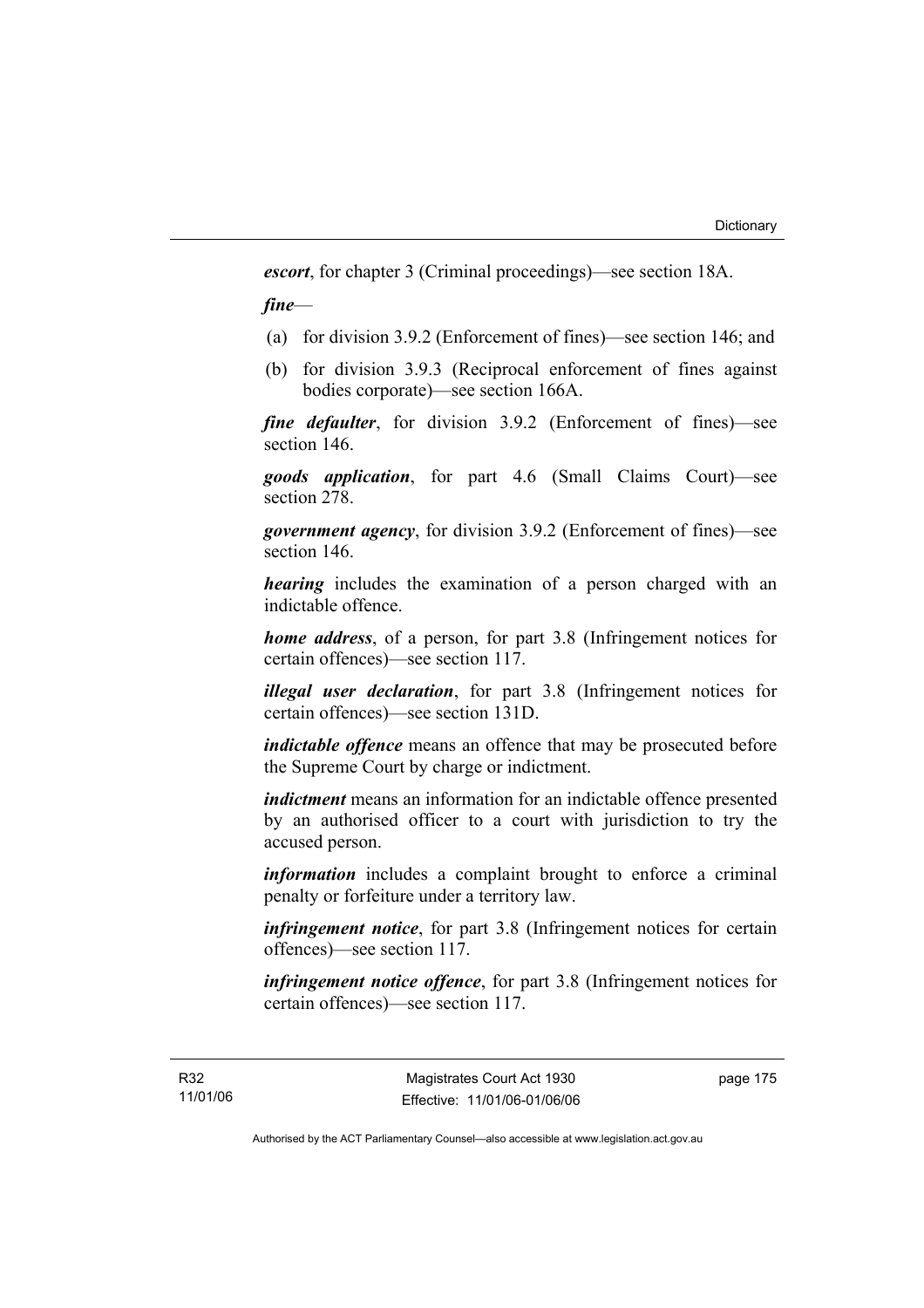*infringement notice penalty*, for a person for an infringement notice offence, for part 3.8 (Infringement notices for certain offences)—see section 117.

*inquiry*, for part 4.6 (Small Claims Court)—see section 278.

*judgment*, in relation to a proceeding in the Small Claims Court, for part 4.5 (Civil appeals)—see section 272.

*jury*, for part 3.5 (Proceedings for indictable offences)—see section 88A.

*known offender declaration*, for part 3.8 (Infringement notices for certain offences)—see section 131E.

*law in force in the ACT*, for part 3.7 (Service and pleading by post) for certain offences)—see section 116A (1).

### *magistrate*—

- (a) means the Chief Magistrate, a magistrate, or a special magistrate and, if a function of a magistrate is exercisable by a registrar, includes a registrar exercising the function; and
- (b) for division 2.2.1 (Magistrates other than special magistrates) see section 6.

*notice of intention to defend form*, for part 3.7 (Service and pleading by post for certain offences) (other than section 116B (2))—see section 116A (2).

*notice to defendant form*, for part 3.7 (Service and pleading by post for certain offences) (other than section 116B (2))—see section 116A (2).

*nuisance application*, for part 4.6 (Small Claims Court)—see section 278.

*outstanding fine*, for division 3.9.2 (Enforcement of fines)—see section 146.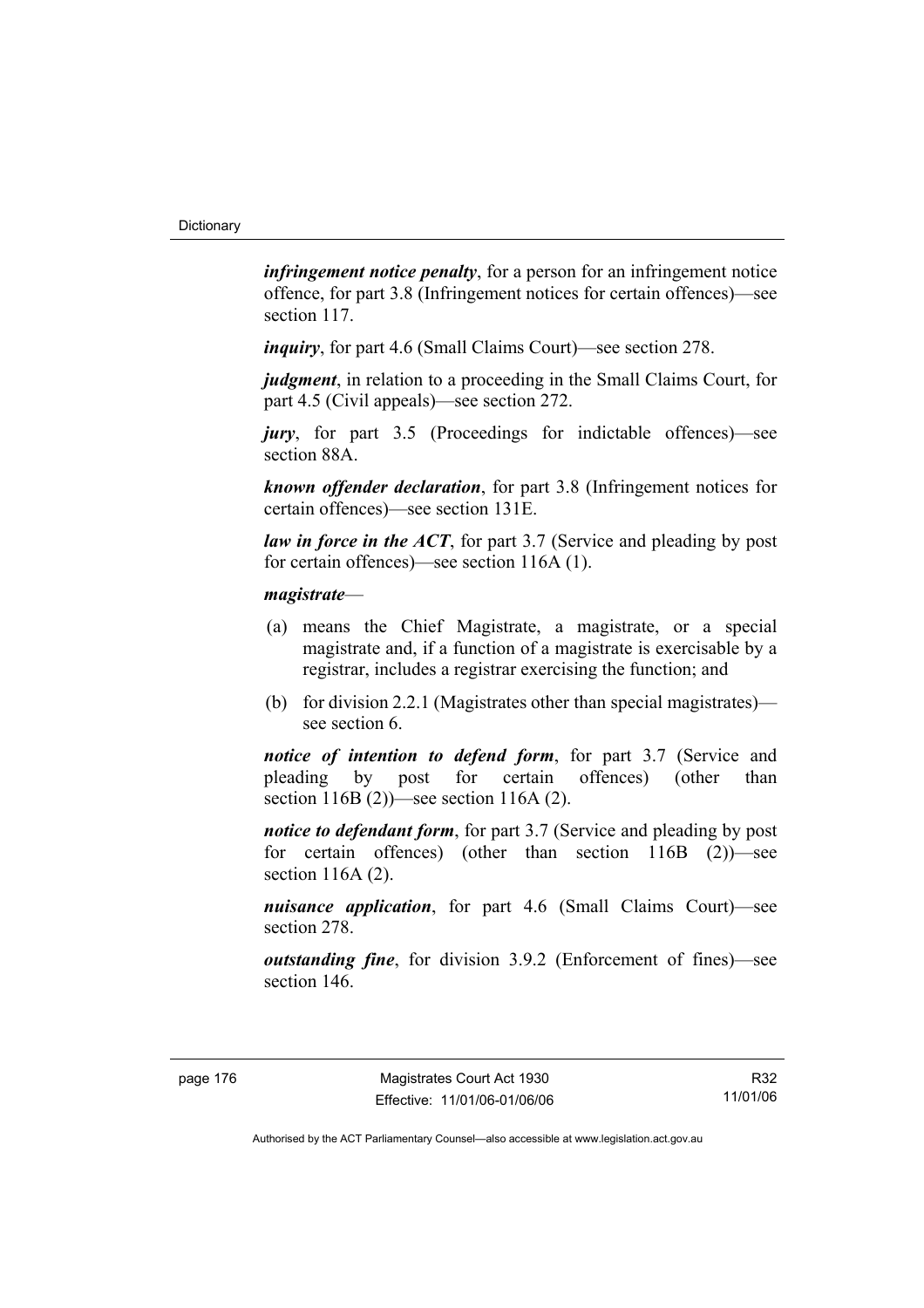*penalty notice*, for division 3.9.2 (Enforcement of fines)—see section 146.

*plea of guilty form*, for part 3.7 (Service and pleading by post for certain offences) (other than section 116B (2))—see section 116A (2).

*prescribed offence*, for part 3.7 (Service and pleading by post for certain offences)—see section 116AA.

*proceeding*, for part 4.6 (Small Claims Court)—see section 278.

*reciprocating court*, for division 3.9.3 (Reciprocal enforcement of fines against bodies corporate)—see section 166A.

*referee*, for part 4.6 (Small Claims Court)—see section 278.

*reference appeal*, for division 3.10.2A (Reference appeals in criminal matters)—see section 219AB (2).

*registered*, for a vehicle, for part 3.8 (Infringement notices for certain offences)—see section 117.

*registrar* means the registrar of the Magistrates Court, and includes a deputy registrar of the court.

*relevant officer*, in relation to a reciprocating court, for division 3.9.3 (Reciprocal enforcement of fines against bodies corporate)—see section 166A.

*reminder notice*, for part 3.8 (Infringement notices for certain offences)—see section 117.

*respondent*, for part 4.6 (Small Claims Court)—see section 278.

*responsible person*, for a vehicle, for part 3.8 (Infringement notices for certain offences)—see the *Road Transport (General) Act 1999*, section 10 and section 11.

#### *rules*—

 (a) means rules under the *Court Procedures Act 2004* applying in relation to the Magistrates Court; and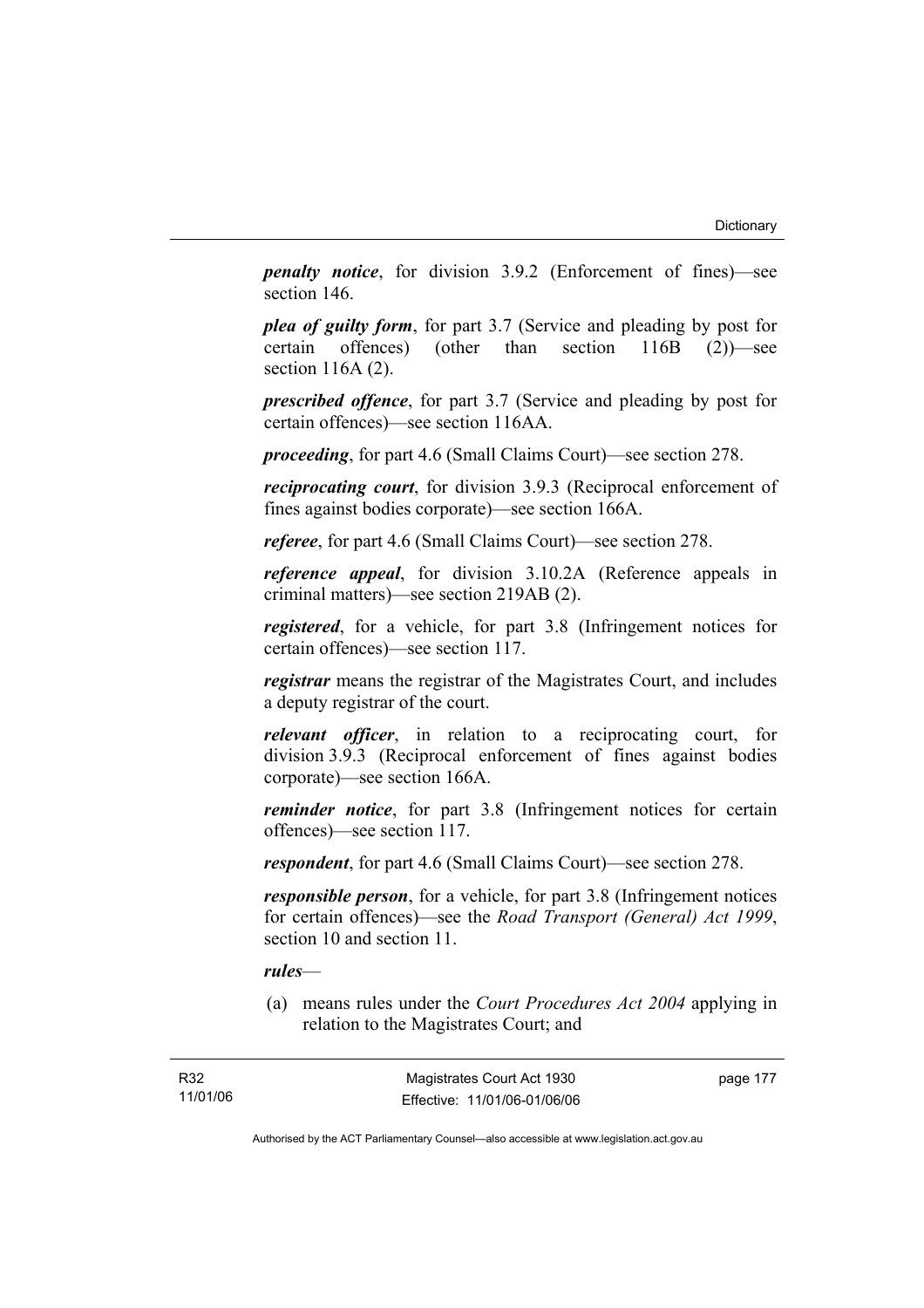(b) for part 4.6 (Small Claims Court)—see section 278.

*Small Claims Court* means the Magistrates Court when it is exercising jurisdiction under part 4.6.

*sold vehicle declaration*, for part 3.8 (Infringement notices for certain offences)—see section 131F.

*State*, for division 3.9.3 (Reciprocal enforcement of fines against bodies corporate)—see section 166A.

*summary conviction* means conviction by a magistrate for an offence.

*superintendent*, for a remand centre, for chapter 3 (Criminal proceedings)—see section 18A.

*territory entity*, for division 3.9.2 (Enforcement of fines)—see the *Auditor-General Act 1996*, dictionary.

*territory fine*, for division 3.9.3 (Reciprocal enforcement of fines against bodies corporate)—see section 166A.

*trespass application*, for part 4.6 (Small Claims Court)—see section 278.

*unknown offender declaration*, for part 3.8 (Infringement notices for certain offences)—see section 131G.

*vehicle*, for part 3.8 (Infringement notices for certain offences)—see the *Road Transport (Vehicle Registration) Act 1999*, dictionary.

*vehicle-related offence*, for part 3.8 (Infringement notices for certain offences)—see section 117.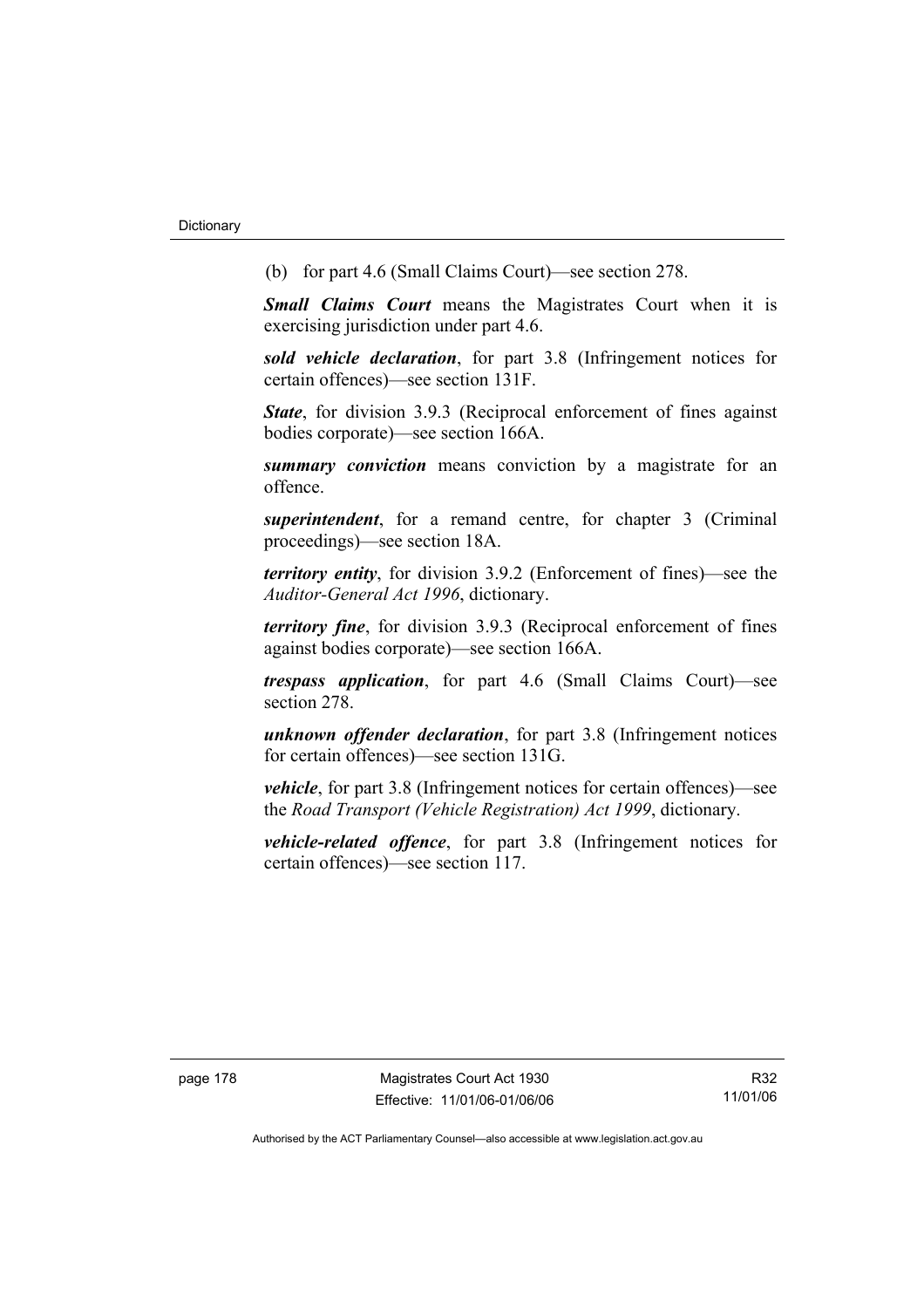## **Endnotes**

### **1 About the endnotes**

Amending and modifying laws are annotated in the legislation history and the amendment history. Current modifications are not included in the republished law but are set out in the endnotes.

Not all editorial amendments made under the *Legislation Act 2001*, part 11.3 are annotated in the amendment history. Full details of any amendments can be obtained from the Parliamentary Counsel's Office.

Uncommenced amending laws and expiries are listed in the legislation history and the amendment history. These details are underlined. Uncommenced provisions and amendments are not included in the republished law but are set out in the last endnote.

If all the provisions of the law have been renumbered, a table of renumbered provisions gives details of previous and current numbering.

The endnotes also include a table of earlier republications.

| $am = amended$<br>$amdt = amendment$<br>$ch = chapter$<br>$def = definition$<br>$dict = dictionary$<br>disallowed = disallowed by the Legislative<br>Assembly<br>$div = division$<br>$exp = expires/expired$<br>$Gaz = gazette$<br>$hda =$ heading<br>$IA = Interpretation Act 1967$<br>ins = inserted/added<br>$LA =$ Legislation Act 2001<br>$LR =$ legislation register<br>LRA = Legislation (Republication) Act 1996<br>$mod = modified/modification$ | $ord = ordinance$<br>orig = original<br>par = paragraph/subparagraph<br>$pres = present$<br>$prev = previous$<br>$(\text{prev}) = \text{previously}$<br>$pt = part$<br>$r = rule/subrule$<br>renum = renumbered<br>$reloc = relocated$<br>$R[X]$ = Republication No<br>$RI = reissue$<br>s = section/subsection<br>$sch = schedule$<br>$sdiv = subdivision$<br>$sub =$ substituted<br>SL = Subordinate Law |
|-----------------------------------------------------------------------------------------------------------------------------------------------------------------------------------------------------------------------------------------------------------------------------------------------------------------------------------------------------------------------------------------------------------------------------------------------------------|------------------------------------------------------------------------------------------------------------------------------------------------------------------------------------------------------------------------------------------------------------------------------------------------------------------------------------------------------------------------------------------------------------|
| $o = order$                                                                                                                                                                                                                                                                                                                                                                                                                                               | underlining = whole or part not commenced                                                                                                                                                                                                                                                                                                                                                                  |
| om = omitted/repealed                                                                                                                                                                                                                                                                                                                                                                                                                                     | or to be expired                                                                                                                                                                                                                                                                                                                                                                                           |

### **2 Abbreviation key**

R32 11/01/06

Magistrates Court Act 1930 Effective: 11/01/06-01/06/06 page 179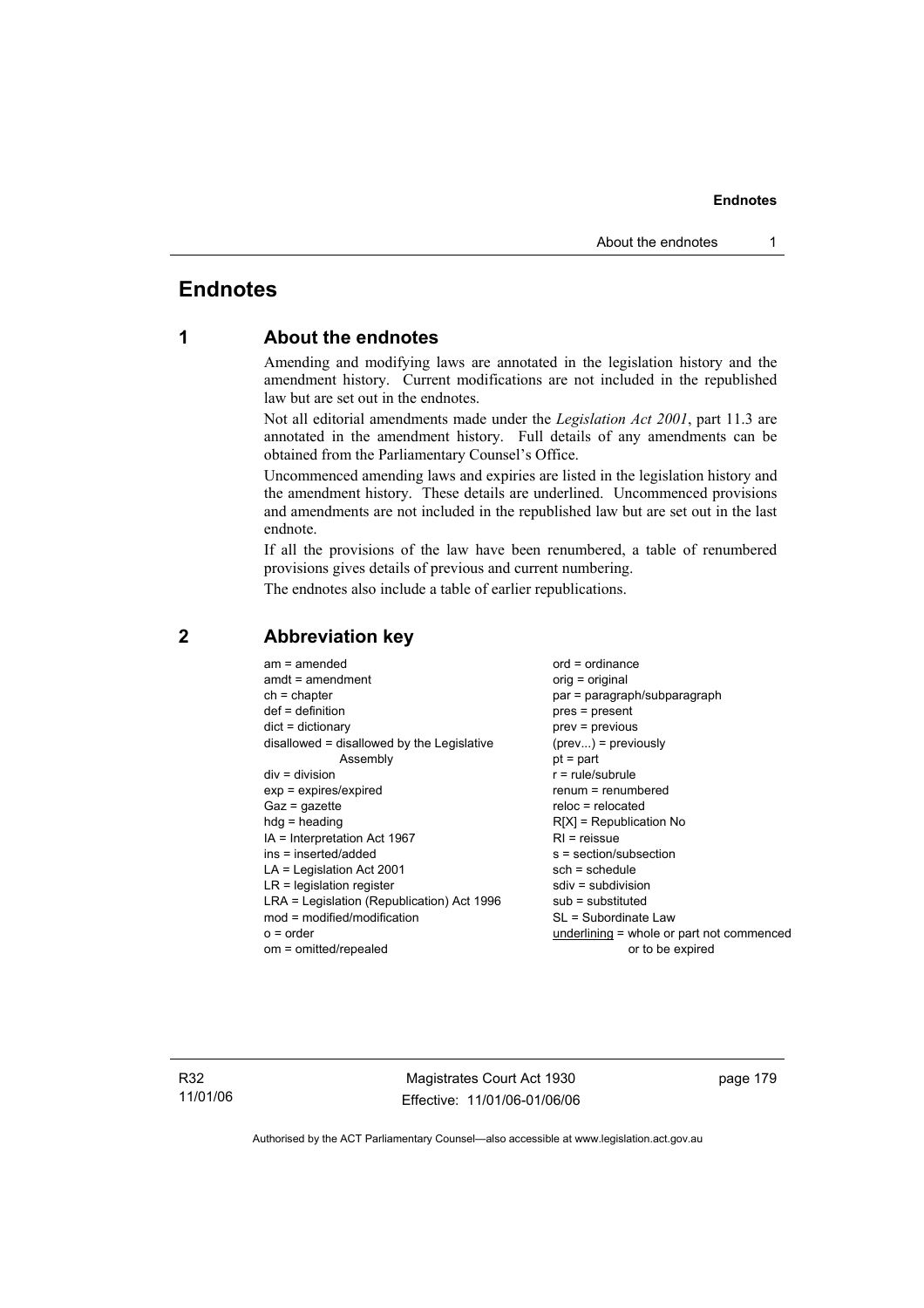3 Legislation history

### **3 Legislation history**

This Act was originally a Commonwealth ordinance—the *Magistrates Court Act 1930* No 21 (Cwlth).

The *ACT Self-Government (Consequential Provisions) Act 1988* No 109 (Cwlth), s 12) converted some former Commonwealth ordinances in force in the ACT into ACT enactments. This allowed the ACT Legislative Assembly to amend and repeal the laws. This Act was converted into an ACT enactment on 1 July 1990.

As with most ordinances in force in the ACT, the name was changed from *Ordinance* to *Act* by the *Self-Government (Citation of Laws) Act 1989* No 21, s 5 on its conversion to an ACT enactment on 1 July 1990.

Before 11 May 1989, ordinances commenced on their notification day unless otherwise stated (see *Seat of Government (Administration) Act 1910* (Cwlth), s 12).

After 11 May 1989 and before 10 November 1999, Acts commenced on their notification day unless otherwise stated (see *Australian Capital Territory (Self-Government) Act 1988* (Cwlth) s 25).

### **Legislation before becoming Territory enactment**

#### **Magistrates Court Act 1930 No 21**

notified 21 November 1930 commenced 21 November 1930

as amended by

### **Court of Petty Sessions Ordinance 1932 No 21**

notified 17 November 1932 commenced 17 November 1932

#### **Court of Petty Sessions Ordinance 1934 No 17**  notified 19 July 1934

commenced 19 July 1934

### **Money Lenders Ordinance 1936 No 13**

notified 9 April 1936 commenced 1 May 1936

page 180 Magistrates Court Act 1930 Effective: 11/01/06-01/06/06

R32 11/01/06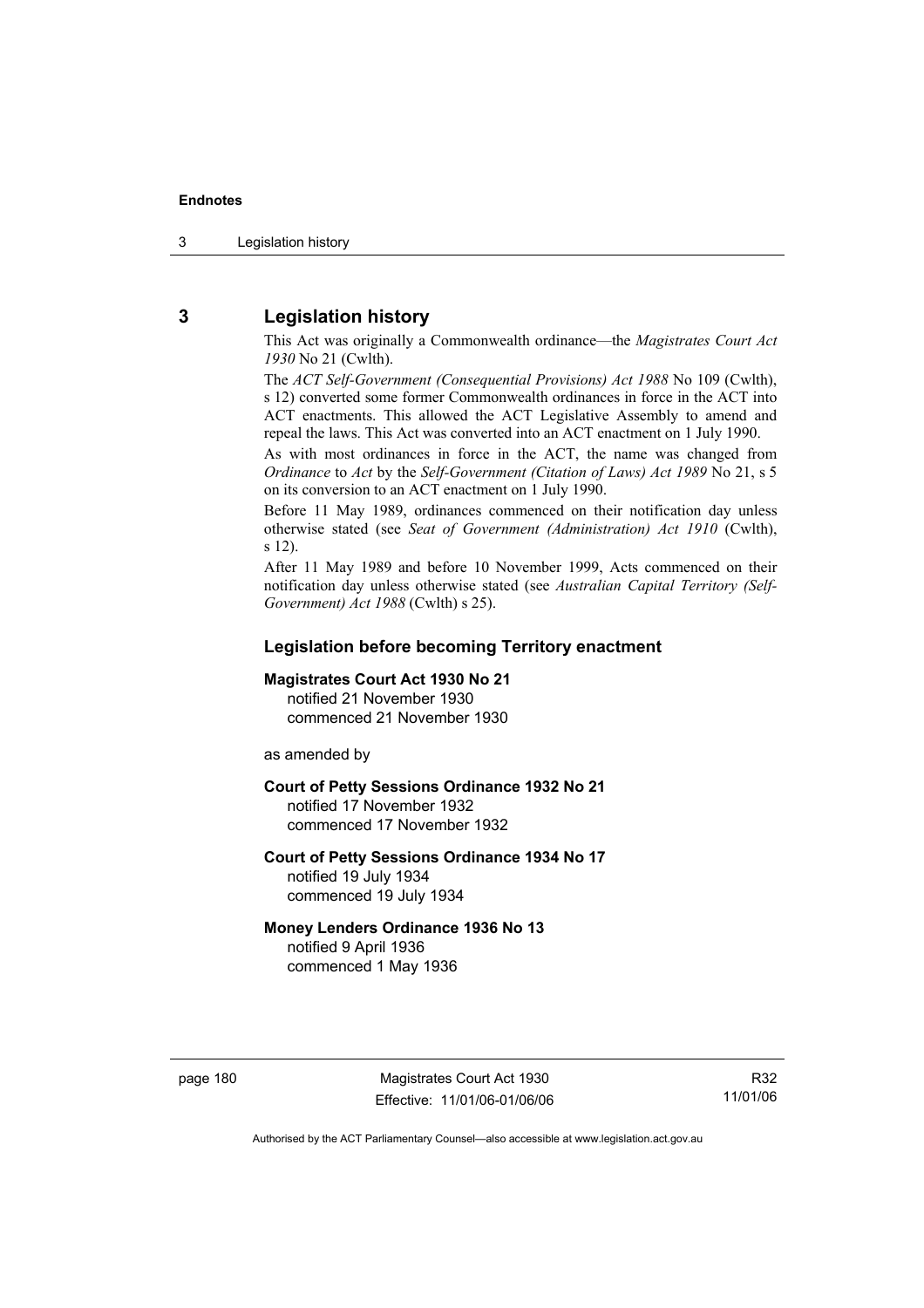## **Court of Petty Sessions Ordinance 1937 No 5**  notified 27 May 1937 commenced 27 May 1937 **Court of Petty Sessions Ordinance (No 2) 1937 No 28**  notified 23 December 1937 commenced 23 December 1937 **Seat of Government (Designation) Ordinance 1938 No 25 (as amd by Ord 1938 No 35)**  notified 8 September 1938 commenced 8 September 1938 **Ordinances Revision Ordinance 1938 No 35**  notified 15 December 1938 commenced 15 December 1938 **Court of Petty Sessions Ordinance 1940 No 20**  notified 7 November 1940 commenced 7 November 1940 **Court of Petty Sessions Ordinance (No 2) 1940 No 22**  notified 12 December 1940 commenced 12 December 1940 **Court of Petty Sessions Ordinance 1949 No 13**  notified 1 December 1949 commenced 1 December 1949 **Court of Petty Sessions Ordinance 1951 No 7**  notified 26 July 1951 commenced 26 July 1951 **Court of Petty Sessions Ordinance (No 2) 1951 No 12**  notified 14 December 1951 commenced 14 December 1951 **Court of Petty Sessions Ordinance 1953 No 14**  notified 12 November 1953 commenced 3 December 1953

page 181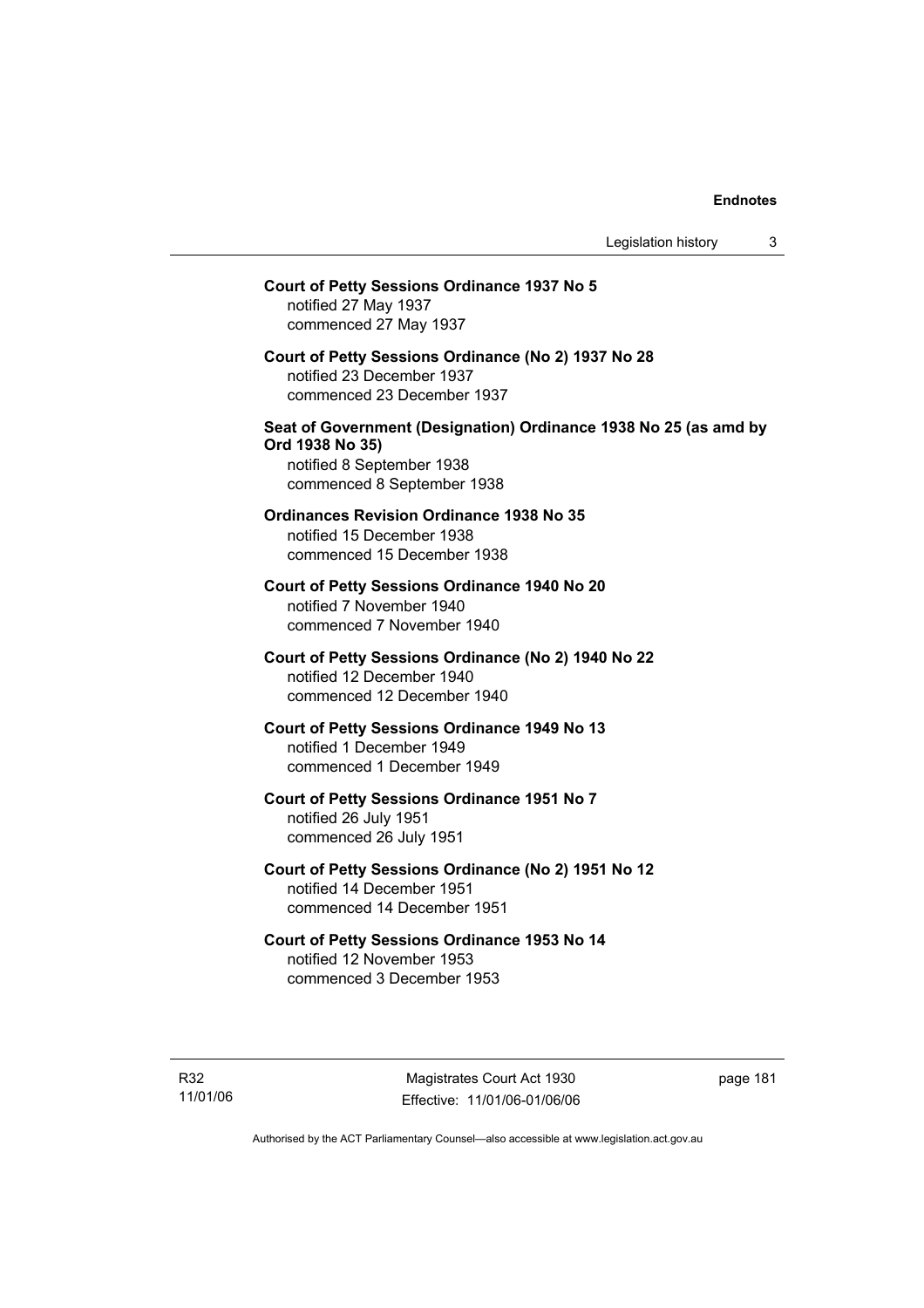$3$ 

| 3        | Legislation history                                                                                                                                                                         |
|----------|---------------------------------------------------------------------------------------------------------------------------------------------------------------------------------------------|
|          | <b>Court of Petty Sessions Ordinance 1958 No 12</b><br>notified 24 July 1958<br>commenced 24 July 1958                                                                                      |
|          | <b>Court of Petty Sessions Ordinance 1961 No 2</b><br>notified 29 March 1961<br>commenced 29 March 1961                                                                                     |
|          | <b>Court of Petty Sessions Ordinance 1966 No 2</b><br>notified 10 February 1966<br>commenced 14 February 1966                                                                               |
|          | <b>Court of Petty Sessions Ordinance 1967 No 1</b><br>notified 9 February 1967<br>commenced 9 February 1967                                                                                 |
|          | <b>Court of Petty Sessions Ordinance 1968 No 25</b><br>notified 19 December 1968<br>commenced 1 January 1969 (Cwith Gaz 1968 p 7565)                                                        |
|          | Court of Petty Sessions Ordinance 1969 No 12<br>notified 20 June 1969<br>commenced 20 June 1969                                                                                             |
|          | Court of Petty Sessions Ordinance 1970 No 15<br>notified 19 March 1970<br>commenced 19 March 1970                                                                                           |
|          | Court of Petty Sessions Ordinance 1972 No 37<br>notified 16 November 1972<br>s 1, s 2, s 6, s 14, commenced 16 November 1972<br>remainder commenced 1 February 1973 (Cwlth Gaz 1972 No 118) |
|          | <b>Court of Petty Sessions Ordinance 1973 No 48</b><br>notified 17 December 1973<br>commenced 17 December 1973                                                                              |
|          | Court of Petty Sessions Ordinance 1974 No 14<br>notified 17 April 1974<br>commenced 17 April 1974                                                                                           |
| page 182 | Magistrates Court Act 1930                                                                                                                                                                  |

R32 11/01/06

Authorised by the ACT Parliamentary Counsel—also accessible at www.legislation.act.gov.au

Effective: 11/01/06-01/06/06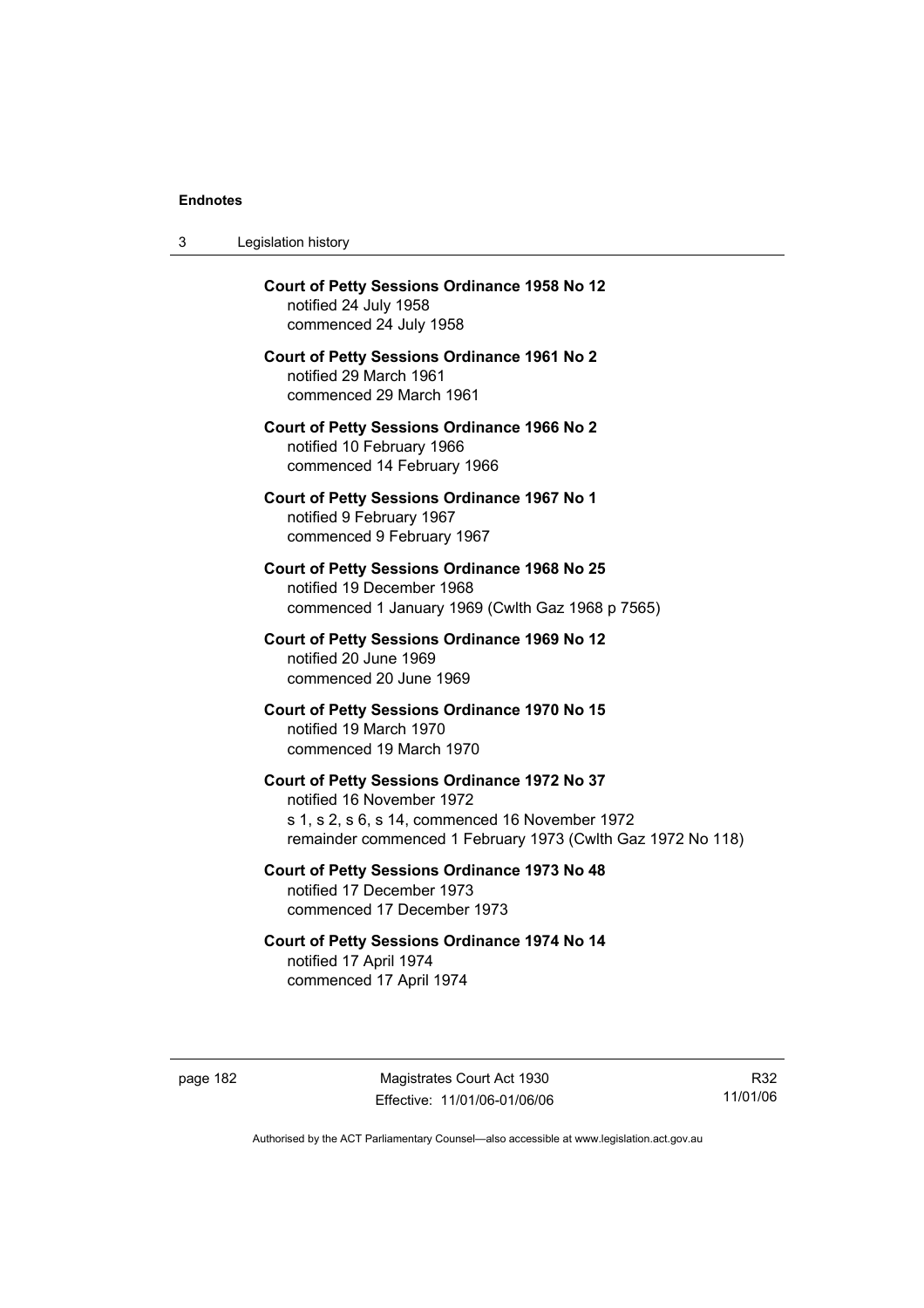| <b>Ordinances Revision (Age of Majority) Ordinance 1974 No 47</b><br>notified 24 October 1974<br>commenced 1 November 1974                                                           |
|--------------------------------------------------------------------------------------------------------------------------------------------------------------------------------------|
| Court of Petty Sessions (Amendment) Ordinance 1976 No 42<br>notified 13 September 1976<br>commenced 13 September 1976                                                                |
| Court of Petty Sessions (Amendment) Ordinance 1977 No 4<br>notified 24 March 1977<br>ss 1-3, 10 commenced 24 March 1977<br>remainder commenced 28 March 1977 (Cwlth Gaz 1977 No S52) |
| Court of Petty Sessions (Amendment) Ordinance (No 2) 1977 No 34<br>notified 28 July 1977<br>commenced 28 July 1977                                                                   |
| Court of Petty Sessions (Amendment) Ordinance (No 3) 1977 No 56<br>notified 6 October 1977<br>ceased to have effect because not tabled                                               |
| Court of Petty Sessions (Amendment) Ordinance (No 4) 1977 No 61<br>notified 21 November 1977<br>commenced 21 November 1977                                                           |
| <b>Ordinances Revision Ordinance 1978 No 46</b><br>notified 28 December 1978<br>commenced 28 December 1978                                                                           |
| Court of Petty Sessions (Amendment) Ordinance 1979 No 33<br>notified 14 November 1979<br>commenced 14 November 1979                                                                  |
| Court of Petty Sessions (Amendment) Ordinance (No 2) 1979 No 41<br>notified 18 December 1979<br>commenced 18 December 1979                                                           |
| Court of Petty Sessions (Amendment) Ordinance 1980 No 4<br>notified 20 March 1980<br>commenced 1 April 1980 (Cwlth Gaz 1980 No S66)                                                  |

R32 11/01/06 page 183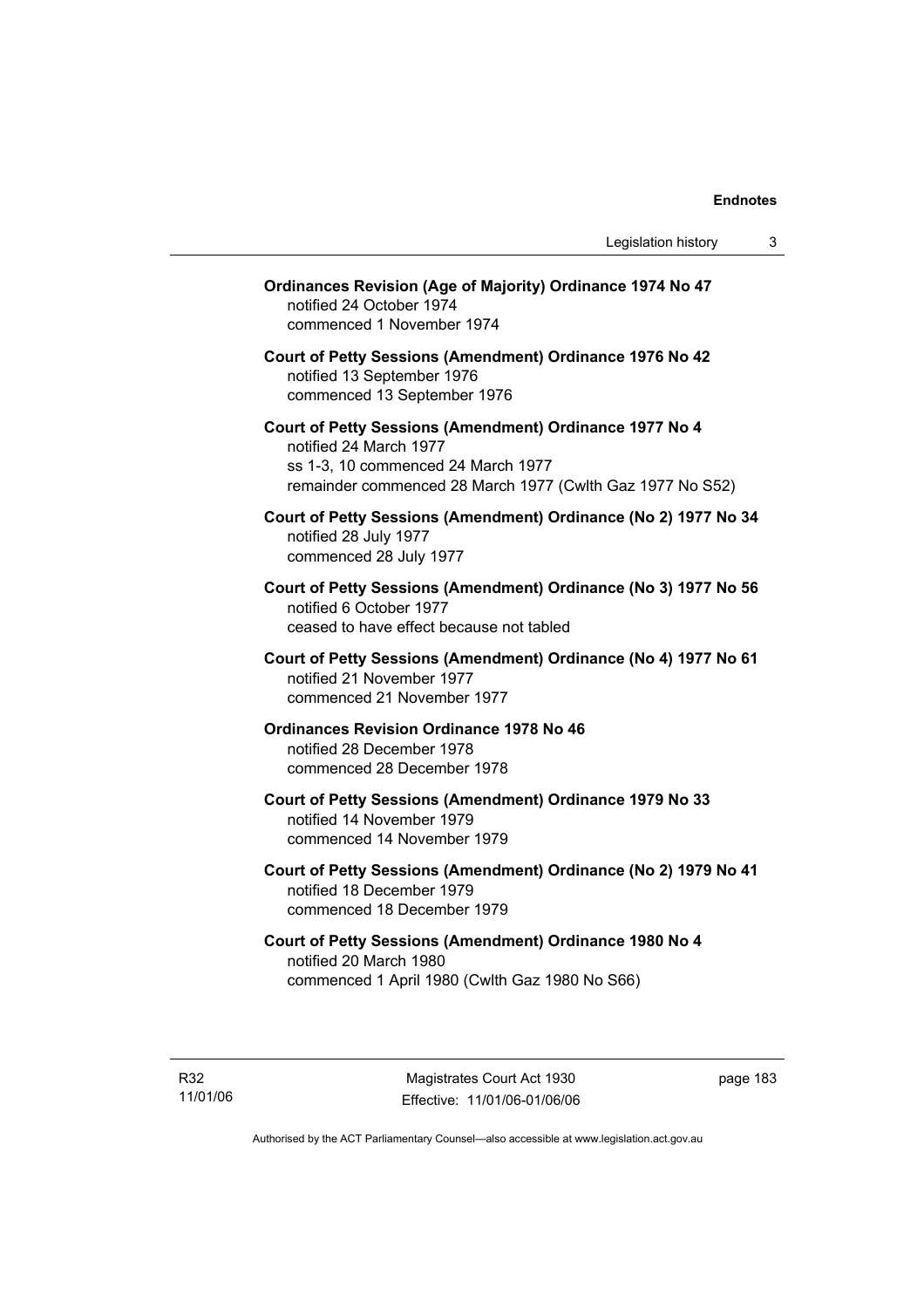| 3 | Legislation history                                                                                                                         |
|---|---------------------------------------------------------------------------------------------------------------------------------------------|
|   | Court of Petty Sessions (Amendment) Ordinance (No 2) 1980 No 10<br>notified 26 March 1980<br>commenced 26 March 1980                        |
|   | Court of Petty Sessions (Amendment) Ordinance 1982 No 2<br>notified 26 February 1982<br>commenced 1 September 1982 (Cwlth Gaz 1982 No S178) |
|   | Court of Petty Sessions (Amendment) Ordinance (No 2) 1982 No 3<br>notified 26 February 1982<br>commenced 26 February 1982                   |
|   | Court of Petty Sessions (Amendment) Ordinance 1984 No 9<br>notified 11 April 1984<br>commenced 11 April 1984                                |
|   | Court of Petty Sessions (Amendment) Ordinance (No 2) 1984 No 10<br>notified 11 April 1984<br>commenced 11 April 1984                        |
|   | Court of Petty Sessions (Amendment) Ordinance (No 3) 1984 No 16<br>notified 1 June 1984<br>commenced 1 June 1984                            |
|   | Court of Petty Sessions (Amendment) Ordinance (No 4) 1984 No 61<br>notified 2 November 1984<br>commenced 2 November 1984                    |
|   | Court of Petty Sessions (Amendment) Ordinance (No 5) 1984 No 62<br>notified 2 November 1984<br>commenced 2 November 1984                    |
|   | Court of Petty Sessions (Amendment) Ordinance 1985 No 17<br>notified 17 April 1985<br>commenced 17 April 1985                               |
|   | Court of Petty Sessions (Amendment) Ordinance (No 2) 1985 No 18<br>notified 17 April 1985<br>commenced 17 April 1985                        |
|   | Court of Petty Sessions (Amendment) Ordinance (No 3) 1985 No 41<br>notified 5 September 1985<br>commenced 5 September 1985                  |

Authorised by the ACT Parliamentary Counsel—also accessible at www.legislation.act.gov.au

R32 11/01/06

Effective: 11/01/06-01/06/06

page 184 Magistrates Court Act 1930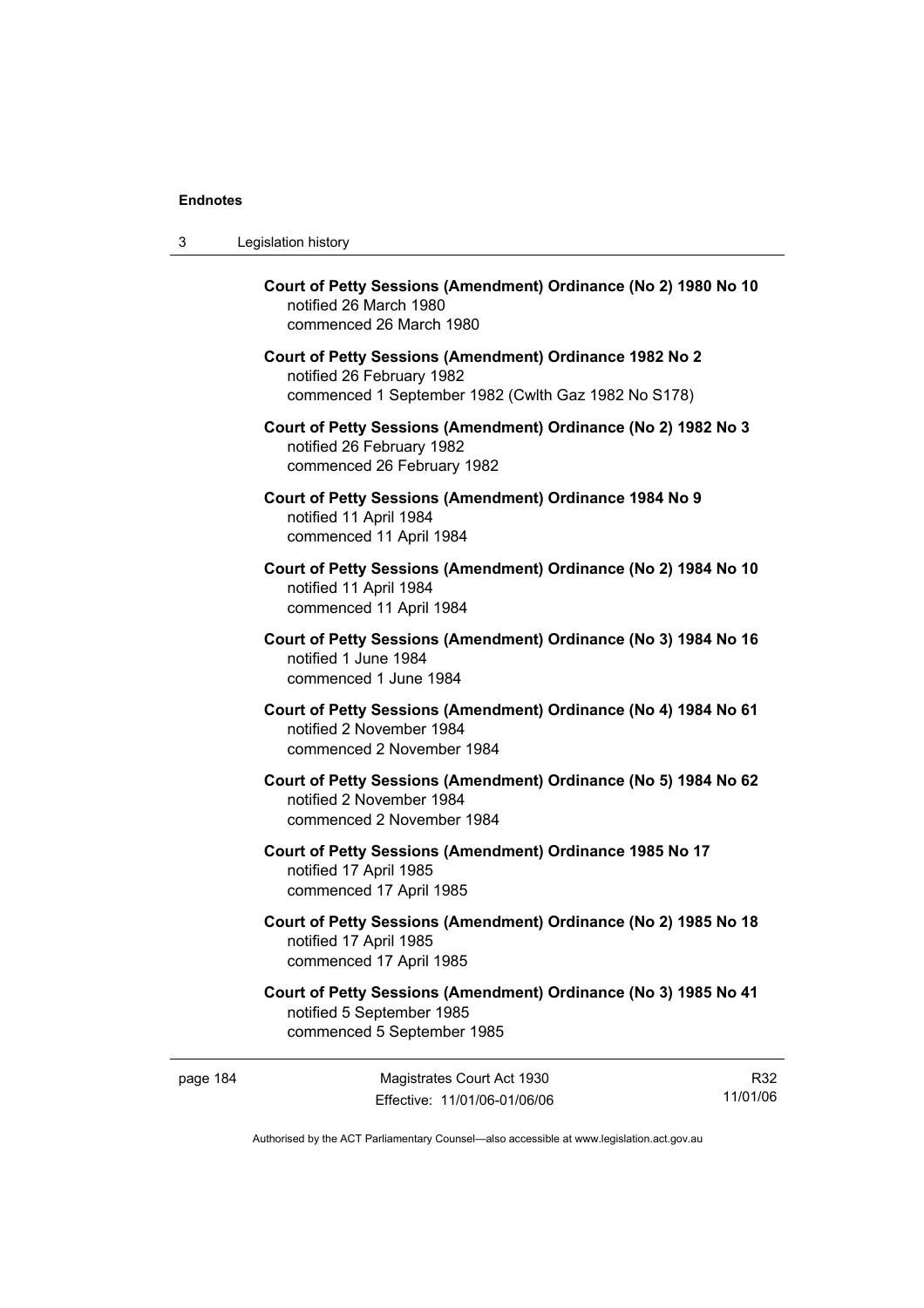### **Limitation Ordinance 1985 No 66**

notified 19 December 1985 commenced 19 December 1985

#### **Magistrates Court Ordinance 1985 No 67**

notified 19 December 1985 commenced 1 February 1986 (Cwlth Gaz 1986 No G3)

### **Magistrates Court (Amendment) Ordinance 1986 No 33**  notified 7 August 1986 commenced 7 August 1986

### **Domestic Violence (Miscellaneous Amendments) Ordinance 1986 No 53**

notified 4 September 1986 commenced 1 October 1986 (Cwlth Gaz 1986 No S484)

### **Crimes (Amendment) Ordinance (No 4) 1986 No 57**  notified 3 October 1986

commenced 3 October 1986

### **Magistrates Court (Amendment) Ordinance (No 2) 1986 No 71**  notified 30 October 1986 commenced 1 April 1987 (Cwlth Gaz 1987 No S52)

#### **Magistrates Court (Amendment) Ordinance (No 3) 1986 No 74**  notified 14 November 1986 commenced 14 November 1986

### **Magistrates Court (Amendment) Ordinance (No 4) 1986 No 83**  notified 22 December 1986 commenced 22 December 1986

### **Magistrates Court (Amendment) Ordinance 1987 No 56**  notified 21 October 1987 commenced 21 October 1987

### **Magistrates Court (Amendment) Ordinance 1988 No 45**  notified 27 July 1988 commenced 27 July 1988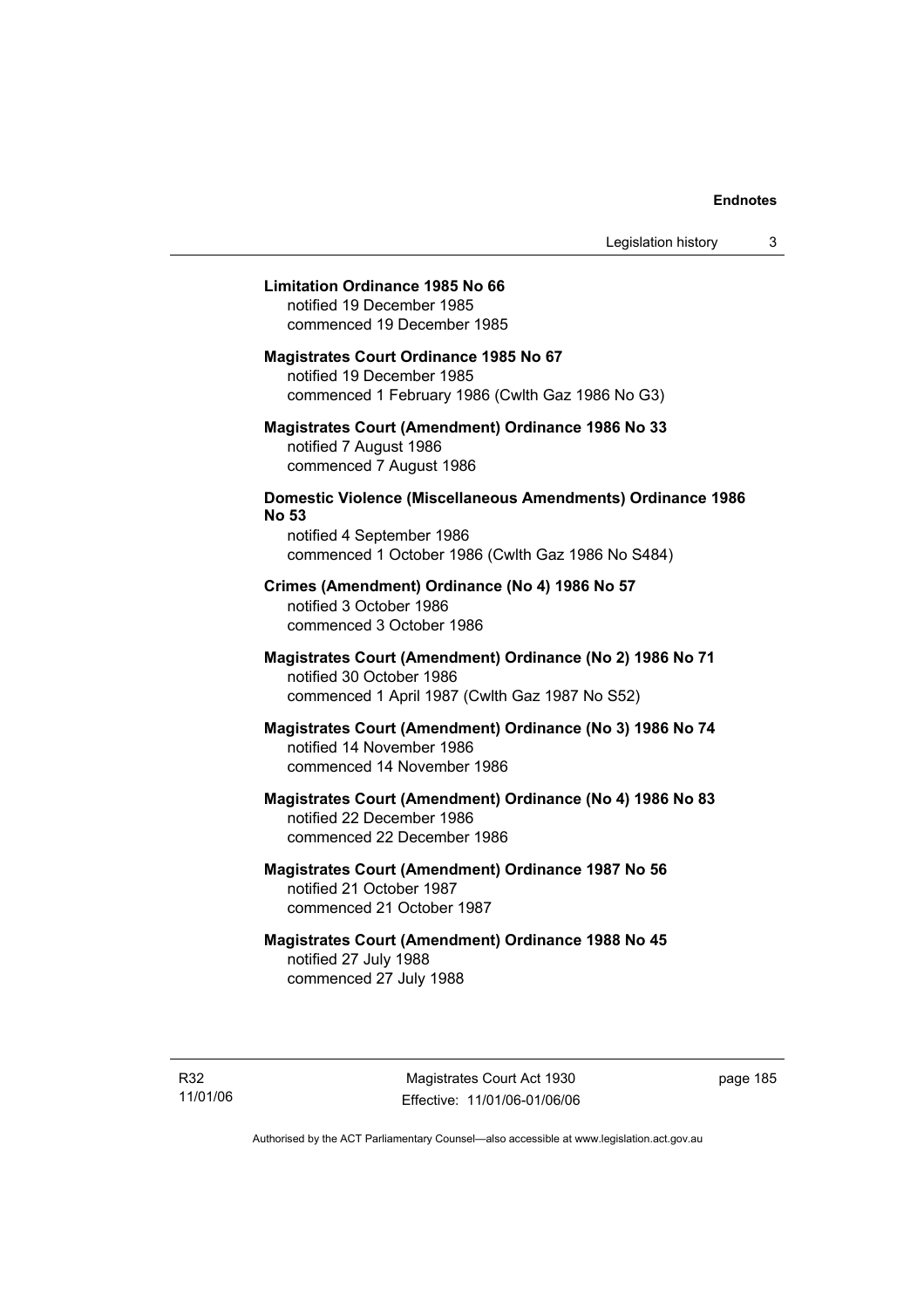| 3 | Legislation history                                                                                                                                                                              |
|---|--------------------------------------------------------------------------------------------------------------------------------------------------------------------------------------------------|
|   | <b>Magistrates Court (Amendment) Ordinance 1989 No 55</b><br>notified 30 June 1989<br>commenced 1 July 1989                                                                                      |
|   | Magistrates Court (Amendment) Ordinance (No 2) 1989 No 59<br>notified 25 October 1989<br>s 11, s 12, s 14 commenced 27 June 1990 (Cwlth Gaz 1990 No GN25)<br>remainder commenced 25 October 1989 |
|   | Magistrates Court (Amendment) Ordinance (No 3) 1989 No 60<br>notified 20 December 1989<br>commenced 14 February 1990 (Cwlth Gaz 1990 No GN5)                                                     |
|   | Crimes (Amendment) Ordinance 1990 No 1<br>notified 23 May 1990<br>commenced 23 May 1990                                                                                                          |
|   | Self-Government (Consequential Amendments) Ordinance 1990 No 5<br>notified 27 June 1990<br>s 1, s 2 commenced 27 June 1990<br>remainder commenced 1 July 1990                                    |
|   | Magistrates Court (Appeals Against Sentence) Ordinance 1990 No 9<br>notified 29 June 1990<br>commenced 29 June 1990                                                                              |
|   | <b>Legislation after becoming Territory enactment</b>                                                                                                                                            |
|   | <b>Magistrates Court (Amendment) Act 1990 No 65</b><br>notified 24 December 1990<br>commenced 24 December 1990                                                                                   |
|   | Weapons (Consequential Amendments) Act 1991 No 9 sch<br>notified 3 April 1991 (Gaz 1991 No S19)<br>s 1, s 2 commenced 3 April 1991 (s 2 (1))<br>sch commenced 3 October 1991 (s 2 (2))           |
|   | <b>Magistrates Court (Amendment) Act 1991 No 38</b><br>notified 20 September 1991<br>ss 1-3 commenced 20 September 1991<br>remainder commenced 25 September 1991 (Gaz 1991 No S103)              |

page 186 Magistrates Court Act 1930 Effective: 11/01/06-01/06/06

R32 11/01/06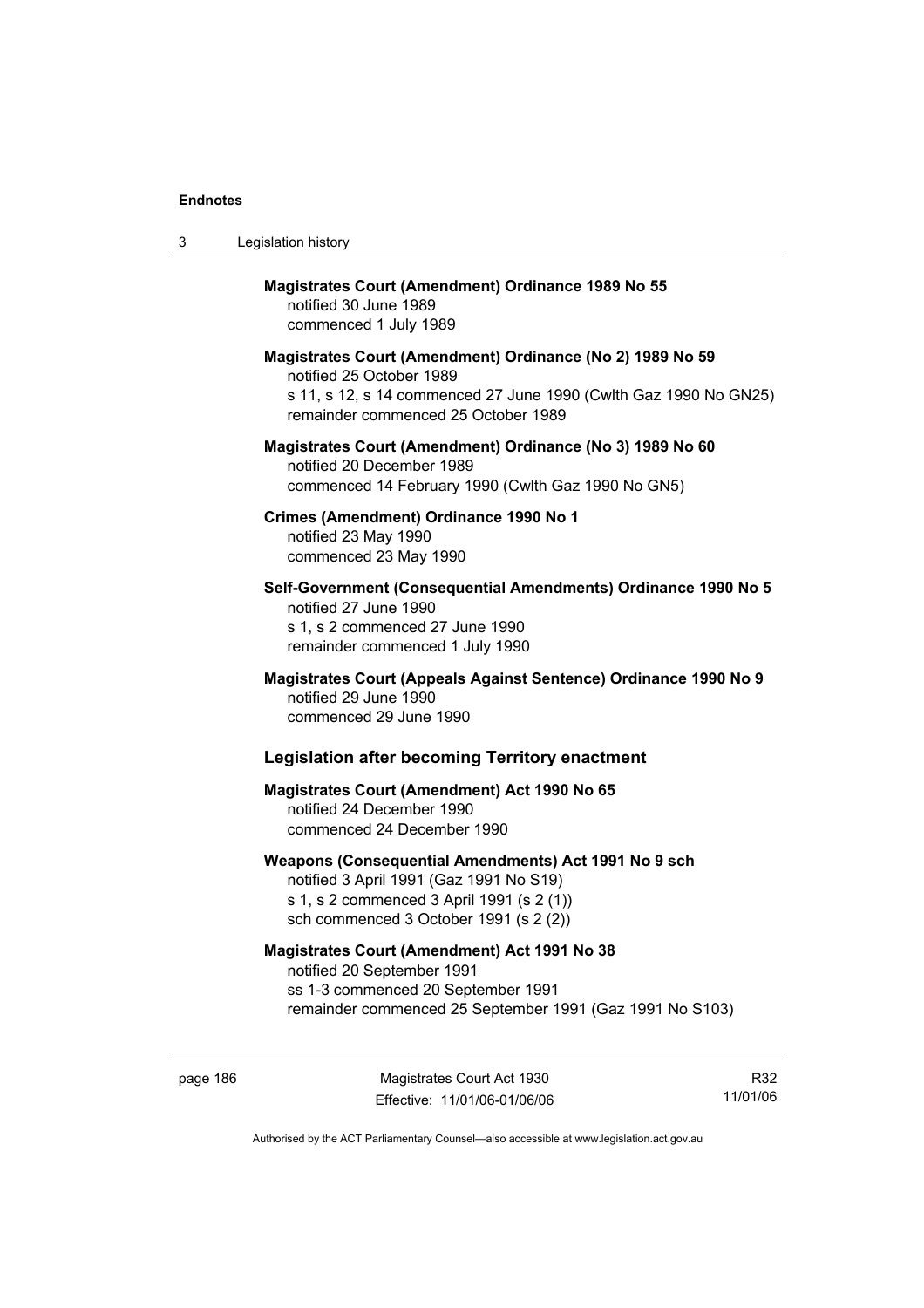#### **Magistrates and Coroner's Courts (Registrar) Act 1991 No 44**

notified 20 September 1991 (Gaz 1991 No S95) s 1, s 2 commenced 20 September 1991 (s 2 (1)) remainder commenced 25 September 1991 (s 2 (2) and Gaz 1991 No S103)

#### **Magistrates Court (Amendment) Act (No 2) 1991 No 79**

notified 11 December 1991 ss 1-3 commenced 11 December 1991 remainder commenced 11 June 1992

#### **Workers' Compensation (Consequential Amendments) Act 1991 No 106 sch**

notified 15 January 1991 (Gaz 1992 No S3) s 1, s 2 commenced 15 January 1992 (s 2 (1)) remainder commenced 22 January 1992 (s 2 (2) and Gaz 1992 No S9)

### **Magistrates Court (Amendment) Act (No 3) 1991 No 112**

notified 10 January 1992 s 1, s 2 commenced 10 January 1992 remainder commenced 18 May 1992 (Gaz 1992 No S57)

### **Bail (Consequential Amendments) Act 1992 No 9**

notified 28 May 1992 (Gaz 1992 No S59) s 1, s 2 commenced 28 May 1992 (s 2 (1)) remainder commenced 28 November 1992 (s 2 (3))

**Statute Law Revision (Miscellaneous Provisions) Act 1992 No 23 sch 1** 

notified 4 June 1992 (Gaz 1992 No S71) commenced 4 June 1992

### **Protection Orders (Reciprocal Arrangements) (Consequential Amendments) Act 1992 No 37 pt 3**

notified 8 July 1992 (Gaz 1992 No S103) ss 1-6 and 8-11 commenced 8 July 1992 (s 2 (1)) s 7, s 12 commenced 3 August 1992 (s 2 (2) and Gaz 1992 No S130)

#### **Evidence (Amendment) Act 1993 No 2**  notified 1 March 1993

commenced 1 March 1993

R32 11/01/06

Magistrates Court Act 1930 Effective: 11/01/06-01/06/06 page 187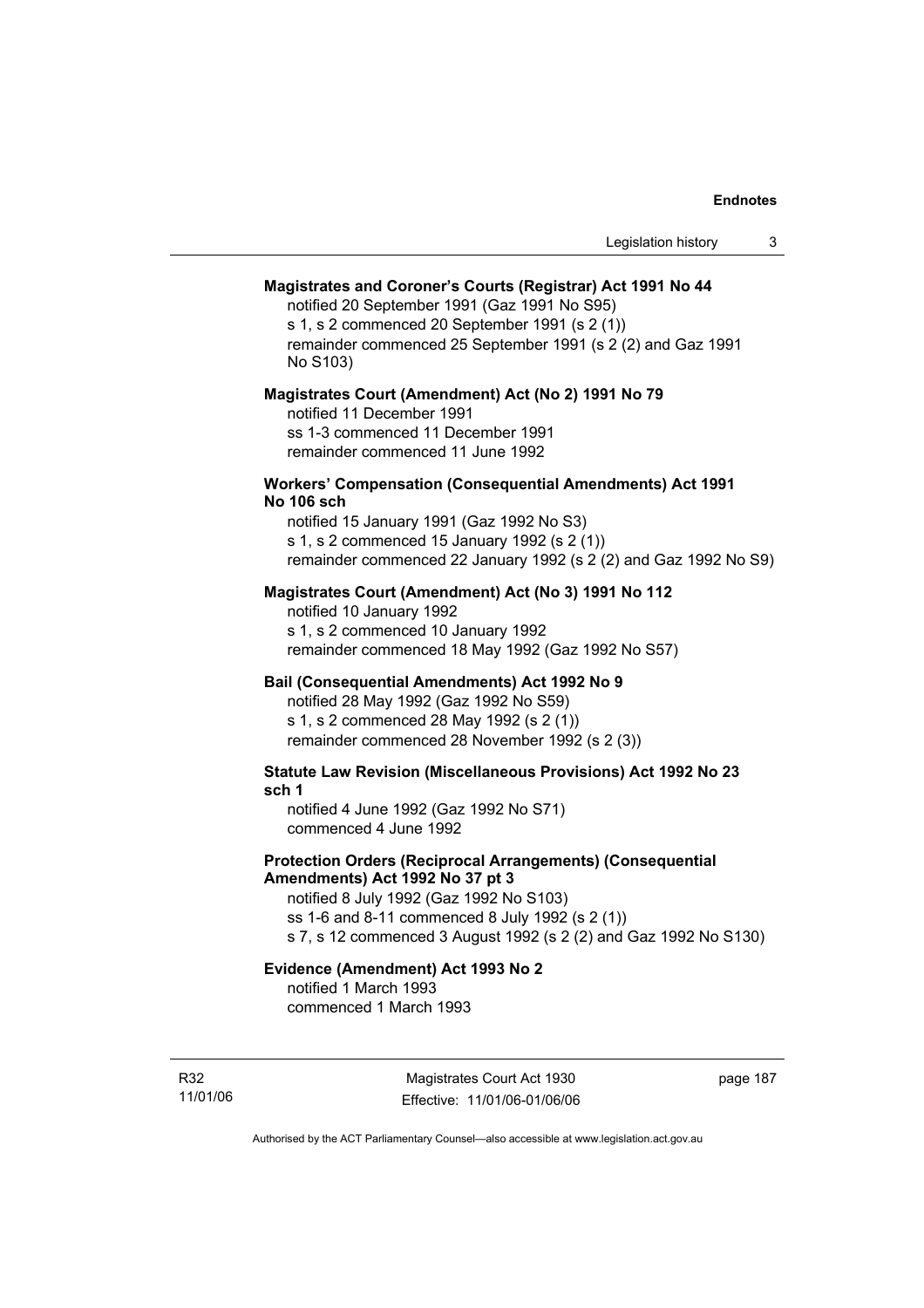| Legislation history<br>ు |  |
|--------------------------|--|
|--------------------------|--|

#### **Magistrates Court (Amendment) Act 1993 No 4**

notified 1 March 1993 ss 1-3 commenced 1 March 1993 ss 4-19, 21-24, 26-32 commenced 8 March 1993 (Gaz 1993 No 32) remainder commenced 1 September 1993

#### **Magistrates Court (Amendment) Act (No 2) 1993 No 48**

notified 27 August 1993 ss 1-3 commenced 27 August 1993 remainder commenced 27 September 1993 (s 2 (2) and Gaz 1993 No S201)

### **Supreme Court (Amendment) Act (No 2) 1993 No 91**

notified 17 December 1993 commenced 17 December 1993

#### **Magistrates Court (Amendment) Act 1994 No 4**

notified 14 March 1994 ss 1-4, s 10, s 12, s 13 commenced 14 March 1994 remainder commenced 1 July 1994 (s 2 (2))

### **Judicial Commissions (Consequential Amendments) Act 1994 No 10**  notified 14 March 1994 (Gaz 1994 No S44) commenced 14 March 1994 (s 2)

#### **Public Sector Management (Consequential and Transitional Provisions) Act 1994 No 38**

notified 30 June 1994 (Gaz 1994 No S121) s 1, s 2 commenced 30 June 1994 (s 2 (1)) remainder commenced 1 July 1994 (s 2 (2) and Gaz 1994 No S142)

#### **Mental Health (Consequential Provisions) Act 1994 No 45**

notified 7 September 1994 (Gaz 1994 No S177) s 1, s 2 commenced 7 September 1994 (s 2 (1)) remainder commenced 6 February 1995 (s 2 (2) and Gaz 1995 No S33)

#### **Magistrates Court (Enforcement of Judgments) Act 1994 No 61**  notified 11 October 1994

s 1, s 2 commenced 11 October 1994

remainder commenced 10 April 1995 (Gaz 1995 No S75)

R32 11/01/06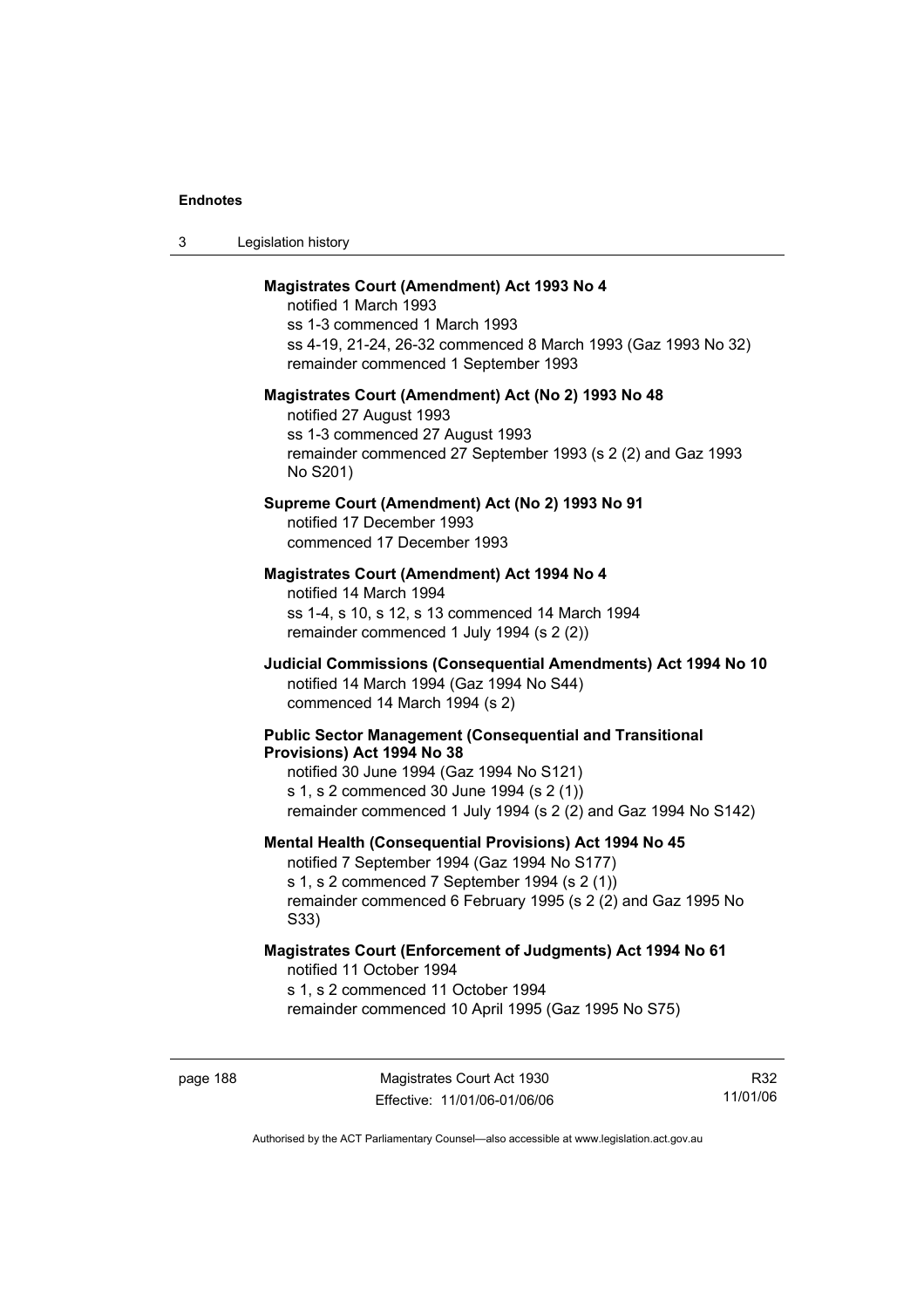### **Coroners (Amendment) Act (No 2) 1994 No 66**

notified 11 October 1994 commenced 11 October 1994

### **Statute Law Revision (Penalties) Act 1994 No 81 sch**

notified 29 November 1994 (Gaz 1994 No S253) s 1, s 2 commenced 29 November 1994 (s 2 (1)) remainder commenced 29 November 1994 (s 2 (2) and Gaz 1994 No S269)

#### **Magistrates Court (Amendment) Act 1995 No 41**

notified 7 November 1995 s 1, s 2 commenced 7 November 1995 remainder commenced 7 May 1996

#### **Statute Law Revision Act 1995 No 46 sch**

notified 18 December 1995 (Gaz 1995 No S306) amdts commenced 18 December 1995 (s 2)

#### **Magistrates Court (Amendment) Act 1996 No 6**

notified 12 March 1996 ss 1-3 commenced 12 March 1996 s 7 commenced 25 September 1991 remainder commenced 12 September 1996

### **Criminal Injuries Compensation (Amendment) Act 1996 No 68**

notified 20 December 1996 ss 1-3 commenced 20 December 1996 remainder commenced 1 January 1997 (Gaz 1996 No S352)

#### **Firearms Act 1996 No 74**

notified 20 December 1996 s 1, s 2 commenced 20 December 1996 remainder commenced 17 May 1997 (Gaz 1997 No S135)

### **Magistrates Court (Amendment) Act (No 2) 1996 No 82**

notified 20 December 1996 ss 1-3 commenced 20 December 1996 remainder commenced 1 January 1997 (Gaz 1996 No S353)

R32 11/01/06 page 189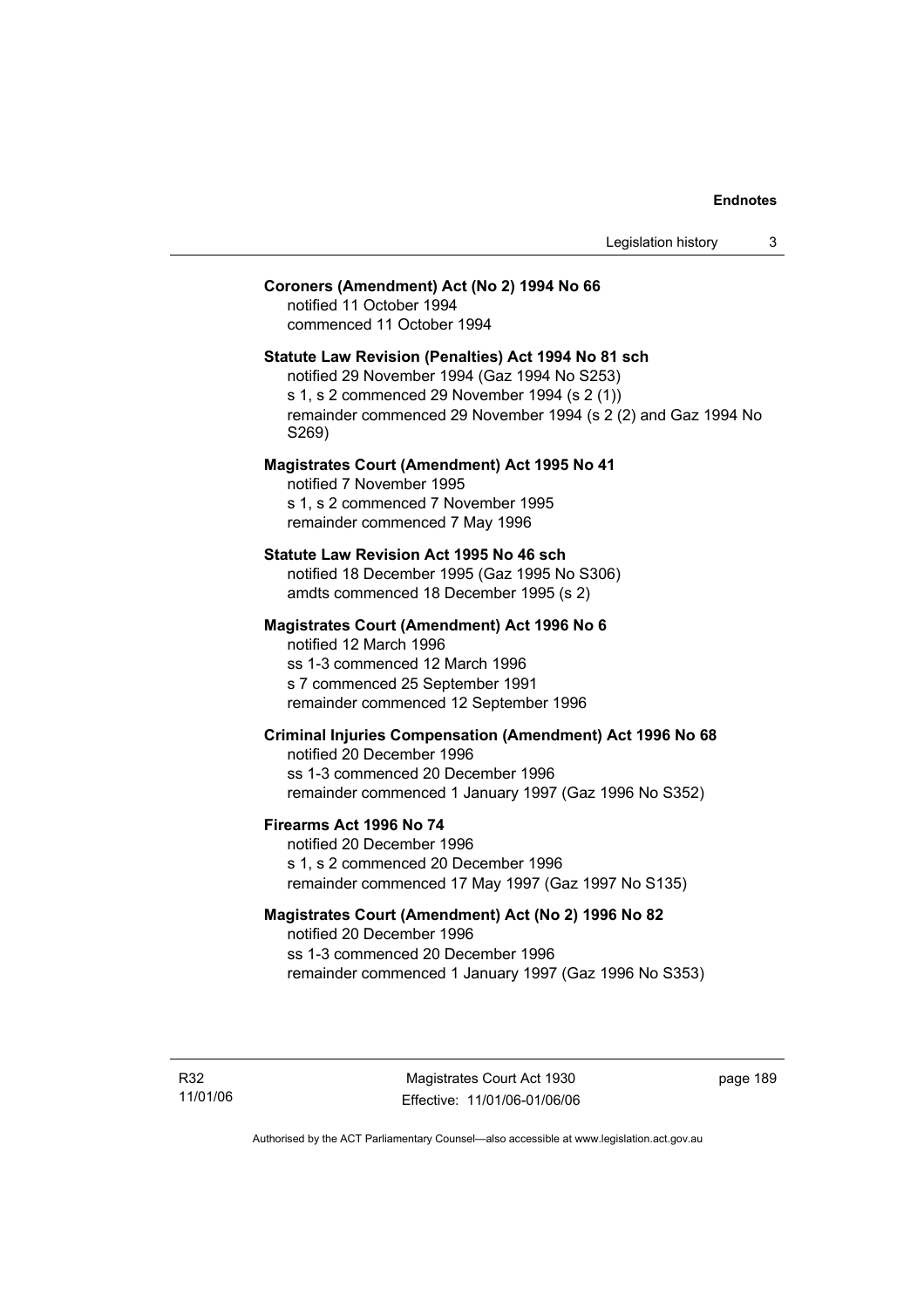| Legislation history<br>3 |  |
|--------------------------|--|
|--------------------------|--|

#### **Magistrates Court (Amendment) Act 1997 No 25**

notified 29 May 1997 ss 1-3 commenced 29 May 1997 remainder commenced 30 May 1997 (s 2 (2) and Gaz 1997 No S149)

#### **Remuneration Tribunal (Consequential Amendments) Act 1997 No 41 sch 1 (as am by Act 2002 No 49 amdt 3.222)**

notified 19 September 1997 (Gaz 1997 No S264) commenced 24 September 1997 (s 2 as am by Act 2002 No 49 amdt 3.222)

#### **Magistrates Court (Civil Jurisdiction) (Amendment) Act 1997 No 94**  notified 1 December 1997

ss 1-3 commenced 1 December 1997 remainder commenced 25 May 1998 (Gaz 1998 No S140)

### **Legal Practitioners (Consequential Amendments) Act 1997 No 96 sch 1**

notified 1 December 1997 (Gaz 1997 No S380) s 1, s 2 commenced 1 December 1997 (s 2 (1)) sch 1 commenced 1 June 1998 (s 2 (2))

### **Magistrates Court (Amendment) Act 1998 No 25**

notified 10 July 1998 s 1, s 2 commenced 10 July 1998 remainder commenced 1 January 1999 (Gaz 1998 No 50)

#### **Magistrates Court (Amendment) Act (No 2) 1998 No 38**

notified 14 October 1998 ss 1-3 commenced 14 October 1998 remainder commenced 19 October 1998 (Gaz 1998 No 41)

### **Statute Law Revision (Penalties) Act 1998 No 54 sch**

notified 27 November 1998 (Gaz 1998 No S207) s 1, s 2 commenced 27 November 1998 (s 2 (1)) remainder commenced 9 December 1998 (s 2 (2) and Gaz 1998 No 49)

page 190 Magistrates Court Act 1930 Effective: 11/01/06-01/06/06

R32 11/01/06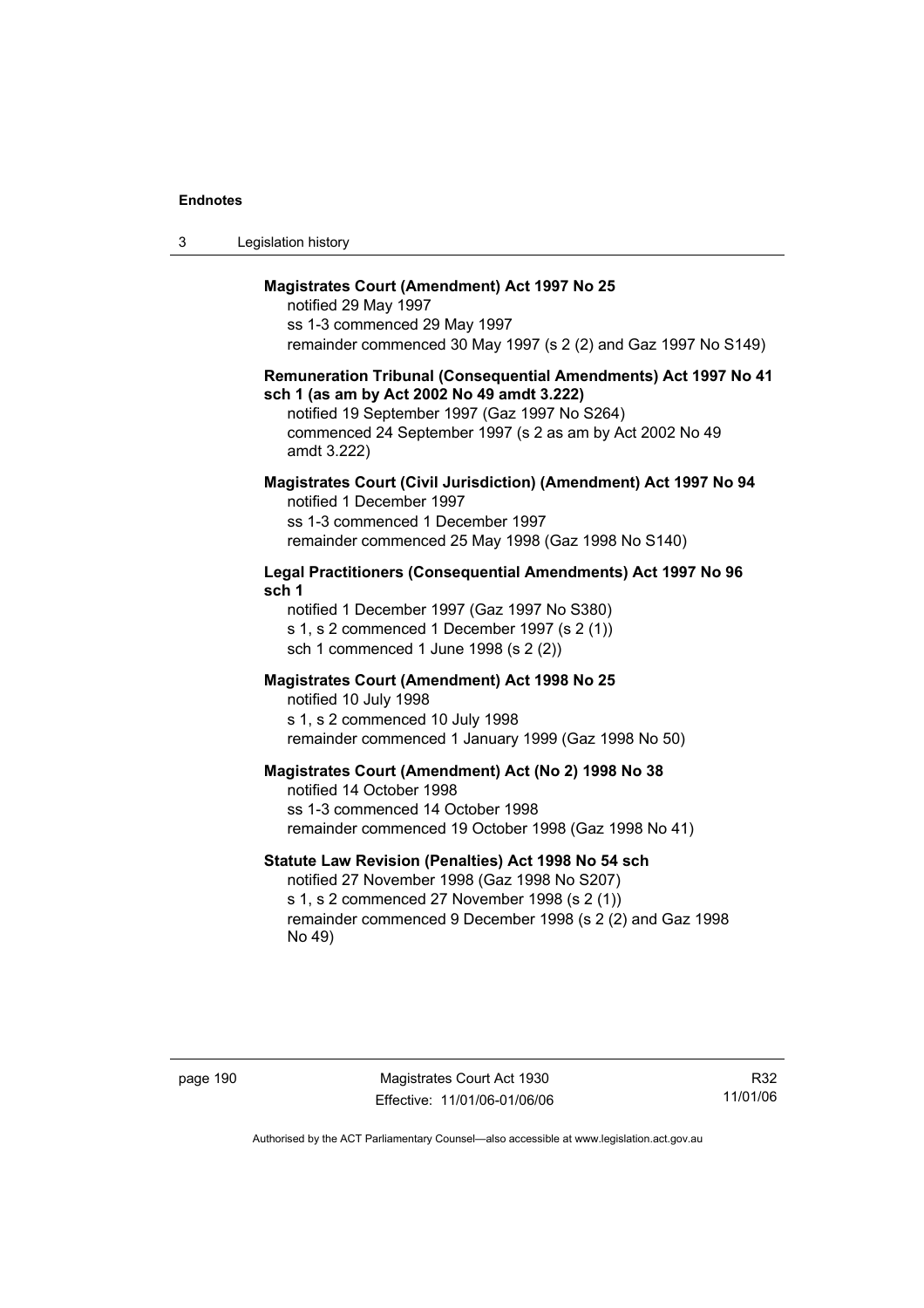### **Custodial Escorts (Consequential Provisions) Act 1998 No 67**

notified 23 December 1998 (Gaz 1998 No S212) s 1, s 2 commenced 23 December 1998 (s 2 (1)) remainder commenced 23 December 1998 (s 2 (2) and Gaz 1998 No 51)

#### **Children's Services (Amendment) Act 1999 No 12**  notified 23 March 1999 commenced 1 May 1999

#### **Courts and Tribunals (Audio Visual and Audio Linking) Act 1999 No 22**

notified 14 April 1999 (Gaz 1999 No S16) s 1, s 2 commenced 14 April 1999 (s 2 (1)) remainder commenced 1 September 1999 (s 2 (2) and Gaz 1999 No 35)

#### **Magistrates Court (Amendment) Act 1999 No 34**

notified 2 July 1999 commenced 2 July 1999

#### **Magistrates Court Amendment Act (No 2) 1999 No 59**

notified 10 November 1999 (Gaz 1999 No 45 and 1999 No 47) commenced 10 November 1999

#### **Children's Services Amendment Act (No 2) 1999 No 61**

notified 10 November 1999 s 1, s 2 commenced 10 November 1999 remainder commenced 1 December 1999

### **Children and Young People (Consequential Amendments) Act 1999 No 64 sch 2**

notified 10 November 1999 (Gaz 1999 No 45) s 1, s 2 commenced 10 November 1999 (s 2 (1)) remainder commenced 10 May 2000 (s 2 (2))

### **Law Reform (Miscellaneous Provisions) Act 1999 No 66 sch 3**

notified 10 November 1999 (Gaz 1999 No 45) commenced 10 November 1999 (s 2)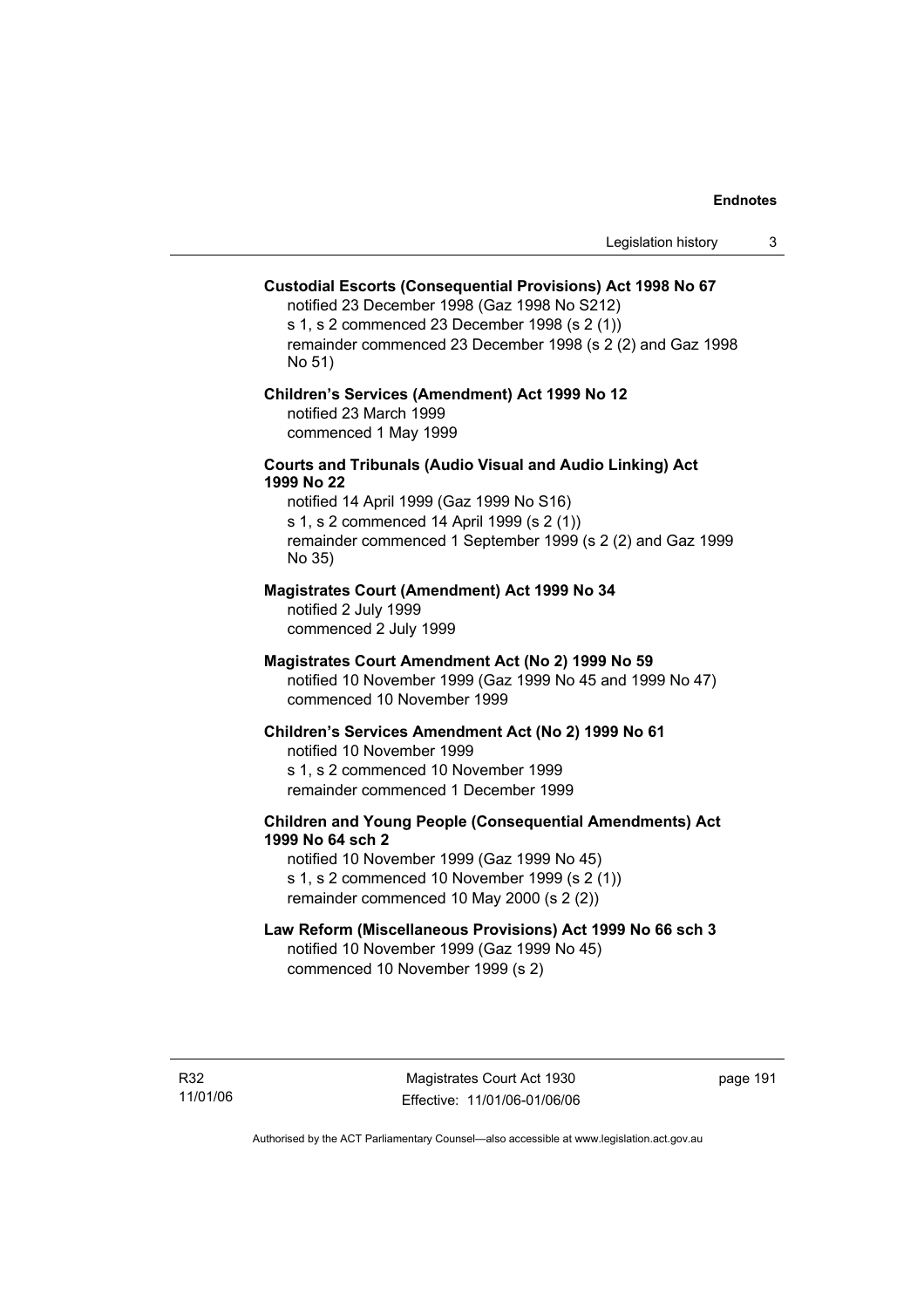3 Legislation history

### **Road Transport Legislation Amendment Act 1999 No 79 sch 3**

notified 23 December 1999 (Gaz 1999 No S65) s 1, s 2 commenced 23 December 1999 (IA s 10B) remainder commenced 1 March 2000 (s 2 (2) and Gaz 2000 No S5)

### **Victims of Crime (Financial Assistance) (Amendment) Act 1999 No 91 sch 2**

notified 23 December 1999 (Gaz 1999 No S65) s 1, s 2 commenced 23 December 1999 (IA s 10B) remainder commenced 24 December (s 2 (2) and Gaz 1999 No S69)

#### **Justice and Community Safety Legislation Amendment Act 2000 No 1 sch**

notified 9 March 2000 (Gaz 2000 No 10) s 1, s 2 commenced 9 March 2000 (s 2 (1)) amdts commenced 9 September 2000 (s 2 (3))

### **Justice and Community Safety Legislation Amendment Act 2000 (No 3) No 17 sch 1**

notified 1 June 2000 (Gaz 2000 No 22) commenced 1 June 2000 (s 2)

#### **Magistrates Court Amendment Act 2000 No 60**

notified 5 October 2000 (Gaz 2000 No 40) commenced 5 October 2000 (s 2)

### **Leases (Commercial and Retail) Act 2001 No 18 s 174**

notified 19 April 2001 (Gaz 2001 No 16)

s 1, s 2 commenced 19 April 2001 (IA s 10B)

s 174 commenced 1 July 2002 (s 2)

### **Legislation (Consequential Amendments) Act 2001 No 44 pt 237**

notified 26 July 2001 (Gaz 2001 No 30) s 1, s 2 commenced 26 July 2001 (IA s 10B)

pt 237 commenced 12 September 2001 (s 2 and see Gaz 2001 No S65)

### **Statute Law Amendment Act 2001 (No 2) 2001 No 56 pt 3.37**

notified 5 September 2001 (Gaz 2001 No S65) commenced 5 September 2001 (s 2 (1))

R32 11/01/06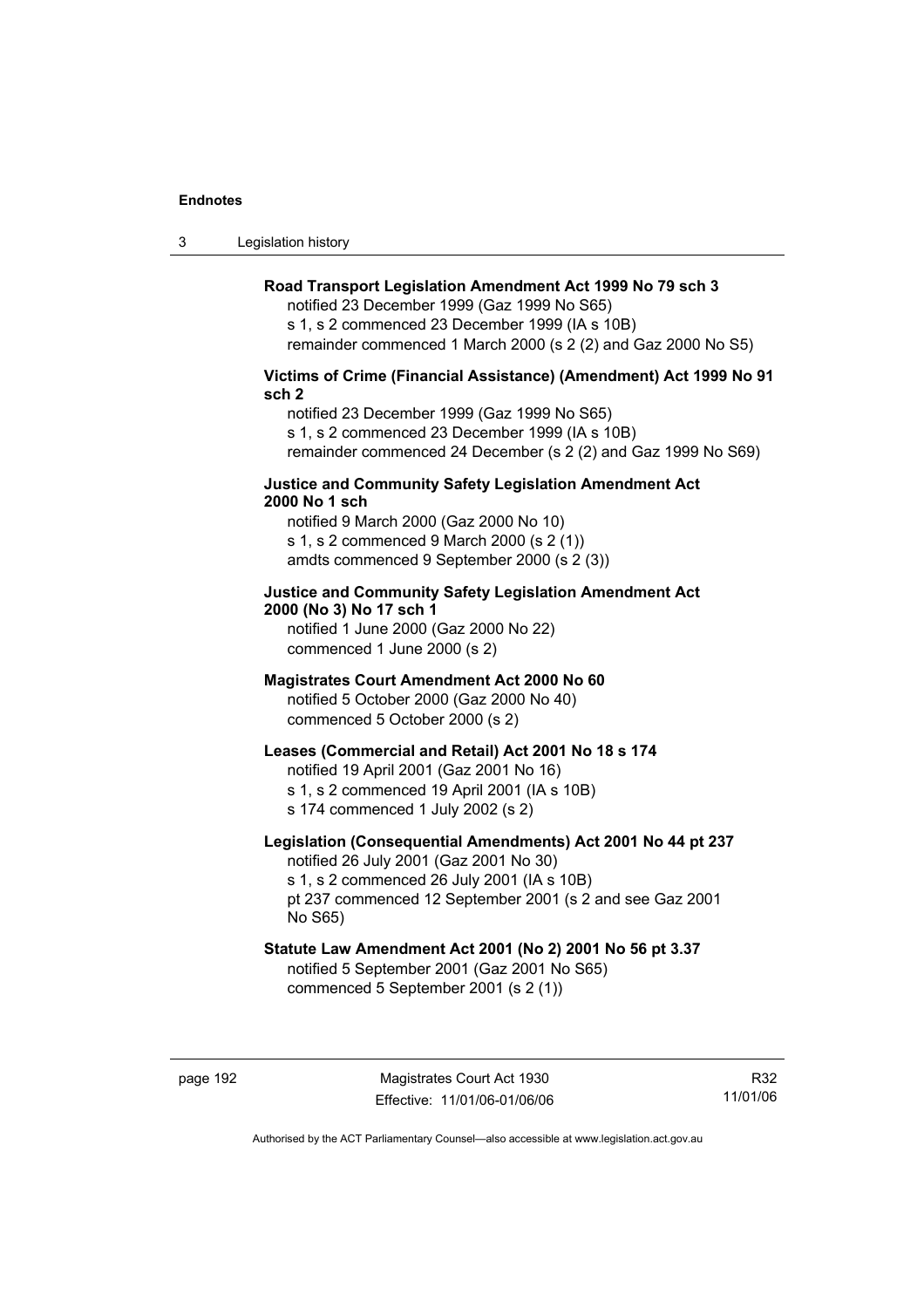| Legislation history |  |
|---------------------|--|
|---------------------|--|

#### **Road Transport (Public Passenger Services) Act 2001 No 62 pt 1.1**

notified 10 September 2001 (Gaz 2001 No S66)

s 1, s 2 commenced 10 September 2001 (IA s 10B)

pt 1.1 commences 1 December 2001 (s 2 and CN 2001 No 2)

#### **Crimes Legislation Amendment Act 2001 No 63 pt 8**

notified 10 September 2001 (Gaz 2001 No S66)

s 1, s 2 commenced 10 September 2001 (IA s 10B)

pt 8 commenced 27 September 2001 (s 2 (2) and CN 2001 No 3)

#### **Criminal Code 2001 Act No 64 sch 1 (as am by Criminal Code Amendment Act 2002 No 2)**

notified 10 September 2001 (Gaz 2001 No S66) repealed before commencement by Criminal Code 2002 No 51 s 126

#### **Justice and Community Safety Legislation Amendment Act 2001 No 70 sch 1**

notified LR 14 September 2001 amdt commenced 14 September 2001 (s 2 (5))

#### **Fair Trading Legislation Amendment Act 2001 No 77 pt 4**

notified LR 14 September 2001 s 1, s 2 commenced 14 September 2001 (LA s 75) pt 4 commenced 14 March 2002 (LA s 79)

### **Protection Orders (Consequential Amendments) Act 2001 No 90 sch 1 pt 8**

notified LR 27 September 2001 s 1, s 2 commenced 27 September 2001 (LA s 75) sch 1 pt 8 commenced 27 March 2002 (s 2 and LA s 79)

#### **Criminal Code Amendment Act 2002 No 2 s 4**

notified LR 7 March 2002

s 1, s 2 commenced 7 March 2002 (LA s 75)

remainder commenced 9 March 2002 (s 2)

*Note* This Act only amends the Criminal Code 2001 Act No 64. The Criminal Code 2001 was repealed before it commenced (see Act 2002 No 51 s 126)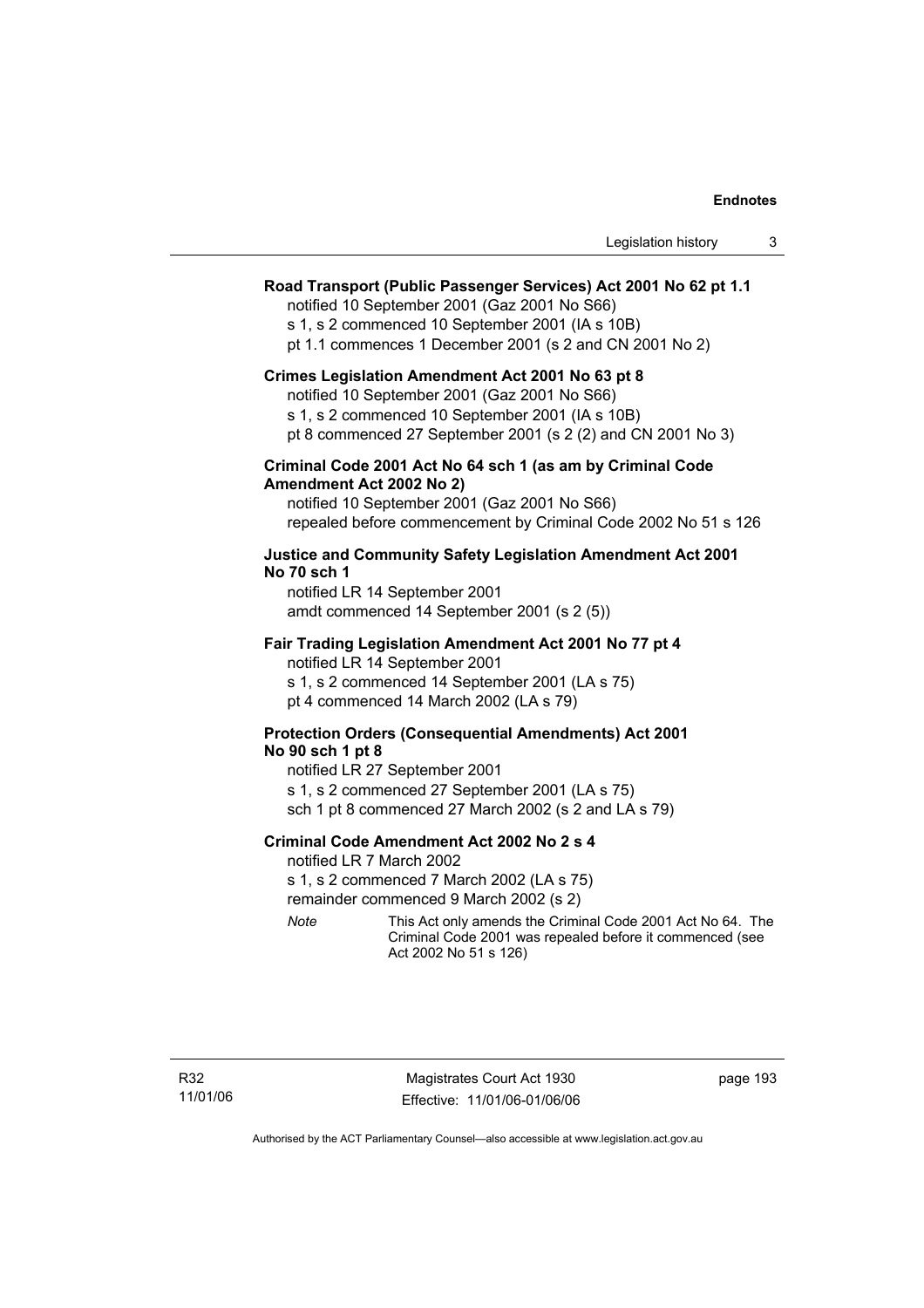| 3 | Legislation history |  |
|---|---------------------|--|
|---|---------------------|--|

#### **Statute Law Amendment Act 2002 No 30 pt 3.46**

notified LR 16 September 2002

s 1, s 2 taken to have commenced 19 May 1997 (LA s 75 (2)) pt 3.46 commenced 17 September 2002 (s 2 (1))

#### **Magistrates Court (Refund of Fees) Amendment Act 2002 No 36**

notified LR 10 October 2002

s 1, s 2 commenced 10 October 2002 (LA s 75 (1)) remainder commenced 11 October 2002 (s 2)

#### **Statute Law Amendment Act 2002 (No 2) No 49 amdt 3.222**

notified LR 20 December 2002

s 1, s 2 taken to have commenced 7 October 1994 (LA s 75 (2))

amdt 3.222 taken to have commenced 24 September 1997 (s 2 (3))

*Note* This Act only amends the Remuneration Tribunal (Consequential Amendments) Act 1997 No 41.

### **Justice and Community Safety Legislation Amendment Act 2003 A2003-2 pt 14**

notified LR 3 March 2003 s 1, s 2 commenced 3 March 2003 (LA s 75 (1))

pt 14 commenced 31 March 2003 (s 2 (2))

### **Evidence (Miscellaneous Provisions) Amendment Act 2003 A2003-48 sch 2 pt 2.8**

notified LR 31 October 2003

s 1, s 2 commenced 31 October 2003 (LA s 75 (1)) sch 2 pt 2.8 commenced 30 April 2004 (s 2 and LA s 79)

#### **Statute Law Amendment Act 2003 (No 2) A2003-56 sch 3 pt 3.14**

notified LR 5 December 2003 s 1, s 2 commenced 5 December 2003 (LA s 75 (1))

sch 3 pt 3.14 commenced 19 December 2003 (s 2)

#### **Sexuality Discrimination Legislation Amendment Act 2004 A2004-2 sch 2 pt 2.6**

notified LR 18 February 2004 s 1, s 2 commenced 18 February 2004 (LA s 75 (1))

sch 2 pt 2.6 commenced 22 March 2004 (s 2 and CN2004-4)

page 194 Magistrates Court Act 1930 Effective: 11/01/06-01/06/06

R32 11/01/06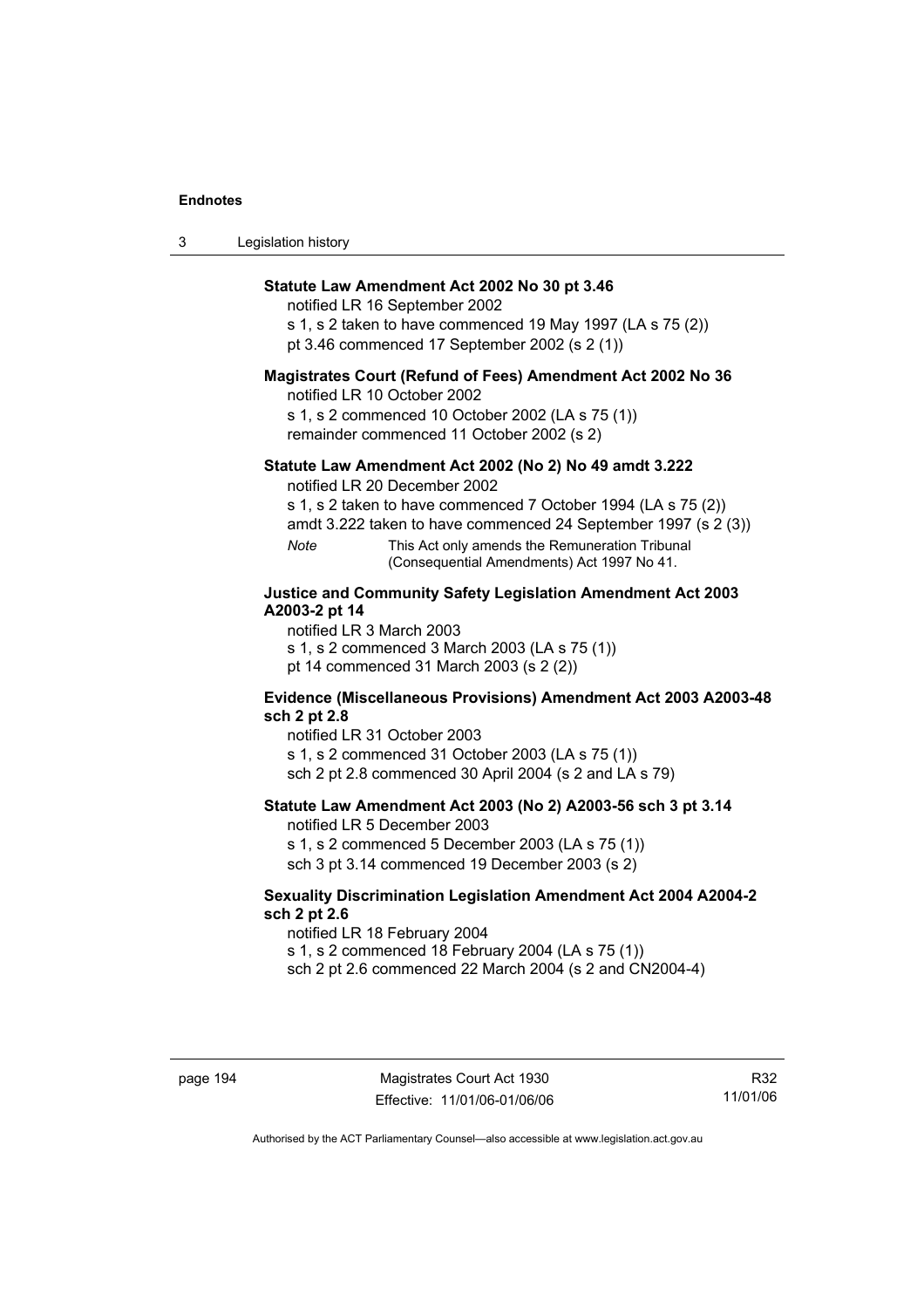#### **Bail Amendment Act 2004 A2004-14 sch 2 pt 2.2**

notified LR 26 March 2004 s 1, s 2 commenced 26 March 2004 (LA s 75 (1))

sch 2 pt 2.2 commenced 26 June 2004 (s 2 (1))

### **Criminal Code (Theft, Fraud, Bribery and Related Offences) Amendment Act 2004 A2004-15 sch 3 pt 3.4**

notified LR 26 March 2004 s 1, s 2 commenced 26 March 2004 (LA s 75 (1)) sch 3 pt 3.4 commenced 9 April 2004 (s 2 (1))

### **Statute Law Amendment Act 2004 A2004-42 sch 1 pt 1.4**

notified LR 11 August 2004 s 1, s 2 commenced 11 August 2004 (LA s 75 (1)) amdt 1.10, amdt 1.11 commenced 30 September 2004(s 2 (2) and see Litter Act 2004 A2004-47, s 2 and CN2004-22) sch 1 pt 1.4 remainder commenced 25 August 2004 (s 2 (1))

#### **Litter Act 2004 A2004-47 sch 1**

notified LR 16 August 2004 s 1, s 2 commenced 16 August 2004 (LA s 75 (1)) sch 1 commenced 30 September 2004 (s 2 and CN2004-22)

#### **Court Procedures (Consequential Amendments) Act 2004 A2004-60 sch 1 pt 1.40, pt 1.51 (in part)**

notified LR 2 September 2004 s 1, s 2 commenced 2 September 2004 (LA s 75 (1)) sch 1 pt 1.40 commenced 10 January 2005 (s 2 and see Court Procedures Act 2004 A2004-59, s 2 and CN2004-29)

### **Justice and Community Safety Legislation Amendment Act 2005 A2005-5 pt 8**

notified LR 23 February 2005 s 1, s 2 commenced 23 February 2005 (LA s 75 (1)) pt 8 commenced 24 February 2005 (s 2 (2))

#### **Crimes Amendment Act 2005 A2005-7 pt 4**

notified LR 23 February 2005

s 1, s 2 commenced 23 February 2005 (LA s 75 (1)) pt 4 commenced 24 February 2005 (s 2)

R32 11/01/06 page 195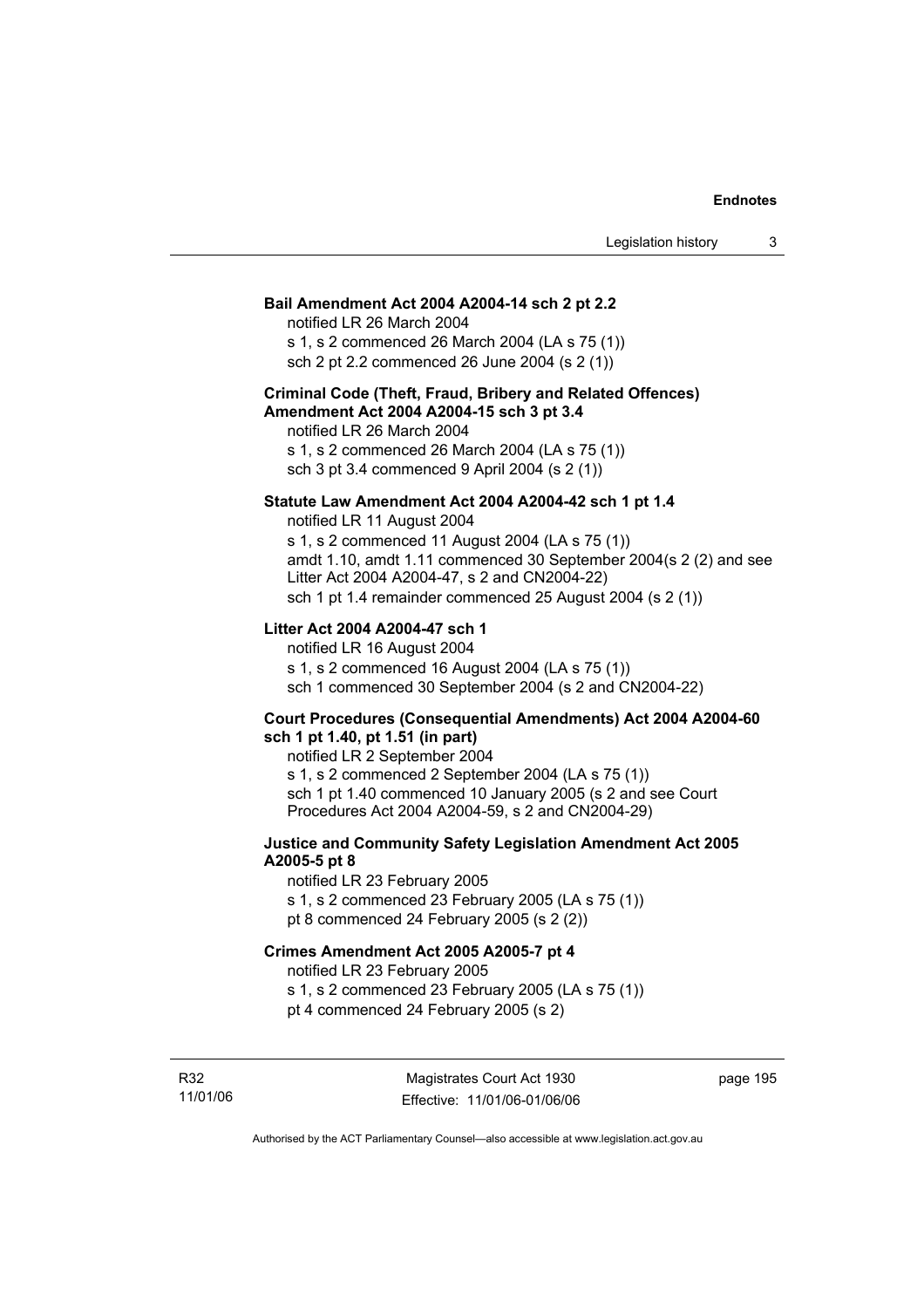|  | Amendment history |
|--|-------------------|
|--|-------------------|

### **Domestic Violence and Protection Orders Amendment Act 2005 A2005-13 sch 1 pt 1.12**

notified LR 24 March 2005 s 1, s 2 commenced 24 March 2005 (LA s 75 (1)) sch 1 pt 1.12 commenced 25 March 2005 (s 2)

### **Statute Law Amendment Act 2005 A2005-20 sch 3 pt 3.35**

notified LR 12 May 2005

s 1, s 2 taken to have commenced 8 March 2005 (LA s 75 (2)) sch 1 pt 3.35 commenced 2 June 2005 (s 2 (1))

#### **Criminal Code (Administration of Justice Offences) Amendment Act 2005 A2005-53 sch 1 pt 1.20**

notified LR 26 October 2005 s 1, s 2 commenced 26 October 2005 (LA s 75 (1)) sch 1 pt 1.20 commenced 23 November 2005 (s 2)

### **Justice and Community Safety Legislation Amendment Act 2005 (No 4) A2005-60 sch 1 pt 1.19**

notified LR 1 December 2005

s 1, s 2 taken to have commenced 23 November 2005 (LA s 75 (2)) sch 1 pt 1.19 commenced 22 December 2005 (s 2 (4))

### **4 Amendment history**

The *Magistrates Court (Enforcement of Judgments) Act 1994* No 61 s 28 amended the Act by reversing the order of masculine and feminine pronouns. The amendments have been incorporated in the republication but have not been noted in the amendment history.

|          | <b>Title</b><br>title               | am 1985 No 67                                                      |                 |
|----------|-------------------------------------|--------------------------------------------------------------------|-----------------|
|          | Preliminary<br>ch 1 hdg             | ins A2004-60 amdt 1.181                                            |                 |
|          | <b>Preliminary</b><br>pt 1 hdg      | om A2004-60 amdt 1.181                                             |                 |
|          | Name of Act<br>s 1                  | sub A2003-56 amdt 3.161                                            |                 |
|          | <b>Dictionary</b><br>s <sub>2</sub> | om 1978 No 46<br>ins A2004-60 amdt 1.182<br>am A2005-20 amdt 3.193 |                 |
| page 196 |                                     | Magistrates Court Act 1930<br>Effective: 11/01/06-01/06/06         | R32<br>11/01/06 |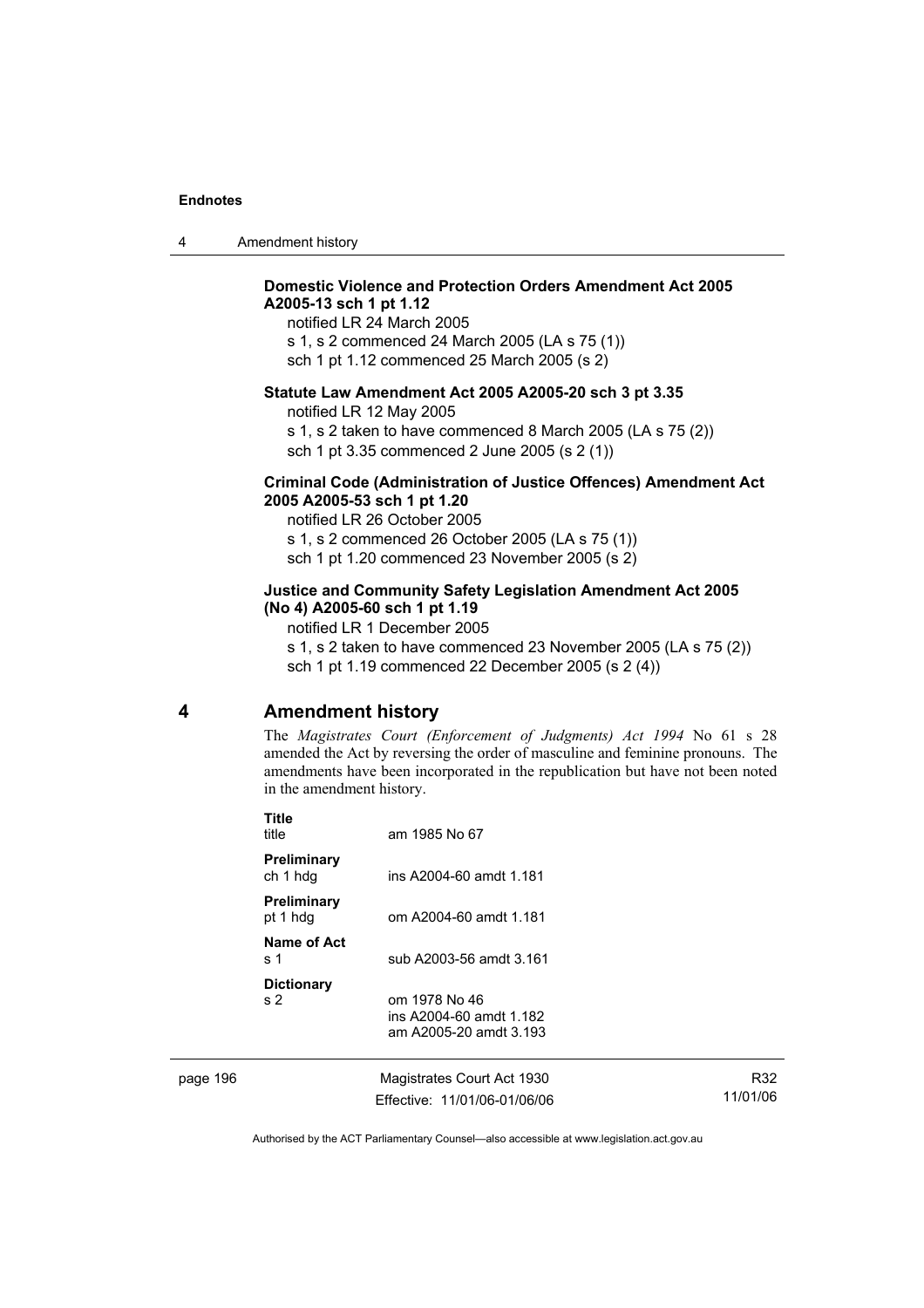## **Notes**

om 1994 No 61 ins A2004-60 amdt 1.182 (2), (3) exp 10 January 2006 (s 3 (3))

#### **Offences against Act—application of Criminal Code etc**  s 3A ins A2005-53 amdt 1.107

#### **Magistrates Court and magistrates**

ch 2 hdg ins A2004-60 amdt 1.184

#### **Appointment and jurisdiction of magistrates**

pt 2 hdg renum as pt 2.2 hdg

**The court** 

ins A2004-60 amdt 1.184

#### **Constitution of court**

s 4 orig s 4 am 1937 No 28; 1953 No 14 sub 1958 No 12 am 1968 No 25; 1972 No 37 om 1974 No 14 (prev s 18) am 1940 No 20; 1985 No 67; ord 1990 No 5; 2001 No 44 amdt 1.2750; A2004-60 amdt 1.195, amdt 1.196 reloc by A2004-60 amdt 1.197 am A2005-20 amdt 3.194

#### **Arrangement of court business**

s 5 am 1937 No 28; 1938 No 35; 1951 No 7; 1951 No 12; 1953 No 14;1958 No 12; 1967 No 1; 1968 No 25; 1973 No 48; 1976 No 42; 1980 No 4; 1984 No 62; 1985 No 17; 1985 No 41; 1985 No 67; 1986 No 74; 1989 No 59; 1989 No 60; ord 1990 No 5; 1991 No 38; 1991 No 44; 1992 No 9; 1993 No 4; 1993 No 91; 1994 No 4; 1996 No 6; 1996 No 82; 1997 No 96; 1998 No 67; 1999 No 22 s 18; 1999 No 66 sch 3; 1999 No 79 s 5 sch 3; 2001 No 44 amdt 1.2748 om A2004-60 amdt 1.183 ins A2005-20 amdt 3.195

#### **Appointment and jurisdiction of magistrates**

pt 2.2 hdg (prev pt 2 hdg) renum A2004-60 amdt 1.184

#### **Magistrates other than special magistrates**

div 2.2.1 hdg (prev pt 2 div 1 hdg) ins 1977 No 4 am 1985 No 67 renum as div 2.1 hdg R8 LA sub and renum A2004-60 amdt 1.186 sub A2005-20 amdt 3.196

R32 11/01/06

Magistrates Court Act 1930 Effective: 11/01/06-01/06/06 page 197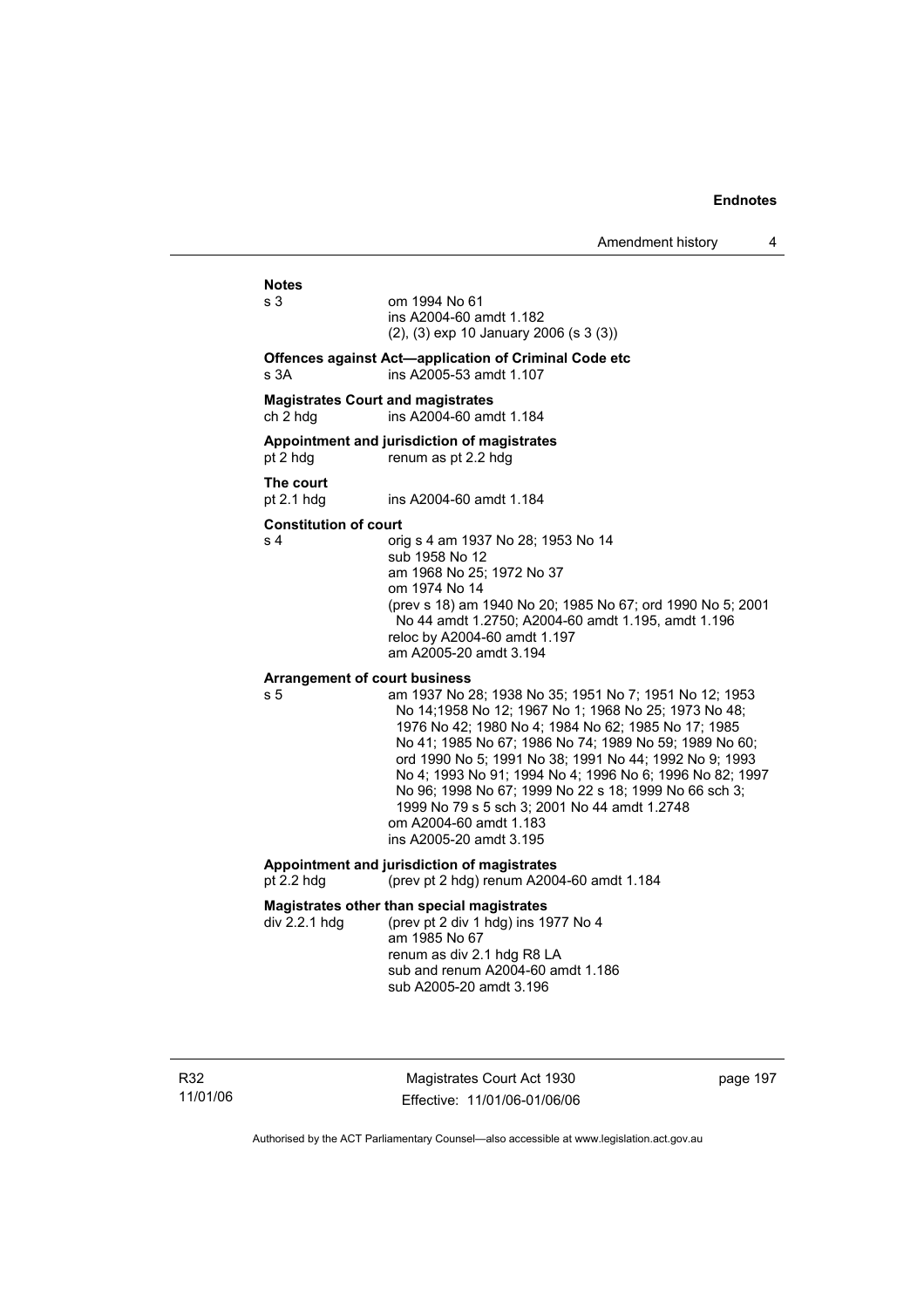4 Amendment history

| s 6                                         | Meaning of <i>magistrate</i> in div 2.2.1<br>sub 1951 No 12<br>am ord 1990 No 5<br>om A2004-60 amdt 1.183<br>ins A2005-20 amdt 3.196                                                        |
|---------------------------------------------|---------------------------------------------------------------------------------------------------------------------------------------------------------------------------------------------|
| s 6A hdq<br>s6A                             | Meaning of <i>magistrate</i> in div 2.2.1<br>sub A2004-60 amdt 1.187<br>ins 1977 No 4<br>am 1985 No 67<br>om A2005-20 amdt 3.196                                                            |
| s 7                                         | Appointment of Chief Magistrate and other magistrates<br>sub 1949 No 13<br>am 1951 No 7; 1951 No 12; 1973 No 48<br>sub 1977 No 4; 1985 No 67<br>am ord 1990 No 5<br>sub A2005-20 amdt 3.196 |
| s 7A                                        | <b>Eligibility for appointment as magistrate</b><br>ins A2005-20 amdt 3.196                                                                                                                 |
| <b>Seniority of magistrates</b><br>s 7B     | ins A2005-20 amdt 3.196                                                                                                                                                                     |
| S7C                                         | <b>Conditions of appointment of magistrates</b><br>ins A2005-20 amdt 3.196                                                                                                                  |
| s 7D                                        | Term of appointment of magistrates<br>ins A2005-20 amdt 3.196                                                                                                                               |
| <b>Acting Chief Magistrate</b><br>s 7E      | ins A2005-20 amdt 3.196                                                                                                                                                                     |
| <b>Retirement</b><br>s 7F                   | ins A2005-20 amdt 3.196                                                                                                                                                                     |
| s 7G                                        | Magistrates not to do other work<br>ins A2005-20 amdt 3.196                                                                                                                                 |
| <b>Rights of public servants</b><br>s 7H    | ins A2005-20 amdt 3.196                                                                                                                                                                     |
| <b>Special magistrates</b><br>div 2.2.2 hdg | (prev pt 2 div 2 hdg) ins 1977 No 4<br>renum as div 2.2 hdg R8 LA<br>renum A2004-60 amdt 1.189<br>sub A2005-20 amdt 3.197                                                                   |

page 198 Magistrates Court Act 1930 Effective: 11/01/06-01/06/06

R32 11/01/06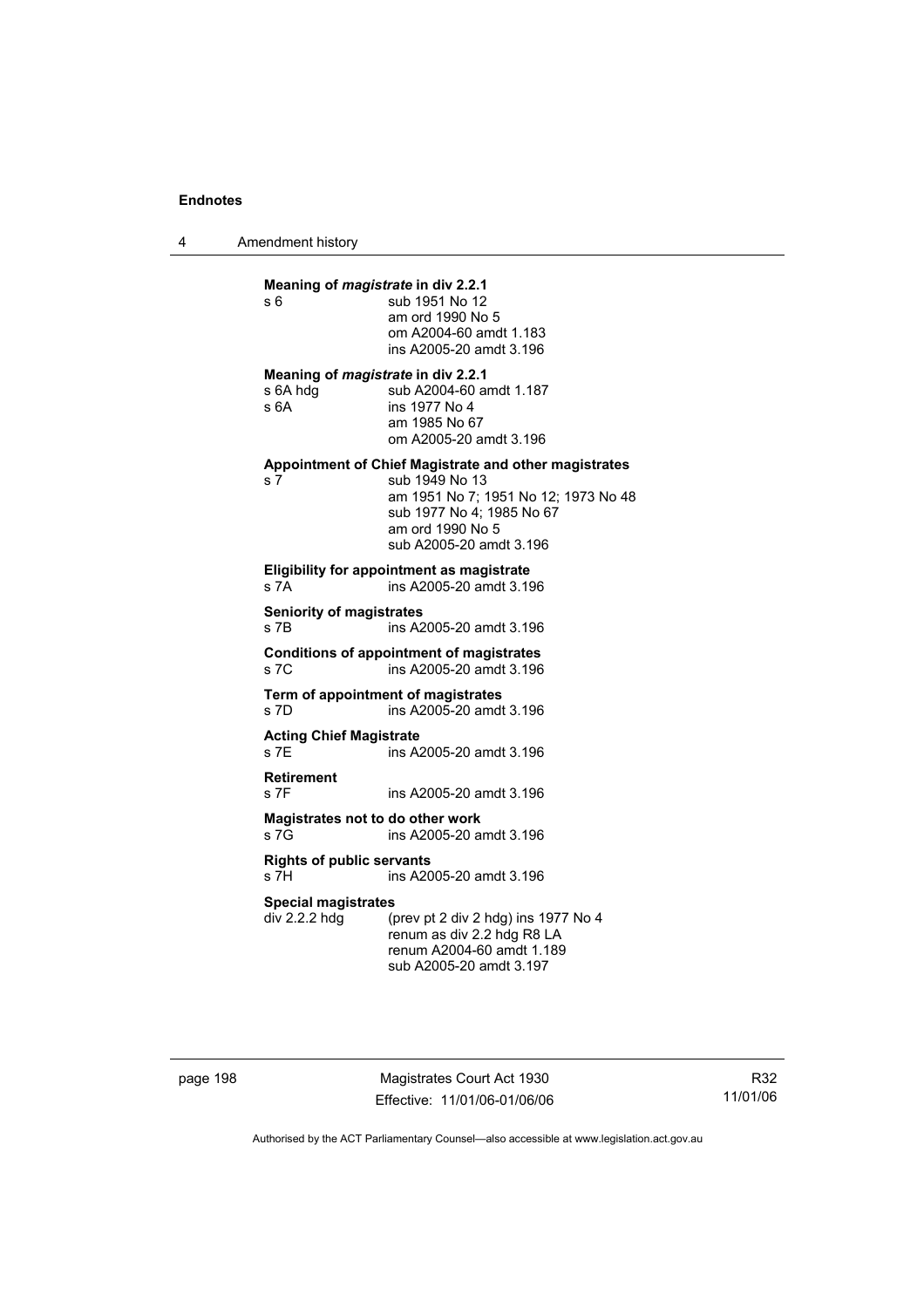Amendment history 4

#### **Appointment of special magistrates**

s 8 am 1949 No 13 sub 1977 No 4 am 1997 No 96 sub A2005-20 amdt 3.197

**Term of appointment of special magistrates** 

s 8A ins 1973 No 48 om 1977 No 4 ins A2005-20 amdt 3.197

#### **Conditions of appointment of special magistrates**

s 8B ins 1973 No 48 om 1977 No 4 ins A2005-20 amdt 3.197

#### **Registrar and other court officers**

| div 2.2.3 hdg | (prev pt 2 div 3 hdg) ins 1977 No 4 |
|---------------|-------------------------------------|
|               | am 1985 No 67: 1991 No 44           |
|               | renum as div 2.3 hdg R8 LA          |
|               | sub and renum A2004-60 amdt 1.190   |
|               | sub A2005-20 amdt 3.198             |

#### **Appointment of registrar etc**

s 9 sub 1977 No 4 am 1985 No 67 om A2005-20 amdt 3.196 ins A2005-20 amdt 3.198

#### **Staff assisting registrar**

s 9A ins A2005-20 amdt 3.198

#### **Registrar's functions**  s 9B ins A2005-20 amdt 3.198

**Terms and conditions of appointment** 

s 10 am 1938 No 35; 1973 No 48 sub 1977 No 4 am ord 1990 No 5 sub 1997 No 41 om A2005-20 amdt 3.196

#### **Tenure of office**

s 10A ins 1977 No 4 om A2005-20 amdt 3.196

#### **Resignation**

s 10B ins 1977 No 4 am ord 1990 No 5 om A2005-20 amdt 3.196

R32 11/01/06

Magistrates Court Act 1930 Effective: 11/01/06-01/06/06 page 199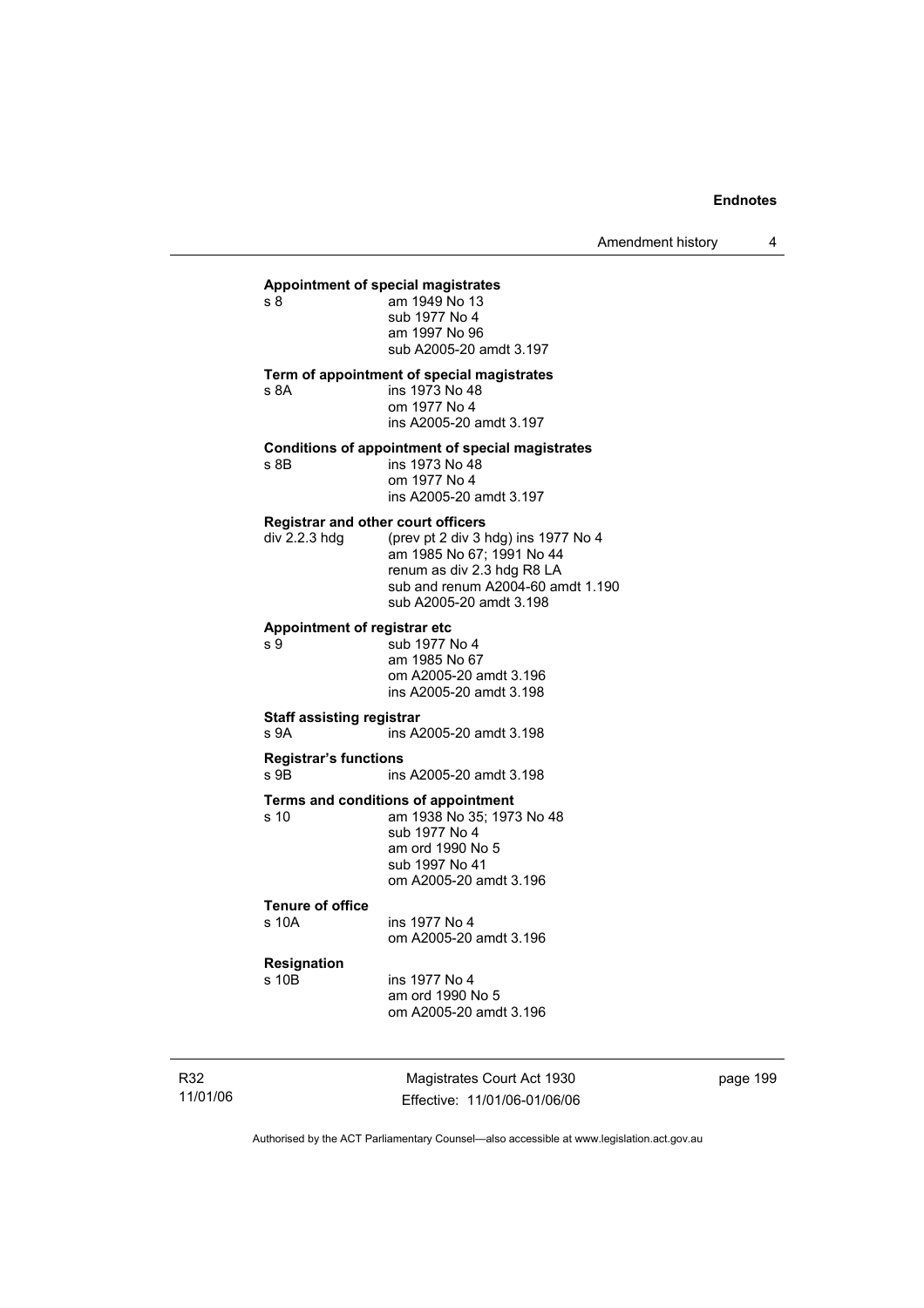4 Amendment history

#### **Acting Chief Magistrate**

| ins 1977 No 4                |
|------------------------------|
| am 1985 No 67: ord 1990 No 5 |
| om A2005-20 amdt 3.196       |
| .                            |
|                              |

s 10D ins 1977 No 4 sub 1994 No 10 om A2005-20 amdt 3.196

### **Magistrates not to undertake other work**

s 10E ins 1977 No 4 am 1993 No 4; 1996 No 6 om A2005-20 amdt 3.196

#### **Rights of public servants**

s 10F ins 1977 No 4 sub 1994 No 38 om A2005-20 amdt 3.196

#### **Arrangement of business of courts**

s 10G ins 1977 No 4 am 1985 No 67; 1986 No 74; 1994 No 66 sub 1999 No 12 am 1999 No 61 s 6; 1999 No 64 s 4 sch 2; A2004-60 amdt 1.188 om A2005-20 amdt 3.196

## **Appointment of special magistrates**

ins 1977 No 4 am ord 1990 No 5 om A2005-20 amdt 3.197

## **Tenure of office**

ins 1977 No 4 sub 1994 No 10 am 1996 No 6 om A2005-20 amdt 3.197

## **Resignation**

ins 1977 No 4 am ord 1990 No 5 om A2005-20 amdt 3.197

### **Terms and conditions of appointment**

s 10L ins 1977 No 4 am ord 1990 No 5 sub 1997 No 41 om A2005-20 amdt 3.197

page 200 Magistrates Court Act 1930 Effective: 11/01/06-01/06/06

R32 11/01/06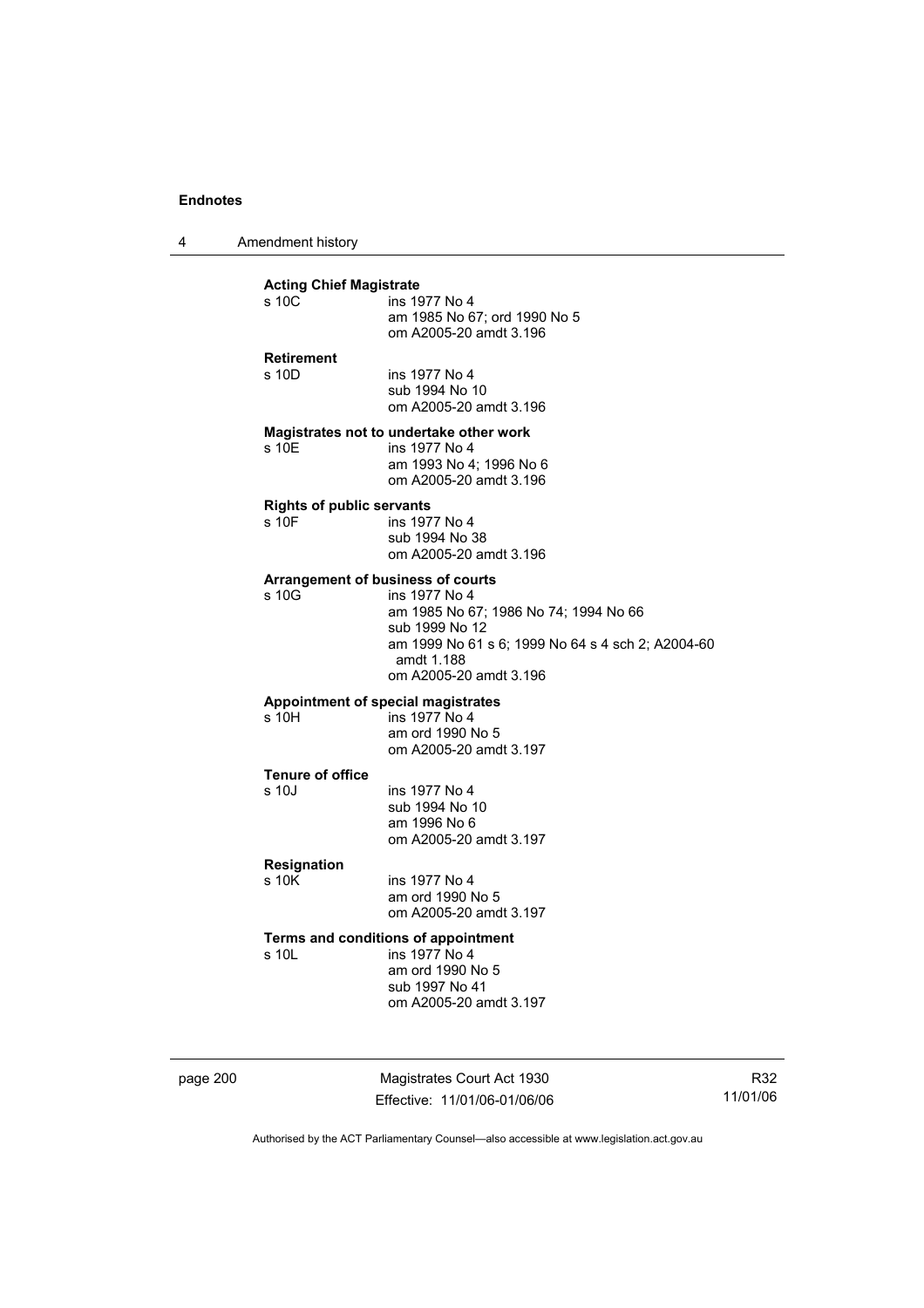| Appointment of registrar etc |                           |
|------------------------------|---------------------------|
| s 10M hdg                    | am 1991 No 44             |
| s 10M                        | ins 1977 No 4             |
|                              | am 1985 No 67; 1991 No 44 |
|                              | sub 1993 No 4             |
|                              | om A2005-20 amdt 3.198    |

#### **Staff assisting registrar**

s 10MA ins 1994 No 38 om A2005-20 amdt 3.198

#### **Duties of registrar**

| s 10N hdg | am 1991 No 44          |
|-----------|------------------------|
| s 10N     | ins 1977 No 4          |
|           | am 1991 No 44          |
|           | om A2005-20 amdt 3.198 |

### **Jurisdiction of magistrates**

| div 2.2.4 hdq | (prev pt 2 div 4 hdg) ins 1977 No 4 |
|---------------|-------------------------------------|
|               | renum as div 2.4 hdg R8 LA          |
|               | renum A2004-60 amdt 1.191           |
|               |                                     |

# **Oath etc of office**

ins 1977 No 4 am ord 1990 No 5; 2001 No 44 amdt 1.2749 sub A2005-20 amdt 3.199

### **Acts done beyond ACT**

s 10Q renum as s 11

#### **Acts done beyond ACT**

| $s11$ hdg | am 1991 No 44                                              |
|-----------|------------------------------------------------------------|
| s 11      | orig s 11 am 1991 No 44; 1994 No 61; 1996 No 6             |
|           | reloc to Magistrates Court Rules 1932, pt 19 as rule 99 by |
|           | A2005-20 amdt 3.202                                        |
|           | (prev s 10Q) ins 1977 No 4                                 |
|           | am A2005-20 amdt 3.200                                     |
|           | renum A2005-20 amdt 3.201                                  |

### **Acts by magistrate out of court etc**

| s 12 hdq | am 1991 No 44                                                               |
|----------|-----------------------------------------------------------------------------|
| s 12     | am 1937 No 28; 1986 No 74; 1991 No 44; 1996 No 6<br>sub A2005-20 amdt 3.203 |

#### **Issue of warrant of commitment etc after case decided**

s 13 am 1991 No 44; 1994 No 61 sub A2005-20 amdt 3.203

# **Warrants of execution after appeal**<br>s 14 om 1972 No 37

om 1972 No 37

R32 11/01/06

Magistrates Court Act 1930 Effective: 11/01/06-01/06/06 page 201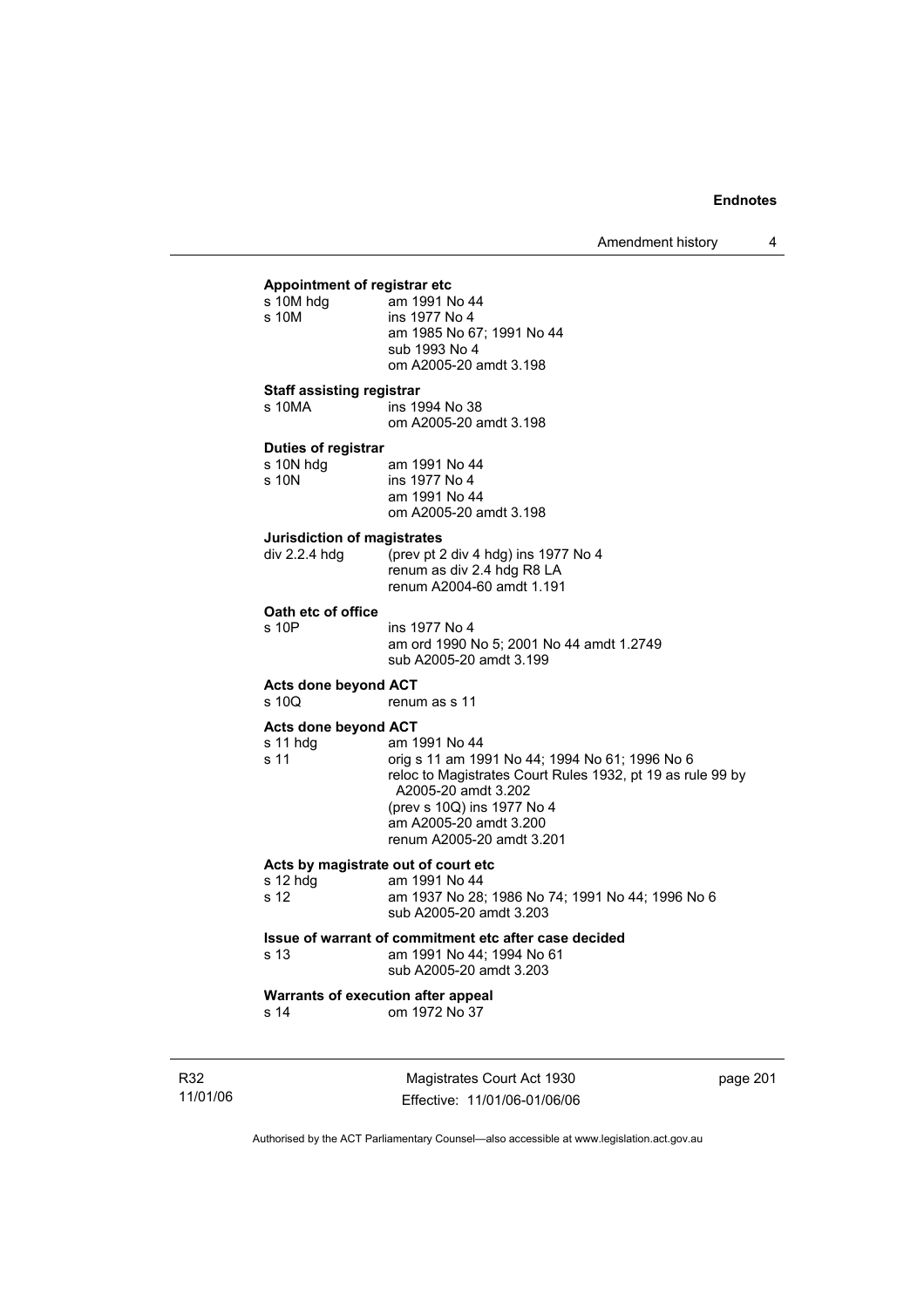| 4 | Amendment history                    |                                                                                                                                                                             |
|---|--------------------------------------|-----------------------------------------------------------------------------------------------------------------------------------------------------------------------------|
|   | $s$ 15 hdg<br>s 15                   | Process not invalid only because of death of magistrate etc<br>am 1991 No 44<br>am 1991 No 44; 1994 No 61<br>sub A2005-20 amdt 3.204                                        |
|   | Order instead of mandamus<br>s 16    | am 1937 No 28; 1977 No 4; 1991 No 44; 1996 No 6;<br>A2004-60 amdt 1.192                                                                                                     |
|   | s 17 hdg<br>s 17                     | Magistrates may exercise functions of justices of peace<br>sub A2005-20 amdt 3.205<br>am 1937 No 28; ord 1990 No 5                                                          |
|   | pt $2.3$ hdg                         | Protection of magistrates in execution of their office<br>ins A2004-60 amdt 1.193                                                                                           |
|   | s 17A                                | Magistrate sued for act not within jurisdiction<br>(prev s 231) am 1937 No 28; 1953 No 14; 1994 No 61<br>reloc by A2004-60 amdt 1.370<br>am A2005-20 amdt 3.206, amdt 3.207 |
|   | s 17B                                | Magistrate sued for act not within jurisdiction<br>(prev s 232) reloc by A2004-60 amdt 1.370                                                                                |
|   | s 17C                                | Warrant or writ by magistrate on order of court<br>(prev s 233) am 1994 No 61<br>reloc by A2004-60 amdt 1.370                                                               |
|   | s 17D                                | No action for acts done under Supreme Court order<br>(prev s 234) am 1937 No 28<br>reloc by A2004-60 amdt 1.370<br>sub A2005-20 amdt 3.208                                  |
|   | s 17E                                | No action if proceeding confirmed on appeal<br>(prev s 235) am 1994 No 61<br>reloc by A2004-60 amdt 1.370                                                                   |
|   | Actions in cases prohibited<br>s 17F | (prev s 236) am 1937 No 28<br>reloc by A2004-60 amdt 1.370<br>am A2005-20 amdt 3.209                                                                                        |
|   | <b>Payment into court</b><br>s 17G   | (prev s 239) am 1937 No 28; 1986 No 74<br>reloc by A2004-60 amdt 1.370<br>sub A2005-20 amdt 3.210                                                                           |
|   | s 17H                                | No action against magistrate for judicial acts in Magistrates Court<br>(prev s 240) am 1985 No 67<br>reloc by A2004-60 amdt 1.370                                           |
|   |                                      |                                                                                                                                                                             |

page 202 Magistrates Court Act 1930 Effective: 11/01/06-01/06/06

R32 11/01/06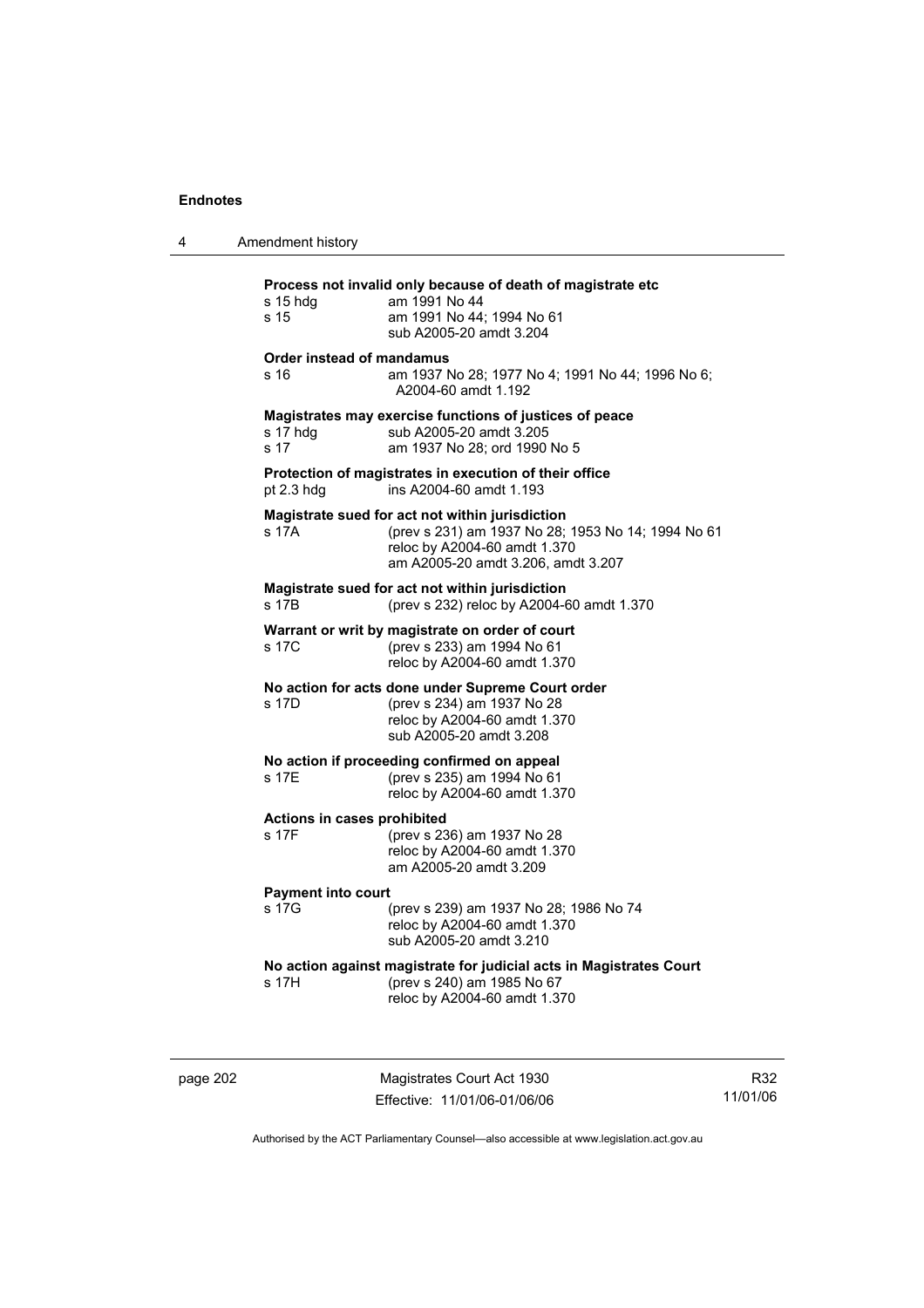| s 17l                                   | malice and absence of reasonable and probable cause<br>(prev s 241) reloc by A2004-60 amdt 1.370<br>am A2005-20 amdt 3.211                                                                                                                                                                               |
|-----------------------------------------|----------------------------------------------------------------------------------------------------------------------------------------------------------------------------------------------------------------------------------------------------------------------------------------------------------|
| <b>Verdict for defendant</b>            |                                                                                                                                                                                                                                                                                                          |
| s 17J                                   | (prev s 242) am 1937 No 28; 1986 No 74<br>sub 1996 No 6<br>reloc by A2004-60 amdt 1.370                                                                                                                                                                                                                  |
| <b>Damages</b><br>s 17K                 | (prev s 243) am 1966 No 2<br>sub 1994 No 61<br>reloc by A2004-60 amdt 1.370                                                                                                                                                                                                                              |
| <b>Criminal proceedings</b><br>ch 3 hdg | ins A2004-60 amdt 1.198                                                                                                                                                                                                                                                                                  |
| <b>Magistrates Court</b><br>pt 3 hdg    | sub 1985 No 67<br>om A2004-60 amdt 1.194                                                                                                                                                                                                                                                                 |
| Preliminary<br>pt 3.1 hdg               | ins A2004-60 amdt 1.198                                                                                                                                                                                                                                                                                  |
| div 3.1 hdg                             | <b>Establishment of Magistrates Court</b><br>(prev pt 3 div 1 hdg) am 1985 No 67<br>renum R8 LA<br>om A2004-60 amdt 1.194                                                                                                                                                                                |
| <b>Constitution of court</b><br>s 18    | reloc as s 4                                                                                                                                                                                                                                                                                             |
| div 3.2 hdg                             | <b>Jurisdiction of Magistrates Court</b><br>(prev pt 3 div 2 hdg) am 1985 No 67<br>renum R8 LA<br>om A2004-60 amdt 1.199                                                                                                                                                                                 |
| Definitions for ch 3                    |                                                                                                                                                                                                                                                                                                          |
| s 18A                                   | ins A2004-60 amdt 1.198<br>def <i>administrator</i> ins A2004-60 amdt 1.198<br>def <i>Crimes Act</i> ins A2004-60 amdt 1.198<br>def <i>decision</i> ins A2004-60 amdt 1.198<br>def defendant ins A2004-60 amdt 1.198<br>def escort ins A2004-60 amdt 1.198<br>def superintendent ins A2004-60 amdt 1.198 |
| <b>Criminal jurisdiction</b>            |                                                                                                                                                                                                                                                                                                          |
| pt 3.2 hdg                              | ins A2004-60 amdt 1.199                                                                                                                                                                                                                                                                                  |

R32 11/01/06

Magistrates Court Act 1930 Effective: 11/01/06-01/06/06 page 203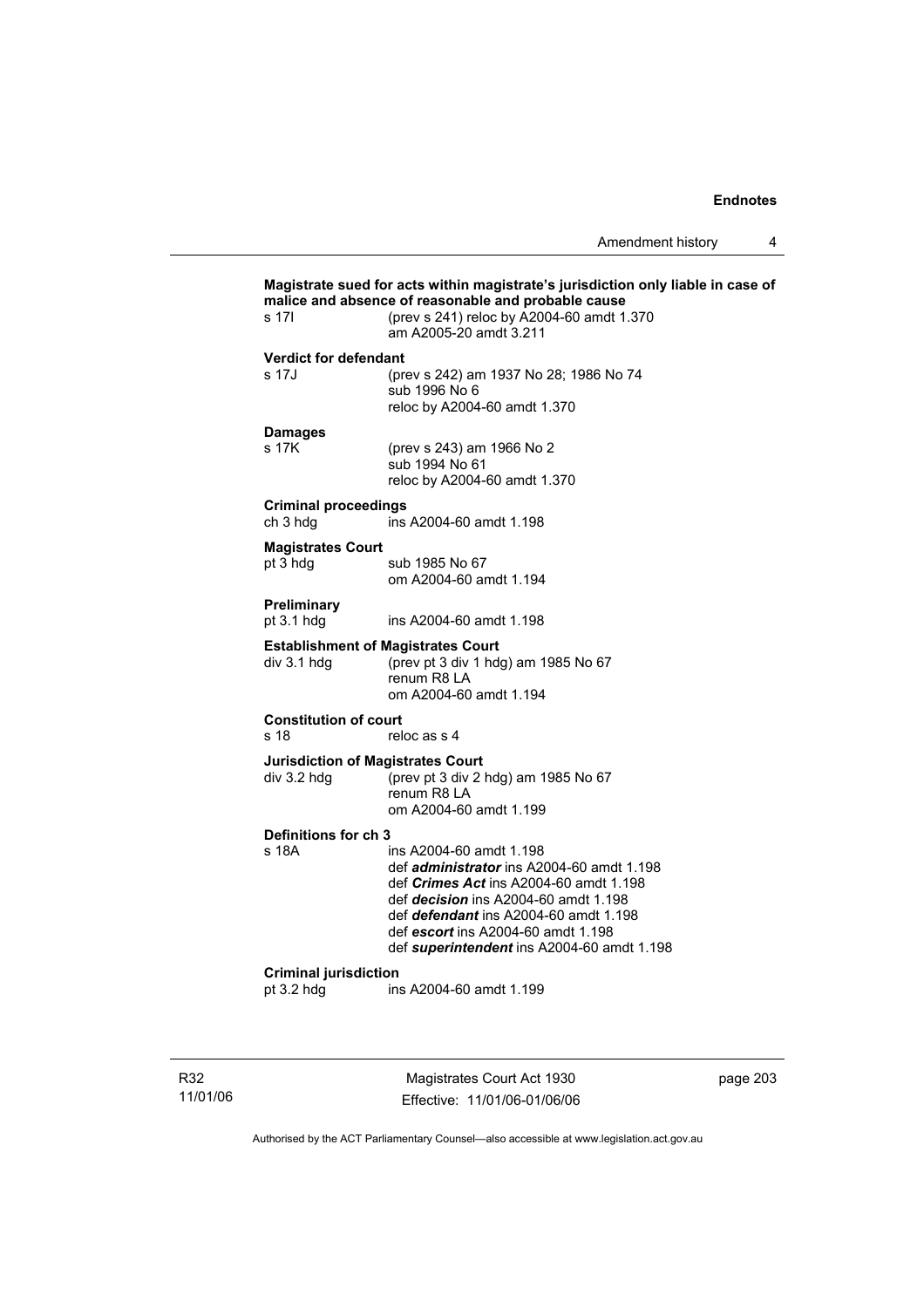4 Amendment history

**Jurisdiction of court**  s 19 am 1937 No 28; 1985 No 67; 1986 No 74; ord 1990 No 5; 1999 No 66 sch 3; 2001 No 44 amdt 1.2751; 2001 No 56 amdt 3.447, amdt 3.448; A2004-60 amdt 1.200; A2005-20 amdt 3.212 **Civil jurisdiction of the court**  s 20 am 1936 No 13; 1967 No 1; 1969 No 12; 1977 No 4 om 1986 No 74 **Civil jurisdiction of court in action for nuisance**  s 20A ins 1961 No 2 am 1967 No 1 om 1986 No 74 **Jurisdiction of court if defendant absent from ACT**  s 21 am 1937 No 28; 1958 No 12; 1986 No 74; 1996 No 6 **Ex parte order may be set aside**  s 23 am 1970 No 15 sub 1974 No 14 am 1979 No 33; 1986 No 74; 1989 No 60; 1991 No 44; 1991 No 112; 1993 No 4; 1993 No 48; 1998 No 25; A2004-60 amdts 1.201-1.209 reloc to Magistrates Court Rules 1932, pt 4 as rule 10 by A2004-60 amdt 1.210 **Ex parte conviction may be set aside on application by informant**  s 23AA ins 1982 No 3 am A2004-60 amdts 1.211-1.215 reloc to Magistrates Court Rules 1932, pt 4 as rule 11 by A2004-60 amdt 1.216 **Requests under conventions regarding legal proceedings in civil and commercial matters**  ins 1932 No 21 om A2004-60 amdt 1.217 **Rectification of certain orders etc**  ins 1985 No 18 am 1991 No 44; A2004-60 amdt 1.218; A2005-20 amdt 3.213, amdt 3.214 **Beginning criminal proceedings**  pt 3.3 hdg (prev pt 4 hdg) sub and renum A2004-60 amdt 1.219 **Beginning criminal proceedings—general**  div 3.3.1 hdg (prev pt 4 div 1 hdg) renum as div 4.1 hdg R8 LA sub and renum A2004-60 amdt 1.220

page 204 Magistrates Court Act 1930 Effective: 11/01/06-01/06/06

R32 11/01/06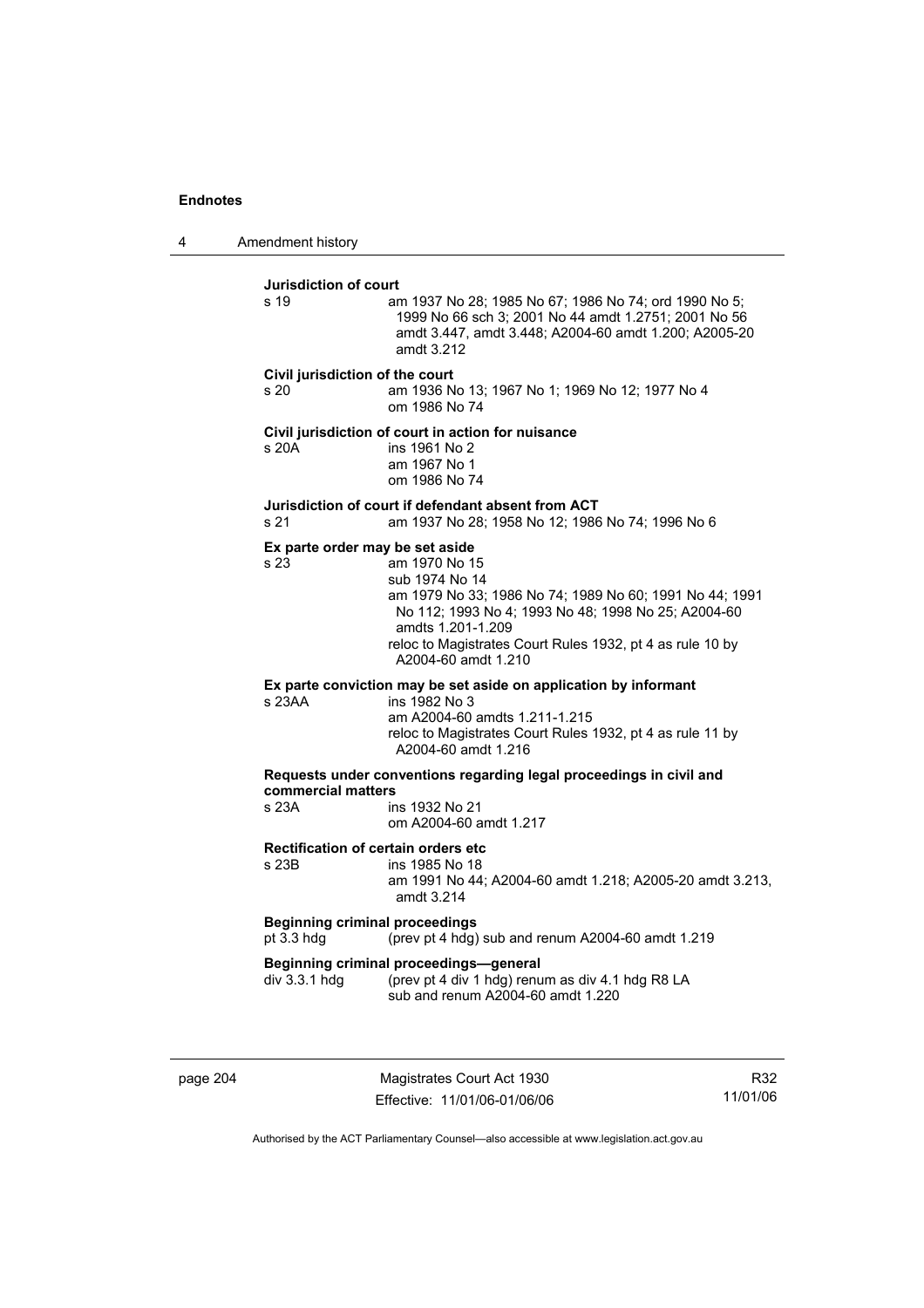# **Cases excepted from court's jurisdiction**  om 1986 No 74 **Removal of civil cases to the Supreme Court**  s 24A ins 1937 No 28 om 1986 No 74 **Procedure after removal of cases**  s 24B ins 1937 No 28 am 1953 No 14; 1980 No 10; 1985 No 67 om 1986 No 74 **Informations**  s 25 sub 1974 No 14 am 1986 No 74; 1996 No 6 sub A2005-20 amdt 3.215 **Informations**  (prev pt 4 div 2 hdg) renum as div 4.2 hdg R8 LA renum A2004-60 amdt 1.221 **Laying of informations**  s 26 am 1991 No 38; 1993 No 4; 1994 No 4 **Description of people and property and of offences**  s 27 am ord 1990 No 5 **Authority to appear etc in place of informant**  s 27A **ins 1974** No 14 om 1985 No 17 **Form of information**  s 30 sub A2005-20 amdt 3.216 **Limitation of proceedings**  s 31 am 1989 No 59; ord 1990 No 5; 1996 No 6; 1999 No 59 s 3 om 2001 No 63 s 58 **Commencement of action by entry of complaint**  s 32 am 1961 No 2 om 1986 No 74 **Complaint may be for 1 or more matters**  s 33 am 1967 No 1; 1969 No 12; 1977 No 4 om 1986 No 74 **Demands not to be divided into 2 suits or complaints**  om 1986 No 74 **Infant may sue**  s 35 am 1974 No 47 om 1986 No 74

R32 11/01/06

Magistrates Court Act 1930 Effective: 11/01/06-01/06/06 page 205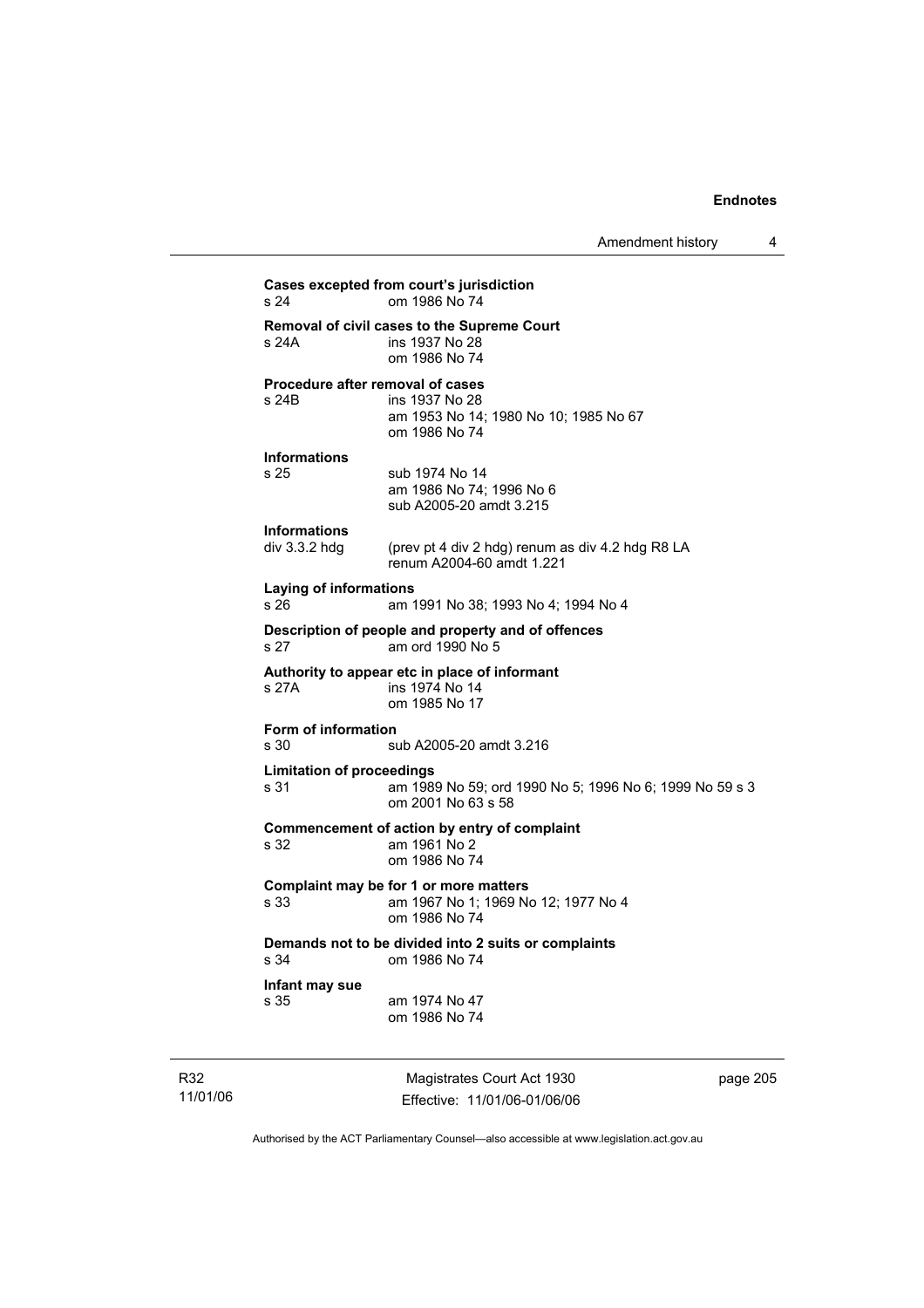|  | Amendment history |
|--|-------------------|
|--|-------------------|

# **Copy of information or complaint**  om 1986 No 74 **Summonses**  (prev pt 4 div 4 hdg) renum as div 4.4 hdg R8 LA renum A2004-60 amdt 1.221 **When magistrate may issue summons**  s 37 am 1986 No 74; 1989 No 55; ord 1990 No 5; 1991 No 38; 1993 No 4; 1996 No 6 **Form of summons**  s 38 am 1937 No 28; 1979 No 33; 1986 No 74; 1996 No 6 **Ex parte proceedings**  s 39 om 1986 No 74 **Signature and contents of summons**  s 40 am 1979 No 33 om 1996 No 6 **Service of summons**  s 41 sub 1937 No 28 am 1953 No 14; 1986 No 74; 1991 No 44; ss renum R10 LA; A2005-20 amdt 3.217 Warrants<br>div 3.3.4 hdg (prev pt 4 div 5 hdg) renum as div 4.5 hdg R8 LA renum A2004-60 amdt 1.221 sub A2005-20 amdt 3.218 **Issue of warrant and summons**  s 42 am 1974 No 14, 1979 No 33; ss renum R10 LA sub A2005-20 amdt 3.219 **Procedure on filing indictment**  s 43 am 1937 No 28; ord 1990 No 5; 1992 No 9; 1996 No 6 **Warrants to be signed and, where so required, sealed**  s 46 om 1996 No 6 **Form of arrest warrant**  s 47 am 1998 No 67 sub A2005-20 amdt 3.220 **Sunday warrants**  s 49 am A2005-20 amdt 3.221 **Bail of persons arrested without a warrant**  s 50 am 1991 No 44 om 1992 No 9

page 206 Magistrates Court Act 1930 Effective: 11/01/06-01/06/06

R32 11/01/06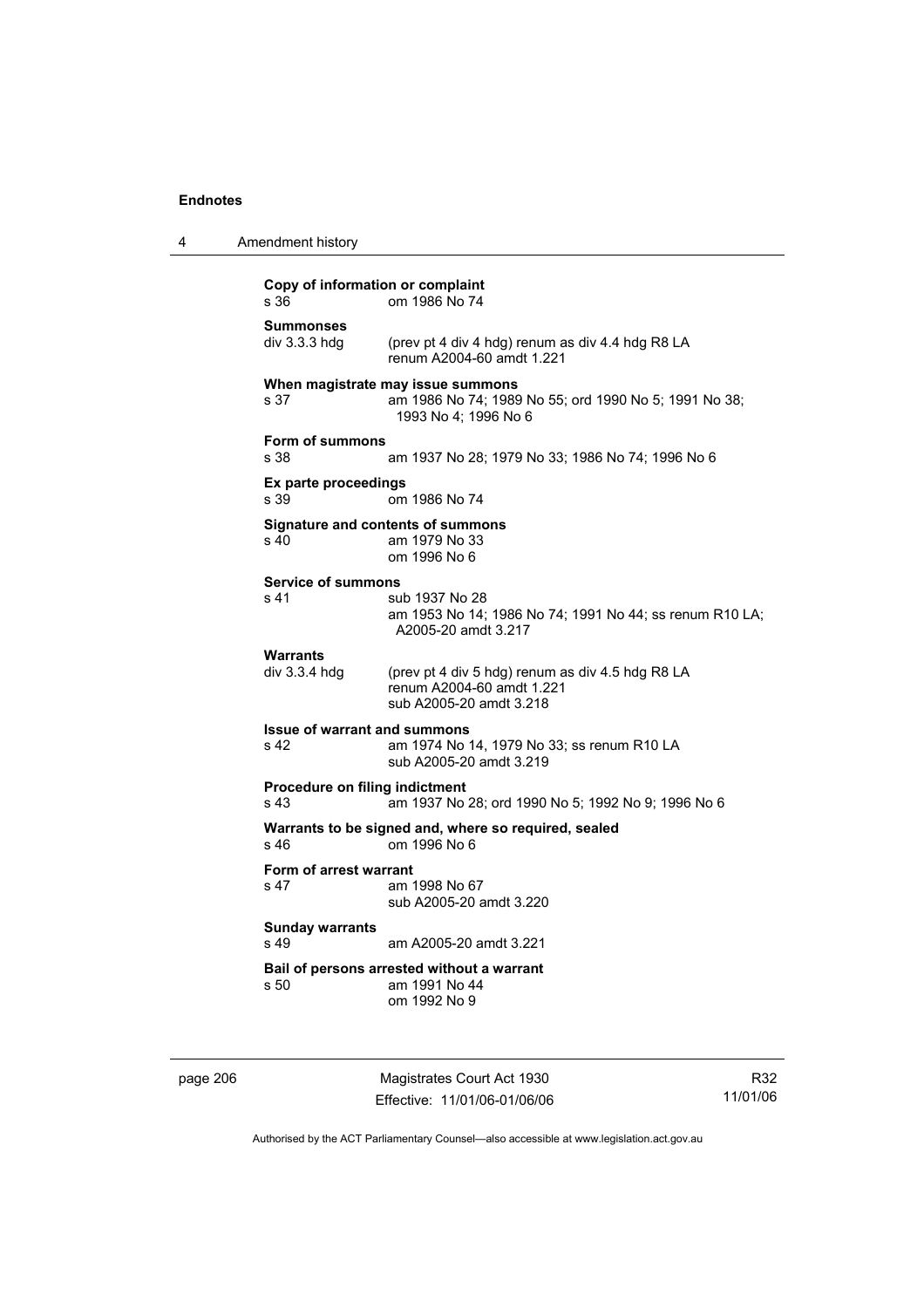**Hearings generally to be in public**  s 51 reloc as s 310 **Exclusion of strangers**  s 52 om 1996 No 6 **Hearing of criminal proceedings**<br>pt 3.4 hdg (prev pt 5 hdg)  $(\text{prev pt} 5 \text{ hdg})$  sub and renum A2004-60 amdt 1.222 **Hearing of criminal proceedings—general**  div 3.4.1 hdg (prev pt 5 div 1 hdg) renum as div 5.1 hdg R8 LA sub and renum A2004-60 amdt 1.223 **Conduct of case generally**  s 53 am 1986 No 74; 1996 No 6 sub A2005-20 amdt 3.222 **If both parties present in court to hear case**  s 54 am 1986 No 74; 1991 No 79; 1993 No 2; 1996 No 6 sub A2005-20 amdt 3.222 **Interpreter**  ins 1991 No 79 om 1993 No 2 **Record of proceedings**  reloc as s 316 **Warrants for witnesses**  div 3.4.2 hdg (prev pt 5 div 2 hdg) renum as div 5.2 hdg R8 LA sub and renum A2004-60 amdt 1.232 sub A2005-20 amdt 3.223 **Examination to be on oath**  s 55 om A2005-20 amdt 3.224 **Power to order witnesses out of Court**  s 56 am 1986 No 74 om 1996 No 6 **Husband or wife of complainant or defandant to be competent witness**  s 57 om 1986 No 74 **Defendant and husband or wife, when competent in criminal proceedings**  om A2004-2 amdt 2.14 **Proof of negative etc**  s 59 am ord 1990 No 5 om A2004-15 amdt 3.20 **Record of proceedings and transcript** 

s 60 reloc as s 317

R32 11/01/06

Magistrates Court Act 1930 Effective: 11/01/06-01/06/06 page 207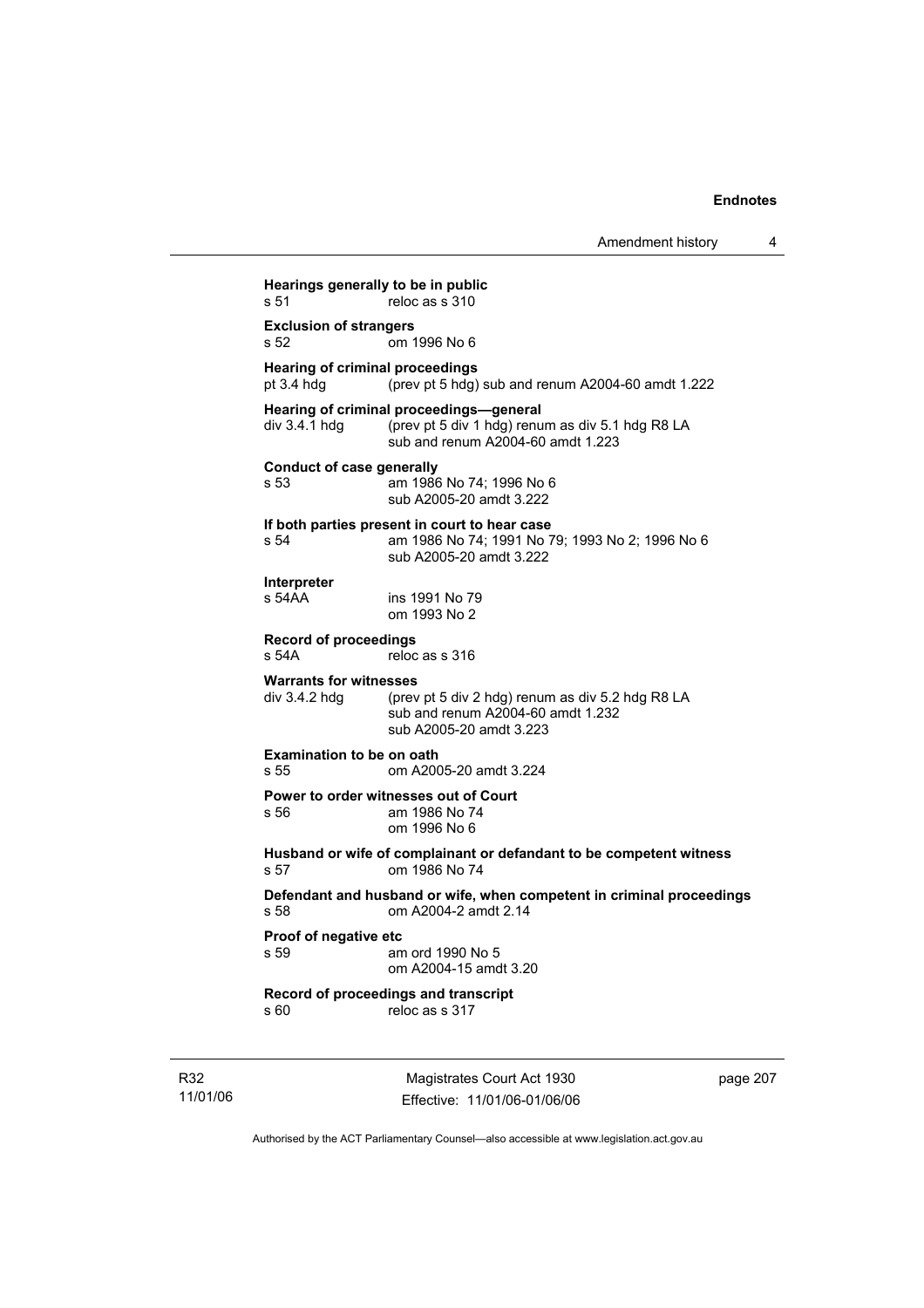| 4 | Amendment history                                  |                                                                                                                                                                                                                    |
|---|----------------------------------------------------|--------------------------------------------------------------------------------------------------------------------------------------------------------------------------------------------------------------------|
|   | s 60A                                              | Informant may request witnesses to attend<br>ins 1996 No 6<br>reloc to Magistrates Court Rules 1932, pt 4 as rule 12 by<br>A2004-60 amdt 1.239                                                                     |
|   | s 61 hdg<br>s 61                                   | Power of magistrate to summon witnesses<br>sub A2004-60 amdt 1.240<br>am 1986 No 74<br>sub 1996 No 6<br>am A2004-60 amdt 1.241<br>reloc to Magistrates Court Rules 1932, pt 4 as rule 13 by<br>A2004-60 amdt 1.242 |
|   | Service of subpoena on witness<br>s 62 hdg<br>s 62 | am A2004-60 amdt 1.243<br>sub 1937 No 28; 1996 No 6<br>am A2004-60 amdt 1.243, amdt 1.244<br>reloc to Magistrates Court Rules 1932, pt 4 as rule 14 by<br>A2004-60 amdt 1.245                                      |
|   | s 62A                                              | Witnesses entitled to claim expenses<br>ins 1996 No 6<br>reloc to Magistrates Court Rules 1932, pt 4 as rule 15 by<br>A2004-60 amdt 1.246                                                                          |
|   | Warrant to bring witness to court<br>s 63          | am 1967 No 1<br>sub 1996 No 6<br>am A2004-60 amdts 1.247-1.249<br>$(2)$ , $(3)$ exp 1 July 2006 (s 63 $(3)$ )                                                                                                      |
|   | Warrant in the first instance<br>s 64              | am A2004-60 amdt 1.250                                                                                                                                                                                             |
|   | Refusal of witness to be examined<br>s 65          | am 1976 No 42; 1986 No 74<br>om 1994 No 61                                                                                                                                                                         |
|   | s 66                                               | Production of documents before magistrate<br>am 1937 No 28; A2004-60 amdts 1.251-1.253<br>reloc to Magistrates Court Rules 1932, pt 4 as rule 16 by<br>A2004-60 amdt 1.254                                         |
|   | <b>Setting aside summons</b><br>s 66A              | ins 1987 No 56<br>am A2004-60 amdt 1.255, amdt 1.256<br>reloc to Magistrates Court Rules 1932, pt 4 as rule 17 by<br>A2004-60 amdt 1.257                                                                           |

page 208 Magistrates Court Act 1930 Effective: 11/01/06-01/06/06

R32 11/01/06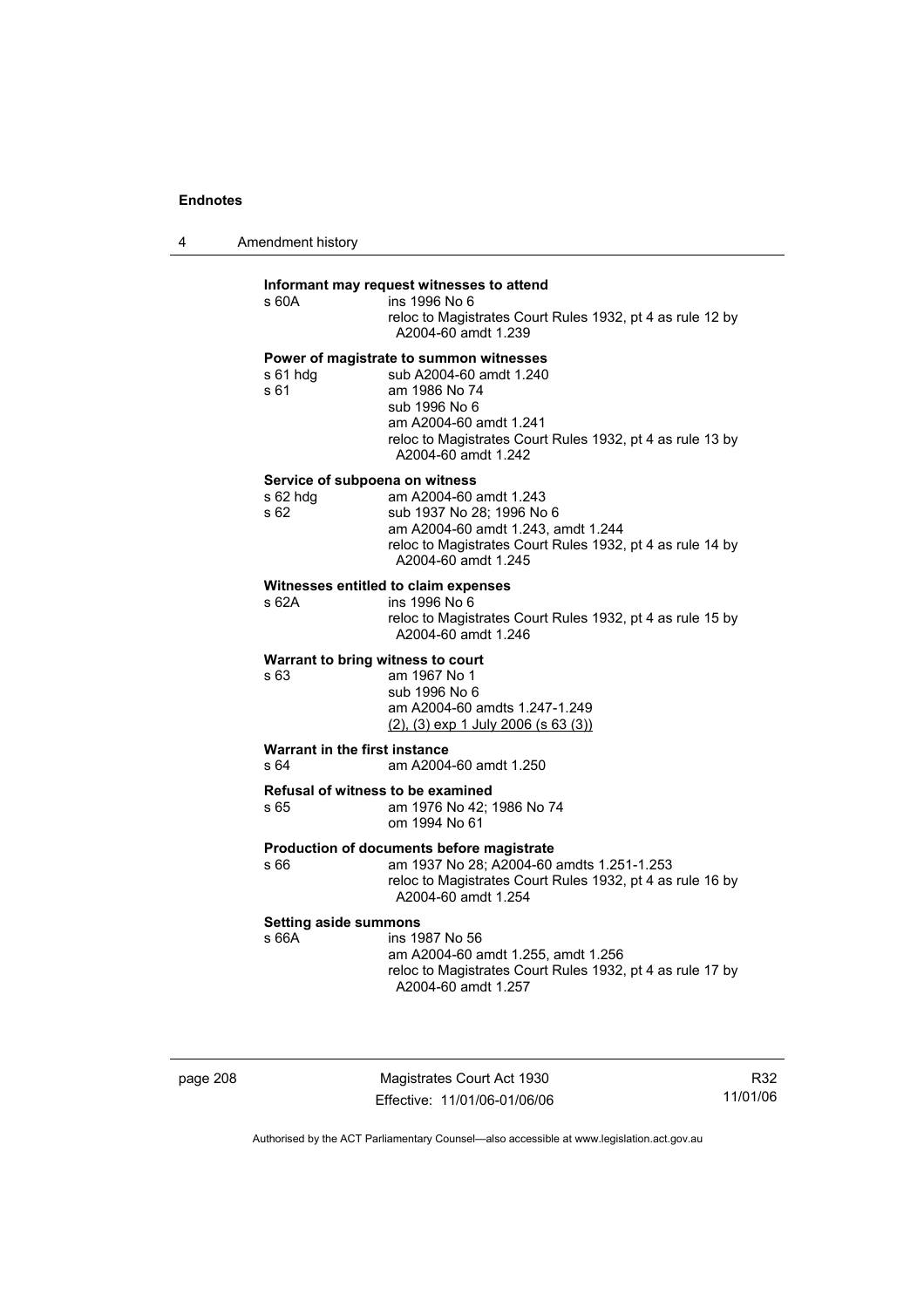| s <sub>67</sub>                                    | reloc as s 318                                                                                                                                   |
|----------------------------------------------------|--------------------------------------------------------------------------------------------------------------------------------------------------|
| <b>Jurisdiction) Act</b>                           | Examination of witnesses-application of Magistrates Court (Civil                                                                                 |
| s 67A                                              | ins 1986 No 74<br>am ord 1990 No 5: 1995 No 46<br>om A2004-60 amdt 1.262                                                                         |
| s 67B                                              | Affidavits-application of Magistrates Court (Civil Jurisdiction) Act<br>ins 1986 No 74<br>am ord 1990 No 5; 1995 No 46<br>om A2004-60 amdt 1.262 |
| s 68                                               | Witnesses' rights and liabilities<br>reloc as s 319                                                                                              |
| s69                                                | Depositions to be delivered to registrar<br>reloc as s 320                                                                                       |
| Remand<br>div 3.4.3 hdg                            | (prev pt 5 div 3 hdg) renum as div 5.3 hdg R8 LA<br>renum A2004-60 amdt 1.270                                                                    |
| <b>Remand of defendant</b><br>s 70                 | am 1977 No 61; 1996 No 6<br>sub 1996 No 82<br>am 1998 No 67<br>sub A2004-14 amdt 2.4                                                             |
| <b>Verbal remand</b>                               |                                                                                                                                                  |
| s 71                                               | am 1996 No 6<br>om 1996 No 82                                                                                                                    |
| <b>Hearing of bail applications</b><br>s 72A       | ins 1999 No 22 s 21<br>am 2000 No 17 s 3 sch 1; A2003-48 amdt 2.10                                                                               |
| s 72B                                              | Defendant's appearance in proceeding other than bail proceeding<br>ins 1999 No 22 s 21<br>am A2004-60 amdt 1.271                                 |
| s 73                                               | Bail of defendant during examination<br>am 1992 No 9                                                                                             |
| <b>Committal and recognisance</b><br>div 3.4.4 hdg | (prev pt 5 div 4 hdg) renum as div 5.4 hdg R8 LA<br>renum A2004-60 amdt 1.272                                                                    |

R32 11/01/06

Magistrates Court Act 1930 Effective: 11/01/06-01/06/06 page 209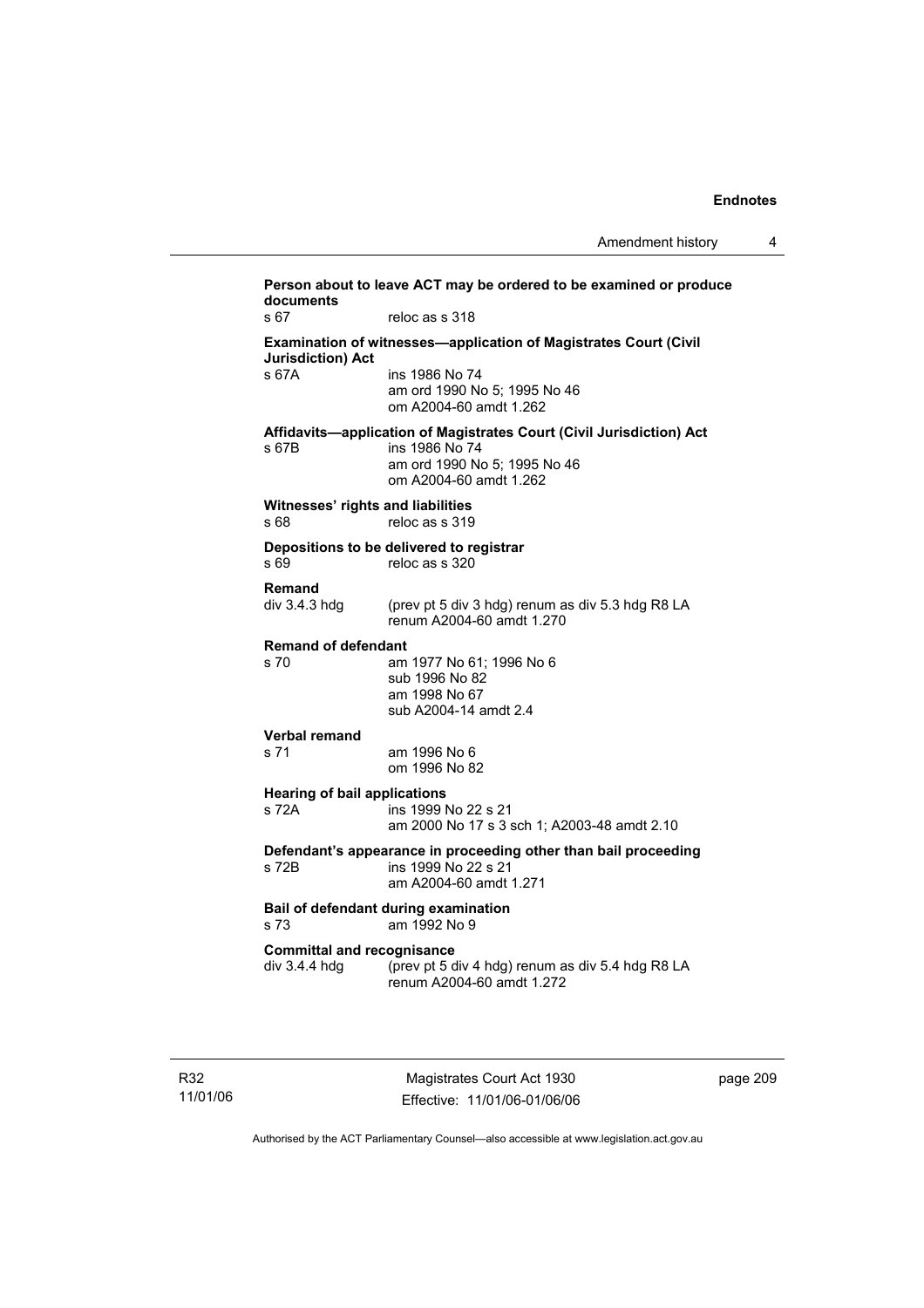4 Amendment history

**Extended application of div 3.4.4**  s 73A ins 1986 No 74 am 1995 No 46 sub A2004-60 amdt 1.273 **Committal or detention before decision**  s 74 am 1996 No 6; 1996 No 82 **Committal of witness or of defendant after decision**  s 75 sub 1976 No 42 am 1996 No 82 **Witnesses may be discharged on recognisance**  s 76 am 1986 No 74; 1994 No 61; A2004-60 amdt 1.274 **Recognisances**  s 77 am 1970 No 15; 1992 No 9 **Issue of warrant for non-appearance**  s 78 am 1992 No 9; A2004-60 amdt 1.275; A2005-20 amdt 3.225 **Recognisances taken out of court**  s 79 am 1974 No 14; 1976 No 42; 1991 No 44; 1992 No 9; 1996 No 6 sub A2005-20 amdt 3.226 **Forfeited recognisances—how enforced**<br>s 80 am 1974 No 14: 1984 N am 1974 No 14; 1984 No 62; 1986 No 53; ord 1990 No 5; 1992 No 9; 1996 No 6 **Arrest of principal by sureties**  s 81 am 1937 No 28; 1976 No 42 om 1992 No 9 **Conveying people to custody**  s 82 am 1976 No 42; 1996 No 82 **Adjournment of criminal proceedings**  div 3.4.5 hdg (prev pt 5 div 5 hdg) renum as div 5.5 hdg R8 LA sub and renum A2004-60 amdt 1.276 **Particular cases may be adjourned**  s 84 am 1986 No 74; 1992 No 9; 1996 No 6; A2005-20 amdt 3.227 **Proceeding if either party not present at adjourned hearing**  s 85 am 1986 No 74; 1996 No 6 sub A2005-20 amdt 3.228 **Proceeding if both parties present at adjourned hearing**  s 86 am 1996 No 6 sub A2005-20 amdt 3.228

page 210 Magistrates Court Act 1930 Effective: 11/01/06-01/06/06

R32 11/01/06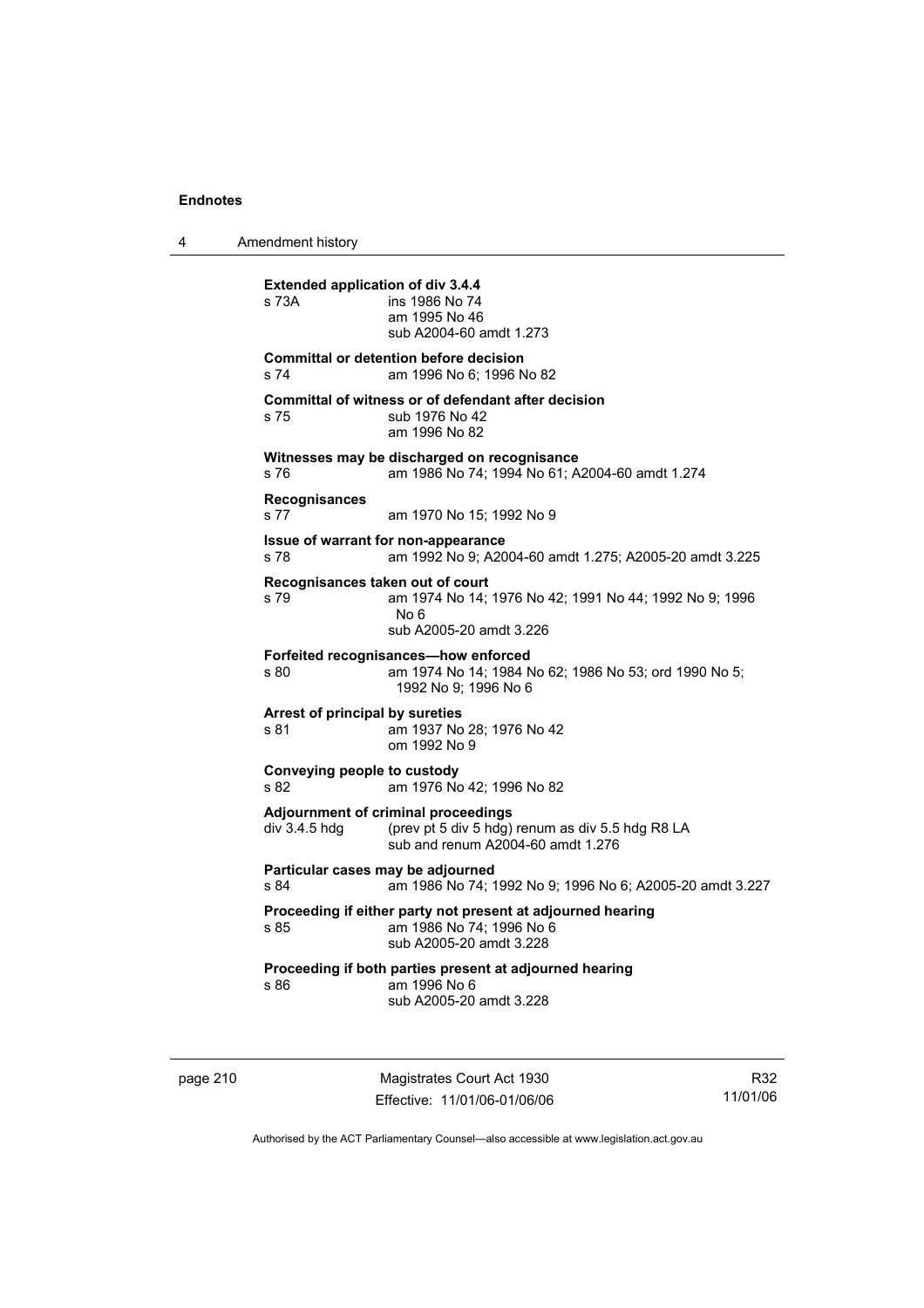Amendment history 4

|                 | s 87                                            | Witness to attend adjourned etc hearing<br>am 1977 No 61<br>sub A2005-20 amdt 3.228                                                                                                       |          |
|-----------------|-------------------------------------------------|-------------------------------------------------------------------------------------------------------------------------------------------------------------------------------------------|----------|
|                 | <b>Postponement of hearing</b><br>s 88          | am 1986 No 74; 1991 No 44                                                                                                                                                                 |          |
|                 | pt $3.5$ hdg                                    | Proceedings for indictable offences<br>(prev pt 6 hdg) sub and renum A2004-60 amdt 1.277                                                                                                  |          |
|                 | Preliminary<br>div $3.5.1$ hdg                  | (prev pt 6 div 1A hdg) ins 1987 No 56<br>renum as div 6.1A hdg R8 LA<br>renum A2004-60 amdt 1.278                                                                                         |          |
|                 | Meaning of jury in pt 3.5<br>s 88A hdg<br>s 88A | sub A2004-60 amdt 1.279<br>ins 1987 No 56                                                                                                                                                 |          |
|                 | div 3.5.2 hdg                                   | Indictable offences-beginning of proceedings<br>(prev pt 6 div 1 hdg) renum as div 6.1 hdg R8 LA<br>sub and renum A2004-60 amdt 1.280                                                     |          |
|                 | <b>Disobedience of summons</b><br>s 89          | am 1977 No 61<br>sub A2005-20 amdt 3.229                                                                                                                                                  |          |
|                 | s 89A                                           | Accused person may be excused from attendance before court<br>ins 1977 No 61<br>am 1987 No 56; 1992 No 9; 1996 No 6; A2005-20 amdt 3.230,<br>amdt 3.231                                   |          |
|                 | s 90                                            | Procedure if informant proposes to tender written statements to court<br>sub 1958 No 12<br>am 1967 No 1<br>sub 1974 No 14<br>am 1977 No 61; 1991 No 44; 1996 No 6; A2005-20<br>amdt 3.232 |          |
|                 | s 90AA                                          | Written statements may be admitted in evidence<br>ins 1974 No 14<br>am 1991 No 44; 1996 No 6; A2005-20 amdt 3.233,<br>amdt 3.234; ss renum R29 LA (see A2005-20 amdt 3.235)               |          |
|                 | s 90AB                                          | Preliminary examination if written statements not tendered<br>ins 1974 No 14<br>am 1977 No 61; 1996 No 6<br>sub A2005-20 amdt 3.236                                                       |          |
|                 | s 90ABA hdg<br>s 90ABA                          | Attendance not required under s 90AA or s 90AB if order made under s 89A<br>sub A2005-20 amdt 3.237<br>ins 1977 No 61                                                                     |          |
| R32<br>11/01/06 |                                                 | Magistrates Court Act 1930<br>Effective: 11/01/06-01/06/06                                                                                                                                | page 211 |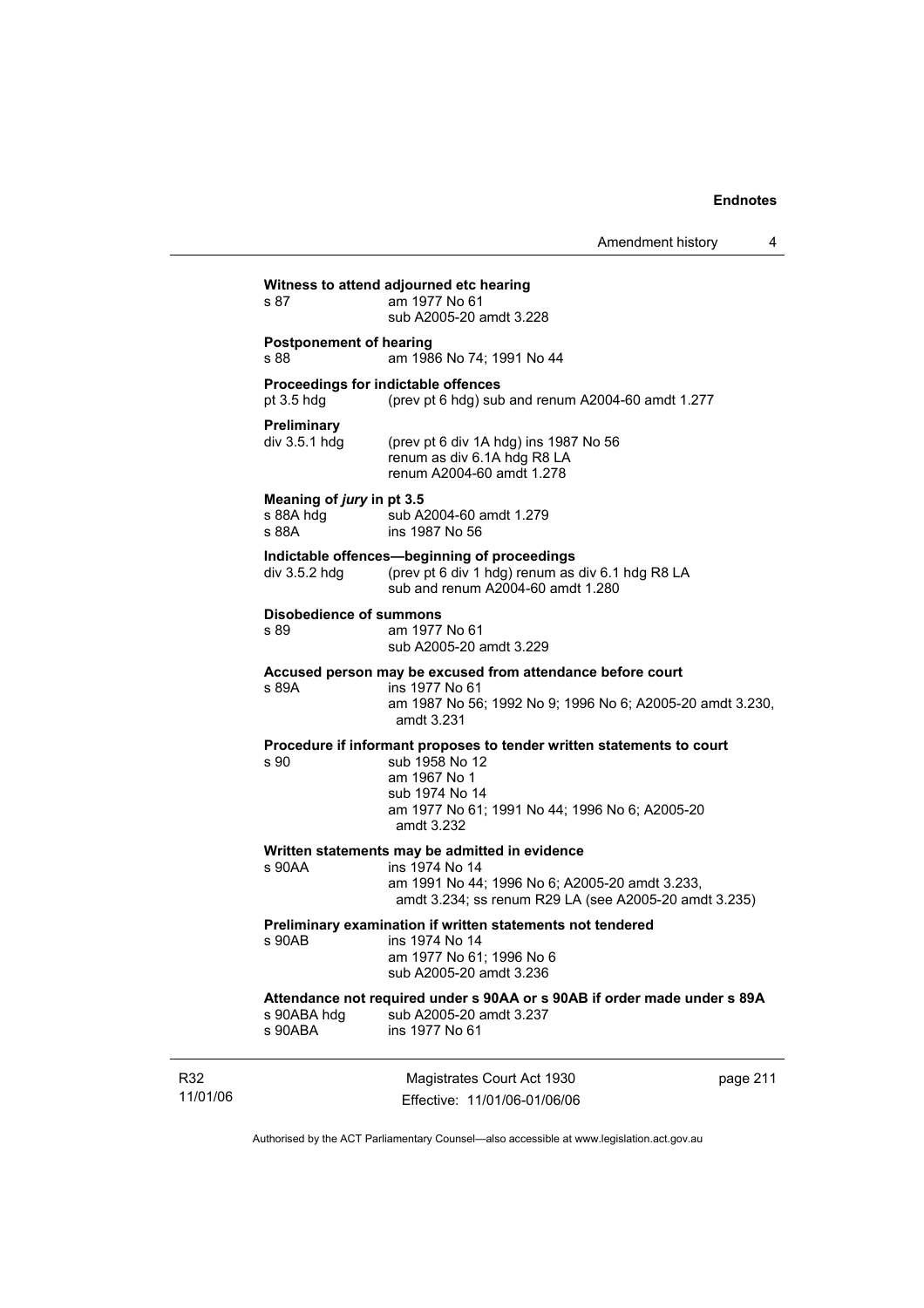4 Amendment history

#### **Plea of guilty in committal proceeding**

| s 90A | ins 1958 No 12                                            |
|-------|-----------------------------------------------------------|
|       | am 1985 No 41: ord 1990 No 5: 1996 No 6: ss renum R10 LA: |
|       | A2004-60 amdt 1.281: A2005-20 amdts 3.238-3.240:          |
|       | ss renum R29 LA (see A2005-20 amdt 3.241)                 |
|       |                                                           |

#### **Court may discharge accused**

s 91 am 1974 No 14; 1987 No 56 sub A2005-20 amdt 3.242

#### **Proceeding if evidence sufficient to put accused on trial**

s 92 am 1951 No 12; 1958 No 12; 1967 No 1; 1974 No 14; 1977 No 61; 1985 No 41; 1986 No 74; 1987 No 56

**Committal for sentence for indictable offence tried summarily**  s 92A ins 1974 No 14

# **Depositions as evidence**

ins 1985 No 41

# **Admissions and confessions**

am 1958 No 12; 1967 No 1; 1996 No 6; A2005-20 amdt 3.243

## **Indictable offences—proceedings after hearing of evidence**  div 3.5.3 hdg (prev pt 6 div 2 hdg) renum as div 6.2 hdg R8 LA

sub and renum A2004-60 amdt 1.282

## **Discharge or committal for trial**

s 94 am 1937 No 28; 1976 No 42; 1987 No 56; 1996 No 6 sub A2005-20 amdt 3.244

#### **Depositions of dead or absent people**

s 95 sub 1958 No 12

 am 1967 No 1; 1989 No 59; 1996 No 6; A2004-60 amdt 1.283, amdt 1.284; A2005-20 amdt 3.245

#### **Indictable offences—costs**

div 3.5.4 hdg (prev pt 6 div 2A hdg) ins 1984 No 9 renum as div 6.2A hdg R8 LA sub and renum A2004-60 amdt 1.285

### **Discontinued proceeding**

s 97 am 1937 No 28 om 1958 No 12 ins 1984 No 9 am 1987 No 56

**Indictable offences—witness recognisances**<br>div 3.5.5 hdg (prev pt 6 div 3 hdg) am 199 (prev pt 6 div 3 hdg) am 1992 No 9 renum as div 6.3 hdg R8 LA sub and renum A2004-60 amdt 1.286

page 212 Magistrates Court Act 1930 Effective: 11/01/06-01/06/06

R32 11/01/06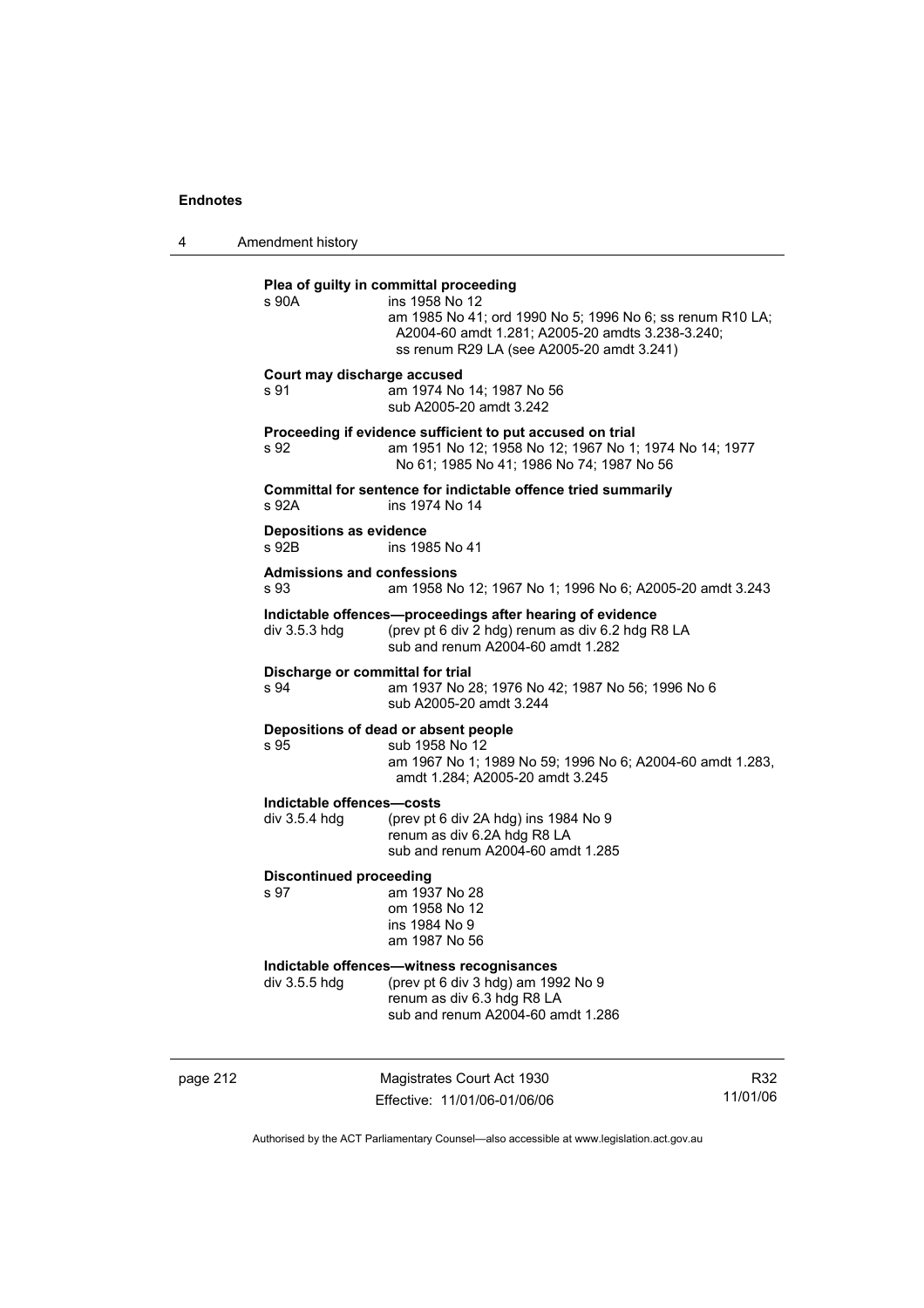| s 98                          | am 1937 No 28                                                       |
|-------------------------------|---------------------------------------------------------------------|
|                               | om 1989 No 59                                                       |
|                               | Admission of persons committed for trial to bail                    |
| s 99                          | am 1937 No 28; 1976 No 42; 1989 No 59                               |
|                               | om 1992 No 9                                                        |
| trial to bail                 | Admission of persons committed for trial and are in prison awaiting |
| s 100                         | am 1937 No 28; 1976 No 42; 1989 No 59<br>om 1992 No 9               |
|                               | Recognisances to be transmitted to Crown Solicitor                  |
| s 101                         | am 1967 No 1; 1976 No 42; 1985 No 17                                |
|                               | om 1992 No 9                                                        |
| <b>Warrant of deliverance</b> |                                                                     |
| s 102                         | am 1976 No 42                                                       |
|                               | om 1992 No 9                                                        |
|                               | Recognisance of witnesses etc                                       |
| s 103                         | am 1974 No 14: 1996 No 6                                            |
|                               | Court may commit noncompliant witness                               |
| s 105                         | am 1976 No 42                                                       |
|                               | sub A2005-20 amdt 3.246                                             |
|                               | Indictable offences-other provisions                                |
| div 3.5.6 hdg                 | (prev pt 6 div 4 hdg) renum as div 6.4 hdg R8 LA                    |
|                               | sub and renum A2004-60 amdt 1.287                                   |
|                               | Meaning of certified copy of depositions in div 3.5.6               |
| s 105A                        | ins A2004-60 amdt 1.288                                             |
|                               | sub A2005-20 amdt 3.247                                             |
|                               | Giving depositions etc to director of public prosecutions           |
| s 106                         | am 1967 No 1; 1985 No 17; 1985 No 41; 1992 No 9; A2005-20           |
|                               | amdt 3.248                                                          |
|                               | Giving documents to proper officer of court                         |
| s 107                         | am 1967 No 1; 1985 No 17; 1996 No 6; 1999 No 66 sch 3;              |
|                               | A2005-20 amdt 3.249                                                 |
|                               | Accused person may obtain copies of depositions etc                 |
| s 108                         | am 1967 No 1; 1999 No 66 sch 3                                      |
|                               | sub A2005-20 amdt 3.250                                             |
|                               | Proceedings for offences punishable summarily                       |
| pt 3.6 hdg                    | (prev pt 7 hdg) renum A2004-60 amdt 1.289                           |

R32 11/01/06

Magistrates Court Act 1930 Effective: 11/01/06-01/06/06 page 213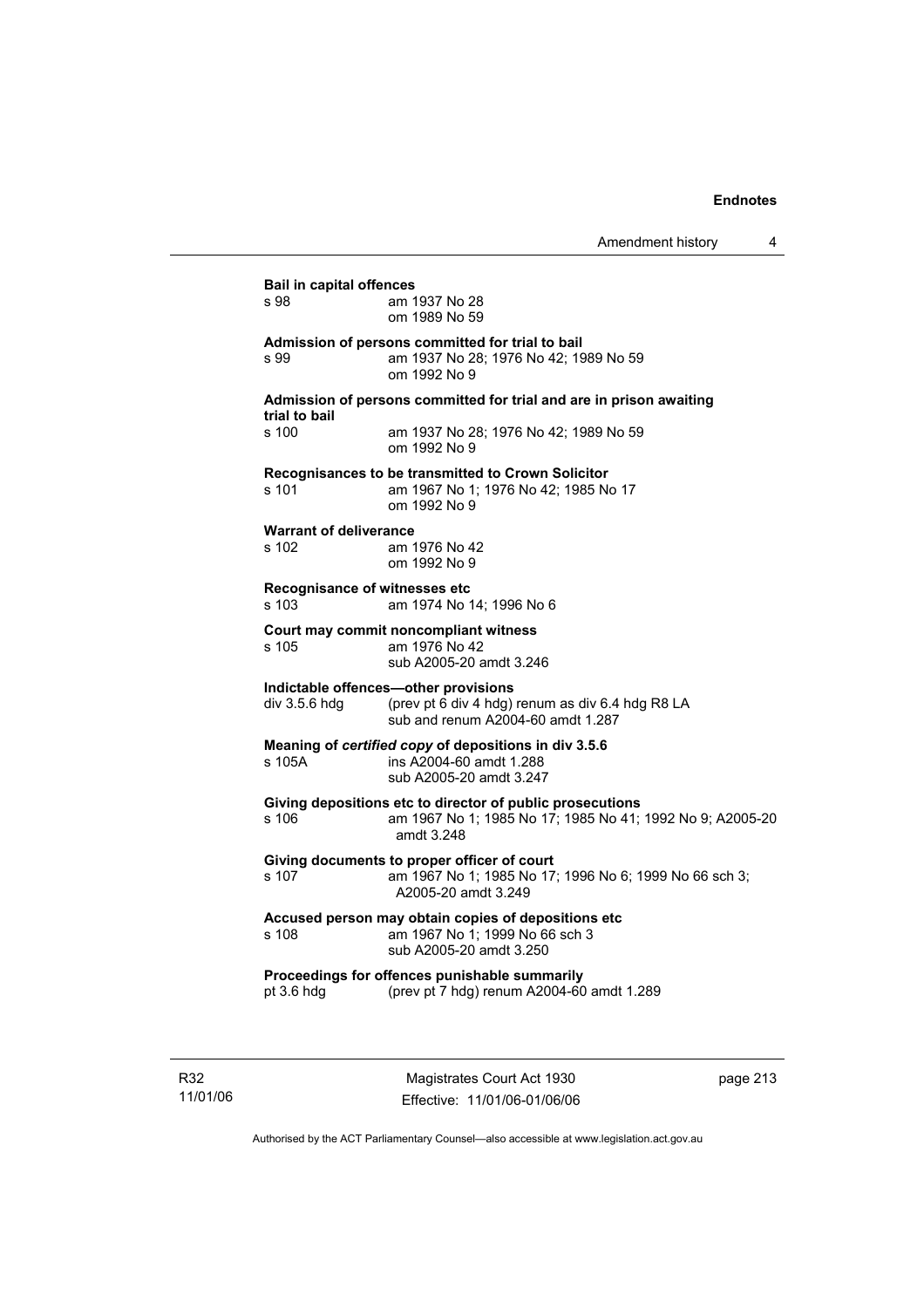| 4 | Amendment history                                     |                                                                                                                                                                                                                                                                                                                                                                                                                                     |
|---|-------------------------------------------------------|-------------------------------------------------------------------------------------------------------------------------------------------------------------------------------------------------------------------------------------------------------------------------------------------------------------------------------------------------------------------------------------------------------------------------------------|
|   | s 108A                                                | Indictable offences dealt with summarily<br>ins 1985 No 41<br>am A2004-60 amdt 1.290                                                                                                                                                                                                                                                                                                                                                |
|   | s 109                                                 | Dismissal or adjournment in absence of informant<br>sub 1996 No 6<br>am A2005-20 amdt 3.251                                                                                                                                                                                                                                                                                                                                         |
|   | Hearing in absence of defendant<br>s 110 hdg<br>s 110 | sub A2005-20 amdt 3.252<br>am 1974 No 14; 1986 No 83; 1989 No 59; 1996 No 6;<br>A2005-20 amdts 3.253-3.256                                                                                                                                                                                                                                                                                                                          |
|   | s 111                                                 | Adjournment if defendant does not appear<br>sub A2005-20 amdt 3.257                                                                                                                                                                                                                                                                                                                                                                 |
|   | <b>Both parties appearing</b><br>s 112                | am 1996 No 6<br>om A2005-20 amdt 3.258                                                                                                                                                                                                                                                                                                                                                                                              |
|   | s 114                                                 | If defendant does not admit the case<br>am 1937 No 28<br>sub A2005-20 amdt 3.259                                                                                                                                                                                                                                                                                                                                                    |
|   | <b>Conduct of summary proceeding</b><br>s 115         | am 1996 No 6<br>sub A2005-20 amdt 3.259                                                                                                                                                                                                                                                                                                                                                                                             |
|   | s 116                                                 | <b>Conduct of summary proceedings regulated</b><br>am 1996 No 6<br>om A2005-20 amdt 3.259                                                                                                                                                                                                                                                                                                                                           |
|   | pt 3.7 hdg                                            | Service and pleading by post for certain offences<br>(prev pt 7A hdg) ins 1974 No 14<br>sub 1979 No 33<br>renum A2004-60 amdt 1.291                                                                                                                                                                                                                                                                                                 |
|   | Definitions for pt 3.7<br>s 116A hdg<br>s 116A        | sub A2004-60 amdt 1.292<br>ins 1974 No 14<br>sub 1979 No 33<br>am ord 1990 No 5; 1993 No 4; 1996 No 6; 1998 No 54; 1999<br>No 79 sch 3; A2004-60 amdt 1.294<br>sub A2005-20 amdt 3.260<br>def defendant ins A2005-20 amdt 3.260<br>def <i>law in force in the ACT</i> ins A2004-60 amdt 1.293<br>sub A2005-20 amdt 3.260<br>def prescribed offence am A1984-10 s 2; ord 1990 No 5<br>sch 1<br>sub A1993-4 s 10<br>om A1999-79 sch 3 |

page 214 Magistrates Court Act 1930 Effective: 11/01/06-01/06/06

R32 11/01/06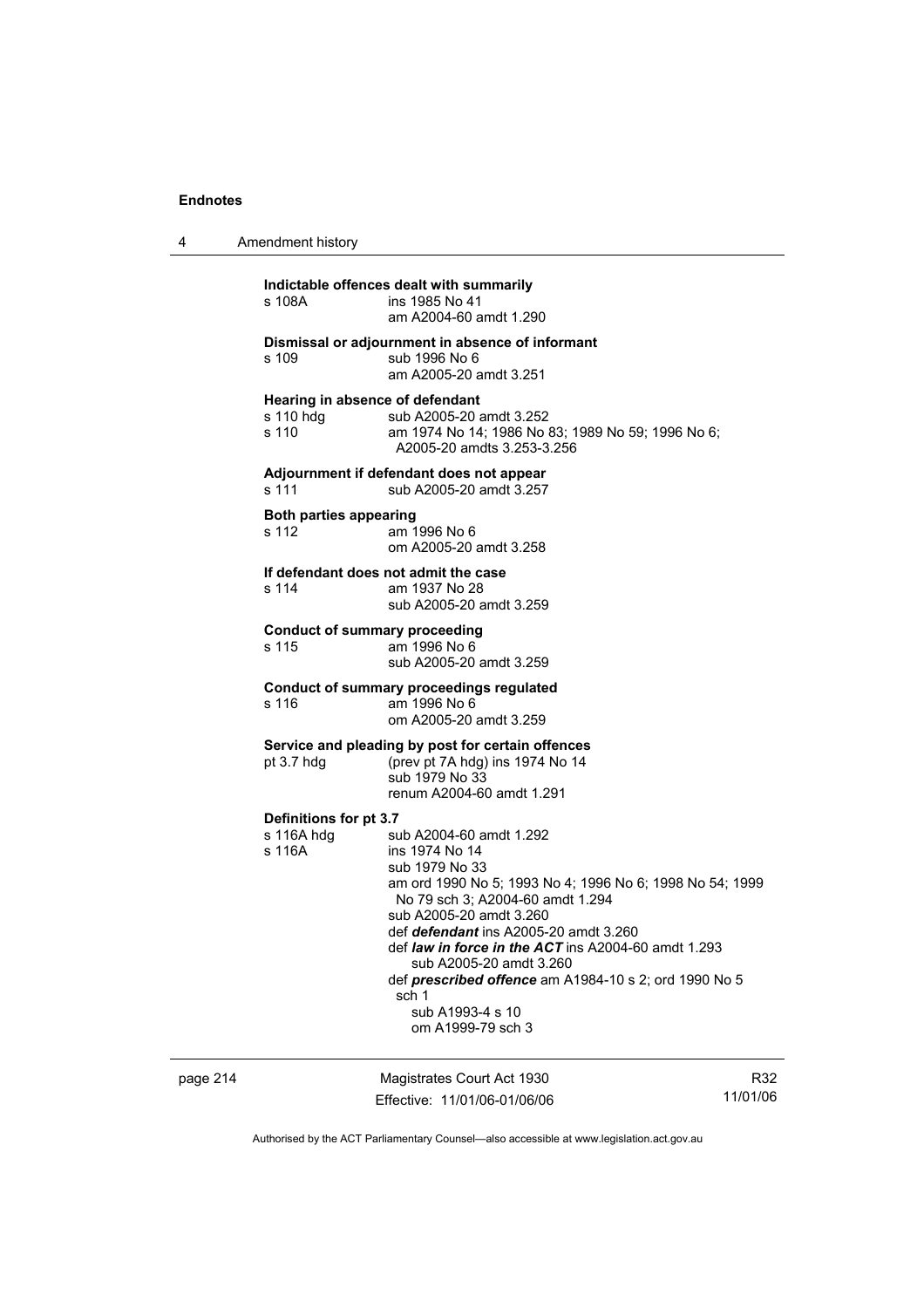Amendment history 4

#### **Meaning of** *prescribed offence* **for pt 3.7**

| s 116AA hdg                               | sub A2004-60 amdt 1.295                                                  |  |
|-------------------------------------------|--------------------------------------------------------------------------|--|
| s 116AA                                   | ins 1999 No 79 s 5 sch 3                                                 |  |
|                                           | am 2001 No 62 amdts 1.1-1.3; A2004-60 amdt 1.296;<br>A2005-20 amdt 3.261 |  |
| Service of summons for prescribed offence |                                                                          |  |

s 116B hdg sub A2004-60 amdt 1.297<br>s 116B s ins 1974 No 14 ins 1974 No 14 sub 1979 No 33 am 1993 No 4; A2004-60 amdt 1.298; A2005-20 amdt 3.262, amdt 3.263

#### **Giving of notice by registrar**

| s 116BA | ins 1993 No 4           |
|---------|-------------------------|
|         | sub A2005-20 amdt 3.264 |

# **Proof of service**

ins 1974 No 14 sub 1979 No 33 am 1991 No 44; 1993 No 4; 1996 No 6; A2005-20 amdt 3.265, amdt 3.266

#### **Pleas to prescribed offence**

s 116D hdg sub A2004-60 amdt 1.299<br>s 116D ins 1974 No 14 ins 1974 No 14 sub 1979 No 33 am 1991 No 44; 1993 No 4

#### **Procedure if plea of guilty entered**

s 116E ins 1974 No 14 sub 1979 No 33 am 1991 No 44; 1993 No 4

# **Procedure if notice of intention to defend given**

ins 1974 No 14 sub 1979 No 33 am 1991 No 44; 1993 No 4

#### **Procedure if defendant pleads not guilty**  s 116FA ins 1989 No 59

#### **Procedure if defendant does not plead**

s 116G ins 1974 No 14 sub 1979 No 33 am 1989 No 59; 1991 No 44; 1993 No 4

Magistrates Court Act 1930 Effective: 11/01/06-01/06/06 page 215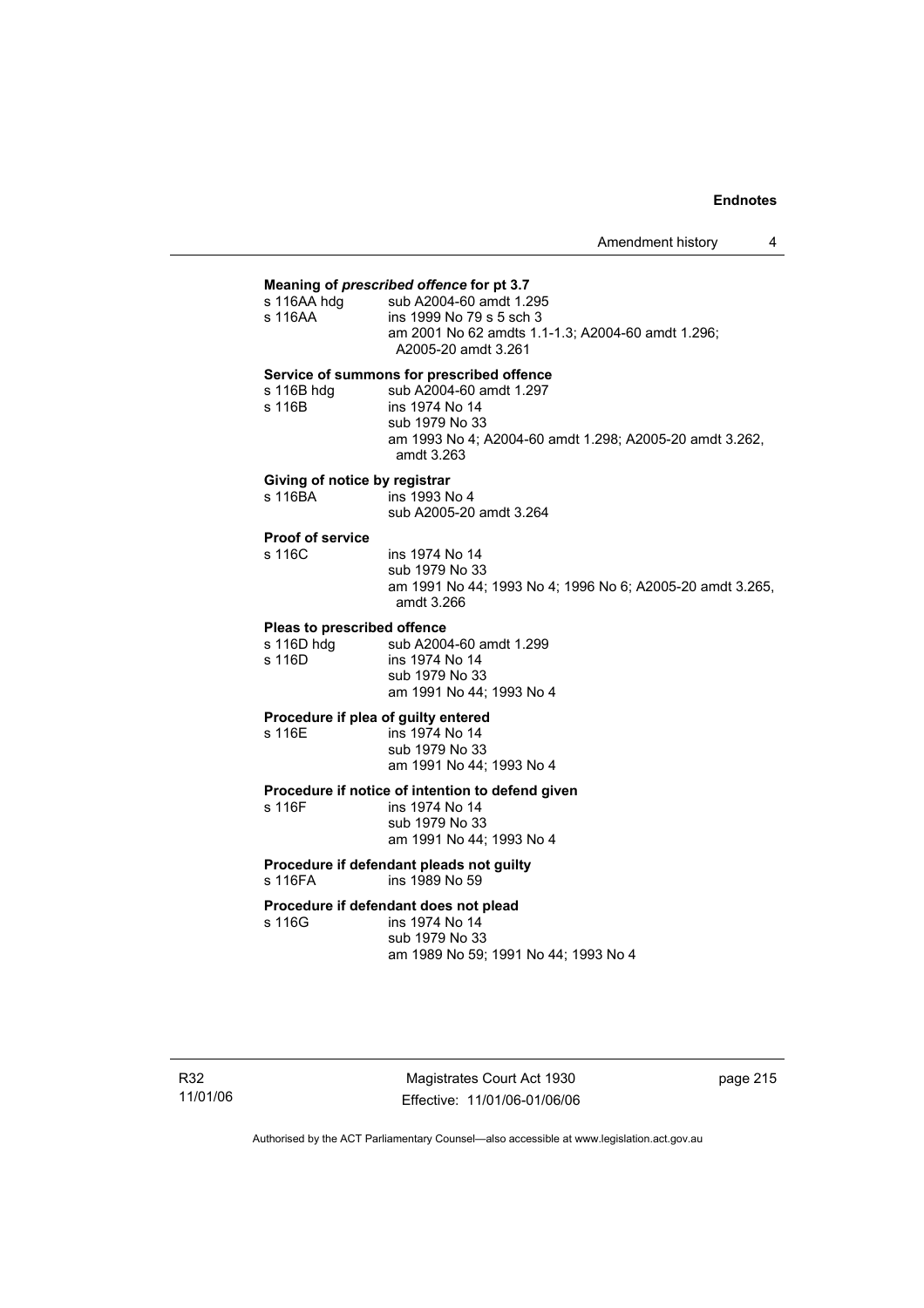4 Amendment history

| s 116H hdg<br>s 116H         | Restricted penalties under pt 3.7<br>sub A2004-60 amdt 1.300<br>ins 1974 No 14<br>sub 1979 No 33; 1993 No 4<br>am 1996 No 6; 1998 No 25; A2003-56 amdt 3.162; A2005-20<br>amdt 3.267, amdt 3.268; ss renum R29 LA (see A2005-20<br>amdt 3.269)                                                                                                                                                                                                                                                                                                                                                                                                                                                                                                                                                                                                                          |
|------------------------------|-------------------------------------------------------------------------------------------------------------------------------------------------------------------------------------------------------------------------------------------------------------------------------------------------------------------------------------------------------------------------------------------------------------------------------------------------------------------------------------------------------------------------------------------------------------------------------------------------------------------------------------------------------------------------------------------------------------------------------------------------------------------------------------------------------------------------------------------------------------------------|
| s 116I hdg<br>s 116I         | Consequences of conviction in absence of defendant<br>sub A2005-20 amdt 3.270<br>ins 1974 No 14<br>sub 1979 No 33<br>am 1991 No 44; 1993 No 4; 1996 No 6; A2004-60 amdt 1.301                                                                                                                                                                                                                                                                                                                                                                                                                                                                                                                                                                                                                                                                                           |
| Date of conviction<br>s 116J | ins 1974 No 14                                                                                                                                                                                                                                                                                                                                                                                                                                                                                                                                                                                                                                                                                                                                                                                                                                                          |
|                              | om 1979 No 33                                                                                                                                                                                                                                                                                                                                                                                                                                                                                                                                                                                                                                                                                                                                                                                                                                                           |
| $pt$ 3.8 hdg                 | Infringement notices for certain offences<br>(prev pt 8 hdg) om 1986 No 74<br>ins 2001 No 77 s 21<br>renum A2004-60 amdt 1.302                                                                                                                                                                                                                                                                                                                                                                                                                                                                                                                                                                                                                                                                                                                                          |
| Preliminary                  |                                                                                                                                                                                                                                                                                                                                                                                                                                                                                                                                                                                                                                                                                                                                                                                                                                                                         |
| div 3.8.1 hdg                | ins 2001 No 77 s 21<br>renum A2004-60 amdt 1.303                                                                                                                                                                                                                                                                                                                                                                                                                                                                                                                                                                                                                                                                                                                                                                                                                        |
| Definitions for pt 3.8       |                                                                                                                                                                                                                                                                                                                                                                                                                                                                                                                                                                                                                                                                                                                                                                                                                                                                         |
| s 117 hdg<br>s 117           | sub A2004-60 amdt 1.304<br>om 1986 No 74<br>ins 2001 No 77 s 21<br>def another jurisdiction ins A2004-47 amdt 1.1<br>def <i>authorised person</i> sub 2002 No 30 amdt 3.587;<br>A2004-60 amdt 1.305<br>def <i>driver</i> ins A2004-47 amdt 1.1<br>def <i>home address</i> ins A2004-47 amdt 1.1<br>def illegal user declaration ins A2004-47 amdt 1.1<br>def known offender declaration ins A2004-47 amdt 1.1<br>def registered ins A2004-47 amdt 1.1<br>def registered operator ins A2004-47 amdt 1.1<br>om A2005-20 amdt 3.271<br>def responsible person ins A2004-47 amdt 1.1<br>def sold vehicle declaration ins A2004-47 amdt 1.1<br>def trader's plate ins A2004-47 amdt 1.1<br>om A2005-20 amdt 3.271<br>def <i>unknown offender declaration</i> ins A2004-47 amdt 1.1<br>def vehicle ins A2004-47 amdt 1.1<br>def vehicle related offence ins A2004-47 amdt 1.1 |

page 216 Magistrates Court Act 1930 Effective: 11/01/06-01/06/06

R32 11/01/06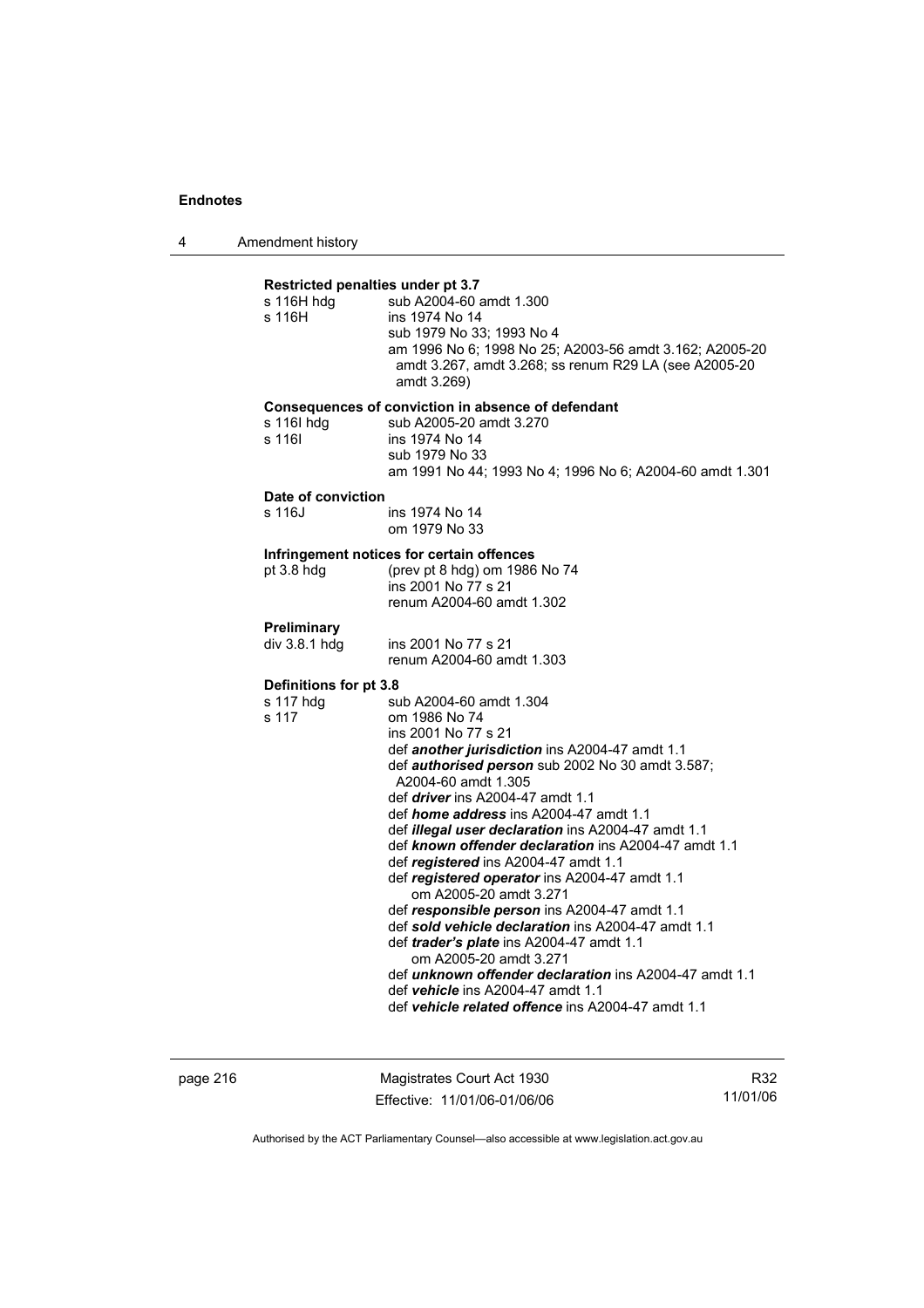### **Purpose and effect of pt 3.8**

| ι αιρυσσ απα σπουι οι ρι σ.υ            |                                                                                                                  |
|-----------------------------------------|------------------------------------------------------------------------------------------------------------------|
| s 118 hdg                               | sub A2004-60 amdt 1.306                                                                                          |
| s 118                                   | om 1986 No 74                                                                                                    |
|                                         | ins 2001 No 77 s 21                                                                                              |
| s 119                                   | <b>Regulations about infringement notice offences</b><br>om 1986 No 74<br>ins 2001 No 77 s 21<br>am A2003-2 s 70 |
| Infringement and reminder notices       |                                                                                                                  |
| div 3.8.2 hdg                           | (prev div 8.2 hdg) ins 2001 No 77 s 21<br>renum A2004-60 amdt 1.307                                              |
| <b>Service of infringement notices</b>  |                                                                                                                  |
| s 120                                   | om 1986 No 74                                                                                                    |
|                                         | ins 2001 No 77 s 21                                                                                              |
|                                         | am A2004-42 amdt 1.8, amdt 1.9<br>sub A2004-47 amdt 1.2                                                          |
|                                         |                                                                                                                  |
| <b>Contents of infringement notices</b> |                                                                                                                  |
| s 121                                   | om 1986 No 74                                                                                                    |
|                                         | ins 2001 No 77 s 21                                                                                              |
|                                         | <b>Additional information in infringement notices</b>                                                            |
| s 122                                   | om 1986 No 74                                                                                                    |
|                                         | ins 2001 No 77 s 21                                                                                              |
|                                         | Time for payment of infringement notice penalty                                                                  |
| s 123                                   | sub 1937 No 28                                                                                                   |
|                                         | om 1986 No 74                                                                                                    |
|                                         | ins 2001 No 77 s 21                                                                                              |
| <b>Extension of time to pay penalty</b> |                                                                                                                  |
| s 124                                   | om 1986 No 74                                                                                                    |
|                                         | ins 2001 No 77 s 21                                                                                              |
|                                         | Effect of payment of infringement notice penalty                                                                 |
| s 125                                   | am 1937 No 28                                                                                                    |
|                                         | om 1986 No 74                                                                                                    |
|                                         | ins 2001 No 77 s 21                                                                                              |
|                                         | Application for withdrawal of infringement notice                                                                |
| s 126                                   | om 1986 No 74                                                                                                    |
|                                         | ins 2001 No 77 s 21                                                                                              |
| Withdrawal of infringement notice       |                                                                                                                  |
| s 127                                   | sub 1937 No 28                                                                                                   |

 om 1986 No 74 ins 2001 No 77 s 21

R32 11/01/06

Magistrates Court Act 1930 Effective: 11/01/06-01/06/06 page 217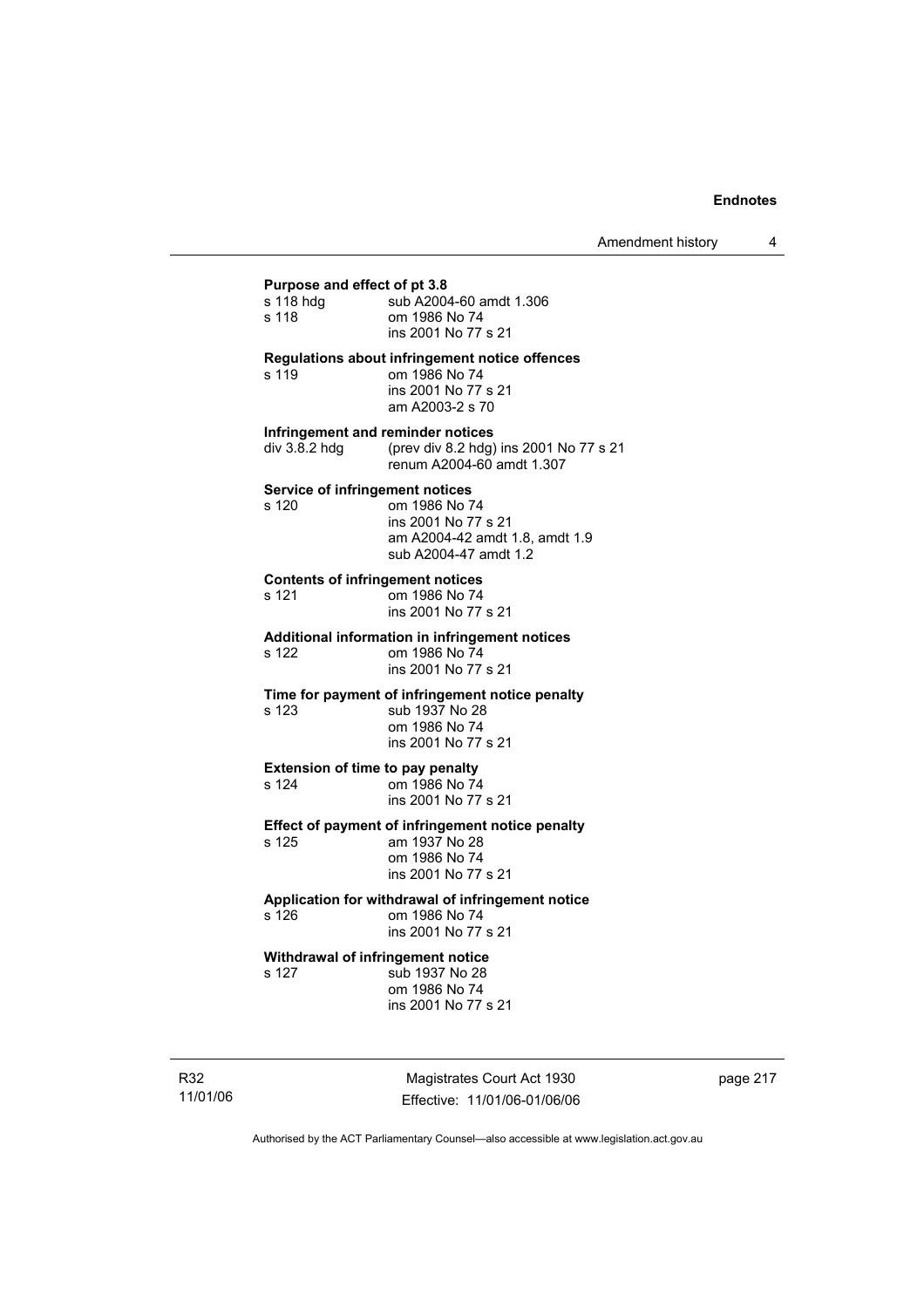4 Amendment history

# **Guidelines about withdrawal of infringement notices**

am 1937 No 28 om 1986 No 74 ins 2001 No 77 s 21

### **Reminder notices**

s 129 sub 1967 No 1 am 1980 No 4 om 1986 No 74 ins 2001 No 77 s 21

# **Contents of reminder notices**

om 1986 No 74 ins 2001 No 77 s 21

### **Additional information in reminder notices**

| s 131 | om 1986 No 74       |
|-------|---------------------|
|       | ins 2001 No 77 s 21 |

### **Additional provisions for vehicle-related offences**

div 3.8.3 hdg (prev div 8.2A hdg) ins A2004-47 amdt 1.3 renum R26 LA

**Meaning of** *infringement notice*<br>s 131A ins A2004-47 ins A2004-47 amdt 1.3

#### **Service of infringement notice on responsible person for vehicles**  s 131B ins A2004-47 amdt 1.3

 am A2004-42 amdt 1.10; ss renum R25 LA (see A2004-60 amdt 1.11)

# **Liability for vehicle-related offences**

s 131C ins A2004-47 amdt 1.3

# **Illegal user declarations**

ins A2004-47 amdt 1.3

**Known offender declarations**  s 131E ins A2004-47 amdt 1.3

# **Sold vehicle declarations**

ins A2004-47 amdt 1.3

### **Unknown offender declarations**  s 131G ins A2004-47 amdt 1.3

#### **Disputing liability for infringement notices**<br>div 3.8.4 hdg (prev div 8.3 hdg) ins 200 (prev div 8.3 hdg) ins 2001 No 77 s 21

sub and renum A2004-60 amdt 1.308 and R26 LA

page 218 Magistrates Court Act 1930 Effective: 11/01/06-01/06/06

R32 11/01/06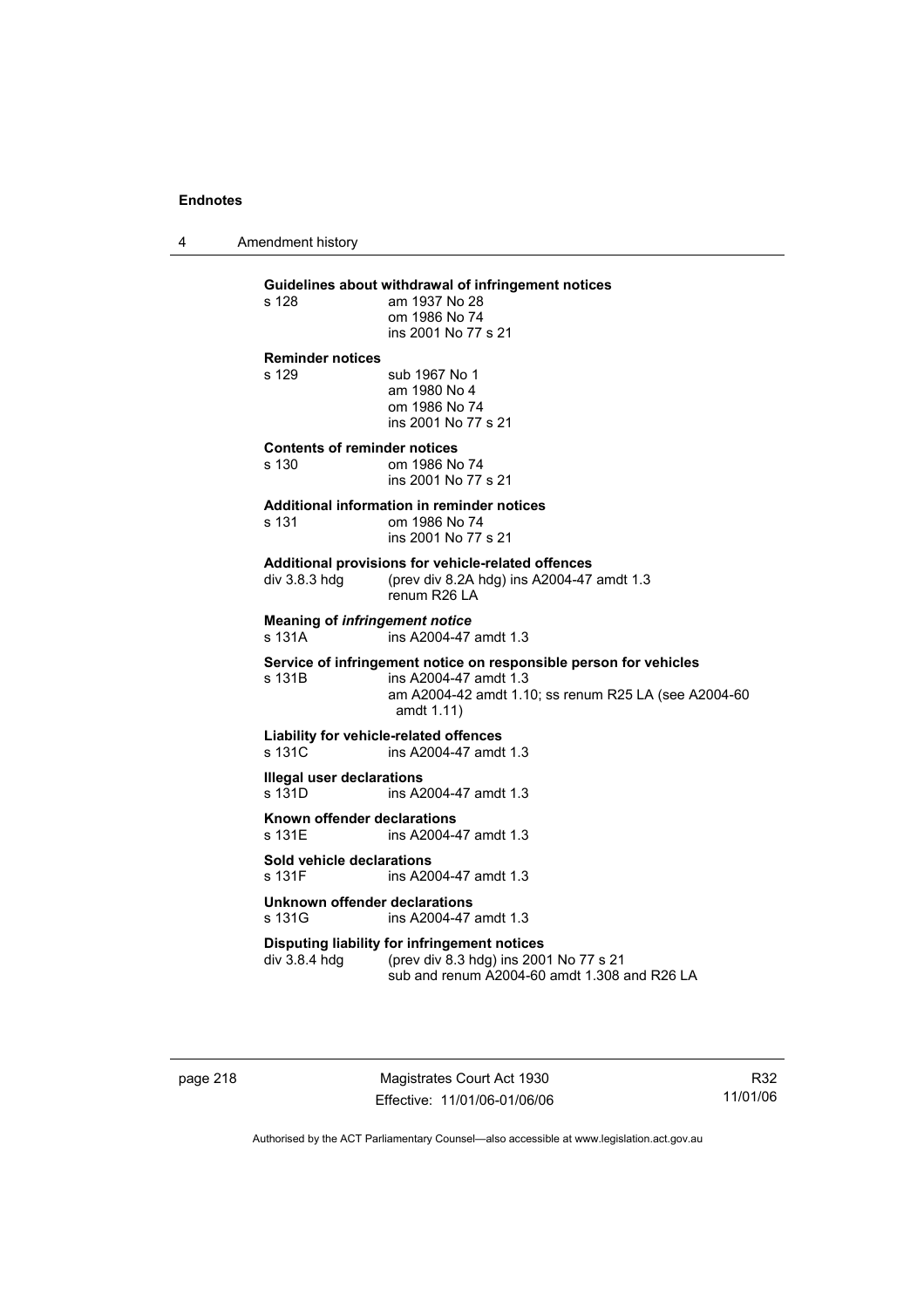# **Disputing liability for infringement notice offence**  am 1967 No 1; 1969 No 12; 1977 No 4 om 1986 No 74 ins 2001 No 77 s 21 **Extension of time to dispute liability**  s 133 am 1937 No 28 om 1986 No 74 ins 2001 No 77 s 21 **Procedure if liability disputed**  s 134 ins 2001 No 77 s 21 am A2004-42 amdt 1.12 **Infringement notices—other provisions**<br>div 3.8.5 hdg (prev div 8.4 hdg) ins 2 (prev div 8.4 hdg) ins 2001 No 77 s 21 sub and renum A2004-60 amdt 1.309 and R26 LA **Authorised people for infringement notice offences**  s 134A ins 1968 No 25 om 1986 No 74 ins 2002 No 30 amdt 3.588 **Money recovered by infant or person of unsound mind**  ins 1968 No 25 am 1978 No 46 om 1986 No 74 **Delegation of administering authority's functions**  s 135 am 1937 No 28 om 1986 No 74 ins 2001 No 77 s 21 sub 2002 No 30 amdt 3.589 **Evidentiary certificates**  s 136 om 1986 No 74 ins 2001 No 77 s 21 **Default summons**  s 137 om 1986 No 74 **Service of default summons**  s 138 om 1986 No 74 **Ground of defence to be in writing lodged with the clerk**  s 139 am 1937 No 28; 1958 No 12; 1970 No 15 om 1986 No 74 **Trial**  s 140 am 1958 No 12; 1970 No 15 om 1986 No 74

R32 11/01/06

Magistrates Court Act 1930 Effective: 11/01/06-01/06/06 page 219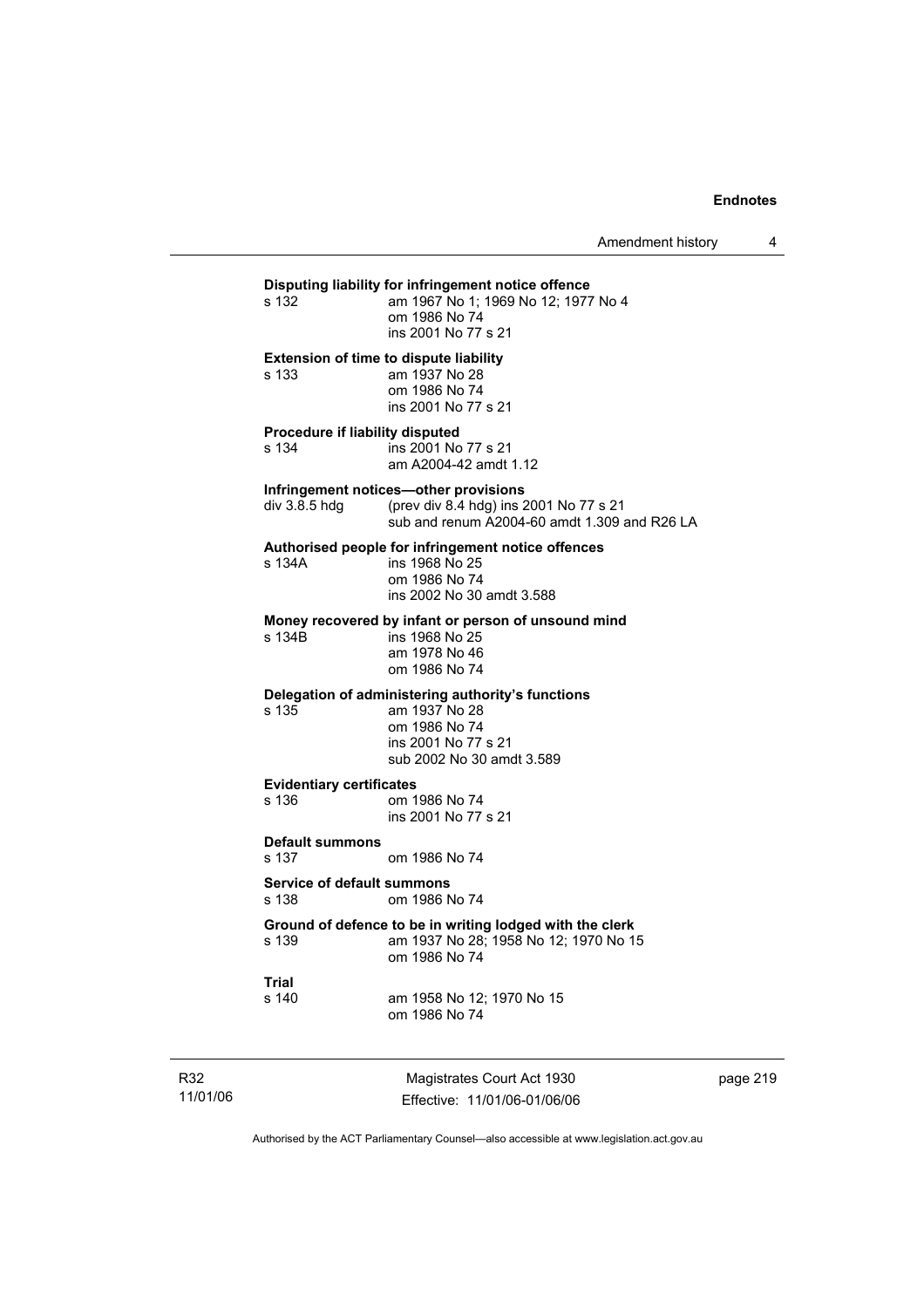|  | Amendment history |
|--|-------------------|
|--|-------------------|

| <b>Enforcement of criminal decisions</b><br>pt $3.9$ hdg | (prev pt 9 hdg) sub and renum A2004-60 amdt 1.310                                                                                                                                                                                                                                                                                                                                                                                                                                                      |
|----------------------------------------------------------|--------------------------------------------------------------------------------------------------------------------------------------------------------------------------------------------------------------------------------------------------------------------------------------------------------------------------------------------------------------------------------------------------------------------------------------------------------------------------------------------------------|
| div 3.9.1 hdg                                            | Enforcement of criminal decisions-general<br>(prev pt 9 div 1 hdg) renum R8 LA<br>sub and renum A2004-60 amdt 1.311                                                                                                                                                                                                                                                                                                                                                                                    |
| s 141                                                    | Minute of decision and notice to defendant<br>am 1972 No 37; ord 1990 No 5; 1991 No 44; 1993 No 4; 1996<br>No 6; 1996 No 68; 1998 No 25; 1999 No 91 sch 2; ss renum<br><b>R10 LA</b>                                                                                                                                                                                                                                                                                                                   |
| <b>Formal convictions and orders</b><br>s 142            | am 1937 No 28; 1991 No 44; A2005-20 amdt 3.272                                                                                                                                                                                                                                                                                                                                                                                                                                                         |
| s 143                                                    | <b>Consequences if information dismissed</b><br>am 1986 No 74; 1991 No 44<br>sub A2005-20 amdt 3.273                                                                                                                                                                                                                                                                                                                                                                                                   |
| s 144                                                    | Copies of informations and other documents<br>sub 1967 No 1<br>am 1980 No 10; 1986 No 74; 1991 No 38; 1991 No 44; 1994<br>No 4                                                                                                                                                                                                                                                                                                                                                                         |
| Imprisonment in first instance<br>s 145                  | am 1996 No 6                                                                                                                                                                                                                                                                                                                                                                                                                                                                                           |
| <b>Enforcement of fines</b><br>div 3.9.2 hdg             | (prev pt 9 div 2 hdg) sub 1994 No 61<br>am 1998 No 25<br>renum as div 9.2 hdg R8 LA<br>renum A2004-60 amdt 1.312                                                                                                                                                                                                                                                                                                                                                                                       |
| Definitions for div 3.9.2<br>s 146 hdq<br>s 146          | sub A2004-60 amdt 1.313<br>om 1986 No 57<br>ins 1989 No 60<br>sub 1991 No 112<br>def chief police officer ins A1998-25 s 8<br>om A2004-60 amdt 1.314<br>def <i>default notice</i> ins A1998-25 s 8<br>def <i>fine</i> ins A1998-25 s 8<br>am A1999-91 sch 2; A2005-20 amdt 3.274<br>def fine defaulter ins A1998-25 s 8<br>def government agency ins A1998-25 s 8<br>am A2005-20 amdt 3.275<br>def outstanding fine ins A1998-25 s 8<br>sub A2005-20 amdt 3.276<br>def parking offence om A1998-25 s 8 |

page 220 Magistrates Court Act 1930 Effective: 11/01/06-01/06/06

R32 11/01/06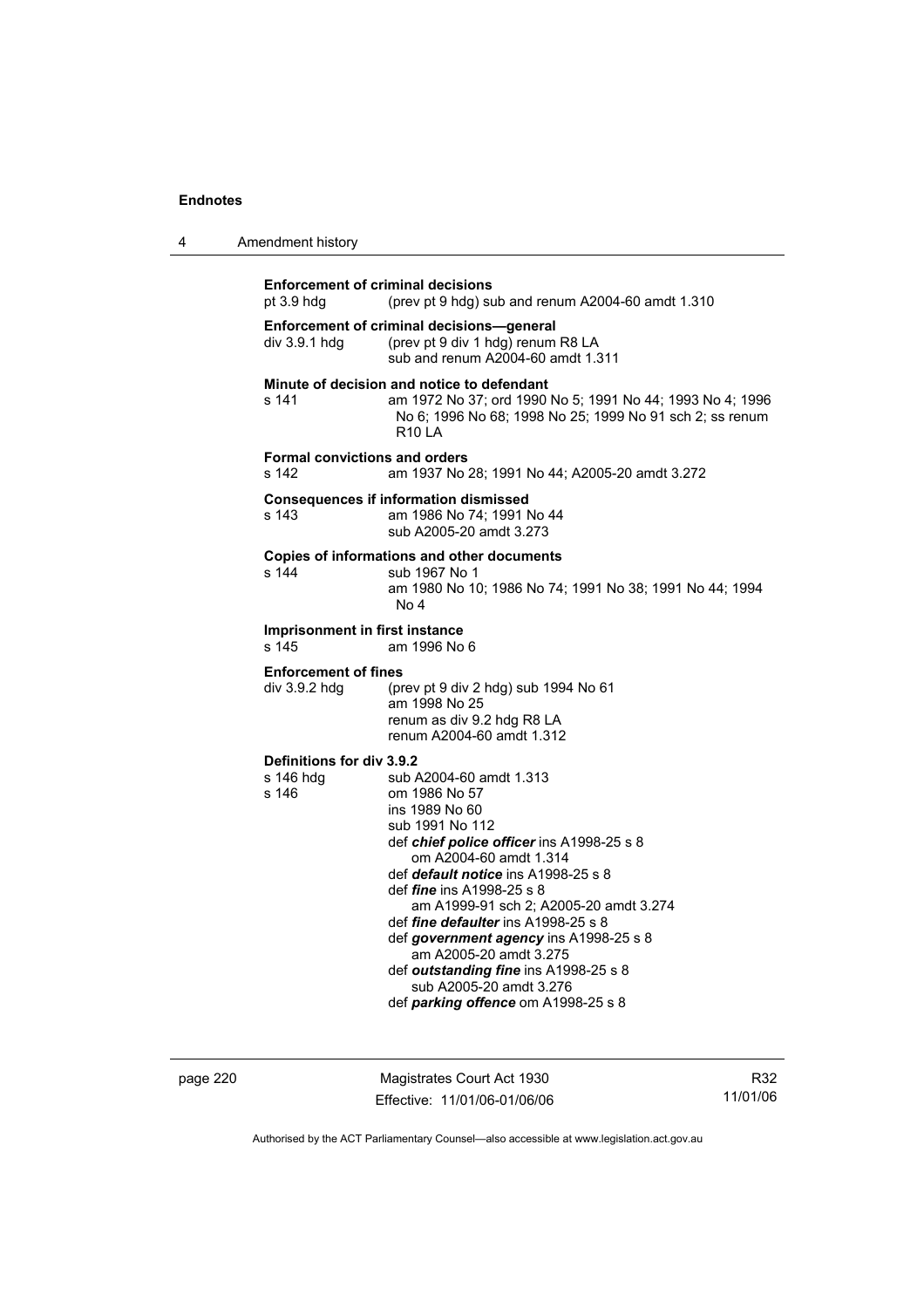|                                            | def penalty notice ins A1998-25 s 8<br>def Territory entity ins A1998-25 s 8<br>sub A2004-60 amdt 1.315<br>def <i>traffic</i> offence am A1993-4 s 21<br>om A1998-25 s 8    |          |
|--------------------------------------------|-----------------------------------------------------------------------------------------------------------------------------------------------------------------------------|----------|
| s 146A                                     | No imprisonment for breach of reparation order<br>ins ord 1990 No 1<br>am 1996 No 6<br>om 1998 No 25                                                                        |          |
| <b>Payment of fine</b><br>s 147            | am 1968 No 25; 1977 No 34; 1986 No 74; 1989 No 60; ord<br>1990 No 5; 1991 No 112; 1992 No 23; 1993 No 4; 1994 No 4;<br>1994 No 45; 1994 No 61; 1995 No 46<br>sub 1998 No 25 |          |
| Notice of address etc<br>s 147A            | ins 1989 No 60<br>am 1991 No 44; 1991 No 112; 1993 No 48<br>sub 1998 No 25                                                                                                  |          |
| Access to particulars of address<br>s 147B | ins 1998 No 25                                                                                                                                                              |          |
| <b>Doubtful service</b><br>s 147C          | ins 1998 No 25                                                                                                                                                              |          |
| Court may allow time to pay<br>s 148       | am 1974 No 14; 1979 No 33; 1991 No 44; 1998 No 25; ss<br>renum R10 LA; A2005-20 amdt 3.277                                                                                  |          |
| <b>Penalty notice</b><br>s 149             | om 1986 No 74<br>ins 1998 No 25                                                                                                                                             |          |
| <b>Default</b><br>s 150                    | am 1974 No 14; 1977 No 34; 1979 No 33; 1986 No 74; 1989<br>No 60; 1991 No 112; 1993 No 4; 1999 No 79 s 5 sch 3<br>sub 1998 No 25<br>am A2004-60 amdt 1.316                  |          |
| s 150A                                     | Parking offences-further orders in respect of natural persons<br>ins 1989 No 60<br>am 1991 No 44; 1991 No 112; 1993 No 48<br>om 1998 No 25                                  |          |
| s 150B                                     | Parking offences-further orders in respect of bodies corporate<br>ins 1989 No 60<br>am 1991 No 44; 1991 No 112; 1993 No 48; 1994 No 61<br>om 1998 No 25                     |          |
|                                            | Magistrates Court Act 1930<br>Effective: 11/01/06-01/06/06                                                                                                                  | page 221 |

Authorised by the ACT Parliamentary Counsel—also accessible at www.legislation.act.gov.au

R32 11/01/06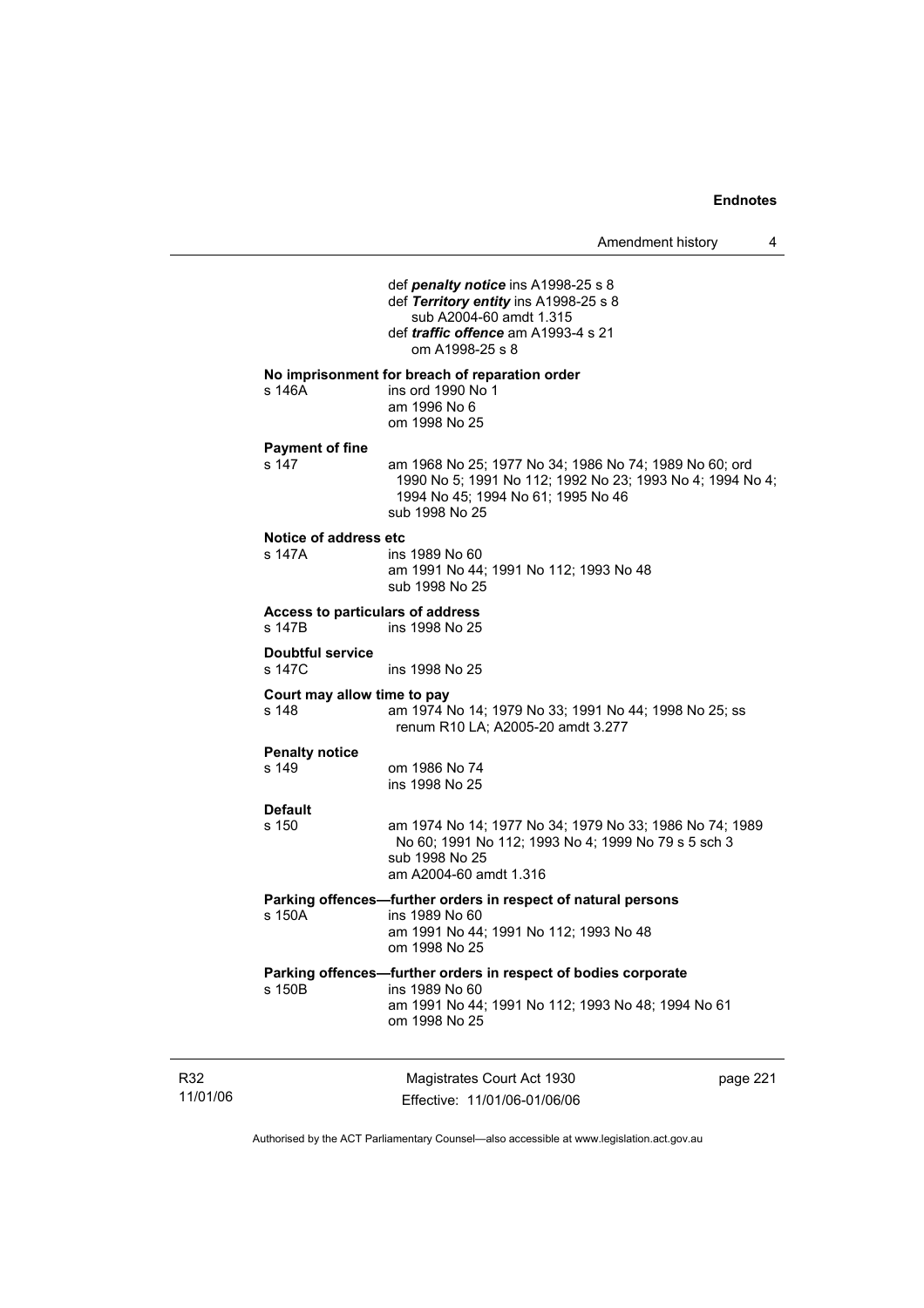4 Amendment history

| <b>Further orders-service</b>  |                                                                                                 |
|--------------------------------|-------------------------------------------------------------------------------------------------|
| s 150C                         | ins 1989 No 60<br>am 1991 No 44                                                                 |
|                                | om 1998 No 25                                                                                   |
| <b>Default notice</b>          |                                                                                                 |
| s 151                          | orig s 151 renum as s 185<br>ins 1998 No 25                                                     |
| <b>Special arrangements</b>    |                                                                                                 |
| s 152                          | orig s 152 renum as s 186<br>ins 1998 No 25                                                     |
|                                | Notice for suspension of driver licence etc                                                     |
| s 153                          | am 1937 No 28; 1940 No 22; 1989 No 60; 1991 No 44<br>om 1998 No 25                              |
|                                | sub 1999 No 79 s 5 sch 3                                                                        |
|                                | Parking offences-instalment payments                                                            |
| s 153A                         | ins 1989 No 60                                                                                  |
|                                | am 1991 No 44<br>om 1998 No 25                                                                  |
|                                |                                                                                                 |
| s 153B                         | Consequence of non-compliance with certain orders<br>ins 1989 No 60                             |
|                                | am 1991 No 44                                                                                   |
|                                | om 1998 No 25                                                                                   |
| <b>Part payments</b>           |                                                                                                 |
| s 153C                         | ins 1989 No 60                                                                                  |
|                                | am 1991 No 44<br>om 1998 No 25                                                                  |
| Access to personal information |                                                                                                 |
| s 154                          | orig s 154 renum as s 187                                                                       |
|                                | ins 1998 No 25                                                                                  |
|                                | Ascertainment of capacity to pay fine                                                           |
| s 154A                         | ins 1998 No 25<br>am A2004-60 amdts 1.317-1.320                                                 |
|                                | reloc to Magistrates Court Rules 1932, pt 4 as rule 18 by                                       |
|                                | A2004-60 amdt 1.321                                                                             |
|                                | <b>Garnishee orders and writs of execution</b>                                                  |
| s 154B                         | ins 1998 No 25                                                                                  |
|                                | am A2004-60 amdt 1.322, amdt 1.323<br>reloc to Magistrates Court Rules 1932, pt 4 as rule 19 by |
|                                |                                                                                                 |

page 222 Magistrates Court Act 1930 Effective: 11/01/06-01/06/06

R32 11/01/06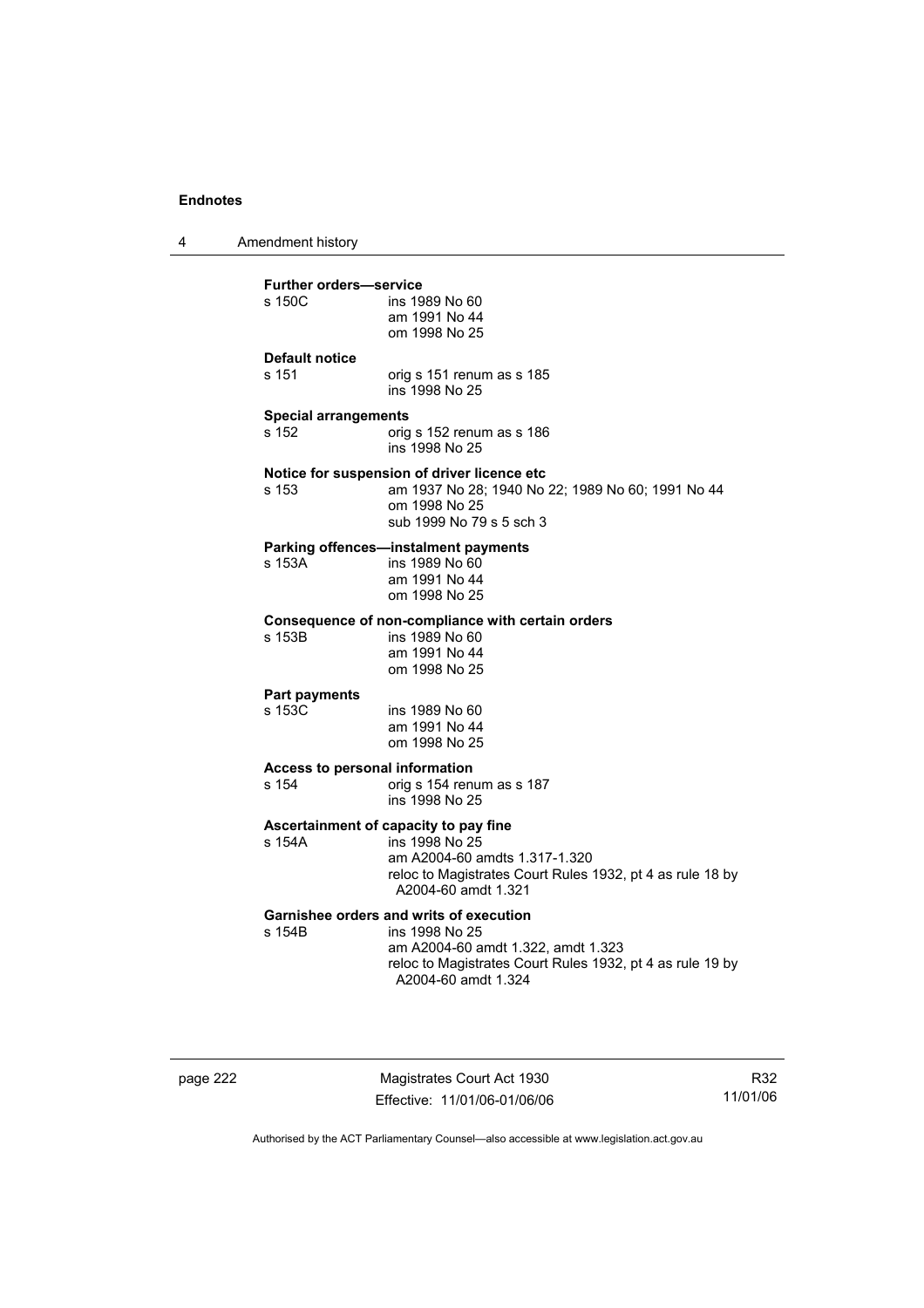### **Application of Magistrates Court (Civil Jurisdiction) Rules, pt 19**  s 154C hdg sub A2004-60 amdt 1.325

| S 1540 NO.<br>s 154C                         | sub A2004-60 amut 1.325<br>ins 1998 No 25<br>am A2004-60 amdts 1.326-1.334<br>reloc to Magistrates Court Rules 1932, pt 4 as rule 20 by<br>A2004-60 amdt 1.335 |
|----------------------------------------------|----------------------------------------------------------------------------------------------------------------------------------------------------------------|
| s 154D                                       | <b>Committal to prison-fine defaulters</b><br>ins 1998 No 25                                                                                                   |
| s 155 hdg<br>s 155                           | Fine amounts to be paid to registrar<br>am 1991 No 44<br>am 1991 No 44<br>sub A2005-20 amdt 3.278                                                              |
| s 155A hdg<br>s 155A                         | Costs to be paid to clerk by registrar of motor vehicles<br>am 1991 No 44<br>ins 1989 No 60<br>am 1991 No 44; 1991 No 112<br>om 1998 No 25                     |
| <b>Execution to stop on payment</b><br>s 156 | am 1977 No 34<br>sub A2005-20 amdt 3.278                                                                                                                       |
| s 157                                        | Payment of amount to keeper or superintendent<br>am 1976 No 42; 1977 No 34; 1991 No 44; 1998 No 25;<br>A2004-60 amdt 1.336                                     |
| Fine satisfied by imprisonment<br>s 158      | am 1986 No 74; 1991 No 44<br>om 1994 No 61<br>ins 1998 No 25                                                                                                   |
| <b>Remission</b><br>s 159 hdg<br>s 159       | am 1991 No 44<br>am 1991 No 44<br>om 1994 No 61<br>ins 1998 No 25                                                                                              |
| s 160                                        | Conviction or order quashed or set aside<br>om 1994 No 61<br>ins 1998 No 25<br>am 1999 No 79 s 5 sch 3                                                         |

# **Other enforcement provisions not affected**

am 1986 No 74 om 1994 No 61 ins 1998 No 25

R32 11/01/06

Magistrates Court Act 1930 Effective: 11/01/06-01/06/06 page 223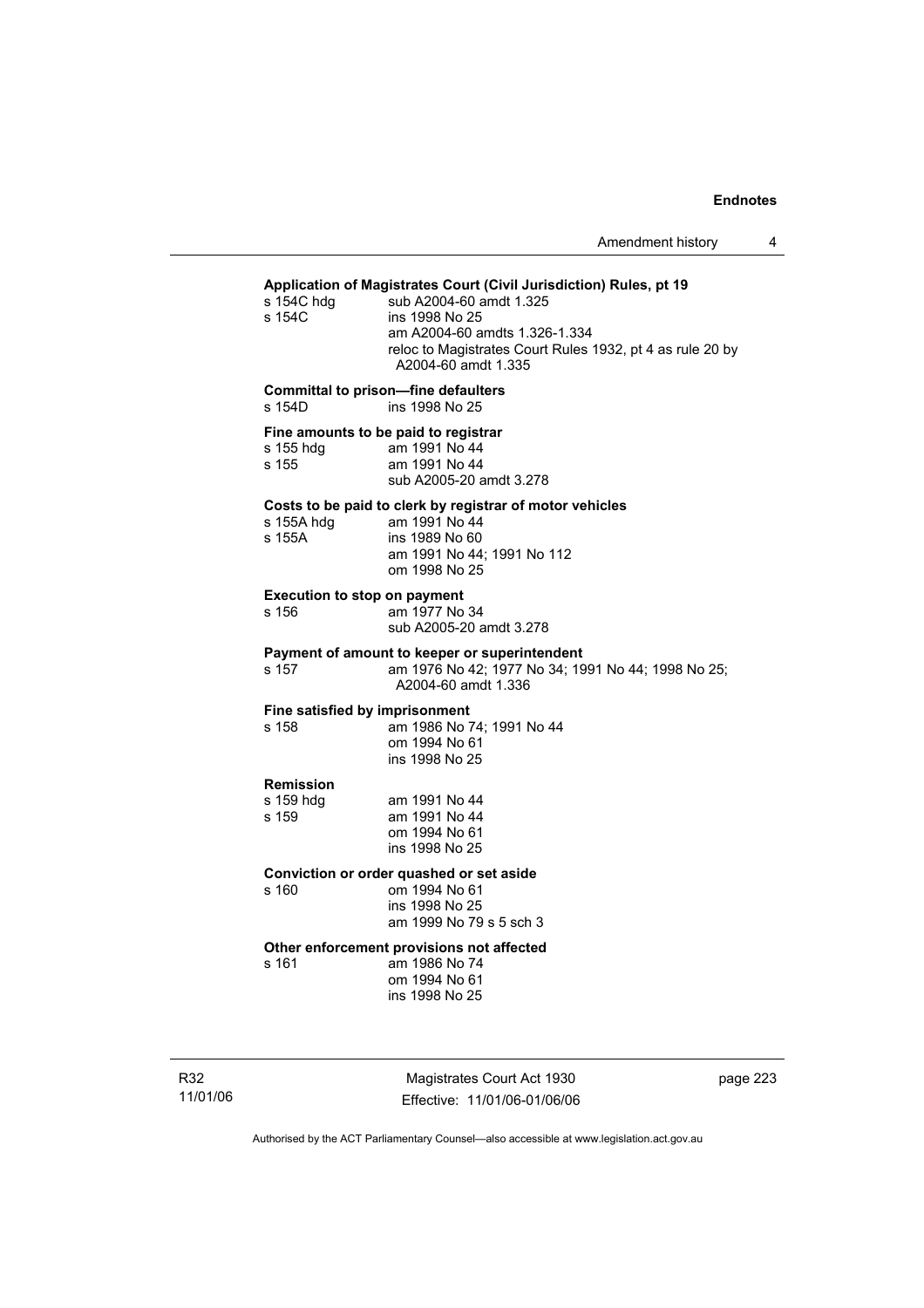| 4 | Amendment history                                 |                                                                                                                                                                                                                             |
|---|---------------------------------------------------|-----------------------------------------------------------------------------------------------------------------------------------------------------------------------------------------------------------------------------|
|   | <b>Procedure on execution</b><br>s 162            | am 1953 No 14; 1967 No 1; 1991 No 44; 1994 No 81<br>om 1994 No 61                                                                                                                                                           |
|   | Warrant of distress after appeal<br>s 163         | om 1972 No 37                                                                                                                                                                                                               |
|   | may be seized, sued on and sold<br>s 164          | Money, Australian notes and bank notes may be seized and choses in action<br>am ord 1990 No 5<br>om 1994 No 61                                                                                                              |
|   | Time of application to be recorded<br>s 165       | am 1953 No 14; 1991 No 44<br>om 1994 No 61                                                                                                                                                                                  |
|   | s 166                                             | Warrant of execution, when to be executed<br>am 1967 No 1; 1994 No 81<br>om 1994 No 61                                                                                                                                      |
|   | div 3.9.3 hdg                                     | Reciprocal enforcement of fines against bodies corporate<br>(prev pt 9 div 2A hdg) ins 1982 No 2<br>renum as div 9.2A hdg R8 LA<br>renum A2004-60 amdt 1.337                                                                |
|   | Definitions for div 3.9.3<br>s 166A hdg<br>s 166A | sub A2004-60 amdt 1.338<br>ins 1982 No 2<br>def <i>fine</i> am A2005-20 amdt 3.279<br>def reciprocating court sub A2005-20 amdt 3.280<br>def relevant officer am A1991-44 s 7 and sch 1<br>def State am A2004-60 amdt 1.339 |
|   | s 166B                                            | Declarations relating to reciprocating courts<br>ins 1982 No 2<br>am 2001 No 44 amdts 1.2752-1.2754; A2005-20 amdt 3.281                                                                                                    |
|   | <b>Enforcement of fine</b><br>s 166C              | ins 1982 No 2<br>am 1991 No 44; 1994 No 61; A2004-60 amdt 1.340,<br>amdt 1.341; A2005-20 amdts 3.282-3.284; ss renum R29 LA<br>(see A2005-20 amdt 3.285)                                                                    |
|   | s 166D                                            | Effect of enforcement by reciprocating court<br>ins 1982 No 2<br>am 1991 No 44                                                                                                                                              |
|   | s 166E hdg<br>s 166E                              | Registrar to notify payment of territory fine<br>am 1991 No 44<br>ins 1982 No 2<br>am 1991 No 44                                                                                                                            |
|   |                                                   |                                                                                                                                                                                                                             |

page 224 Magistrates Court Act 1930 Effective: 11/01/06-01/06/06

R32 11/01/06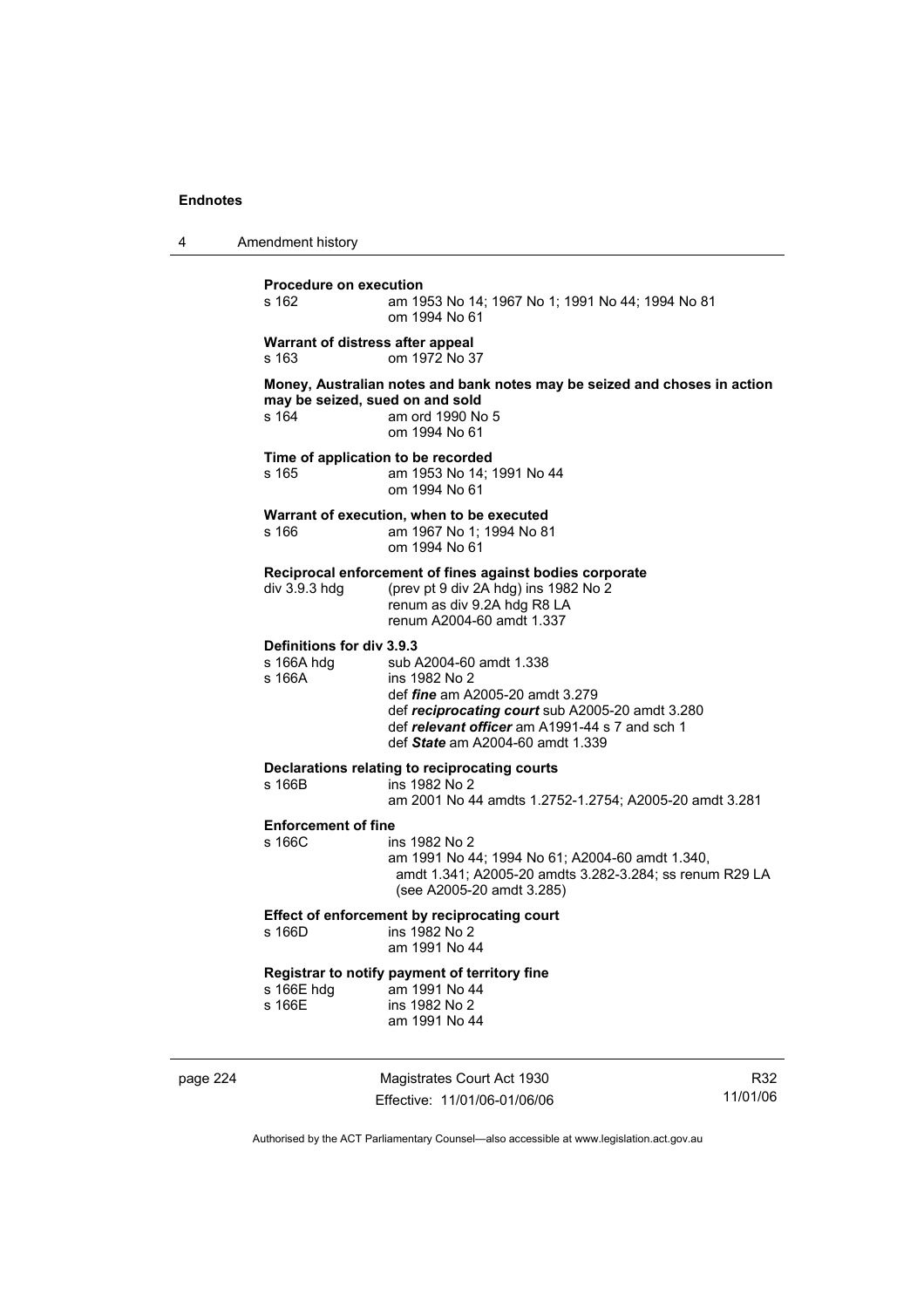Amendment history 4

**Adverse claim to goods seized**  am 1953 No 14 om 1986 No 74 **Rules in Interpleader summons**  s 168 om 1986 No 74 **Right of landlord not affected**  s 169 om 1986 No 74 **Oral examination of debtor as to debts owing to him**  s 170 am 1968 No 25; 1991 No 44 om 1994 No 61 **Order nisi for attachment of debt**<br>s 171 am 1937 No 28 am 1937 No 28; 1991 No 44 om 1994 No 61 **Service of order nisi to bind debts**  s 172 am 1993 No 4 om 1994 No 61 **Where garnishee does not dispute debt**  s 173 sub 1968 No 25 am 1970 No 15; 1991 No 44 om 1994 No 61 **Where garnishee disputes debt**  s 174 am 1986 No 74 om 1994 No 61 **Issue may be filed**  s 175 om 1994 No 61 **Where third party claims lien or charge on debt**  s 176 om 1994 No 61 **Court may order warrant to levy amount or issue to be tried**  s 177 om 1994 No 61 **Payment by debtor under order to be valid discharge**  s 178 am 1937 No 28 om 1994 No 61 **Debt attachment book**  s 179 am 1991 No 44 om 1994 No 61 **Costs of attachment**  s 180 om 1994 No 61

R32 11/01/06

Magistrates Court Act 1930 Effective: 11/01/06-01/06/06 page 225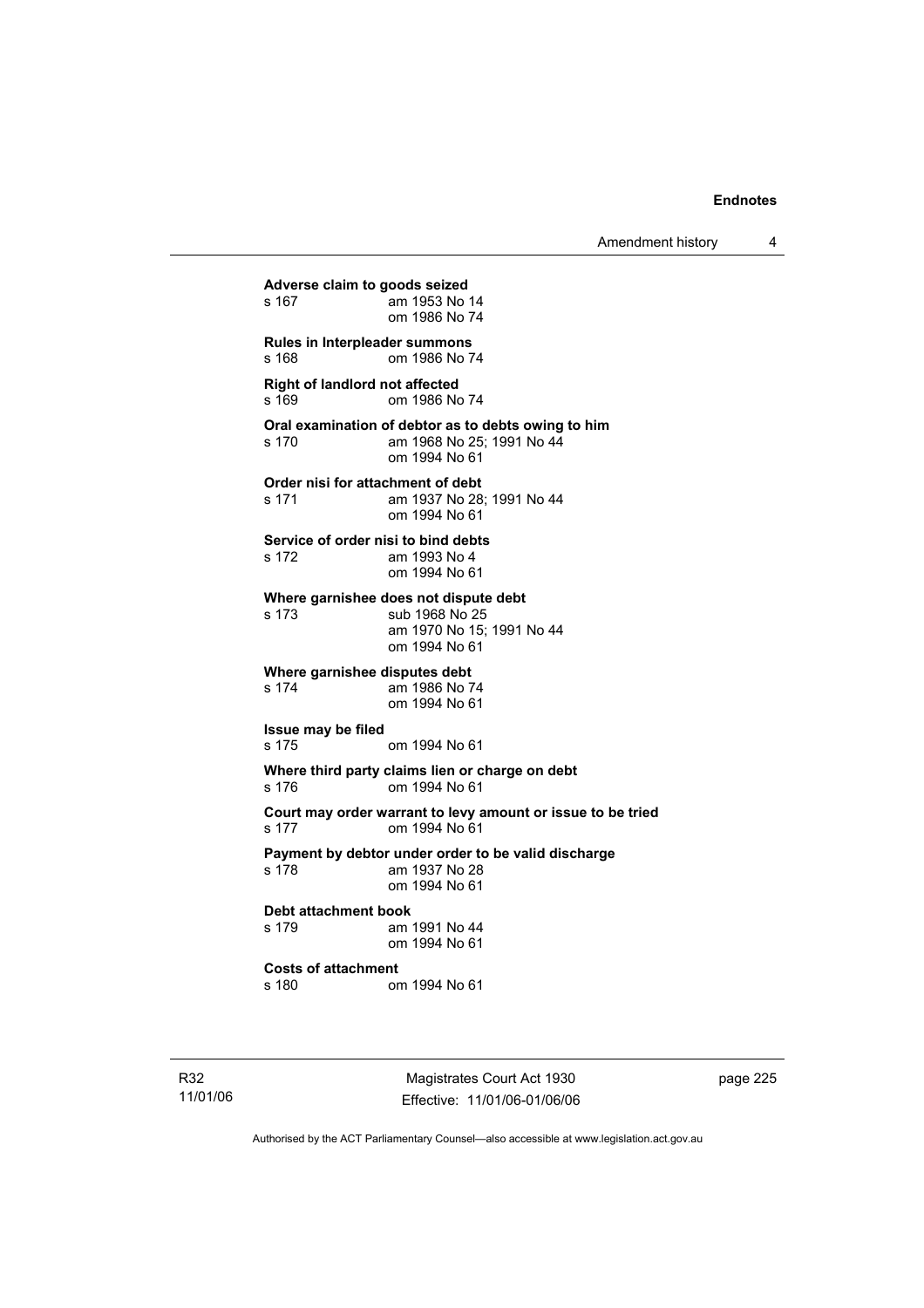| Amendment history |
|-------------------|
|                   |

| Defendants in civil cases not to be imprisoned except under certain<br>circumstances |                                                                                                                                                                                                       |  |
|--------------------------------------------------------------------------------------|-------------------------------------------------------------------------------------------------------------------------------------------------------------------------------------------------------|--|
| s 181                                                                                | am 1937 No 28; 1991 No 44<br>om 1994 No 61                                                                                                                                                            |  |
| Warrant in default of compliance<br>s 182                                            | am 1991 No 44<br>om 1994 No 61                                                                                                                                                                        |  |
| Ex parte order of commitment<br>s 183                                                | am 1991 No 44<br>om 1994 No 61                                                                                                                                                                        |  |
| div 3.9.4 hdg                                                                        | Enforcement of criminal decisions-other provisions<br>(prev pt 9 div 6 hdg) renum as div 9.6 hdg R8 LA<br>sub and renum A2004-60 amdt 1.342                                                           |  |
| s 184                                                                                | <b>Enforcement of costs against informant</b><br>orig s 184 am 1991 No 44<br>om 1994 No 61<br>ins 1998 No 25 s 17                                                                                     |  |
| s 185                                                                                | Committal to prison-orders not involving payment of amount<br>orig s 185 sub 1967 No 1<br>om 1972 No 37<br>(prev s 151) am 1977 No 34; 1996 No 6<br>renum 1998 No 25<br>am A2005-20 amdts 3.286-3.288 |  |
| Warrant of commitment to prison<br>s 186                                             | orig s 186 om 1994 No 61<br>(prev s 152) sub 1996 No 6<br>renum 1998 No 25<br>am 1998 No 67; ss renum R10 LA                                                                                          |  |
| s 187                                                                                | Warrant of commitment if defendant already in prison<br>orig s 187 om 1994 No 61<br>(prev s 154) renum 1998 No 25<br>am A2005-20 amdt 3.289                                                           |  |
| Mitigation of payment by court<br>s 188                                              | am 1967 No 1; 1982 No 3; 1985 No 41; ord 1990 No 5; 1994<br>No 81                                                                                                                                     |  |
| s 189                                                                                | Scale of imprisonment for nonpayment of money<br>am 1967 No 1; 1977 No 34; 1978 No 46<br>sub 1993 No 4<br>am 1994 No 61<br>om 1998 No 25                                                              |  |

page 226 Magistrates Court Act 1930 Effective: 11/01/06-01/06/06

R32 11/01/06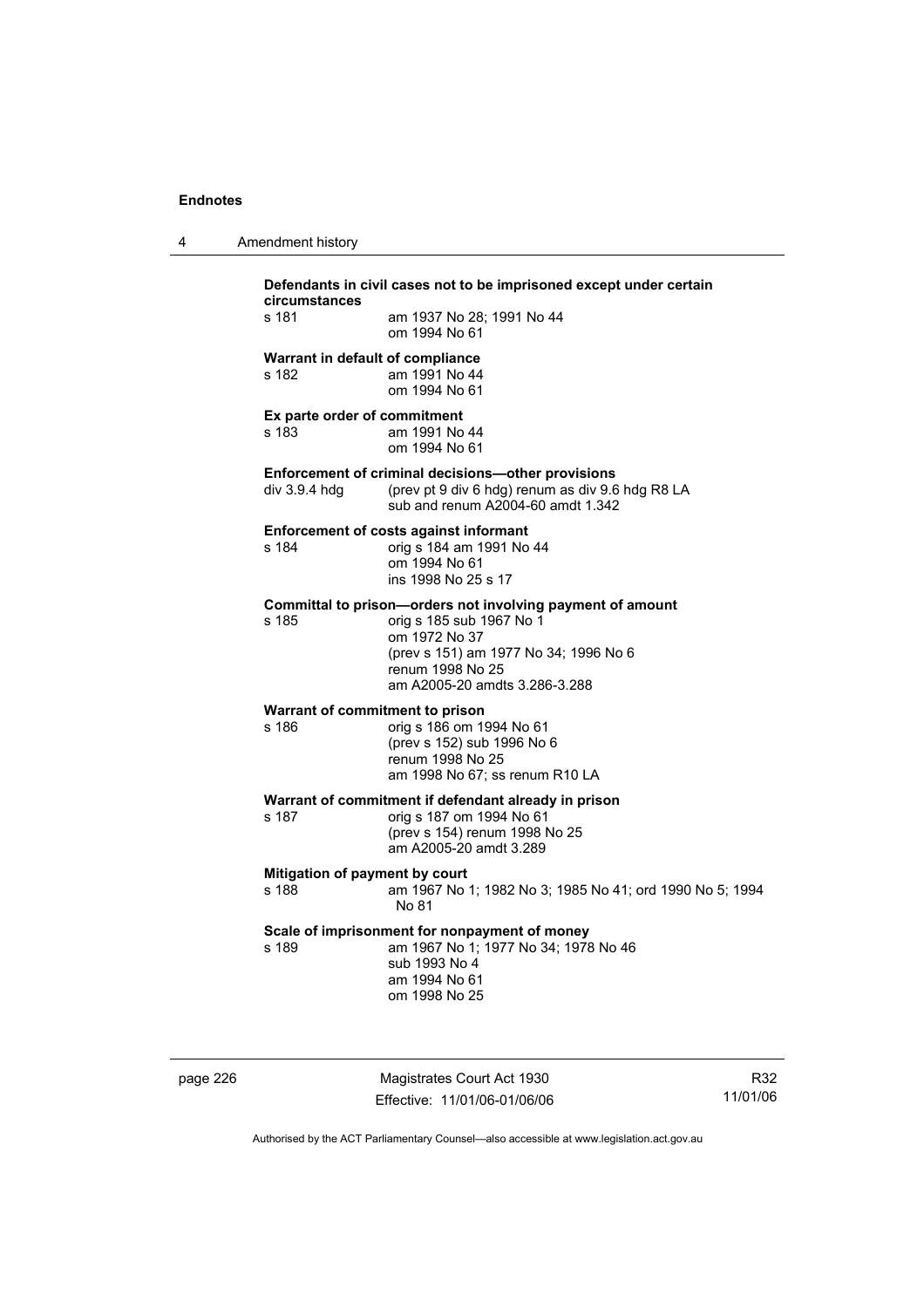| <b>Proceeds of warrants of execution</b>                            |                                                                                                                                         |  |  |
|---------------------------------------------------------------------|-----------------------------------------------------------------------------------------------------------------------------------------|--|--|
| s 190                                                               | sub 1986 No 74<br>am ord 1990 No 5; 1991 No 44<br>om 1994 No 61                                                                         |  |  |
| s 191 hdg                                                           | Accounts to be kept of amounts received<br>am 2001 No 44 amdt 1.2755                                                                    |  |  |
| s 191                                                               | sub A2004-60 amdt 1.343<br>am 1967 No 1; 1979 No 33; 1991 No 44; 1994 No 81; 2001<br>No 44 amdt 1.2756; A2004-60 amdt 1.344, amdt 1.345 |  |  |
|                                                                     | Executors and administrators may enforce orders in civil matters                                                                        |  |  |
| s 192                                                               | am 1991 No 44<br>om 1994 No 61                                                                                                          |  |  |
| Forfeited goods may be sold<br>s 193                                | am ord 1990 No 5: A2005-20 amdt 3.290                                                                                                   |  |  |
| s 194                                                               | Warrant of commitment or writ of execution not void for form only<br>am 1994 No 61                                                      |  |  |
| s 195                                                               | Convictions etc to be given to Supreme Court registrar<br>am 1937 No 28; 1992 No 23<br>sub A2005-20 amdt 3.291                          |  |  |
| Definitions for pt 10                                               |                                                                                                                                         |  |  |
| s 196                                                               | am 1937 No 28<br>sub 1990 No 65                                                                                                         |  |  |
|                                                                     | am 1992 No 37; 2000 No 60 s 4<br>om 2001 No 90 amdt 1.79                                                                                |  |  |
| Power to make                                                       |                                                                                                                                         |  |  |
| s 197                                                               | sub 1990 No 65<br>om 2001 No 90 amdt 1.79                                                                                               |  |  |
| <b>Entitlement to apply</b>                                         |                                                                                                                                         |  |  |
| s 198                                                               | sub 1990 No 65<br>am 1998 No 38; 2000 No 60 s 5<br>om 2001 No 90 amdt 1.79                                                              |  |  |
| Powers exercisable in care and protection proceedings               |                                                                                                                                         |  |  |
| s 198A                                                              | ins 1999 No 64 s 4 sch 2<br>om 2001 No 90 amdt 1.79                                                                                     |  |  |
| Special requirements-applications by community advocate or employer |                                                                                                                                         |  |  |
| s 198B                                                              | ins 2000 No 60 s 6<br>om 2001 No 90 amdt 1.79                                                                                           |  |  |
|                                                                     |                                                                                                                                         |  |  |

Magistrates Court Act 1930 Effective: 11/01/06-01/06/06 page 227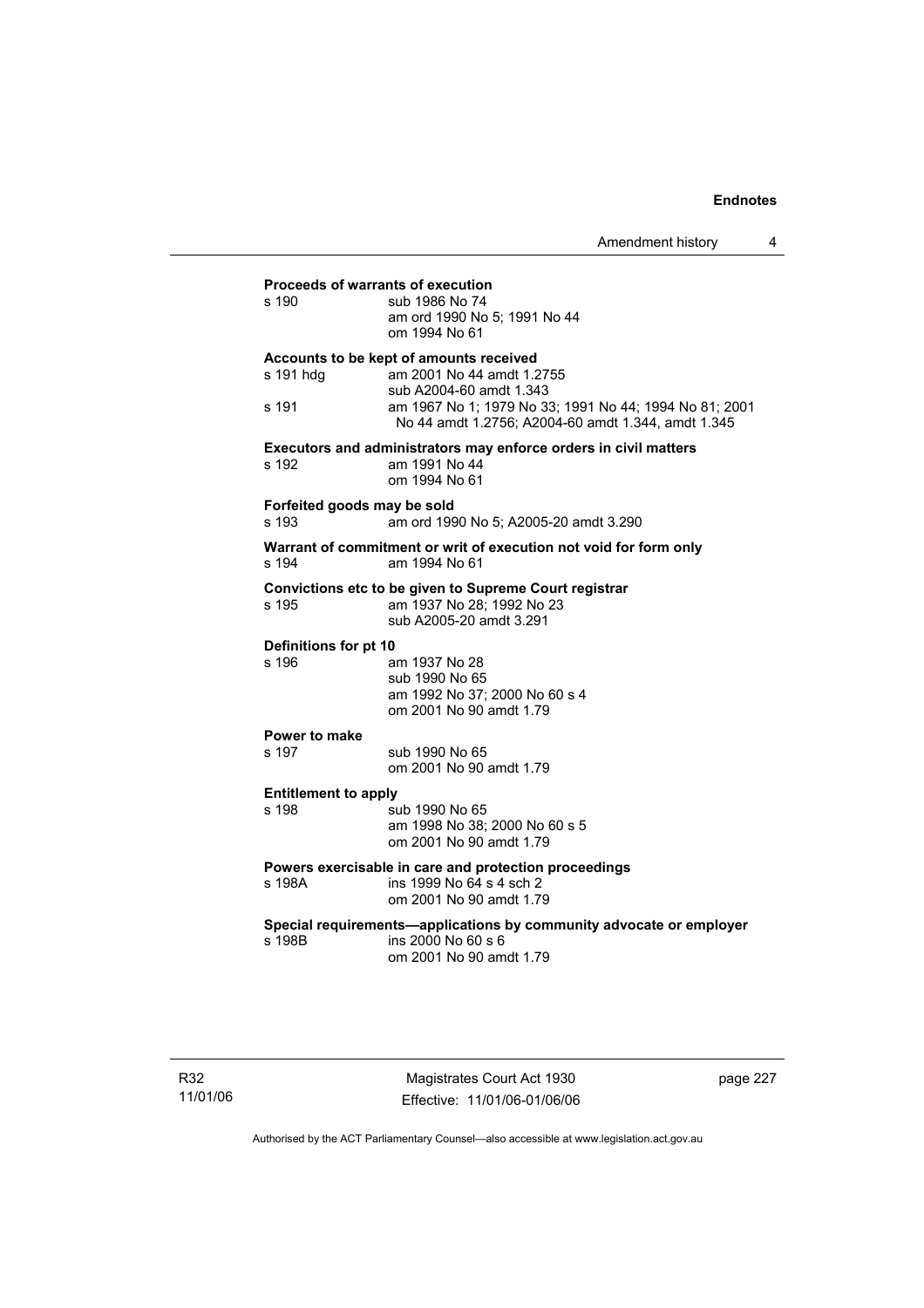4 Amendment history

| <b>Hearing dates</b><br>s 199             | am 1937 No 28<br>sub 1990 No 65<br>am 1991 No 44<br>om 2001 No 90 amdt 1.79                                                                                 |
|-------------------------------------------|-------------------------------------------------------------------------------------------------------------------------------------------------------------|
| s 200                                     | Parties—applications by persons other than aggrieved persons<br>am 1937 No 28<br>sub 1990 No 65<br>am 1998 No 38; 2000 No 60 s 7<br>om 2001 No 90 amdt 1.79 |
| s 201                                     | Parties-applications involving children<br>sub 1990 No 65<br>am 1991 No 44<br>om 2001 No 90 amdt 1.79                                                       |
| <b>Representation of children</b><br>s202 | sub 1990 No 65<br>om 2001 No 90 amdt 1.79                                                                                                                   |
| <b>Hearing of applications</b><br>s 203   | sub 1990 No 65<br>am 1995 No 46; 1999 No 34<br>om 2001 No 90 amdt 1.79                                                                                      |
| s 204                                     | Matters to be taken into account<br>sub 1990 No 65<br>om 2001 No 90 amdt 1.79                                                                               |
| <b>Restrictions in orders</b><br>s 205    | am 1986 No 74<br>sub 1990 No 65<br>om 2001 No 90 amdt 1.79                                                                                                  |
| <b>Consent orders</b><br>s 206            | sub 1990 No 65<br>om 2001 No 90 amdt 1.79                                                                                                                   |
| Jurisdiction under s 206<br>s 206AA       | ins 1999 No 34<br>om 2001 No 90 amdt 1.79                                                                                                                   |
| <b>Service of applications</b><br>s 206A  | ins 1990 No 65<br>am 1991 No 44; 2000 No 60 s 8; 2001 No 44 amdt 1.2757<br>om 2001 No 90 amdt 1.79                                                          |
| s 206B                                    | Procedure in absence of respondent<br>ins 1990 No 65<br>om 2001 No 90 amdt 1.79                                                                             |

page 228 Magistrates Court Act 1930 Effective: 11/01/06-01/06/06

R32 11/01/06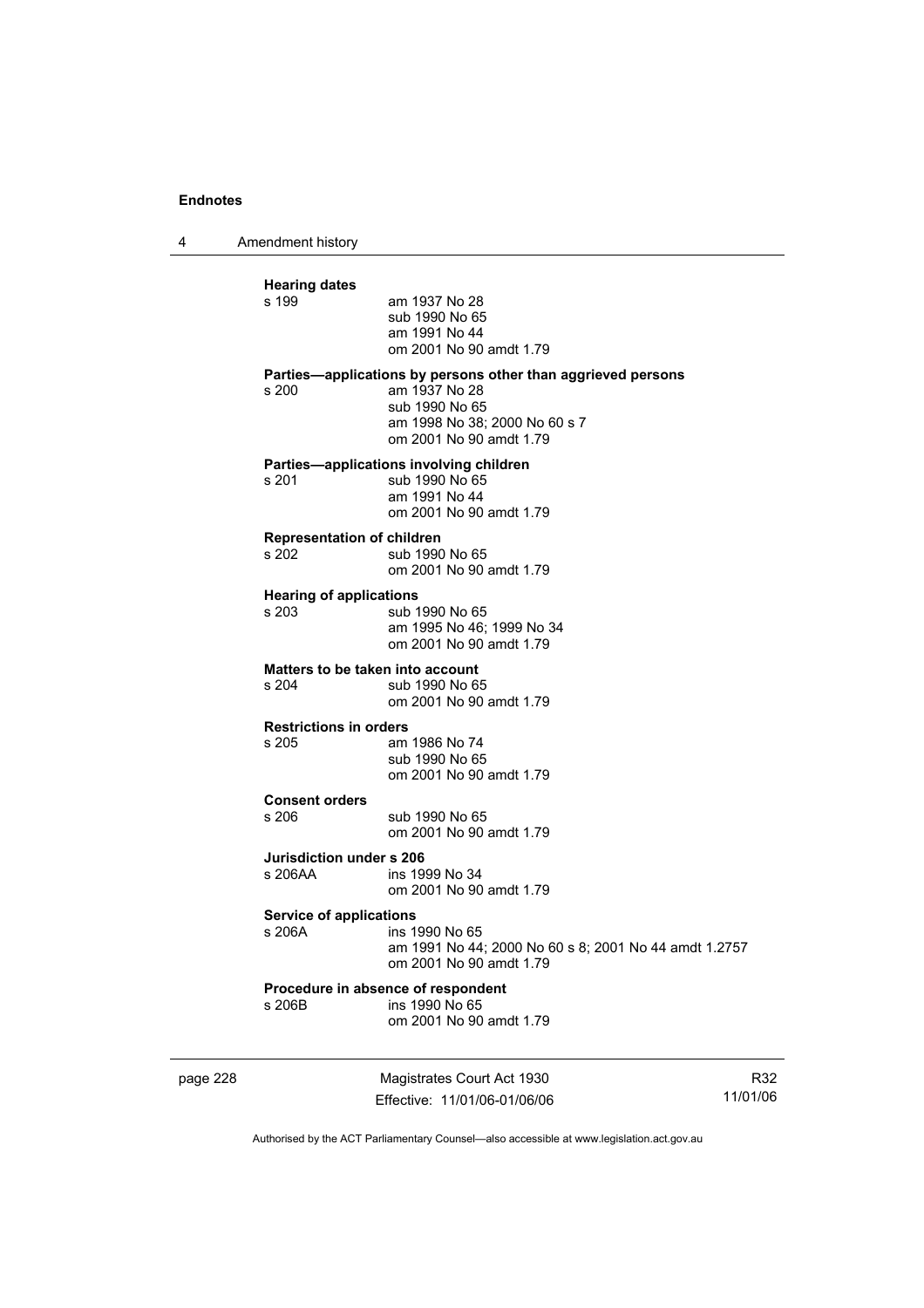Amendment history 4

| s 206C                              | Interim restraining orders<br>ins 1990 No 65                      |
|-------------------------------------|-------------------------------------------------------------------|
|                                     | om 2001 No 90 amdt 1.79                                           |
| <b>Seizure of firearms</b>          |                                                                   |
| s 206D                              | ins 1990 No 65                                                    |
|                                     | am 1991 No 9; 1996 No 74; 1997 No 25<br>om 2001 No 90 amdt 1.79   |
| <b>Explaining proposed orders</b>   |                                                                   |
| s 206E                              | ins 1990 No 65                                                    |
|                                     | am 1992 No 37<br>om 2001 No 90 amdt 1.79                          |
|                                     |                                                                   |
| <b>Counselling</b><br>s 206F        | ins 1990 No 65                                                    |
|                                     | om 2001 No 90 amdt 1.79                                           |
|                                     | Power of court to make orders where person charged                |
| s 206G                              | ins 1990 No 65                                                    |
|                                     | om 2001 No 90 amdt 1.79                                           |
| <b>Duration of orders</b><br>s 206H | ins 1990 No 65                                                    |
|                                     | om 2001 No 90 amdt 1.79                                           |
|                                     | Exercise of certain powers by registrar                           |
| s 2061                              | ins 2001 No 70 amdt 1.67                                          |
|                                     | om 2001 No 90 amdt 1.79                                           |
|                                     | Variation and revocation of orders                                |
| s 206J                              | ins 1990 No 65<br>am 1991 No 44; 1999 No 64 s 4 sch 2             |
|                                     | om 2001 No 90 amdt 1.79                                           |
| Service etc of orders               |                                                                   |
| s 206K                              | ins 1990 No 65                                                    |
|                                     | am 1991 No 44; 1996 No 51; 2001 No 44 amdt 1.2758,<br>amdt 1.2759 |
|                                     | om 2001 No 90 amdt 1.79                                           |
| <b>Offence</b>                      |                                                                   |
| s 206L                              | ins 1990 No 65                                                    |
|                                     | am 1992 No 37; 1994 No 81; 1997 No 25                             |
|                                     | om 2001 No 90 amdt 1.79                                           |
| s 206M                              | Service other than personal service<br>ins 1990 No 65             |
|                                     | om 2001 No 90 amdt 1.79                                           |

R32 11/01/06

Magistrates Court Act 1930 Effective: 11/01/06-01/06/06 page 229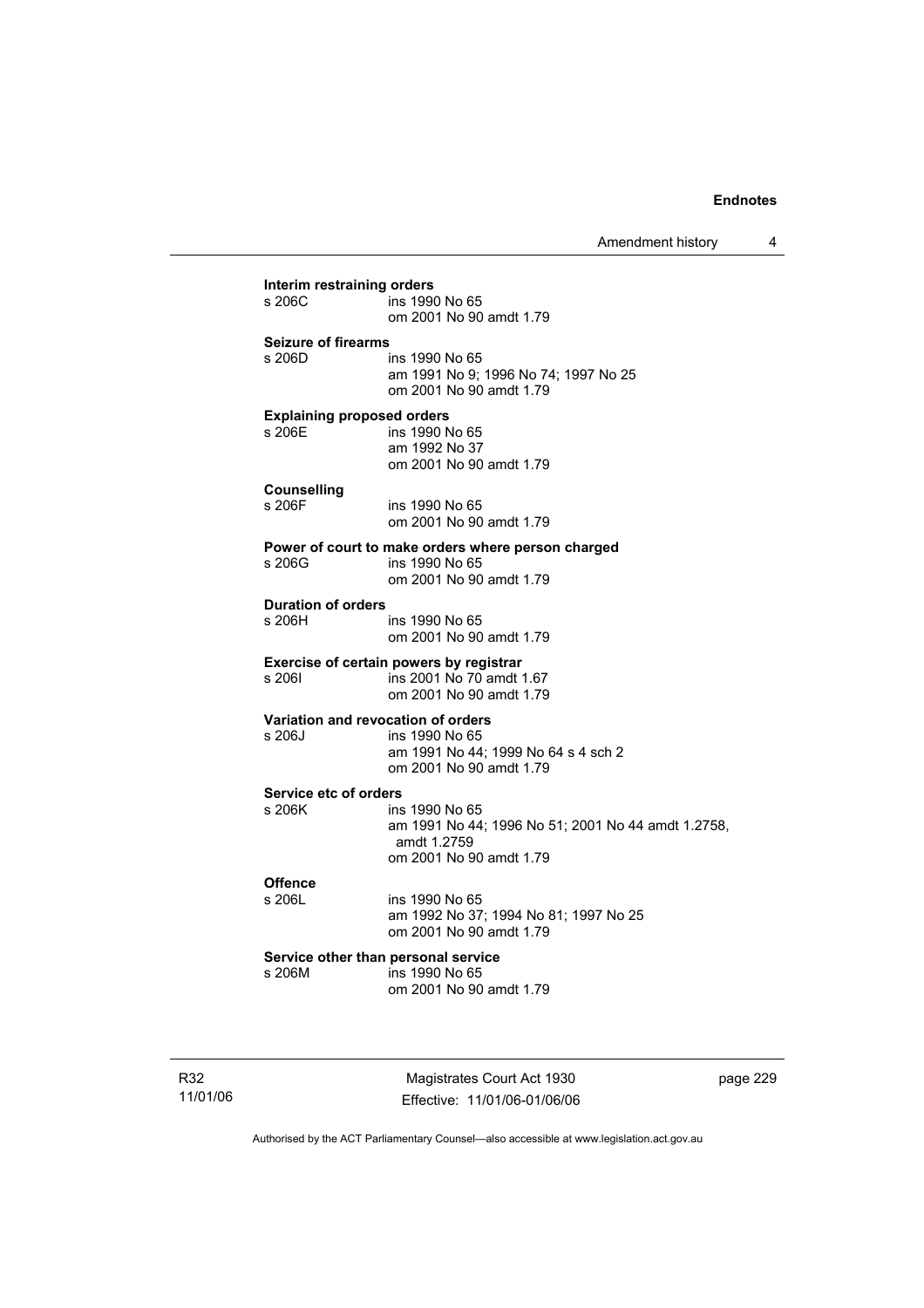4 Amendment history

**Service by police officers**  ins 1990 No 65 am 1991 No 44 om 2001 No 90 amdt 1.79 **Restriction on publication of reports of proceedings**  s 206P ins 1990 No 65 am 1994 No 81; 1998 No 38 om 2001 No 90 amdt 1.79 **Limits of restriction on publication**  s 206PA ins 1998 No 38 om 2001 No 90 amdt 1.79 **Application not invalid only because made under wrong Act**  ins 1998 No 38 om 2001 No 90 amdt 1.79 **Appeals**  ins 1990 No 65 am 1995 No 46 om 2001 No 90 amdt 1.79 **Application of Crimes Act**  ins 1990 No 65 om 2001 No 90 amdt 1.79 **Criminal appeals**  pt 3.10 hdg (prev pt 11 hdg) sub 1972 No 37 sub and renum A2004-60 amdt 1.346 **Criminal appeals—jurisdiction of Supreme Court**  div 3.10.1 hdg (prev pt 11 div 1 hdg) ins 1972 No 37 renum as div 11.1 hdg R8 LA sub and renum A2004-60 amdt 1.347 **Jurisdiction of Supreme Court**  sub 1937 No 28 am 1967 No 1; 1968 No 25 sub 1972 No 37 am 1985 No 67; 1990 No 65; 2001 No 90 amdt 1.80; A2004-60 amdts 1.348-1.350; A2005-5 s 30 **Appeals in criminal matters**  div 3.10.2 hdg (prev pt 11 div 2 hdg) ins 1972 No 37 renum as div 11.2 hdg R8 LA sub and renum A2004-60 amdt 1.351

page 230 Magistrates Court Act 1930 Effective: 11/01/06-01/06/06

R32 11/01/06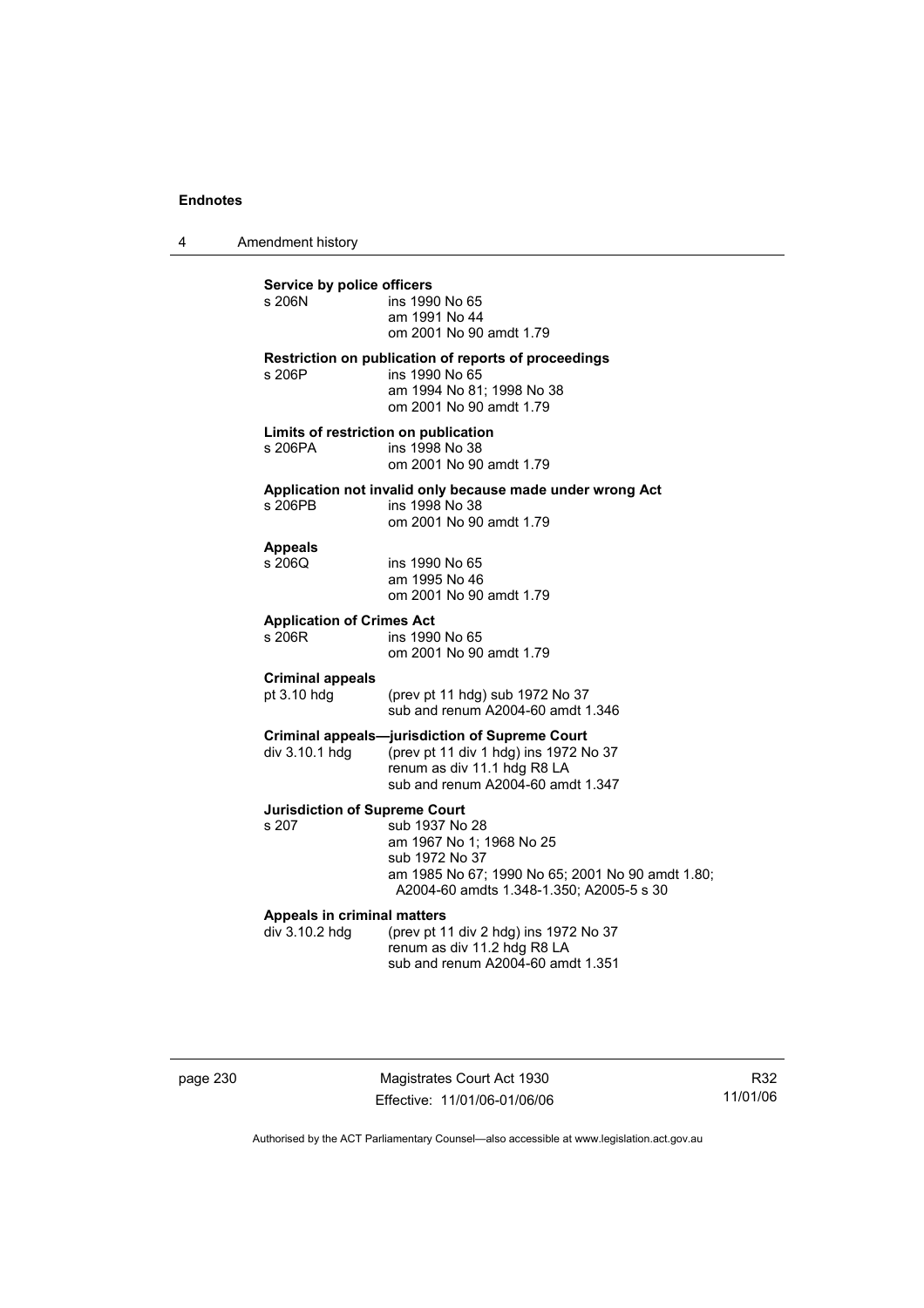**Appeals to which div 3.10.2 applies**  sub A2004-60 amdt 1.352 s 208 sub 1937 No 28 am 1953 No 14; 1958 No 12; 1968 No 25 sub 1972 No 37 am 1984 No 16; 1985 No 41; 1985 No 67; 1986 No 33; 1986 No 74; 1990 No 65; 1992 No 9; 1994 No 61; 1996 No 6; A2004-60 amdts 1.353-1.355; A2005-7 s 16; pars renum R27 LA (see A2005-7 s 17)

# **Appeals in other cases**

ins 1958 No 12 am 1967 No 1; 1968 No 25 om 1972 No 37

# **Substituted service of notice of appeal**

ins 1958 No 12

om 1972 No 37

# **Institution of appeal**

am 1934 No 17 sub 1937 No 28 am 1967 No 1 sub 1972 No 37 am 1984 No 61; 1985 No 67 sub 1986 No 74 am A2005-5 s 31; A2005-7 s 18

# **Substituted service of notice of appeal**

am 1934 No 17

sub 1937 No 28; 1972 No 37

**When appeal deemed to be duly instituted**  s 211 sub 1937 No 28; 1972 No 37; 1985 No 18 om 1986 No 74

**When appeal deemed to be duly instituted**<br>s 212 **by 1937 No 28: 1958 No** 

sub 1937 No 28; 1958 No 12 am 1967 No 1 sub 1972 No 37 om 1985 No 18

# **Increase in amount of security**<br>s 213 **ID** Sub 1937 No

sub 1937 No 28: 1972 No 37 om 1985 No 18

Magistrates Court Act 1930 Effective: 11/01/06-01/06/06 page 231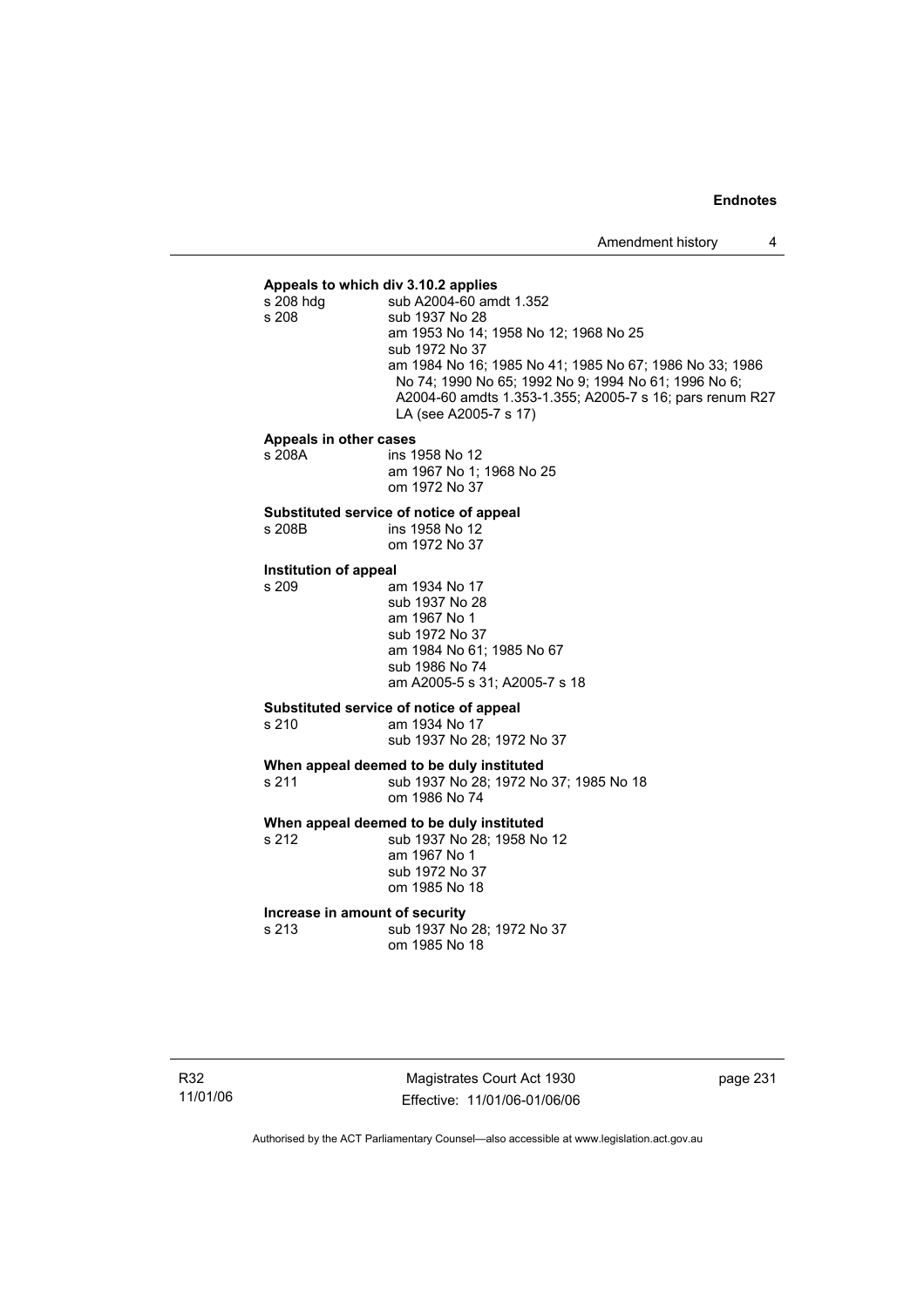4 Amendment history

**Appeals in cases other than civil cases**  sub 1937 No 28 am 1967 No 1 sub 1972 No 37 am 1984 No 61; 1990 No 65; A2004-60 amdt 1.356; A2005-20 amdt 3.292

#### **Appeals in relation to grant of bail**

s 214A ins 1986 No 33 om 1992 No 9

#### **Appeals in civil cases**

| s 215 | om 1937 No 28  |
|-------|----------------|
|       | ins 1972 No 37 |
|       | am 1985 No 67  |
|       | om 1986 No 74  |

# **Stay of execution pending appeal in certain cases**

 $\frac{1}{2}$  om 1937 No 28 ins 1972 No 37 am 1984 No 62; 1986 No 74; 1992 No 9; 1995 No 41; A2005-7 s 19

#### **Execution not to be stayed in other cases except by order of Supreme Court**

s 217 om 1937 No 28 ins 1972 No 37 om 1986 No 74

#### **Orders by Supreme Court on appeals**

s 218 om 1937 No 28 ins 1972 No 37 sub 1984 No 61

am 1985 No 67; A2004-60 amdt 1.357, amdt 1.358

**Barring right of appeal under div 3.10.2 if order to review granted**  .<br>sub A2004-60 amdt 1.359 s 219 om 1937 No 28 ins 1972 No 37 am 1985 No 67; 1986 No 74; A2004-60 amdt 1.360, amdt 1.361

#### **Reference appeals in criminal matters**<br>div 3.10.2A ins A2005-5 s.32  $ins A2005-5 s 32$

#### **What is a reference appeal?**  s 219A ins A2005-5 s 32

#### **Reference appeal following acquittal on indictment**   $ins A2005-5 s 32$

page 232 Magistrates Court Act 1930 Effective: 11/01/06-01/06/06

R32 11/01/06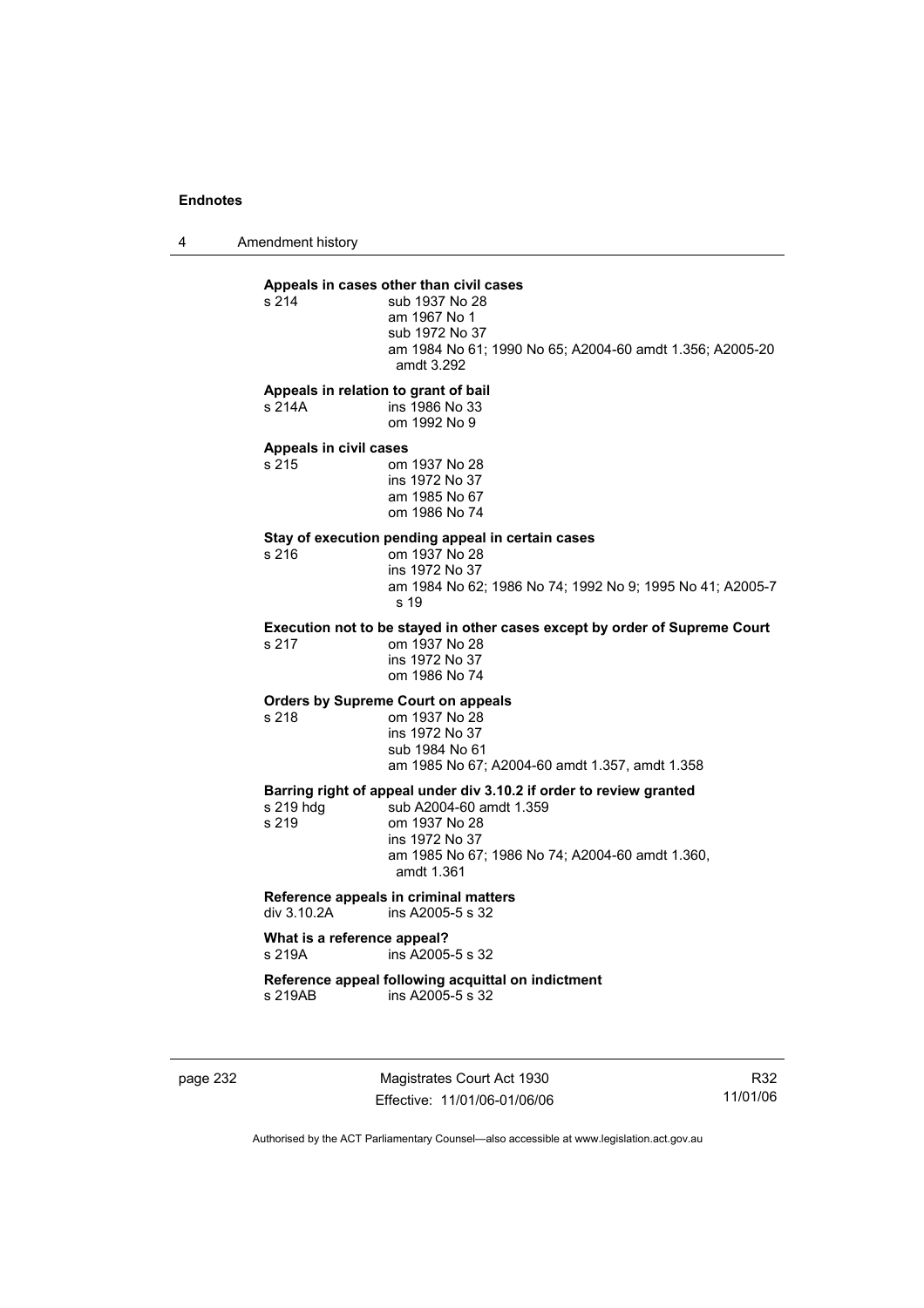# **Who may be heard at reference appeal**

 $ins$  A2005-5 s  $32$ 

**Reference appeal decision does not affect trial verdict**   $ins A2005-5 s 32$ 

**Orders to review in criminal matters**<br>div 3.10.3 hdg (prev pt 11 div 3 hd (prev pt 11 div 3 hdg) ins 1972 No  $37$  renum as div 11.3 hdg R8 LA sub and renum A2004-60 amdt 1.362

### **Interpretation**

s 219B

s 219A ins 1972 No 37 om 1994 No 61

#### **Appeals by way of orders to review**

| s 219B | ins 1972 No 37                                                                                |
|--------|-----------------------------------------------------------------------------------------------|
|        | am 1974 No 14: 1979 No 41: 1984 No 16: 1985 No 41: 1985                                       |
|        | No 67; ord 1990 No 9; 1994 No 61; 1996 No 6; pars renum                                       |
|        | R <sub>10</sub> LA: A <sub>2004</sub> -60 amdts 1.363-1.366; A <sub>2005</sub> -20 amdt 3.293 |

#### **Grant of order nisi to review**

s 219C ins 1972 No 37 am 1974 No 14; 1979 No 41; 1984 No 61; 1985 No 41; 1985 No 67; ord 1990 No 9; 1996 No 6; pars renum R10 LA; A2005-5 s 33; A2005-20 amdts 3.294-3.296; pars and ss renum R29 LA (see A2005-20 amdt 3.297)

### **Security for costs and stay of execution**

s 219D ins 1972 No 37 am 1985 No 41; 1985 No 67; ord 1990 No 9; 1992 No 9; 1996 No 6; ss renum R10 LA

#### **Non-appearance of applicant**

s 219E ins 1972 No 37 am 1996 No 6

# **Powers of Supreme Court**

ins 1972 No 37 am 1974 No 14; 1979 No 41; 1985 No 41; 1985 No 67; ord 1990 No 9; ss and pars renum R10 LA; A2004-60 amdt 1.367

# **Interpretation**

ins 1984 No 62 am 1986 No 74 om 1992 No 9

# **Warrant of apprehension of appellant**<br>s 219H **ins 1984 No 62**

 $ins$  1984 No 62 om 1992 No 9

R32 11/01/06

Magistrates Court Act 1930 Effective: 11/01/06-01/06/06 page 233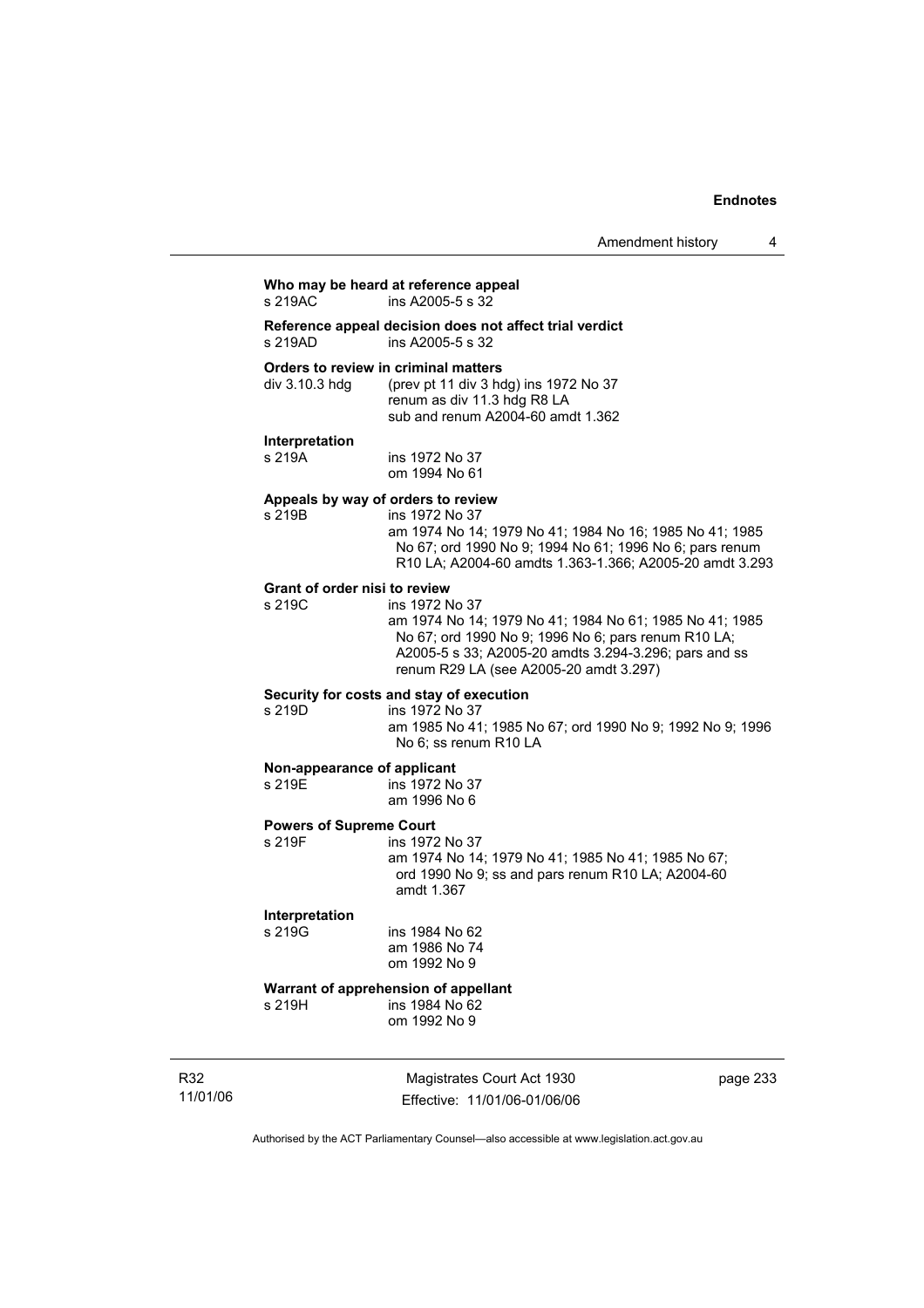4 Amendment history

| s 219J                                                     | Power of Court where person apprehended<br>ins 1984 No 62<br>om 1992 No 9                                                        |
|------------------------------------------------------------|----------------------------------------------------------------------------------------------------------------------------------|
| <b>Effect of apprehension of appellant</b><br>s 219K       | ins 1984 No 62<br>om 1992 No 9                                                                                                   |
| Stay of execution not affected<br>s 219I                   | ins 1984 No 62<br>om 1992 No 9                                                                                                   |
| <b>Criminal appeals-other provisions</b><br>div 3.10.4 hdg | (prev pt 11 div 4 hdg) ins 1972 No 37<br>renum as div 11.4 hdg R8 LA<br>sub and renum A2004-60 amdt 1.368                        |
| Forfeiture of recognisance<br>s220                         | am 1937 No 28; 1972 No 37<br>sub 1984 No 62<br>om 1992 No 9                                                                      |
| s 221                                                      | Magistrate may order appellant to be liberated<br>om 1937 No 28                                                                  |
| s 222                                                      | <b>Control of Supreme Court over summary convictions</b><br>am 1937 No 28; 1985 No 67; 1986 No 74; A2005-20<br>amdts 3.298-3.300 |
| <b>Amendment of documents</b><br>s 223                     | am 1937 No 28; 1985 No 67; 1986 No 74<br>sub A2005-20 amdt 3.301                                                                 |
| In cases of certiorari<br>s 224                            | am 1937 No 28; A2005-20 amdt 3.302                                                                                               |
| Notice dispensed with<br>s 225                             | am 1937 No 28; 1967 No 1; 1985 No 17; A2005-20<br>amdt 3.302                                                                     |
| Power of court to admit to bail<br>s 226                   | am 1937 No 28; 1992 No 9; A2005-20 amdt 3.302                                                                                    |
| s 227                                                      | Respecting the amendment of convictions etc<br>am 1937 No 28; 1985 No 67; 1996 No 6; A2005-20<br>amdt 3.302                      |
| No summons or information<br>s 228                         | am 1986 No 74<br>sub A2005-20 amdt 3.303                                                                                         |

page 234 Magistrates Court Act 1930 Effective: 11/01/06-01/06/06

R32 11/01/06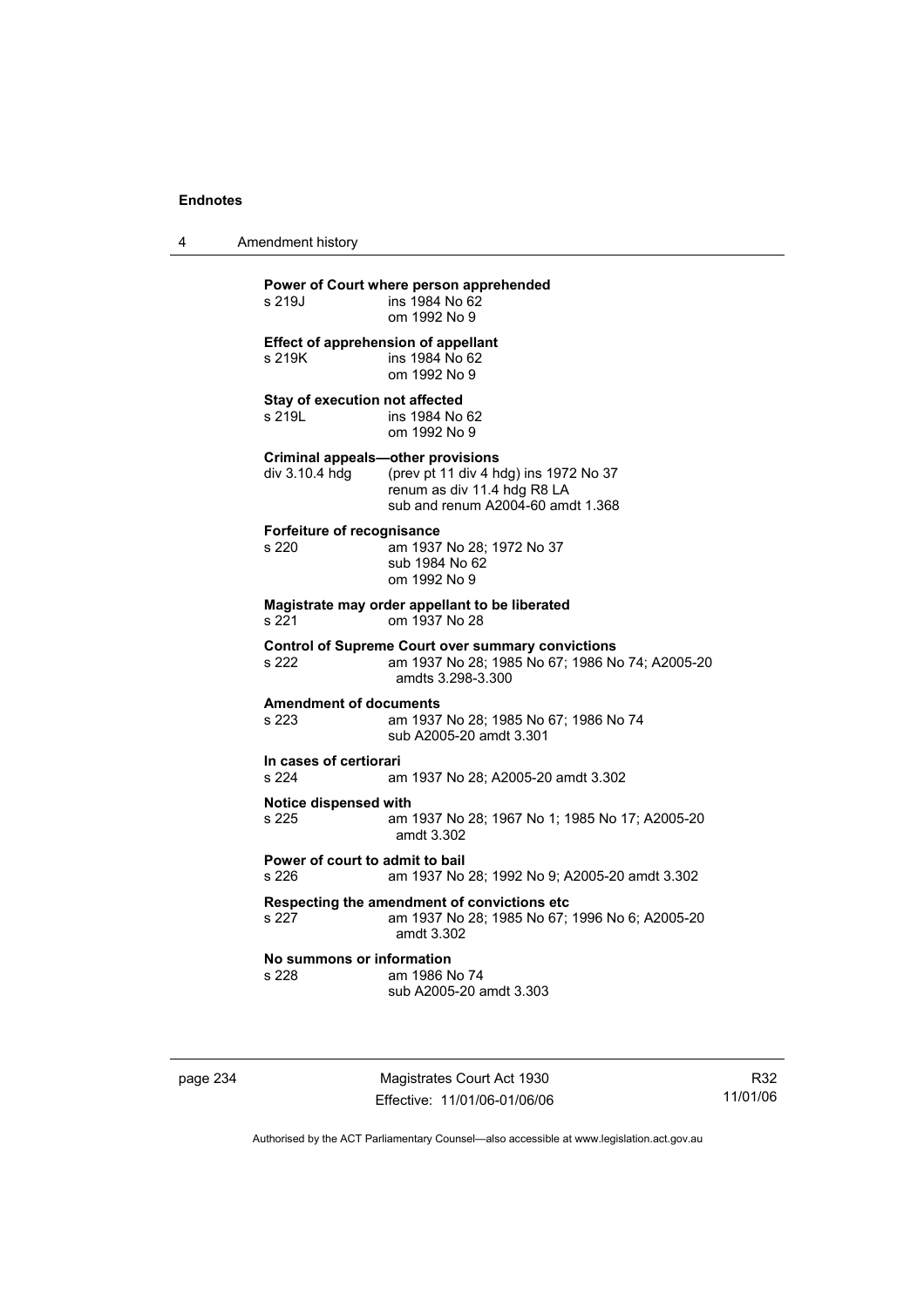Amendment history 4

**Provisions applicable in relation to security given for costs of appeal**  am 1937 No 28 sub 1972 No 37 am 1985 No 18; 1991 No 44 **Magistrate sued for act not within jurisdiction**  s 231 reloc as s 17A **No action against magistrate after order nisi to quash conviction has been granted**  reloc as s 17B **Warrant or writ by magistrate on order of court**  s 233 reloc as s 17C **No action for acts done under order of Supreme Court**  s 234 reloc as s 17D **No action where proceedings confirmed on appeal**  s 235 reloc as s 17E **Actions in cases prohibited**  s 236 reloc as s 17F **Limitation of actions**  s 237 om 1985 No 66 **Notice of actions**  s 238 om 1985 No 66 **Payment of amounts into court**  s 239 reloc as s 17G **No action against magistrate for judicial acts in Magistrates Court**  s 240 reloc as s 17H **Magistrate sued for acts within his or her jurisdiction only liable in case of malice and absence of reasonable and probable cause**  s 241 reloc as s 17I **Verdict for defendant**  s 242 reloc as s 17J **Damages**  s 243 reloc as s 17K **Costs in criminal matters**  pt 3.11 hdg (prev pt 13 hdg) sub 1953 No 14 am 1994 No 4 sub and renum A2004-60 amdt 1.371

R32 11/01/06

Magistrates Court Act 1930 Effective: 11/01/06-01/06/06 page 235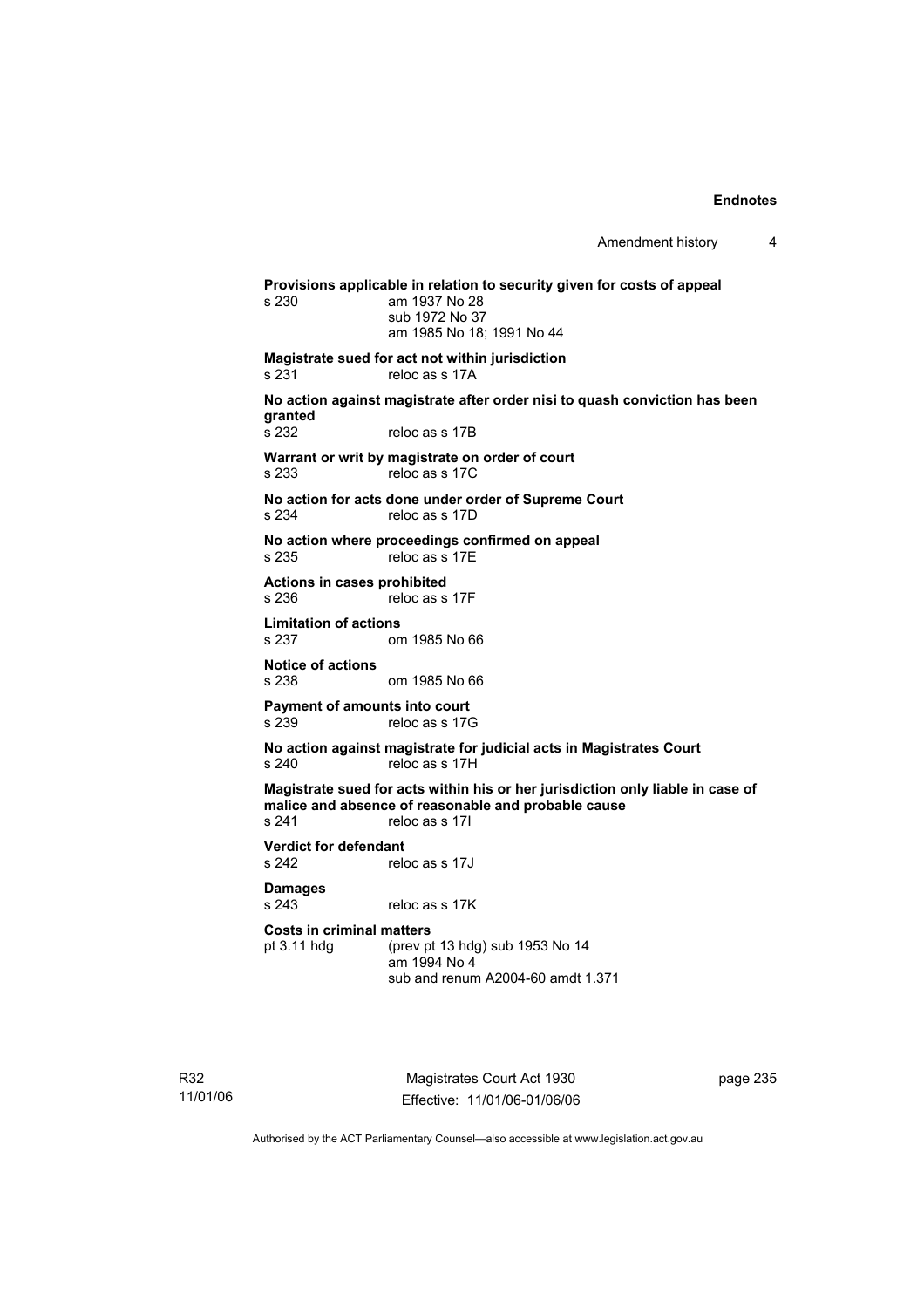| 4 | Amendment history |
|---|-------------------|
|---|-------------------|

|                            | Award of costs in criminal matters                                               |  |  |  |
|----------------------------|----------------------------------------------------------------------------------|--|--|--|
| s 244 hdq                  | sub A2004-60 amdt 1.372                                                          |  |  |  |
| s 244                      | am 1937 No 28; 1953 No 14; 1986 No 74; 1994 No 61;<br>A2004-60 amdts 1.373-1.375 |  |  |  |
|                            |                                                                                  |  |  |  |
| <b>Court fees</b><br>s 245 |                                                                                  |  |  |  |
|                            | sub 1953 No 14; 1980 No 10<br>am 1991 No 38; 1991 No 44                          |  |  |  |
|                            | om 1994 No 4                                                                     |  |  |  |
|                            |                                                                                  |  |  |  |
| <b>Remission of fees</b>   |                                                                                  |  |  |  |
| s 245A                     | ins 1937 No 28                                                                   |  |  |  |
|                            | sub 1986 No 83<br>am 1989 No 55; ord 1990 No 5; 1991 No 44; 1993 No 4            |  |  |  |
|                            | om 1994 No 4                                                                     |  |  |  |
|                            |                                                                                  |  |  |  |
| <b>Solicitor's costs</b>   |                                                                                  |  |  |  |
| s 246                      | sub 1937 No 28<br>om 1986 No 74                                                  |  |  |  |
|                            |                                                                                  |  |  |  |
| <b>Witnesses expenses</b>  |                                                                                  |  |  |  |
| s 247                      | sub 1953 No 14; 1967 No 1                                                        |  |  |  |
|                            | am 1996 No 6; A2004-60 amdt 1.376                                                |  |  |  |
|                            | reloc to Magistrates Court Rules 1932, pt 4 as rule 21 by<br>A2004-60 amdt 1.377 |  |  |  |
|                            |                                                                                  |  |  |  |
| Definitions for pt 13A     |                                                                                  |  |  |  |
| s 248                      | om 1994 No 61 s 49                                                               |  |  |  |
|                            | ins 2001 No 1 s 3 sch                                                            |  |  |  |
|                            | am 2001 No 18 s 174                                                              |  |  |  |
|                            | om A2004-60 amdt 1.378                                                           |  |  |  |
| Determination of fees      |                                                                                  |  |  |  |
| s 248A                     | ins 1974 No 14                                                                   |  |  |  |
|                            | am 1986 No 53; ord 1990 No 5                                                     |  |  |  |
|                            | om 1992 No 9                                                                     |  |  |  |
|                            | ins 1994 No 4<br>am 1997 No 94; 1998 No 25                                       |  |  |  |
|                            | sub 2000 No 1 s 3 sch                                                            |  |  |  |
|                            | am 2001 No 44 amdt 1.2760                                                        |  |  |  |
|                            | om A2004-60 amdt 1.378                                                           |  |  |  |
| <b>Payment of fees</b>     |                                                                                  |  |  |  |
| s 248B                     | ins 1974 No 14                                                                   |  |  |  |
|                            | am 1986 No 53; ord 1990 No 5                                                     |  |  |  |
|                            | om 1992 No 9                                                                     |  |  |  |
|                            |                                                                                  |  |  |  |

 ins 1994 No 4 sub 2000 No 1 s 3 sch am 2001 No 44 amdt 1.2761 om A2004-60 amdt 1.378

| aade |  |
|------|--|
|------|--|

page 236 Magistrates Court Act 1930 Effective: 11/01/06-01/06/06

R32 11/01/06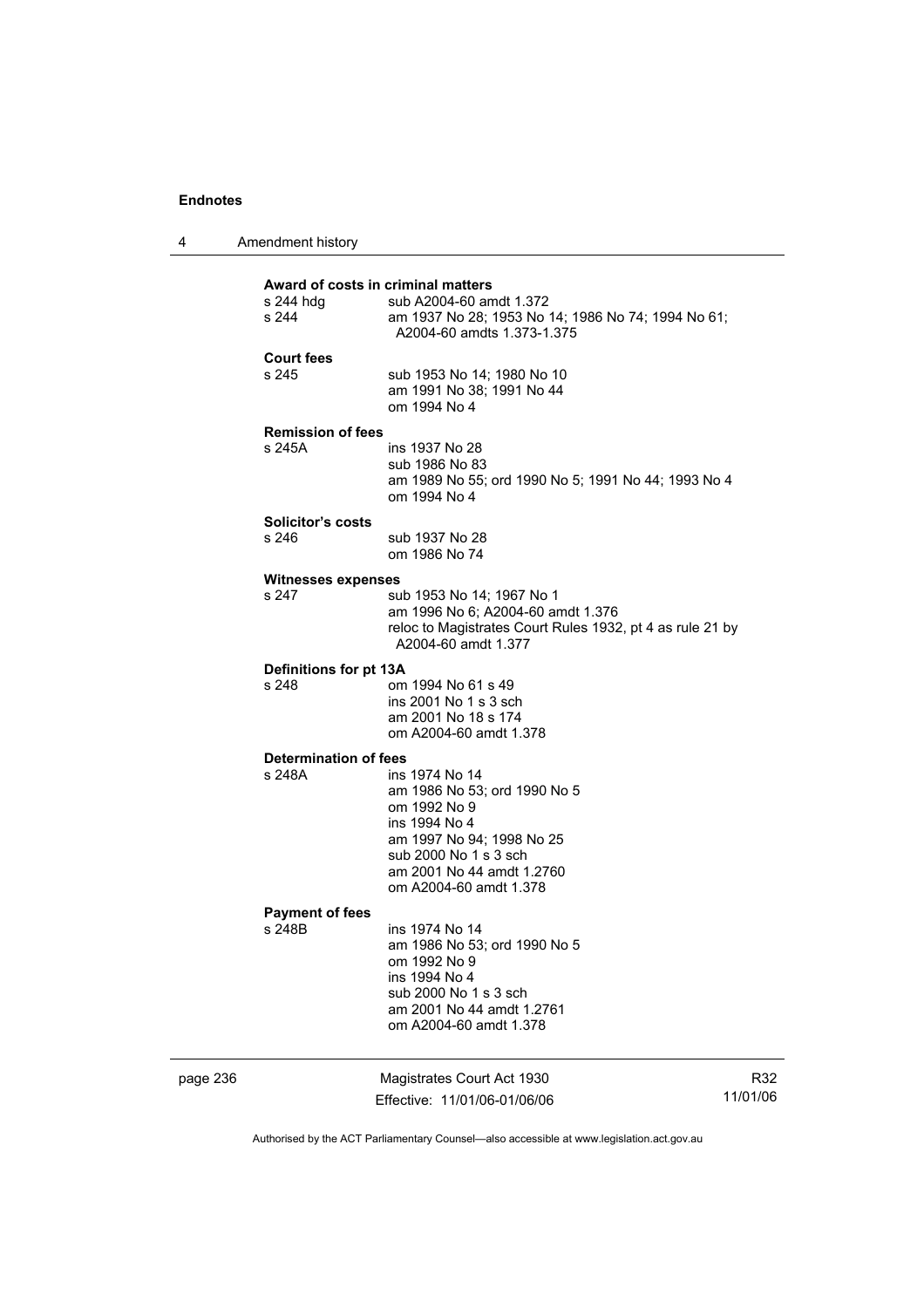### **Remission, refund, deferral, waiver and exemption of fees**

s 248C ins 1974 No 14 om 1992 No 9 ins 1994 No 4 am 1994 No 45; No. 1995 No 46; 1997 No 96; 1999 No 66 sch 3; 1999 No 64 s 4 sch 2 sub 2000 No 1 s 3 sch am 2002 No 36 s 4 (4), (5) exp 11 October 2003 (s 248C (5)) om A2004-60 amdt 1.378

## **Recovery of fees in non-criminal proceedings if fees otherwise not payable**

ins 1974 No 14 am 1986 No 53 om 1992 No 9 ins 1994 No 4 sub 2000 No 1 s 3 sch om A2004-60 amdt 1.378

### **Recovery of fees in criminal proceedings if fees not otherwise payable**

s 248E ins 1994 No 4 sub 2000 No 1 s 3 sch om A2004-60 amdt 1.378

### **Review of decisions**

s 248F ins 1994 No 4 am 1996 No 6 sub 2000 No 1 s 3 sch om A2004-60 amdt 1.378

### **Securities in criminal matters**

pt 3.12 hdg (prev pt 14 hdg) sub and renum A2004-60 amdt 1.379

#### **Securities taken under Act**

s 249 am 1991 No 44; A2004-60 amdts 1.380-1.383; A2005-20 amdt 3.304

**Recovery of amount due under security** 

### s 250 ins 1937 No 28 am 1986 No 74; 1991 No 44; 1992 No 9; A2004-60 amdt 1.384

**Enforcement of payment of sum due by principal**  s 251 om 1937 No 28

#### **Sums paid by surety may be recovered from principal**  s 252 am 1937 No 28; 1986 No 74; 1992 No 9; A2004-60 amdt 1.384

## **Payment enforced by security**

s 253 am 1992 No 9; A2004-60 amdt 1.384

R32 11/01/06

Magistrates Court Act 1930 Effective: 11/01/06-01/06/06 page 237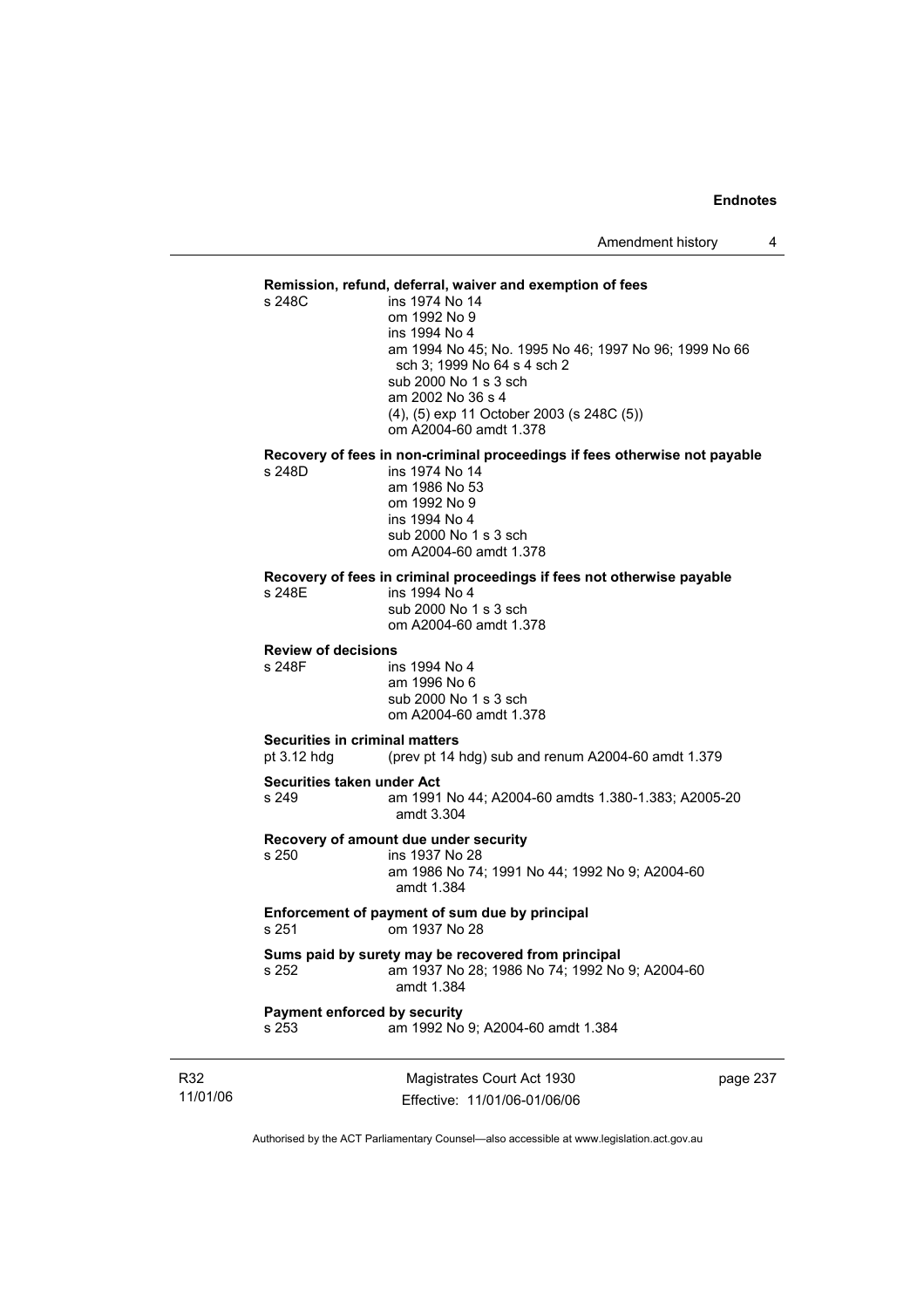4 Amendment history

**Enforcement of recognisance**<br>s 254 **Sub 1974** No sub 1974 No 14 am 1986 No 53; 1986 No 74; ord 1990 No 5; 1991 No 44; 1992 No 9; 1994 No 61 **Directions about procedure**  s 254A reloc as s 309 **Appearance by audiovisual or audio links**  s 254B reloc as s 311 **Contempt in face of court**  s 255 reloc as s 290 **Failure to give evidence—offence**  reloc as s 291 **Failure to give evidence—committal**  s 255AB reloc as s 312 **Commitment to remand centre**  s 255A reloc as s 313 **Registrar to give directions for preparation of transcript**  reloc as s 314 **Applications for transcripts**  reloc as s 315 **Civil proceedings**  ins A2004-60 amdt 1.386 **Commencement of proceedings**  pt 4 hdg renum as pt 3.3 hdg **Preliminary**  ins A2004-60 amdt 1.386 General<br>div 4.1 hdg renum as div 3.3.1 hdg **Application of ch 4**  s 256 hdg bracketed note exp 10 January 2006 (s 3 (3))<br>s 256 **bracketed note exp 10 January 2006 (s 3 (3)** am 1967 No 1; 1970 No 15; 1974 No 14; 1979 No 33; 1993 No 4; 2001 No 44 amdts 1.2762-1.2764 (8)-(11) exp 12 September 2002 (s 256 (11)) om A2004-60 amdt 1.412 ins A2004-60 amdt 1.386 am A2005-13 amdt 1.43 **Civil jurisdiction**  pt 4.2 hdg ins A2004-60 amdt 1.386

page 238 Magistrates Court Act 1930 Effective: 11/01/06-01/06/06

R32 11/01/06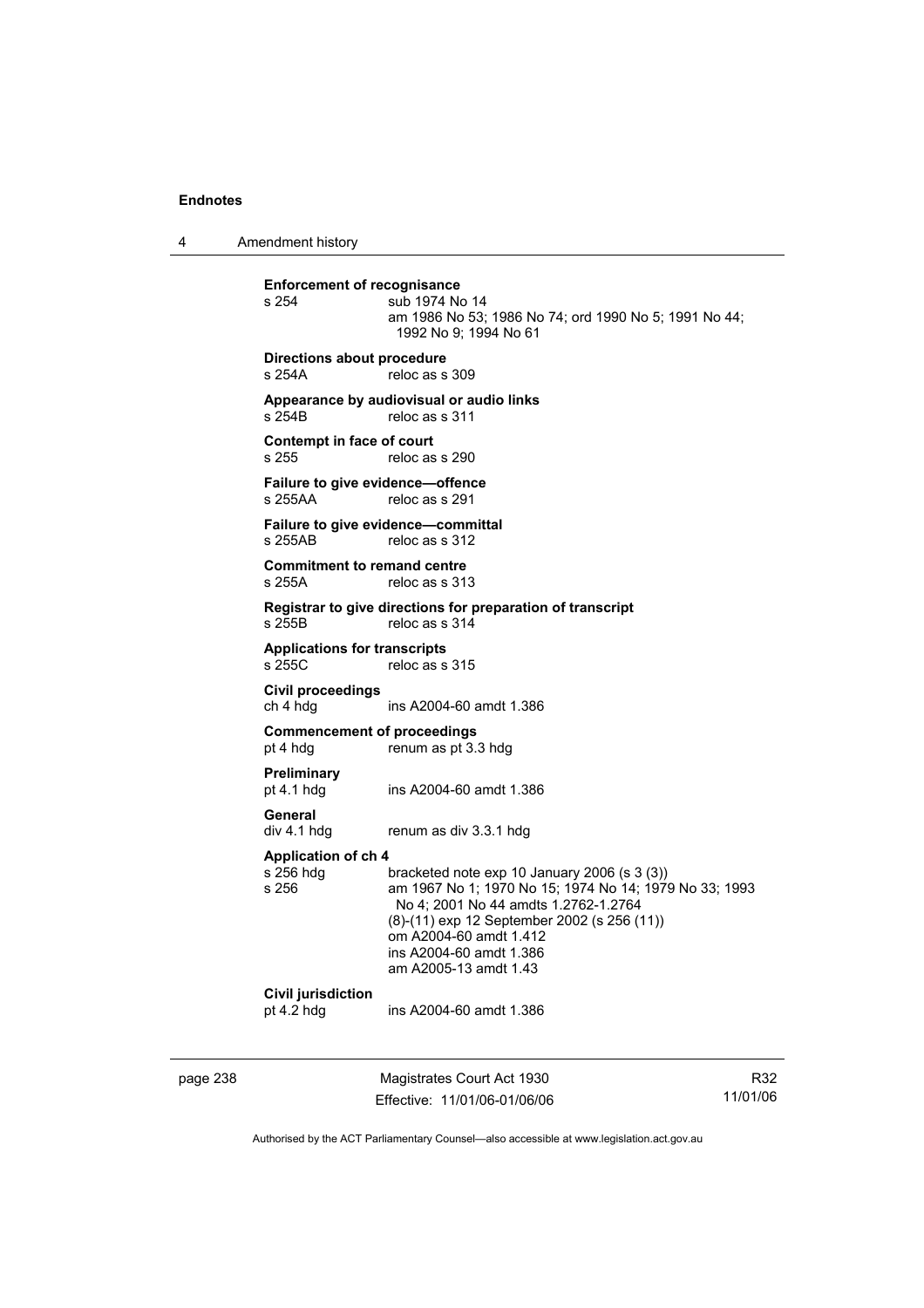## **Informations**  renum as pt 3.3.2 hdg **Personal actions at law—amount or value**<br>s 257 hdd bracketed note exp 10 Ja bracketed note exp 10 January 2006 (s  $3(3)$ ) s 257 am 1937 No 28 om 1986 No 74 ins 1991 No 38 om 1994 No 4 ins A2004-60 amdt 1.386 **Power of court to grant relief**<br>s 258 hdg bracketed r bracketed note exp 10 January 2006 (s 3 (3)) s 258 am 1932 No 21; 1937 No 28; 1953 No 14; 1986 No 74; ord 1990 No 5; 1991 No 44; 2001 No 44 amdts 1.2765-1.2768 om A2004-60 amdt 1.412 ins A2004-60 amdt 1.386 **Rules of equity to prevail**  s 259 hdg bracketed note exp 10 January 2006 (s 3 (3))<br>s 259 bins 1999 No 34 ins 1999 No 34 om 2001 No 90 amdt 1.81 ins A2004-60 amdt 1.386 **Nuisance**  bracketed note exp 10 January 2006 (s  $3(3)$ ) s 260 ins A2004-60 amdt 1.386 **Disputed debts**  s 261 hdg bracketed note exp 10 January 2006 (s 3 (3)) s 261 ins A2004-60 amdt 1.386 **Cause of action arising, or defendant resident, outside ACT**  s 262 hdg bracketed note exp 10 January 2006 (s 3 (3)) s 262 ins A2004-60 amdt 1.386 **Requests under conventions relating to legal proceedings in civil and commercial matters**  s 263 ins A2004-60 amdt 1.386 **Proceedings affecting title to land<br>s 264 hdg bracketed note e** s 264 hdg bracketed note exp 10 January 2006 (s 3 (3))<br>s 264 ins A2004-60 amdt 1.386 s 264 ins A2004-60 amdt 1.386 **Disputes under Residential Tenancies Act**  s 265 hdg bracketed note exp 10 January 2006 (s 3 (3)) s 265 ins A2004-60 amdt 1.386

R32 11/01/06

Magistrates Court Act 1930 Effective: 11/01/06-01/06/06 page 239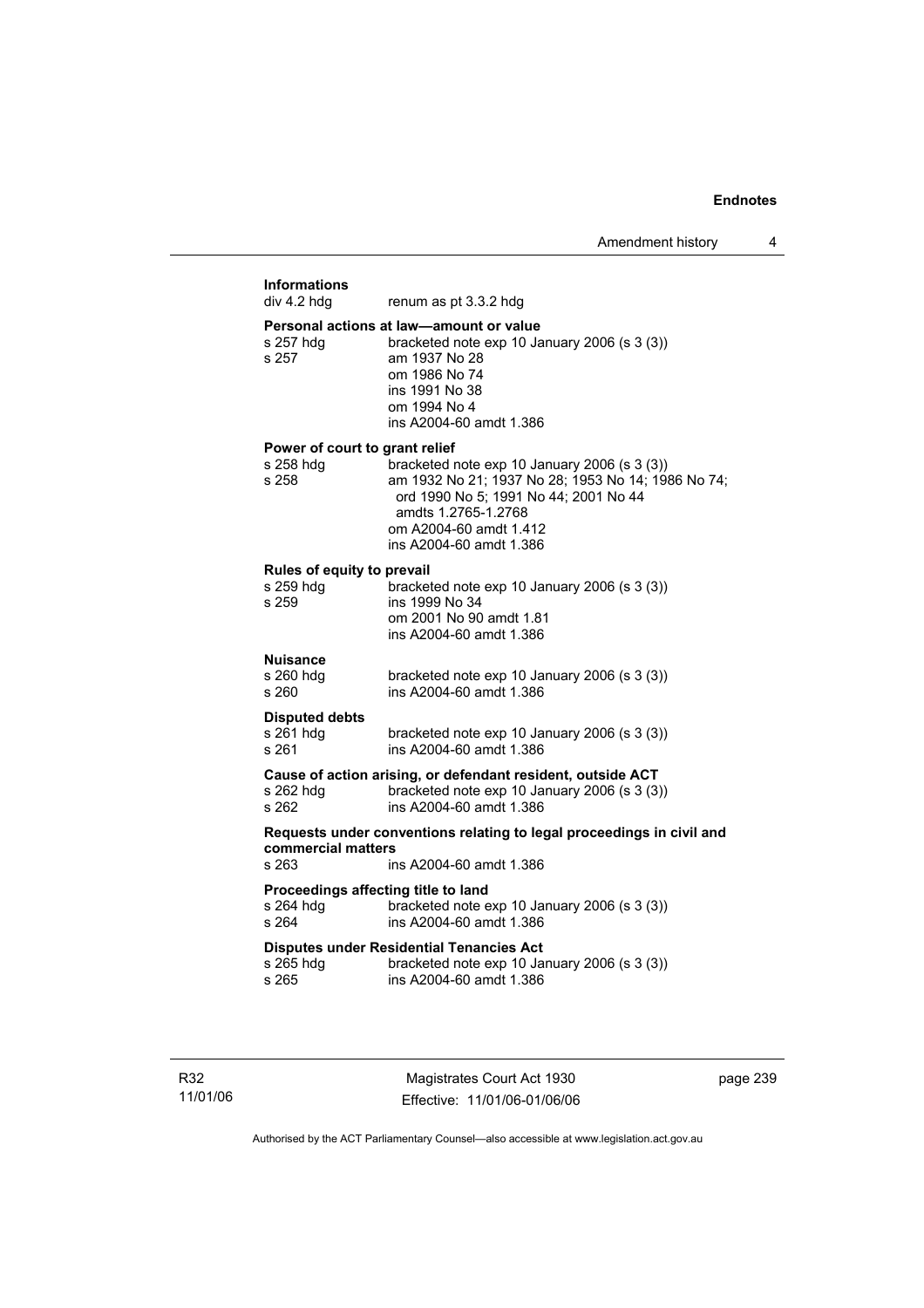| Amendment history<br>4 |  |
|------------------------|--|
|------------------------|--|

| s 266 hdq<br>s 266                                 | <b>Complaints under Utilities Act, pt 12</b><br>bracketed note exp 10 January 2006 (s 3 (3))<br>ins A2004-60 amdt 1.386       |
|----------------------------------------------------|-------------------------------------------------------------------------------------------------------------------------------|
| <b>Case stated for Supreme Court</b><br>pt 4.3 hdg | (prev pt 4 div 3 hdg) om A1986-74<br>ins A2004-60 amdt 1.386                                                                  |
| <b>Case stated</b><br>s 267 hdg<br>s 267           | bracketed note exp 10 January 2006 (s 3 (3))<br>ins A2004-60 amdt 1.386                                                       |
| pt $4.4$ hdg                                       | Transfer of proceedings from or to Supreme Court<br>ins A2004-60 amdt 1.386                                                   |
| <b>Summonses</b><br>div 4.4 hdg                    | renum as div 3.3.3 hdg                                                                                                        |
| s 268 hdg<br>s 268                                 | <b>Transfer of action from Supreme Court</b><br>bracketed note exp 10 January 2006 (s 3 (3))<br>ins A2004-60 amdt 1.386       |
| $s$ 269 hdg<br>s 269                               | Procedure on transfer of action from Supreme Court<br>bracketed note exp 10 January 2006 (s 3 (3))<br>ins A2004-60 amdt 1.386 |
| s 270 hdg<br>s 270                                 | Removal of proceedings into Supreme Court<br>bracketed note exp 10 January 2006 (s 3 (3))<br>ins A2004-60 amdt 1.386          |
| <b>Stay of proceedings</b><br>s 271 hdg<br>s 271   | bracketed note exp 10 January 2006 (s 3 (3))<br>ins A2004-60 amdt 1.386                                                       |
| Civil appeals<br>pt 4.5 hdg                        | ins A2004-60 amdt 1.386                                                                                                       |
| <b>Warrants of arrest</b><br>div 4.5 hdg           | renum as div 3.3.4 hdg                                                                                                        |
| Definitions for pt 4.5<br>s 272 hdg<br>s 272       | bracketed note exp 10 January 2006 (s 3 (3))<br>ins A2004-60 amdt 1.386                                                       |
| <b>Jurisdiction</b><br>s 273 hdg<br>s 273          | bracketed note exp 10 January 2006 (s 3 (3))<br>ins A2004-60 amdt 1.386                                                       |
| s 274 hdg<br>s 274                                 | Cases in which appeal may be brought<br>bracketed note exp 10 January 2006 (s 3 (3))<br>ins A2004-60 amdt 1.386               |

page 240 Magistrates Court Act 1930 Effective: 11/01/06-01/06/06

R32 11/01/06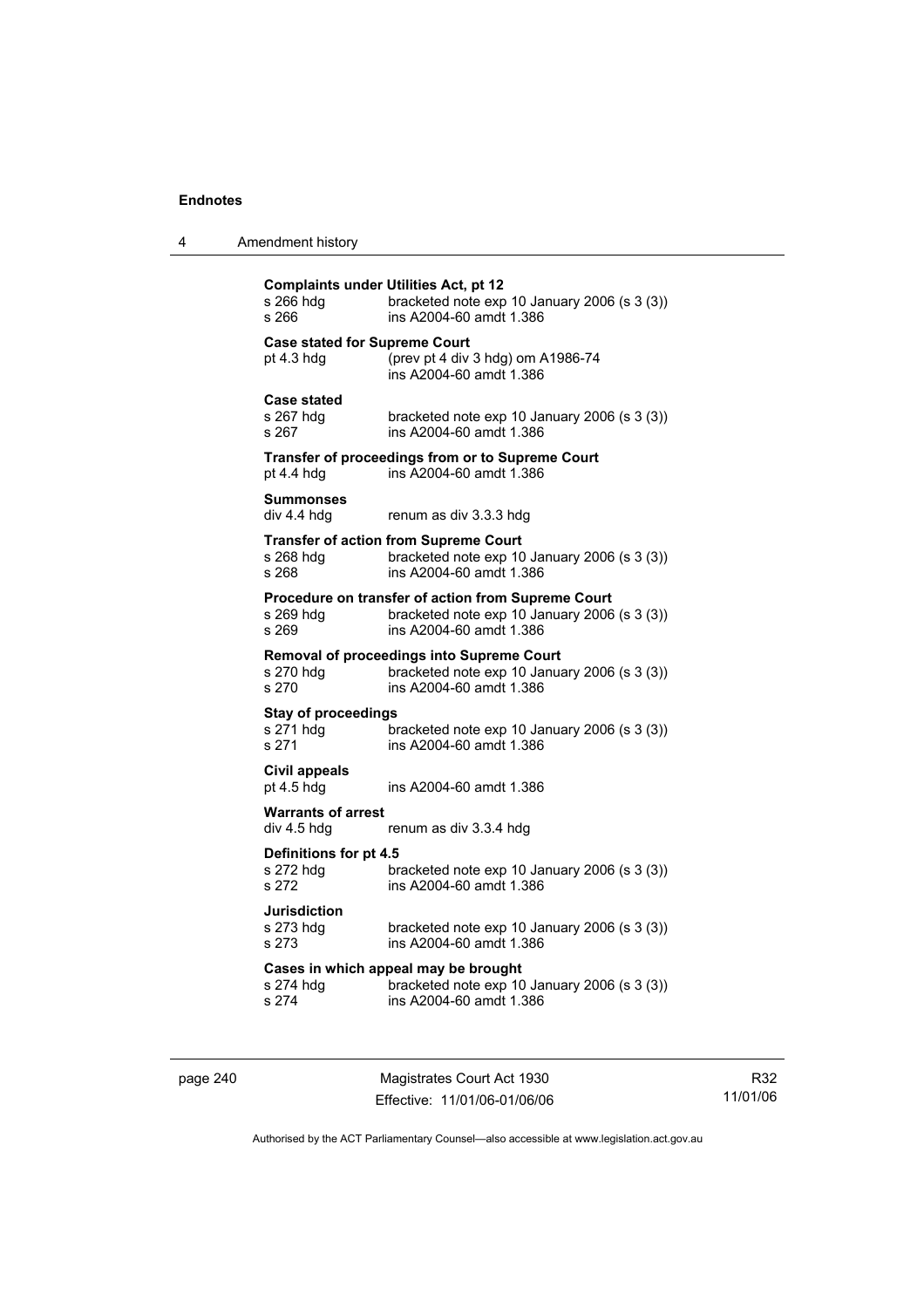| <b>Appeals-Small Claims Court</b> |                                                                           |
|-----------------------------------|---------------------------------------------------------------------------|
| s 275 hdg<br>s 275                | bracketed note exp 10 January 2006 (s 3 (3))<br>ins A2004-60 amdt 1.386   |
| <b>Evidence on appeal</b>         |                                                                           |
|                                   | bracketed note $exp 10$ January 2006 (s 3 (3))<br>ins A2004-60 amdt 1.386 |
|                                   | <b>Powers of Supreme Court on appeal</b>                                  |
| $s$ 277 hdg<br>s 277              | bracketed note exp 10 January 2006 (s 3 (3))<br>ins A2004-60 amdt 1.386   |
| <b>Small Claims Court</b>         |                                                                           |
| pt 4.6 hdg                        | ins A2004-60 amdt 1.386                                                   |
| Definitions for pt 4.6            |                                                                           |
| s 278 hdg<br>s 278                | bracketed note exp 10 January 2006 (s 3 (3))<br>ins A2004-60 amdt 1.386   |
| <b>Small Claims Court</b>         |                                                                           |
| s 279 hdg<br>s 279                | bracketed note exp 10 January 2006 (s 3 (3))<br>ins A2004-60 amdt 1.386   |
| Referees-appointment              |                                                                           |
| s 280 hdg<br>s 280                | bracketed note exp 10 January 2006 (s 3 (3))<br>ins A2004-60 amdt 1.386   |
| <b>Referees-functions</b>         |                                                                           |
| $s$ 281 hdg<br>s 281              | bracketed note exp 10 January 2006 (s 3 (3))<br>ins A2004-60 amdt 1.386   |
|                                   | Referees-oath or affirmation of office                                    |
| s 282 hda<br>s 282                | bracketed note exp 10 January 2006 (s 3 (3))<br>ins A2004-60 amdt 1.386   |
| <b>Jurisdiction</b>               |                                                                           |
| s 283 hdq<br>s 283                | bracketed note exp 10 January 2006 (s 3 (3))<br>ins A2004-60 amdt 1.386   |
| \$10 000 limit                    |                                                                           |
| s 284 hdg<br>s 284                | bracketed note exp 10 January 2006 (s 3 (3))<br>ins A2004-60 amdt 1.386   |
|                                   | Admissibility of conference proceedings in inquiries                      |
| s 285 hdg<br>s 285                | bracketed note exp 10 January 2006 (s 3 (3))<br>ins A2004-60 amdt 1.386   |
| <b>Small Claims Court's seal</b>  |                                                                           |
| s 286                             | ins A2005-60 amdt 1.108                                                   |
| <b>Miscellaneous</b><br>ch 5 hdg  | (prev pt 15 hdg) sub and renum A2004-60 amdt 1.387                        |
|                                   |                                                                           |
|                                   |                                                                           |

R32 11/01/06

Magistrates Court Act 1930 Effective: 11/01/06-01/06/06 page 241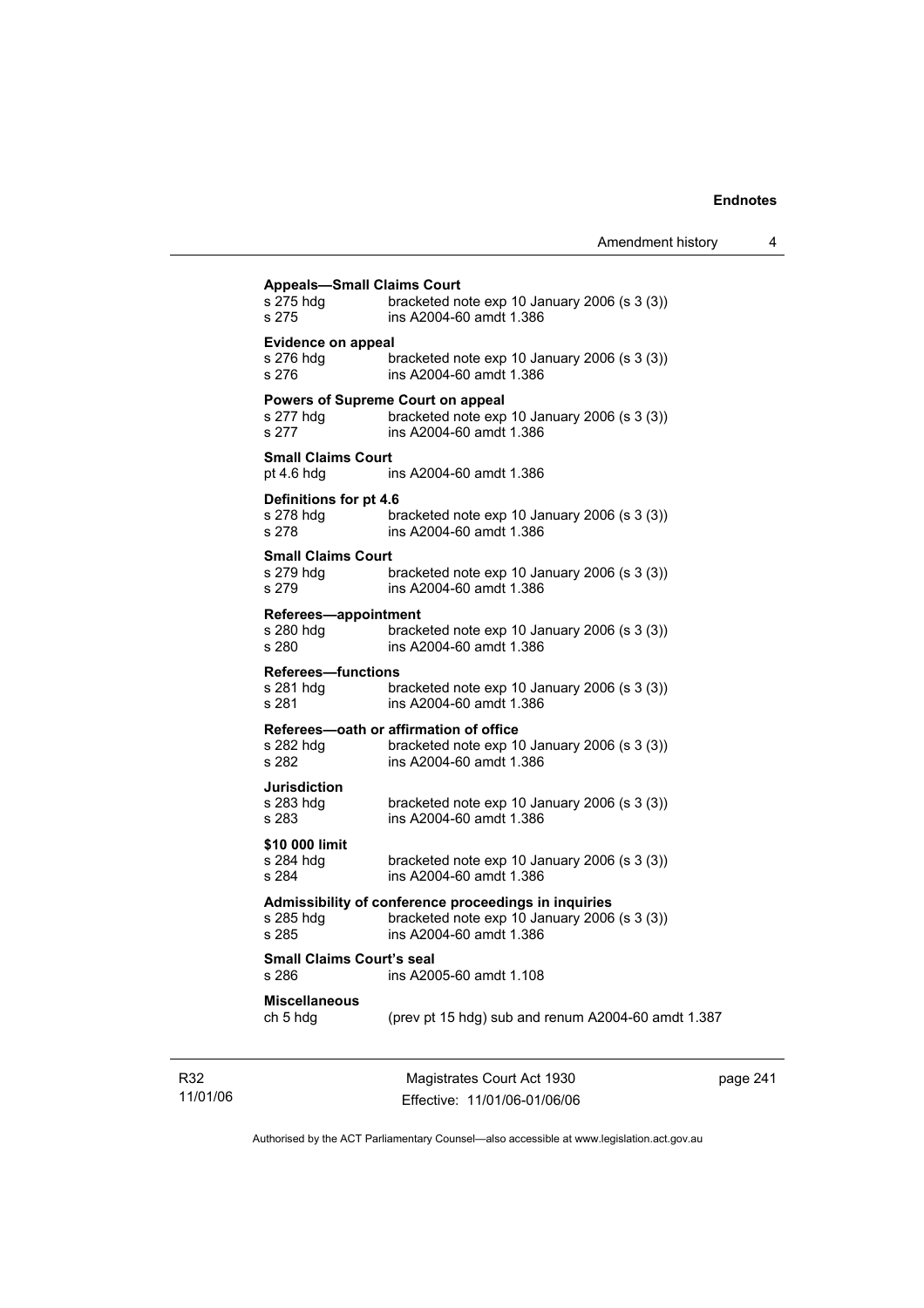| 4 | Amendment history |
|---|-------------------|
|---|-------------------|

| Hearing<br>pt 5 hdg                                    | renum as pt 3.4 hdg                                                                                                                                                                                                                                               |
|--------------------------------------------------------|-------------------------------------------------------------------------------------------------------------------------------------------------------------------------------------------------------------------------------------------------------------------|
| <b>Offences</b><br>pt $5.1$ hdg                        | ins A2004-60 amdt 1.387                                                                                                                                                                                                                                           |
| General<br>div 5.1 hdg                                 | renum as div 3.4.1 hdg                                                                                                                                                                                                                                            |
| <b>Evidence</b><br>div 5.2 hdg                         | renum as div 3.4.2 hdg                                                                                                                                                                                                                                            |
| Remand<br>div 5.3 hdg                                  | renum as div 3.4.3 hdg                                                                                                                                                                                                                                            |
| <b>Committal and recognisance</b><br>div 5.4 hdg       | renum as div 3.4.4 hdg                                                                                                                                                                                                                                            |
| <b>Adjournment of proceedings</b><br>div 5.5 hdg       | renum as div 3.4.5 hdg                                                                                                                                                                                                                                            |
| Contempt in face of court<br>s 290                     | (prev s 255) am 1967 No 1; 1972 No 37; ord 1990 No 5<br>sub 1993 No 4<br>am 1994 No 66; 1994 No 81; 1999 No 22 s 23; ss renum R10<br>LA; A2004-60 amdt 1.391<br>renum A2004-60 amdt 1.392<br>am A2005-53 amdt 1.108; ss renum R30 LA (see A2005-53<br>amdt 1.109) |
| Failure to give evidence-offence<br>s 291 hdg<br>s 291 | (prev s 255AA hdg) sub A2004-60 amdt 1.393<br>(prev s 255AA) ins 1994 No 61<br>am 1995 No 46; 1996 No 6; 1998 No 25; 1998 No 54;<br>A2004-60 amdt 1.394, amdt 1.395<br>reloc from s 255AA by A2004-60 amdt 1.396<br>om A2005-53 amdt 1.110                        |
| s 292 hdg                                              | Failure to comply with order in nuisance action<br>ins A2004-60 amdt 1.412                                                                                                                                                                                        |
| s 292                                                  | bracketed note exp 10 January 2006 (s 3 (3))<br>reloc from Magistrates Court (Civil Jurisdiction) Act 1982<br>s 8 (2) by A2004-60 amdt 1.450                                                                                                                      |
| s 293 hdg<br>s 293                                     | <b>Failure to comply with Magistrates Court subpoena</b><br>bracketed note exp 10 January 2006 (s 3 (3))<br>(1) reloc from Magistrates Court (Civil Jurisdiction) Act 1982                                                                                        |
|                                                        | s 187 (7) by A2004-60 amdt 1.488<br>(2), (3) ins A2004-60 amdt 1.412<br>om A2005-53 amdt 1.111                                                                                                                                                                    |
|                                                        |                                                                                                                                                                                                                                                                   |

page 242 Magistrates Court Act 1930 Effective: 11/01/06-01/06/06

R32 11/01/06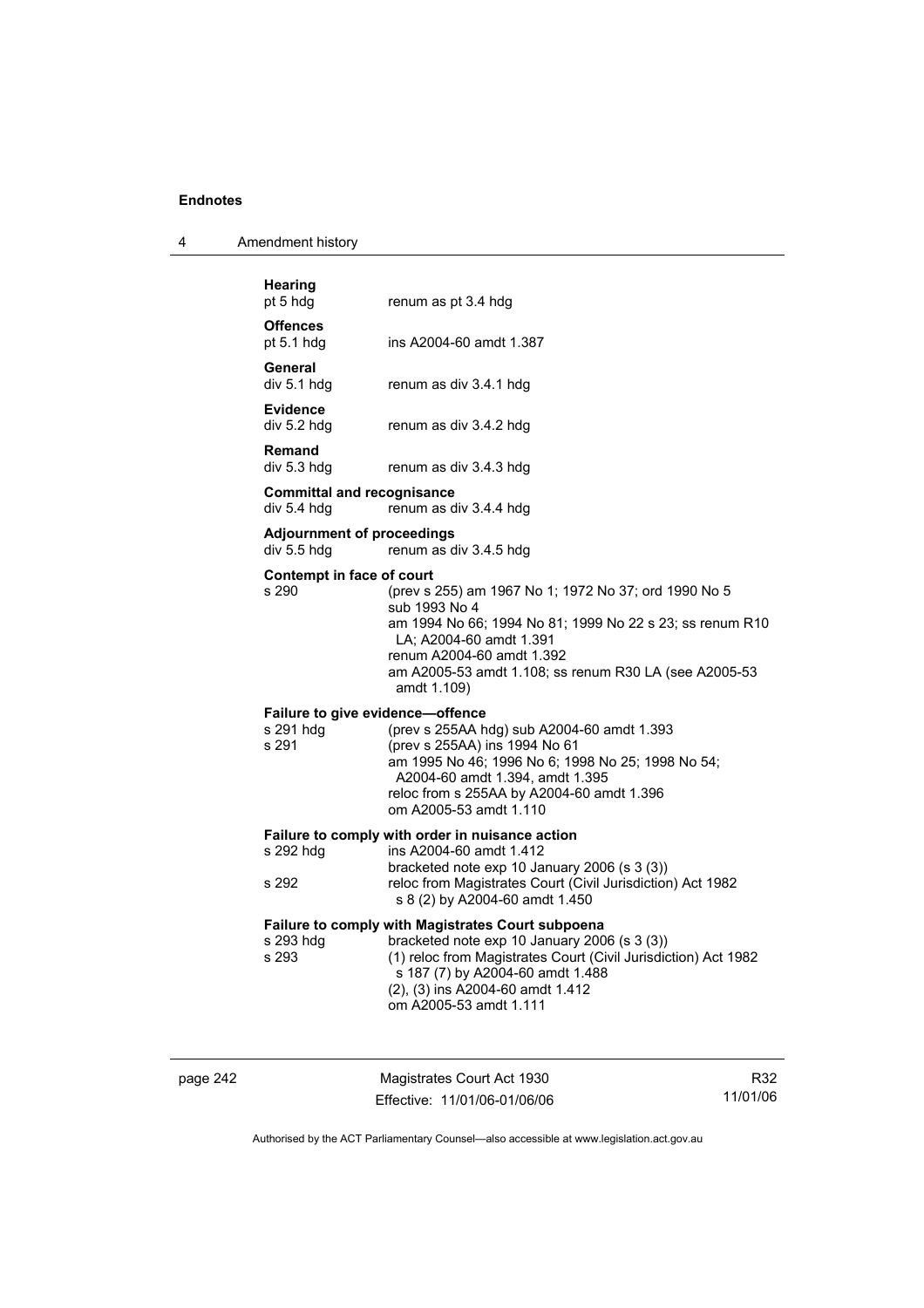|                       | Amendment history                                                                                                    |
|-----------------------|----------------------------------------------------------------------------------------------------------------------|
|                       | Failure to comply with judgment for delivery of detained goods                                                       |
| s 294 hdg             | ins A2004-60 amdt 1.412<br>bracketed note exp 10 January 2006 (s 3 (3))                                              |
| s 294                 | reloc from Magistrates Court (Civil Jurisdiction) Act 1982<br>s 217 (4) by A2004-60 amdt 1.502                       |
|                       | False or misleading statement by garnishee                                                                           |
| s 295 hdg             | ins A2004-60 amdt 1.412<br>bracketed note exp 10 January 2006 (s 3 (3))                                              |
| s 295                 | reloc from Magistrates Court (Civil Jurisdiction) Act 1982<br>s 329 (2) by A2004-60 amdt 1.524                       |
|                       | Obligations of judgment creditor if garnishee pays too much                                                          |
| s 296 hdg             | ins A2004-60 amdt 1.412<br>bracketed note exp 10 January 2006 (s 3 (3))                                              |
| s 296                 | reloc from Magistrates Court (Civil Jurisdiction) Act 1982<br>s 337 (1) by A2004-60 amdt 1.527                       |
|                       | Notice to be given if judgment debtor ceases employment                                                              |
| s 297 hdg             | ins A2004-60 amdt 1.412                                                                                              |
|                       | bracketed note exp 10 January 2006 (s 3 (3))                                                                         |
| s 297                 | reloc from Magistrates Court (Civil Jurisdiction) Act 1982<br>s 340 (1) by A2004-60 amdt 1.531                       |
| Prejudice to employee |                                                                                                                      |
| s 298                 | reloc from Magistrates Court (Civil Jurisdiction) Act 1982 s 341<br>by A2004-60 amdt 1.535                           |
|                       | Interference with seized property etc                                                                                |
| s 299                 | reloc from Magistrates Court (Civil Jurisdiction) Act 1982 s 379<br>by A2004-60 amdt 1.537                           |
|                       | Failure to comply with Small Claims Court subpoena                                                                   |
| s 300 hdg<br>s 300    | bracketed note exp 10 January 2006 (s 3 (3))<br>(1) reloc from Magistrates Court (Civil Jurisdiction) Act 1982       |
|                       | s 448 (1) by A2004-60 amdt 1.563                                                                                     |
|                       | (2), (3) ins A2004-60 amdt 1.412                                                                                     |
|                       | om A2005-53 amdt 1.112                                                                                               |
|                       | Witness before Small Claims Court to answer questions                                                                |
| s 301                 | reloc from Magistrates Court (Civil Jurisdiction) Act 1982 s 449<br>by A2004-60 amdt 1.568<br>om A2005-53 amdt 1.112 |
|                       | Contravention of Small Claims Court order in trespass proceeding                                                     |
| s 302 hdg             | ins A2004-60 amdt 1.412                                                                                              |
|                       | bracketed note exp 10 January 2006 (s 3 (3))                                                                         |
| s 302                 | reloc from Magistrates Court (Civil Jurisdiction) Act 1982<br>s 460 (2) by A2004-60 amdt 1.574                       |
|                       |                                                                                                                      |

11/01/06

R32

Magistrates Court Act 1930 Effective: 11/01/06-01/06/06 page 243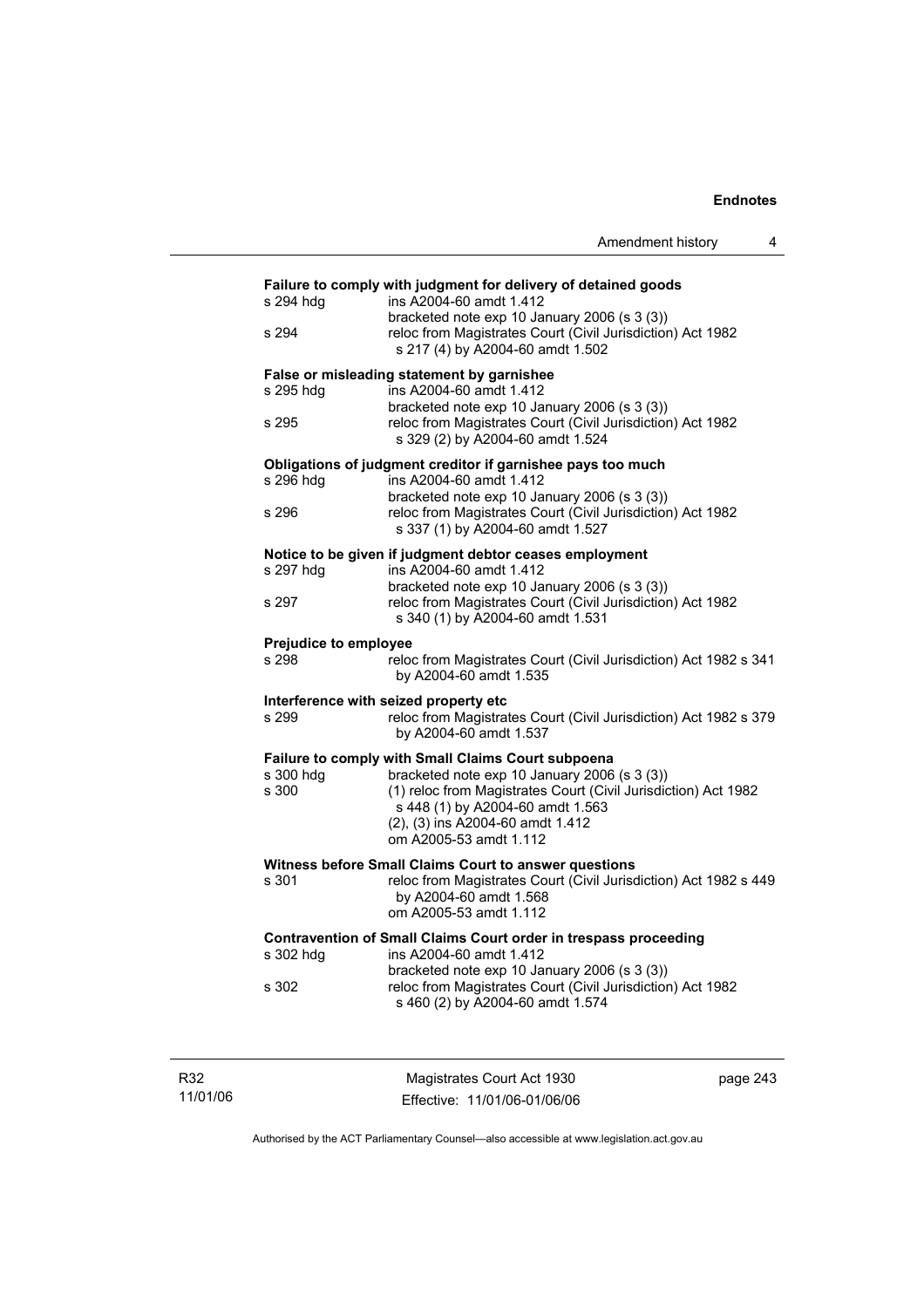| 4 | Amendment history |  |
|---|-------------------|--|
|---|-------------------|--|

| <b>Other</b>                                             |                                                                                                                                                                                                                                                           |
|----------------------------------------------------------|-----------------------------------------------------------------------------------------------------------------------------------------------------------------------------------------------------------------------------------------------------------|
| pt $5.2$ hdg                                             | ins A2004-60 amdt 1.412                                                                                                                                                                                                                                   |
| <b>Magistrates Court's seal</b><br>s 308                 | ins A2005-60 amdt 1.109                                                                                                                                                                                                                                   |
| Directions about procedure<br>s 309                      | (prev s 254A) ins 1989 No 59<br>reloc by A2004-60 amdt 1.385                                                                                                                                                                                              |
| Hearings generally to be in public<br>s 310 hdg<br>s 310 | (prev s 51 hdg) sub A2004-60 amdt 1.224<br>(prev s 51) am 1986 No 74<br>sub 1996 No 6<br>am A2004-60 amdts 1.225-1.227<br>reloc by A2004-60 amdt 1.228                                                                                                    |
| s 311                                                    | Appearance by audiovisual or audio links<br>(prev s 254B) ins 1999 No 22 s 22<br>am 2000 No 17 s 3 sch 1; A2003-48 amdt 2.11; A2004-60<br>amdt 1.388; ss renum R26 LA (see A2004-60 amdt 1.389)<br>reloc by A2004-60 amdt 1.390<br>am A2005-20 amdt 3.305 |
| s 312 hdg<br>s 312                                       | Failure to give evidence-committal<br>(prev s 255AB hdg) sub A2004-60 amdt 1.397<br>(prev s 255AB) ins 1994 No 61<br>am 1995 No 46; A2004-60 amdts 1.398-1.400<br>reloc by A2004-60 amdt 1.401<br>sub A2005-53 amdt 1.113                                 |
| <b>Commitment to remand centre</b><br>s 313              | (prev s 255A) ins 1976 No 42<br>am 1995 No 41; 1996 No 6; 1998 No 25<br>reloc by A2004-60 amdt 1.402                                                                                                                                                      |
| s 314 hdg<br>s 314                                       | Registrar to give directions for preparation of transcript<br>(prev s 255B hdg) am 1991 No 44<br>(prev s 255B) ins 1980 No 4<br>am 1986 No 71; 1991 No 44; A2004-60 amdt 1.403<br>reloc by A2004-60 amdt 1.404                                            |
| <b>Applications for transcripts</b><br>s 315             | (prev s 255C) ins 1980 No 4<br>am 1986 No 71; 1986 No 83; 1988 No 45; 1991 No 38; 1991<br>No 44; 1993 No 4; 1994 No 4; 1999 No 22 s 24; A2004-60<br>amdts 1.405-1.409; ss renum R26 LA (see A2004-60<br>amdt 1.410)<br>reloc by A2004-60 amdt 1.411       |

page 244 Magistrates Court Act 1930 Effective: 11/01/06-01/06/06

R32 11/01/06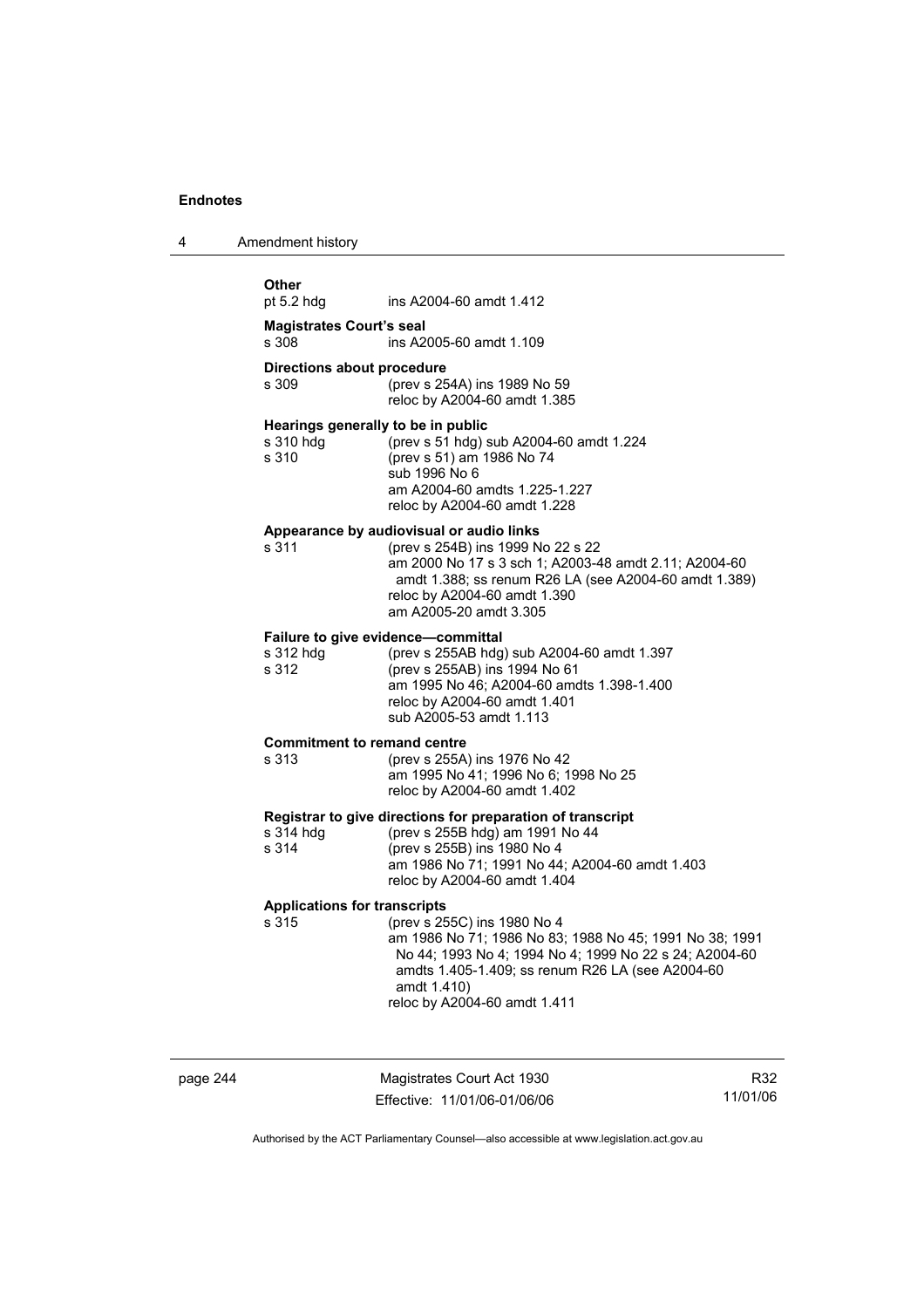### **Record of proceedings**

| s 316 hdg | (prev s 54A hdg) sub A2004-60 amdt 1.229                   |
|-----------|------------------------------------------------------------|
| s 316     | (prev s 54A) ins 1980 No 4                                 |
|           | am 1985 No 41; 1986 No 71; 1986 No; 1986 No 74; 1986       |
|           | No 83; ord 1990 No 5; 1991 Nos 44 and 106; 1999 No 22      |
|           | s 19: 1999 No 66 sch 3: 2000 No 17 s 3 sch 1: ss renum R10 |
|           | LA; A2003-48 amdt 2.9; A2004-60 amdt 1.230                 |
|           | reloc by A2004-60 amdt 1.231                               |
|           | pars renum R26 LA                                          |
|           | am A2005-20 amdt 3.306                                     |
|           |                                                            |

## **Record of proceedings and transcript**

| s 317 | (prev s 60) sub 1958 No 12; 1967 No 1    |
|-------|------------------------------------------|
|       | am 1972 No 37                            |
|       | sub 1974 No 14: 1980 No 4                |
|       | am 1991 No 44; 1999 No 22 s 20; A2004-60 |
|       | amdts 1.233-1.237                        |
|       | reloc by A2004-60 amdt 1.238             |
|       |                                          |

### **Person about to leave ACT may be ordered to be examined or produce documents**

| s 318 hdq | (prev s 67 hdg) am A2004-60 amdt 1.258                          |
|-----------|-----------------------------------------------------------------|
| s 318     | (prev s 67) am 1980 No 4; 1986 No 74; 1996 No 6; ss renum       |
|           | R <sub>10</sub> LA; A <sub>2004-60</sub> amdt 1.259, amdt 1.260 |
|           | reloc by A2004-60 amdt 1.261                                    |
|           |                                                                 |

## **Witnesses' rights and liabilities**<br>s 319 (prev s 68) am

s 319 (prev s 68) am 1996 No 6; A2004-60 amdt 1.263, amdt 1.264 reloc by A2004-60 amdt 1.265

### **Depositions to be given to registrar**

| s 320 hdq | (prev s 69 hdg) am 1991 No 44                         |
|-----------|-------------------------------------------------------|
| s 320     | (prev s 69) am 1958 No 12; 1967 No 1; 1980 No 4; 1991 |
|           | No 44: A2004-60 amdts 1.266-1.268                     |
|           | reloc by A2004-60 amdt 1.269                          |
|           |                                                       |

## **Regulation-making power**

ins A2004-60 amdt 1.412

## **Proceedings in case of indictable offences**

pt 6 hdg renum as pt 3.5 hdg

# **Preliminary**

renum as div 3.5.1 hdg

## **Institution of proceedings**

div 6.1 hdg renum as div 3.5.2 hdg

### **Proceedings subsequent to hearing of evidence**<br>div 6.2 hdg renum as div 3.5.3 hdg renum as div 3.5.3 hdg

R32 11/01/06

Magistrates Court Act 1930 Effective: 11/01/06-01/06/06 page 245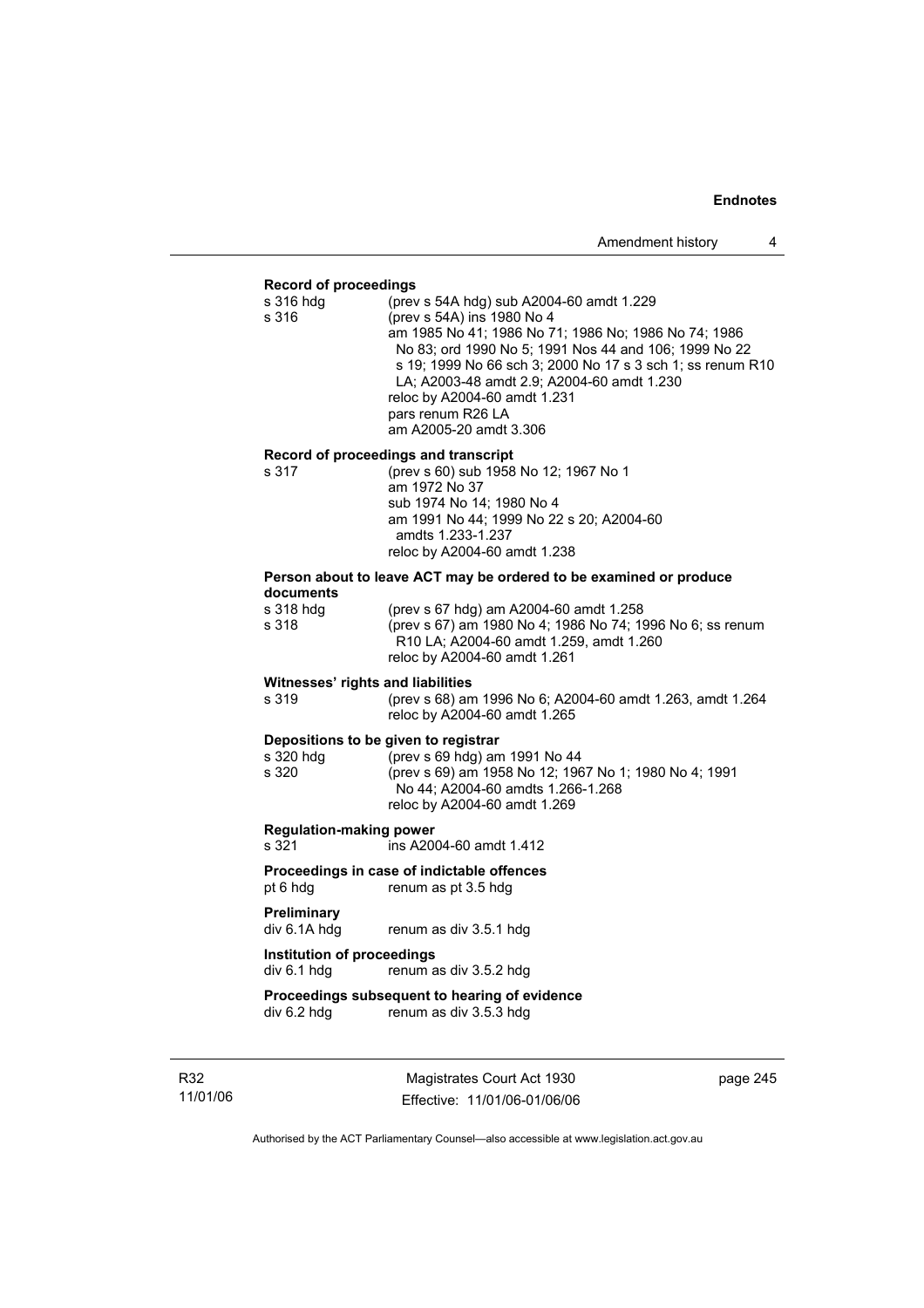4 Amendment history

**Costs**  renum as div 3.5.4 hdg **Recognisances of witnesses**  renum as div 3.5.5 hdg **Miscellaneous**  renum as div 3.5.6 hdg **Proceedings for offences punishable summarily**  pt 7 hdg renum as pt 3.6 hdg **Service and pleading by post for certain offences**  pt 7A hdg renum as pt 3.7 hdg **Infringement notices for certain offences**  pt 8 hdg renum as pt 3.8 hdg **Preliminary**  div 8.1 hdg renum as div 3.8.1 hdg **Infringement and reminder notices**<br>div 8.2 hdg renum as div 3.8. renum as div 3.8.2 hdg **Additional provisions for vehicle-related offences**  div 8.2A hdg renum as div 3.8.3 hdg **Disputing liability**  renum as div 3.8.4 hdg **Miscellaneous**  renum as div 3.8.5 hdg **Enforcement of decisions**  pt 9 hdg renum as pt 3.9 hdg **General**  div 9.1 hdg renum as div 3.9.1 hdg **Enforcement of fines**  div 9.2 hdg renum as div 3.9.2 hdg **Reciprocal enforcement of fines against bodies corporate**  renum as div  $3.9.3$  hdg **Adverse claims**  pt 9 div 3 hdg om 1986 No 74 **Attachment of debts** pt 9 div 4 hdg or om 1994 No 61 **Imprisonment of fraudulent debtors**  pt 9 div 5 hdg om 1994 No 61

page 246 Magistrates Court Act 1930 Effective: 11/01/06-01/06/06

R32 11/01/06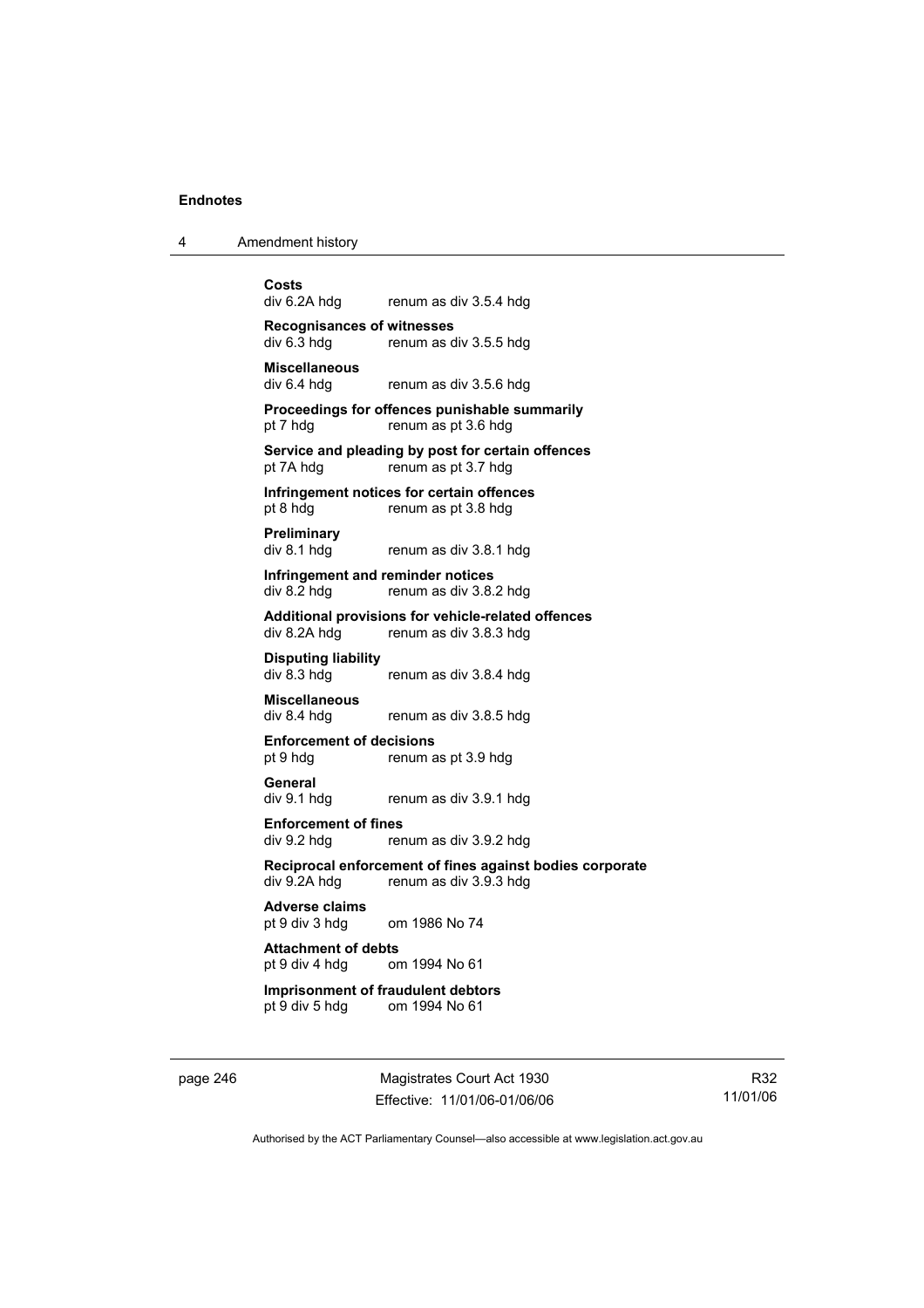Amendment history 4

Magistrates Court Act 1930 **Miscellaneous**  renum as div 3.9.4 hdg **Restraining orders**  pt 10 hdg sub 1990 No 65 om 2001 No 90 amdt 1.79 **Appeals to Supreme Court**  pt 11 hdg renum as pt 3.10 hdg **Appellate jurisdiction of Supreme Court**  renum as div 3.10.1 hdg **Appeals**  div 11.2 hdg renum as div 3.10.2 hdg **Orders to review**  div 11.3 hdg renum as div 3.10.3 hdg **Absconding appellants**  pt 11 div 3A hdg ins 1984 No 62 om 1992 No 9 **General provisions**  renum as div 3.10.4 hdg **Protection of magistrates in the execution of their office**  pt 12 hdg om A2004-60 amdt 1.369 **Costs**  renum as pt 3.11 hdg **Court and tribunal fees**  pt 13A hdg orig pt 13A hdg ins 1974 No 14 om 1992 No 9 ins 1994 No 4 sub 2000 No 1 s 3 sch om A2004-60 amdt 1.378 **Securities**  pt 14 hdg renum as pt 3.12 hdg **Miscellaneous**  renum as ch 5 hdg **Transitional**  pt 16 hdg ins 1999 No 34 om 2001 No 90 amdt 1.81 **Oath and affirmation of office**<br>sch 1 orig sch 1 a sch 1 orig sch 1 am 1937 No 28; 1938 No 25 (as am 1938 No 35); 1938 No 35; 1953 No 14; 1958 No 12; 1966 No 2; 1967 No 1; 1968 No 25; 1972 No 37; 1974 No 14; 1976 No 42; 1977 No

R32 11/01/06

Effective: 11/01/06-01/06/06

page 247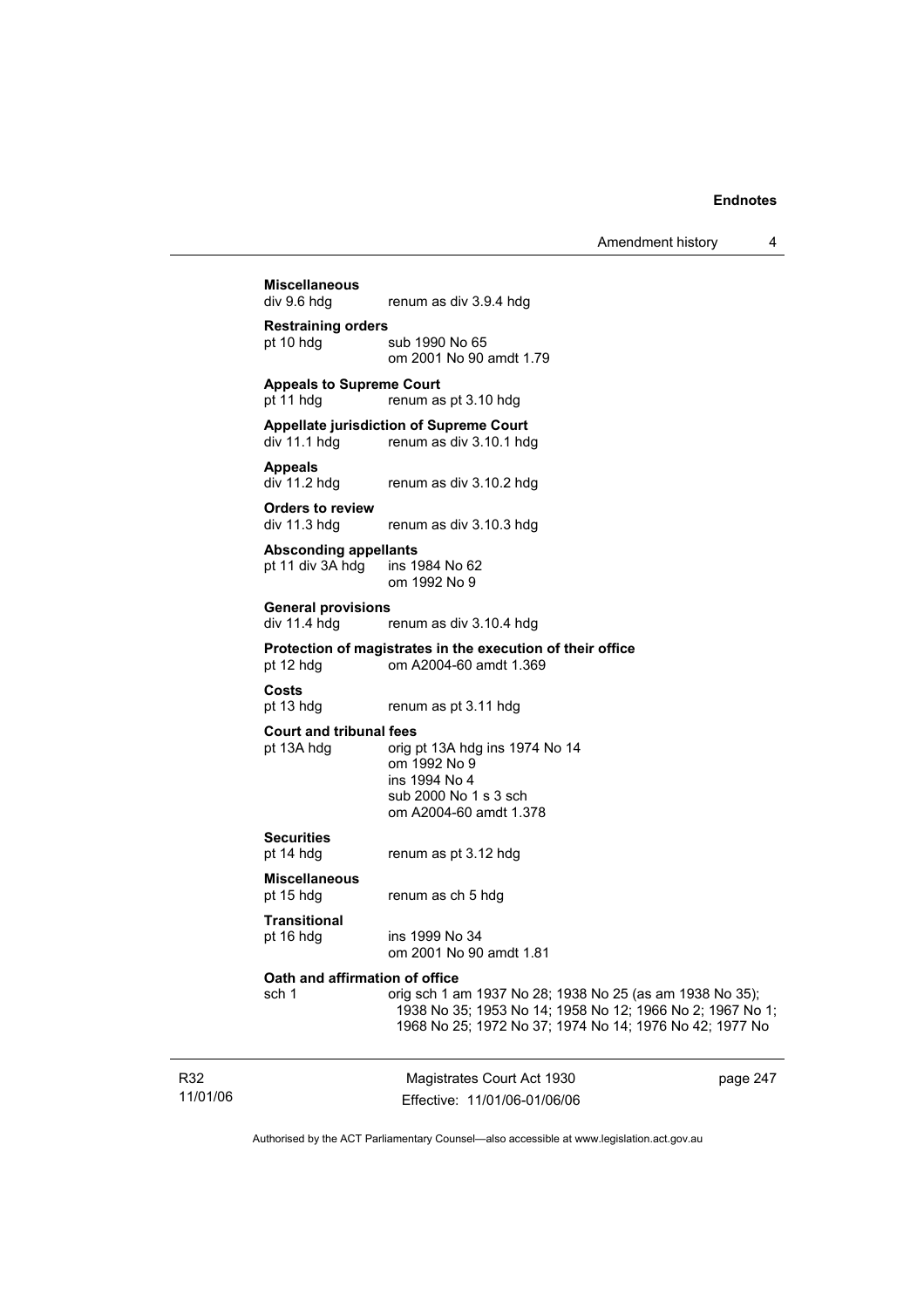4 Amendment history

|          |                              | 34; 1977 No 61; 1978 No 46; 1979 No 33; 1984 No 62; 1985<br>No 67; 1986 No 74; 1989 No 59; 1990 No 65; 1991 No 44;<br>1992 No 9; 1992 No 37; 1993 No 4; 1994 No 61; 1996 No 6;<br>1996 No 82; 1998 No 67<br>om 2001 No 44 amdt 1.2769<br>(prev sch 2) am 1938 No 25 (as am 1938 No 35)<br>om 1977 No 4<br>ins 1977 No 4<br>am 1997 No 94<br>renum 2001 No 44 amdt 1.2770<br>am A2005-20 amdt 3.307                                                                                                                                                                                                                                                                                                                                                                                                                                                                                                |                 |
|----------|------------------------------|---------------------------------------------------------------------------------------------------------------------------------------------------------------------------------------------------------------------------------------------------------------------------------------------------------------------------------------------------------------------------------------------------------------------------------------------------------------------------------------------------------------------------------------------------------------------------------------------------------------------------------------------------------------------------------------------------------------------------------------------------------------------------------------------------------------------------------------------------------------------------------------------------|-----------------|
|          | <b>Oath</b><br>sch 2         | renum as sch 1                                                                                                                                                                                                                                                                                                                                                                                                                                                                                                                                                                                                                                                                                                                                                                                                                                                                                    |                 |
|          | sch 3                        | am 1938 No 25 (as am 1938 No 35); 1976 No 42; 1985 No 67;<br>1991 No 44<br>om 2001 No 44 amdt 1.2771                                                                                                                                                                                                                                                                                                                                                                                                                                                                                                                                                                                                                                                                                                                                                                                              |                 |
|          | <b>Fees</b><br>sch 4         | am 1937 No 5; 1937 No 28<br>om 1953 No 14                                                                                                                                                                                                                                                                                                                                                                                                                                                                                                                                                                                                                                                                                                                                                                                                                                                         |                 |
|          | sch 5                        | om 1953 No 14                                                                                                                                                                                                                                                                                                                                                                                                                                                                                                                                                                                                                                                                                                                                                                                                                                                                                     |                 |
|          | Witnesses' expenses<br>sch 6 | om 1953 No 14                                                                                                                                                                                                                                                                                                                                                                                                                                                                                                                                                                                                                                                                                                                                                                                                                                                                                     |                 |
|          | <b>Dictionary</b><br>dict    | ins A2004-60 amdt 1.413<br>def <i>administering authority</i> ins A2004-60 amdt 1.413<br>def <i>administrator</i> ins A2004-60 amdt 1.413<br>def another jurisdiction ins A2004-60 amdt 1.413<br>def <i>appeal</i> ins A2004-60 amdt 1.413<br>def appearance ins A2004-60 amdt 1.413<br>def <i>applicant</i> ins A2004-60 amdt 1.413<br>def <i>application</i> ins A2004-60 amdt 1.413<br>def <i>authorised person</i> ins A2004-60 amdt 1.413<br>def bailiff ins A2004-60 amdt 1.413<br>def certified copies ins A2004-60 amdt 1.413<br>def <i>claim</i> ins A2004-60 amdt 1.413<br>def common boundaries determination ins A2004-60<br>amdt 1.413<br>def contract application ins A2004-60 amdt 1.413<br>def conviction ins A2004-60 amdt 1.413<br>def court ins A2004-60 amdt 1.413<br>def <i>Crimes Act</i> ins A2004-60 amdt 1.413<br>def <i>damages</i> application ins A2004-60 amdt 1.413 |                 |
| page 248 |                              | Magistrates Court Act 1930<br>Effective: 11/01/06-01/06/06                                                                                                                                                                                                                                                                                                                                                                                                                                                                                                                                                                                                                                                                                                                                                                                                                                        | R32<br>11/01/06 |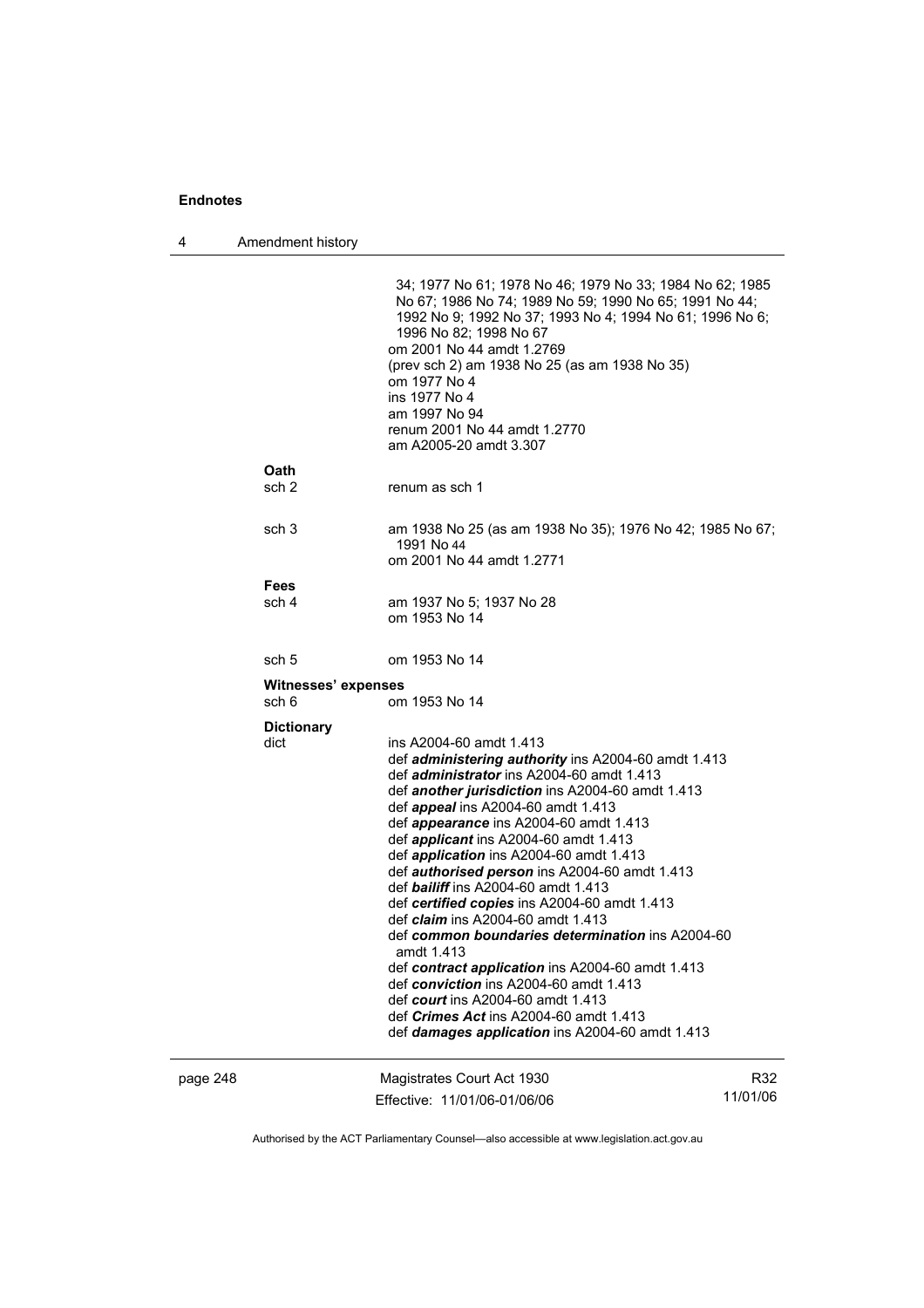def *date of service* ins A2004-60 amdt 1.413 def *debt application* ins A2004-60 amdt 1.413 def *debt declaration* ins A2004-60 amdt 1.413 def *decision* ins A2004-60 amdt 1.413 def *default notice* ins A2004-60 amdt 1.413 def *defendant* ins A2004-60 amdt 1.413 def *driver* ins A2004-60 amdt 1.413 def *escort* ins A2004-60 amdt 1.413 def *fine* ins A2004-60 amdt 1.413 def *fine defaulter* ins A2004-60 amdt 1.413 def *goods application* ins A2004-60 amdt 1.413 def *government agency* ins A2004-60 amdt 1.413 def *hearing* ins A2004-60 amdt 1.413 def *home address* ins A2004-60 amdt 1.413 def *illegal user declaration* ins A2004-60 amdt 1.413 def *indictable offence* ins A2004-60 amdt 1.413 def *indictment* ins A2004-60 amdt 1.413 def *information* ins A2004-60 amdt 1.413 def *infringement notice* ins A2004-60 amdt 1.413 def *infringement notice offence* ins A2004-60 amdt 1.413 def *infringement notice penalty* ins A2004-60 amdt 1.413 def *inquiry* ins A2004-60 amdt 1.413 def *judgment* ins A2004-60 amdt 1.413 def *jury* ins A2004-60 amdt 1.413 def *known offender declaration* ins A2004-60 amdt 1.413 def *law in force in the ACT* ins A2004-60 amdt 1.413 def *magistrate* ins A2004-60 amdt 1.413 am A2005-20 amdt 3.308 def *notice of intention to defend form* ins A2005-20 amdt 3.309 def *notice to defendant form* ins A2005-20 amdt 3.309 def *nuisance application* ins A2004-60 amdt 1.413 def *outstanding fine* ins A2004-60 amdt 1.413 def *penalty notice* ins A2004-60 amdt 1.413 def *plea of guilty form* ins A2005-20 amdt 3.309 def *prescribed offence* ins A2004-60 amdt 1.413 def *proceeding* ins A2004-60 amdt 1.413 def *reciprocating court* ins A2004-60 amdt 1.413 def *referee* ins A2004-60 amdt 1.413 def *reference appeal* ins A2005-5 s 34 def *registered* ins A2004-60 amdt 1.413 def *registered operator* ins A2004-60 amdt 1.413 om A2005-20 amdt 3.310

R32 11/01/06

Magistrates Court Act 1930 Effective: 11/01/06-01/06/06 page 249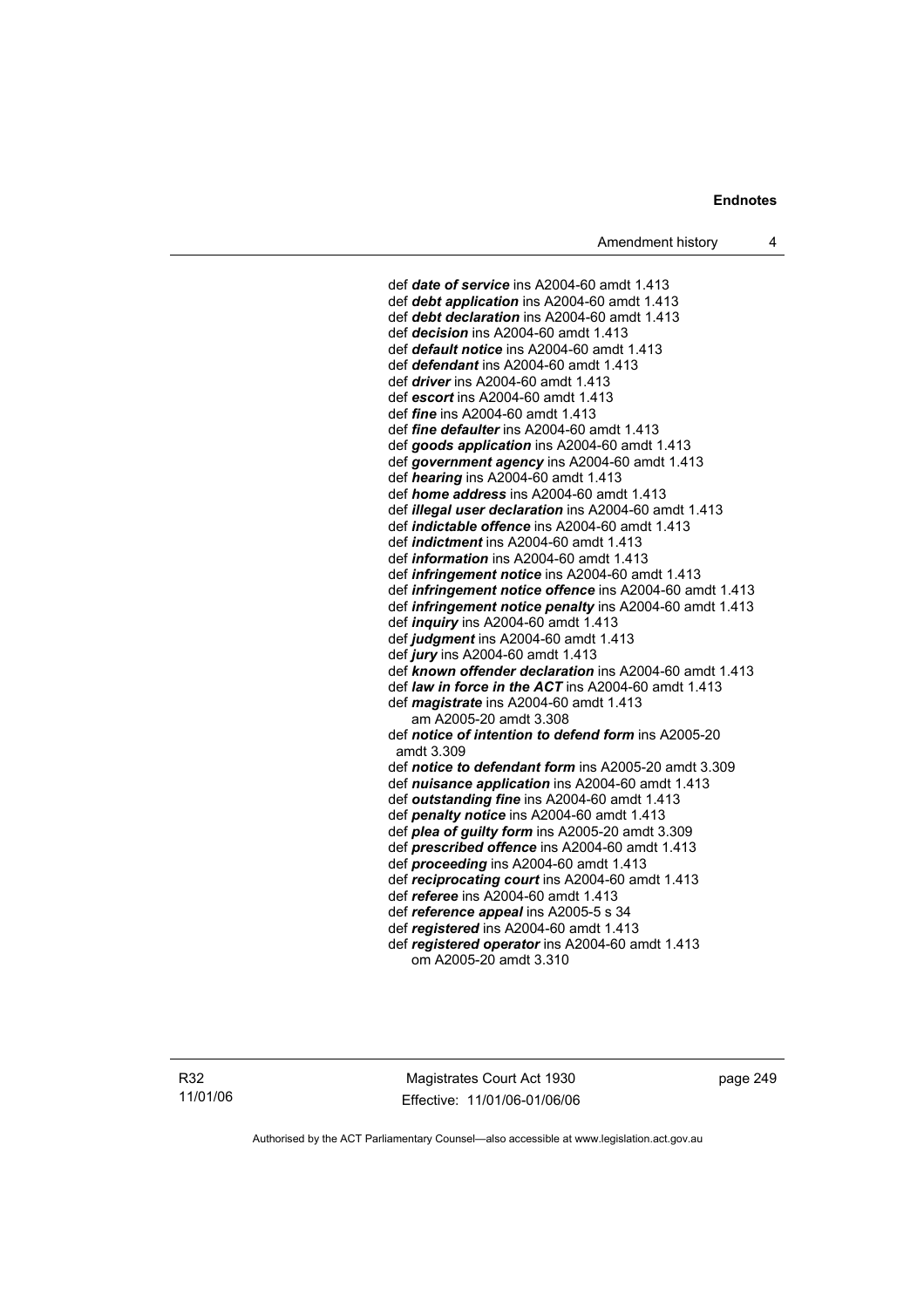5 Earlier republications

| def registrar ins A2004-60 amdt 1.413                           |
|-----------------------------------------------------------------|
| def relevant officer ins A2004-60 amdt 1.413                    |
| def reminder notice ins A2004-60 amdt 1.413                     |
| def respondent ins A2004-60 amdt 1.413                          |
| def responsible person ins A2004-60 amdt 1.413                  |
| def <i>rules</i> ins A2004-60 amdt 1.413                        |
| def Small Claims Court ins A2004-60 amdt 1.413                  |
| def sold vehicle declaration ins A2004-60 amdt 1.413            |
| def State ins A2004-60 amdt 1.413                               |
| def summary conviction ins A2004-60 amdt 1.413                  |
| def superintendent ins A2004-60 amdt 1.413                      |
| def Territory entity ins A2004-60 amdt 1.413                    |
| def Territory fine ins A2004-60 amdt 1.413                      |
| def <i>trader's plate</i> ins A2004-60 amdt 1.413               |
| om A2005-20 amdt 3.310                                          |
| def <i>trespass application</i> ins A2004-60 amdt 1.413         |
| def <i>unknown offender declaration</i> ins A2004-60 amdt 1.413 |
| def vehicle ins A2004-60 amdt 1.413                             |
| def vehicle-related offence ins A2005-20 amdt 3.311             |

## **5 Earlier republications**

Some earlier republications were not numbered. The number in column 1 refers to the publication order.

Since 12 September 2001 every authorised republication has been published in electronic pdf format on the ACT legislation register. A selection of authorised republications have also been published in printed format. These republications are marked with an asterisk (\*) in column 1. Electronic and printed versions of an authorised republication are identical.

|          | <b>Republication</b><br>No and date | <b>Effective</b>                                           | Last<br>amendment<br>made by | <b>Republication</b><br>for                                                                                     |
|----------|-------------------------------------|------------------------------------------------------------|------------------------------|-----------------------------------------------------------------------------------------------------------------|
|          | R1<br>3 Aug 1992                    | 3 Aug 1992-<br>27 Nov 1992                                 | A1992-37                     | initial republication<br>since self-<br>government and<br>includes<br>retrospective<br>amendments by<br>A1996-6 |
|          | $R1$ (RI)<br>23 Feb 2006            | 3 Aug 1992-<br>27 Nov 1992                                 | A1992-37                     | reissue of printed<br>version                                                                                   |
|          |                                     |                                                            |                              |                                                                                                                 |
| page 250 |                                     | Magistrates Court Act 1930<br>Effective: 11/01/06-01/06/06 |                              | R32<br>11/01/06                                                                                                 |
|          |                                     |                                                            |                              |                                                                                                                 |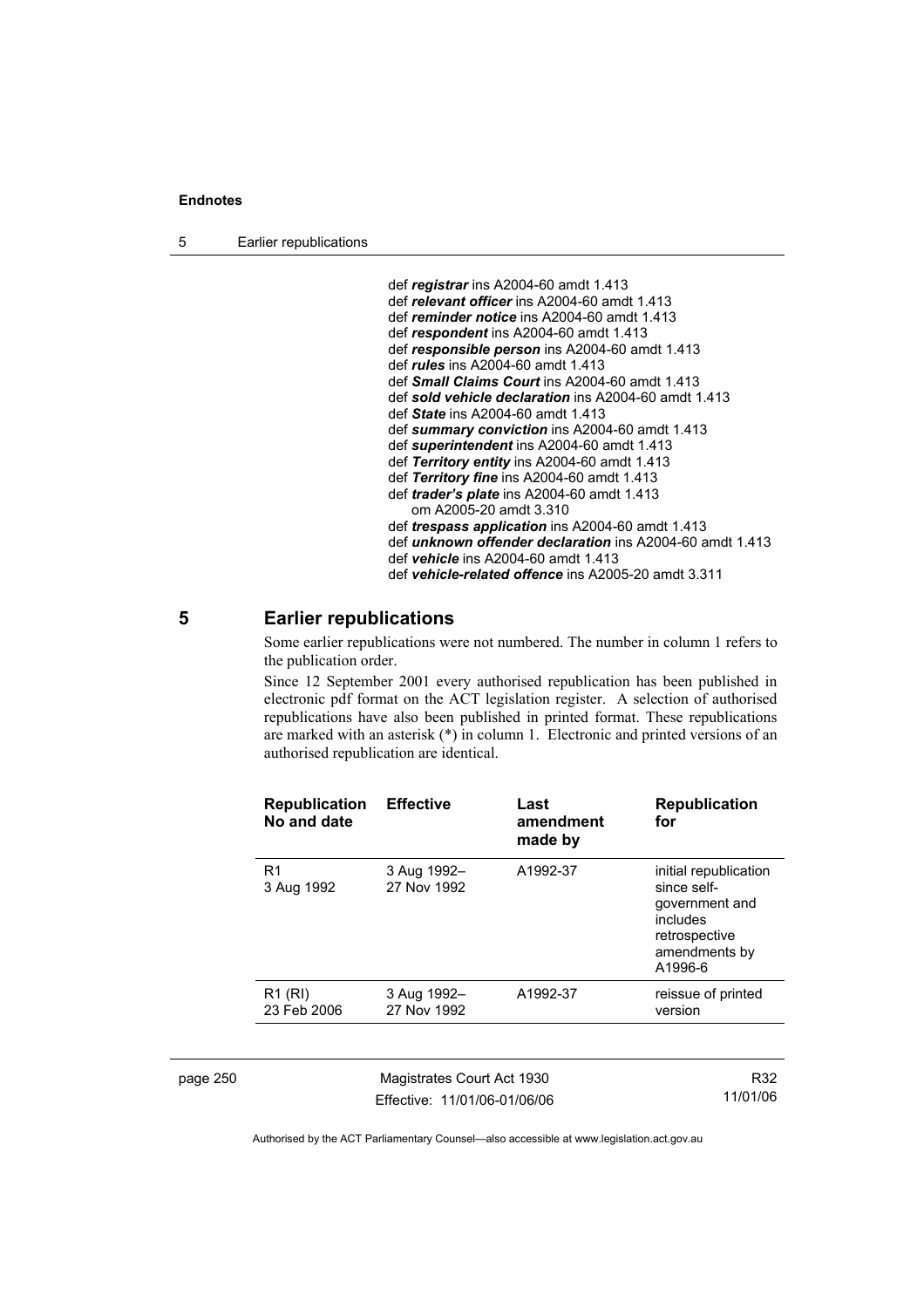Earlier republications 5

| <b>Republication</b><br>No and date           | <b>Effective</b>             | Last<br>amendment<br>made by | <b>Republication</b><br>for                                                            |
|-----------------------------------------------|------------------------------|------------------------------|----------------------------------------------------------------------------------------|
| R <sub>1</sub> A<br>23 Feb 2006               | 23 Nov 1992-<br>28 Feb 1993  | A1992-37                     | amendments by<br>A1992-9 and<br>includes<br>retrospective<br>amendments by<br>A1996-6  |
| R <sub>1</sub> B<br>23 Feb 2006               | 1 Mar 1993-<br>7 Mar 1993    | A1993-2                      | amendments by<br>A1993-2 and<br>includes<br>retrospective<br>amendments by<br>A1996-6  |
| R <sub>1</sub> C<br>23 Feb 2006               | 8 Mar 1993-<br>31 Aug 1993   | A1993-4                      | amendments by<br>A1993-4 and<br>includes<br>retrospective<br>amendments by<br>A1996-6  |
| R <sub>1</sub> D<br>23 Feb 2006               | 1 Sept 1993-<br>26 Sept 1993 | A1993-4                      | amendments by<br>A1993-4 and<br>includes<br>retrospective<br>amendments by<br>A1996-6  |
| R <sub>1</sub> E<br>23 Feb 2006               | 27 Sept 1993-<br>16 Dec 1993 | A1993-48                     | amendments by<br>A1993-48 and<br>includes<br>retrospective<br>amendments by<br>A1996-6 |
| R <sub>2</sub><br>31 Dec 1993                 | 17 Dec 1993-<br>13 Mar 1994  | A1993-91                     | amendments by<br>A1993-91 and<br>includes<br>retrospective<br>amendments by<br>A1996-6 |
| <b>R2 (RI)</b><br>23 Feb 2006                 | 17 Dec 1993-<br>13 Mar 1994  | A1993-91                     | reissue of printed<br>version                                                          |
| $\pm$ $\lambda$ $\pm$ $\lambda$ $\cap$ $\cap$ |                              |                              |                                                                                        |

R32 11/01/06

Magistrates Court Act 1930 Effective: 11/01/06-01/06/06 page 251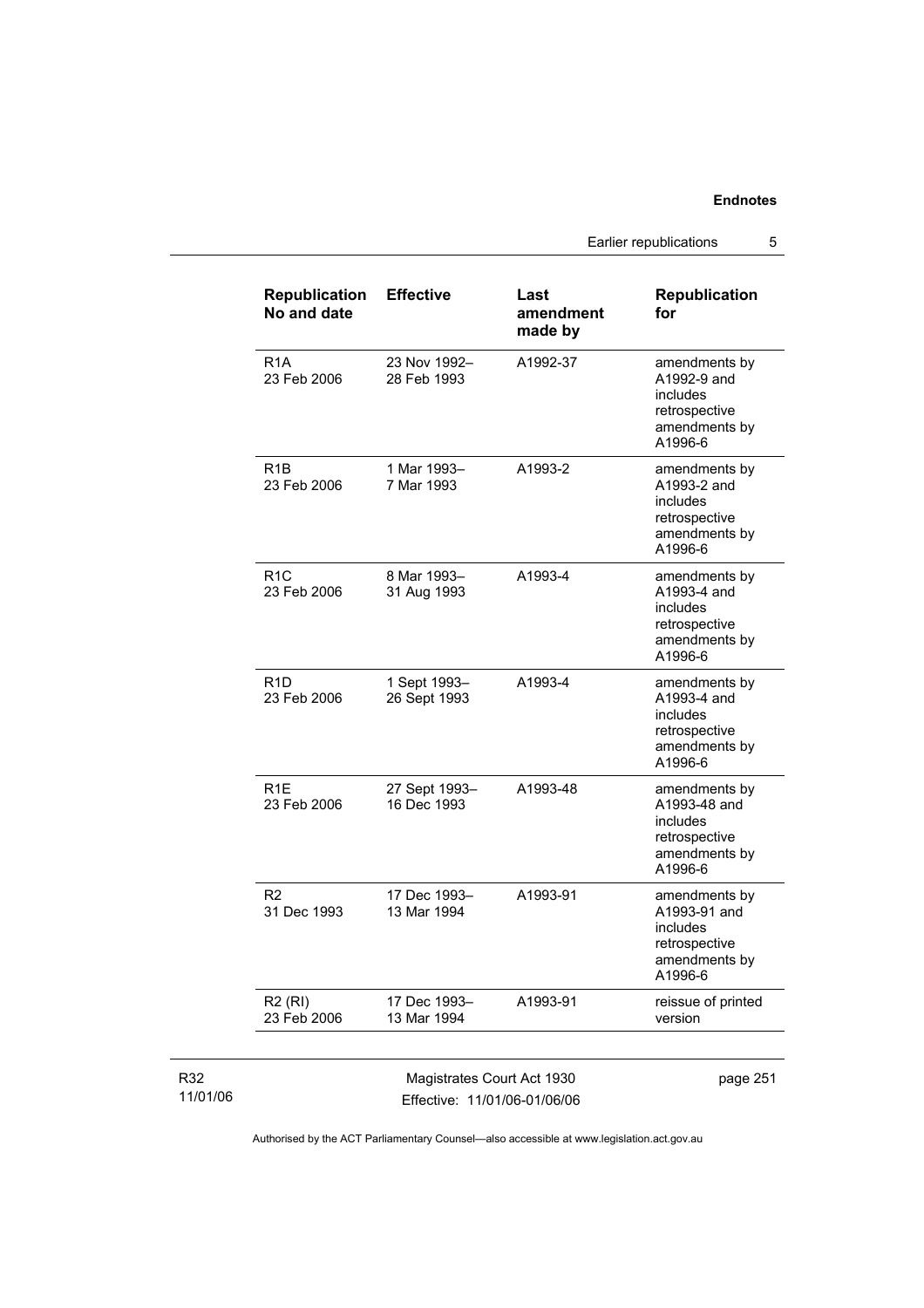#### page 252 Magistrates Court Act 1930 Effective: 11/01/06-01/06/06 R32 11/01/06 **Republication No and date Effective Last amendment made by Republication for**  R2A 23 Feb 2006 1 July 1994– 10 Oct 1994 A1994-45 amendments by A1994-4, A1994-10 and A1994-38 and includes retrospective amendments by A1996-6 R2B 23 Feb 2006 11 Oct 1994– 28 Nov 1994 A1994-66 amendments by A1994-66 and includes retrospective amendments by A1996-6 R3 10 Apr 1995 10 Apr 1995– 17 Dec 1995 A1994-81 amendments by A1994-45, A1994-61 and A1994-81 and includes retrospective amendments by A1996-6 R3 (RI) 23 Feb 2006 10 Apr 1995– 17 Dec 1995 A1994-81 reissue of printed version R3A 23 Feb 2006 18 Dec 1995– 6 May 1996 A1995-46 amendments by A1995-46 and includes retrospective amendments by A1996-6 R3B 23 Feb 2006 12 Sept 1996– 31 Dec 1996 A1996-6 amendments by A1995-41 and A1996-6 R3C 23 Feb 2006 17 May 1997– 29 May 1997 A1996-82 amendments by A1996-68, A1996-74 and A1996-82 R4 30 May 1997 30 May 1997– 22 Sept 1997 A1997-25 amendments by A1997-25

### 5 Earlier republications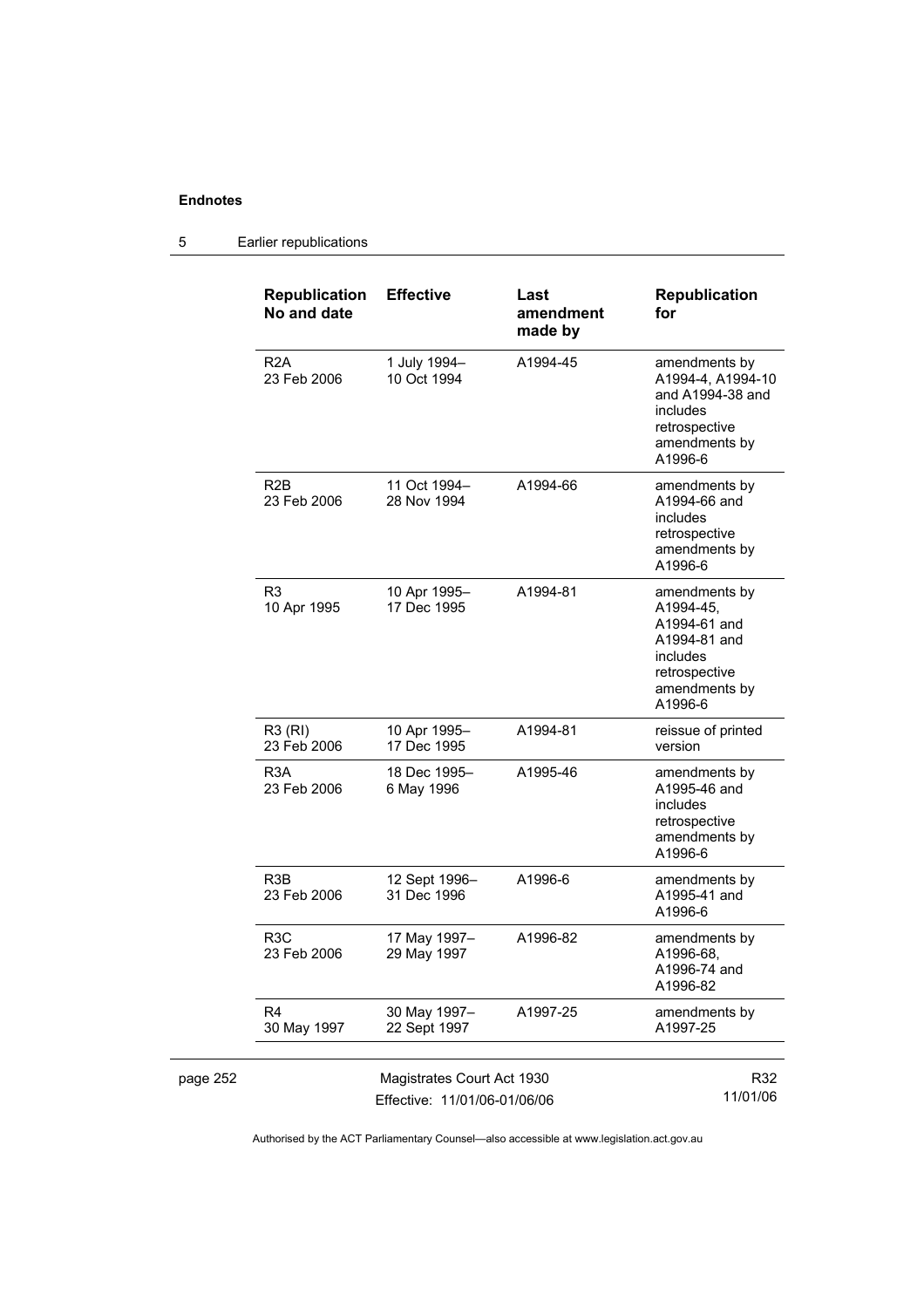Earlier republications 5

| <b>Republication</b><br>No and date | <b>Effective</b>             | Last<br>amendment<br>made by | <b>Republication</b><br>for                                         |
|-------------------------------------|------------------------------|------------------------------|---------------------------------------------------------------------|
| <b>R4 (RI)</b><br>23 Feb 2006       | 30 May 1997-<br>22 Sept 1997 | A1997-25                     | reissue of printed<br>version                                       |
| R4A<br>23 Feb 2006                  | 23 Sept 1997-<br>24 May 1998 | A1997-41                     | amendments by<br>A1997-41                                           |
| R5<br>1 June 1998                   | 1 June 1998-<br>18 Oct 1998  | A1997-96                     | amendments by<br>A1997-94 and<br>A1997-96                           |
| <b>R5 (RI)</b><br>23 Feb 2006       | 1 June 1998–<br>18 Oct 1998  | A1997-96                     | reissue of printed<br>version                                       |
| R6<br>31 Mar 1999                   | 31 Mar 1999-<br>30 Apr 1999  | A1999-12                     | amendments by<br>A1998-25.<br>A1998-38,<br>A1998-54 and<br>A1998-67 |
| R6 (RI)<br>23 Feb 2006              | 31 Mar 1999–<br>30 Apr 1999  | A1999-12                     | reissue of printed<br>version                                       |
| R6A<br>23 Feb 2006                  | 1 Sept 1999-<br>9 Nov 1999   | A1999-34                     | amendments by<br>A1999-12.<br>A1999-22 and<br>A1999-34              |
| R6B<br>23 Feb 2006                  | 24 Dec 1999-<br>29 Feb 2000  | A1999-91                     | amendments by<br>A1999-59,<br>A1999-61.<br>A1999-66 and<br>A1999-91 |
| R <sub>6</sub> C<br>23 Feb 2006     | 10 May 2000-<br>31 May 2000  | A2000-1                      | amendments by<br>A1999-64,<br>A1999-79 and<br>A2000-1               |
| R <sub>6</sub> D<br>23 Feb 2006     | 1 June 2000-<br>8 Sept 2000  | A2000-17                     | amendments by<br>A2000-17                                           |
| R7<br>20 Nov 2000                   | 5 Oct 2000-<br>4 Sept 2001   | A2000-60                     | amendments by<br>A2000-1 and<br>A2000-60                            |

R32 11/01/06

Magistrates Court Act 1930 Effective: 11/01/06-01/06/06 page 253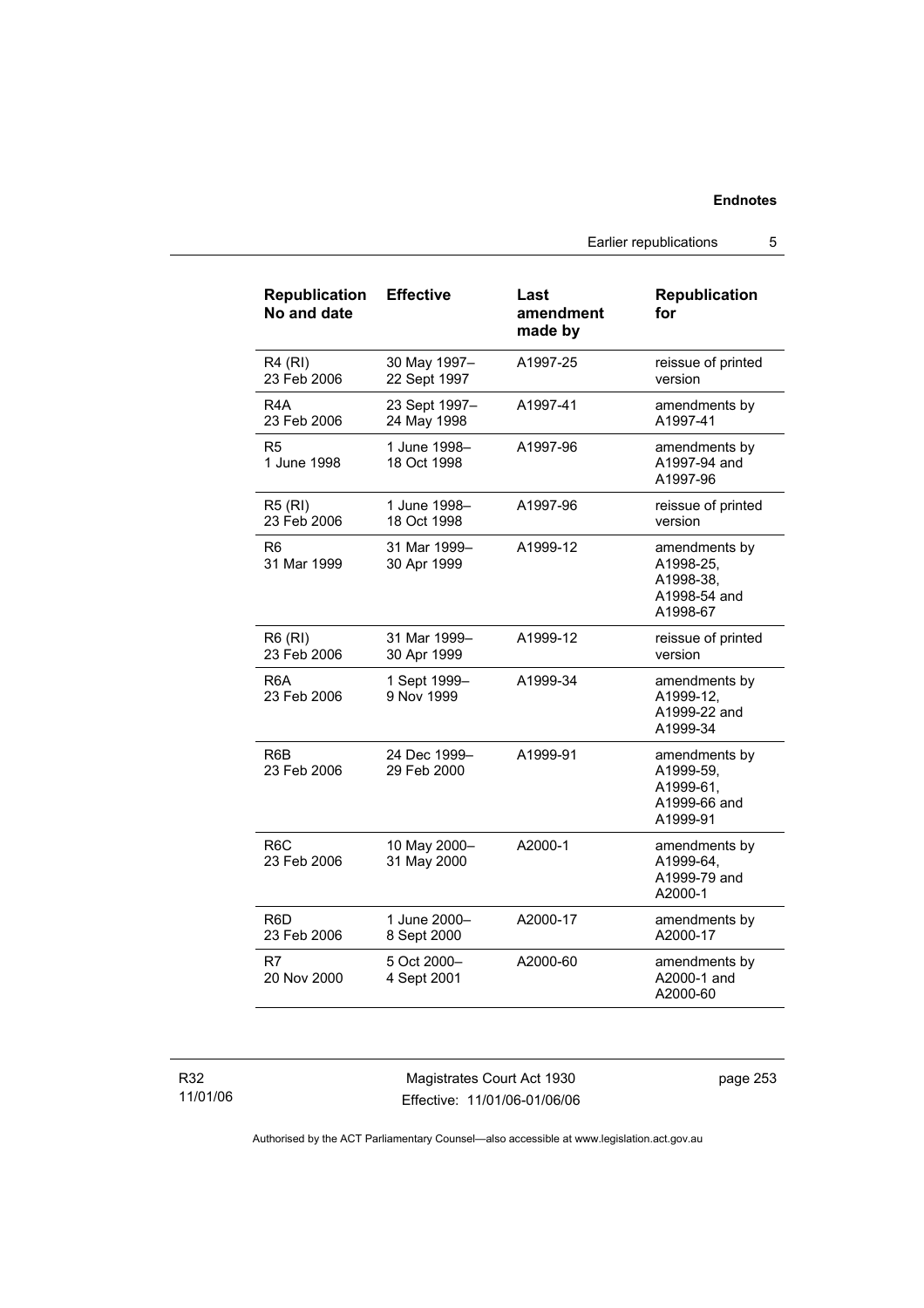| <b>Republication</b><br>No and date | <b>Effective</b>              | Last<br>amendment<br>made by | <b>Republication</b><br>for                                         |
|-------------------------------------|-------------------------------|------------------------------|---------------------------------------------------------------------|
| R7(RI)<br>23 Feb 2006               | 5 Oct 2000-<br>4 Sept 2001    | A2000-60                     | reissue of printed<br>version                                       |
| R <sub>8</sub><br>12 Sept 2001      | 27 Sept 2001-<br>30 Nov 2001  | A2001-90                     | amendments by<br>A2001-44,<br>A2001-56,<br>A2001-63 and<br>A2001-70 |
| R <sub>9</sub><br>3 Dec 2001        | 1 Dec 2001-<br>13 Mar 2002    | A2001-90                     | amendments by<br>A2001-62                                           |
| R <sub>10</sub><br>14 Mar 2002      | 14 Mar 2002-<br>26 Mar 2002   | A2002-2                      | amendments by<br>A2001-77 and<br>A2002-2                            |
| R <sub>11</sub> *<br>27 Mar 2002    | 27 Mar 2002-<br>30 June 2002  | A2002-2                      | amendments by<br>A2001-90                                           |
| R <sub>12</sub><br>1 July 2002      | 1 July 2002-<br>12 Sept 2002  | A2002-2                      | amendments by<br>A2001-18                                           |
| R <sub>13</sub><br>13 Sept 2002     | 13 Sept 2002-<br>16 Sept 2002 | A2002-2                      | commenced expiry                                                    |
| R <sub>14</sub><br>17 Sept 2002     | 17 Sept 2002-<br>10 Oct 2002  | A2002-30                     | amendments by<br>A2002-30                                           |
| R <sub>15</sub><br>11 Oct 2002      | 11 Oct 2002-<br>31 Dec 2002   | A2002-36                     | amendments by<br>A2002-36                                           |
| R <sub>16</sub><br>1 Jan 2003       | 1 Jan 2003-<br>30 Mar 2003    | A2002-36                     | repealed<br>amendments by<br>A2001-64                               |
| R <sub>16</sub> (RI)<br>12 Feb 2003 | 1 Jan 2003-<br>30 Mar 2003    | A2002-36                     | reissue to include<br>retrospective<br>amendments by<br>A2002-49    |
| R <sub>17</sub> *<br>31 Mar 2003    | 31 Mar 2003-<br>11 Oct 2003   | A2003-2                      | amendments by<br>A2003-2                                            |
| R18<br>12 Oct 2003                  | 12 Oct 2003-<br>18 Dec 2003   | A2003-2                      | commenced expiry                                                    |
|                                     |                               |                              |                                                                     |

### 5 Earlier republications

| page 254 |  |
|----------|--|
|----------|--|

page 254 Magistrates Court Act 1930 Effective: 11/01/06-01/06/06

R32 11/01/06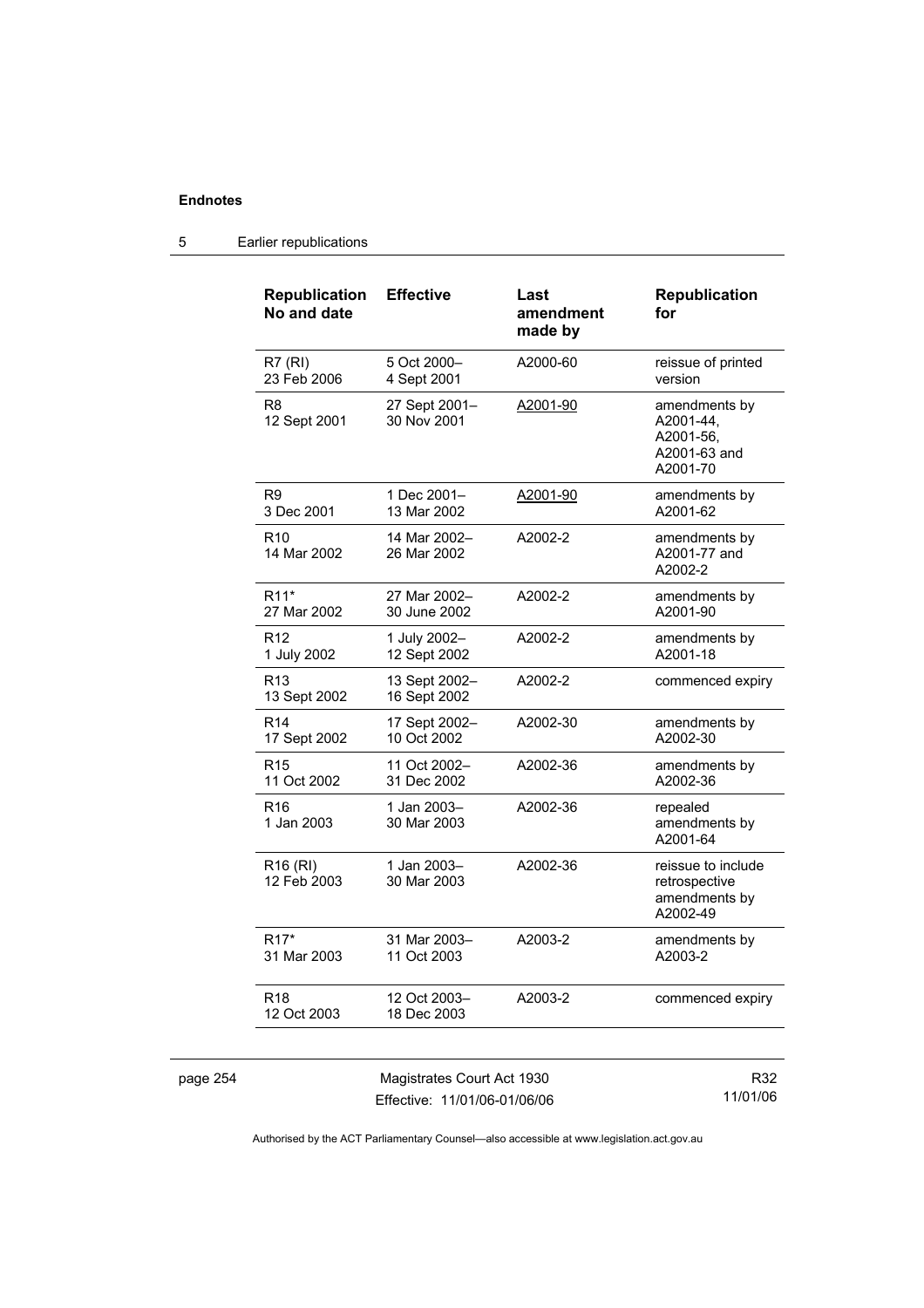Earlier republications 5

| <b>Republication</b><br>No and date | <b>Effective</b>            | Last<br>amendment<br>made by | <b>Republication</b><br>for                                                            |
|-------------------------------------|-----------------------------|------------------------------|----------------------------------------------------------------------------------------|
| R <sub>19</sub>                     | 19 Dec 2003-                | A2003-56                     | amendments by                                                                          |
| 19 Dec 2003                         | 21 Mar 2004                 |                              | A2003-56                                                                               |
| R <sub>20</sub>                     | 22 Mar 2004-                | A2004-2                      | amendments by                                                                          |
| 22 Mar 2004                         | 8 Apr 2004                  |                              | A2004-2                                                                                |
| R <sub>21</sub>                     | 9 Apr 2004-                 | A2004-15                     | amendments by                                                                          |
| 9 Apr 2004                          | 29 Apr 2004                 |                              | A2004-15                                                                               |
| R <sub>22</sub>                     | 30 Apr 2004-                | A2004-15                     | amendments by                                                                          |
| 30 Apr 2004                         | 25 June 2004                |                              | A2003-48                                                                               |
| R23                                 | 26 June 2004-               | A2004-15                     | amendments by                                                                          |
| 26 June 2004                        | 24 Aug 2004                 |                              | A2004-14                                                                               |
| R <sub>24</sub>                     | 25 Aug 2004-                | A2004-47                     | amendments by                                                                          |
| 25 Aug 2004                         | 29 Sept 2004                |                              | A2004-42                                                                               |
| R <sub>25</sub><br>30 Sept 2004     | 30 Sept 2004-<br>9 Jan 2005 | A2004-47                     | amendments by<br>A2004-42 and<br>A2004-47                                              |
| R26 (RI)<br>8 June 2005             | 10 Jan 2005-<br>23 Feb 2005 | A2004-60                     | amendments by<br>A2004-60 and<br>includes textual<br>correction in s 312               |
| R27 (RI)<br>8 June 2005             | 24 Feb 2005-<br>24 Mar 2005 | A2005-7                      | amendments by<br>A2005-5 and<br>A2005-7 and<br>includes textual<br>correction in s 312 |
| R28 (RI)<br>8 June 2005             | 25 Mar 2005-<br>1 June 2005 | A2005-13                     | amendments by<br>A2005-13 and<br>includes textual<br>correction in s 312               |
| R29 (RI)<br>8 June 2005             | 2 June 2005-<br>22 Nov 2005 | A2005-20                     | amendments by<br>A2005-20 and<br>includes textual<br>correction in s 312               |
| R30                                 | 23 Nov 2005-                | A2005-53                     | amendments by                                                                          |
| 23 Nov 2005                         | 21 Dec 2005                 |                              | A2005-53                                                                               |

### R32 11/01/06

Magistrates Court Act 1930 Effective: 11/01/06-01/06/06 page 255